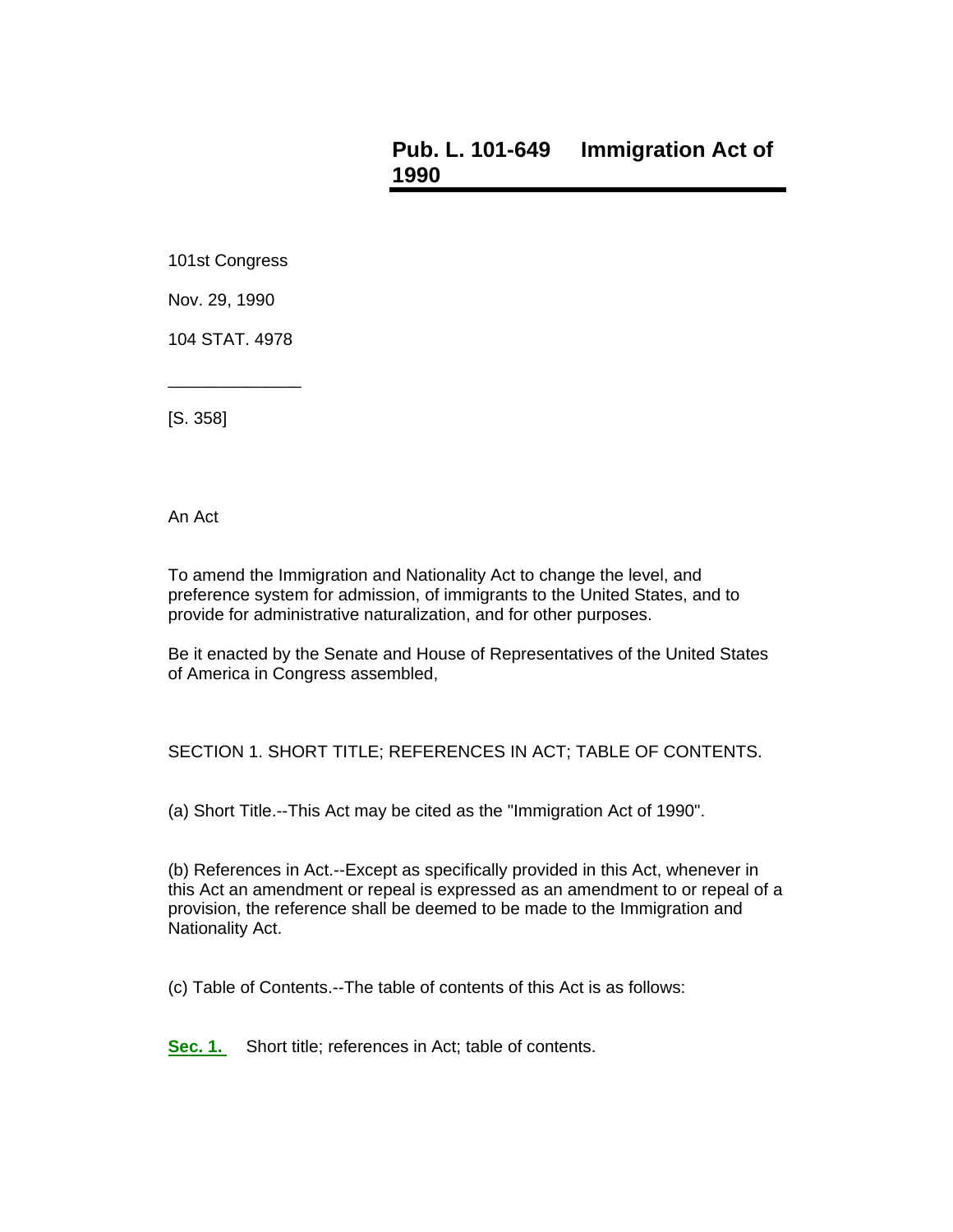# TITLE I--IMMIGRANTS

#### Subtitle A--Worldwide and Per Country Levels

- **[Sec. 101.](#page-7-0)** Worldwide levels.
- [Sec. 102.](#page-10-0) Per country levels.
- **Sec. 103.** Treatment of Hong Kong under per country levels.
- **[Sec. 104.](#page-13-0)** Asylee adjustments.
- Subtitle B--Preference System

#### Part 1--Family-Sponsored Immigrants

- **[Sec. 111.](#page-15-0)** Family-sponsored immigrants.
- **[Sec. 112.](#page-16-0)** Transition for spouses and minor children of legalized aliens.

Part 2--Employment-Based Immigrants

- **[Sec. 121.](#page-17-0)** Employment-based immigrants.
- **Sec. 122.** Changes in labor certification process.
- **[Sec. 123.](#page-28-0)** Definitions of managerial capacity and executive capacity.

**[Sec. 124.](#page-29-0)** Transition for employees of certain United States businesses operating in Hong Kong.

#### Part 3--Diversity Immigrants

**Sec. 131.** Diversity immigrants.

**[Sec. 132.](#page-34-0)** Diversity transition for aliens who are natives of certain adversely affected foreign states.

**[Sec. 133.](#page-35-0)** One-year diversity transition for aliens who have been notified of availability of NP-5 visas.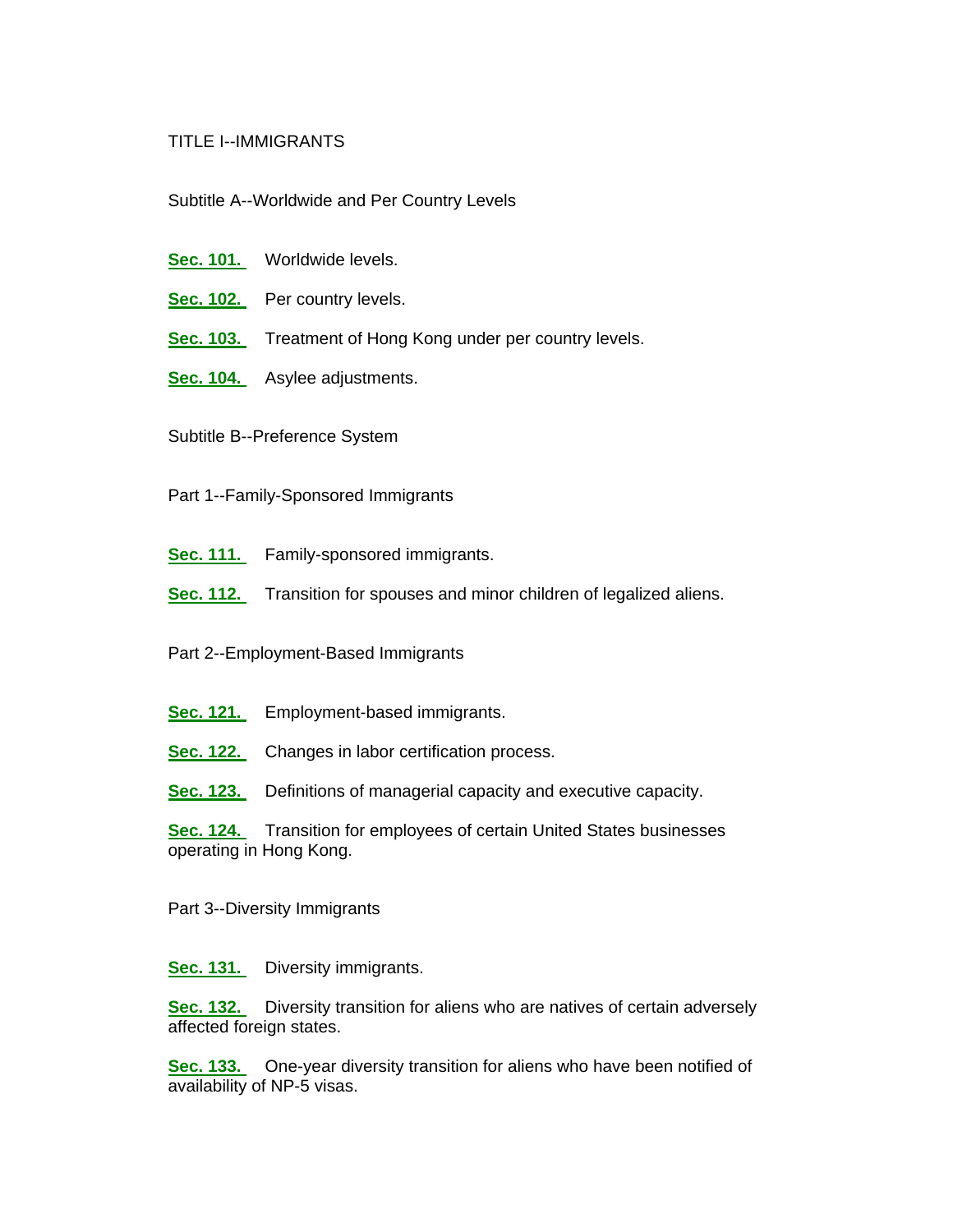**[Sec. 134.](#page-36-0)** Transition for displaced Tibetans.

Subtitle C--Commission and Information

- [Sec. 141.](#page-37-0) Commission on Legal Immigration Reform.
- **Sec. 142.** Statistical information systems.
- Subtitle D--Miscellaneous

**Sec. 151.** Revision of special immigrant provisions relating to religious workers (C special immigrants).

**[Sec. 152.](#page-42-0)** Special immigrant status for certain aliens employed at the United States mission in Hong Kong (D special immigrants).

[Sec. 153.](#page-43-0) Special immigrant status for certain aliens declared dependent on a juvenile court (J special immigrants).

**[Sec. 154.](#page-44-0)** Permitting extension of period of validity of immigrant visas for certain residents of Hong Kong.

**[Sec. 155.](#page-46-0)** Expedited issuance of Lebanese second and fifth preference visas.

Subtitle E--Effective Dates; Conforming Amendments

**[Sec. 161.](#page-47-0)** Effective dates.

**[Sec. 162.](#page-48-0)** Conforming amendments.

## TITLE II--NONIMMIGRANTS

Subtitle A--General and Permanent Provisions

**Sec. 201.** Revision and extension of the visa waiver pilot program for foreign tourists (B nonimmigrants).

**Sec. 202.** Denial of crewmember status in the case of certain labor disputes (D) nonimmigrants).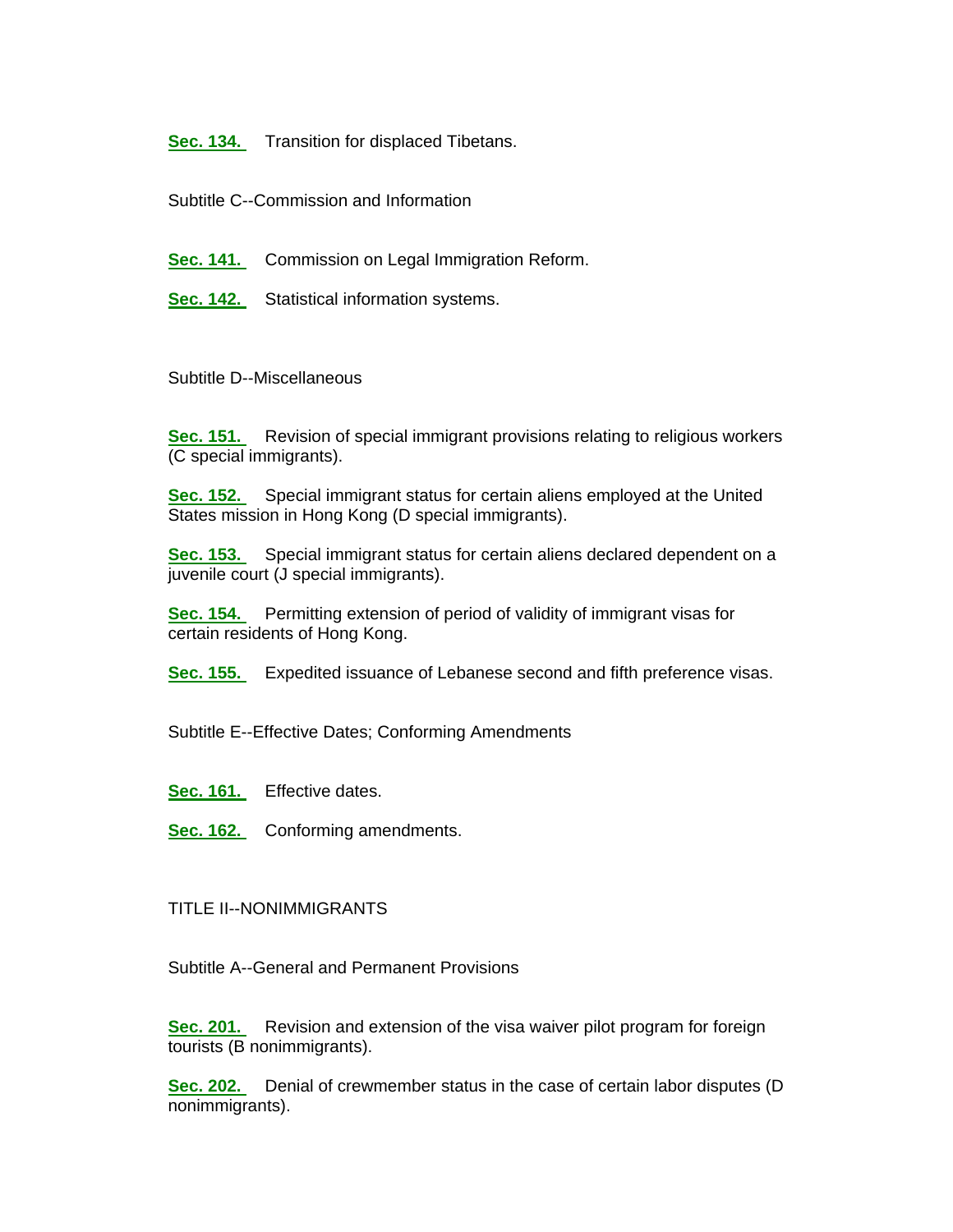**[Sec. 203.](#page-58-0)** Limitations on performance of longshore work by alien crewmen (D nonimmigrants).

**[Sec. 204.](#page-64-0)** Treaty traders (E nonimmigrants).

**[Sec. 205.](#page-64-0)** Temporary workers and trainees (H nonimmigrants).

**[Sec. 206.](#page-69-0)** Intra-company transferees (L nonimmigrants).

**Sec. 207.** New classification for aliens with extraordinary ability, accompanying aliens, and athletes and entertainers (O & P nonimmigrants).

**[Sec. 208.](#page-75-0)** New classification for international cultural exchange programs (Q nonimmigrants).

**Sec. 209.** New classification for aliens in religious occupations (R) nonimmigrants).

Subtitle B--Temporary or Limited Provisions

**[Sec. 221.](#page-77-0)** Off-campus work authorization for students (F nonimmigrants).

**[Sec. 222.](#page-78-0)** Admission of nonimmigrants for cooperative research, development, and coproduction projects.

**[Sec. 223.](#page-78-0)** Establishment of special education exchange visitor program.

Subtitle C--Effective Dates

**[Sec. 231.](#page-79-0)** Effective dates.

# TITLE III--FAMILY UNITY AND TEMPORARY PROTECTED STATUS

- **[Sec. 301.](#page-79-0)** Family unity.
- **[Sec. 302.](#page-81-0)** Temporary protected status.
- **[Sec. 303.](#page-90-0)** Special temporary protected status for Salvadorans.

### TITLE IV--NATURALIZATION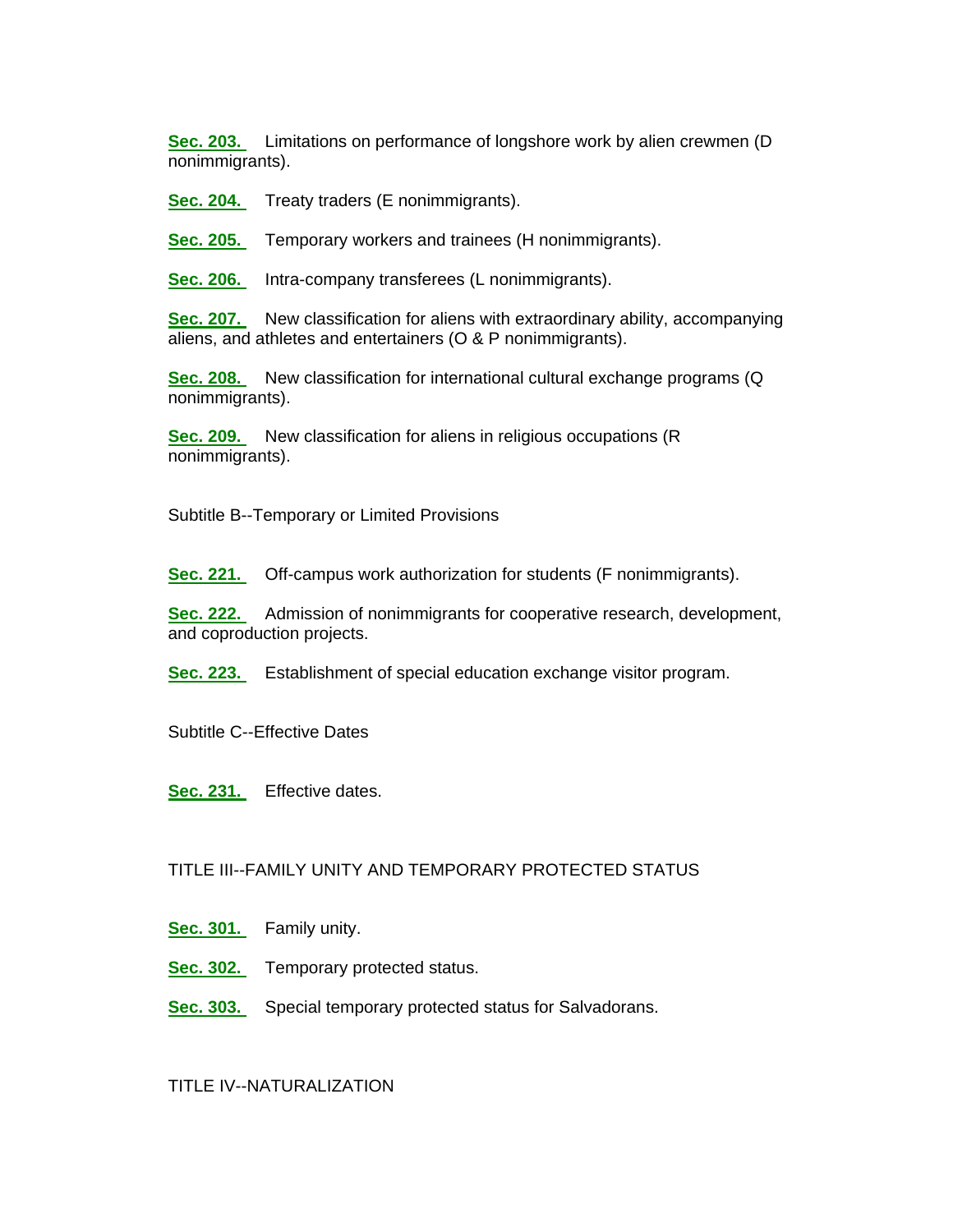**[Sec. 401.](#page-92-0)** Administrative naturalization.

**[Sec. 402.](#page-93-0)** Substituting 3 months residence in INS district or State for 6 months residence in a State.

**[Sec. 403.](#page-94-0)** Waiver of English language requirement for naturalization.

**[Sec. 404.](#page-94-0)** Treatment of service in armed forces of a foreign country.

**[Sec. 405.](#page-94-0)** Naturalization of natives of the Philippines through certain activeduty service during World War II.

- **[Sec. 406.](#page-95-0)** Public education regarding naturalization benefits.
- **[Sec. 407.](#page-96-0)** Conforming amendments.
- **[Sec. 408.](#page-110-0)** Effective dates and savings provisions.

# TITLE V--ENFORCEMENT

- Subtitle A--Criminal Aliens
- **[Sec. 501.](#page-111-0)** Aggravated felony definition.
- **[Sec. 502.](#page-112-0)** Shortening period to request judicial review.
- **Sec. 503.** Enhancing enforcement authority of INS officers.
- **[Sec. 504.](#page-114-0)** Custody pending determination of deportability and excludability.
- **[Sec. 505.](#page-115-0)** Elimination of judicial recommendations against deportation.

**[Sec. 506.](#page-116-0)** Clarification respecting discretionary authority in deportation proceedings for incarcerated aliens.

**Sec. 507.** Requiring coordination plan with INS as a condition for receipt of drug control and system improvement grants under the Omnibus Crime Control and Safe Streets Act of 1968.

**[Sec. 508.](#page-116-0)** Deportation for attempted violations of controlled substances laws.

**Sec. 509.** Good moral character definition.

**Sec. 510.** Report on criminal aliens.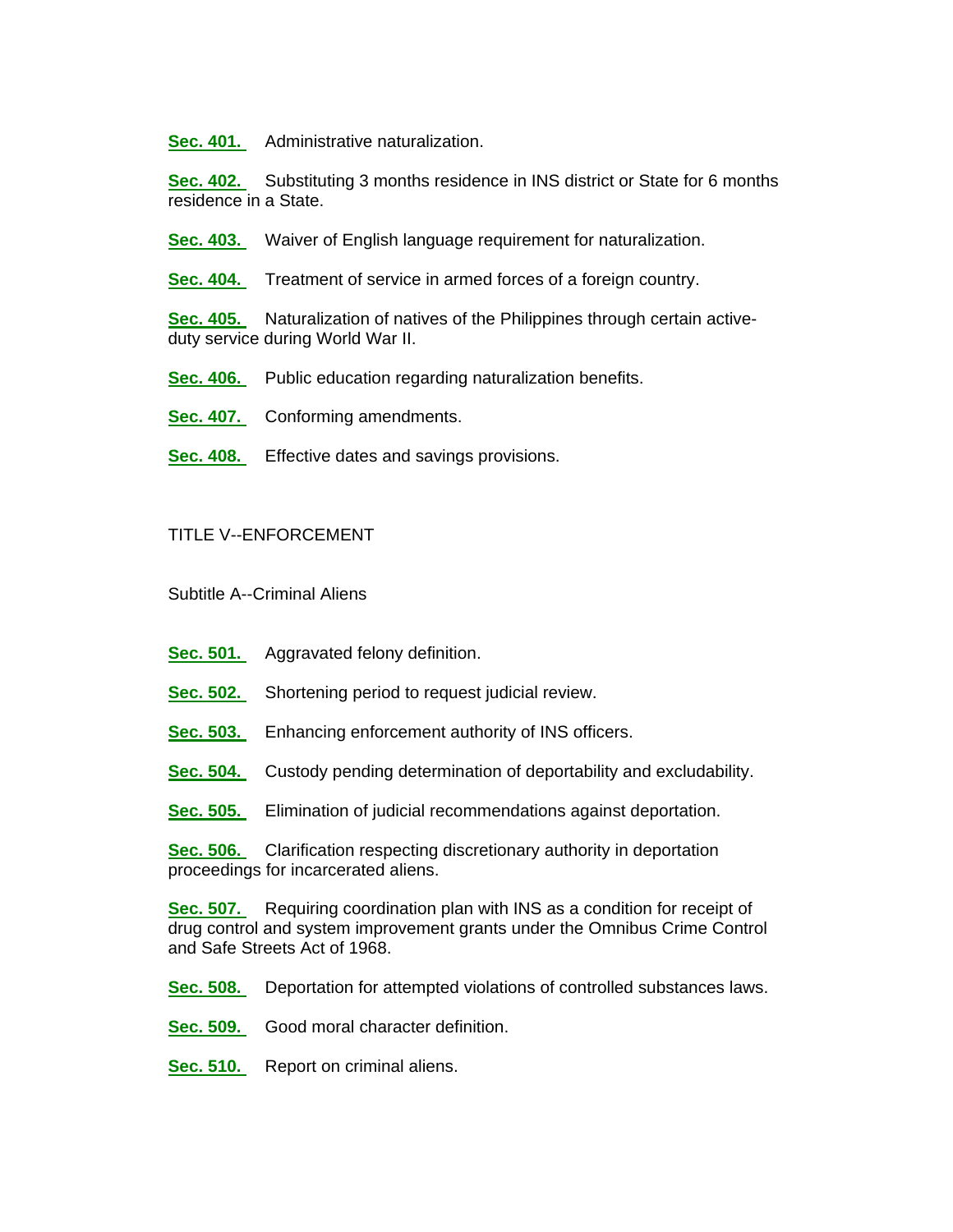**[Sec. 511.](#page-118-0)** Limitation on waiver of exclusion for returning permanent residents convicted of an aggravated felony.

**[Sec. 512.](#page-119-0)** Authorization of additional immigration judges for deportation proceedings involving criminal aliens.

- **[Sec. 513.](#page-119-0)** Effect of filing petition for review.
- **Sec. 514.** Extending bar on reentry of aliens convicted of aggravated felonies.
- **[Sec. 515.](#page-119-0)** Asylum in the case of aliens convicted of aggravated felonies.

Subtitle B--Provision Relating to Employer Sanctions

**[Sec. 521.](#page-120-0)** Elimination of paperwork requirement for recruiters and referrers.

Subtitle C--Provisions Relating to Anti-Discrimination

**[Sec. 531.](#page-121-0)** Dissemination of information concerning anti-discrimination protections under IRCA and title VII of the Civil Rights Act of 1964.

**[Sec. 532.](#page-122-0)** Inclusion of certain seasonal agricultural workers within scope of anti-discrimination protections.

**[Sec. 533.](#page-122-0)** Elimination of requirement that aliens file a declaration of intending to become a citizen in order to file anti-discrimination complaint.

**[Sec. 534.](#page-123-0)** Anti-retaliation protections.

**[Sec. 535.](#page-123-0)** Treatment of certain actions as discrimination.

**[Sec. 536.](#page-124-0)** Conforming civil money penalties for anti-discrimination violations to those for employer sanctions.

**[Sec. 537.](#page-124-0)** Period for filing of complaints.

**Sec. 538.** Special Counsel access to employment eligibility verification forms.

**[Sec. 539.](#page-125-0)** Additional relief in orders.

Subtitle D--General Enforcement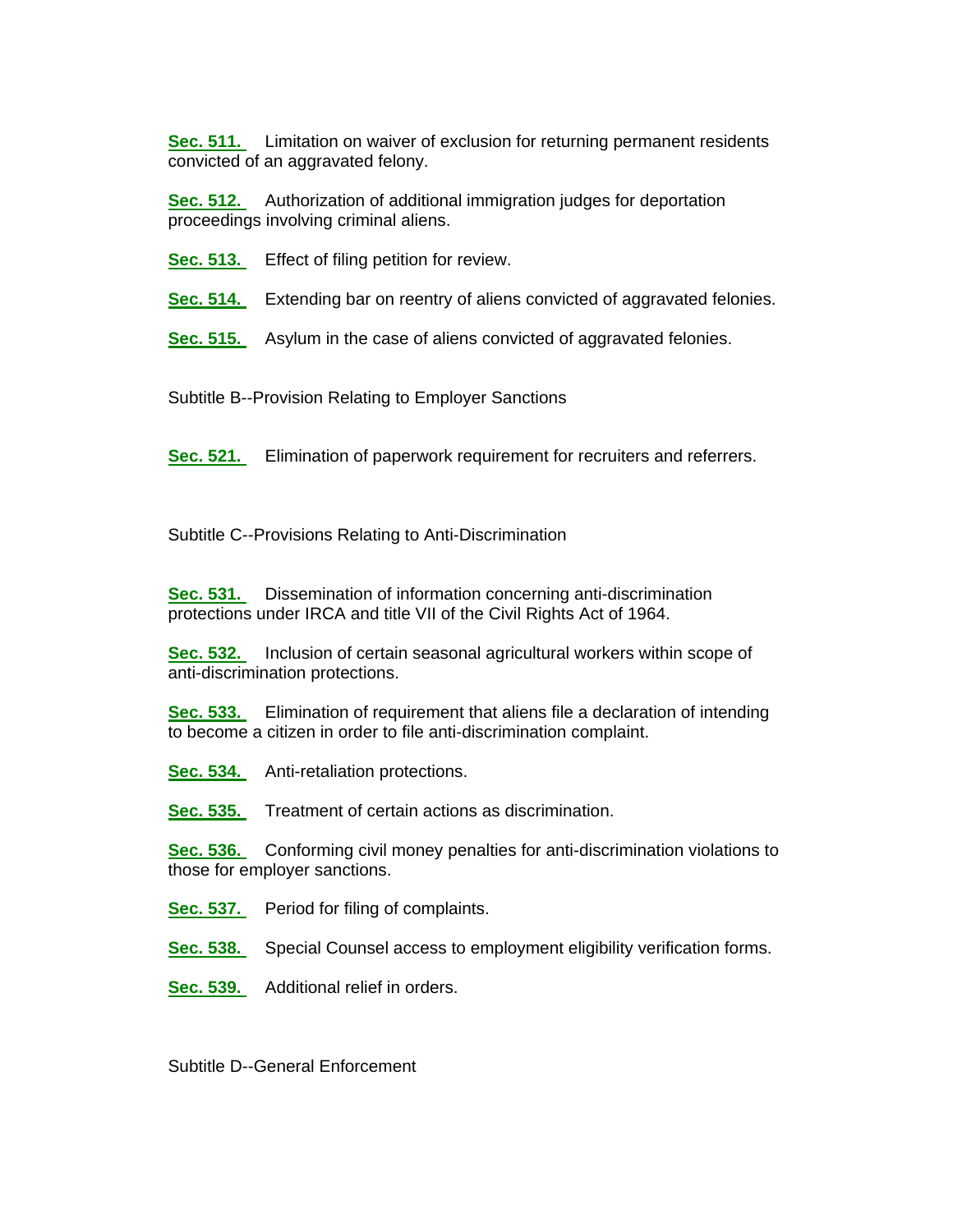**[Sec. 541.](#page-126-0)** Authorizing increase by 1,000 in border patrol personnel.

**[Sec. 542.](#page-126-0)** Application of increase in penalties to enhance enforcement activities.

**[Sec. 543.](#page-127-0)** Increase in fine levels; authority of the INS to collect fines.

**[Sec. 544.](#page-130-0)** Civil penalties for document fraud.

**[Sec. 545.](#page-133-0)** Deportation procedures; required notice of deportation hearing; limitation on discretionary relief.

# TITLE VI--EXCLUSION AND DEPORTATION

- **[Sec. 601.](#page-141-0)** Revision of grounds for exclusion.
- **[Sec. 602.](#page-157-0)** Revision of grounds for deportation.
- [Sec. 603.](#page-163-0) Conforming amendments.

TITLE VII--MISCELLANEOUS PROVISIONS

**Sec. 701.** Battered spouse or child waiver of the conditional residence requirement.

**[Sec. 702.](#page-170-0)** Bona fide marriage exception to foreign residence requirement for marriages entered into during certain immigration proceedings.

**Sec. 703.** 1-year extension of deadline for filing applications for adjustment from temporary to permament residence for legalized aliens.

**[Sec. 704.](#page-171-0)** Commission on Agricultural Workers.

**[Sec. 705.](#page-172-0)** Immigration Emergency Fund.

TITLE VIII--EDUCATION AND TRAINING

**[Sec. 801.](#page-173-0)** Educational assistance and training.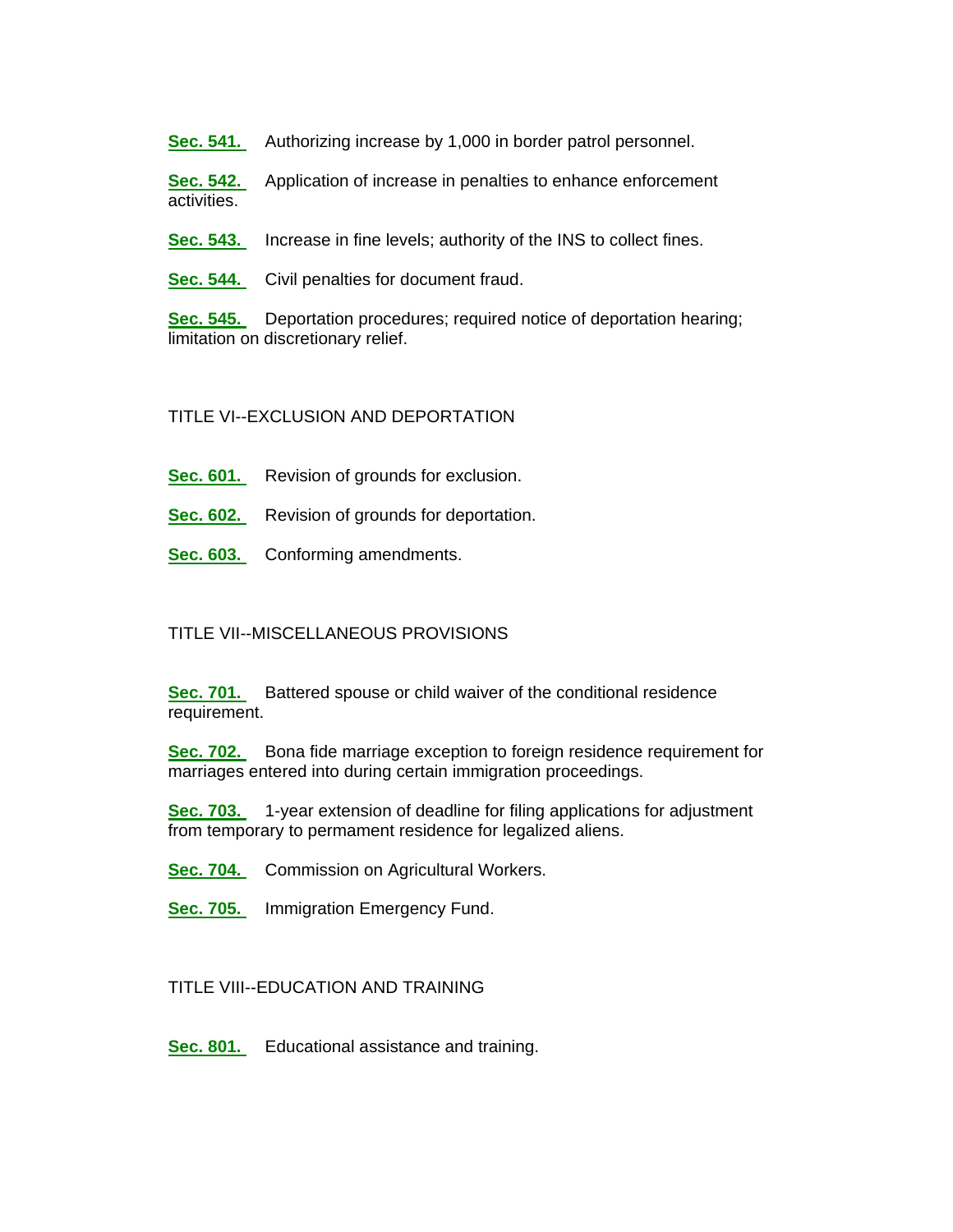## <span id="page-7-0"></span>**TITLE I--IMMIGRANTS**

Subtitle A--Worldwide and Per Country Levels

## **SEC. 101. WORLDWIDE LEVELS.**

(a) In General.--Section 201 (8 U.S.C. 1151) is amended to read as follows:

### "WORLDWIDE LEVEL OF IMMIGRATION

"Sec. 201. (a) In General.--Exclusive of aliens described in subsection

(b), aliens born in a foreign state or dependent area who may be issued immigrant visas or who may otherwise acquire the status of an alien lawfully admitted to the United States for permanent residence are limited to--

"(1) family-sponsored immigrants described in section 203(a) (or who are admitted under section 211(a) on the basis of a prior issuance of a visa to their accompanying parent under section 203(a)) in a number not to exceed in any fiscal year the number specified in subsection (c) for that year, and not to exceed in any of the first 3 quarters of any fiscal year 27 percent of the worldwide level under such subsection for all of such fiscal year;

"(2) employment-based immigrants described in section 203(b) (or who are admitted under section 211(a) on the basis of a prior issuance of a visa to their accompanying parent under section 203(b)), in a number not to exceed in any fiscal year the number specified in subsection (d) for that year, and not to exceed in any of the first 3 quarters of any fiscal year 27 percent of the worldwide level under such subsection for all of such fiscal year; and

"(3) for fiscal years beginning with fiscal year 1995, diversity immigrants described in section 203(c) (or who are admitted under section 211(a) on the basis of a prior issuance of a visa to their accompanying parent under section 203(c)) in a number not to exceed in any fiscal year the number specified in subsection (e) for that year, and not to exceed in any of the first 3 quarters of any fiscal year 27 percent of the worldwide level under such subsection for all of such fiscal year.

"(b) Aliens Not Subject to Direct Numerical Limitations.--Aliens described in this subsection, who are not subject to the worldwide levels or numerical limitations of subsection (a), are as follows: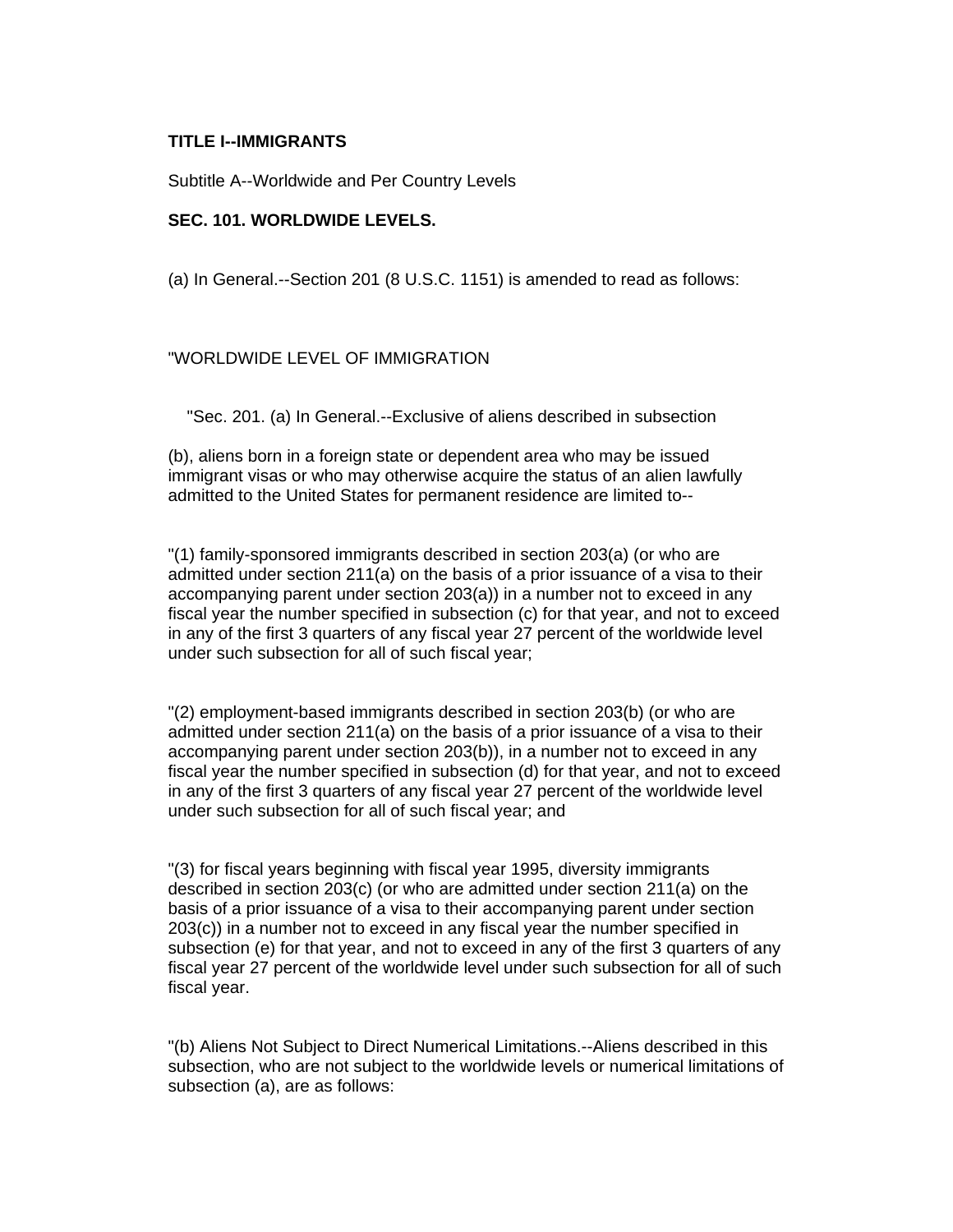"(1)(A) Special immigrants described in subparagraph (A) or (B) of section 101(a)(27).

"(B) Aliens who are admitted under section 207 or whose status is adjusted under section 209.

"(C) Aliens whose status is adjusted to permanent residence under section 210, 210A, or 245A.

"(D) Aliens whose deportation is suspended under section 244(a).

"(E) Aliens provided permanent resident status under section 249.

"(2)(A)(i) Immediate relatives.--For purposes of this subsection, the term 'immediate relatives' means the children, spouses, and parents of a citizen of the United States, except that, in the case of parents, such citizens shall be at least 21 years of age. In the case of an alien who was the spouse of a citizen of the United States for at least 2 years at the time of the citizen's death and was not legally separated from the citizen at the time of the citizen's death, the alien shall be considered, for purposes of this subsection, to remain an immediate relative after the date of the citizen's death but only if the spouse files a petition under section 204(a)(1)(A) within 2 years after such date and only until the date the spouse remarries.

"(ii) Aliens admitted under section 211(a) on the basis of a prior issuance of a visa to their accompanying parent who is such an immediate relative.

"(B) Aliens born to an alien lawfully admitted for permanent residence during a temporary visit abroad.

"(c) Worldwide Level of Family-Sponsored Immigrants.--(1)(A) The worldwide level of family-sponsored immigrants under this subsection for a fiscal year is, subject to subparagraph (B), equal to--

"(i) 480,000, minus

"(ii) the number computed under paragraph (2), plus

"(iii) the number (if any) computed under paragraph (3).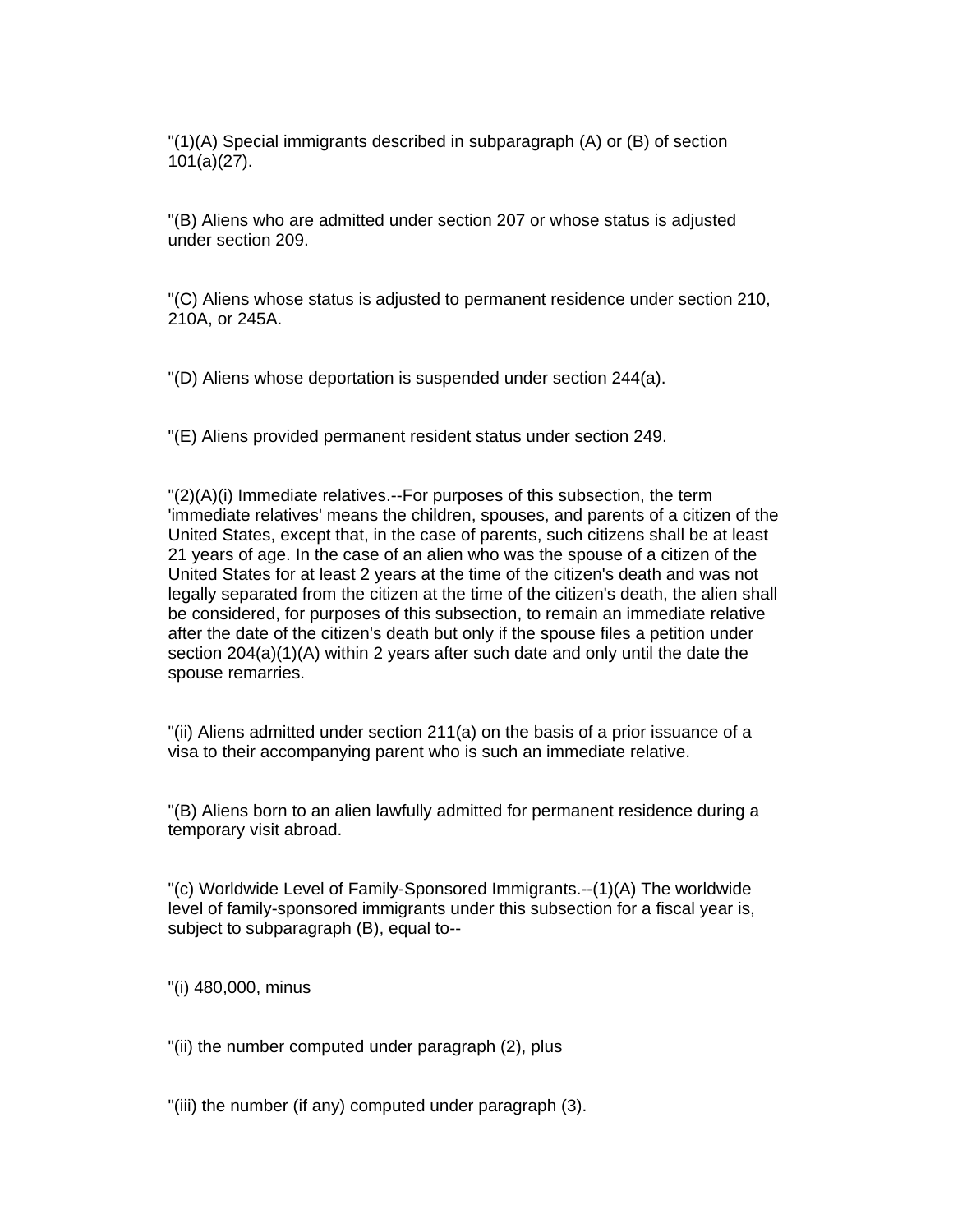"(B)(i) For each of fiscal years 1992, 1993, and 1994, 465,000 shall be substituted for 480,000 in subparagraph (A)(i).

"(ii) In no case shall the number computed under subparagraph (A) be less than 226,000.

"(2) The number computed under this paragraph for a fiscal year is the sum of the number of aliens described in subparagraphs (A) and (B) of subsection (b)(2) who were issued immigrant visas or who otherwise acquired the status of aliens lawfully admitted to the United States for permanent residence in the previous fiscal year.

"(3) The number computed under this paragraph for a fiscal year is the difference (if any) between the maximum number of visas which may be issued under section 203(b) (relating to employment-based immigrants) during the previous fiscal year and the number of visas issued under that section during that year.

"(d) Worldwide Level of Employment-Based Immigrants.--(1) The worldwide level of employment-based immigrants under this subsection for a fiscal year is equal  $to--$ 

"(A) 140,000, plus

"(B) the number computed under paragraph (2).

"(2) The number computed under this paragraph for a fiscal year is the difference (if any) between the maximum number of visas which may be issued under section 203(a) (relating to family-sponsored immigrants) during the previous fiscal year and the number of visas issued under that section during that year.

"(e) Worldwide Level of Diversity Immigrants.--The worldwide level of diversity immigrants is equal to 55,000 for each fiscal year.".

(b) Clerical Amendment.--The item in the table of contents relating to section 201 is amended to read as follows:

"Sec. 201. Worldwide level of immigration.".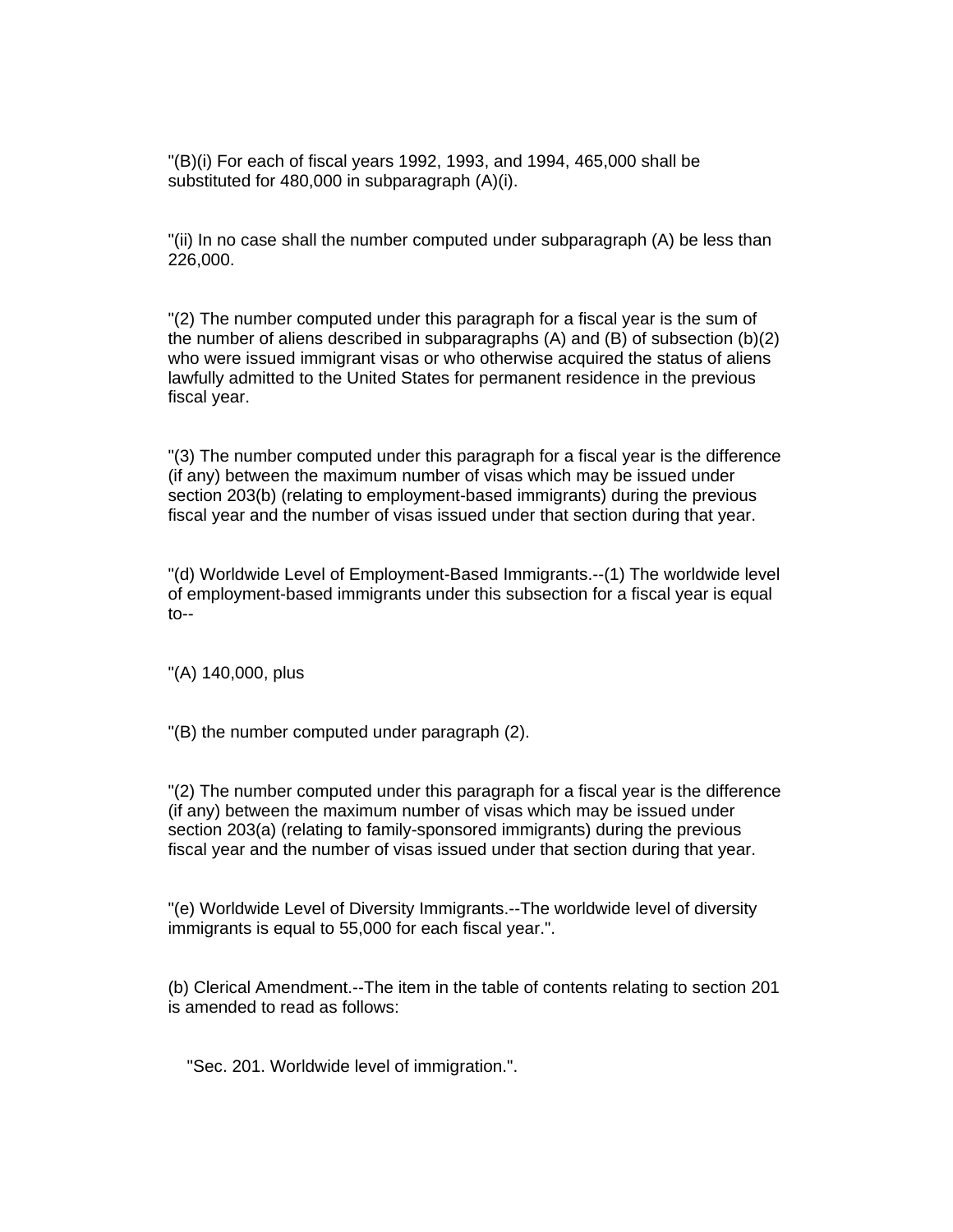# <span id="page-10-0"></span>**SEC. 102. PER COUNTRY LEVELS.**

Section 202 (8 U.S.C. 1152) is amended--

(1) by amending subsection (a) to read as follows:

"(a) Per Country Level.--

"(1) Nondiscrimination.--Except as specifically provided in paragraph (2) and in sections 101(a)(27), 201(b)(2)(A)(i), and 203, no person shall receive any preference or priority or be discriminated against in the issuance of an immigrant visa because of the person's race, sex, nationality, place of birth, or place of residence.

"(2) Per country levels for family-sponsored and employment-based immigrants.-- Subject to paragraphs (3) and (4), the total number of immigrant visas made available to natives of any single foreign state or dependent area under subsections (a) and (b) of section 203 in any fiscal year may not exceed 7 percent (in the case of a single foreign state) or 2 percent (in the case of a dependent area) of the total number of such visas made available under such subsections in that fiscal year.

"(3) Exception if additional visas available.--If because of the application of paragraph (2) with respect to one or more foreign states or dependent areas, the total number of visas available under both subsections (a) and (b) of section 203 for a calendar quarter exceeds the number of qualified immigrants who otherwise may be issued such a visa, paragraph (2) shall not apply to visas made available to such states or areas during the remainder of such calendar quarter.

"(4) Special rules for spouses and children of lawful permanent resident aliens.--

"(A) 75 percent of minimum 2nd preference set-aside for spouses and children not subject to per country limitation.--

"(i) In general.--Of the visa numbers made available under, section 203(a) to immigrants described in section  $203(a)(2)(A)$  any fiscal year, 75 percent of the 2-A floor (as defined in clause (ii)) shall be issued without regard to the numerical limitation under paragraph (2).

"(ii) 2-A floor defined.--In this paragraph, the term '2-A floor' means, for a fiscal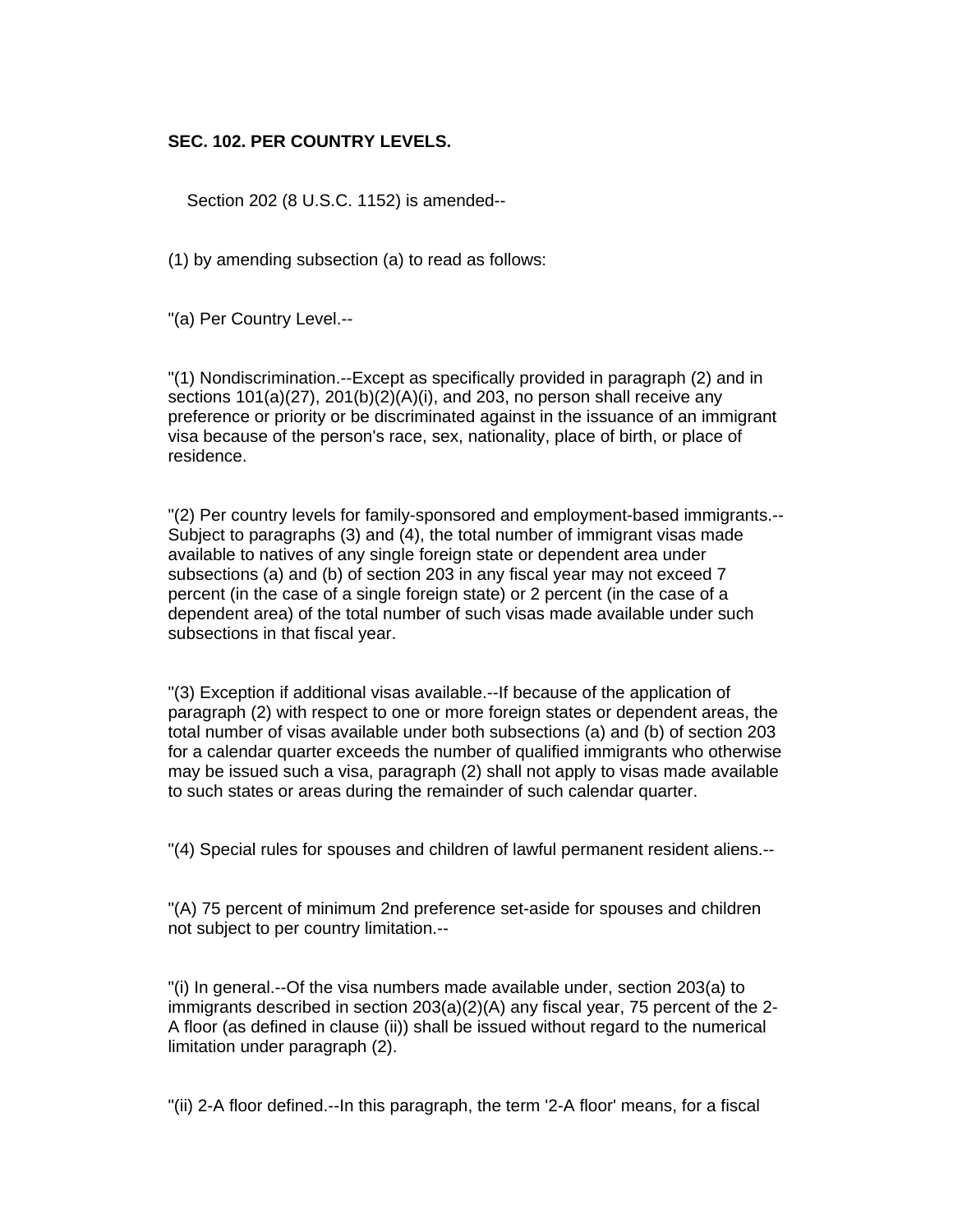year, 77 percent of the total number of visas made available under section 203(a) to immigrants described in section 203(a)(2) in the fiscal year.

"(B) Treatment of remaining 25 percent for countries subject to subsection (e).--

"(i) In general.--Of the visa numbers made available under section 203(a) to immigrants described in section  $203(a)(2)(A)$  in any fiscal year, the remaining 25 percent of the 2-A floor shall be available in the case of a state or area that is subject to subsection (e) only to the extent that the total number of visas issued in accordance with subparagraph (A) to natives of the foreign state or area is less than the subsection (e) ceiling (as defined in clause (ii)).

"(ii) Subsection (e) ceiling defined.--In clause (i), the term 'subsection (e) ceiling' means, for a foreign state or dependent area, 77 percent of the maximum number of visas that may be made available under section 203(a) to immigrants who are natives of the state or area under section 203(a)(2) consistent with subsection (e).

"(C) Treatment of unmarried sons and daughters in countries subject to subsection (e).--In the case of a foreign state or dependent area to which subsection (e) applies, the number of immigrant visas that may be made available to natives of the state or area under section  $203(a)(2)(B)$  may not exceed--

"(i) 23 percent of the maximum number of visas that may be made available under section 203(a) to immigrants of the state or area described in section 203(a)(2) consistent with subsection (e), or

"(ii) the number (if any) by which the maximum number of visas that may be made available under section 203(a) to immigrants of the state or area described in section 203(a)(2) consistent with subsection (e) exceeds the number of visas issued under section 203(a)(2)(A), whichever is greater.

"(D) Limiting pass down for certain countries subject to subsection (e).--In the case of a foreign state or dependent area to which subsection (e) applies, if the total number of visas issued under section 203(a)(2) exceeds the maximum number of visas that may be made available to immigrants of the state or area under section 203(a)(2) consistent with subsection (e) (determined without regard to this paragraph), in applying paragraphs (3) and (4) of section 203(a) under subsection (e)(2) all vis as shall be deemed to have been required for the classes specified in paragraphs (1) and (2) of such section.";

(2) in subsection (b)--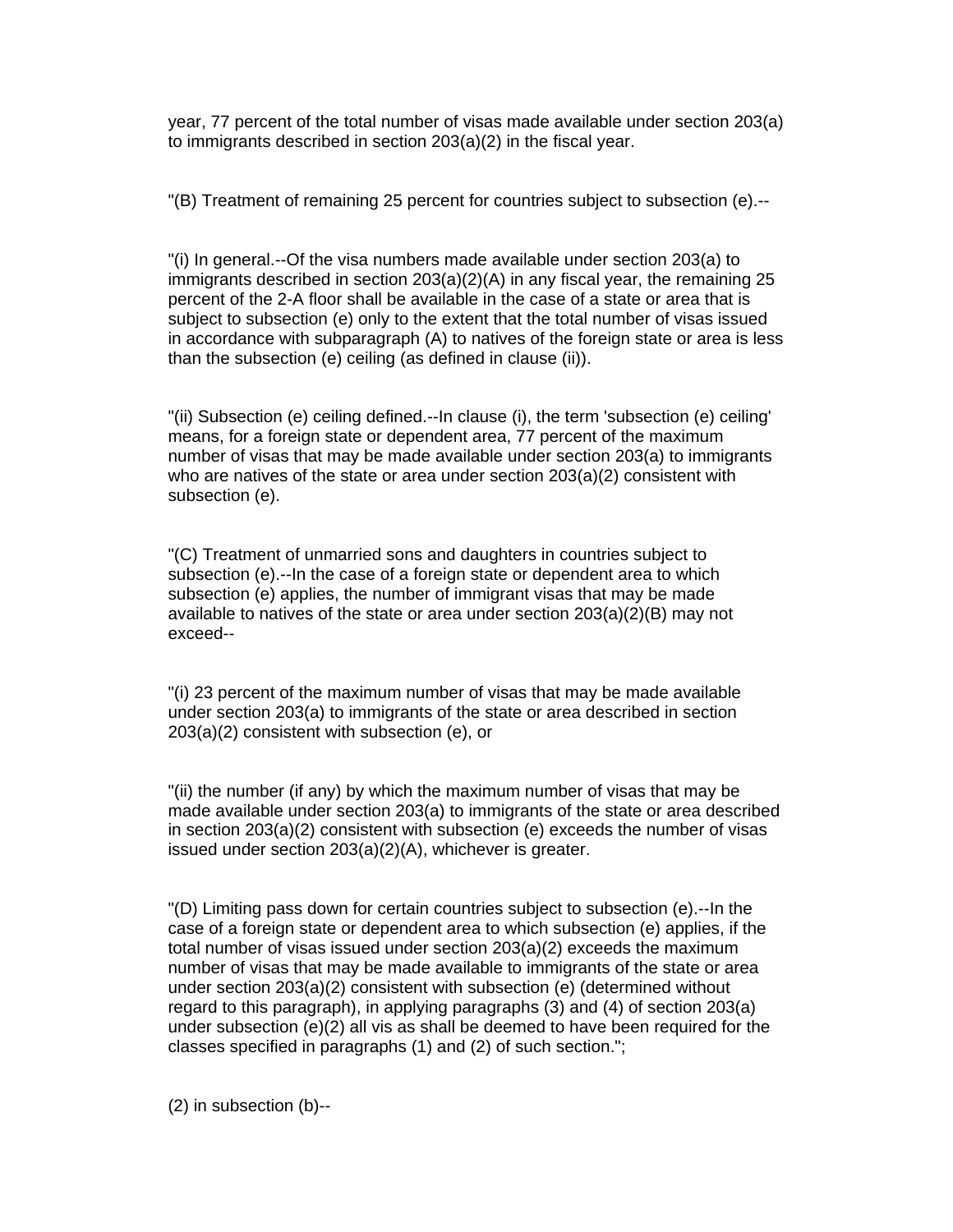(A) by inserting "Rules for Chargeability.--" after "(b)", and

(B) by striking "the numerical limitation set forth in the proviso to subsection (a) of this section" each place it appears and inserting "a numerical level established under subsection (a)(2)";

(3) in subsection (c)--

(A) by inserting "Chargeability for Dependent Areas.--" after "(c)",

(B) by striking "a special immigrant" and all that follows through "201(b)" and inserting "an alien described in section 201(b)", and

(C) by striking ", and the number" and all that follows through

"one fiscal year";

(4) in subsection (d), by inserting "Changes in Territory.--" after "(d)"; and

(5) by amending subsection (e) to read as follows:

"(e) Special Rules for Countries at Ceiling.--If it is determined that the total number of immigrant visas made available under subsections (a) and (b) of section 203 to natives of any single foreign state or dependent area will exceed the numerical limitation specified in subsection (a)(2) in any fiscal year, in determining the allotment of immigrant visa numbers to natives under subsections (a) and (b) of section 203, visa numbers with respect to natives of that state or area shall be allocated (to th e extent practicable and otherwise consistent with this section and section 203) in a manner so that--

"(1) the ratio of the visa numbers made available under section 203(a) to the visa numbers made available under section 203(b) is equal to the ratio of the worldwide level of immigration under section 201(c) to such level under section 201(d);

"(2) except as provided in subsection (a)(4), the proportion of the visa numbers made available under each of paragraphs (1) through (4) of section 203(a) is equal to the ratio of the total number of visas made available under the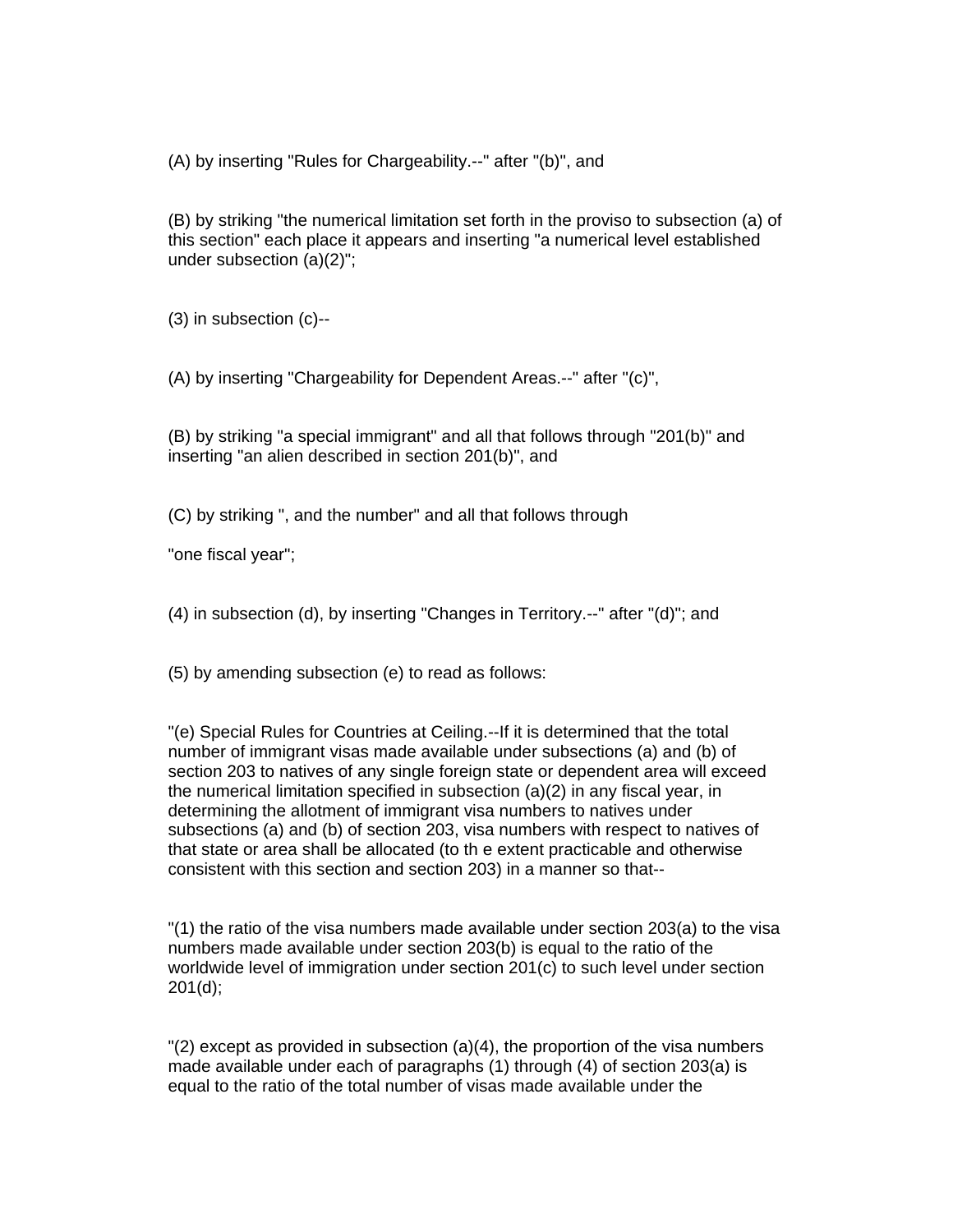<span id="page-13-0"></span>respective paragraph to the total number of visas made available under section 203(a), and

"(3) the proportion of the visa numbers made available under each of paragraphs (1) through (5) of section 203(b) is equal to the ratio of the total number of visas made available under the respective paragraph to the total number of visas made available under section 203(b).

Nothing in this subsection shall be construed as limiting the number of visas that may be issued to natives of a foreign state or dependent area under section 203(a) or 203(b) if there is insufficient demand for visas for such natives under section 203(b) or 203(a), respectively, or as limiting the number of visas that may be issued under section 203(a)(2)(A) pursuant to subsection (a)(4)(A).".

#### **SEC. 103. TREATMENT OF HONG KONG UNDER PER COUNTRY LEVELS.**

The approval referred to in the first sentence of section 202(b) of the Immigration and Nationality Act shall be considered to have been granted, effective beginning with fiscal year 1991, with respect to Hong Kong as a separate foreign state, and not as a colony or other component or dependent area of another foreign state, except that the total number of immigrant visas made available to natives of Hong Kong under subsections (a) and (b) of section 203 of such Act in each of fiscal years 1991, 1992, and 1993 may not exceed 10,000.

#### **SEC. 104. ASYLEE ADJUSTMENTS.**

(a) Increase in Numerical Limitation on Adjustment of Asylees.--

(1) In general.--Section 209(b) (8 U.S.C. 1159(b)) is amended by striking "five thousand" and inserting "10,000".

(2) Effective date and transition.--The amendment made by paragraph (1)shall apply to fiscal years beginning with fiscal year 1991 and the President is authorized, without the need for appropriate consultation, to increase the refugee determination previously made under section 207 of the Immigration and Nationality Act for fiscal year 1991 in order to make such amendment effective for such fiscal year.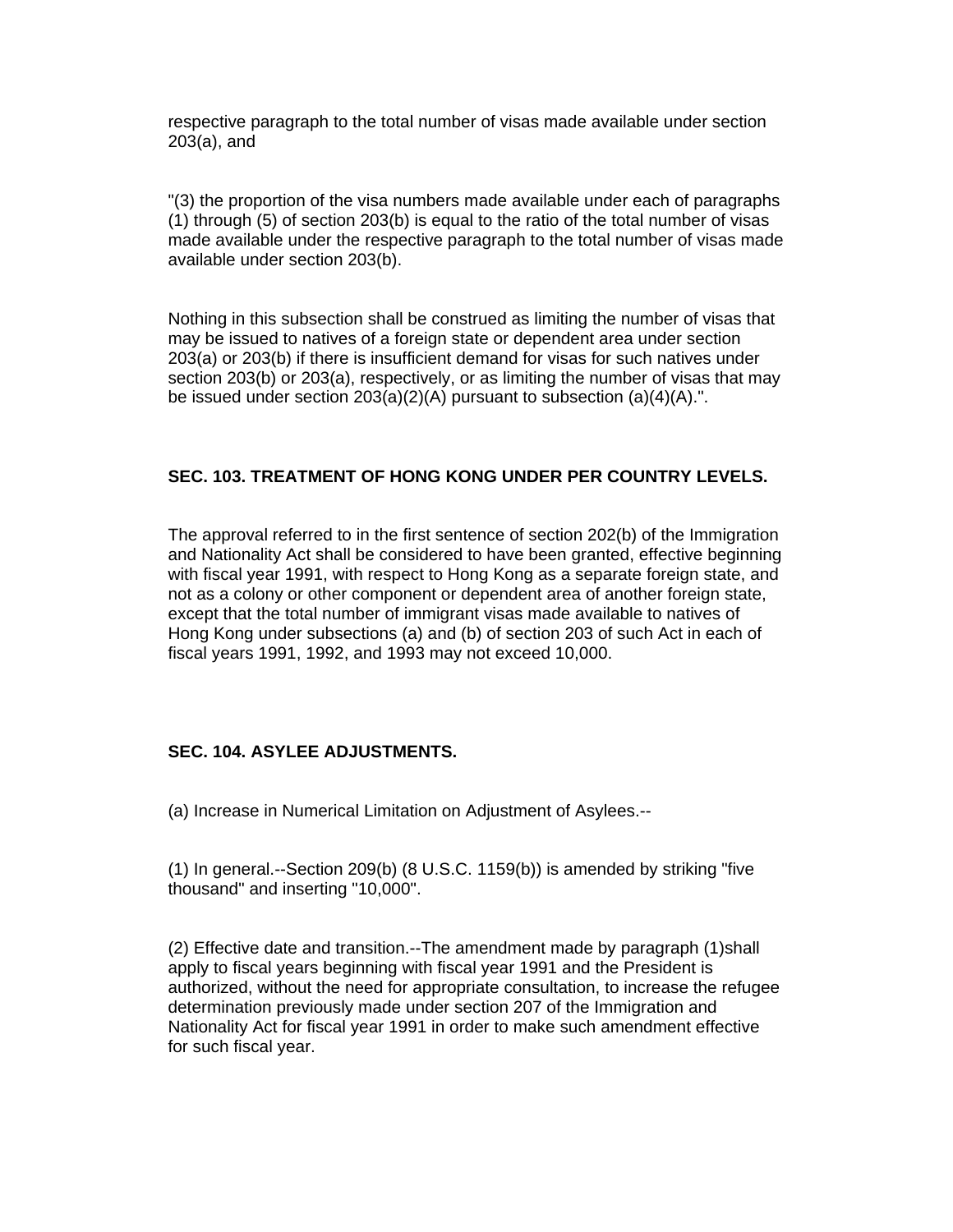(b) Annual Asylee Enumeration.--Section 207(a) (8 U.S.C. 1157(a)) is amended by adding at the end the following new paragraph:

"(4) In the determination made under this subsection for each fiscal year (beginning with fiscal year 1992), the President shall enumerate, with the respective number of refugees so determined, the number of aliens who were granted asylum in the previous year.".

(c) Waiver of Numerical Limitation for Certain Current Asylees.--The numerical limitation on the number of aliens whose status may be adjusted under section 209(b) of the Immigration and Nationality Act shall not apply to an alien described in subsection (d) or to an alien who has applied for adjustment of status under such section on or before June 1, 1990.

(d) Adjustment of Certain Former Asylees.--

(1) In general.--Subject to paragraph (2), the provisions of section 209(b) of the Immigration and Nationality Act shall also apply to an alien--

(A) who was granted asylum before the date of the enactment of this Act (regardless of whether or not such asylum has been terminated under section 208(b) of the Immigration and Nationality Act),

(B) who is no longer a refugee because of a change in circumstances in a foreign state, and

(C) who was (or would be) qualified for adjustment of status under section 209(b) of the Immigration and Nationality Act as of the date of the enactment of this Act but for paragraphs (2) and (3) there of and but for any numerical limitation under such section.

(2) Application of per country limitations.--The number of aliens who are natives of any foreign state who may adjust status pursuant to paragraph (1) in any fiscal year shall not exceed the difference between the per country limitation established under section 202(a) of the Immigration and Nationality Act and the number of aliens who are chargeable to that foreign state in the fiscal year under section 202 of such Act.

Subtitle B--Preference System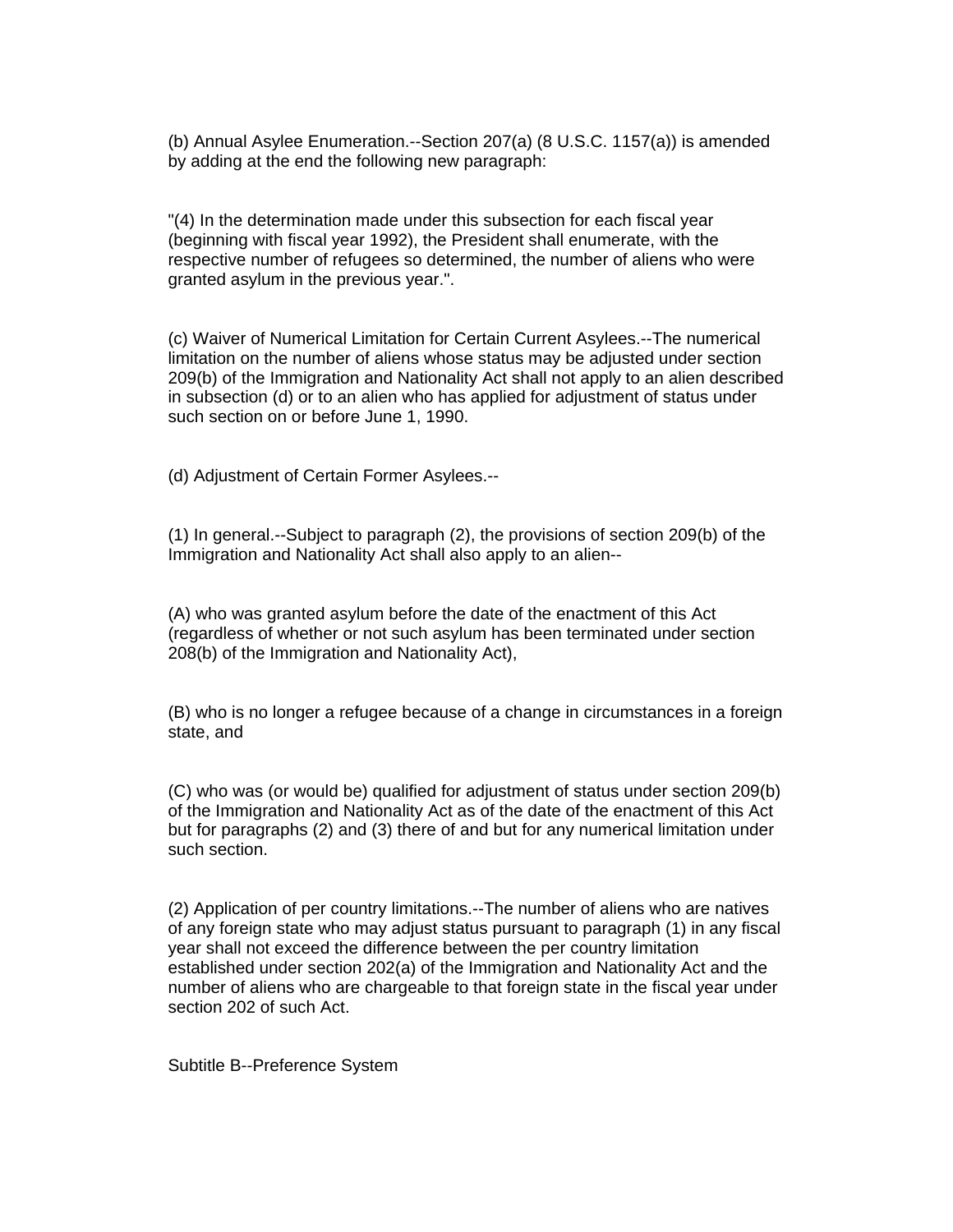# <span id="page-15-0"></span>PART 1--FAMILY-SPONSORED IMMIGRANTS

### **SEC. 111. FAMILY-SPONSORED IMMIGRANTS.**

Section 203 (8 U.S.C. 1153) is amended--

(1) by redesignating subsections (b) through (e) as subsections (d)through (g), respectively, and

(2) by striking subsection (a) and inserting the following:

"(a) Preference Allocation for Family-Sponsored Immigrants.--Aliens subject to the worldwide level specified in section 201(c) for family-sponsored immigrants shall be allotted visas as follows:

"(1) Unmarried sons and daughters of citizens.--Qualified immigrants who are the unmarried sons or daughters of citizens of the United States shall be allocated visas in a number not to exceed 23,400, plus any visas not required for the class specified in paragraph (4).

"(2) Spouses and unmarried sons and unmarried daughters of permanent resident aliens.--Qualified immigrants--

"(A) who are the spouses or children of an alien lawfully admitted for permanent residence, or

"(B) who are the unmarried sons or unmarried daughters (but are not the children) of an alien lawfully admitted for permanent residence, shall be allocated visas in a number not to exceed 114,200, plus the number (if any) by which such worldwide level exceeds 226,000, plus any visas not required for the class specified in paragraph (1); except that not less than 77 percent of such visa numbers shall be allocated to aliens described in subparagraph (A).

"(3) Married sons and married daughters of citizens.--Qualified immigrants who are the married sons or married daughters of citizens of the United States shall be allocated visas in a number not to exceed 23,400, plus any visas not required for the classes specified in paragraphs (1) and (2).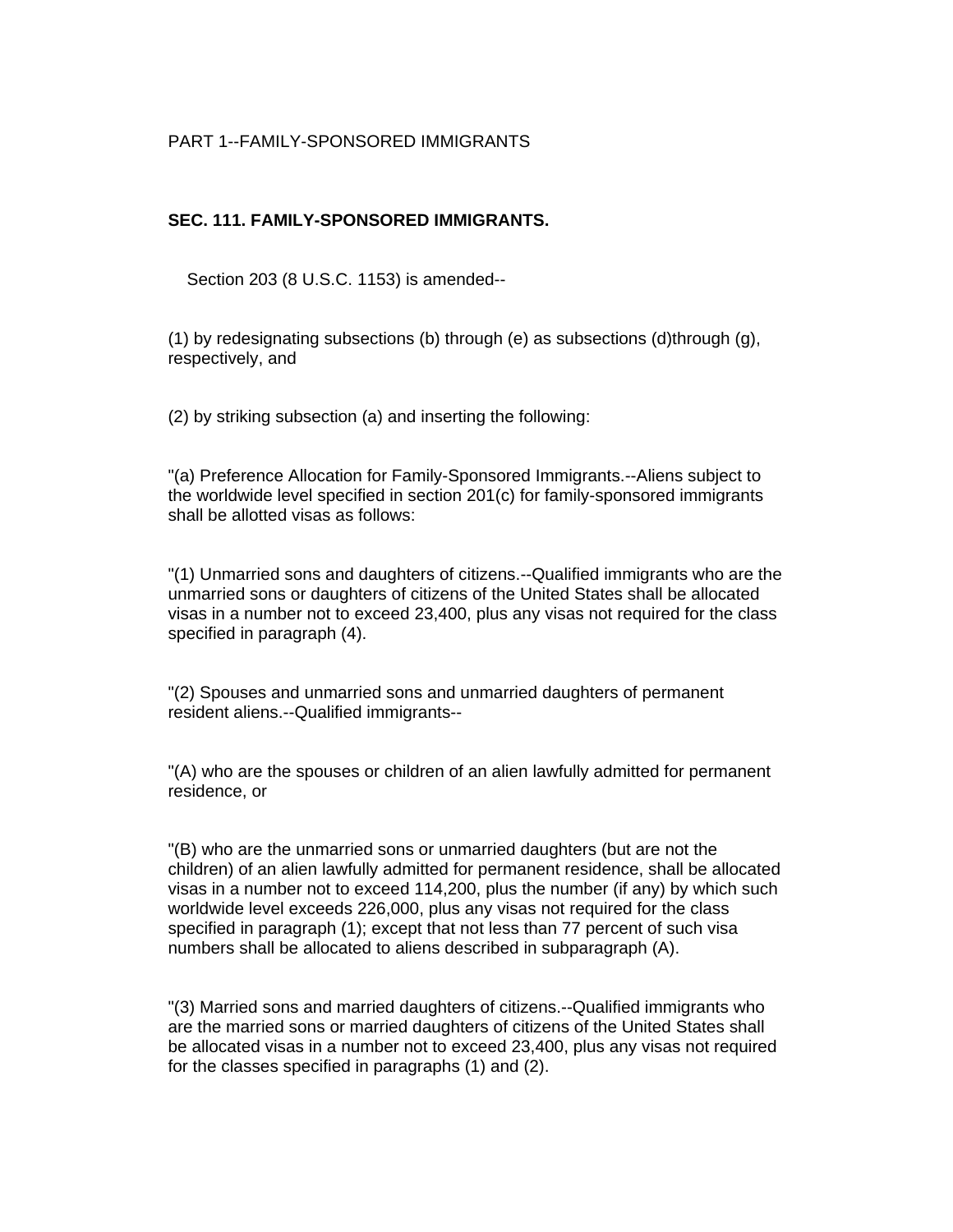<span id="page-16-0"></span>"(4) Brothers and sisters of citizens.--Qualified immigrants who are the brothers or sisters of citizens of the United States, if such citizens are at least 21 years of age, shall be allocated visas in a number not to exceed 65,000, plus any visas not required for the classes specified in paragraphs (1) through (3).".

## **SEC. 112. TRANSITION FOR SPOUSES AND MINOR CHILDREN OF LEGALIZED ALIENS.**

(a) Additional Visa Numbers.--

(1) In general.--In addition to any immigrant visas otherwise available, immigrant visa numbers shall be available in each of fiscal years 1992, 1993, and 1994 for spouses and children of eligible, legalized aliens (as defined in subsection (c)) in a number equal to 55,000 minus the number (if any) computed under paragraph (2) for the fiscal year.

(2) Offset.--The number computed under this paragraph for a fiscal year is the number (if any) by which--

(A) the sum of the number of aliens described in subparagraphs (A) and (B) of section 201(b)(2) of the Immigration and Nationality Act (or, for fiscal year 1992, section 201(b) of such Act) who were issued immigrant visas or otherwise acquired the status of aliens lawfully admitted to the United States for permanent residence in the previous fiscal year, exceeds

(B) 239,000.

(b) Order.--Visa numbers under this section shall be made available in the order in which a petition, in behalf of each such immigrant for classification under section 203(a)(2) of the Immigration and Nationality Act, is filed with the Attorney General under section 204 of such Act.

(c) Legalized Alien Defined.--In this section, the term "legalized alien" means an alien lawfully admitted for temporary or permanent residence who was provided--

(1) temporary or permanent residence status under section 210 of the Immigration and Nationality Act,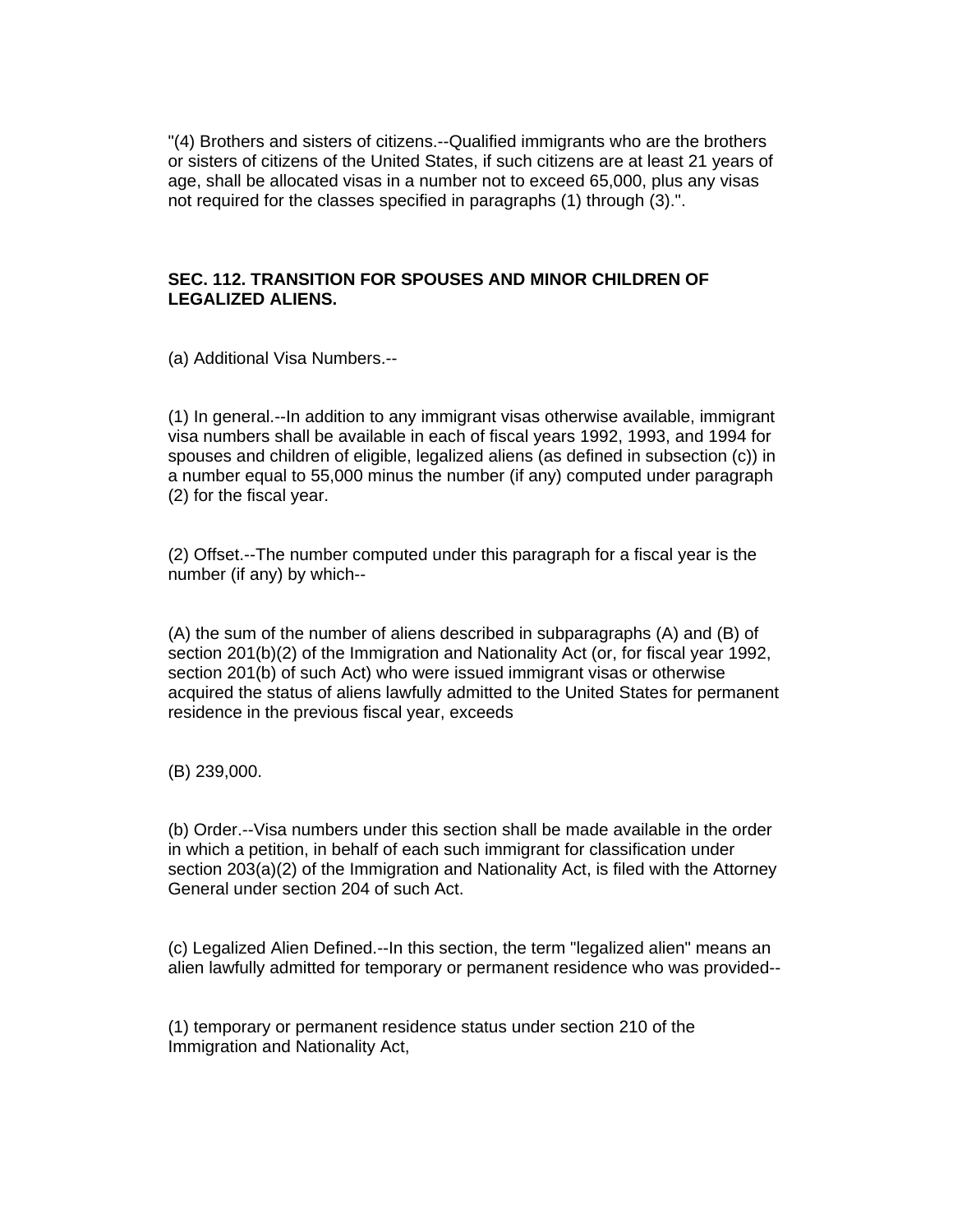<span id="page-17-0"></span>(2) temporary or permanent residence status under section 245A of the Immigration and Nationality Act, or

(3) permanent residence status under section 202 of the Immigration Reform and Control Act of 1986.

PART 2--EMPLOYMENT-BASED IMMIGRANTS

### **SEC. 121. EMPLOYMENT-BASED IMMIGRANTS.**

(a) In General.--Section 203 (8 U.S.C. 1153) is amended by inserting after subsection (a), as inserted by section 111, the following new subsection:

"(b) Preference Allocation for Employment-Based Immigrants.--Aliens subject to the worldwide level specified in section 201(d) for employment-based immigrants in a fiscal year shall be allotted visas as follows:

"(1) Priority workers.--Visas shall first be made available in a number not to exceed 40,000, plus any visas not required for the classes specified in paragraphs (4) and (5), to qualified immigrants who are aliens described in any of the following subparagraphs (A) through (C):

"(A) Aliens with extraordinary ability.--An alien is described in this subparagraph if--

"(i) the alien has extraordinary ability in the sciences, arts,education, business, or athletics which has been demonstrated by sustained national or international acclaim and whose achievements have been recognized in the field through extensive documentation,

"(ii) the alien seeks to enter the United States to continue work in the area of extraordinary ability, and

"(iii) the alien's entry into the United States will substantially benefit prospectively the United States.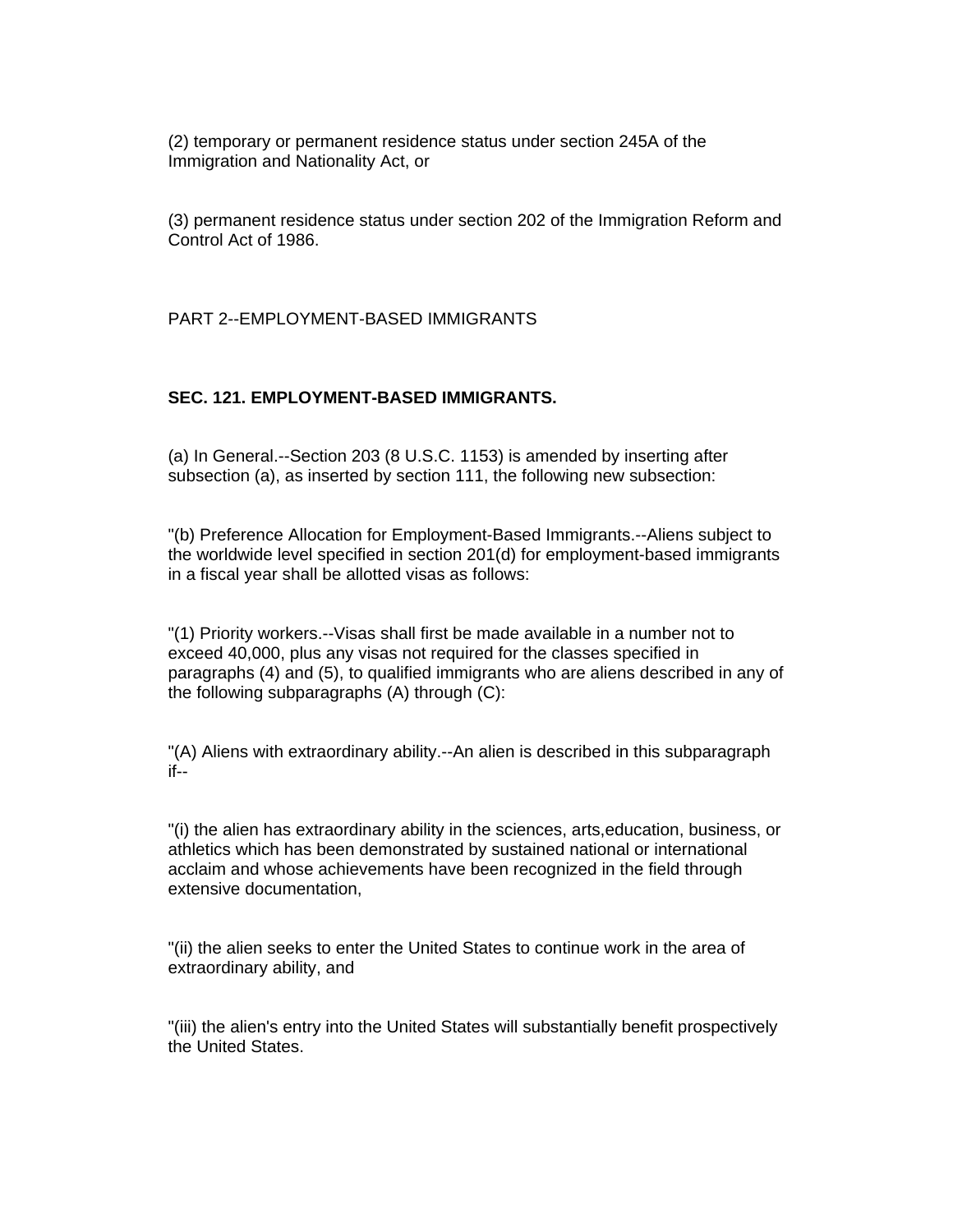"(B) Outstanding professors and researchers.--An alien is described in this subparagraph if--

"(i) the alien is recognized internationally as outstanding in a specific academic area,

"(ii) the alien has at least 3 years of experience in teaching or research in the academic area, and

"(iii) the alien seeks to enter the United States--

"(I) for a tenured position (or tenure-track position) within a university or institution of higher education to teach in the academic area,

"(II) for a comparable position with a university or institution of higher education to conduct research in the area, or

"(III) for a comparable position to conduct research in the area with a department, division, or institute of a private employer, if the department, division, or institute employs at least 3 persons full-time in research activities and has achieved documented accomplishments in an academic field.

"(C) Certain multinational executives and managers.--An alien is described in this subparagraph if the alien, in the 3 years preceding the time of the alien's application for classification and admission into the United States under this subparagraph, has been employed for at least 1 year by a firm or corporation or other legal entity or an affiliate or subsidiary thereof and who seeks to enter the United States in order to continue to render services to the same employer or to a subsidiary or a ffiliate thereof in a capacity that is managerial or executive.

 "(2) Aliens who are members of the professions holding advanced degrees or aliens of exceptional ability.--

"(A) In general.--Visas shall be made available, in a number not to exceed 40,000, plus any visas not required for the classes specified in paragraph (1), to qualified immigrants who are members of the professions holding advanced degrees or their equivalent or who because of their exceptional ability in the sciences, arts, or business, will substantially benefit prospectively the national economy, cultural or educational interests, or welfare of the United States, and whose services in the sciences, arts , professions, or business are sought by an employer in the United States.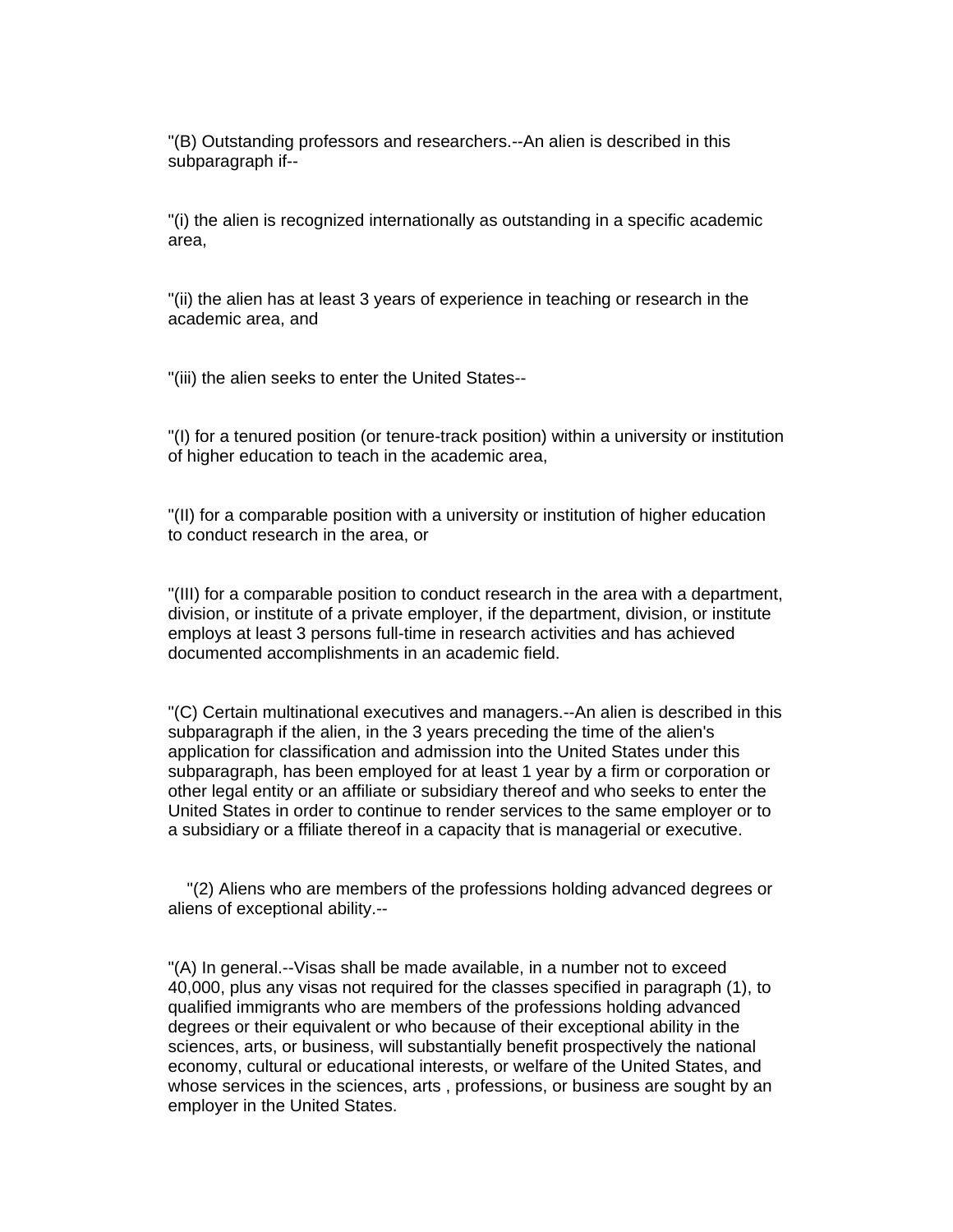"(B) Waiver of job offer.--The Attorney General may, when he deems it to be in the national interest, waive the requirement of subparagraph (A) that an alien's services in the sciences, arts, or business be sought by an employer in the United States.

"(C) Determination of exceptional ability.--In determining under subparagraph (A) whether an immigrant has exceptional ability, the possession of a degree, diploma, certificate, or similar award from a college, university, school, or other institution of learning or a license to practice or certification for a particularprofession or occupation shall not by itself be considered sufficient evidence of such exceptional ability.

"(3) Skilled workers, professionals, and other workers.--

"(A) In general.--Visas shall be made available, in a number not to exceed 40,000, plus any visas not required for the classes specified in paragraphs (1) and (2), to the following classes of aliens who are not described in paragraph (2):

"(i) Skilled workers.--Qualified immigrants who are capable, at the time of petitioning for classification under this paragraph, of performing skilled labor (requiring at least 2 years training or experience), not of a temporary or seasonal nature, for which qualified workers are not available in the United States.

"(ii) Professionals.--Qualified immigrants who hold baccalaureate degrees and who are members of the professions.

"(iii) Other workers.--Other qualified immigrants who are capable, at the time of petitioning for classification under this paragraph, of performing unskilled labor, not of a temporary or seasonal nature, for which qualified workers are not available in the United States.

"(B) Limitation on other workers.--Not more than 10,000 of the visas made available under this paragraph in any fiscal year may be available for qualified immigrants described in subparagraph (A)(iii).

"(C) Labor certification required.--An immigrant visa may not be issued to an immigrant under subparagraph (A) until the consular officer is in receipt of a determination made by the Secretary of Labor pursuant to the provisions of section 212(a)(5)(A).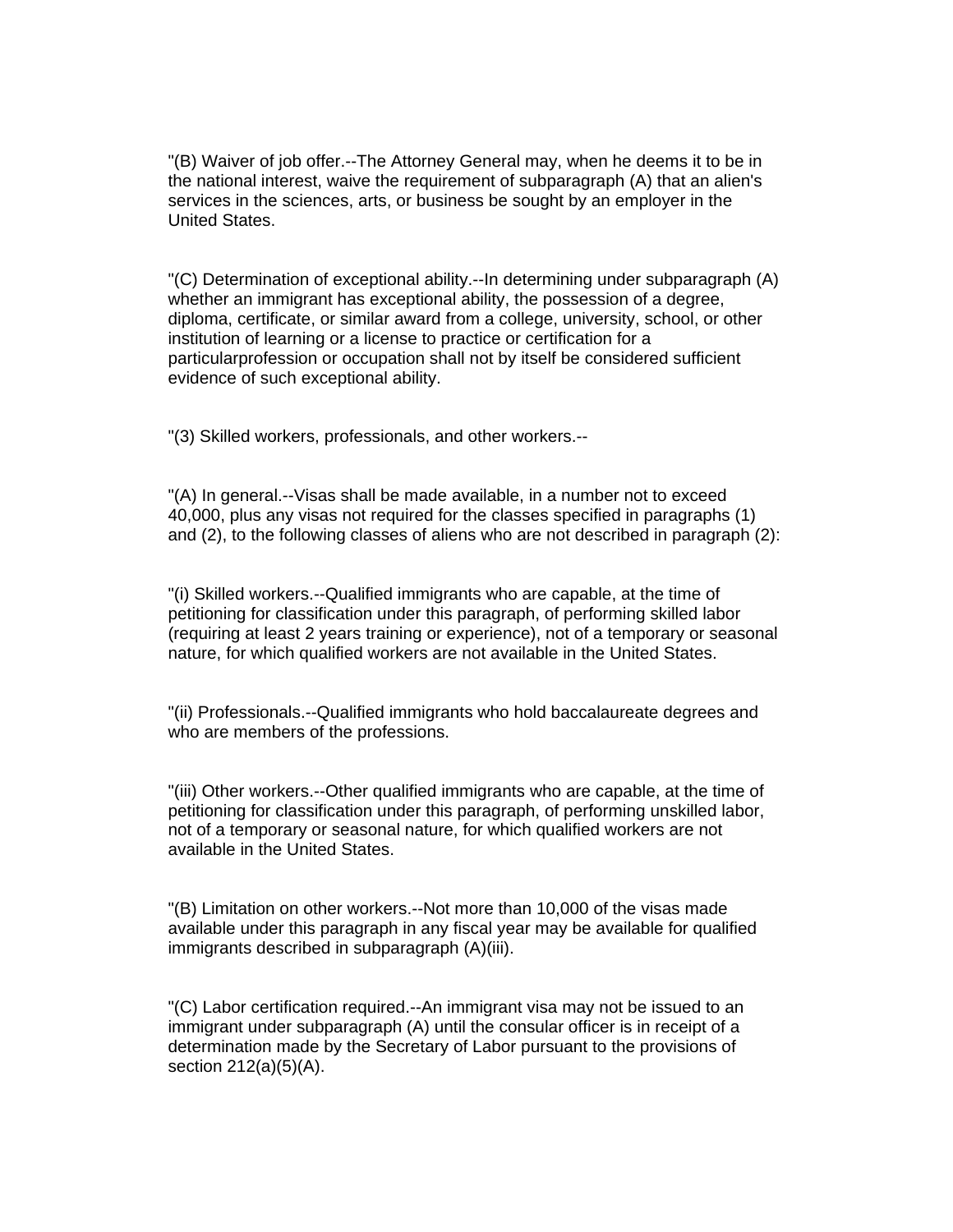"(4) Certain special immigrants.--Visas shall be made available, in a number not to exceed 10,000, to qualified special immigrants described in section 101(a)(27) (other than those described in subparagraph (A) or (B) thereof), of which not more than 5,000 may be made available in any fiscal year to special immigrants described in subclause (II) or (III) of section 101(a)(27)(C)(ii).

"(5) Employment creation.--

"(A) In general.--Visas shall be made available, in a number not to exceed 10,000, to qualified immigrants seeking to enter the United States for the purpose of engaging in a new commercial enterprise--

"(i) which the alien has established,

"(ii) in which such alien has invested (after the date of the enactment of the Immigration Act of 1990) or, is actively in the process of investing, capital in an amount not less than the amount specified in subparagraph (C), and

"(iii) which will benefit the United States economy and create full-time employment for not fewer than 10 United States citizens or aliens lawfully admitted for permanent residence or other immigrants lawfully authorized to be employed in the United States (other than the immigrant and the immigrant's spouse, sons, or daughters).

"(B) Set-aside for targetted employment areas.--

"(i) In general.--Not less than 3,000 of the visas made available under this paragraph in each fiscal year shall be reserved for qualified immigrants who establish a new commercial enterprise described in subparagraph (A) which will create employment in a targetted employment area.

"(ii) Targetted employment area defined.--In this paragraph,the term 'targetted employment area' means, at the time of the investment, a rural area or an area which has experienced high unemployment (of at least 150 percent of the national average rate).

"(iii) Rural area defined.--In this paragraph, the term 'rural area' means any area other than an area within a metropolitan statistical area or within the outer boundary of any city or town having a population of 20,000 or more (based on the most recent decennial census of the United States).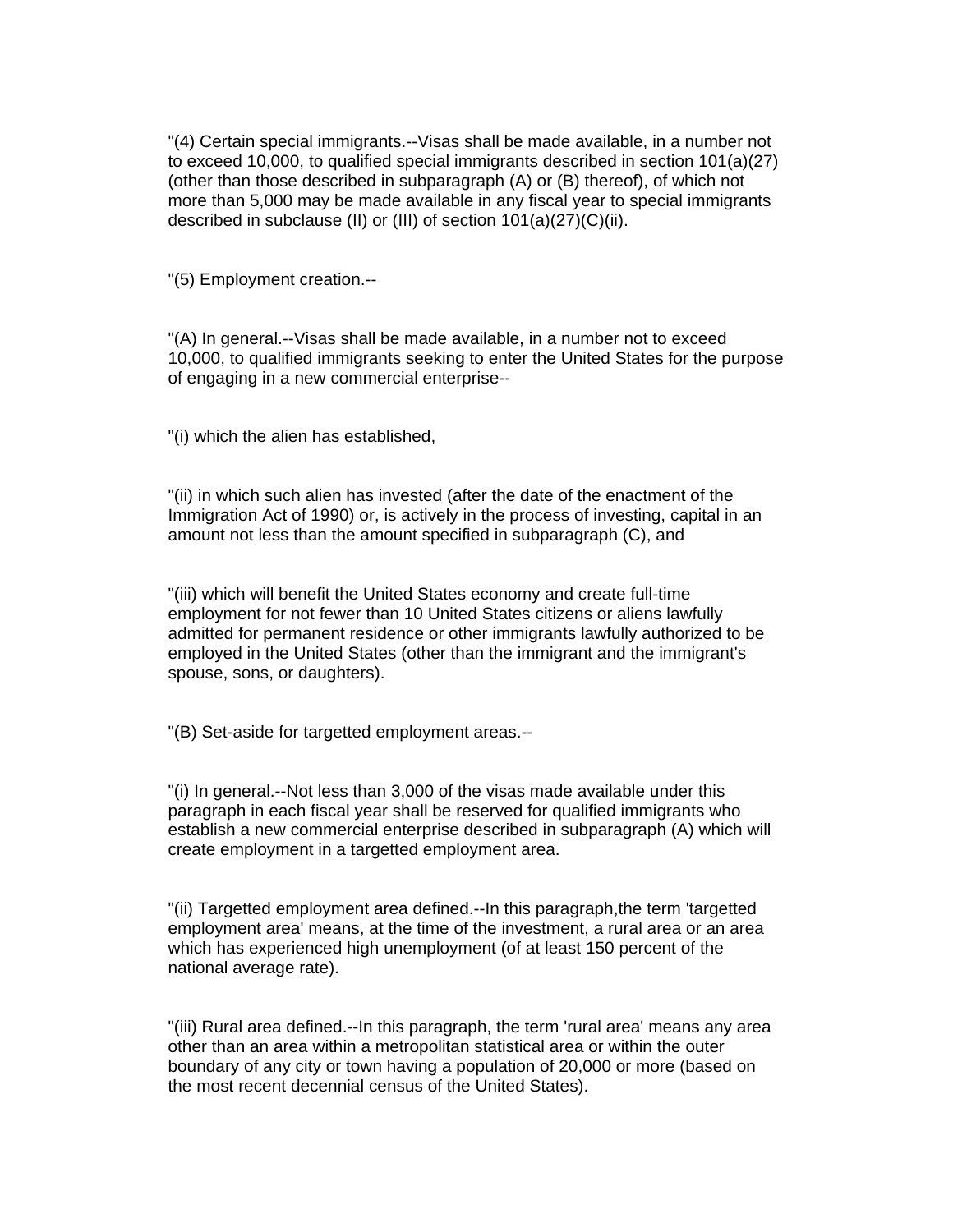"(C) Amount of capital required.--

"(i) In general.--Except as otherwise provided in this subparagraph, the amount of capital required under subparagraph (A) shall be \$1,000,000. The Attorney General, in consultation with the Secretaryof Labor and the Secretary of State, may from time to time prescribe regulations increasing the dollar amount specified under the previous sentence.

"(ii) Adjustment for targetted employment areas.--The Attorney General may, in the case ofinvestment made in a targetted employment area, specify an amount of capital required under subparagraph (A) that is less than (but not lessthan 1/2 of) the amount specified in clause (i).

"(iii) Adjustment for high employment areas.--In the case of an investment made in a part of a metropolitan statistical area that at the time of the investment--

"(I) is not a targetted employment area, and

"(II) is an area with an unemployment ratesignificantly below the national average unemployment rate, the Attorney General may specify an amount of capital required under subparagraph (A) that is greater than (but not greater than 3 times) the amount specified in clause (i).".

(b) Deterring Immigration-Related Entrepreneurship Fraud.--

(1) Conditional basis for permanent resident status based on establishment of commercial enterprises.--Chapter 2 of title II is amended by inserting after section 216 the following new section:

### "CONDITIONAL PERMANENT RESIDENT STATUS FOR CERTAIN

### ALIEN ENTREPRENEURS, SPOUSES, AND CHILDREN

"Sec. 216A. (a) In General.--

"(1) Conditional basis for status.--Notwithstanding any other provision of this Act, an alien entrepreneur (as defined in subsection  $(f)(1)$ ), alien spouse, and alien child (as defined in subsection (f)(2)) shall be considered, at the time of obtaining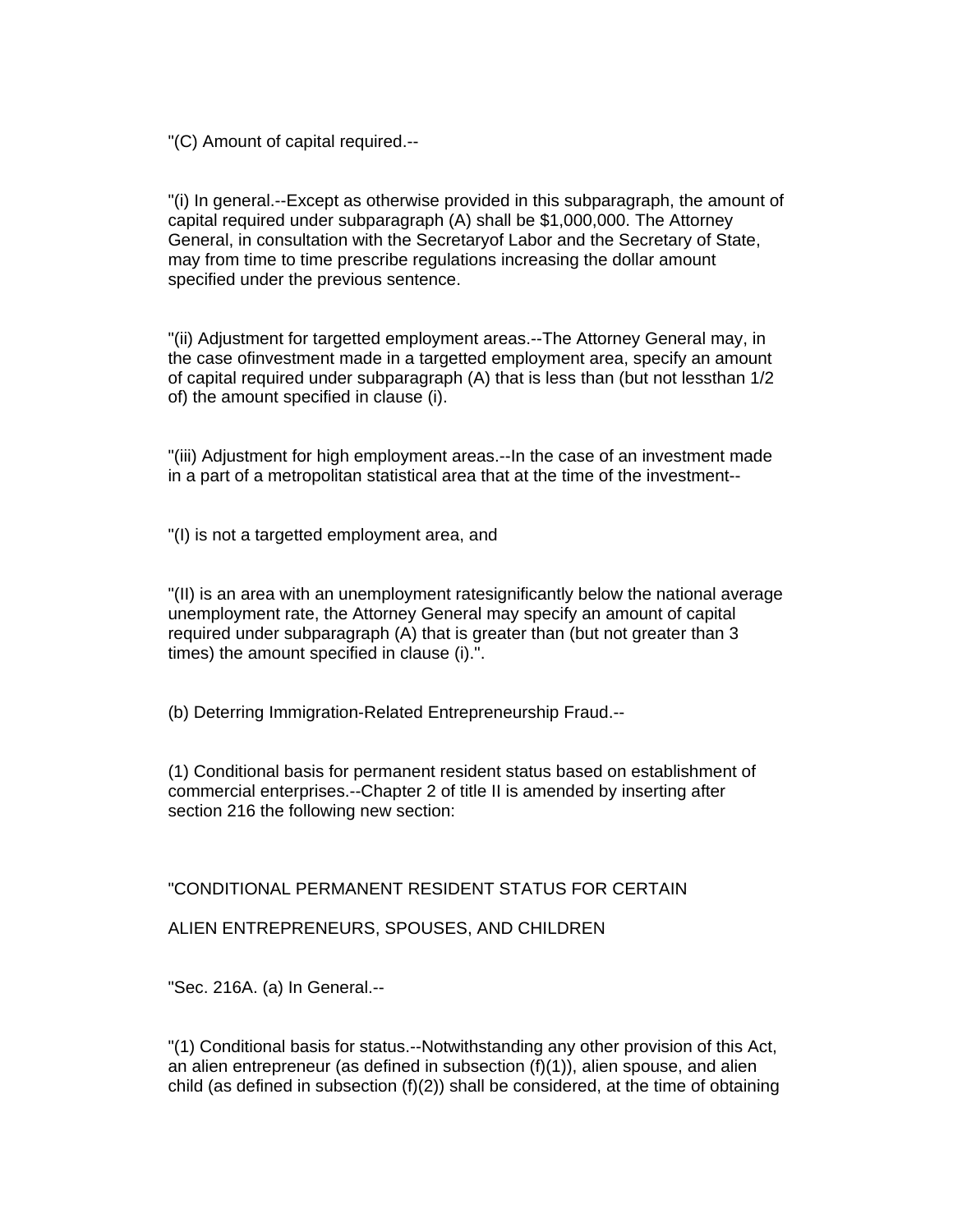the status of an alien lawfully admitted for permanent residence, to have obtained such status on a conditional basis subject to the provisions of this section.

"(2) Notice of requirements.--

"(A) At time of obtaining permanent residence.--At the time an alien entrepreneur, alien spouse, or alien child obtains permanent resident status on a conditional basis under paragraph (1), the Attorney General shall provide for notice to such an entrepreneur, spouse, or child respecting the provisions of this section and therequirements of subsection  $(c)(1)$  to have the conditional basis of such status removed.

"(B) At time of required petition.--In addition, the Attorney General shall attempt to provide notice to such an entrepreneur, spouse, or child, at or about the beginning of the 90-day period described in subsection (d)(2)(A), of the requirements of subsection (c)(1).

"(C) Effect of failure to provide notice.--The failure of the Attorney General to provide a notice under this paragraph shall not affect the enforcement of theprovisions of this section with respect to such an entrepreneur, spouse, or child.

"(b) Termination of Status if Finding that Qualifying Entrepreneurship Improper.--

"(1) In general.--In the case of an alien entrepreneur with permanent resident status on a conditional basis under subsection (a), if the Attorney General determines, before the second anniversary of the alien's obtaining the status of lawful admission for permanent residence, that--

"(A) the establishment of the commercial enterprise was intended solely as a means of evading the immigration laws of the United States,

"(B) (i) a commercial enterprise was not established by the alien,

"(ii) the alien did not invest or was not actively in the process of investing the requisite capital; or

"(iii) the alien was not sustaining the actionsdescribed in clause (i) or (ii) throughout the period of the alien's residence in the United States, or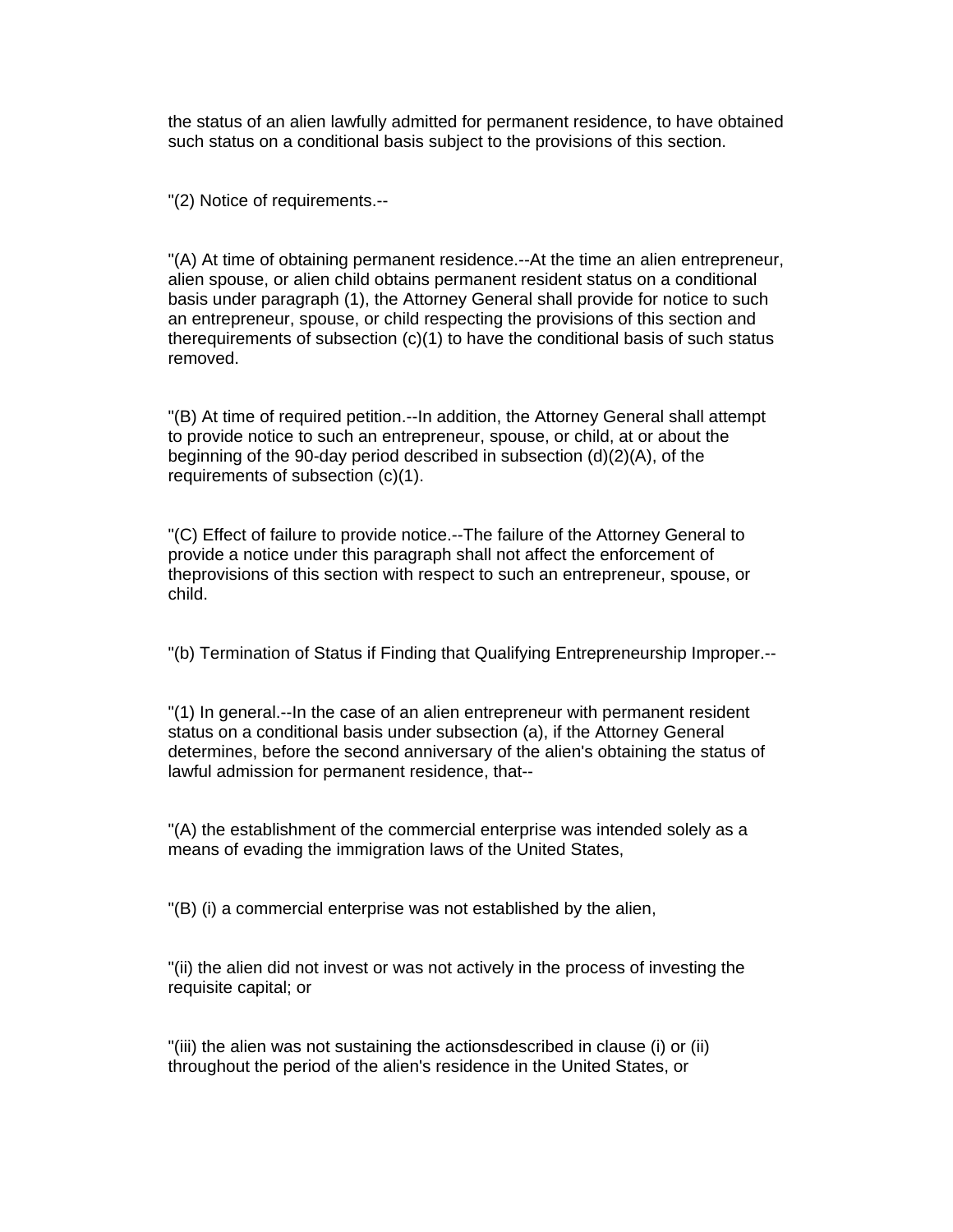"(C) the alien was otherwise not conforming to the requirements of section 203(b)(5), then the Attorney General shall so notify the alien involved and, subject to paragraph (2), shall terminate the permanent resident status of the alien (and the alien spouse and alien child) involved as of the date of the determination.

"(2) Hearing in deportation proceeding.--Any alien whose permanent resident status is terminated under paragraph (1) may request a review of such determination in a proceeding to deport the alien. In such proceeding, the burden of proof shall be on the Attorney General to establish, by a preponderance of the evidence, that a condition described in paragraph (1) is met.

"(c) Requirements of Timely Petition and Interview for Removal of Condition.--

"(1) In general.--In order for the conditional basis established under subsection (a) for an alien entrepreneur, alien spouse, or alien child to be removed--

"(A) the alien entrepreneur must submit to the Attorney General, during the period described in subsection (d)(2), a petition which requests the removal of such conditional basis and which states, under penalty of perjury, the facts and information described in subsection (d)(1), and

"(B) in accordance with subsection (d)(3), the alien entrepreneur must appear for a personal interview before an officer or employee of the Service respecting the facts and information described in subsection (d)(1).

"(2) Termination of permanent resident status for failure to file petition or have personal interview.--

"(A) In general.--In the case of an alien with permanent resident status on a conditional basis under subsection (a), if--

"(i) no petition is filed with respect to the alien in accordance with the provisions of paragraph (1)(A), or

"(ii) unless there is good cause shown, the alien entrepreneur fails to appear at the interview described in paragraph (1)(B) (if required under subsection (d)(3)), the Attorney General shall terminate the permanent resident status of the alien as of the second anniversary of the alien's lawful admission for permanent residence.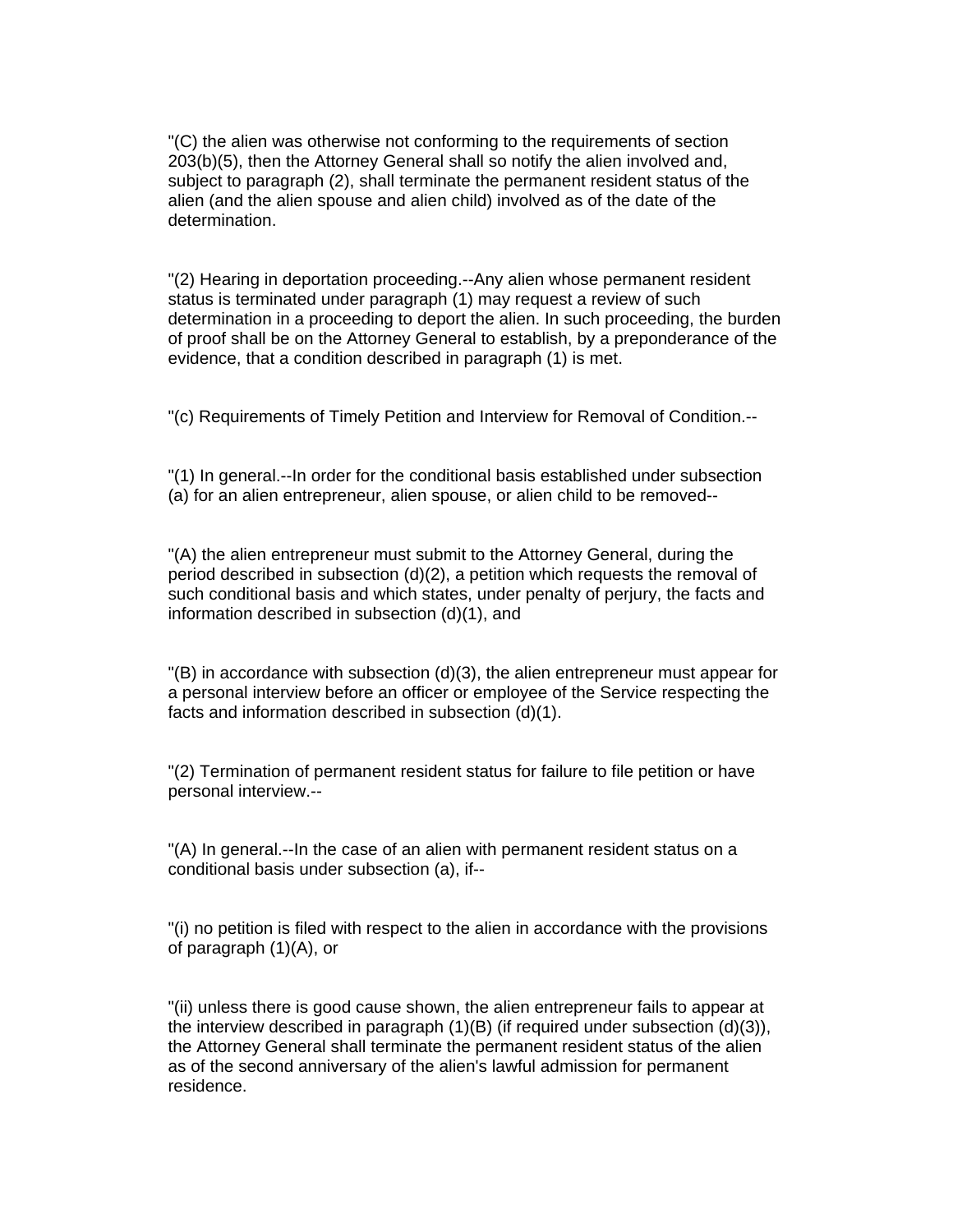"(B) Hearing in deportation proceeding.--In any deportation proceeding with respect to an alien whose permanent resident status is terminated under subparagraph (A), the burden of proof shall be on the alien to establish compliance with the conditions of paragraphs (1)(A) and (1)(B).

"(3) Determination after petition and interview.--

"(A) In general.--If--

"(i) a petition is filed in accordance with the provisions of paragraph  $(1)(A)$ , and

"(ii) the alien entrepreneur appears at any interview described in paragraph (1)(B), the Attorney General shall make a determination, within 90 days of the date of the such filing or interview (whichever is later), as to whether the facts and information describedin subsection  $(d)(1)$  and alleged in the petition are true with respect to the qualifying commercial enterprise.

"(B) Removal of conditional basis if favorable determination.--If the Attorney General determines that such facts and information are true, the Attorney General shall so notify the alien involved and shall remove the conditional basis of the alien's status effective as of the second anniversary of the alien's obtaining the status of lawful admission for permanent residence.

"(C) Termination if adverse determination.--If the Attorney General determines that such facts and information are not true, the Attorney General shall so notify the alien involved and, subject to subparagraph (D), shall terminate the permanent resident status of an alien entrepreneur, alien spouse, or alien child as of the date of,the determination.

"(D) Hearing in deportation proceeding.--Any alien whosepermanent resident status is terminated under subparagraph (C) may request a review of such determination in a proceeding to deport the alien. In such proceeding, the burden of proof shall be on the Attorney General to establish, by a preponderance of the evidence, that the facts and information described in subsection (d)(1) and alleged in the petition are not true with respect to the qualifying commercial enterprise.

"(d) Details of Petition and Interview.--

"(1) Contents of petition.--Each petition under subsection (c)(1)(A) shall contain facts and information demonstrating that--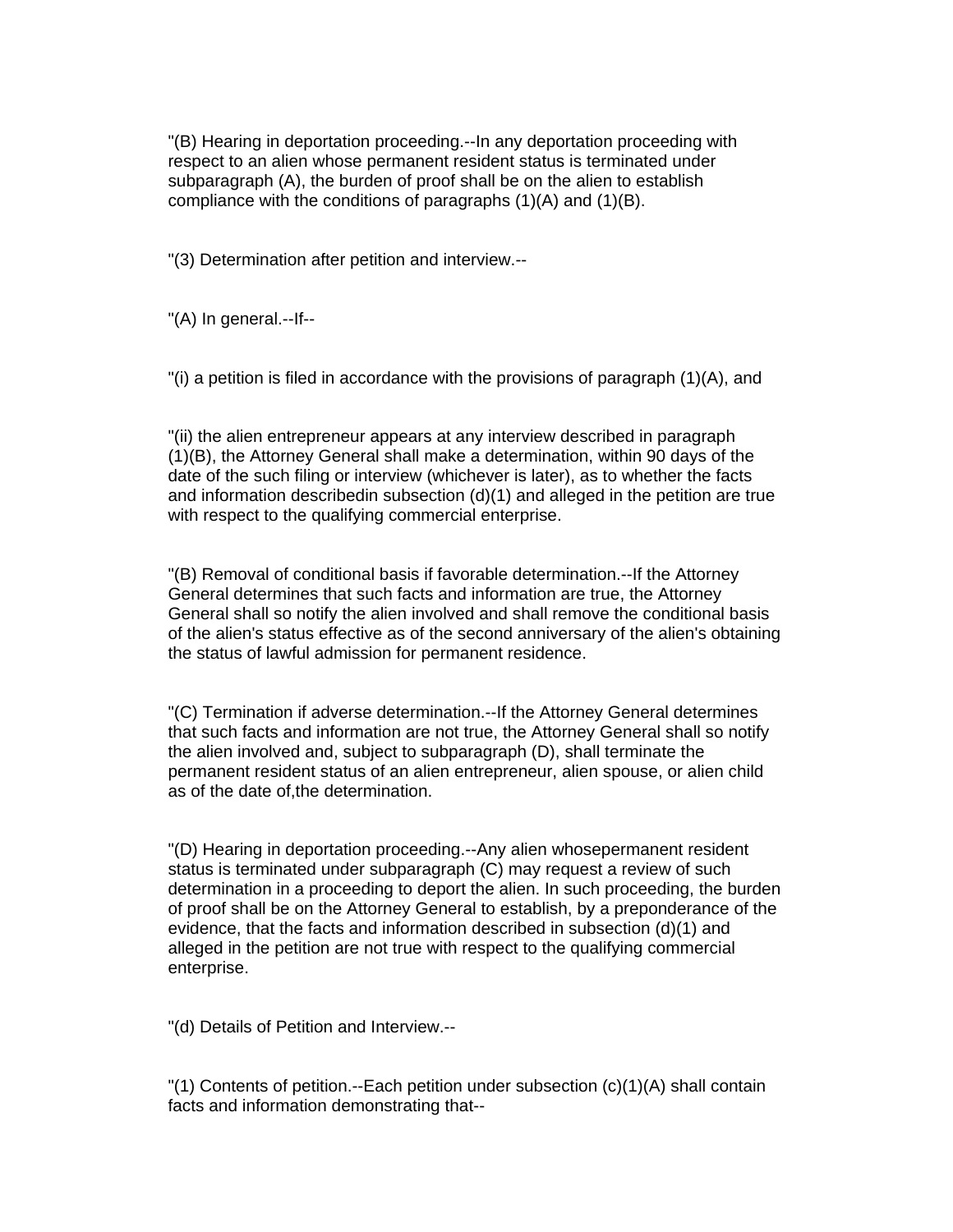"(A) a commercial enterprise was established by the alien;

"(B) the alien invested or was actively in the process of investing the requisite capital; and

"(C) the alien sustained the actions described in subparagraphs (A) and (B) throughout the period of the alien's residence in the United States.

(2) Period for filing petition.--

"(A) 90-day period before second anniversary.--Except as provided in subparagraph (B), the petition under subsection  $(c)(1)(A)$  must be filed during the 90-day period before the second anniversary of the alien's obtaining the status of lawful admission for permanent residence.

"(B) Date petitions for good cause.--Such a petition may be considered if filed after such date, but only if the alien establishes to the satisfaction of the Attorney General good cause and extenuating circumstances for failure to file the petition during the period described in subparagraph (A).

"(C) Filing of petitions during deportation.--In the case of an alien who is the subject of deportation hearings as a result of failure to file a petition on a timely basis in accordance with subparagraph (A), the Attorney General may stay such deportation proceedings against an alien pending the filing of the petition under subparagraph (B).

"(3) Personal interview.--The interview under subsection (c)(1)(B) shall be conducted within 90 days after the date of submitting a petition under subsection (c)(1)(A) and at a local office of the Service, designated by the Attorney General, which is convenient to the parties involved. The Attorney General, in the Attorney General's discretion, may waive the deadline for such an interview or the requirement for such an interview in such cases as may be appropriate.

"(e) Treatment of Period for Purposes of Naturalization.--For purposes of title III, in the case of an alien who is in the United States as a lawful permanent resident on a conditional basis under this section, the alien shall be considered to have been admitted as an alien lawfully admitted for permanent residence and to be in the United States as an alien lawfully admitted to the United States for permanent residence.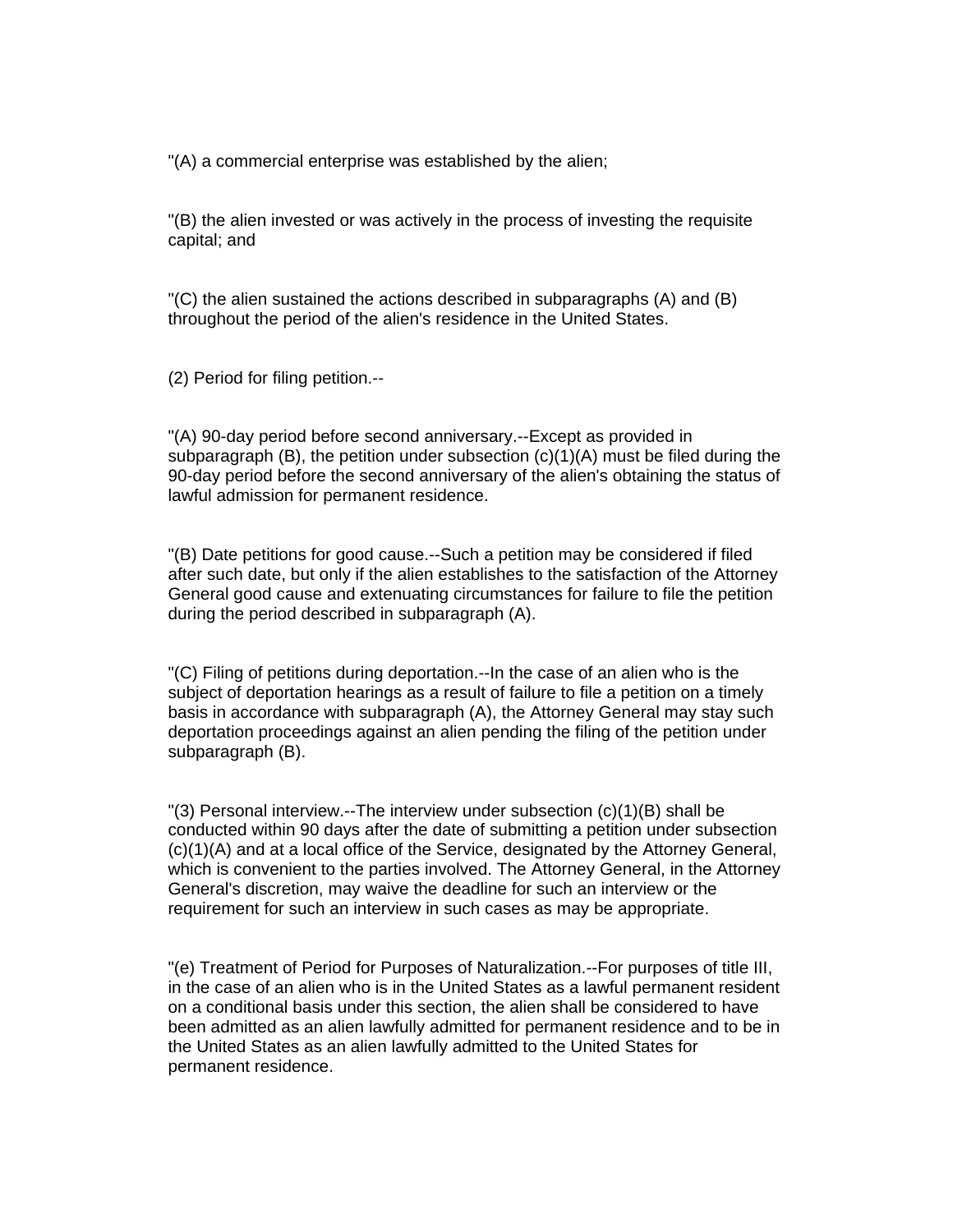<span id="page-26-0"></span>"(f) Definitions.--In this section:

"(1) The term 'alien entrepreneur' means an alien who obtains the status of an alien lawfully admitted for permanent residence (whether on a conditional basis or otherwise) under section 203(b)(5).

"(2) The term 'alien spouse' and the term 'alien child mean an alien who obtains the status of an alien lawfully admitted for permanent residence (whether on a conditional basis or otherwise) by virtue of being the spouse or child, respectively, of an alien entrepreneur.".

(2) Additional ground for deportation.--For additional ground of exclusion for termination of permanent residence on a conditional basis under section 216A of the Immigration and Nationality Act, see section 241(a)(1)(D) of such Act, as amended by section 602(a) of this Act.

(3) Criminal penalty for immigration-related entrepreneurship fraud.-- Section 275 (8 U.S.C. 1325) is amended by adding at the end the following new subsection:

"(c) Any individual who knowingly establishes a commercial enterprise for the purpose of evading any provision of the immigration laws shall be imprisoned for not more than 5 years, fined in accordance with title 18, United States Code, or both.".

(4) Limitation on adjustment of status.--Section 245 (8 U.S.C. 1255) is amended by adding at the end the following new subsection:

"(f) The Attorney General may not adjust, under subsection (a), the status of an alien lawfully admitted to the United States for permanent residence on a conditional basis under section 216A.".

(5) Conforming amendment.--The table of contents is amended by inserting after the item relating to section 216 the following new item:

"Sec. 216A. Conditional permanent resident status for certain alien entrepreneurs, spouses, and children.".

### **SEC. 122. CHANGES IN LABOR CERTIFICATION PROCESS.**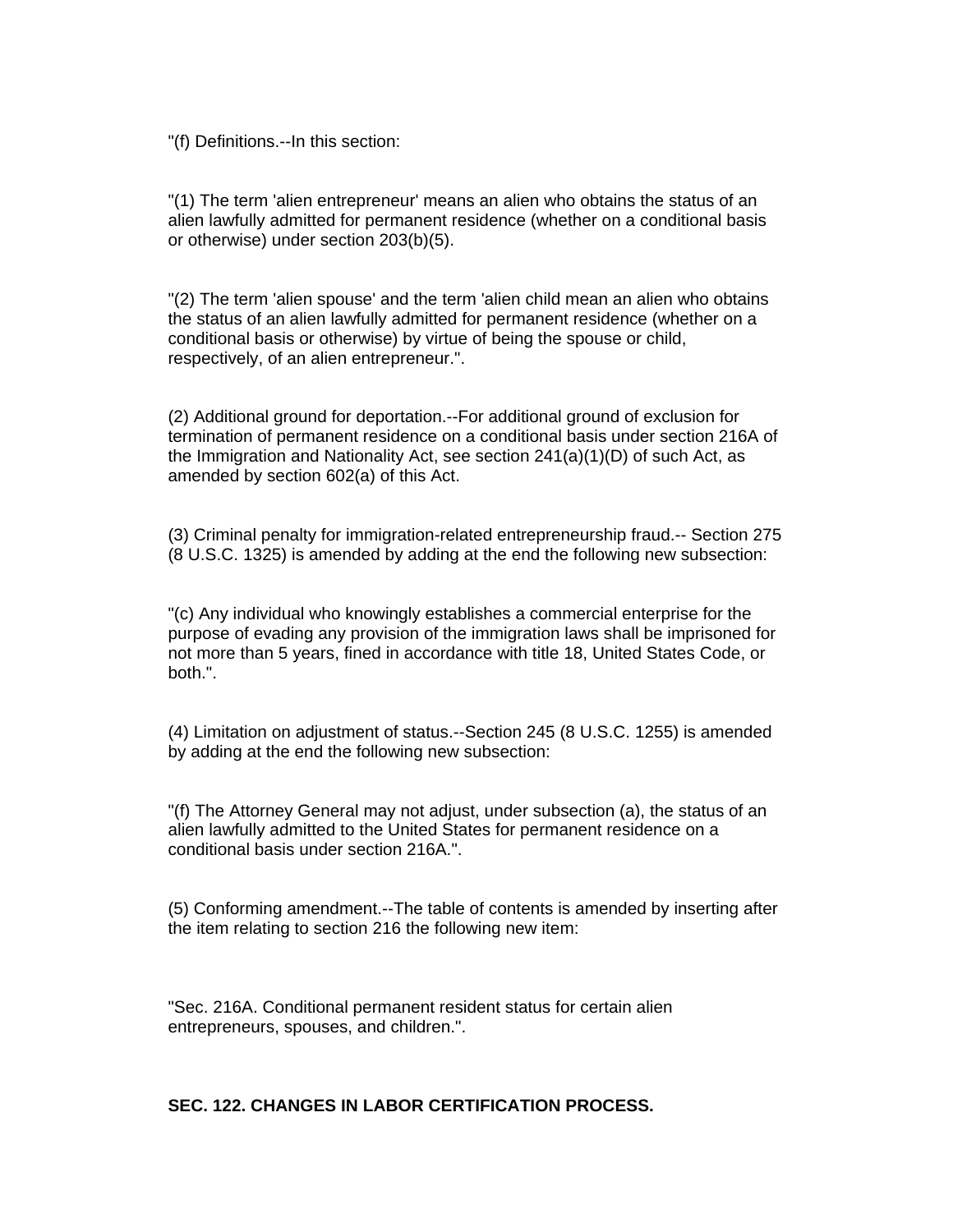(a) Labor Market Information Pilot Program for Employment-Based Immigrants.--(1) The Secretary of Labor shall establish a pilot program which provides for a determination, in accordance with section 553 of title 5, United States Code, of labor shortages or surpluses in up to 10 defined occupational classifications in the United States. In making such determinations, the Secretary shall consider certifications approved under section 212(a)(5)(A) of the Immigration and Nationality Act and labor market and oth er information.

 (2)(A) If under the pilot program there is a determination that there is a labor shortage with respect to an occupational classification, a certification under section 212(a)(5)(A) of the Immigration and Nationality Act for petitions for that occupational classification shall be deemed to have been issued.

 (B) If under the pilot program there is a determination that there is a labor surplus with respect to an occupational classification, the Secretary of Labor may nonetheless make a certification under section 212(a)(5)(A) of the Immigration and Nationality Act with regard to a specific job opportunity in the occupational classification if the employer submits evidence, based on extensive recruitment efforts (including such efforts as the Secretary may require), demonstrating that the employer meets all the r equirements for certification under such section.

 (3) The pilot program under this subsection shall only be effective for applications for certifications filed during the 3-fiscal-year period beginning with fiscal year 1992.

 (4) By not later than April 1, 1994, the Secretary of Labor shall report to the Committees on Education and Labor and Judiciary of the House of Representatives and the Committees on Labor and Human Resources and the Judiciary of the Senate on the operation of the pilot program under this subsection and whether the program should be extended and the number of defined occupational classifications permitted under the program if it is extended.

(b) Notice in Labor Certifications.--The Secretary of Labor shall provide, in the labor certification process under section 212(a)(5)(A) of the Immigration and Nationality Act, that--

(1) no certification may be made unless the applicant for certification has, at the time of filing the application, provided notice of the filing (A) to the bargaining representative (if any) of the employer's employees in the occupational classification and area for which aliens are sought, or (B) if there is no such bargaining representative, to employees employed at the facility through posting in conspicuous locations; and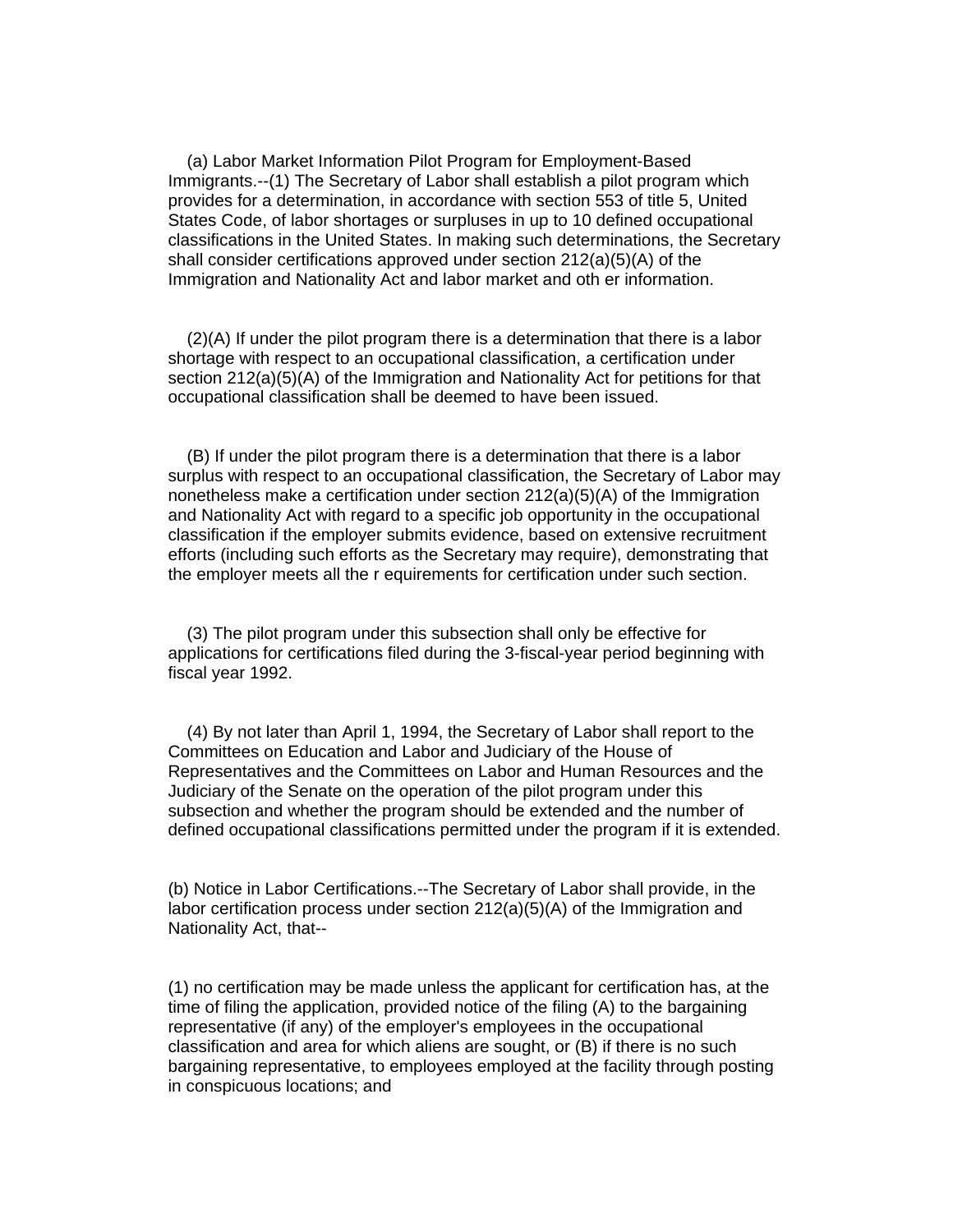<span id="page-28-0"></span> (2) any person may submit documentary evidence bearing on he application for certification (such as information on available workers, information on wages and working conditions, and information on the employer's failure to meet terms and conditions with respect to the employment of alienworkers and co-workers).

### **SEC. 123. DEFINITIONS OF MANAGERIAL CAPACITY AND EXECUTIVE CAPACITY.**

 Section 101(a) (8 U.S.C. 1101(a)) is amended by adding at the end the following:

 "(44)(A) The term 'managerial capacity' means an assignment within an organization in which the employee primarily--

 "(i) manages the organization, or a department, subdivision, function, or component of the organization;

 "(ii) supervises and controls the work of other supervisory, professional, or managerial employees, or manages an essential function within the organization, or a department or subdivision of the organization;

 "(iii) if another employee or other employees are directly supervised, has the authority to hire and fire or recommend those as well as other personnel actions (such as promotion and leave authorization) or, if no other employee is directly supervised, functions at a senior level within the organizational hierarchy or with respect to the function managed; and

 "(iv) exercises discretion over the day-to-day operations of the activity or function for which the employee has authority.

A first-line supervisor is not considered to be acting in a managerial capacity merely by virtue of the supervisor's supervisory duties unless the employees supervised are professional.

 "(B) The term 'executive capacity' means an assignment within an organization in which the employee primarily--

 "(i) directs the management of the organization or a major component or function of the organization;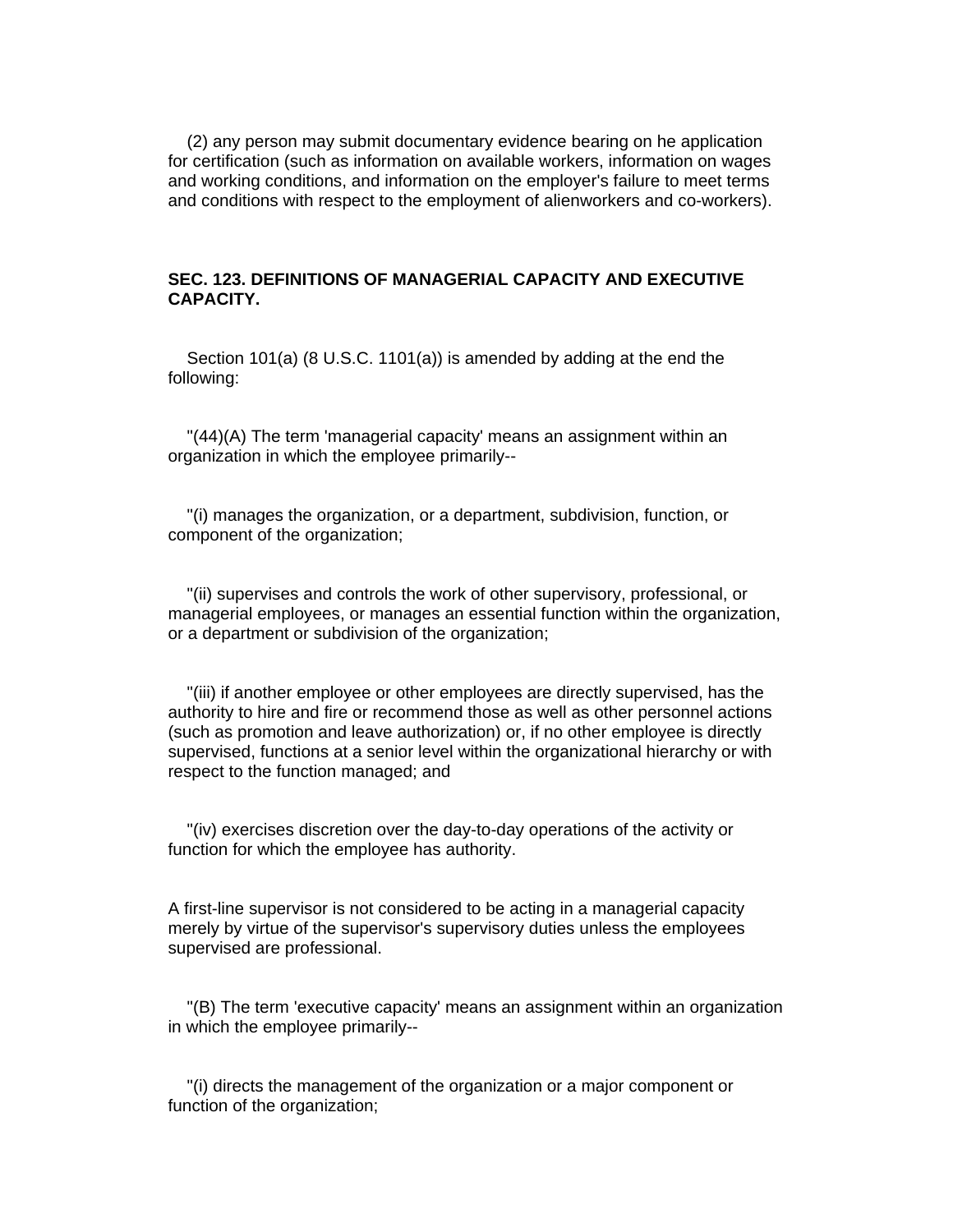<span id="page-29-0"></span> "(ii) establishes the goals and policies of the organization, component, or function;

"(iii) exercises wide latitude in discretionary decision-making; and

 "(iv) receives only general supervision or direction from higher level executives, the board of directors, or stockholders of the organization.

 "(C) If staffing levels are used as a factor in determining whether an individual is acting in a managerial or executive capacity, the Attorney General shall take into account the reasonable needs of the organization, component, or function in light of the overall purpose and stage of development of the organization, component, or function. An individual shall not be considered to be acting in a managerial or executive capacity (as previously defined) merely on the basis of the number of employees that the individual supervises or has supervised or directs or has directed.".

## **SEC. 124. TRANSITION FOR EMPLOYEES OF CERTAIN UNITED STATES BUSINESSES OPERATING IN HONG KONG.**

(a) Additional Visa Numbers.--

(1) Treatment of principals.--In the case of any alien described in paragraph (3) with respect to whom a classification petition has been filed and approved under subsection (b), there shall be made available, in addition to the immigrant visas otherwise available in each of fiscal years 1991 through 1993 and without regard to section 202(a) of the Immigration and Nationality Act, up to 12,000 additional immigrant visas.

 (2) Derivative relatives.--A spouse or child (as defined in section 101(b)(1) (A), (B), (C), (D), or (E) of the Immigration and Nationality Act) shall, if not otherwise entitled to an immigrant status and the immediate issuance of a visa under this section, be entitled to the same status, and the same order of consideration, provided under this section, if accompanying, or following to join, the alien's spouse or parent.

 (3) Employees of certain united states businesses operating in hong kong.--An alien is described in this paragraph if the alien--

(A) is a resident of Hong Kong and is employed in Hong Kong (and has been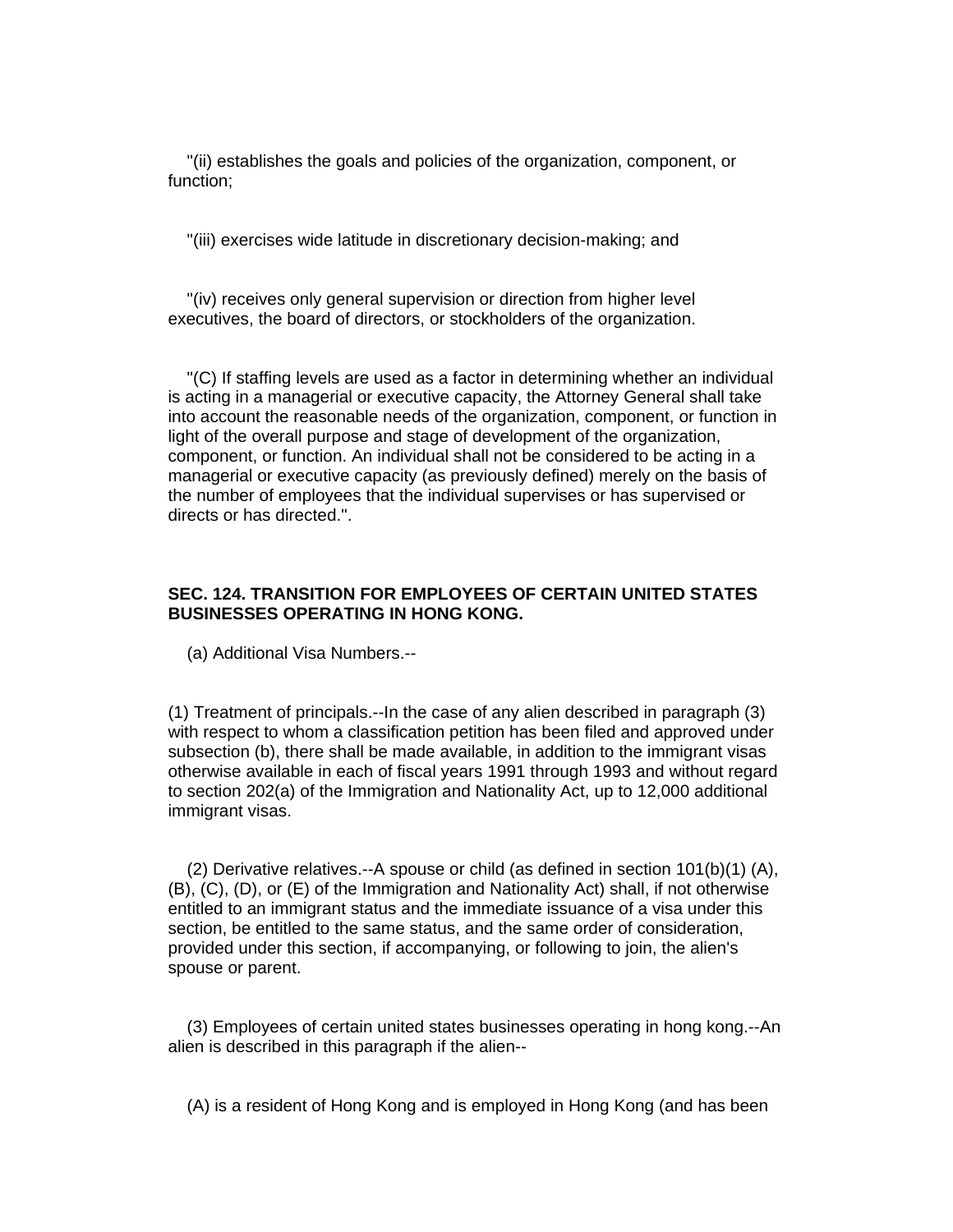so employed during the 12 previous, consecutive months) as an officer or supervisor or in a capacity that is managerial, executive, or involves specialized knowledge, by a business entity which (i) is owned and organized in the United States (or is the subsidiary or affiliate of a business owned and organized in the United States), (ii) employs at least 100 employees in the United States and at least 50 employees outside the United St ates, and (iii) has a gross annual income of at least \$50,000,000, and

 (B) has an offer of employment from such business entity in the United States as an officer or supervisor or in a capacity that is managerial, executive, or involves specialized knowledge, which offer (i) is effective from the time of filing the petition for classification under this section through and including the time of entry into the United States and (ii) provides for salary and benefits comparable to the salary and benefits provided to others with similar responsibilities and experience within the s ame company.

 (b) Petitions.--Any employer desiring and intending to employ within the United States an alien described in subsection (a)(3) may file a petition with the Attorney General for such classification. No visa may be issued under subsection (a)(1) until such a petition has been approved.

 (c) Allocation.--Visa numbers made available under subsection (a) shall be made available in the order which petitions under subsection (b) are filed with the Attorney General.

(d) Definitions.--In this section:

 (1) Executive capacity.--The term "executive capacity" has the meaning given such term in section 101(a)(44)(B) of the Immigration and Nationality Act, as added by section 123 of this Act.

 (2) Managerial capacity.--The term "managerial capacity" has the meaning given such term in section 101(a)(44)(A) of the Immigration and Nationality Act, as added by section 123 of this Act.

 (3) Officer.--The term "officer" means, with respect to a business entity, the chairman or vice-chairman of the board of directors of the entity, the chairman or vice-chairman of the executive committee of the board of directors, the president, any vice-president, any assistant vice-president, any senior trust officer, the secretary, any assistant secretary, the treasurer, any assistant treasurer, any trust officer or associate trust officer, the controller, any assistant controller, or any other officer of the entity customarily performing functions similar to those performed by any of the above officers.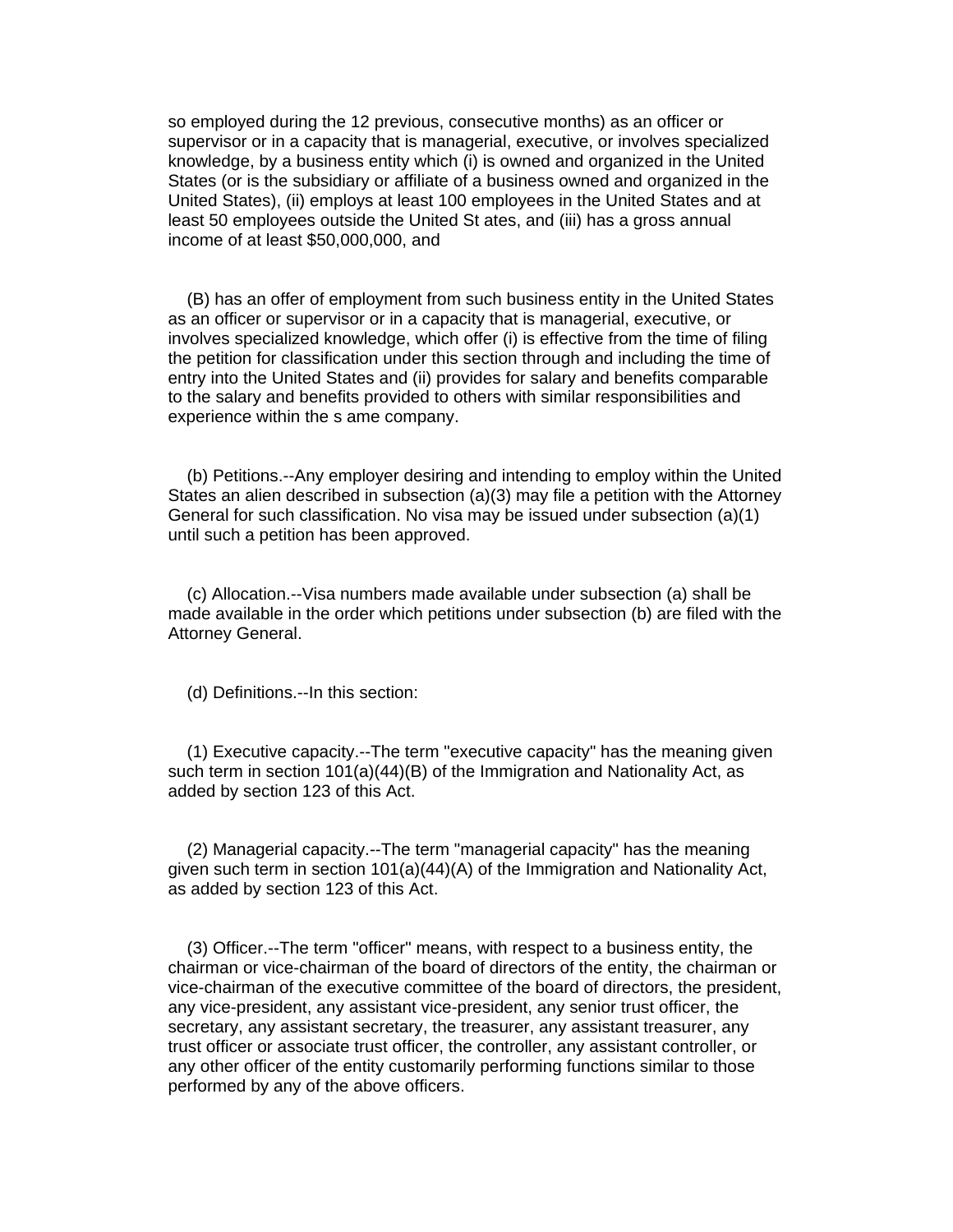<span id="page-31-0"></span> (4) Specialized knowledge.--The term "specialized knowledge" has the meaning given such term in section 214(c)(2)(B) of the Immigration and Nationality Act, as amended by section 206(b)(2) of this Act.

 (5) Supervisor.--The term "supervisor" means any individual having authority, in the interest of the employer, to hire, transfer, suspend, lay off, recall, promote, discharge, assign, reward, or discipline other employees, or responsibility to direct them, or to adjust their grievances, or effectively recommend such action, if in connection with the foregoing the exercise of such authority is not merely of a routine or clerical nature, but requires the use of independent judgment.

#### PART 3--DIVERSITY IMMIGRANTS

## **SEC. 131. DIVERSITY IMMIGRANTS.**

 Section 203, as amended by sections 111 and 121 of this Act, is further amended by inserting after subsection (b) the following new subsection:

"(c) Diversity Immigrants.--

 "(1) In general.--Except as provided in paragraph (2), aliens subject to the worldwide level specified in section 201(e) for diversity immigrants shall be allotted visas each fiscal year as follows:

 "(A) Determination of preference immigration.--The Attorney General shall determine for the most recent previous 5-fiscal-year period for which data are available, the total number of aliens who are natives of each foreign state and who (i) were admitted or otherwise provided lawful permanent resident status (other than under this subsection) and (ii) were subjectto the numerical limitations of section 201(a) (other than paragraph (3) thereof) or who were admitted or otherwise provided lawful permanent resi dent status as an immediate relative or other alien described in section 201(b)(2).

 "(B) Identification of high-admission and low-admission regions and highadmission and low-admission states.--The Attorney General--

"(i) shall identify--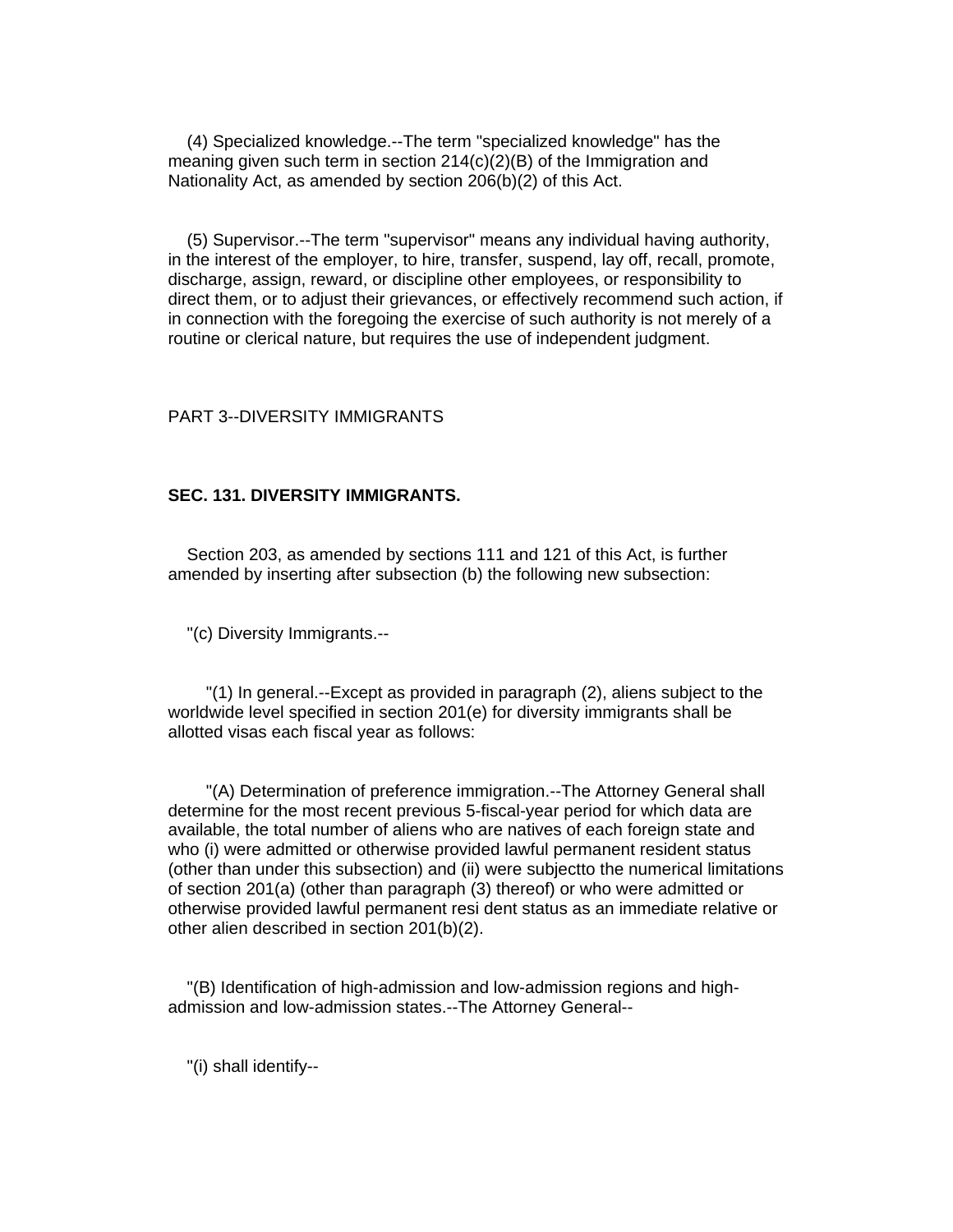"(I) each region (each in this paragraph referred to as a 'high-admission region') for which the total of the numbers determined under subparagraph (A) for states in the region is greaterthan 1/6 of the total of all such numbers, and

 "(II) each other region (each in this paragraph referred to as a 'lowadmission region'); and

"(ii) shall identify--

 "(I) each foreign state for which the numberdetermined under subparagraph (A) is greater than 50,000 (each such state in this paragraph referred to as a 'high-admission state'), and

 "(II) each other foreign state (each such state in this paragraph referred to as a 'low-admission state').

 "(C) Determination of percentage of worldwide immigration attributable to high-admission regions.--The Attorney General all determine the percentage of the total of the numbers determined under subparagraph (A) that are numbers for foreign states in high- admission regions.

 "(D) Determination of regional populations excluding high-admission states and ratios of populations of regions within low-admission regions and highadmission regions.--The Attorney General shall determine--

 "(i) based on available estimates for each region, the total population of each region not including the population of any high-admission state;

 "(ii) for each low-admission region, the ratio of the population of the region determined under clause (i) to the total of the populations determined under such clause for all the low-admission regions; and

 "(iii) for each high-admission region, the ratio of the population of the region determined under clause (i) to the total of the populations determined under such clause for all the high-admission regions.

"(E) Distribution of visas.--

"(i) No visas for natives of high-admission states.--The percentage of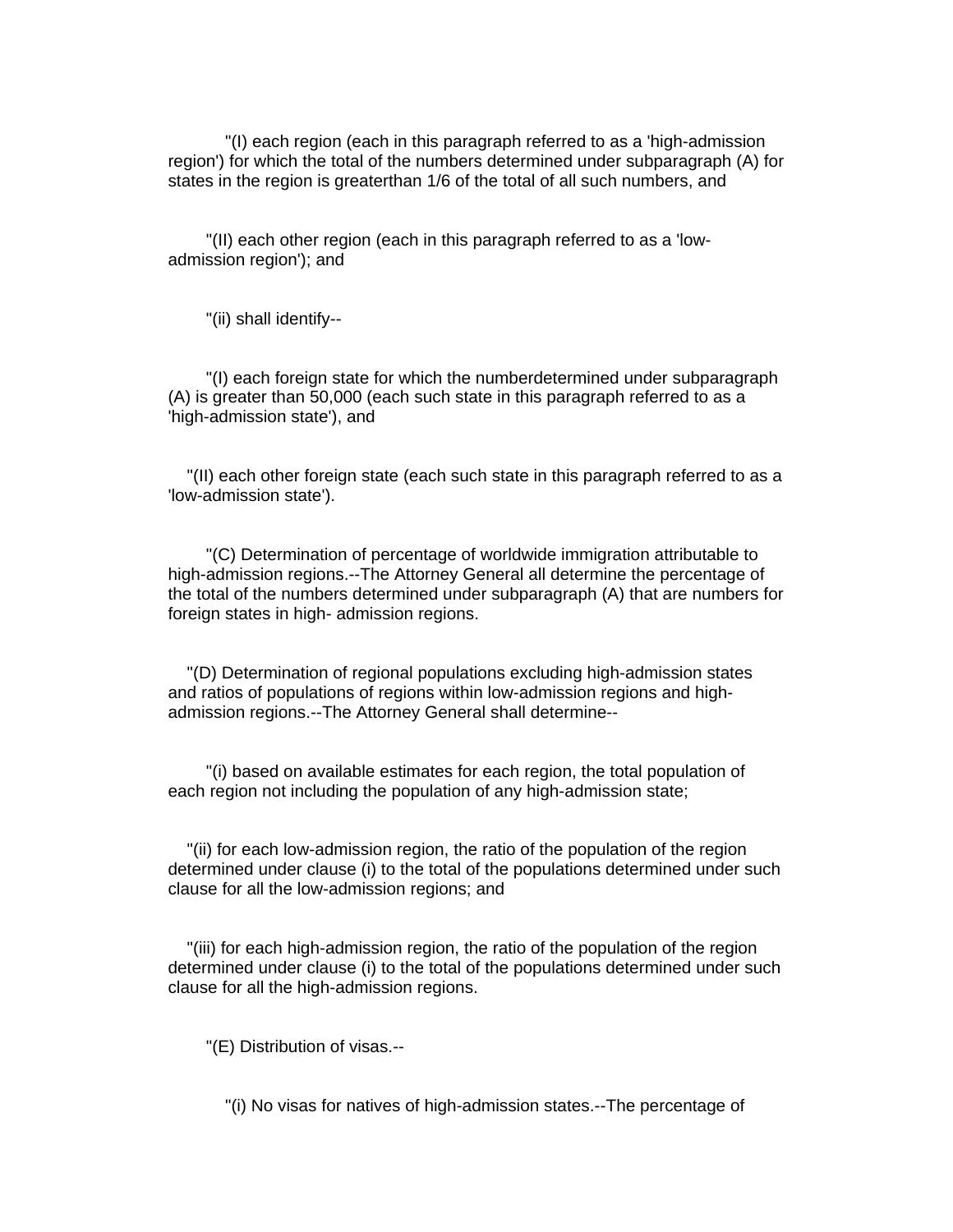visas made available under this paragraph to natives of a high-admission state is  $\Omega$ 

 "(ii) For low-admission states in low-admission regions.--Subject to clauses (iv) and (v), the percentage of visas made available under this paragraph to natives (other than natives of a high-admission state) in alow-admission region is the product of--

"(I) the percentage determined under subparagraph (C), and

"(II) the population ratio for that region determined under subparagraph (D)(ii).

 "(iii) For low-admission states in high-admission regions.--Subject to clauses (iv) and (v), the percentage of visas made available under this paragraph to natives (other than natives of a high-admission state) in a high-admission region is the product of--

"(I) 100 percent minus the percentage determined under subparagraph (C), and

"(II) the population ratio for that region determined under subparagraph (D)(iii).

"(iv) Redistribution of unused visa numbers.--If the Secretary of State estimates that the number of immigrant visas to be issued to natives in any region for a fiscal year under this paragraph is less than the number of immigrant visas made available to such natives under this paragraph for the fiscal year, subject to clause (v), the excess visa numbers shall be made available to natives (other than natives of a high-admission state) of the other regions in proportion to the percentages othe rwise specified in clauses (ii) and (iii).

 "(v) Limitation on visas for natives of a single foreign state.--The percentage of visas made available under this paragraph to natives of any single foreign state for any fiscal year shall not exceed 7 percent.

"(F) Region defined.--Only for purposes of administering the diversity program under this subsection, Northern Ireland shall be treated as a separate foreign state, each colony or other component or dependent area of a foreign state overseas from the foreign state shall be treated as part of the foreign state, and the areas described in each of the following clauses shall be considered to be a separate region:

"(i) Africa.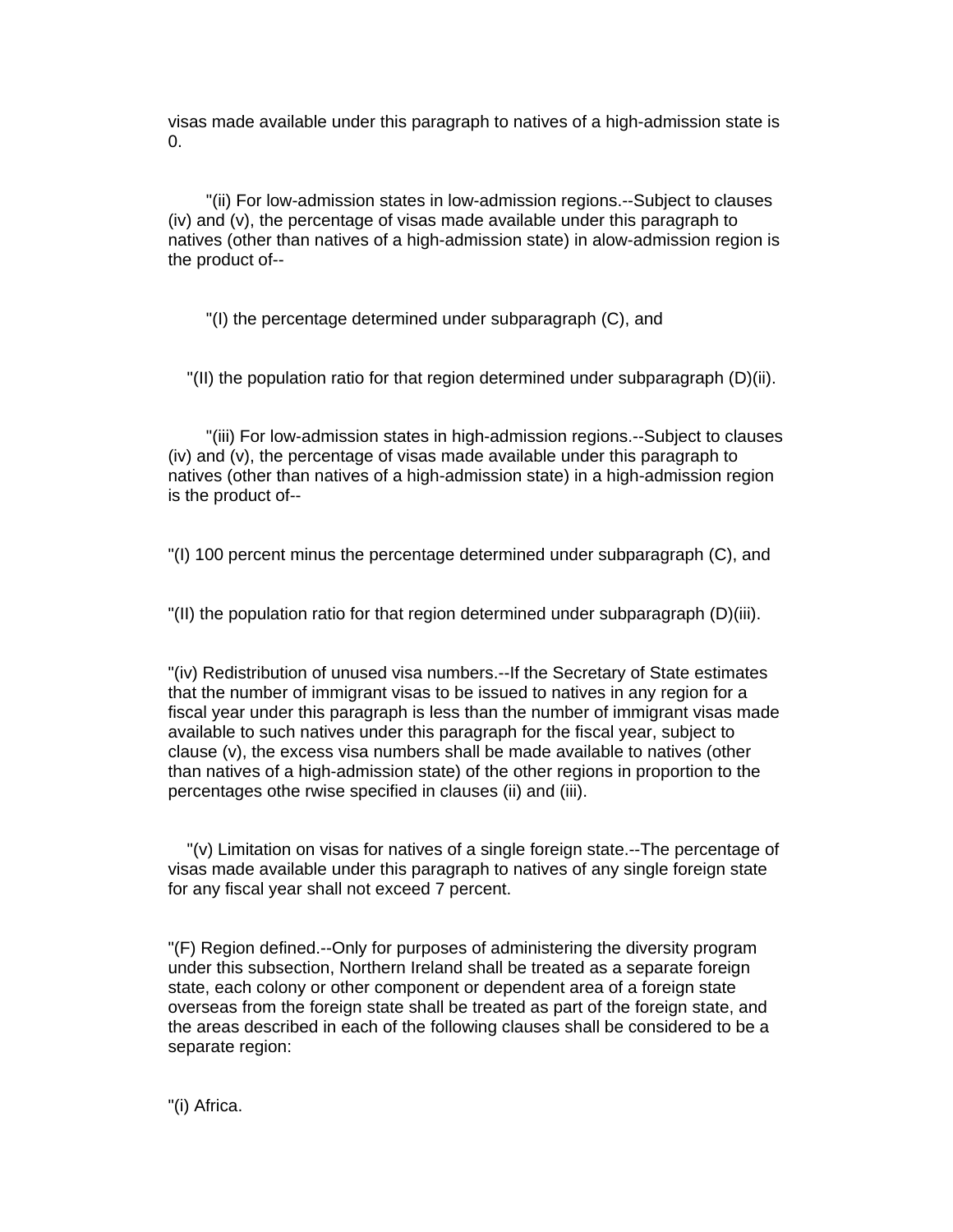<span id="page-34-0"></span>"(ii) Asia.

"(iii) Europe.

"(iv) North America (other than Mexico).

"(v) Oceania.

"(vi) South America, Mexico, Central America, and the Caribbean.

 "(2) Requirement of education or work experience.--An alien is not eligible for a visa under this subsection unless the alien--

"(A) has at least a high school education or its equivalent, or

"(B) has, within 5 years of the date of application for a visa under this subsection, at least 2 years of work experience in an occupation which requires at least 2 years of training or experience.

 "(3) Maintenance of information.--The Secretary of State shall maintain information on the age, occupation, education level, and other relevant characteristics of immigrants issued visas under this subsection.".

## **SEC. 132. DIVERSITY TRANSITION FOR ALIENS WHO ARE NATIVES OF CERTAIN ADVERSELY AFFECTED FOREIGN STATES.**

 (a) In General.--Notwithstanding the numerical limitations in sections 201 and 202 of the Immigration and Nationality Act, there shall be made available to qualified immigrants described in subsection (b) 40,000 immigrant visas in each of fiscal years 1992, 1993, and 1994.

 (b) Qualified Alien Described.--An alien described in this subsection is an alien who--

(1) is a native of a foreign state that is not contiguous to the United States and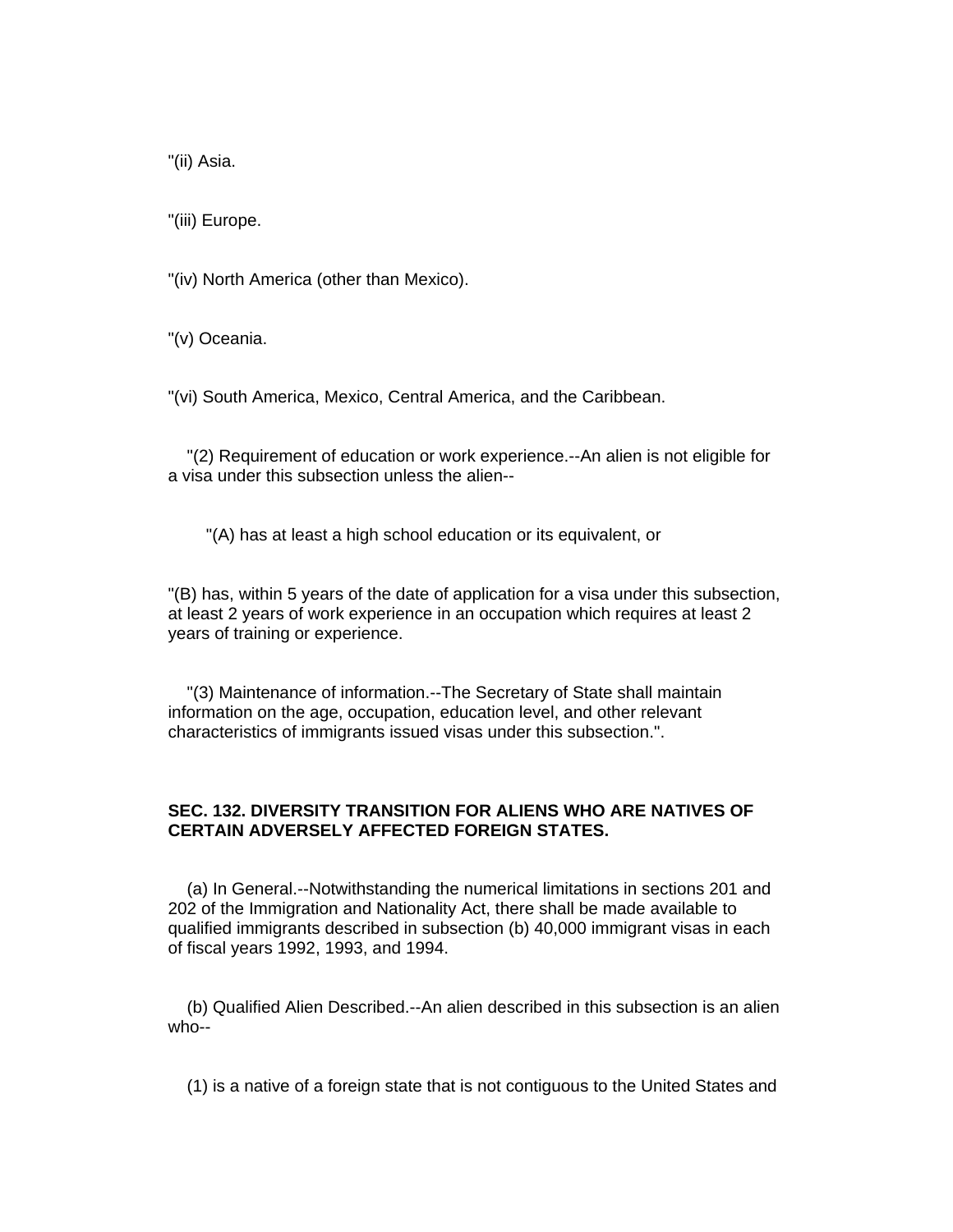<span id="page-35-0"></span>that was identified as an adversely affected foreign state for purposes of section 314 of the Immigration Reform and Control Act of 1986,

 (2) has a firm commitment for employment in the United States for a period of at least 1 year (beginning on the date of admission under this section), and

(3) except as provided in subsection (c), is admissible as an immigrant.

 (c) Distribution of Visa Numbers.--The Secretary of State shall provide for making immigrant visas provided under subsection (a) available in the chronological order in which aliens apply for each fiscal year, except that at least 40 percent of the number of such visas in each fiscal year shall be made available to natives of the foreign state the natives of which received the greatest number of visas issued under section 314 of the Immigration Reform and Control Act (or to aliens described in subsection (d ) who are the spouses or children of such natives).

 (d) Derivative Status for Spouses and Children.--A spouse or child (as defined in section  $101(b)(1)$  (A), (B), (C), (D), or (E) of the Immigration and Nationality Act) shall, if not otherwise entitled to an immigrant status and the immediate issuance of a visa under this section, be entitled to the same status, and the same order of consideration, provided under this section, if accompanying, or following to join, his spouse or parent.

 (e) Waivers of Grounds of Exclusion.--In determining the admissibility of an alien provided a visa number under this section, the grounds of exclusion specified in paragraphs (5)(B) and (7)(A) of section 212(a) of the Immigration and Nationality Act shall not apply, and the Attorney General shall waive the ground of exclusion specified in paragraph (6)(C) of such section, unless the Attorney General finds that such a waiver is not in the national interest.

 (f) Application Fee.--The Secretary of State shall require payment of a reasonable fee for the filing of an application under this section in order to cover the costs of processing applications under this section.

## **SEC. 133. ONE-YEAR DIVERSITY TRANSITION FOR ALIENS WHO HAVE BEEN NOTIFIED OF AVAILABILITY OF NP-5 VISAS.**

 Notwithstanding the numerical limitations in sections 201 and 202 of the Immigration and Nationality Act, there shall be made available in fiscal year 1991 immigrant visa numbers for qualified immigrants who--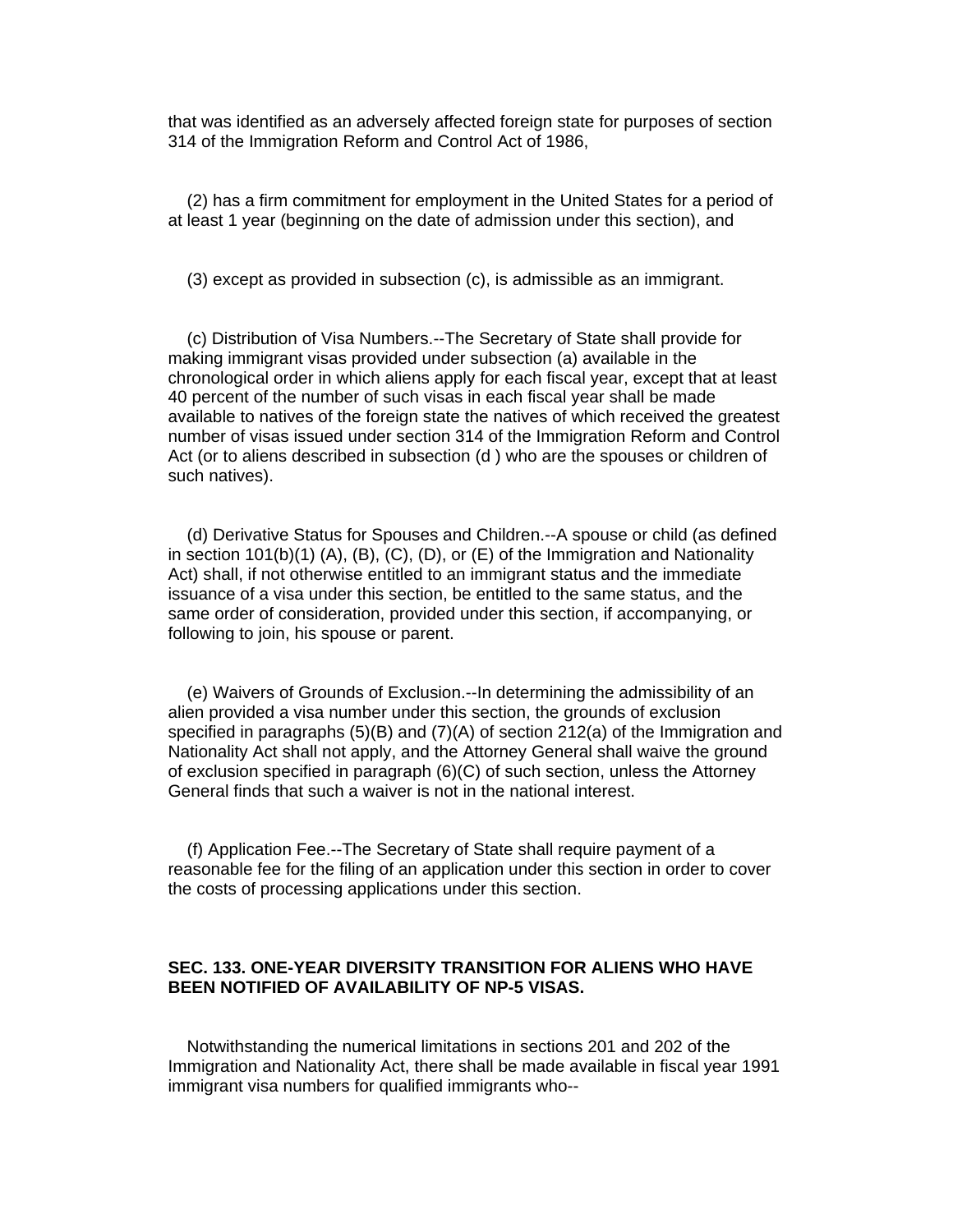(1) were notified by the Secretary of State before May 1, 1990, of their selection for issuance of a visa under section 314 of the Immigration Reform and Control Act of 1986, and

 (2) are qualified for the issuance of such a visa but for (A) numerical and fiscal year limitations on the issuance of such visas,  $(B)$  section  $212(a)(19)$  or  $212(e)$  of the Immigration and Nationality Act, or (C) the fact that the immigrant was a national, but not a native, of a foreign state described in section 314 of the Immigration Reform and Control Act of 1986.

 Visas shall be made available under this section to spouses and children of qualified immigrants in the same manner as such visas were made available to such spouses and children under section 314 of the Immigration Reform and Control Act of 1986. The Attorney General may waive section 212(a)(19) of the Immigration and Nationality Act (or, on or after June 1, 1991, section 212(a)(6)(C) of such Act) in the case of qualified immigrants described in the first sentence of this section.

## **SEC. 134. TRANSITION FOR DISPLACED TIBETANS.**

 (a) In General.--Notwithstanding the numerical limitations in sections 201 and 202 of the Immigration and Nationality Act, there shall be made available to qualified displaced Tibetans described in subsection (b) 1,000 immigrant visas in the 3-fiscal-year period beginning with fiscal year 1991.

 (b) Qualified Displaced Tibetan Described.--An alien described in this subsection is an alien who--

(1) is a native of Tibet, and

 (2) since before date of the enactment of this Act, has been continuously residing in India or Nepal.

 For purposes of paragraph (1), an alien shall be considered to be a native of Tibet if the alien was born in Tibet or is the son, daughter, grandson, or granddaughter of an individual born in Tibet.

 (c) Distribution of Visa Numbers.--The Secretary of State shall provide for making immigrant visas provided under subsection (a) available to displaced aliens described in subsection (b) (or described in subsection (d) as the spouse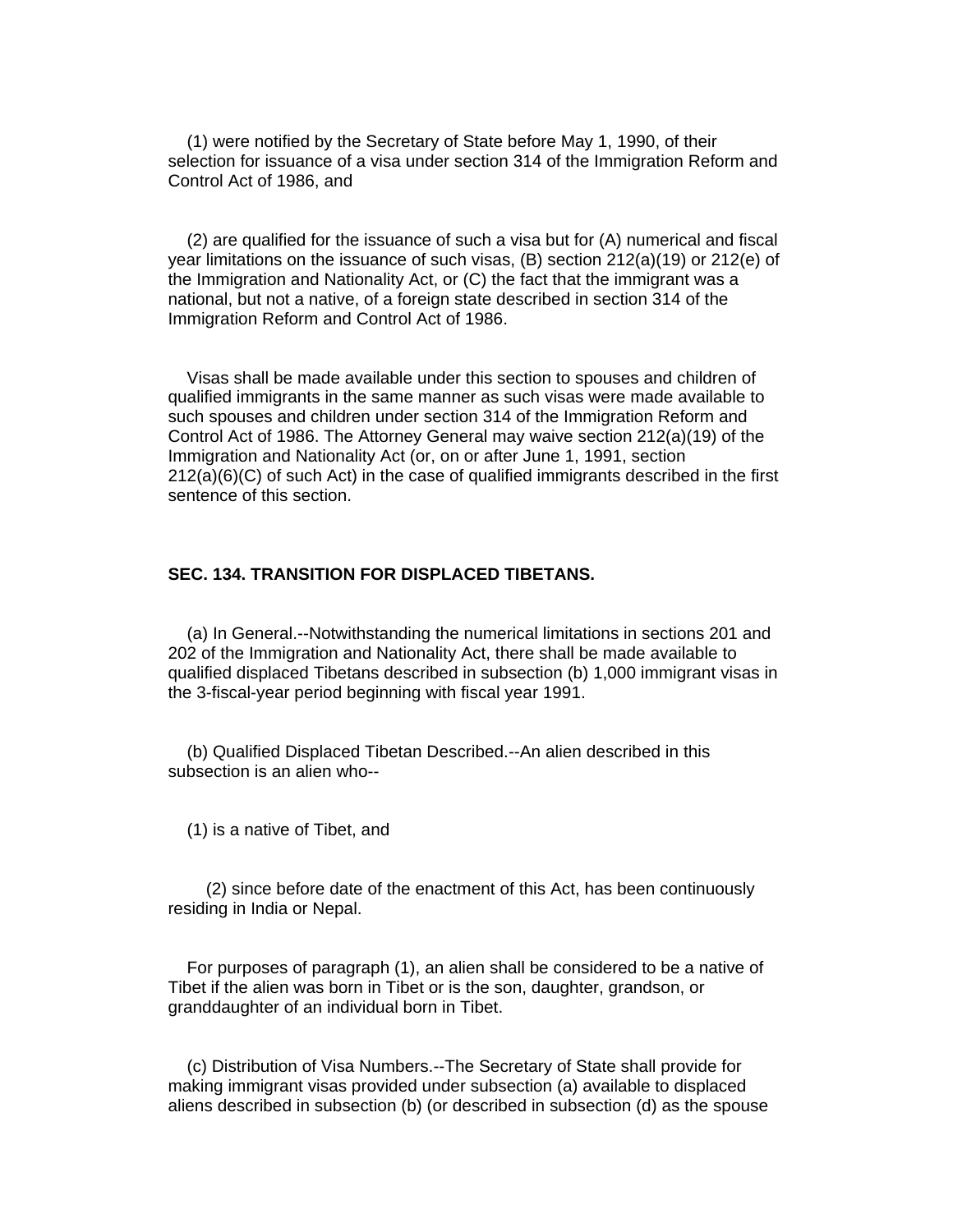or child of such an alien) in an equitable manner, giving preference to those aliens who are not firmly resettled in India or Nepal or who are most likely to be resettled successfully in the United States.

 (d) Derivative Status for Spouses and Children.--A spouse or child (as defined in section  $101(b)(1)$  (A), (B), (C), (D), or (E) of the Immigration and Nationality Act) shall, if not otherwise entitled to an immigrant status and the immediate issuance of a visa under this section, be entitled to the same status, and the same order of consideration, provided under this section, if accompanying, or following to join, his spouse or parent.

#### Subtitle C--Commission and Information

# **SEC. 141. COMMISSION ON LEGAL IMMIGRATION REFORM.**

 (a) Establishment and Composition of Commission.--(1) Effective October 1, 1991, there is established a Commission on Legal Immigration Reform (in this section referred to as the "Commission") which shall be composed of 9 members to be appointed as follows:

 (A) One member who shall serve as Chairman, to be appointed by the President.

 (B) Two members to be appointed by the Speaker of the House of Representatives who shall select such members from a list of nominees provided by the Chairman of the Subcommittee on Immigration, Refugees, and International Law of the Committee on the Judiciary of the House of Representatives.

 (C) Two members to be appointed by the Minority Leader of the House of Representatives who shall select such members from a list of nominees provided by the ranking minority member of the Subcommittee on Immigration, Refugees, and International Law of the Committee on the Judiciary of the House of Representatives.

 (D) Two members to be appointed by the Majority Leader of the Senate who shall select such members from a list of nominees provided by the Chairman of the Subcommittee on Immigration and Refugee Affairs of the Committee on the Judiciary of the Senate.

 (E) Two members to be appointed by the Minority Leader of the Senate who shall select such members from a list of nominees provided by the ranking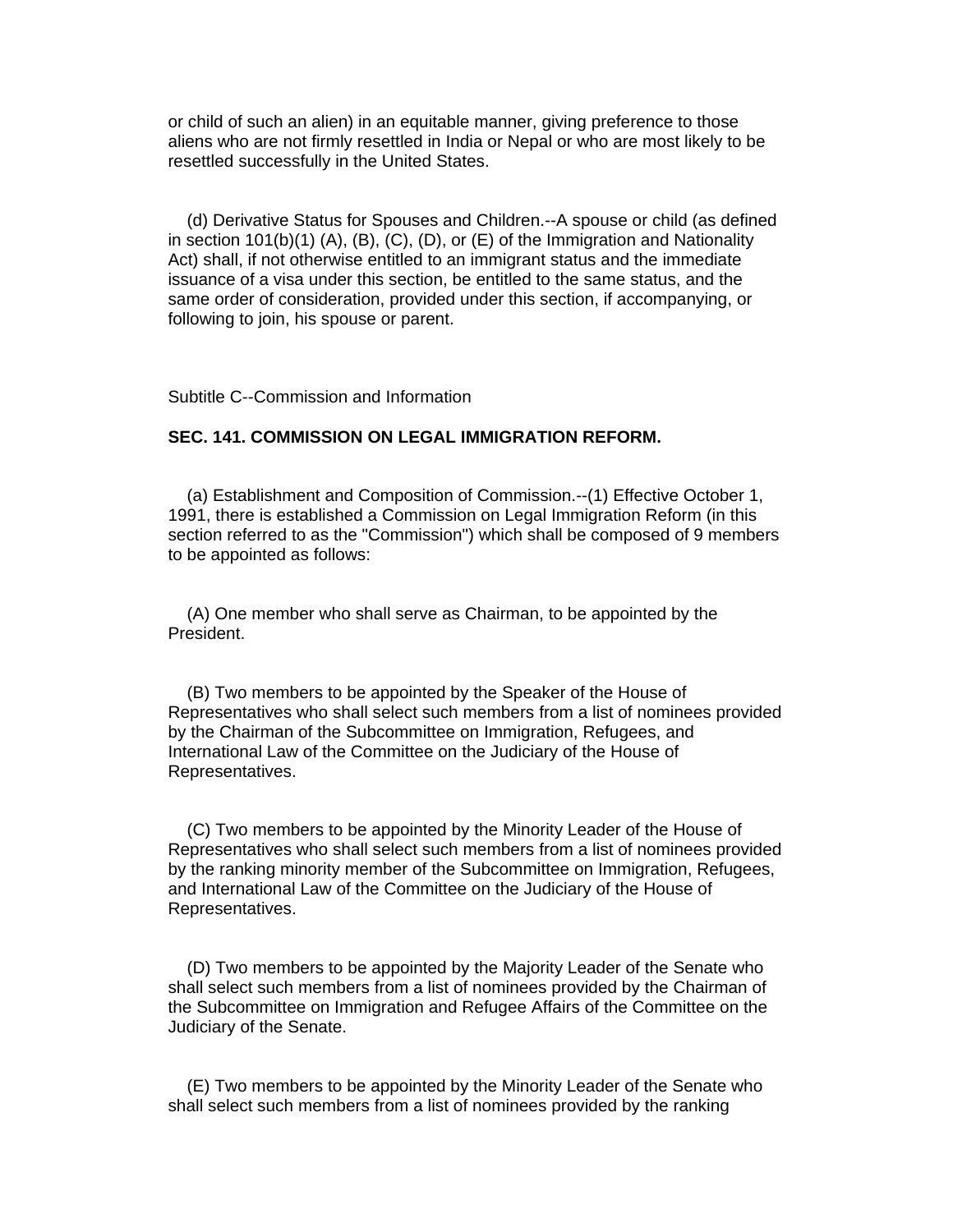minority member of the Subcommittee on Immigration and Refugee Affairs of the Committee on the Judiciary of the Senate.

 (2) Initial appointments to the Commission shall be made during the 45-day period beginning on October 1, 1991. A vacancy in the Commission shall be filled in the same manner in which the original appointment was made.

 (3) Members shall be appointed to serve for the life of the Commission, except that the term of the member described in paragraph (1)(A) shall expire at noon on January 20, 1993, and the President shall appoint an individual to serve for the remaining life of the Commission.

(b) Functions of Commission.--The Commission shall--

 (1) review and evaluate the impact of this Act and the amendments made by this Act, in accordance with subsection (c); and

(2) transmit to the Congress--

 (A) not later than September 30, 1994, a first report describing the progress made in carrying out paragraph (1), and

 (B) not later than September 30, 1997, a final report setting forth the Commission's findings and recommendations, including such recommendations for additional changes that should be made with respect to legal immigration into the United States as the Commission deems appropriate.

(c) Considerations.--

 (1) Particular considerations.--In particular, the Commission shall consider the following:

 (A) The requirements of citizens of the United States and of aliens lawfully admitted for permanent residence to be joined in the United States by immediate family members and the impact which the establishment of a national level of immigration has upon the availability and priority of family preference visas.

 (B) The impact of immigration and the implementation of the employmentbased and diversity programs on labor needs, employment, and other economic and domestic conditions in the United States.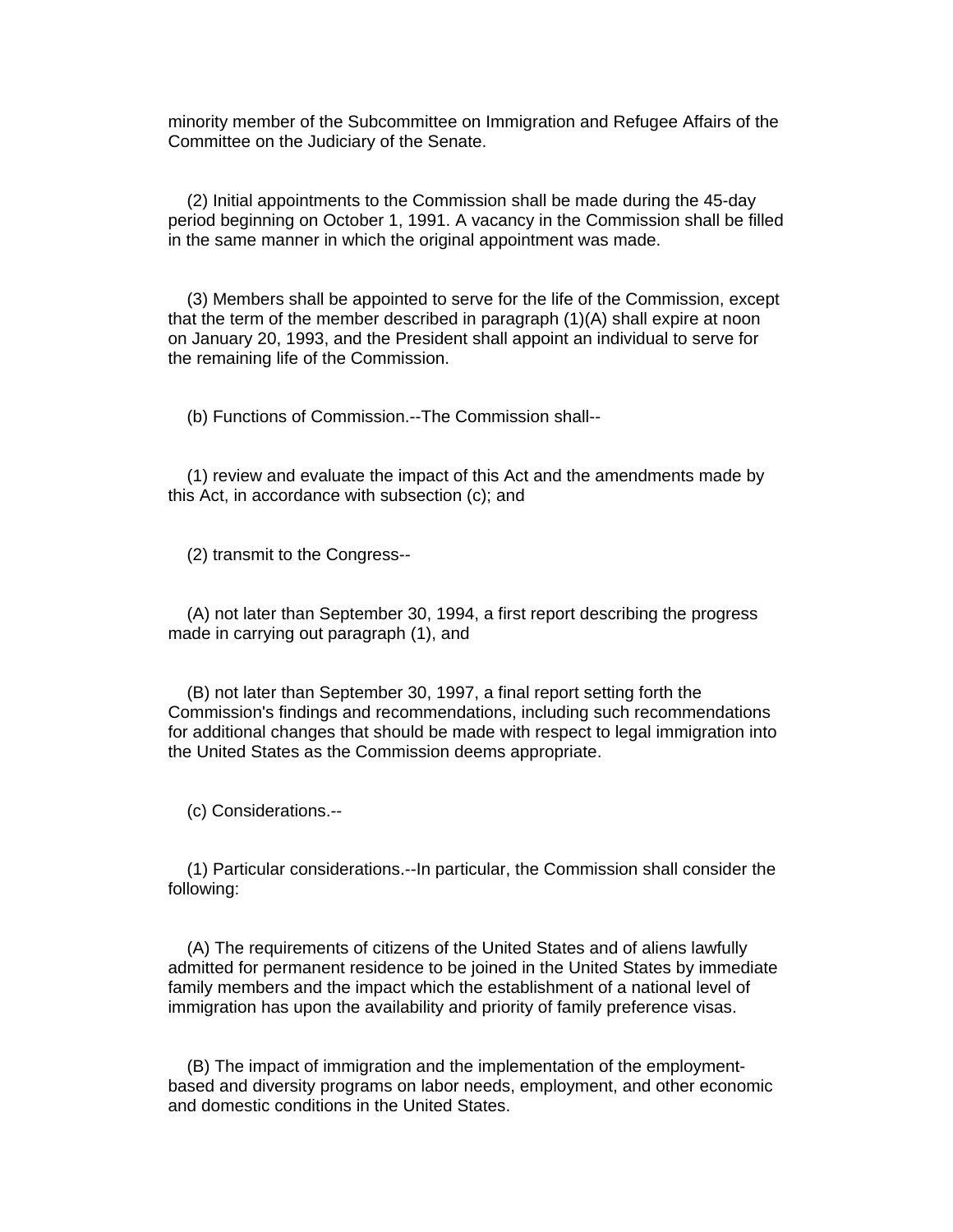(C) The social, demographic, and natural resources impact of immigration.

 (D) The impact of immigration on the foreign policy and national security interests of the United States.

 (E) The impact of per country immigration levels onfamily-sponsored immigration.

 (F) The impact of the numerical limitation on the adjustment of status of aliens granted asylum.

 (G) The impact of the numerical limitations on the admission of nonimmigrants under section 214(g) of the Immigration and Nationality Act.

 (2) Diversity program.--The Commission shall analyze the information maintained under section 203(c)(3) of the Immigration and Nationality Act and shall report to Congress in its report under subsection (b)(2) on--

 (A) the characteristics of individuals admitted under section 203(c) of the Immigration and Nationality Act, and

 (B) how such characteristics compare to the characteristics of familysponsored immigrants and employment-based immigrants.

 The Commission shall include in the report an assessment of the effect of the requirement of paragraph (2) of section 203(c) of the Immigration and Nationality Act on the diversity, educational, and skill level of aliens admitted.

 (d) Compensation of Members.--(1) Each member of the Commission who is not an officer or employee of the Federal Government is entitled to receive, subject to such amounts as are provided in advance in appropriations Acts, pay at the daily equivalent of the minimum annual rate of basic pay in effect for grade GS-18 of the General Schedule. Each member of the Commission who is such an officer or employee shall serve without additional pay.

 (2) While away from their homes or regular places of business in the performance of services for the Commission, members of the Commission shall be allowed travel expenses, including per diem in lieu of subsistence.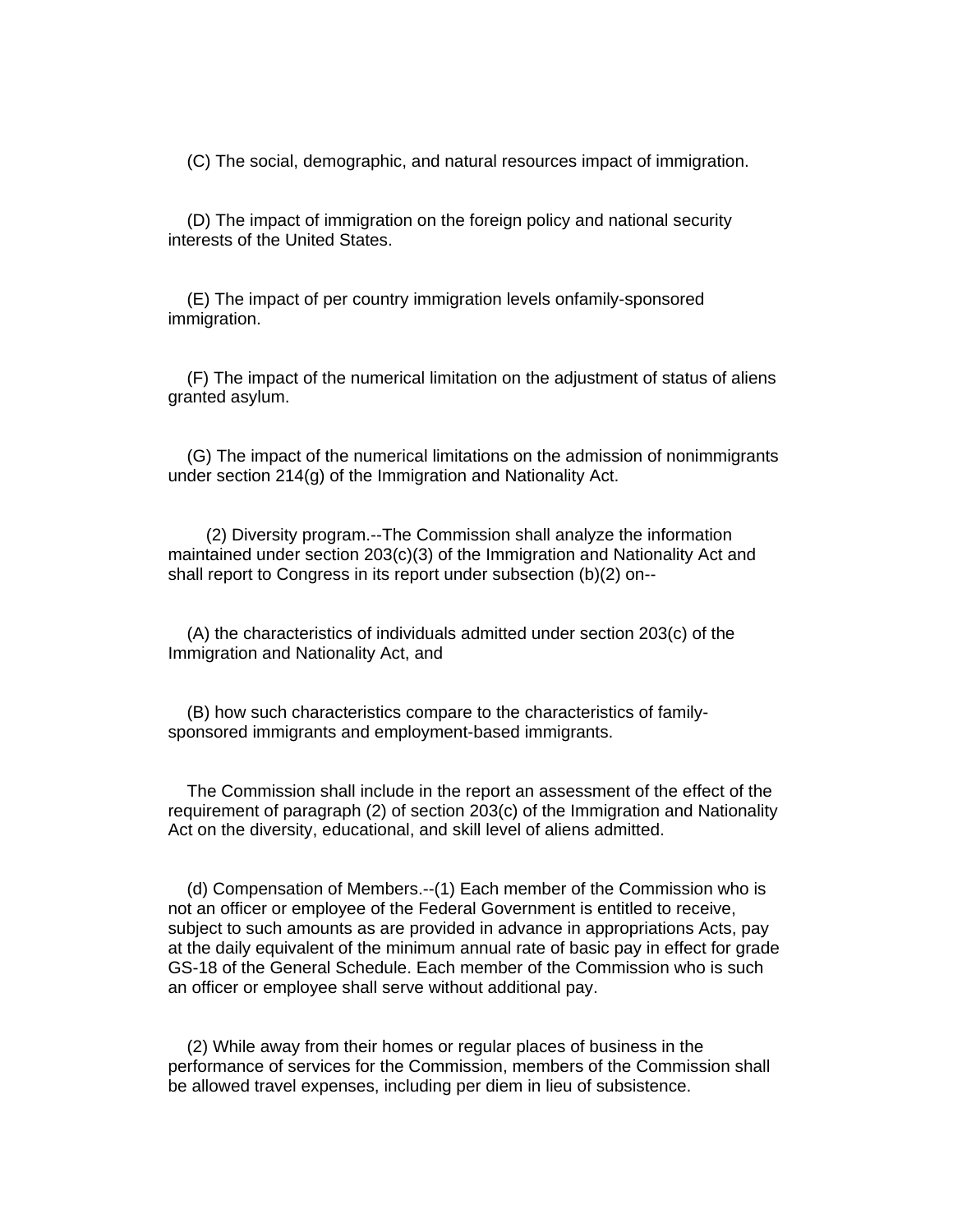(e) Meetings, Staff, and Authority of Commission.--The provisions of subsections (e) through (g) of section 304 of the Immigration Reform and Control Act of 1986 shall apply to the Commission in the same manner as they apply to the Commission established under such section, except that paragraph (2) of subsection (e) thereof shall not apply.

 (f) Authorization of Appropriations.--(1) There are authorized to be appropriated to the Commission such sums as may be necessary to carry out this section.

 (2) Notwithstanding any other provision of this section, the authority to make payments, or to enter into contracts, under this section shall be effective only to such extent, or in such amounts, as are provided in advance in appropriations Acts.

 (g) Termination Date.--The Commission shall terminate on the date on which a final report is required to be transmitted under subsection (b)(2)(B), except that the Commission may continue to function until January 1, 1998, for the purpose of concluding its activities, including providing testimony to standing committees of Congress concerning its final report under this section and disseminating that report.

 (h) Congressional Response.--(1) No later than 90 days after the date of receipt of each report transmitted under subsection (b)(2), the Committees on the Judiciary of the House of Representatives and of the Senate shall initiate hearings to consider the findings and recommendations of the report.

 (2) No later than 180 days after the date of receipt of such a report, each such Committee shall report to its respective House its oversight findings and any legislation it deems appropriate.

### **SEC. 142. STATISTICAL INFORMATION SYSTEM.**

 Section 103 (8 U.S.C. 1103) is amended by adding at the end the following new subsections:

 "(c)(1) The Commissioner, in consultation with interested academicians, government agencies, and other parties, shall provide for a system for collection and dissemination, to Congress and the public, of information (not in individually identifiable form) useful in evaluating the social, economic, environmental, and demographic impact of immigration laws.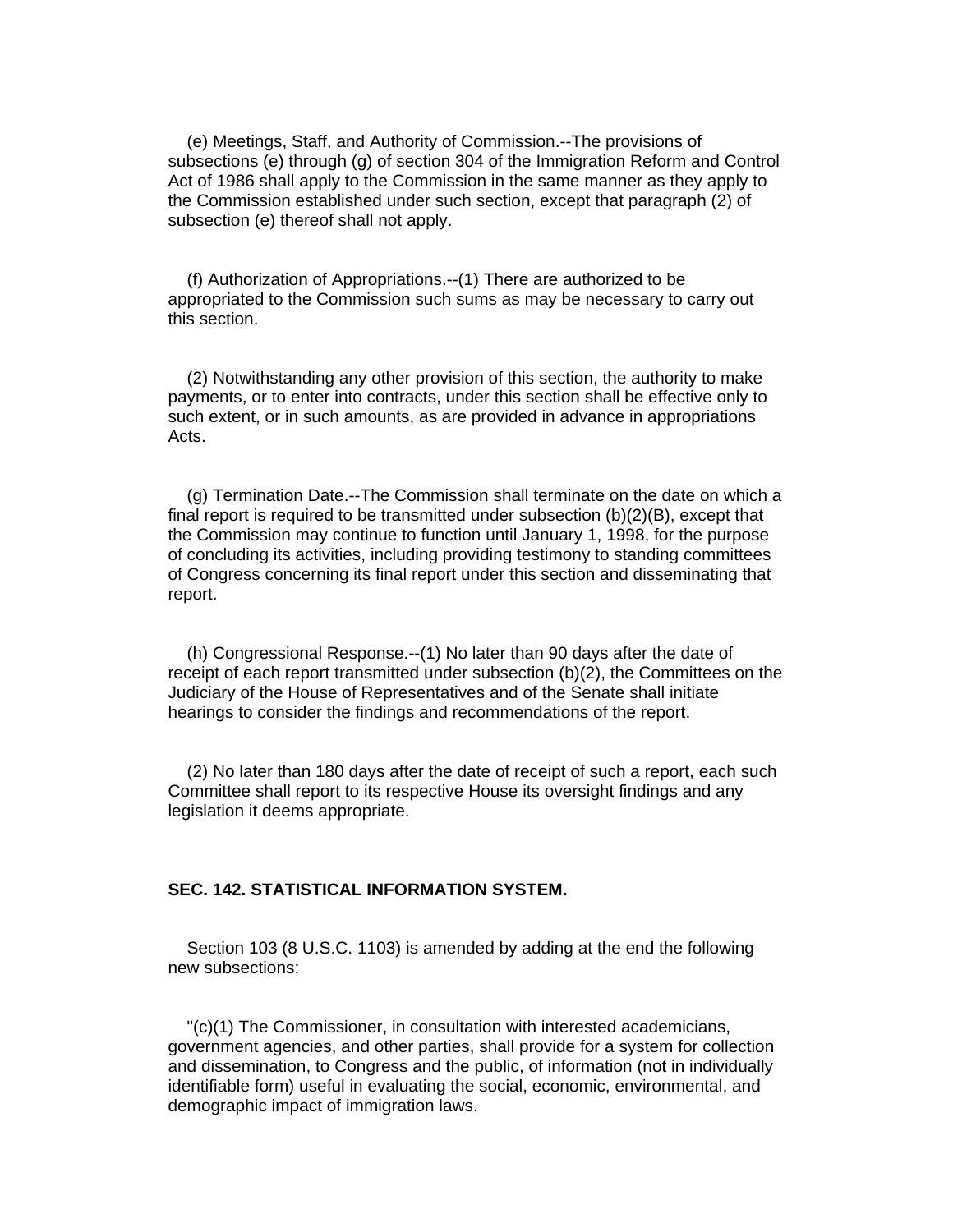"(2) Such information shall include information on the alien population in the United States, on the rates of naturalization and emigration of resident aliens, on aliens who have been admitted, paroled, or granted asylum, on nonimmigrants in the United States (by occupation, basis for admission, and duration of stay), on aliens who have been excluded or deported from the United States, on the number of applications filed and granted for suspension of deportation, and on the number of aliens estimated to be present unlawfully in the United States in each fiscal year.

 "(3) Such system shall provide for the collection and dissemination of such information not less often than annually.

 "(d)(1) The Commissioner shall submit to Congress annually a report which contains a summary of the information collected under subsection (c) and an analysis of trends in immigration and naturalization.

 "(2) Each annual report shall include information on the number, and rate of denial administratively, of applications for naturalization, for each district office of the Service and by national origin group.".

Subtitle D--Miscellaneous

# **SEC. 151. REVISION OF SPECIAL IMMIGRANT PROVISIONS RELATING TO RELIGIOUS WORKERS (C SPECIAL IMMIGRANTS).**

 (a) In General.--Subparagraph (C) of section 101(a)(27) (8 U.S.C. 1101(a)(27)) is amended to read as follows:

 "(C) an immigrant, and the immigrant's spouse and children if accompanying or following to join the immigrant, who--

 "(i) for at least 2 years immediately preceding the time of application for admission, has been a member of a religious denomination having a bona fide nonprofit, religious organization in the United States;

"(ii) seeks to enter the United States--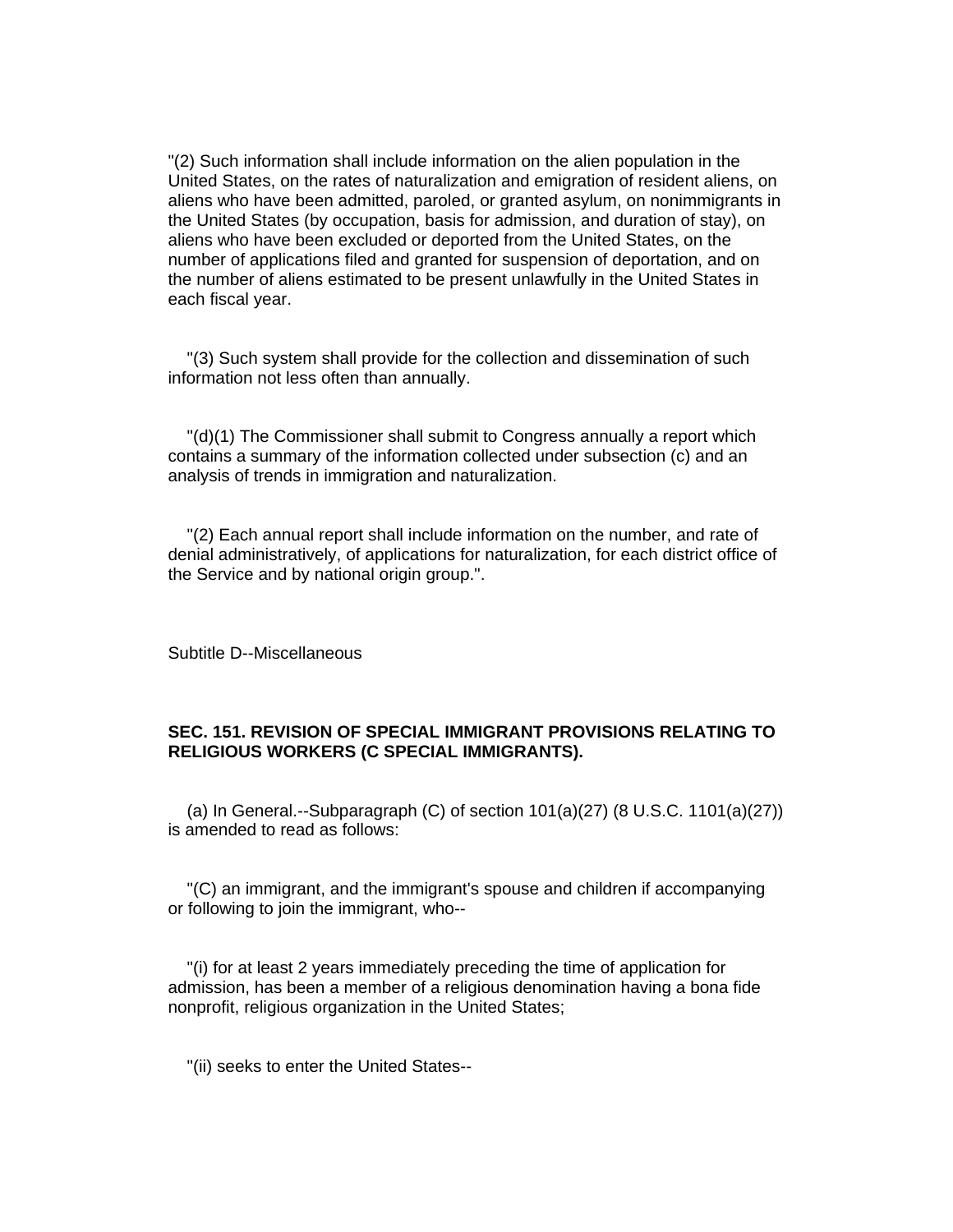"(I) solely for the purpose of carrying on the vocation of a minister of that religious denomination,

 "(II) before October 1, 1994, in order to work for the organization at the request of the organization in a professional capacity in a religious vocation or occupation, or

 "(III) before October 1, 1994, in order to work for the organization (or for a bona fide organization which is affiliated with the religious denomination and is exempt from taxation as an organization described in section 501(c)(3) of the Internal Revenue Code of 1986) at the request of the organization in a religious vocation or occupation; and

"(iii) has been carrying on such vocation, professional work, or other work continuously for at least the 2-year period described in clause (i);".

 (b) Reference to New Nonimmigrant Classification.--For establishment of nonimmigrant classification for religious workers, see section 209.

# **SEC. 152. SPECIAL IMMIGRANT STATUS FOR CERTAIN ALIENS EMPLOYED AT THE UNITED STATES MISSION IN HONG KONG (D SPECIAL IMMIGRANTS).**

(a) In General.--Subject to subsection (c), an alien described in subsection (b) shall be treated as a special immigrant described in section 101(a)(27)(D) of the Immigration and Nationality Act.

(b) Aliens Covered.--An alien is described in this subsection if--

(1) the alien is--

 (A) an employee at the United States consulate in Hong Kong under the authority of the Chief of Mission (including employment pursuant to section 5913 of title 5, United States Code) who has performed faithful service for a total of three years or more, or

 (B) a member of the immediate family (as defined in 6 Foreign Affairs Manual 117k as of the date of the enactment of this Act) of an employee described in subparagraph (A) who has been living with the employee in the same household;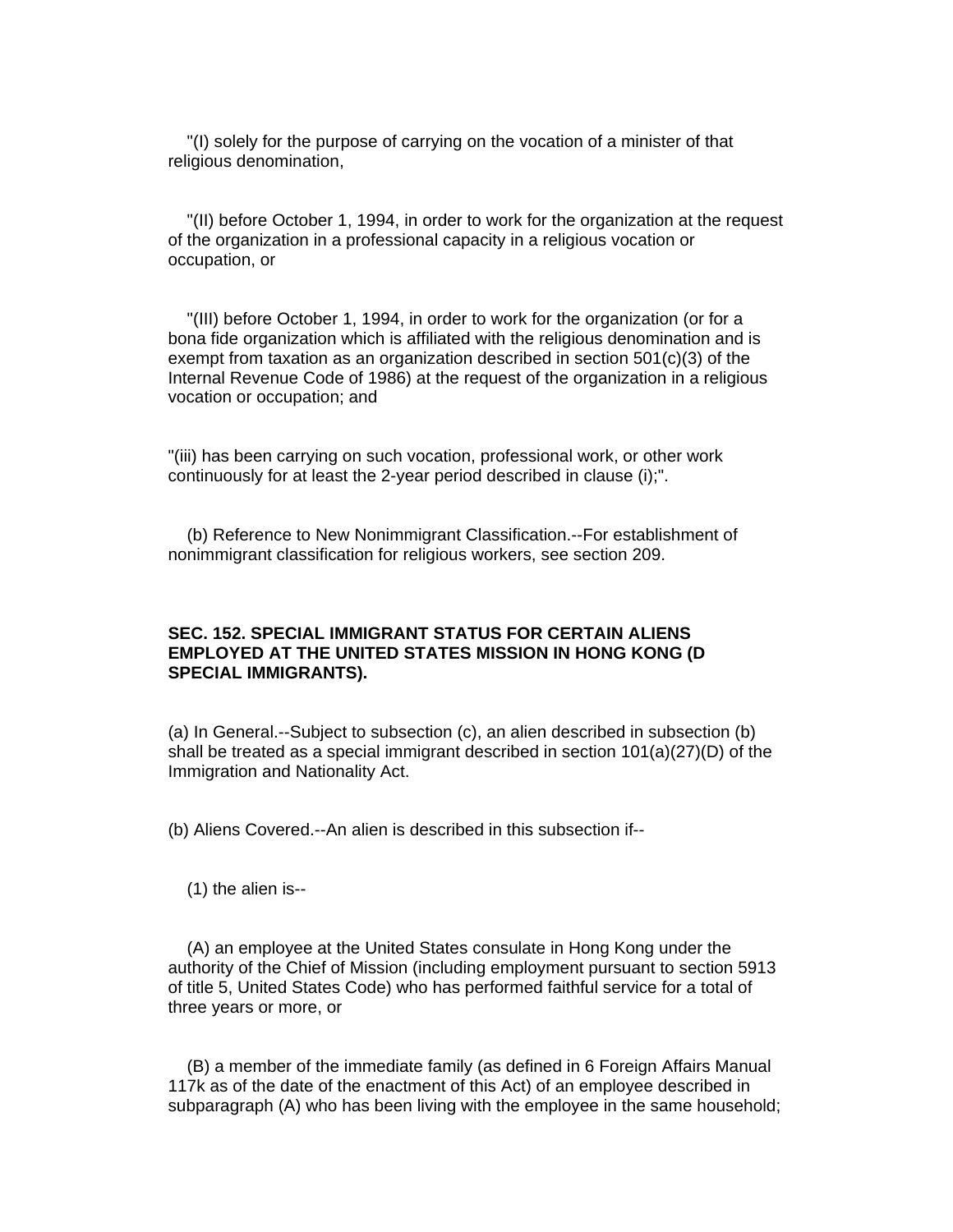(2) the welfare of the employee or such an immediate family member is subject to a clear threat due directly to the employee's employment with the United States Government or under a United States Government official; and

 (3) the principal officer in Hong Kong, in the officer's discretion, has recommended the granting of special immigrant status to such alien in exceptional circumstances and the Secretary of State approves such recommendation and finds that it is in the national interest to grant such status.

 (c) Expiration.--Subsection (a) shall only apply to aliens who file an application for special immigrant status under this section by not later than January 1, 2002.

 (d) Limited Waiver of Numerical Limitations.--The first 500 visas made available to aliens as special immigrants under this section shall not be counted against any numerical limitation established under section 201 or 202 of the Immigration and Nationality Act.

# **SEC. 153. SPECIAL IMMIGRANT STATUS FOR CERTAIN ALIENS DECLARED DEPENDENT ON A JUVENILE COURT (J SPECIAL IMMIGRANTS).**

(a) In General.--Section 101(a)(27) (8 U.S.C. 1101(a)(27)) is amended--

(1) by striking "or" at the end of subparagraph (H),

 (2) by striking the period at the end of subparagraph (I) and inserting "; or", and

(3) by adding at the end the following new subparagraph:

 "(J) an immigrant (i) who has been declared dependent on a juvenile court located in the United States and has been deemed eligible by that court for longterm foster care, and (ii) for whom it has been determined in administrative or judicial proceedings that it would not be in the alien's best interest to be returned to the alien's or parent's previous country of nationality or country of last habitual residence; except that no natural parent or prior adoptive parent of any alien provided special immigran t status under this subparagraph shall thereafter, by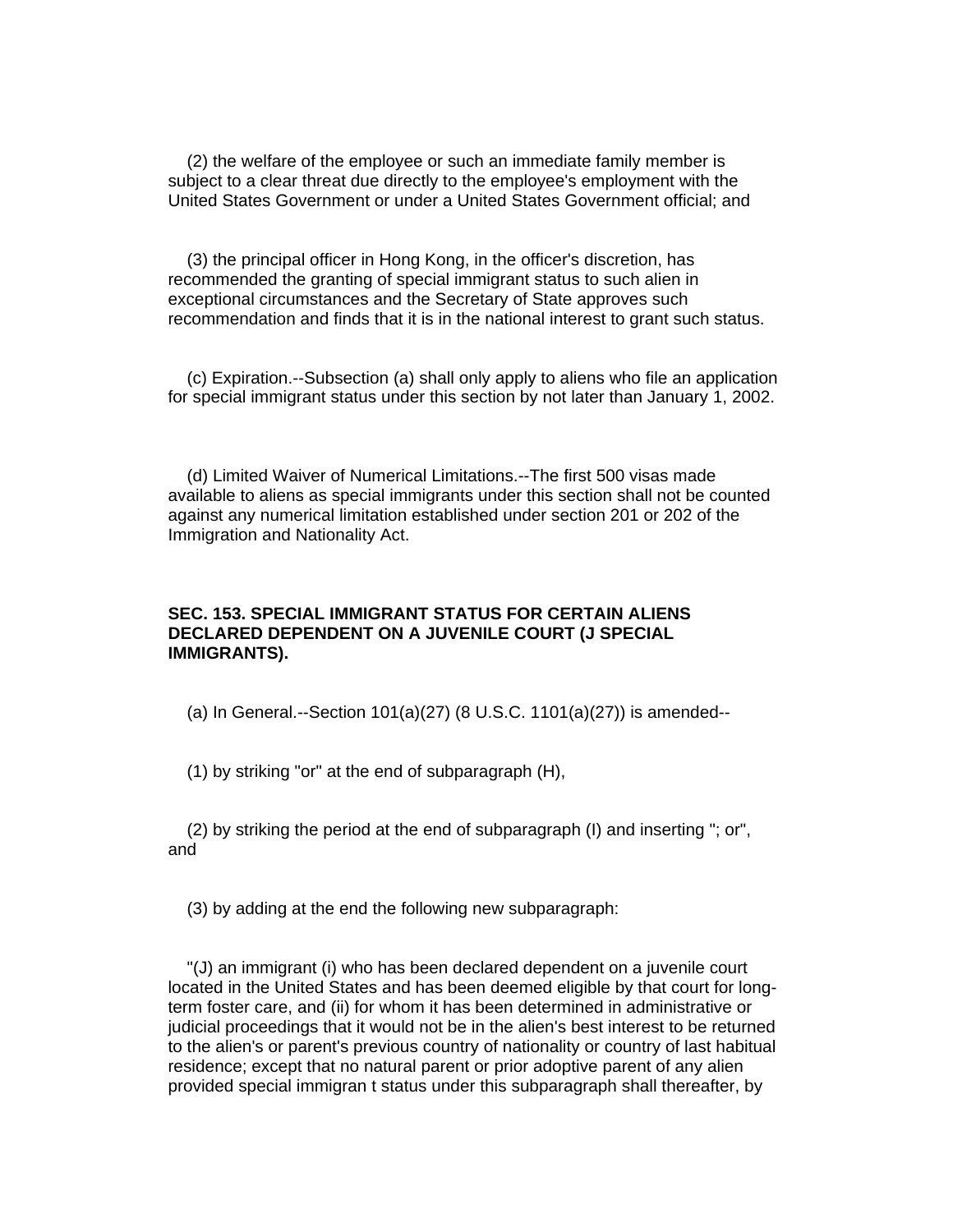virtue of such parentage, be accorded any right, privilege, or status under this Act.".

(b) Waiver of Grounds for Deportation.--

 (1) In general.--Section 241 (8 U.S.C. 1251) is amended by adding at the end the following new subsection:

"(h) Paragraphs  $(1)$ ,  $(2)$ ,  $(5)$ ,  $(9)$ , or  $(12)$  of subsection 241 $(a)$  (other than so much of paragraph (1) as relates to a ground of exclusion described in paragraph  $(9)$ ,  $(10)$ ,  $(23)$ ,  $(27)$ ,  $(29)$ , or  $(33)$  of section  $212(a)$ ) shall not apply to a special immigrant described in section 101(a)(27)(J) based upon circumstances that exist before the date the alien was provided such special immigrant status.".

 (2) Use of new grounds for deportation.--Effective on the date that the amendments made by section 602 of this Act become effective, the subsection added by paragraph (1) is amended to read as follows:

 $\vert$ "(h) Paragraphs (1)(A), (1)(B), (1)(C), (1)(D), or (3)(A), of subsection 241(a) (other than so much of paragraph (1) as relates to a ground of exclusion described in paragraph (2) or (3) of section 212(a)) shall not apply to a special immigrant described in section 101(a)(27)(J) based upon circumstances that exist before the date the alien was provided such special immigrant status.".

## **SEC. 154. PERMITTING EXTENSION OF PERIOD OF VALIDITY OF IMMIGRANT VISAS FOR CERTAIN RESIDENTS OF HONG KONG.**

(a) Extending Period of Validity.--

 (1) In general.--Subject to paragraph (2), the limitation on the period of validity of an immigrant visa under section 221(c) of the Immigration and Nationality Act shall not apply in the case of an immigrant visa issued, on or after the date of the enactment of this Act and before September 1, 2001, to an alien described in subsection (b), but only if--

 (A) the alien elects, within the period of validity of the immigrant visa under such section, to have this section apply, and

 (B) before the date the alien seeks to be admitted to the United States for lawful permanent residence, the alien notifies the appropriate consular officer of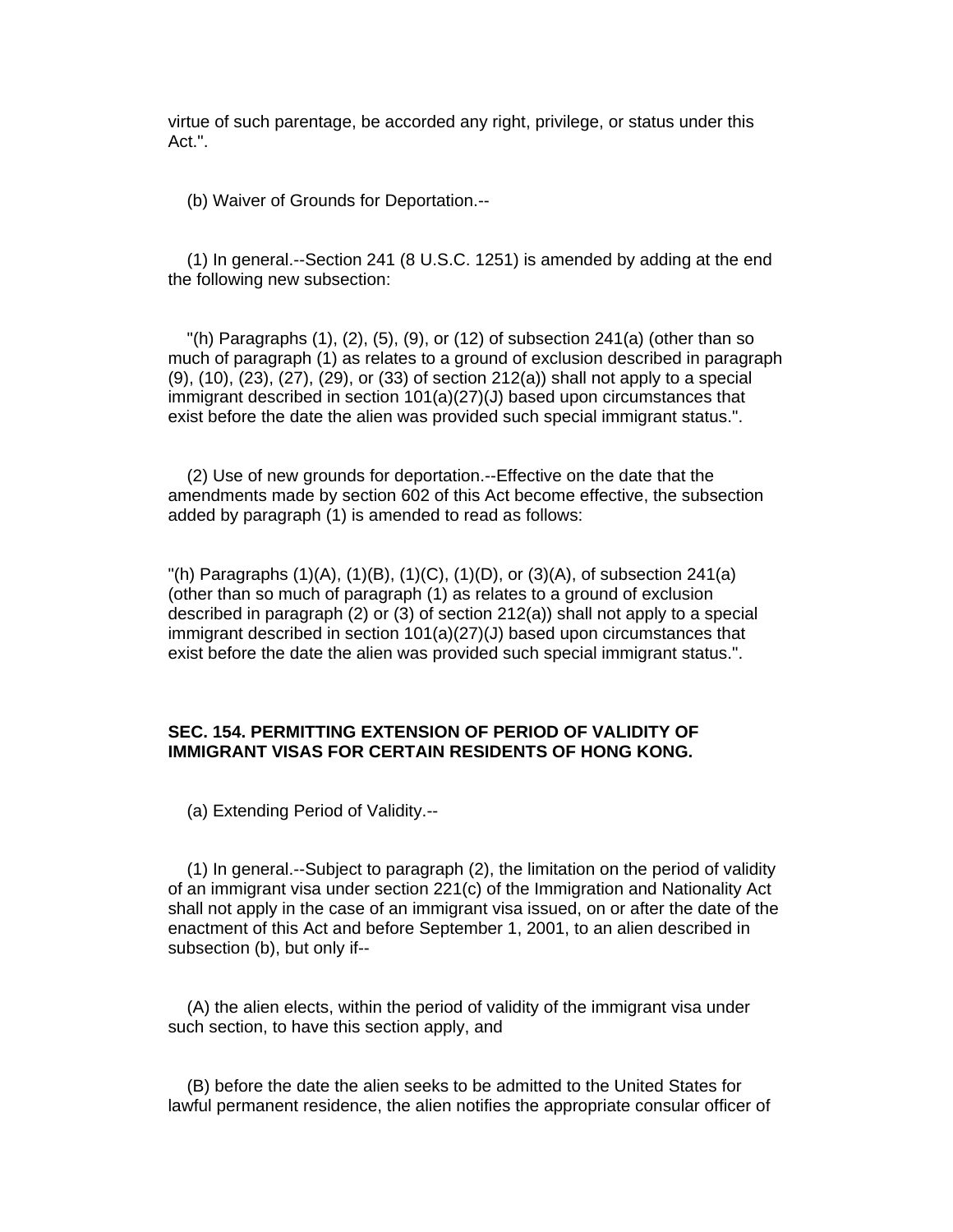the alien's intention to seek such admission and provides such officer with such information as the officer determines to be necessary to verify that the alien remains eligible for admission to the United States as an immigrant.

 (2) Limitation on extension.--In no case shall the period of validity of a visa be extended under paragraph (1) beyond January 1, 2002.

(3) Treatment under numerical limitations.--In applying the numerical limitations of sections 201 and 202 of the Immigration and Nationality Act in the case of aliens for whose visas the period of validity is extended under this section, such limitations shall only apply at the time of original issuance of the visas and not at the time of admission of such aliens.

(b) Aliens Covered.--An alien is described in this subsection if the alien--

 (1)(A) is chargeable under section 202 of the Immigration and Nationality Act to Hong Kong, and

(B)(i) is residing in Hong Kong as of the date of the enactment of this Act and is issued an immigrant visa under paragraph (1), (2), (4), or (5) of section 203(a) the Immigration and Nationality Act (as in effect on the date of the enactment of this Act) or under section 203(a) or 203(b)(1) of such Act (as in effect on and after October 1, 1991), or (ii) is the spouse or child (as defined in subsection (d)) of an alien described in clause (i), if accompanying or following to join the alien in coming t o the United States; or

(2) is issued a visa under section 124 of this Act.

(c) Treatment of Certain Employees in Hong Kong.--

 (1) In general.--In applying the proviso of section 7 of the Central Intelligence Agency Act of 1949, in the case of an alien described in paragraph (2), the Director may charge the entry of the alien against the numerical limitation for any fiscal year (beginning with fiscal year 1991 and ending with fiscal year 1996) notwithstanding that the alien's entry is not made to the United States in that fiscal year so long as such entry is made before the end of fiscal year 1997.

(2) Aliens covered.--An alien is described in this paragraph if the alien--

(A) is an employee of the Foreign Broadcast Information Service in Hong Kong, or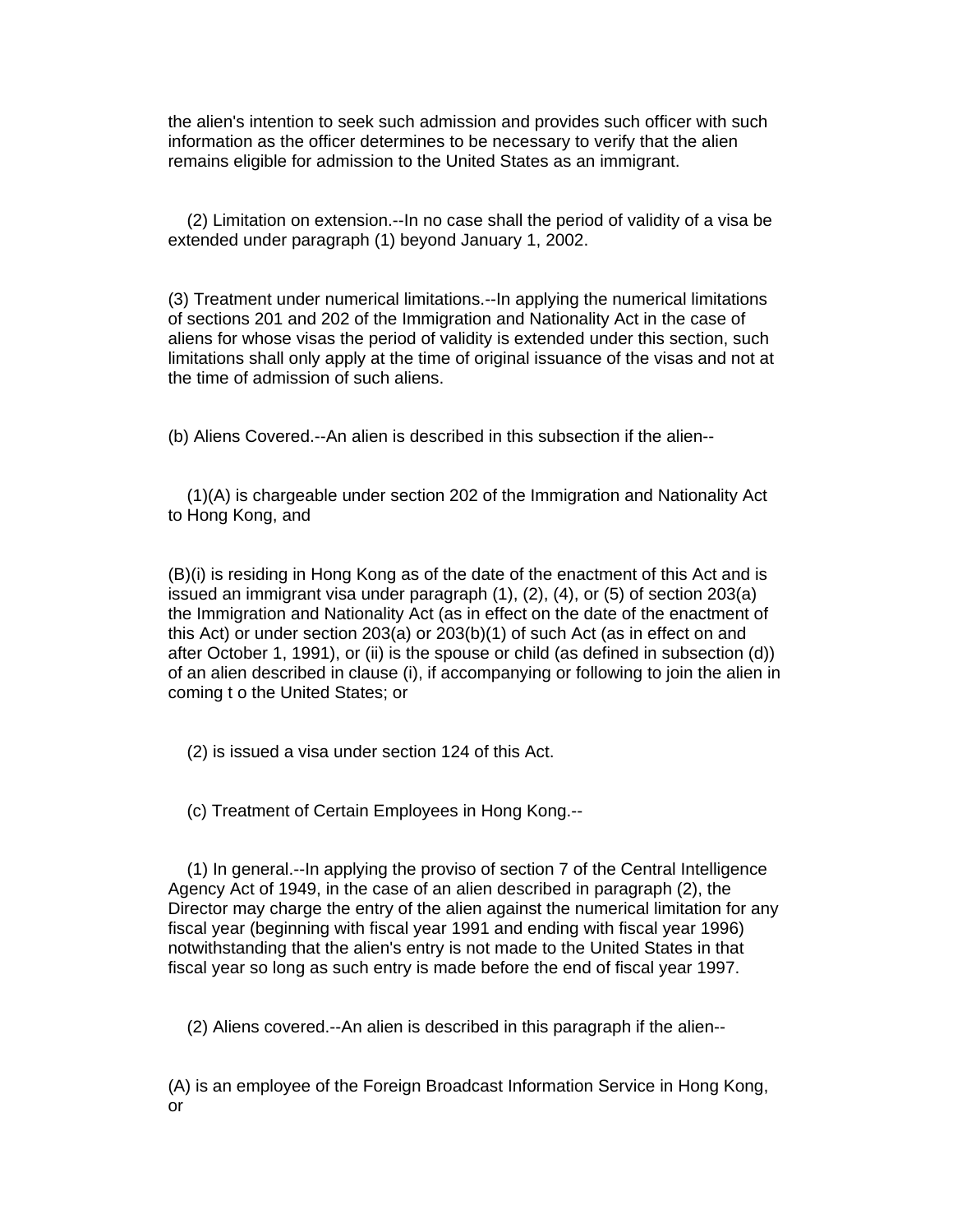(B) is the spouse or child (as defined in subsection (d)) of an alien described in subparagraph (A), if accompanying or following to join the alien in coming to the United States.

 (3) Relation to similar provision.--The provisions of his subsection supersede section 403 of the Intelligence Authorization Act, Fiscal Year 1991.

 (d) Treatment of Children.--In this section, the term "child" has the meaning given such term in section 101(b)(1) of the Immigration and Nationality Act and also includes (for purposes of this section and the Immigration and Nationality Act as it applies to this section) an alien who was the child (as so defined) of the alien as of the date of the issuance of an immigrant visa to the alien described in subsection (b)(1) or, in the case described in subsection (c), as of the date of charging of the entry of the alien under the proviso under section 7 of the Central Intelligence Agency Act of 1949.

## **SEC. 155. EXPEDITED ISSUANCE OF LEBANESE SECOND AND FIFTH PREFERENCE VISAS.**

 (a) In General.--In the issuance of immigrant visas to certain Lebanese immigrants described in subsection (b) in fiscal years 1991 and 1992 and notwithstanding section 203(c) of the Immigration and Nationality Act (to the extent inconsistent with this section), the Secretary of State shall provide that immigrant visas which would otherwise be made available in the fiscal year shall be made available as early as possible in the fiscal year.

 (b) Lebanese Immigrants Covered.--Lebanese immigrants described in this subsection are aliens who--

(1) are natives of Lebanon,

(2) are not firmly resettled in any foreign country outside Lebanon, and

 (3) as of the date of the enactment of this Act, are the beneficiaries of a petition approved to accord status under section 203(a)(2) or 203(a)(5) of the Immigration and Nationality Act (as in effect as of the date of the enactment of this Act), or the child of such an alien if accompanying or following to join the alien.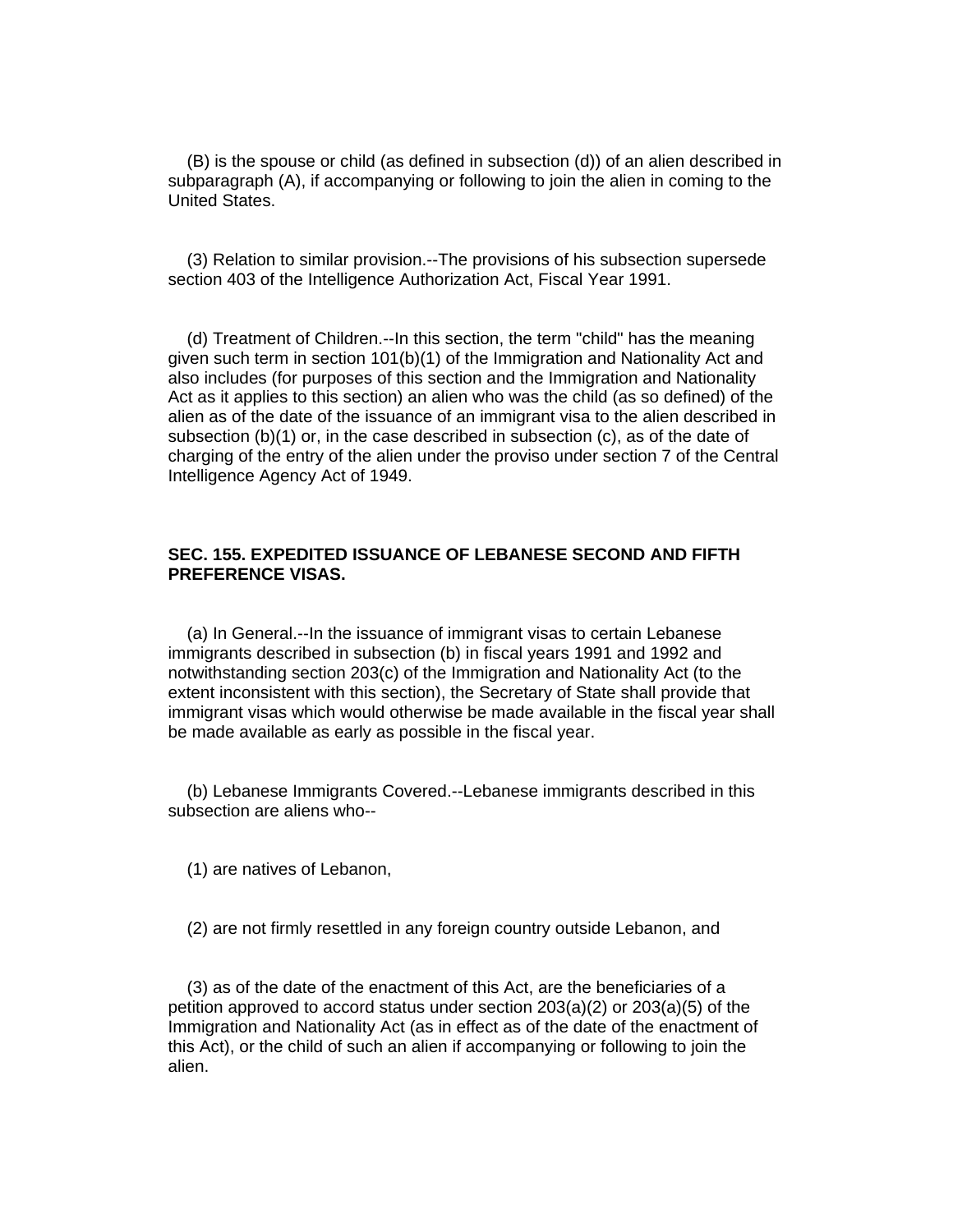Subtitle E--Effective Dates; Conforming Amendments

## **SEC. 161. EFFECTIVE DATES.**

 (a) In General.--Except as otherwise provided in this section, the amendments made by this title shall take effect on October 1, 1991, and apply beginning with fiscal year 1992.

 (b) Provisions Taking Effect Upon Enactment.--The following sections (and amendments made by such sections) shall take effect on the date of the enactment of this Act and (unless otherwise provided) apply to fiscal year 1991:

(1) Section 103 (relating to per country limitation for Hong Kong).

(2) Section 104 (relating to asylee adjustments).

 (3) Section 124 (relating to transition for employees of certain U.S. businesses in Hong Kong).

 (4) Section 133 (relating to one-year diversity transition for aliens who have been notified of availability of NP-5 visas).

(5) Section 134 (relating to transition for displaced Tibetans).

 (6) Section 153 (relating to special immigrants who are dependent on a juvenile court).

 (7) Section 154 (permitting extension of validity of visas for certain residents of Hong Kong).

 (8) Section 155 (relating to expedited issuance of Lebanese second and fifth preference visas).

 (9) Section 162(b) (relating to immigrant visa petitioning process), but only insofar as such section relates to visas for fiscal years beginning with fiscal year 1992.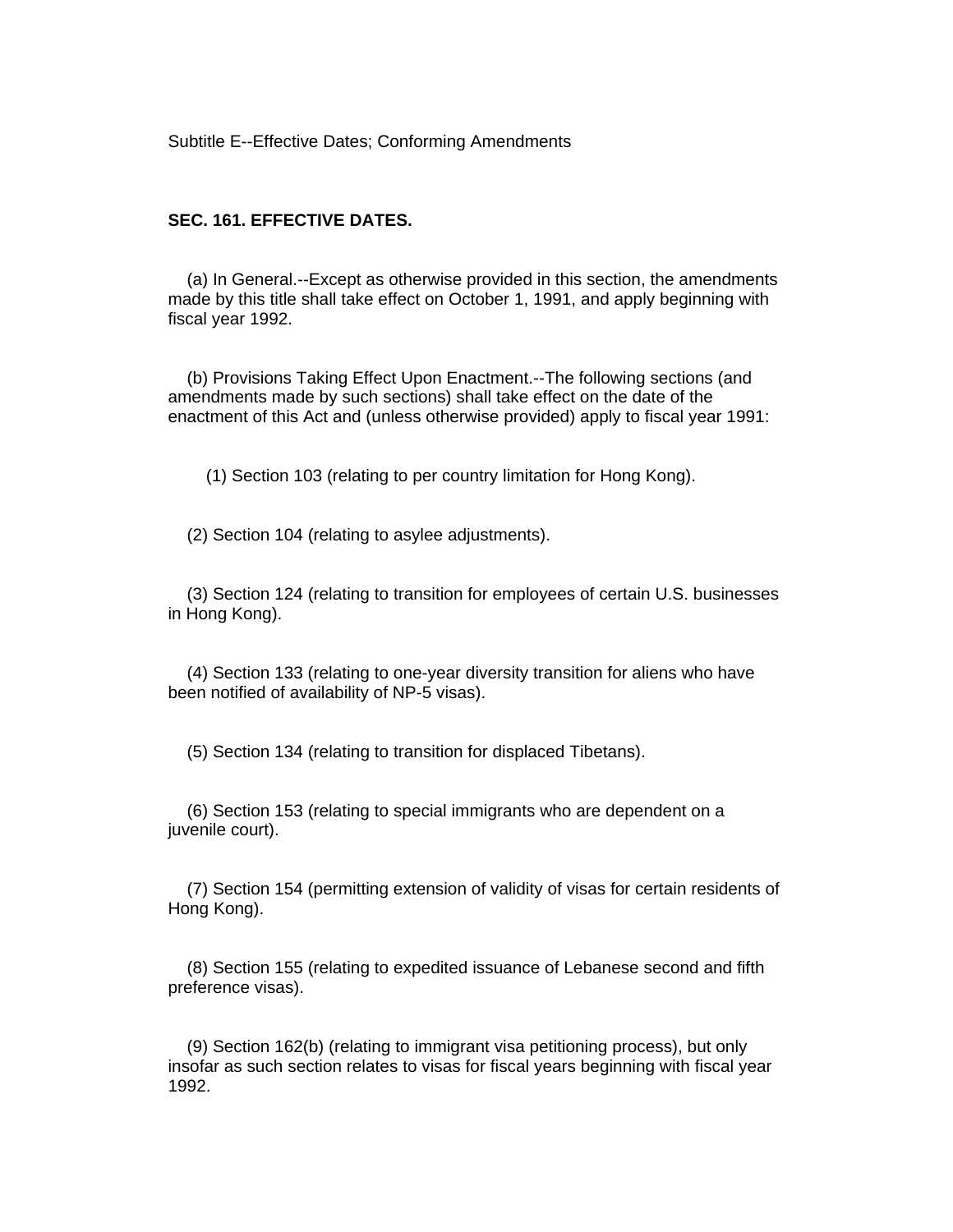(c) General Transitions.--

 (1) In the case of a petition filed under section 204(a) of the Immigration and Nationality Act before October 1, 1991, for preference status under section 203(a)(3) or section 203(a)(6) of such Act (as in effect before such date)--

 (A) in order to maintain the priority date with respect to such a petition, the petitioner must file (by not later than October 1, 1993) a new petition for classification of the employment under paragraph (1), (2), or (3) of section 203(b) of such Act (as amended by this title), and

(B) any labor certification under section 212(a)(5)(A) of such Act required with respect to the new petition shall be deemed approved if the labor certification with respect to the previous petition was previously approved under section 212(a)(14) of such Act.

(2) Any petition filed under section 204(a) of the Immigration and Nationality Act before October 1, 1991, for preference status under section 203(a)(4) or section 203(a)(5) of such Act (as in effect before such date) shall be deemed, as of such date, to be a petition filed under such section for preference status under section 203(a)(3) or section 203(a)(4), respectively, of such Act (as amended by this title).

 (d) Admissibility Standards.--When an immigrant, in possession of an unexpired immigrant visa issued before October 1, 1991, makes application for admission, the immigrant's admissibility under paragraph (7)(A) of section 212(a) of the Immigration and Nationality Act shall be determined under the provisions of law in effect on the date of the issuance of such visa.

 (e) Construction.--Nothing in this title shall be construed as affecting the provisions of section 19 of Public Law 97-116, section 2(c)(1) of Public Law 97- 271, or section 202(e) of Public Law 99-603.

### **SEC. 162. CONFORMING AMENDMENTS.**

 (a) Restatement of Derivative Status, Order of Consideration, Etc.--(1) Section 203, as amended by subtitle B, is further amended by striking all that follows subsection (c) and inserting the following: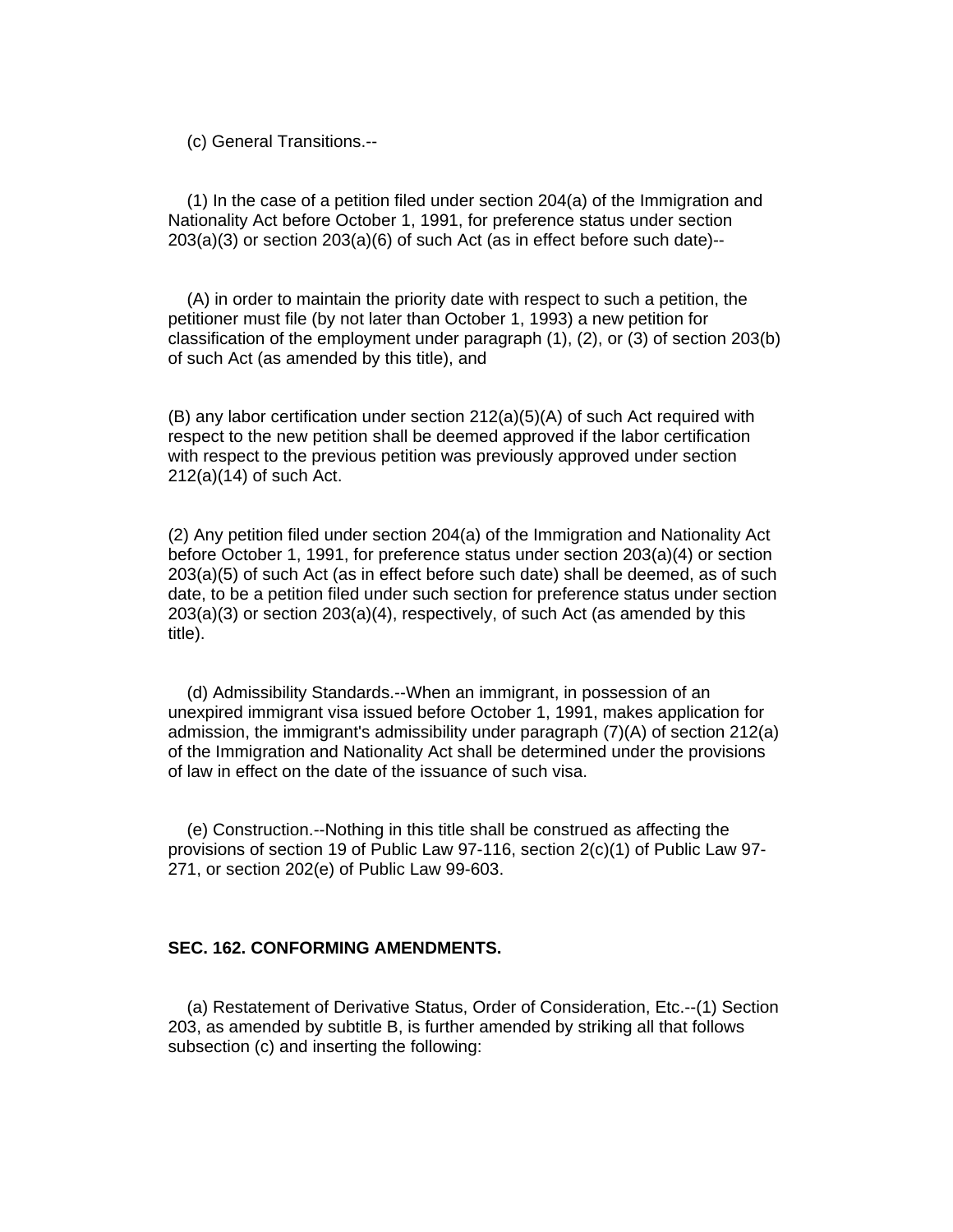"(d) Treatment of Family Members.--A spouse or child as defined in subparagraph  $(A)$ ,  $(B)$ ,  $(C)$ ,  $(D)$ , or  $(E)$  of section 101 $(b)(1)$  shall, if not otherwise entitled to an immigrant status and the immediate issuance of a visa under subsection (a), (b), or (c), be entitled to the same status, and the same order of consideration provided in the respective subsection, if accompanying or following to join, the spouse or parent.

 "(e) Order of Consideration.--(1) Immigrant visas made available under subsection (a) or (b) shall be issued to eligible immigrants in the order in which a petition in behalf of each such immigrant is filed with the Attorney General (or in the case of special immigrants under section 101(a)(27)(D), with the Secretary of State) as provided in section 204(a).

 "(2) Immigrant visa numbers made available under subsection (c) (relating to diversity immigrants) shall be issued to eligible qualified immigrants strictly in a random order established by the Secretary of State for the fiscal year involved.

 "(3) Waiting lists of applicants for visas under this section shall be maintained in accordance with regulations prescribed by the Secretary of State.

 "(f) Presumption.--Every immigrant shall be presumed not to be described in subsection (a) or (b) of this section, section 101(a)(27), or section 201(b)(2), until the immigrant establishes to the satisfaction of the consular officer and the immigration officer that the immigrant is so described. In the case of any alien claiming in his application for an immigrant visa to be described in section 201(b)(1) or in subsection (a) or (b) of this section, the consular officer shall not grant such status until he has been authorized to do so as provided by section 204.

 "(g) Lists.--For purposes of carrying out the Secretary's responsibilities in the orderly administration of this section, the Secretary of State may make reasonable estimates of the anticipated numbers of visas to be issued during any quarter of any fiscal year within each of the categories under subsections (a), (b), and (c) and to rely upon such estimates in authorizing the issuance of visas. The Secretary of State shall terminate the registration of any alien who fails to apply for an immigrant visa with in one year following notification to the alien of the availability of such visa, but the Secretary shall reinstate the registration of any such alien who establishes within 2 years following the date of notification of the availability of such visa that such failure to apply was due to circumstances beyond the alien's control.".

 (2) Nothing in this Act may be construed as continuing the availability of visas under section 203(a)(7) of the Immigration and Nationality Act, as in effect before the date of enactment of this Act.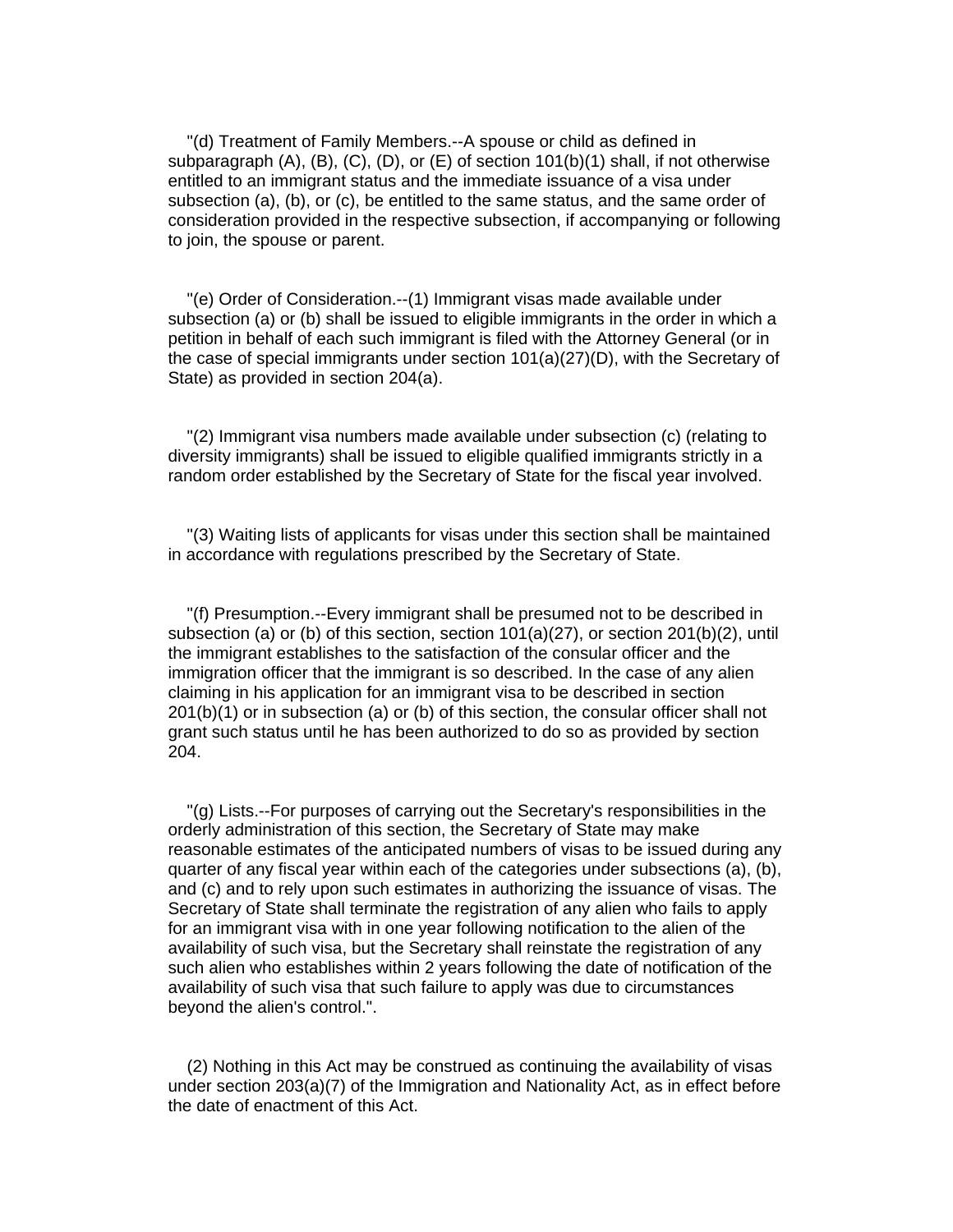(b) Changes in Petitioning Procedure.--Section 204 (8 U.S.C. 1154) is amended--

 (1) in subsection (a), by striking "(a)(1)" and all that follows through the end of paragraph (1) and inserting the following:

 "(a)(1)(A) Any citizen of the United States claiming that an alien is entitled to classification by reason of a relationship described in paragraph (1), (3), or (4) of section 203(a) or to an immediate relative status under section 201(b)(2)(A)(i) may file a petition with the Attorney General for such classification.

 "(B) Any alien lawfully admitted for permanent residence claiming that an alien is entitled to a classification by reason of the relationship described in section 203(a)(2) may file a petition with the Attorney General for such classification.

 "(C) Any alien desiring to be classified under section 203(b)(1)(A), or any person on behalf of such an alien, may file a petition with the Attorney General for such classification.

 "(D) Any employer desiring and intending to employ within the United States an alien entitled to classification under section 203(b)(1)(B), 203(b)(1)(C), 203(b)(2), or 203(b)(3) may file a petition with the Attorney General for such classification.

 "(E)(i) Any alien (other than a special immigrant under section 101(a)(27)(D)) desiring to be classified under section 203(b)(4), or any person on behalf of such an alien, may file a petition with the Attorney General for such classification.

 "(ii) Aliens claiming status as a special immigrant under section 101(a)(27)(D) may file a petition only with the Secretary of State and only after notification by the Secretary that such status has been recommended and approved pursuant to such section.

 "(F) Any alien desiring to be classified under section 203(b)(5) may file a petition with the Secretary of State for such classification.

"(G)(i) Any alien desiring to be provided an immigrant visa under section 203(c) may file a petition at the place and time determined by the Secretary of State by regulation. Only one such petition may be filed by an alien with respect to any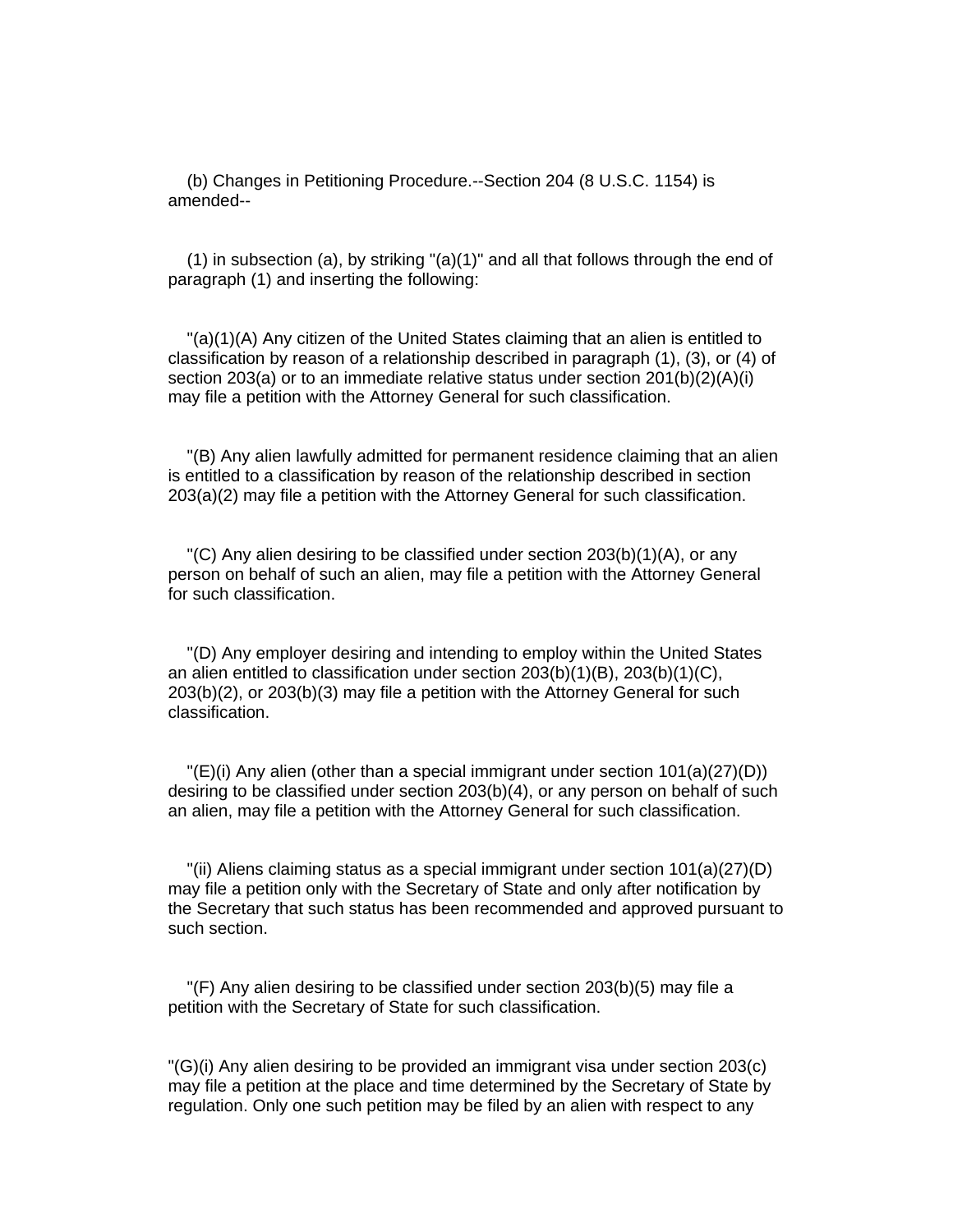petitioning period established. If more than one petition is submitted all such petitions submitted for such period by the alien shall be voided.

 "(ii)(I) The Secretary of State shall designate a period for the filing of petitions with respect to visas which may be issued under section 203(c) for the fiscal year beginning after the end of the period.

 "(II) Aliens who qualify, through random selection, for a visa under section 203(c) shall remain eligible to receive such visa only through the end of the specific fiscal year for which they were selected.

 "(III) The Secretary of State shall prescribe such regulations as may be necessary to carry out this clause.

 "(iii) A petition or registration under this subparagraph shall be in such form as the Secretary of State may by regulation prescribe and shall contain such information and be supported by such documentary evidence as the Secretary of State may require.";

(2) in subsection (b)--

 (A) by striking "section 203(a) (3) or (6)" and inserting "section 203(b)(2) or 203(b)(3)", and

 (B) by striking "a preference status under section 203(a)" and inserting "preference under subsection (a) or (b) of section 203";

 (3) in subsection (e), by striking "preference immigrant under section 203(a)" and inserting "immigrant under subsection (a), (b), or (c) of section 203";

(4) in subsection  $(g)(1)$ , by striking "203(a)(4)" and inserting "203(a)(3)";

(5) by striking subsection (f); and

(6) by redesignating subsections (g) and (h) as (f) and (g), respectively.

(e) Additional Conforming Amendments.--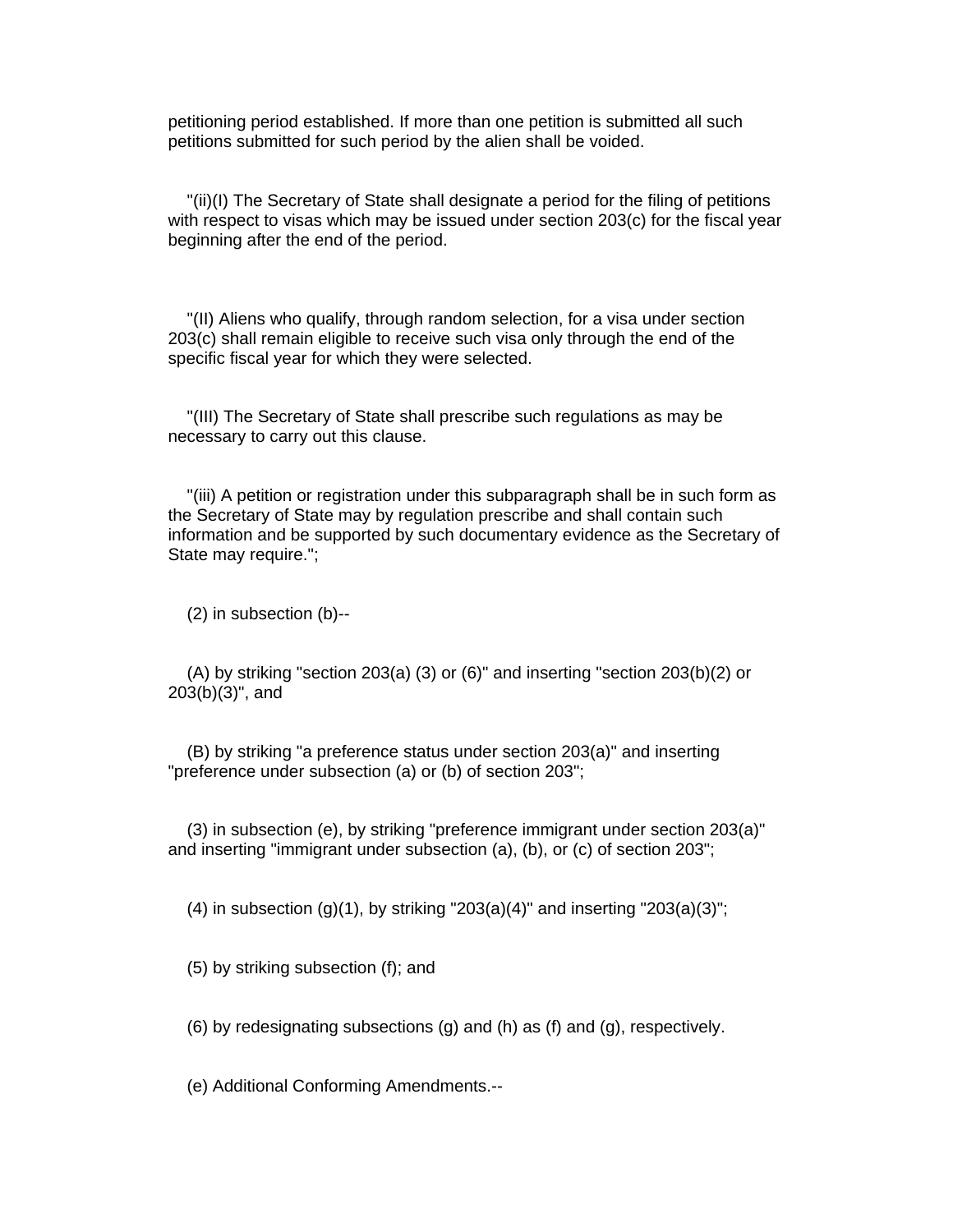(1) Section 212(a)(5) (8 U.S.C. 1182(a)(5)), as amended by section 601(a) of this Act, is amended--

 (A) in subparagraph (A), by striking "Any alien who seeks to enter the United States for the purpose of performing skilled or unskilled labor" and inserting "Any alien who seeks admission or status as an immigrant under paragraph (2) or (3) of section 203(b)",

 (B) in subparagraph (B), by inserting "who seeks admission or status as an immigrant under paragraph (2) or (3) of section 203(b)" after "An alien" the first place it appears, and

(C) by striking subparagraph (C).

 (2) Section 244(d) (8 U.S.C. 1254(d)) is amended by striking ", and unless" and all that follows through "then current".

(3) Section 245(b) (8 U.S.C. 1255(b)) is amended--

(A) by striking "or nonpreference",

(B) by striking "202(e) or 203(a)" and inserting "201(a)", and

 (C) by striking "for the fiscal year then current" and inserting "for the succeeding fiscal year".

 $(4)$  Section 3304 $(a)(14)(A)$  of the Internal Revenue Code of 1986 is amended by striking "section 203(a)(7) or".

 (5) Section 1614(a)(1)(B)(i) of the Social Security Act is amended by striking "section 203(a)(7) or".

 (6) Section 2(c)(4) of the Virgin Islands Nonimmigrant Alien Adjustment Act of 1982 (Public Law 97-271) is amended by inserting before the period at the end the following: "(as in effect before October 1, 1991) or by reason of the relationship described in section 203(a)(2), 203(a)(3), or 203(a)(4), or  $201(b)(2)(A)(i)$ , respectively, of such Act (as in effect on or after such date)".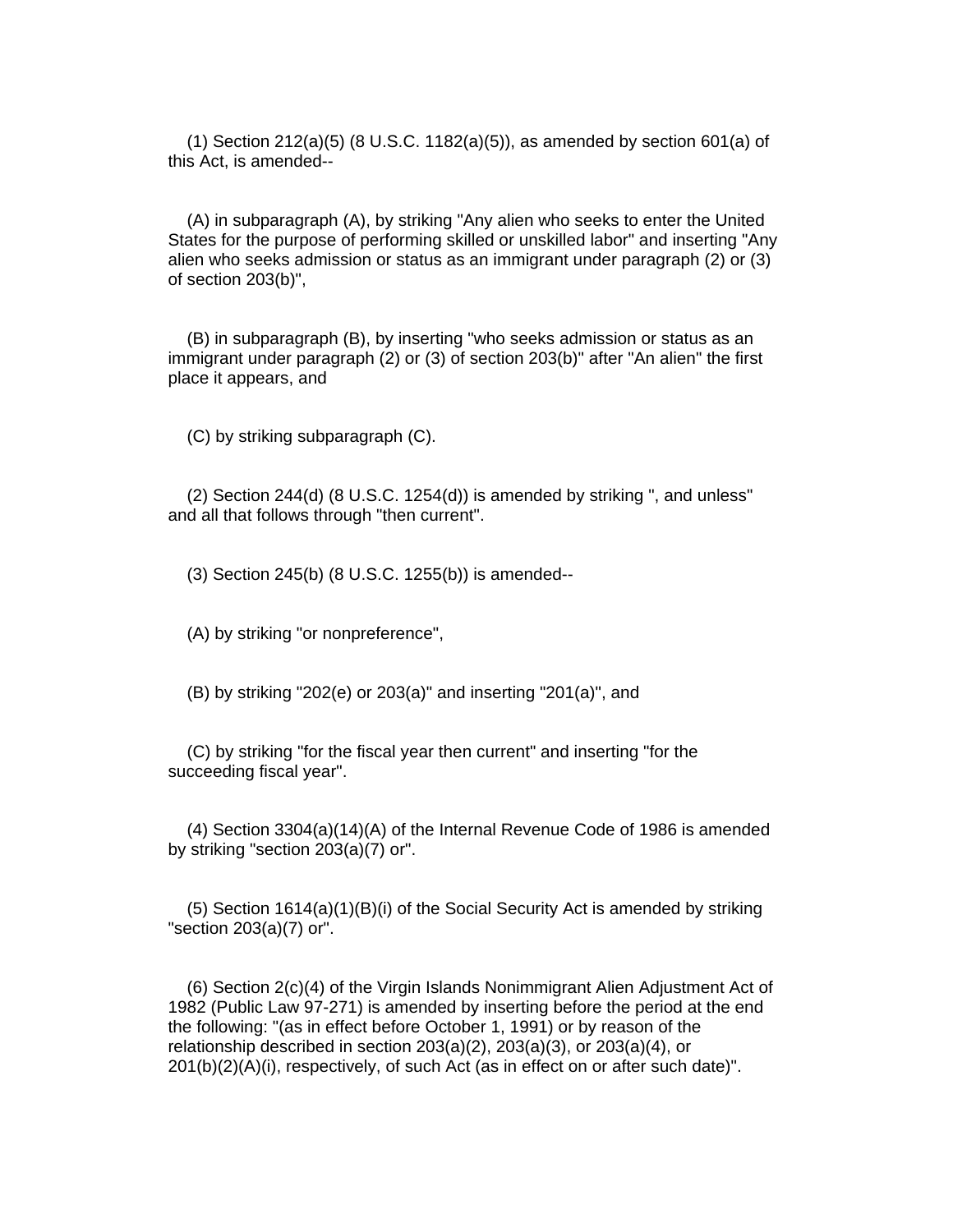(f) Technical Corrections to Immigration Nursing Relief Act of 1989.--

 (1) Section 2(b) of the Immigration Nursing Relief Act of 1989 (Public Law 101- 238) is amended--

(A) by striking "December 31, 1989" and inserting "September 1, 1989",

(B) by striking "in the lawful status" and inserting "in the status",

 (C) by inserting "unauthorized employment performed before the date of the enactment of the Immigration Act of 1990 shall not be taken into account in applying section 245(c)(2) of the Immigration and Nationality Act and" after "spouse or child of such an alien,", and

 (D) by striking "lawful status as such a nonimmigrant" and all that follows through "subsection (a)" and inserting "lawful status throughout his or her stay in the United States as a nonimmigrant until the end of the 120-day period beginning on the date the Attorney General promulgates regulations carrying out the amendments made by section 162(f)(1) of the Immigration Act of 1990".

 $(2)(A)$  Section 101(a) $(15)(H)(i)$ (a) (8 U.S.C. 101(a) $(15)(H)(i)$ (a)) is amended by striking "for the facility for which the alien will perform the services, or" and inserting "for each facility (which facility shall include the petitioner and each worksite, other than a private household worksite, if the worksite is not the alien's employer or controlled by the employer) for which the alien will performthe services, or".

(B) Section 212(m)(2)(A) (8 U.S.C. 1182(m)(2)(A)) is amended--

 (i) by striking ", with respect to a facility for which an alien will perform services,",

(ii) in clause (iii), by inserting "employed by the facility" after "The alien", and

 (iii) by adding at the end the following: "In the case of an alien for whom an employer has filed an attestation under this subparagraph and who is performing services at a worksite other than the employer's or other than a worksite controlled by the employer, the Secretary may waive such requirements for the attestation for the worksite as may be appropriate in order to avoidduplicative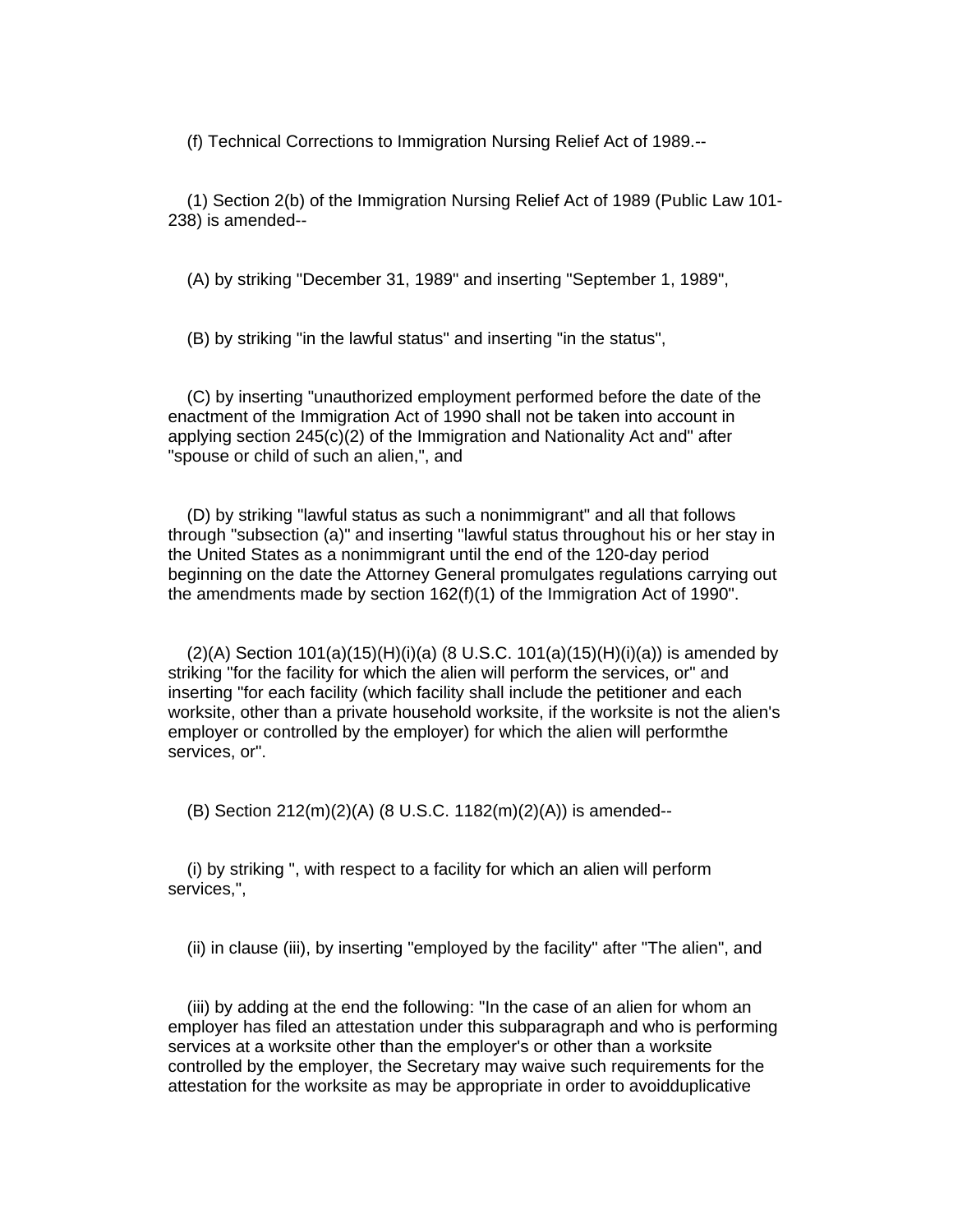attestations, in cases of temporary, emergency circumstances, with respect to information not within the knowledge of the attestor, or for other good cause.".

 (3) The amendments made by this subsection shall apply as though included in the enactment of the Immigration Nursing Relief Act of 1989.

#### **TITLE II--NONIMMIGRANTS**

Subtitle A--General and Permanent Provisions

## **SEC. 201. REVISION AND EXTENSION OF THE VISA WAIVER PILOT PROGRAM FOR FOREIGN TOURISTS (B NONIMMIGRANTS).**

(a) In General.--Section 217 (8 U.S.C. 1187) is amended--

 (1) in subsection (a)(2), by inserting ", and presents a passport issued by," after "is a national of";

 $(2)$  in subsection  $(a)(3)$ --

 (A) by striking "entry control and waiver forms" and inserting "immigration forms", and

 (B) by striking all that follows "such admission" and inserting "completes such immigration form as the Attorney General shall establish.";

(3) by striking paragraph (4) of subsection (a) and inserting the following:

 "(4) Entry by sea or air.--If arriving by sea or air, the alien arrives at the port of entry into the United States on a carrier which has entered into an agreement with the Service to guarantee transport of the alien out of the United States if the alien is found inadmissible or deportable by an immigration officer.";

(4) by adding at the end of subsection (a) the following new paragraph:

"(7) Round-trip ticket.--The alien is in possession of a round-trip transportation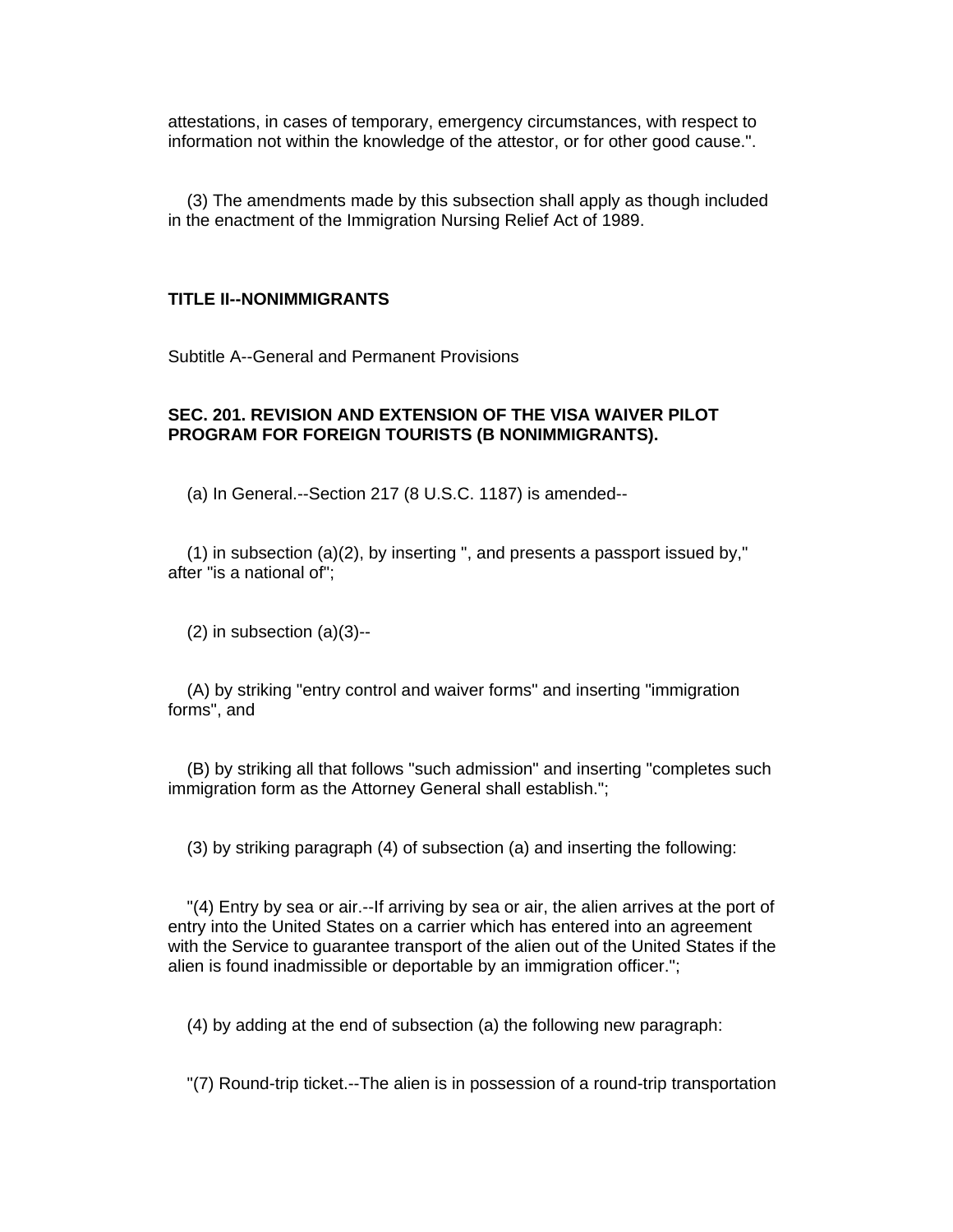ticket (unless this requirement is waived by the Attorney General under regulations).";

(5) in subsection (b)--

(A) by striking the heading and paragraphs (1) through (3), and

 (B) by redesignating paragraph (4) (and subparagraphs (A) and (B) thereof) as subsection (b) (and paragraphs (1) and (2) thereof, respectively), and moving the indentation of such redesignated subsection and paragraphs 2 ems to the left;

(6) in subsection (c)--

(A) in paragraph (1)--

(i) by striking "Up to 8 countries" in the heading and inserting "In general", and

 (ii) by striking all that follows "may designate" and inserting "any country as a pilot program country if it meets the requirements of paragraph (2)."; and

(B) in paragraph (2)--

(i) by striking "Initial qualifications" in the heading and inserting "Qualifications",

 (ii) by striking "For the initial period described in paragraph (4), a country" and inserting "A country", and

(iii) by adding at the end the following new subparagraphs:

"(C) Machine readable passport program.--The government of the country certifies that it has or is in the process of developing a program to issue machinereadable passports to its citizens.

 "(D) Law enforcement interests.--The Attorney General determines that the United States law enforcement interests would not be compromised by the designation of the country.";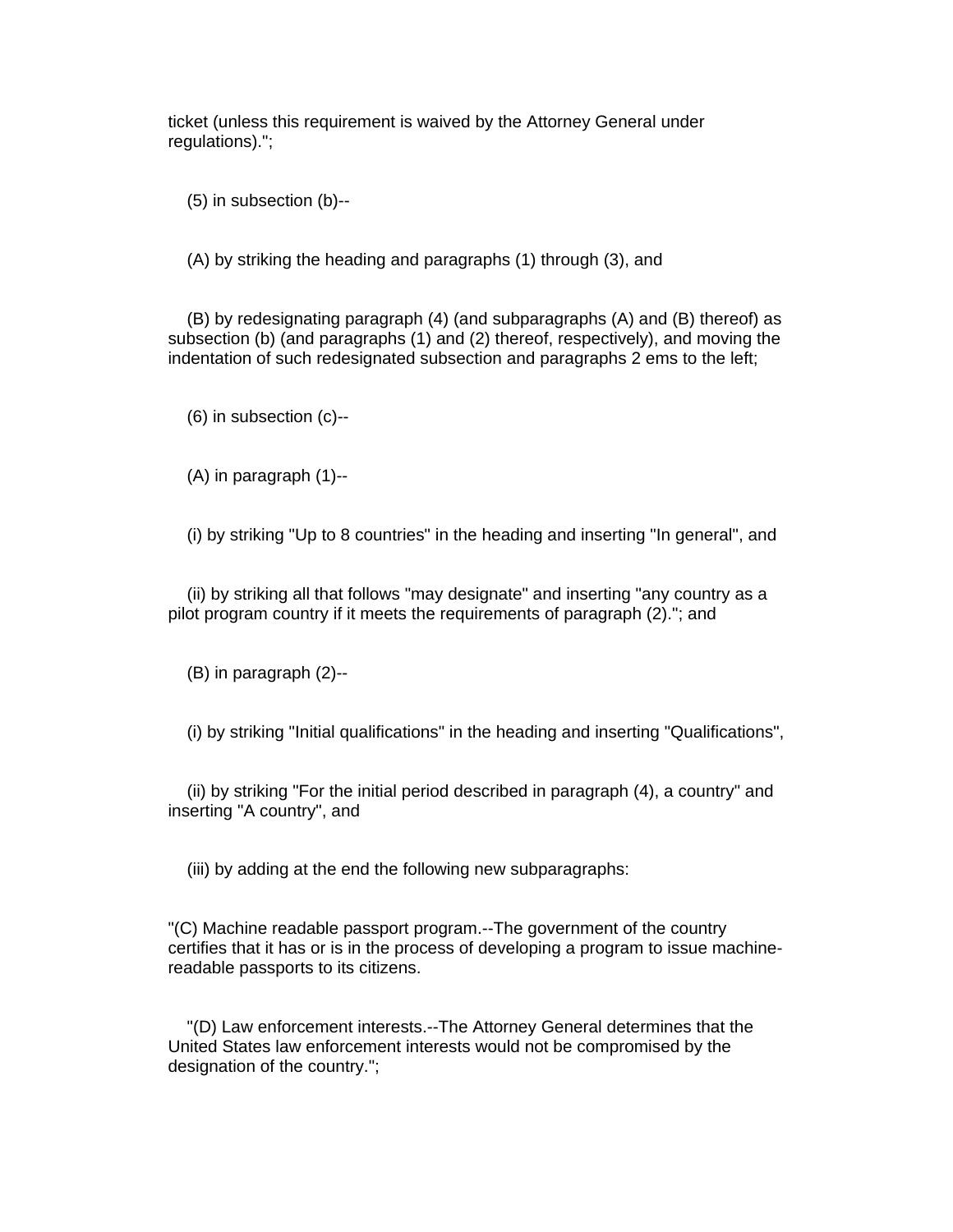(7) by redesignating subsections (d) and (e) as subsections (e) and (f), respectively, and by inserting after subsection (c) the following new subsection:

 "(d) Authority.--Notwithstanding any other provision of this section, the Attorney General and the Secretary of State, acting jointly, may for any reason (including national security) refrain from waiving the visa requirement in respect to nationals of any country which may otherwise qualify for designation or may, at any time, rescind any waiver or designation previously granted under this section.";

(8) in subsection (e)(1), as so redesignated--

(A) by striking "and" at the end of subparagraph (A),

 (B) by striking the period at the end of subparagraph (B) and inserting ", and", and

(C) by adding at the end the following new subparagraph:

 "(C) to be subject to the imposition of fines resulting from the transporting into the United States of a national of a designated country without a passport pursuant to regulations promulgated by the Attorney General."; and

 (9) in subsection (f), as so redesignated, by striking all that follows "the period beginning" and inserting "on October 1, 1988, and ending on September 30, 1994.".

 (b) Penalty for Transport of Aliens Without Valid Visas.--Section 273 (8 U.S.C. 1323) is amended--

 (1) in subsection (a), by inserting "a valid passport and" before "an unexpired visa", and

 (2) in subsection (c), by inserting "valid passport or" before "visa was required".

 (c) Report.--By not later than January 1, 1992, the Attorney General, in consultation with the Secretary of State, shall submit to the Committees on the Judiciary of the House of Representatives and of the Senate a report on the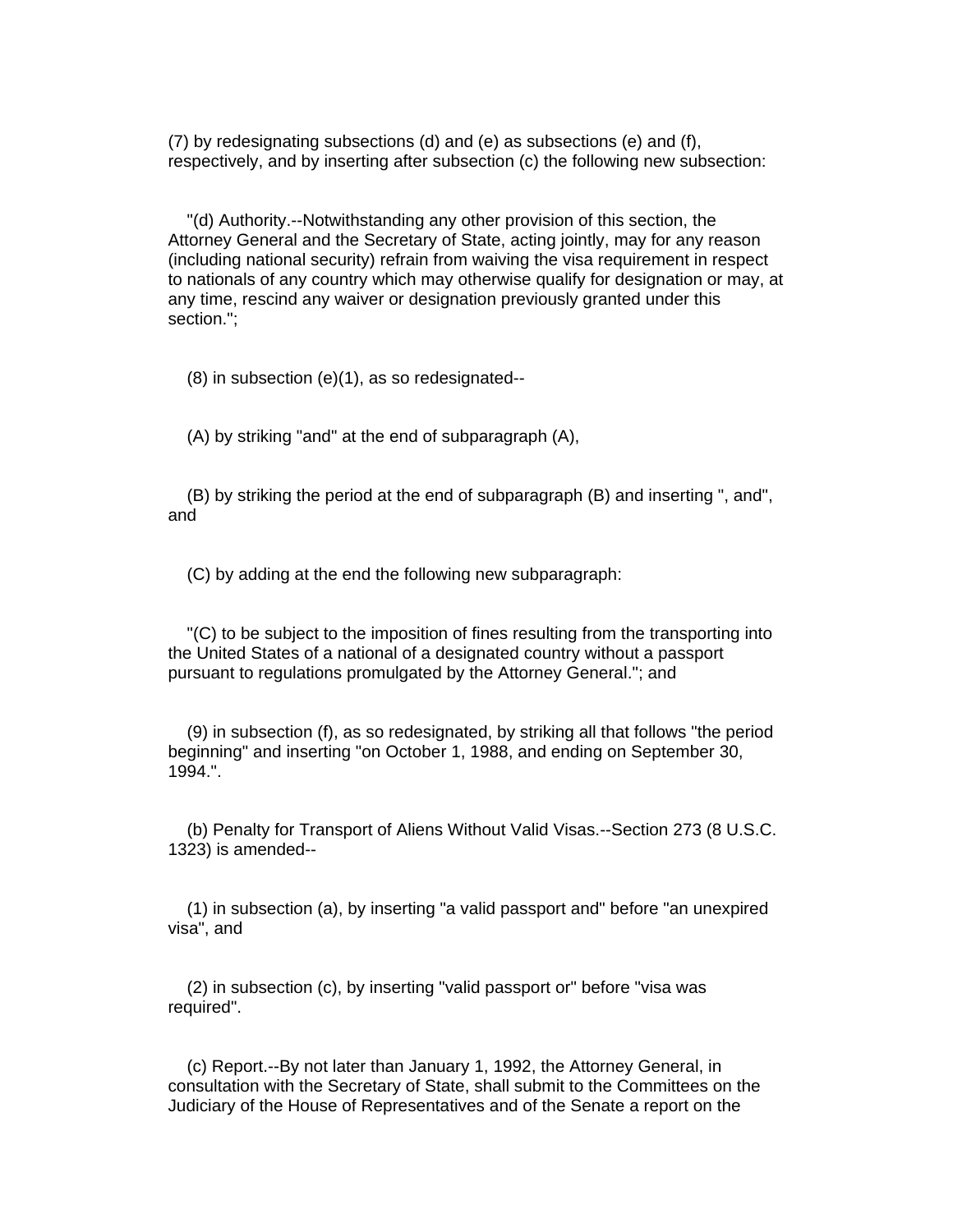operation of the automated data arrival and departure control system for foreign visitors and on admission refusals and overstays for such visitors who have entered under the visa waiver program.

 (d) Effective Date.--The amendments made by this section shall take effect as of the date of the enactment of this Act.

# **SEC. 202. DENIAL OF CREWMEMBER STATUS IN THE CASE OF CERTAIN LABOR DISPUTES (D NONIMMIGRANTS).**

 (a) In General.--Section 214 (8 U.S.C. 1184) is amended by adding at the end the following new subsection:

 "(f)(1) Except as provided in paragraph (3), no alien shall be entitled to nonimmigrant status described in section 101(a)(15)(D) if the alien intends to land for the purpose of performing service on board a vessel of the United States (as defined in section 2101(46) of title 46, United States Code) or on an aircraft of an air carrier (as defined in section 101(3) of the Federal Aviation Act of 1958) during a labor dispute where there is a strike or lockout in the bargaining unit of the employer in which the alien intends to perform such service.

"(2) An alien described in paragraph (1)--

 "(A) may not be paroled into the United States pursuant to section 212(d)(5) unless the Attorney General determines that the parole of such alien is necessary to protect the national security of the United States; and

 "(B) shall be considered not to be a bona fide crewman for purposes of section 252(b).

 "(3) Paragraph (1) shall not apply to an alien if the air carrier or owner or operator of such vessel that employs the alien provides documentation that satisfies the Attorney General that the alien--

 "(A) has been an employee of such employer for a period of not less than 1 year preceding the date that a strike or lawful lockout commenced;

 "(B) has served as a qualified crewman for such employer at least once in each of 3 months during the 12-month period preceding such date; and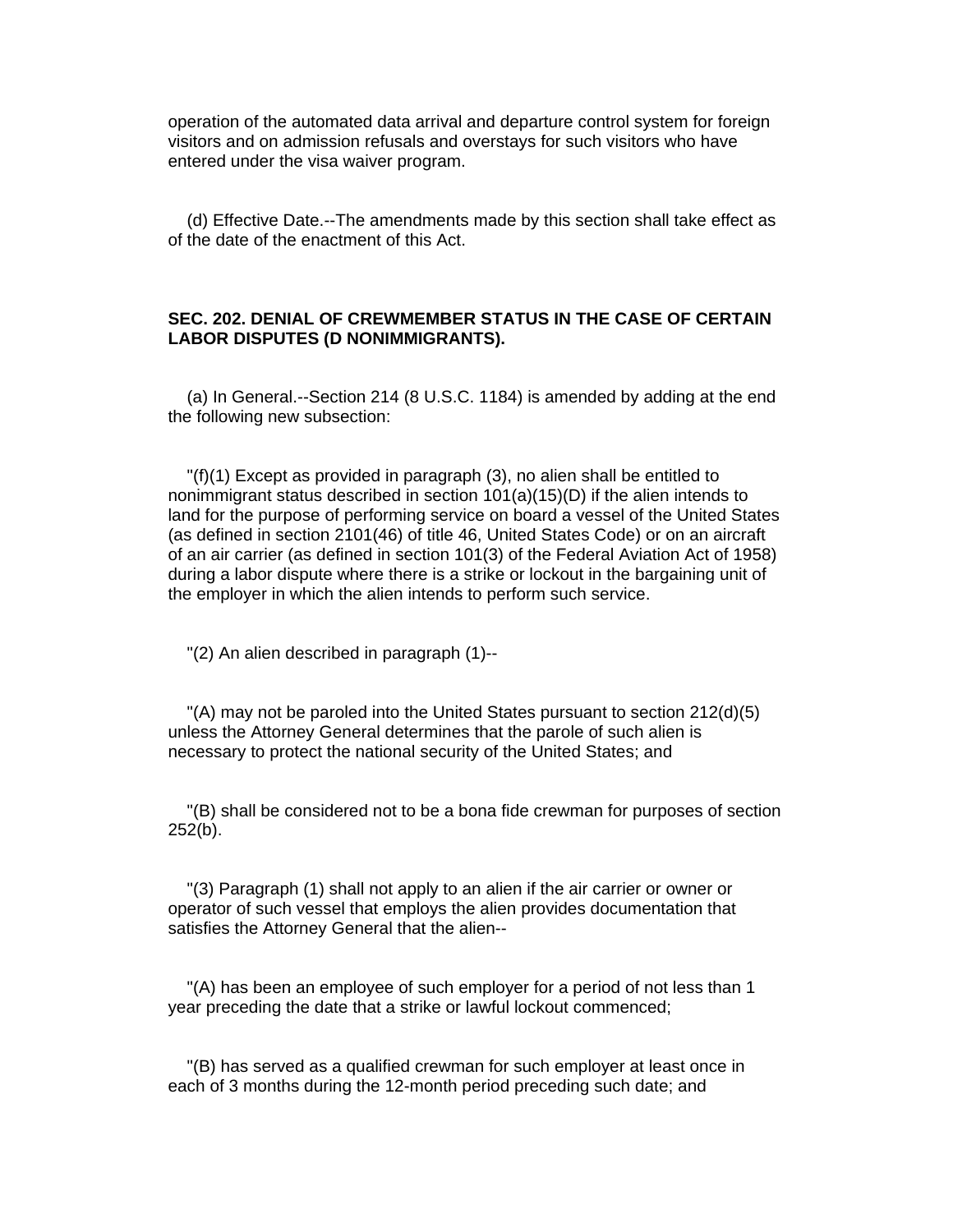"(C) shall continue to provide the same services that such alien provided as such a crewman.".

(b) Conforming Amendment.--Section  $212(d)(5)(A)$  (8 U.S.C. 1182 $(d)(5)(A)$ ) is amended by inserting "or in section 214(f)" after "except as provided in subparagraph (B)".

 (c) Effective Date.--The amendments made by this section shall take effect 60 days after the date of the enactment of this Act.

# **SEC. 203. LIMITATIONS ON PERFORMANCE OF LONGSHORE WORK BY ALIEN CREWMEN (D NONIMMIGRANTS).**

(a) Limitation on Aliens.--

 (1) In general.--Chapter 6 of title II is amended by adding at the end the following new section:

## "LIMITATIONS ON PERFORMANCE OF LONGSHORE WORK BY ALIEN **CREWMEN**

"Sec. 258. (a) In General.--For purposes of section 101(a)(15)(D)(i), the term 'normal operation and service on board a vessel' does not include any activity that is longshore work (as defined in subsection (b)), except as provided under subsection (c) or subsection (d).

"(b) Longshore Work Defined.--

 "(1) In general.--In this section, except as provided in paragraph (2), the term 'longshore work' means any activity relating to the loading or unloading of cargo, the operation of cargo-related equipment (whether or not integral to the vessel), and the handling of mooring lines on the dock when the vessel is made fast or let go, in the United States or the coastal waters thereof.

 "(2) Exception for safety and environmental protection.--The term 'longshore work' does not include the loading or unloading of any cargo for which the Secretary of Transportation has, under the authority contained in chapter 37 of title 46, United States Code (relating to Carriage of Liquid Bulk Dangerous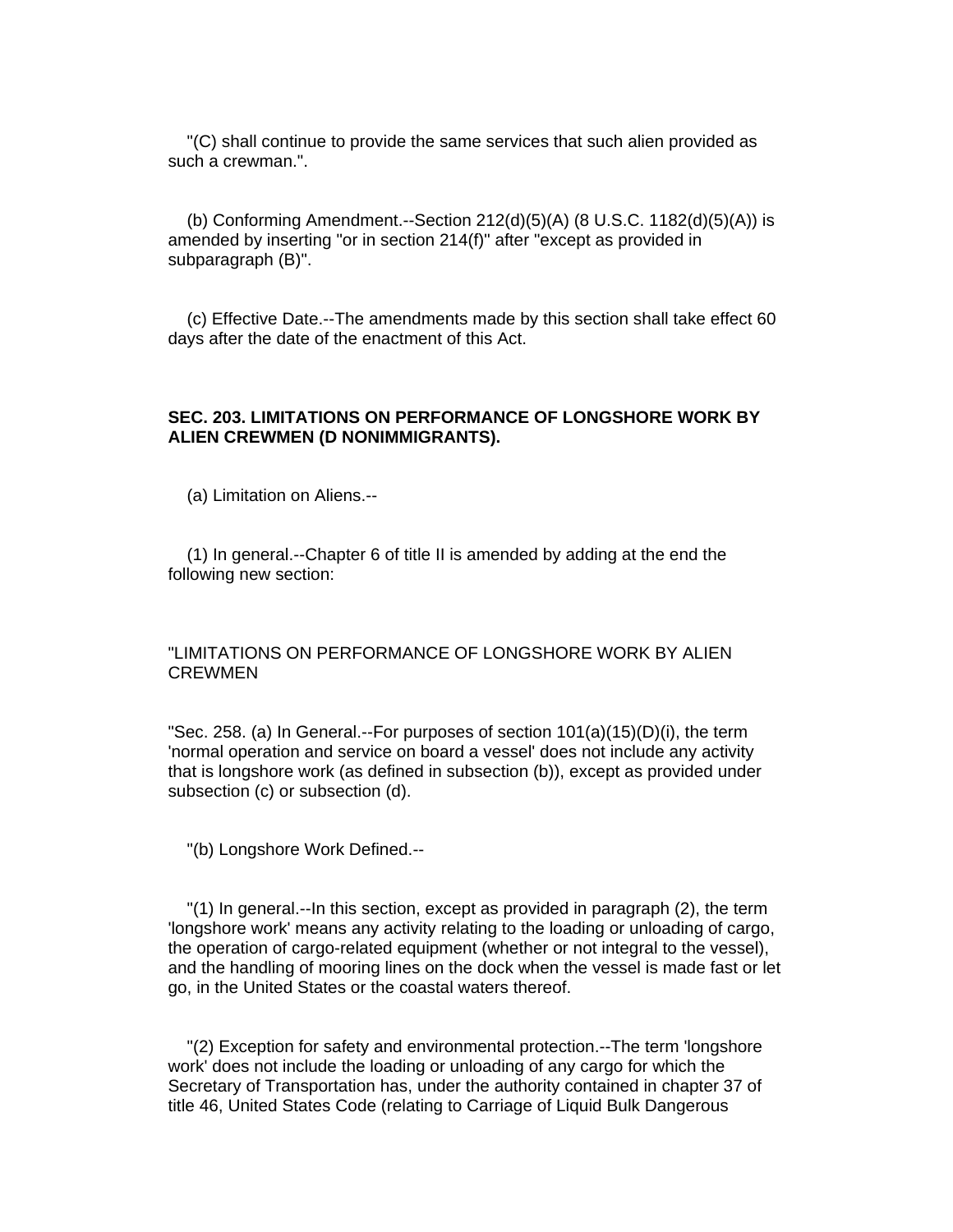Cargoes), section 311 of the Federal Water Pollution Control Act (33 U.S.C. 1321), section 4106 of the Oil Pollution Act of 1990, or section 105 or 106 of the Hazardous Materials Transportation Act (49 U. S.C. App. 1804,1805) prescribed regulations which govern--

"(A) the handling or stowage of such cargo,

 "(B) the manning of vessels and the duties, qualifications, and training of the officers and crew of vessels carrying such cargo, and

 "(C) the reduction or elimination of discharge during ballasting, tank cleaning, handling of such cargo.

 "(3) Construction.--Nothing in this section shall be construed as broadening, limiting, or otherwise modifying the meaning or scope of longshore work for purposes of any other law, collective bargaining agreement, or international agreement.

 "(c) Prevailing Practice Exception.--(1) Subsection (a) shall not apply to a particular activity of longshore work in and about a local port if--

 "(A)(i) there is in effect in the local port one or more collective bargaining agreements each covering at least 30 percent of the number of individuals employed in performing longshore work and (ii) each such agreement (covering such percentage of longshore workers) permits the activity to be performed by alien crewmen under the terms of such agreement; or

 "(B) there is no collective bargaining agreement in effect in the local port covering at least 30 percent of the number of individuals employed in performing longshore work, and an employer of alien crewmen (or the employer's designated agent or representative) has filed with the Secretary of Labor at least 14 days before the date of performance of the activity (or later, if necessary due to an unanticipated emergency, but not later than the date of performance of the activity) an attestation setting forth facts and evidence to show that--

 "(i) the performance of the activity by alien crewmen is permitted under the prevailing practice of the particular port as of the date of filing of the attestation and that the use of alien crewmen for such activity--

"(I) is not during a strike or lockout in the course of a labor dispute, and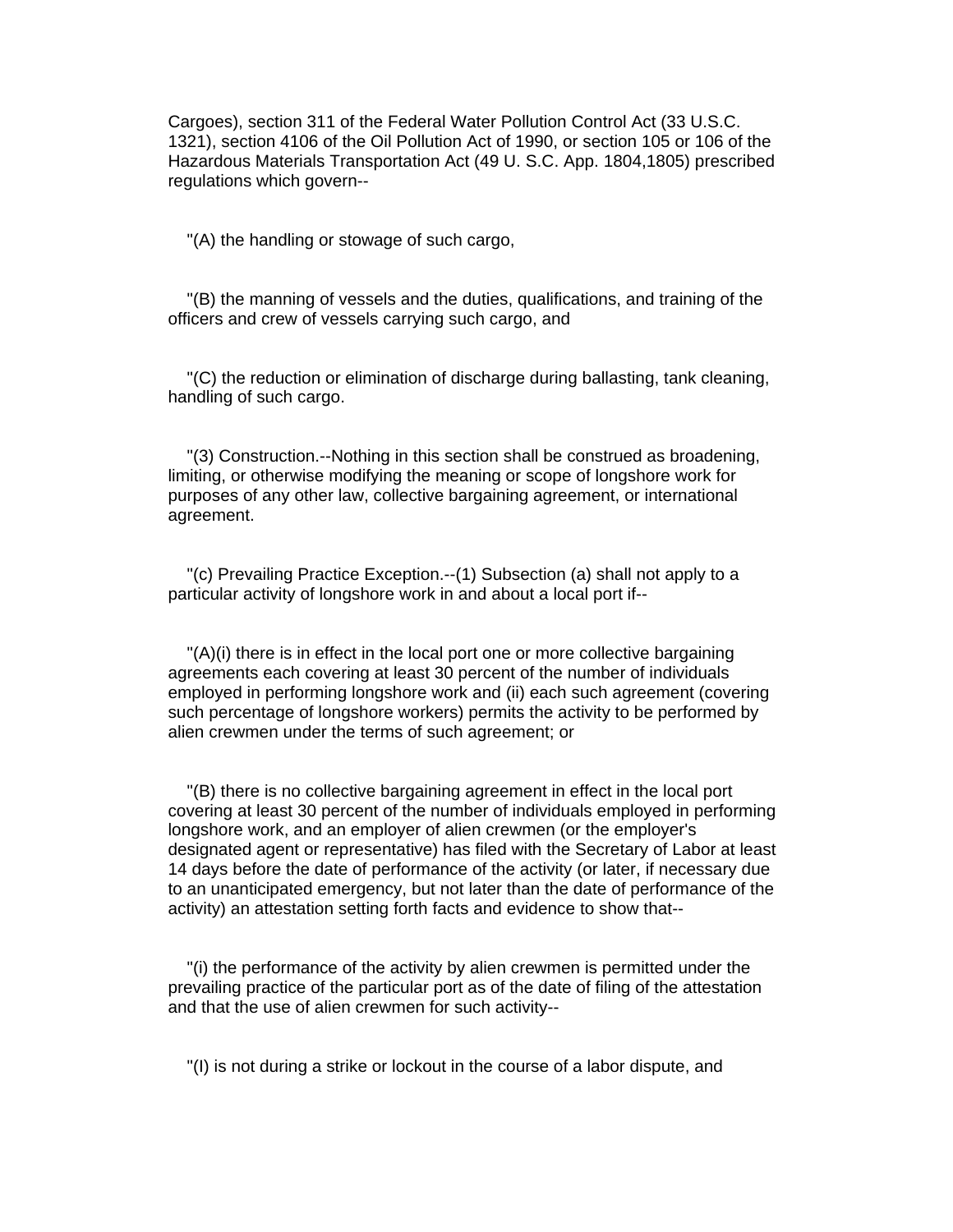"(II) is not intended or designed to influence an election of a bargaining representative for workers in the local port; and

 "(ii) notice of the attestation has been provided by the owner, agent, consignee, master, or commanding officer to the bargaining representative of longshore workers in the local port, or, where there is no such bargaining representative, notice of the attestation has been provided to longshore workers employed at the local port.

In applying subparagraph (B) in the case of a particular activity of longshore work consisting of the use of an automated self-unloading conveyor belt or vacuumactuated system on a vessel, the attestation shall be required to be filed only if the Secretary of Labor finds, based on a preponderance of the evidence which may be submitted by any interested party, that the performance of such particular activity is not described in clause (i) of such subparagraph.

"(2) Subject to paragraph (4), an attestation under paragraph (1) shall--

 "(A) expire at the end of the 1-year period beginning on the date of its filing with the Secretary of Labor, and

 "(B) apply to aliens arriving in the United States during such 1-year period if the owner, agent, consignee, master, or commanding officer states in each such list under section 251 that it continues to comply with the conditions in the attestation.

 "(3) An owner, agent, consignee, master, or commanding officer may meet the requirements under this subsection with respect to more than one alien crewman in a single list.

 "(4)(A) The Secretary of Labor shall compile and make available for public examination in a timely manner in Washington, D.C., a list identifying owners, agents, consignees, masters, or commanding officers which have filed lists for nonimmigrants described in section 101(a)(15)(D)(i) with respect to whom an attestation under paragraph (1) is made and, for each such entity, a copy of the entity's attestation under paragraph (1) (and accompanying documentation) and each such list filed by the entity.

 "(B)(i) The Secretary of Labor shall establish a process for the receipt, investigation, and disposition of complaints respecting an entity's failure to meet conditions attested to, an entity's misrepresentation of a material fact in an attestation, or, in the case described in the last sentence of paragraph (1),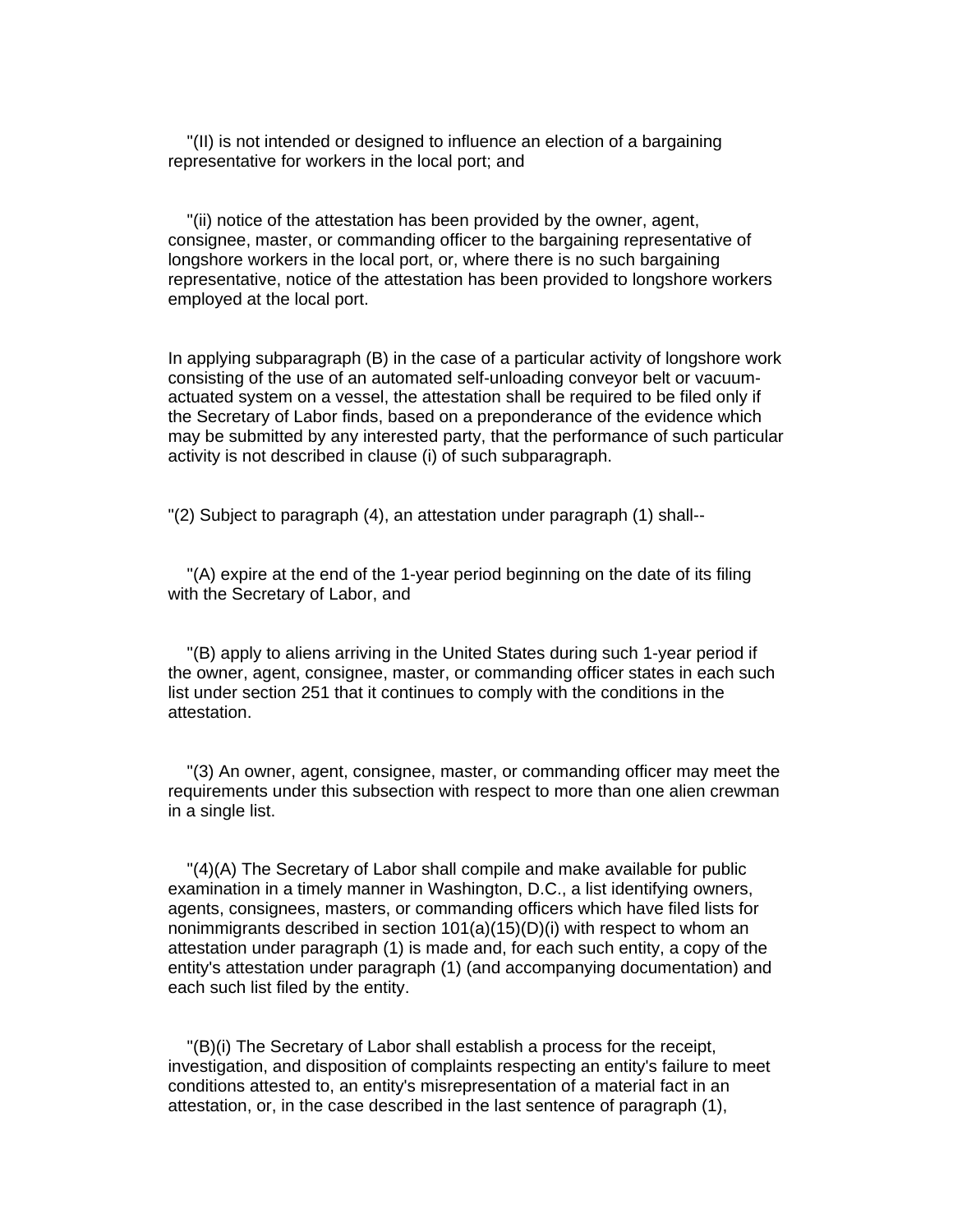whether the performance of the particular activity is or is not described in paragraph (1)(B)(i).

 "(ii) Complaints may be filed by any aggrieved person or organization (including bargaining representatives, associations deemed appropriate by the Secretary, and other aggrieved parties as determined under regulations of the Secretary).

 "(iii) The Secretary shall promptly conduct an investigation under this subparagraph if there is reasonable cause to believe that an entity fails to meet conditions attested to, an entity has misrepresented a material fact in the attestation, or, in the case described in the last sentence of paragraph (1), the performance of the particular activity is not described in paragraph (1)(B)(i).

 "(C)(i) If the Secretary determines that reasonable cause exists to conduct an investigation with respect to an attestation, a complaining party may request that the activities attested to by the employer cease during the hearing process described in subparagraph (D). If such a request is made, the attesting employer shall be issued notice of such request and shall respond within 14 days to the notice. If the Secretary makes an initial determination that the complaining party's position is supported by a pr eponderance of the evidence submitted, the Secretary shall require immediately that the employer cease and desist from such activities until completion of the process described in subparagraph (D).

 "(ii) If the Secretary determines that reasonable cause exists to conduct an investigation with respect to a matter under the last sentence of paragraph (1), a complaining party may request that the activities of the employer cease during the hearing process described in subparagraph (D) unless the employer files with the Secretary of Labor an attestation under paragraph (1). If such a request is made, the employer shall be issued notice of such request and shall respond within 14 days to the notice. If the

Secretary makes an initial determination that the complaining party's position is supported by a preponderance of the evidence submitted, the Secretary shall require immediately that the employer cease and desist from such activities until completion of the process described in subparagraph (D) unless the employer files with the Secretary of Labor an attestation under paragraph (1).

 "(D) Under the process established under subparagraph (B), the Secretary shall provide, within 180 days after the date a complaint is filed (or later for good cause shown), for a determination as to whether or not a basis exists to make a finding described in subparagraph (E). The Secretary shall provide notice of such determination to the interested parties and an opportunity for a hearing on the complaint within 60 days of the date of the determination.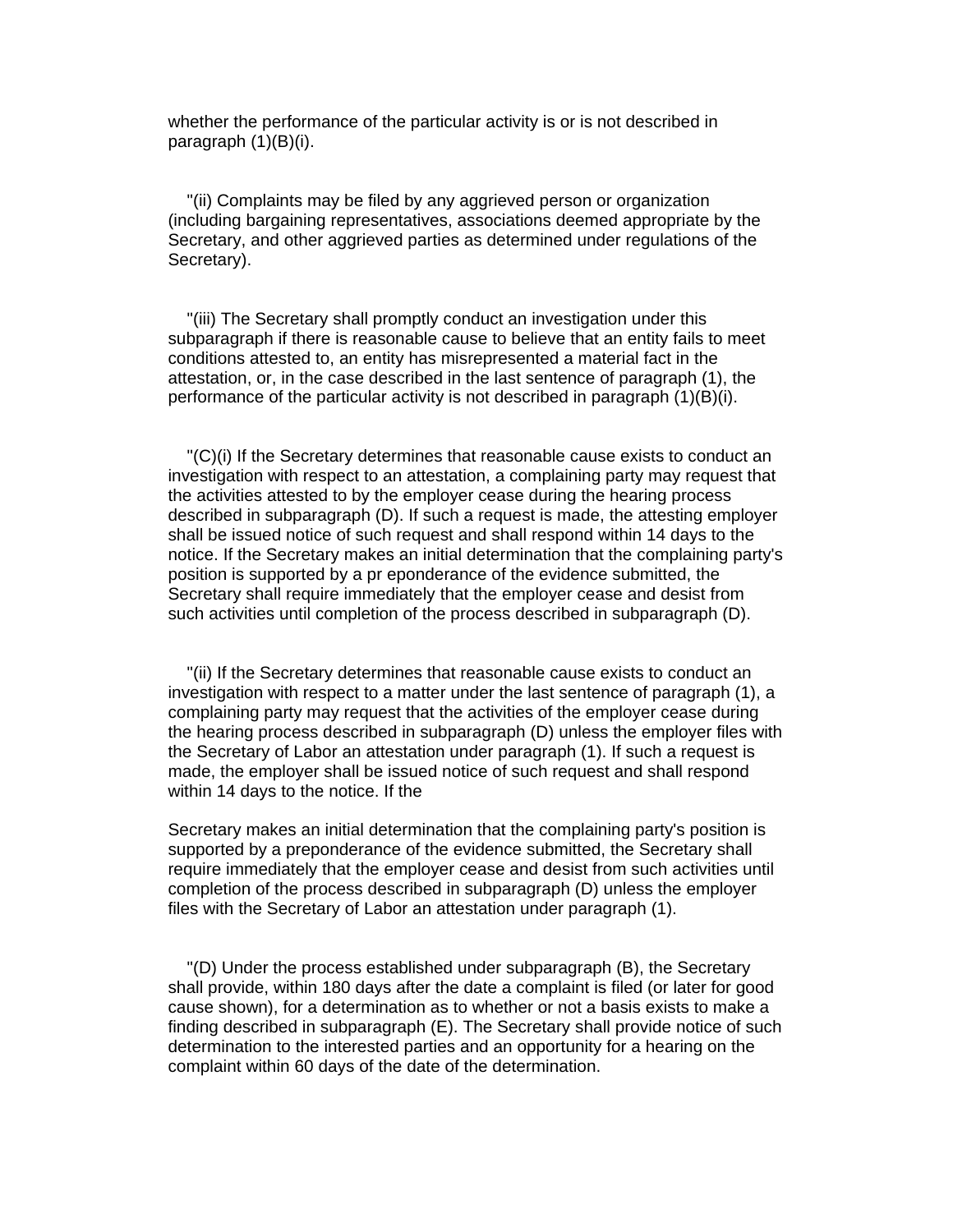"(E)(i) If the Secretary of Labor finds, after notice and opportunity for a hearing, that an entity has failed to meet a condition attested to or has made a misrepresentation of material fact in the attestation, the Secretary shall notify the Attorney General of such finding and may, in addition, impose such other administrative remedies (including civil monetary penalties in an amount not to exceed \$5,000 for each alien crewman performing unauthorized longshore work) as the Secretary determines to be appro priate. Upon receipt of such notice, the Attorney General shall not permit the vessels owned or chartered by such entity to enter any port of the United States during a period of up to 1 year.

 "(ii) If the Secretary of Labor finds, after notice and opportunity for a hearing, that, in the case described in the last sentence of paragraph (1), the performance of the particular activity is not described in subparagraph (B)(i), the Secretary shall notify the Attorney General of such finding and, thereafter, the attestation described in paragraph (1) shall be required of the employer for the performance of the particular activity.

 "(F) A finding by the Secretary of Labor under this paragraph that the performance of an activity by alien crewmen is not permitted under the prevailing practice of a local port shall preclude for one year the filing of a subsequent attestation concerning such activity in the port under paragraph (1).

"(d) Reciprocity Exception.--

 "(1) In general.--Subject to the determination of the ecretary of State pursuant to paragraph (2), the Attorney General shall permit an alien crewman to perform an activity constituting longshore work if--

 "(A) the vessel is registered in a country that by law, regulation, or in practice does not prohibit such activity by crewmembers aboard United States vessels; and

 "(B) nationals of a country (or countries) which by law, regulation, or in practice does not prohibit such activity by crewmembers aboard United States vessels hold a majority of the ownership interest in the vessel.

 "(2) Establishment of list.--The Secretary of State shall, in accordance with section 553 of title 5, United States Code, compile and annually maintain a list, oflongshore work by particular activity, of countries where performance of such a particular activity by crewmembers aboard United States vessels is prohibited by law, regulation, or in practice in the country. By not later than 90 days after the date of the enactment of this section, the Secretary shall publish a notice of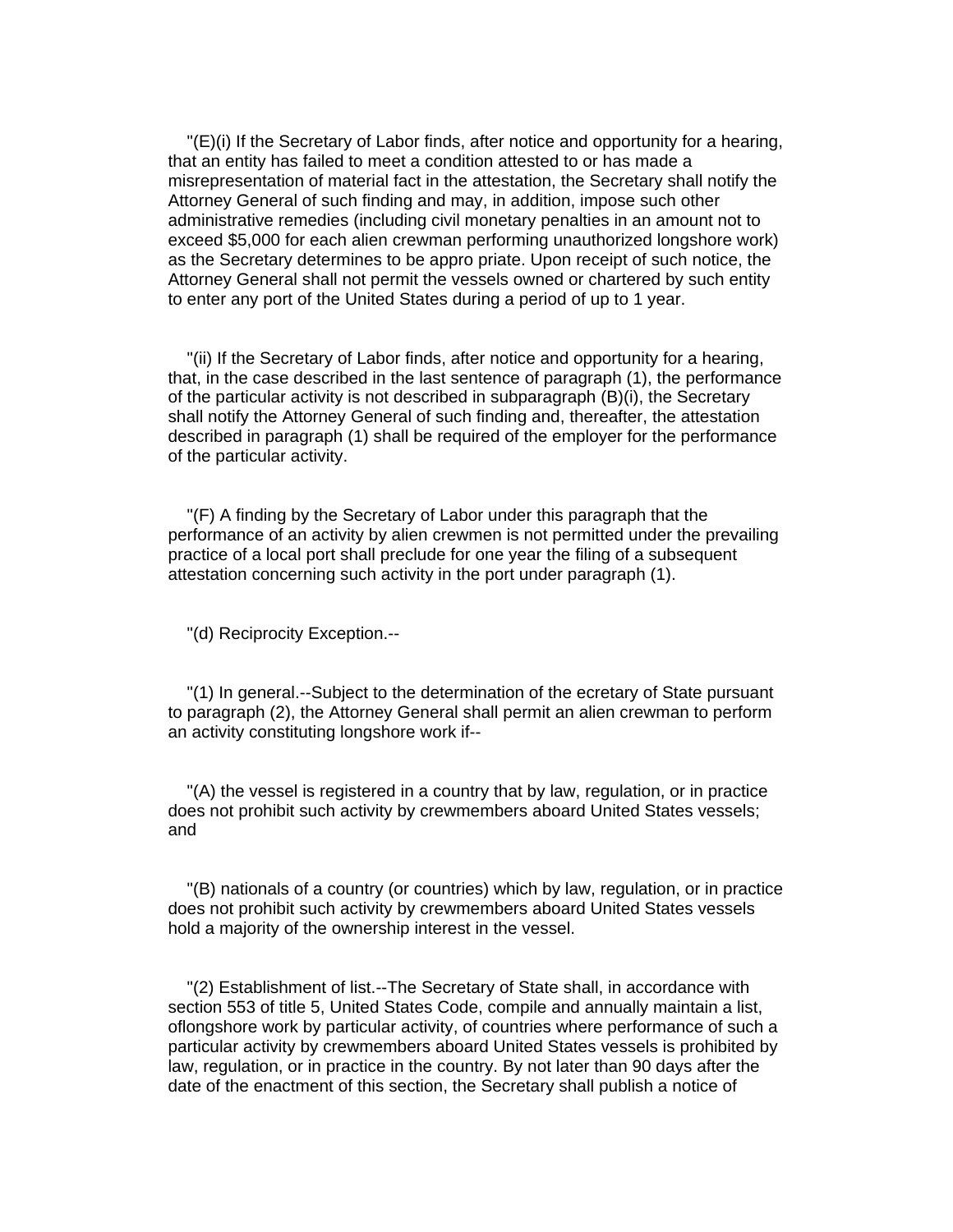proposed rulemaking to est ablish such list. The Secretary shall first establish such list by not later than 180 days after the date of the enactment of this section.

 "(3) In practice defined.--For purposes of this subsection, the term 'in practice' refers to an activity normally performed in such country during the one-year period preceding the arrival of such vessel into the United States or coastal waters thereof.".

 (2) No application to citizens or nationals of the united states.--This section does not affect the performance of longshore work in the United States by citizens or nationals of the United States.

 (3) Clerical amendment.--The table of contents is amended by inserting after the item relating to section 257 the following new item:

"Sec. 258. Limitations on performance of longshore work by alien crewmen.".

(b) Penalties.--Section 251(d) (8 U.S.C. 1281(d)) is amended--

 (1) in the first sentence by striking "pay to" and all that follows through "\$10" and inserting "pay to the Commissioner the sum of \$200"; and

 (2) by inserting after the first sentence the following: "In the case that any owner, agent, consignee, master, or commanding officer of a vessel shall secure services of an alien crewman described in section 101(a)(15)(D)(i) to perform longshore work not included in the normal operation and service on board the vessel under section 258, the owner,agent, charterer, master, or commanding officer shall pay to the Commissioner the sum of \$5,000, and such fine shall be a lien against the vessel.".

 (c) Conforming Amendments.--Section 101(a)(15)(D)(i) (8 U.S.C.1101(a)(15)(D)(i)) is amended--

(1) by striking "any capacity" and inserting "a capacity", and

(2) by inserting ", as defined in section 258(a)" after"on board a vessel".

(d) Effective Date.--The amendments made by this section shall apply to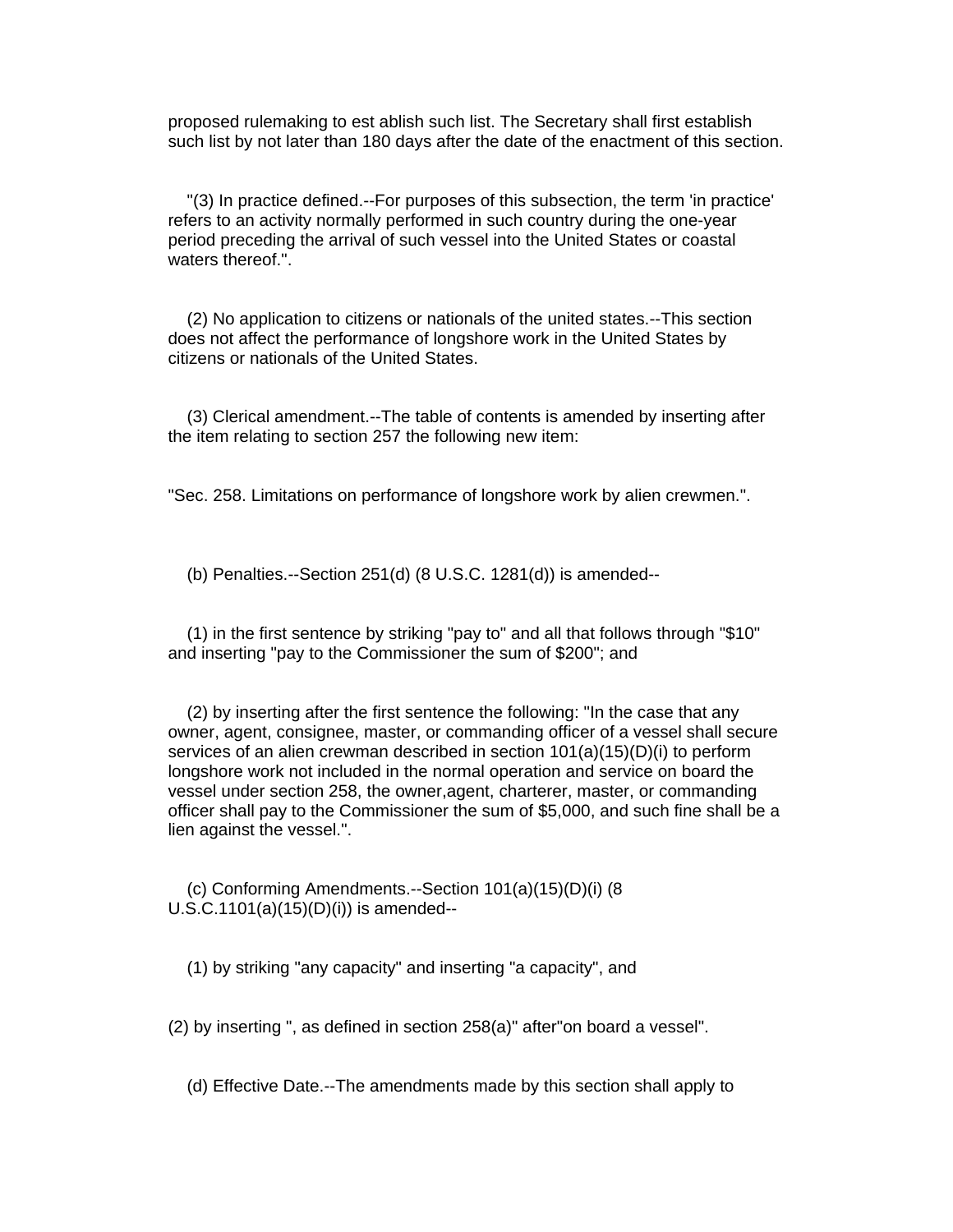services performed on or after 180 days after the date of the enactment of this Act.

#### **SEC. 204. TREATY TRADERS (E NONIMMIGRANTS).**

 (a) Including Trade in Services and Technology.--Section 101(a)(15)(E)(i) (8 U.S.C. 1101(a)(15)(E)(i)) is amended by inserting ", including trade in services or trade in technology" after "substantial trade".

 (b) Application of Treaty Trader for Certain Foreign States.--Each of the following foreign states shall be considered, for purposes of section 101(a)(15)(E) of the Immigration and Nationality Act, to be a foreign state described in such section if the foreign state extends reciprocal nonimmigrant treatment to nationals of the United States:

(1) The largest foreign state in each region (as defined in section  $203(c)(1)$  of the Immigration and Nationality Act) which (A) has 1 or more dependent areas (as determined for purposes of section 202 of such Act) and (B) does not have a treaty of commerce and navigation with the United States.

 (2) The foreign state which (A) was identified as an adversely affected foreign state for purposes of section 314 of the Immigration Reform and Control Act of 1986 and (B) does not have a treaty of commerce and navigation with the United States, but (C) had such a treaty with the United States before 1925.

 (c) Substantial Defined.--Section 101(a), as amended by section 123 of this Act, is further amended by adding at the end the following new paragraph:

 "(45) The term 'substantial' means, for purposes of paragraph (15)(E) with reference to trade or capital, such an amount of trade or capital as is established by the Secretary of State, after consultation with appropriate agencies of Government.".

#### **SEC. 205. TEMPORARY WORKERS AND TRAINEES (H NONIMMIGRANTS).**

 (a) Limitation on Numbers.--Section 214 (8 U.S.C. 1184), as amended by section 202(a), is amended by adding at the end the following new subsection:

"(g)(1) The total number of aliens who may be issued visas or otherwise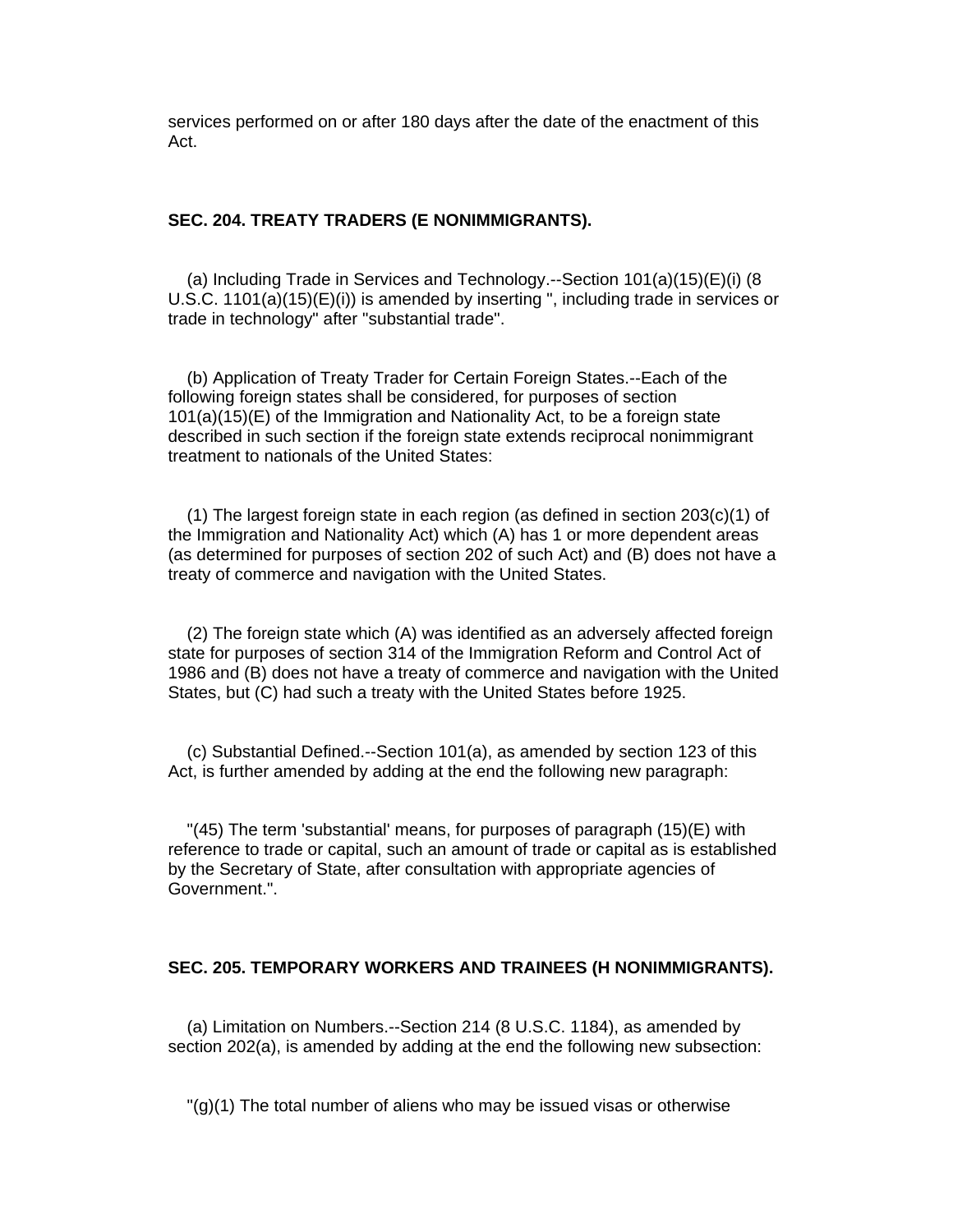provided nonimmigrant status during any fiscal year (beginning with fiscal year 1992)--

"(A) under section  $101(a)(15)(H)(i)(b)$  may not exceed 65,000,

 $'(B)$  under section 101(a)(15)(H)(ii)(b) may not exceed 66,000, or

"(C) under section  $101(a)(15)(P)(i)$  or section  $101(a)(15)(P)(ii)$  may not exceed 25,000.

 "(2) The numerical limitations of paragraph (1) shall only apply to principal aliens and not to the spouses or children of such aliens.

 "(3) Aliens who are subject to the numerical limitations of paragraph (1) shall be issued visas (or otherwise provided nonimmigrant status) in the order in which petitions are filed for such visas or status.

 $\vert$  (4) In the case of a nonimmigrant described in section 101(a)(15)(H)(i)(b), the period of authorized admission as such a nonimmigrant may not exceed 6 years.".

 (b) Construction Respecting Intent With Respect to Abandonment of Foreign Residence.--Section 214, as amended by section 202(a) and by subsection (a), is further amended--

 (1) in subsection (b), by inserting "(other than a nonimmigrant described in subparagraph (H)(i) or (L) of section 101(a)(15))" after "Every alien", and

(2) by adding at the end the following new subsection:

 "(h) The fact that an alien is the beneficiary of an application for a preference status filed under section 204 or has otherwise sought permanent residence in the United States shall not constitute evidence of an intention to abandon a foreign residence for purposes of obtaining a visa as a nonimmigrant described in subparagraph (H)(i) or (L) of section 101(a)(15) or otherwise obtaining or maintaining the status of a nonimmigrant described in such subparagraph, if the alien had obtained a change of status under section 248 to a classification as such a nonimmigrant before the alien's most recent departure from the United States.".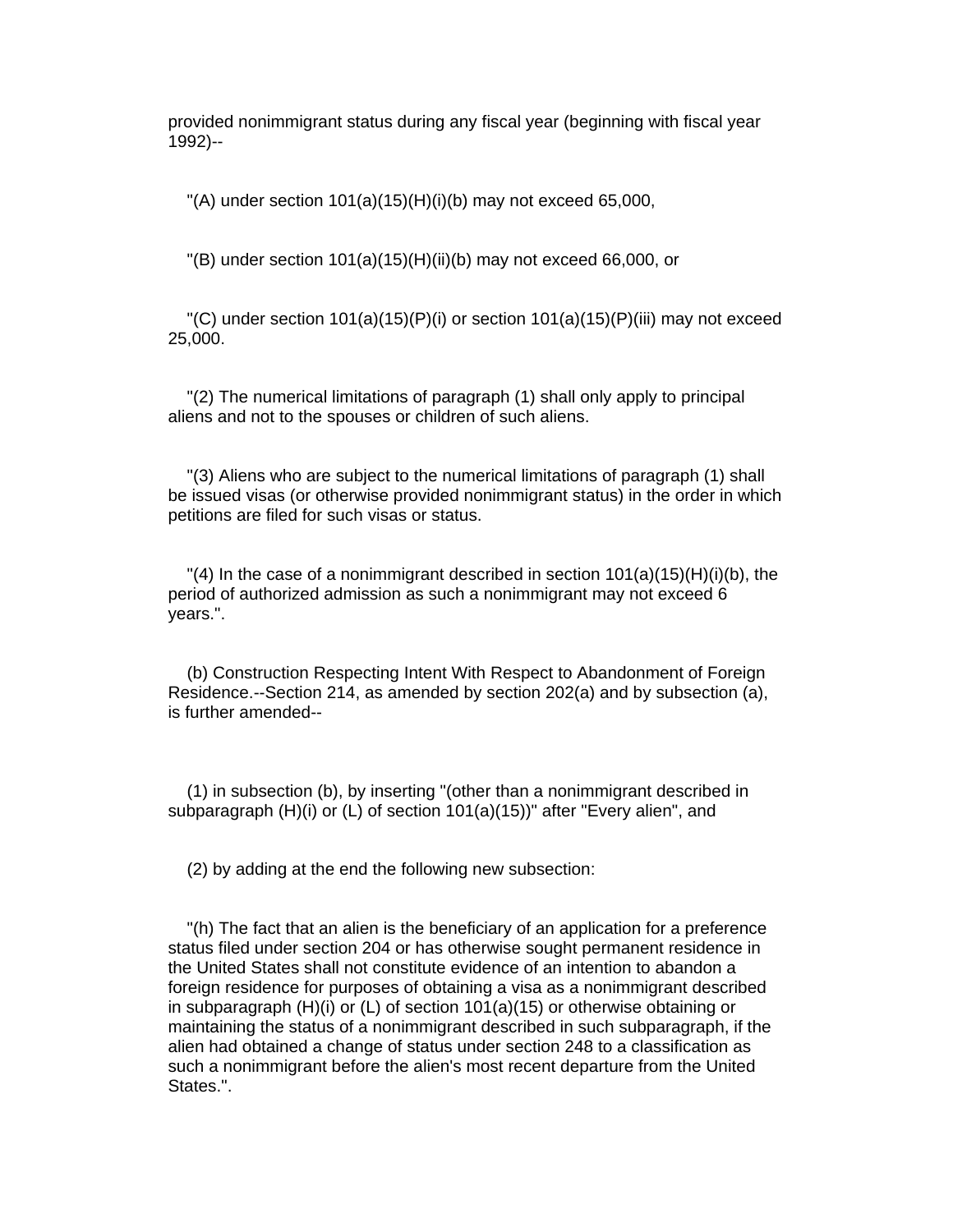(c) Revision of H-1B Category.--

(1) In general. $-$ Subclause (b) of section  $101(a)(15)(H)(i)$  (8 U.S.C. 1101(a)(15)(H)(i)) is amended by striking "who is of distinguished" and all that follows through "such institution or agency" and inserting the following: "who is coming temporarily to the United States to perform services (other than services described in subclause (a) during the period in which such subclause applies and other than services described in subclause (ii)(a) or in subparagraph (O) or (P)) in a specialty occupation described in section 214(i)(1), who meets the requirements for the occupation specified in section 214(i)(2), and with respect to whom the Secretary of Labor determines and certifies to the Attorney General that the intending employer has filed with, and had approved by, the Secretary an application under section 212(n)(1)".

 (2) Specialty occupation defined.--Section 214, as amended by section 202(a) and subsections (a) and (b), is further amended by adding at the end the following new subsection:

 $\binom{n}{1}$  For purposes of section 101(a)(15)(H)(i)(b) and paragraph (2), the term 'specialty occupation' means an occupation that requires--

 "(A) theoretical and practical application of a body of highly specialized knowledge, and

 "(B) attainment of a bachelor's or higher degree in the specific specialty (or its equivalent) as a minimum for entry into the occupation in the United States.

 $'(2)$  For purposes of section 101(a)(15)(H)(i)(b), the requirements of this paragraph, with respect to a specialty occupation, are--

 "(A) full state licensure to practice in the occupation, if such licensure is required to practice in the occupation,

 "(B) completion of the degree described in paragraph (1)(B) for the occupation, or

 "(C)(i) experience in the specialty equivalent to the completion of such degree, and (ii) recognition of expertise in the specialty through progressively responsible positions relating to the specialty.".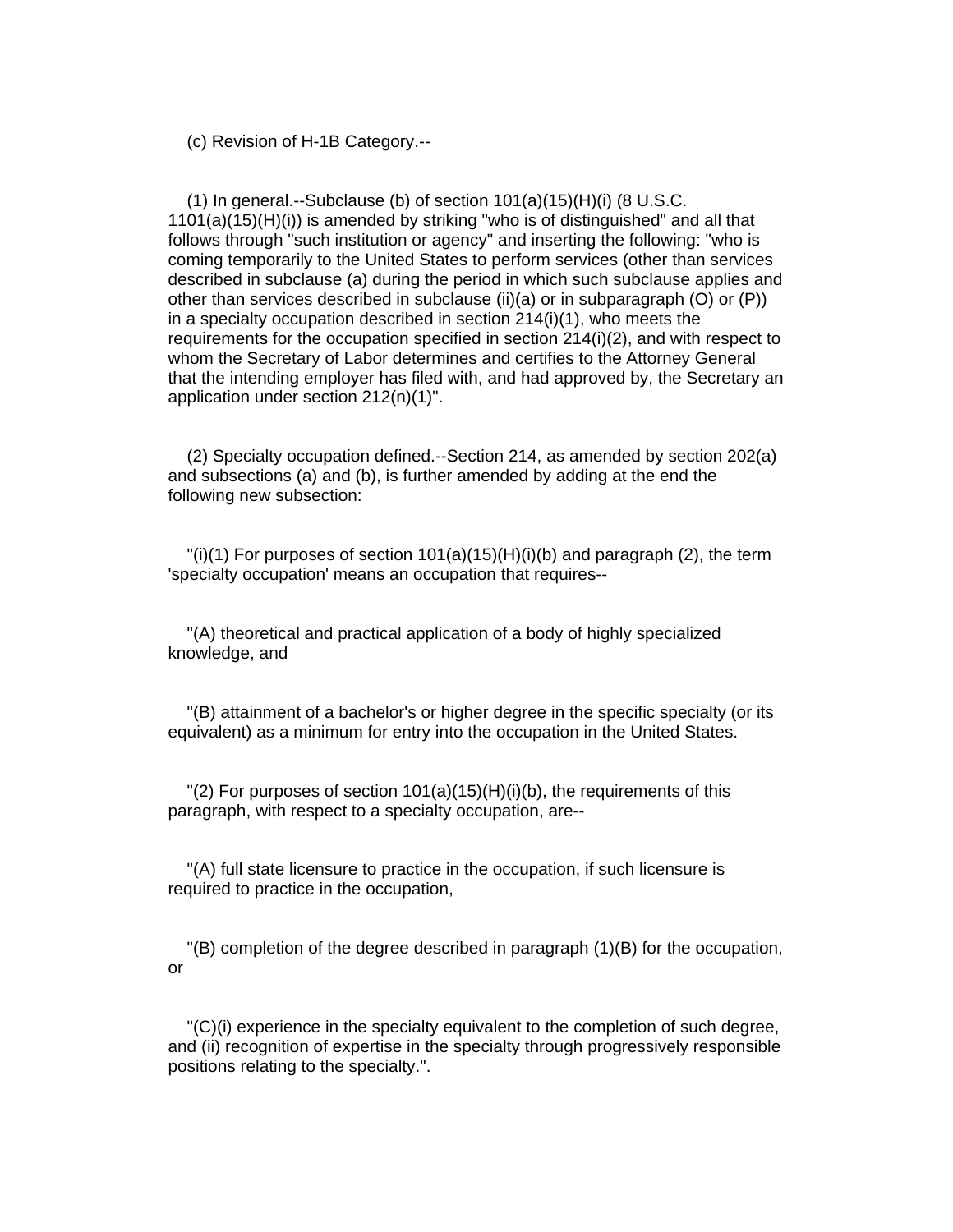(3) Labor condition application for h-1b.--Section 212 is amended by adding at the end the following new subsection:

 "(n)(1) No alien may be admitted or provided status as a nonimmigrant described in section  $101(a)(15)(H)(i)(b)$  in an occupational classification unless the employer has filed with the Secretary of Labor an application stating the following:

"(A) The employer--

 "(i) is offering and will offer during the period of authorized employment to aliens and to other individuals employed in the occupational classification and in the area of employment wages that are at least--

 "(I) the actual wage level for the occupational classification at the place of employment, or

 "(II) the prevailing wage level for the occupational classification in the area of employment, whichever is greater, determined as of the time of filing the application, and

 "(ii) will provide working conditions for such aliens that will not adversely affect the working conditions of workers similarly employed.

 "(B) There is not a strike or lockout in the course of a labor dispute in the occupational classification at the place of employment.

"(C) The employer, at the time of filing the application--

 "(i) has provided notice of the filing under this paragraph to the bargaining representative (if any) of the employer's employees in the occupational classification and area for which aliens are sought, or

 "(ii) if there is no such bargaining representative, as posted notice of filing in conspicuous locations at the place of employment.

 "(D) The application shall contain a specification of the number of workers sought, the occupational classification in which the workers will be employed, and wage rate and conditions under which they will be employed. The employer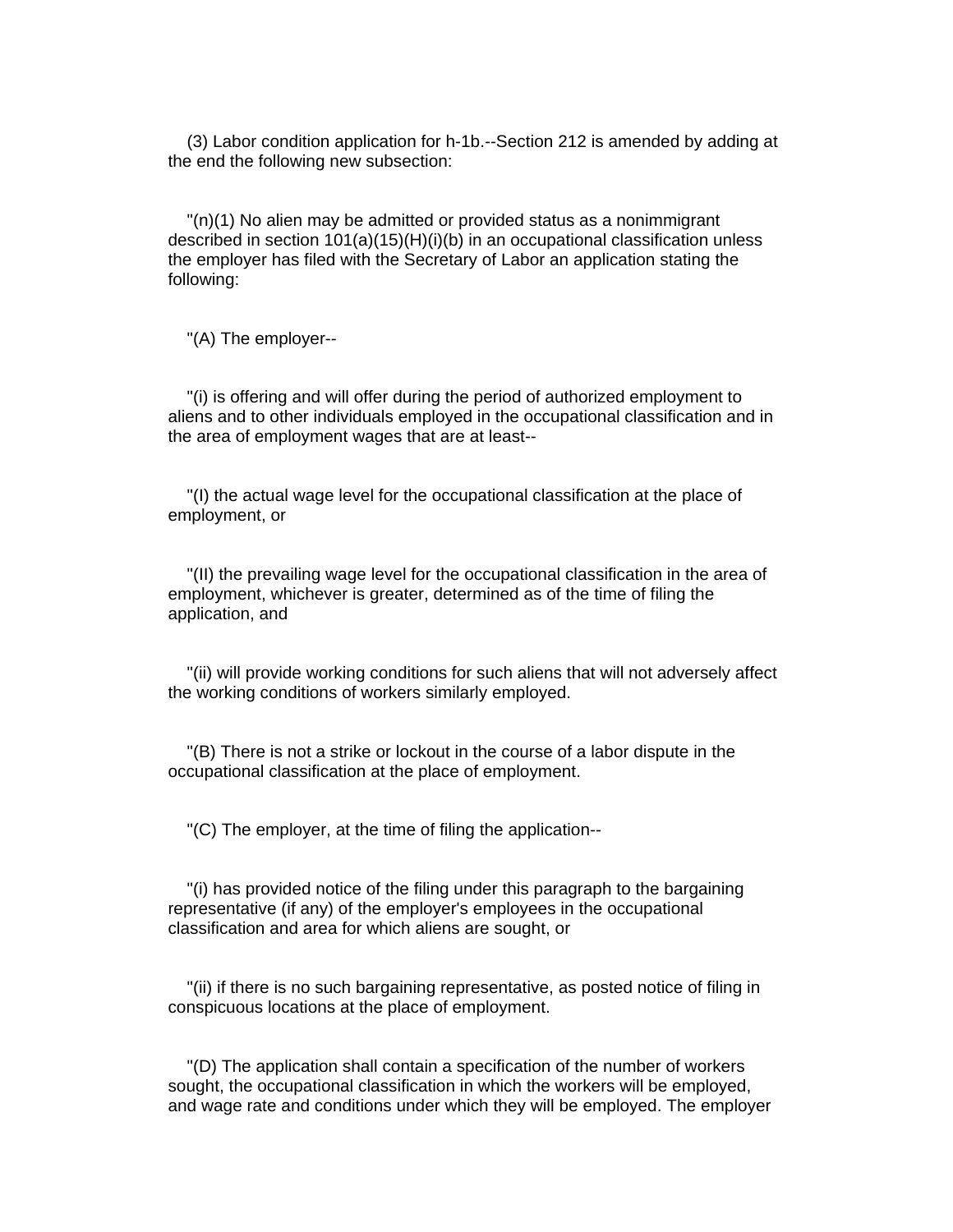shall make available for public examination, within one working day after the date on which an application under this paragraph is filed, at the employer's principal place of business or worksite, a copy of each such application (and accompanying documentation). The Secretary sha ll compile, on a current basis, a list (by employer and by occupational classification) of the applications filed under this subsection. Such list shall include the wage rate, number of aliens sought, period of intended employment, and date of need. The Secretary shall make such list available for public examination in Washington, D.C.

 "(2)(A) The Secretary shall establish a process for the receipt, investigation, and disposition of complaints respecting a petitioner's failure to meet a condition specified in an application submitted under paragraph (1) or a petitioner's misrepresentation of material facts in such an application. Complaints may be filed by any aggrieved person or organization (including bargaining representatives). No investigation or hearing shall be conducted on a complaint concerning such a failure or misrepresentation unless the complaint was filed not later than 12 months after the date of the failure or misrepresentation, respectively. The Secretary shall conduct an investigation under this paragraph if there is reasonable cause to believe that such a failure or misrepresentation has occurred.

 "(B) Under such process, the Secretary shall provide, within 30 days after the date such a complaint is filed, for a determination as to whether or not a reasonable basis exists to make a finding described in subparagraph (C). If the Secretary determines that such a reasonable basis exists, the Secretary shall provide for notice of such determination to the interested parties and an opportunity for a hearing on the complaint, in accordance with section 556 of title 5, United States Code, within 60 days afte r the date of the determination. If such a hearing is requested, the Secretary shall make a finding concerning the matter by not later than 60 days after the date of the hearing. In the case of similar complaints respecting the same applicant, the Secretary may consolidate the hearings under this subparagraph on such complaints.

 "(C) If the Secretary finds, after notice and opportunity for a hearing, a failure to meet a condition (or a substantial failure in the case of a condition described in subparagraph (C) or (D) of paragraph (1)) or misrepresentation of material fact in an application--

 "(i) the Secretary shall notify the Attorney General of such finding and may, in addition, impose such other administrative remedies (including civil monetary penalties in an amount not to exceed \$1,000 per violation) as the Secretary determines to be appropriate, and

 "(ii) the Attorney General shall not approve petitions filed with respect to that employer under section 204 or 214(c) during a period of at least 1 year for aliens to be employed by the employer.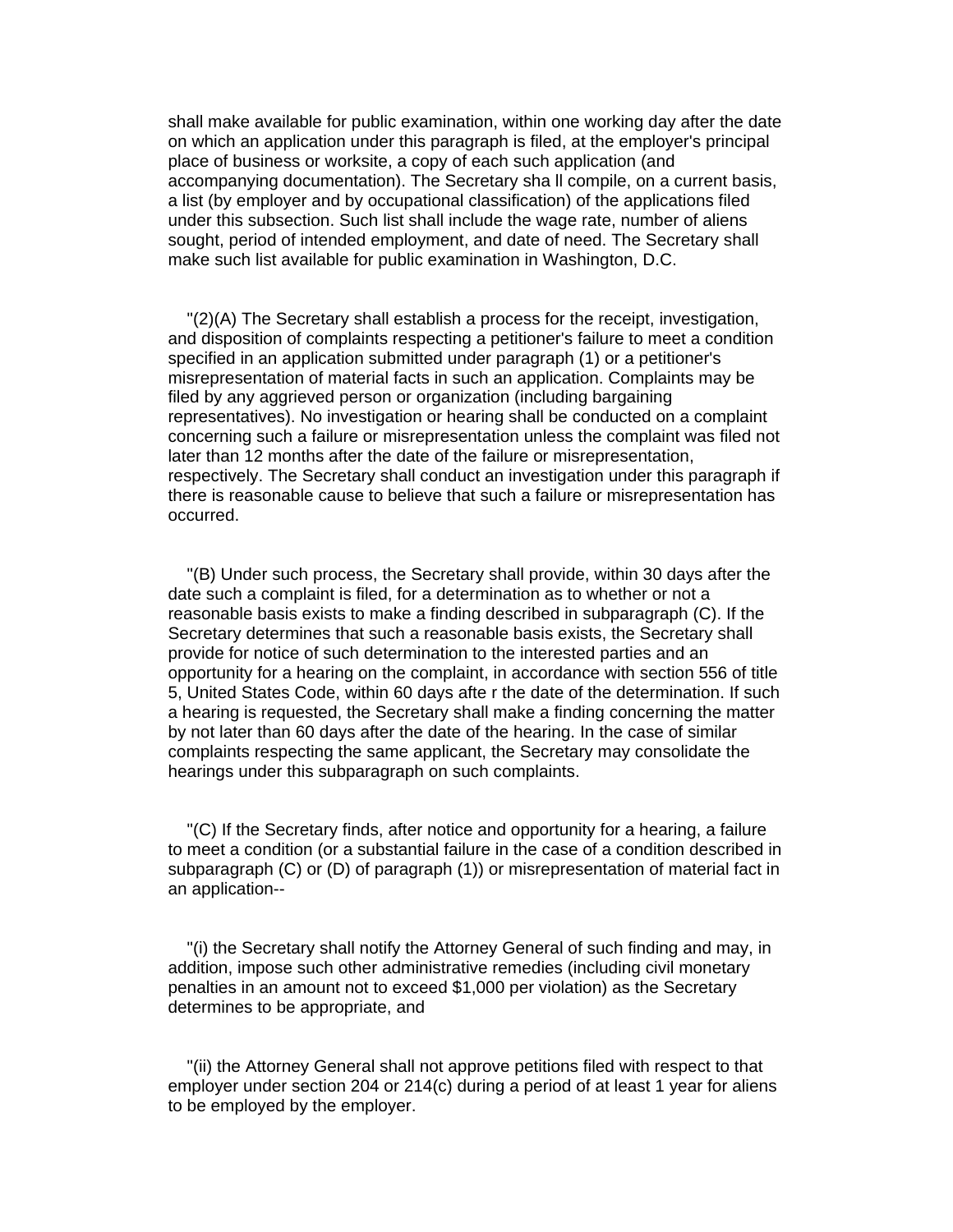"(D) In addition to the sanctions provided under subparagraph (C), if the Secretary finds, after notice and opportunity for a hearing, that an employer has not paid wages at the wage level specified under the application and required under paragraph (1), the Secretary shall order the employer to provide for payment of such amounts of back pay as may be required to comply with the requirements of paragraph (1).".

 (d) Limitation on Trainees.--Section 101(a)(15)(H)(iii) (8 U.S.C. 1101(a)(15)(H)(iii)) is amended by inserting before the semicolon at the end the following: ", in a training program that is not designed primarily to provide productive employment".

 (e) Removal of Foreign Residence Requirement for H-1 Nonimmigrants.-- Section 101(a)(15)(H) (8 U.S.C. 1101(a)(15)(H)) is amended--

 (1) by striking "having a residence in a foreign country which he has no intention of abandoning";

 (2) in clause (ii), by striking "who is coming temporarily to the United States (a)" and inserting "(a) having a residence in a foreign country which he has no intention of abandoning who is coming temporarily to the United States";

 (3) in clause (ii)(b), by inserting "having a residence in a foreign country which he has no intention of abandoning who is coming temporarily to the United States" immediately after "(b)"; and

 (4) in clause (iii), by inserting "having a residence in a foreign country which he has no intention of abandoning" after "(iii)".

### **SEC. 206. INTRA-COMPANY TRANSFEREES (L NONIMMIGRANTS).**

 (a) CLARIFICATION OF TREATMENT OF CERTAIN INTERNATIONAL ACCOUNTING AND MANAGEMENT CONSULTING FIRMS.-- In applying sections  $101(a)(15)(L)$  and  $203(b)(1)(C)$  of the Immigration and Nationality Act, and for no other purpose, in the case of a partnership that is organized in the United States to provide accounting or management consulting services and that markets its accounting and management consulting services under an internationally recognized name under an agreement with a worldwide coordinating organizatio n that is collectively owned and controlled by the member accounting and management consulting firms, or by the elected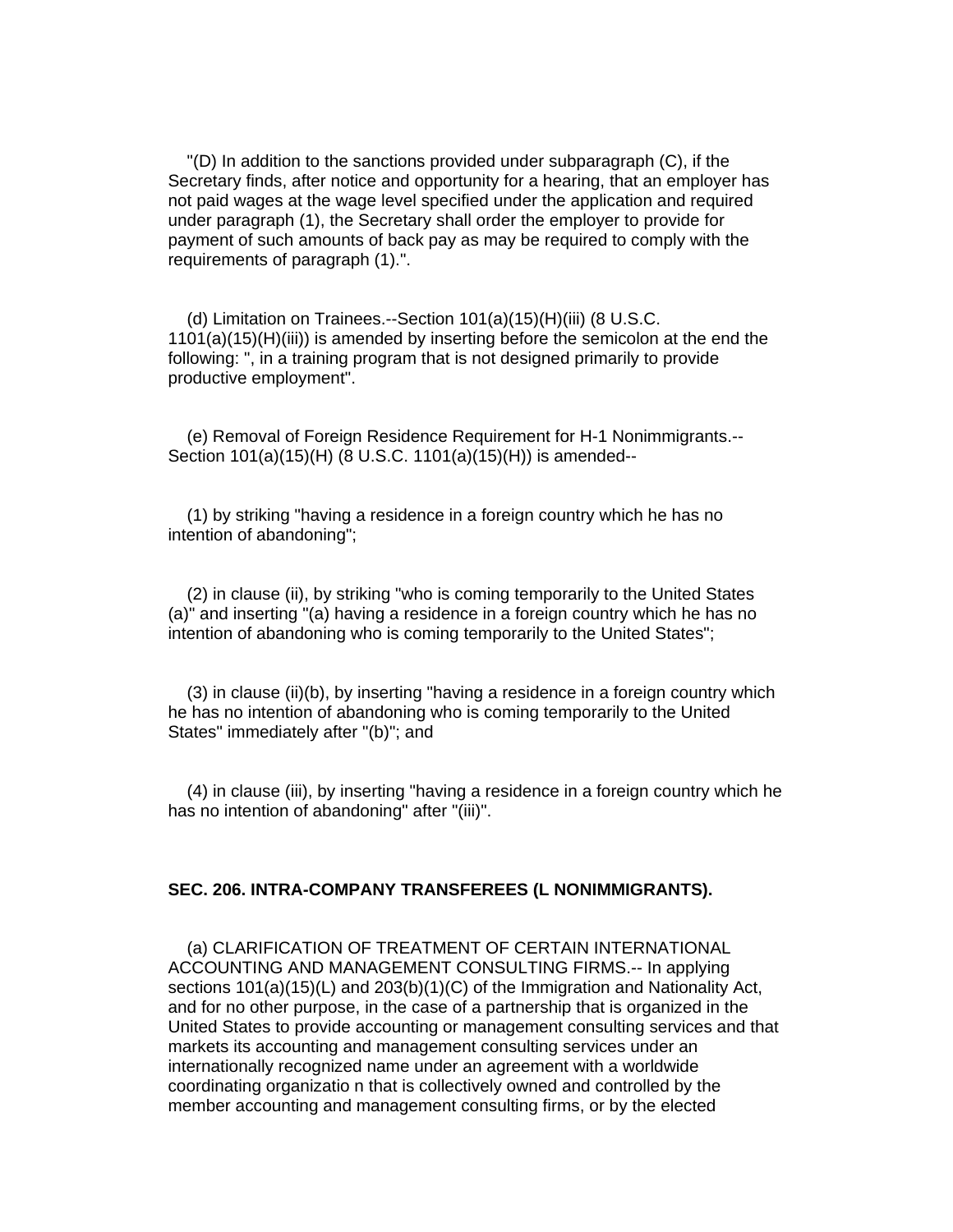members( partners, shareholders, members, employees) thereof, an entity that is organized outside the United States to provide accounting or management consulting services shall be considered to be an afiliate of the United States accounting or management consulting partnership if it markets its accounting or management consulting services under the same internationally recognized name dir ectly or indirectly under an agreement with the same worldwide coordinating organization of which the United States partnership is also a member. Those partnerships organized within the United States and entities organized outside the United States which are considered affiliates under this subsectioin shall continue to be considered affiliates to the extent such firms enter into a plan of association with a successor worldwide coordinating organization, which need not be collectively owned and controlled.

 (b) Use of Blanket Petitions; Deadlines for Processing; Periods of Authorized Stay; Construction.--Section 214(c) (8 U.S.C. 1184(c)) is amended--

 $(1)$  by inserting " $(1)$ " after " $(c)$ ", and

(2) by adding at the end the following new paragraph:

 "(2)(A) The Attorney General shall provide for a procedure under which an importing employer which meets requirements established by the Attorney General may file a blanket petition to import aliens as nonimmigrants described in section 101(a)(15)(L) instead of filing individuals petitions under paragraph (1) to import such aliens. Such procedure shall permit the expedited processing of visas for entry of aliens covered under such a petition.

"(B) For purposes of section  $101(a)(15)(L)$ , an alien is considered to be serving in a capacity involving specialized knowledge with respect to a company if the alien has a special knowledge of the company product and its application in international markets or has an advanced level of knowledge of processes and procedures of the company.

 "(C) The Attorney General shall provide a process for reviewing and acting upon petitions under this subsection with respect to nonimmigrants described in section 101(a)(15)(L) within 30 days after the date a completed petition has been filed.

"(D) The period of authorized admission for--

 "(i) a nonimmigrant admitted to render services in a managerial or executive capacity under section 101(a)(15)(L) shall not exceed 7 years or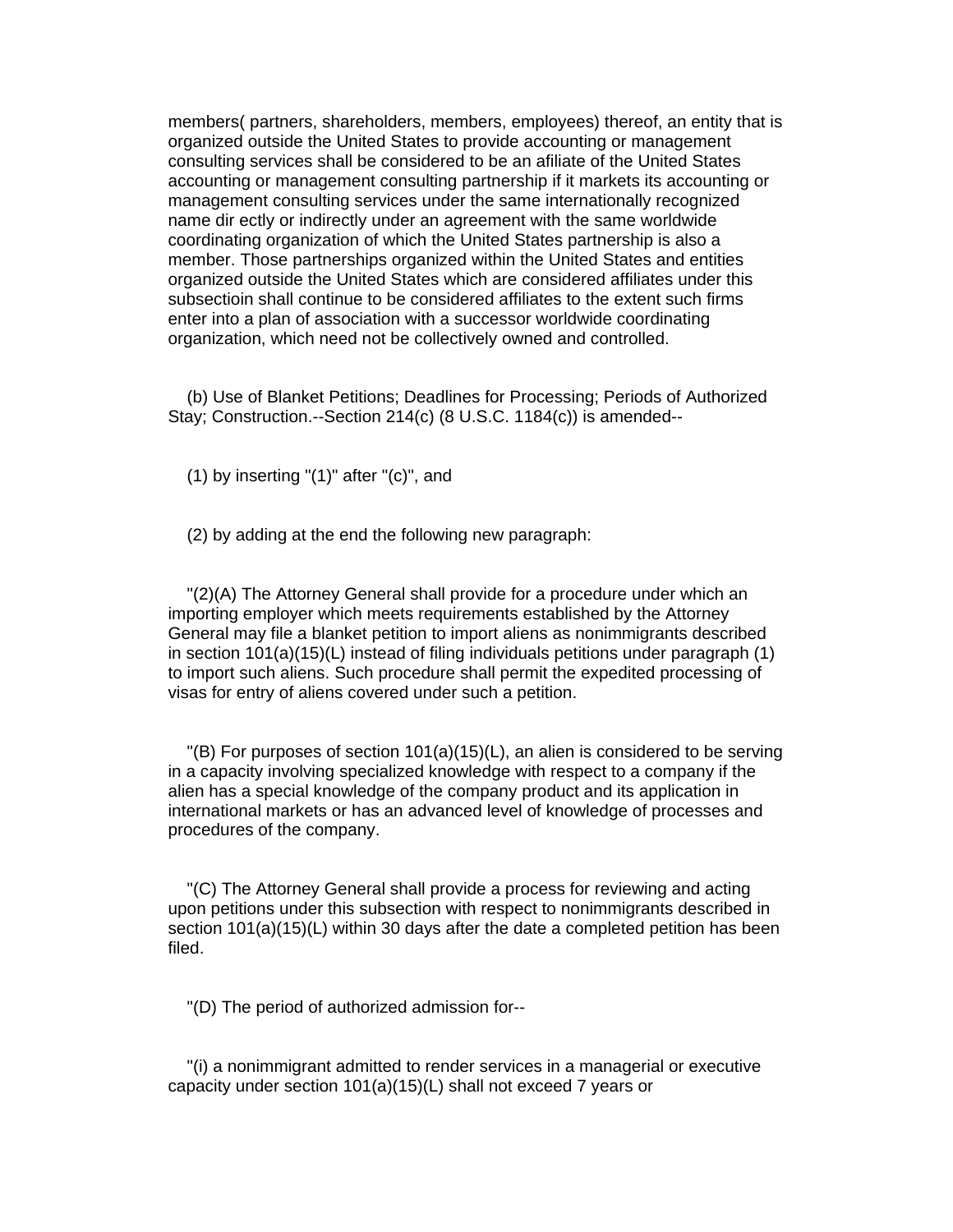"(ii) a nonimmigrant admitted to render services in a capacity that involved specialized knowledge under section 101(a)(15)(L) shall not exceed 5 years.".

 (c) Period of Prior Employment with Company.--Section 101(a)(15)(L) (8 U.S.C. 1101(a)(15)(L)) is amended by striking "immediately preceding" and inserting "within 3 years preceding".

## **SEC. 207. NEW CLASSIFICATION FOR ALIENS WITH EXTRAORDINARY ABILITY, ACCOMPANYING ALIENS, AND ATHLETES AND ENTERTAINERS (O & P NONIMMIGRANTS).**

(a) In General.--Section 101(a)(15) (8 U.S.C. 1101(a)(15)) is amended--

(1) by striking "or" at the end of subparagraph (M),

 (2) by striking the period at the end of subparagraph (N) and inserting a semicolon, and

(3) by adding at the end the following new subparagraphs:

"(O) an alien who--

 "(i) has extraordinary ability in the sciences, arts, education, business, or athletics which has been demonstrated by sustained national or international acclaim or, with regard to motion picture and television productions a demonstrated record of extraordinary achievement, and whose achievements have been recognized in the field through extensive documentation, and seeks to enter the United States to continue work in the area of extraordinary ability, but only if the Attorney General determines that the a lien's entry into the United States will substantially benefit prospectively the United States; or

 "(ii)(I) seeks to enter the United States temporarily and solely for the purpose of accompanying and assisting in the artistic or athletic performance by an alien who is admitted under clause (i) for a specific event or events,

"(II) is an integral part of such actual performance,

"(III)(a) has critical skills and experience with such alien which are not of a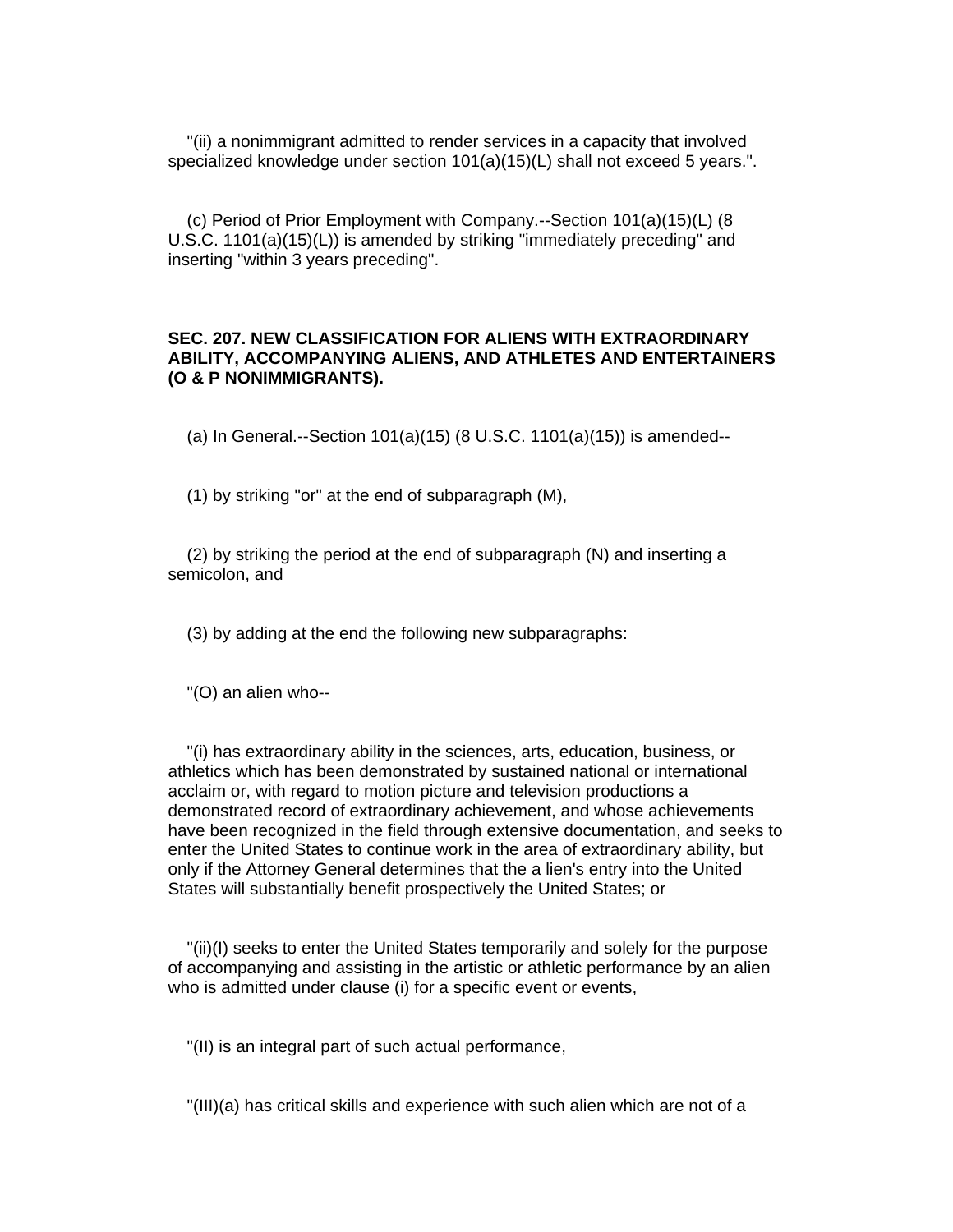general nature and which cannot be performed by other individuals, or (b) in the case of a motion picture or television production, has skills and experience with such alien which are not of a general nature and which are critical either based on a pre- existing longstanding working relationship or, with respect to the specific production, because significant principal photography will take place both inside and outside the Unit ed States and the continuing participation of the alien is essential to the successful completion of the production, and

 "(IV) has a foreign residence which the alien has no intention of abandoning; or

 "(iii) is the alien spouse or child of an alien described in clause (i) or (ii) and is accompanying, or following to join, the alien; or

 "(P) an alien having a foreign residence which the alien has no intention of abandoning who--

 "(i)(I) performs as an athlete, individually or as part of a group or team, at an internationally recognized level of performance, or performs as part of an entertainment group that has been recognized internationally as being outstanding in the discipline for a sustained and substantial period of time and has had a sustained and substantial relationship with that group over a period of at least 1 year and provides functions integral to the performance of the group, and

 "(II) seeks to enter the United States temporarily and solely for the purpose of performing as such an athlete or entertainer with respect to a specific athletic competition or performance;

 "(ii)(I) performs as an artist or entertainer, individually or as part of a group, or is an integral part of the performance of such a group, and

 "(II) seeks to enter the United States temporarily and solely for the purpose of performing as such an artist or entertainer or with such a group under a reciprocal exchange program which is between an organization or organizations in the United States and an organization in one or more foreign states and which provides for the temporary exchange of artists and entertainers, or groups of artists and entertainers, between the United States and the foreign states involved;

 "(iii)(I) performs as an artist or entertainer, individually or as part of a group, or is an integral part of the performance of such a group, and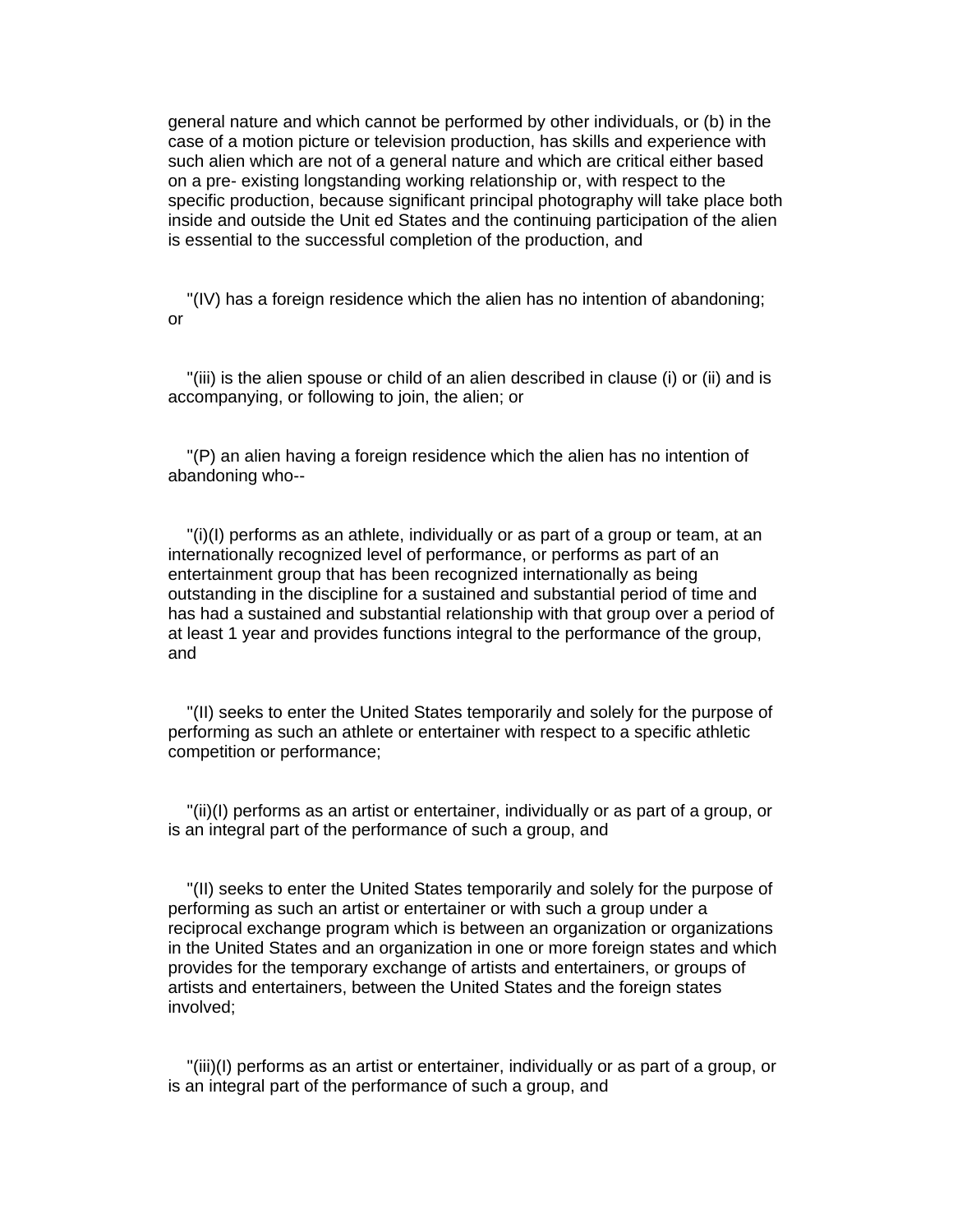"(II) seeks to enter the United States temporarily and solely for the purpose of performing as such an artist or entertainer or with such a group under a program that is culturally unique; or

 "(iv) is the spouse or child of an alien described in clause (i), (ii), or (iii) and is accompanying, or following to join, the alien.".

(b) Periods of Admission, Etc.--Section 214 (8 U.S.C. 1184) is amended--

 (1) in subsection (a), by inserting "(1)" after "(a)" and adding at the end the following new paragraph:

 "(2)(A) The period of authorized status as a nonimmigrant under section 101(a)(15)(O) shall be for such period as the Attorney General may specify in order to provide for the event for which the nonimmigrant is admitted.

 " (B)(i) The period of authorized status as a nonimmigrant described in section 101(a)(15)(P) shall be for such period as the Attorney General may specify in order to provide for the competition, event, or performance for which the nonimmigrant is admitted. In the case of nonimmigrants admitted as individual athletes under section 101(a)(15)(P), the period of authorized status may be for an initial period (not to exceed 5 years) during which the nonimmigrant will perform as an athlete and such period may be e xtended by the Attorney General for an additional period of up to 5 years.

 "(ii) An alien who is admitted as a nonimmigrant under clause (ii) or (iii) of section 101(a)(15)(P) may not be readmitted as such a nonimmigrant unless the alien has remained outside the United States for at least 3 months after the date of the most recent admission. The Attorney General may waive the application of the previous sentence in the case of individual tours in which the application would work an undue hardship."; and

(2) in subsection (c), as amended by section 206(b)--

(A) in paragraph (1), by striking "or (L)" and inserting ", (L), (O), or (P)(i)", and

(B) by adding at the end the following new paragraphs:

"(3) The Attorney General shall approve a petition--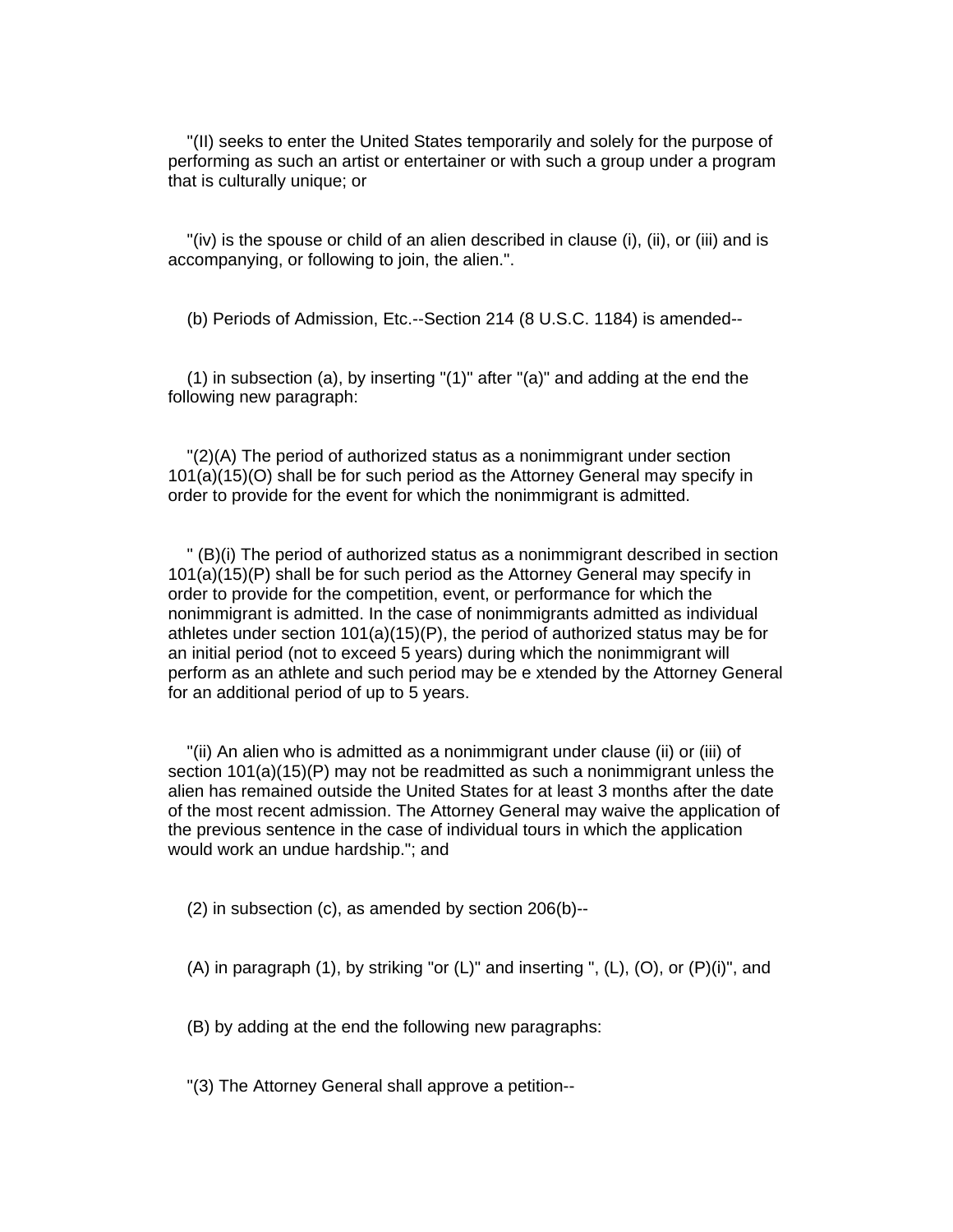$\vert \langle A \rangle$  with respect to a nonimmigrant described in section 101(a)(15)(O)(i) only after consultation with peer groups in the area of the alien's ability or, with respect to aliens seeking entry for a motion picture or television production, after consultation with the appropriate union representing the alien's occupational peers and a management organization in the area of the alien's ability, or

 "(B) with respect to a nonimmigrant described in section 101(a)(15)(O)(ii) after consultation with labor organizations with expertise in the skill area involved.

In the case of an alien seeking entry for a motion picture or television production, (i) any opinion under the previous sentence shall only be advisory, (ii) any such opinion that recommends denial must be in writing, (iii) in making the decision the Attorney General shall consider the exigencies and scheduling of the production, and (iv) the Attorney General shall append to the decision any such opinion.

 "(4)(A) A person may petition the Attorney General for classification of an alien as a nonimmigrant under clause (ii) of section 101(a)(15)(P).

 "(B) The Attorney General shall approve petitions under this subsection with respect to nonimmigrants described in clause (i) or (iii) of section 101(a)(15)(P) only after consultation with labor organizations with expertise in the specific field of athletics or entertainment involved.

 "(C) The Attorney General shall approve petitions under this subsection for nonimmigrants described in section 101(a)(15)(P)(ii) only after consultation with labor organizations representing artists and entertainers in the United States, in order to assure reciprocity in fact with foreign states.

 "(5) In the case of an alien who is provided nonimmigrant status under section  $101(a)(15)(H)(i)(b)$  or  $101(H)(ii)(b)$  and who is dismissed from employment by the employer before the end of the period of authorized admission, the employer shall be liable for the reasonable costs of return transportation of the alien abroad.

 "(6) If a petition is filed and denied under this subsection, the Attorney General shall notify the petitioner of the determination and the reasons for the denial and of the process by which the petitioner may appeal the determination.".

 (c) Work Authorization During Pending Labor Disputes.--(1) In the case of an alien admitted as a nonimmigrant (other than under section  $101(a)(15)(H)(ii)(a)$ ) and who is authorized to be employed in an occupation, if nonimmigrants constitute a majority of the members of the bargaining unit in the occupation,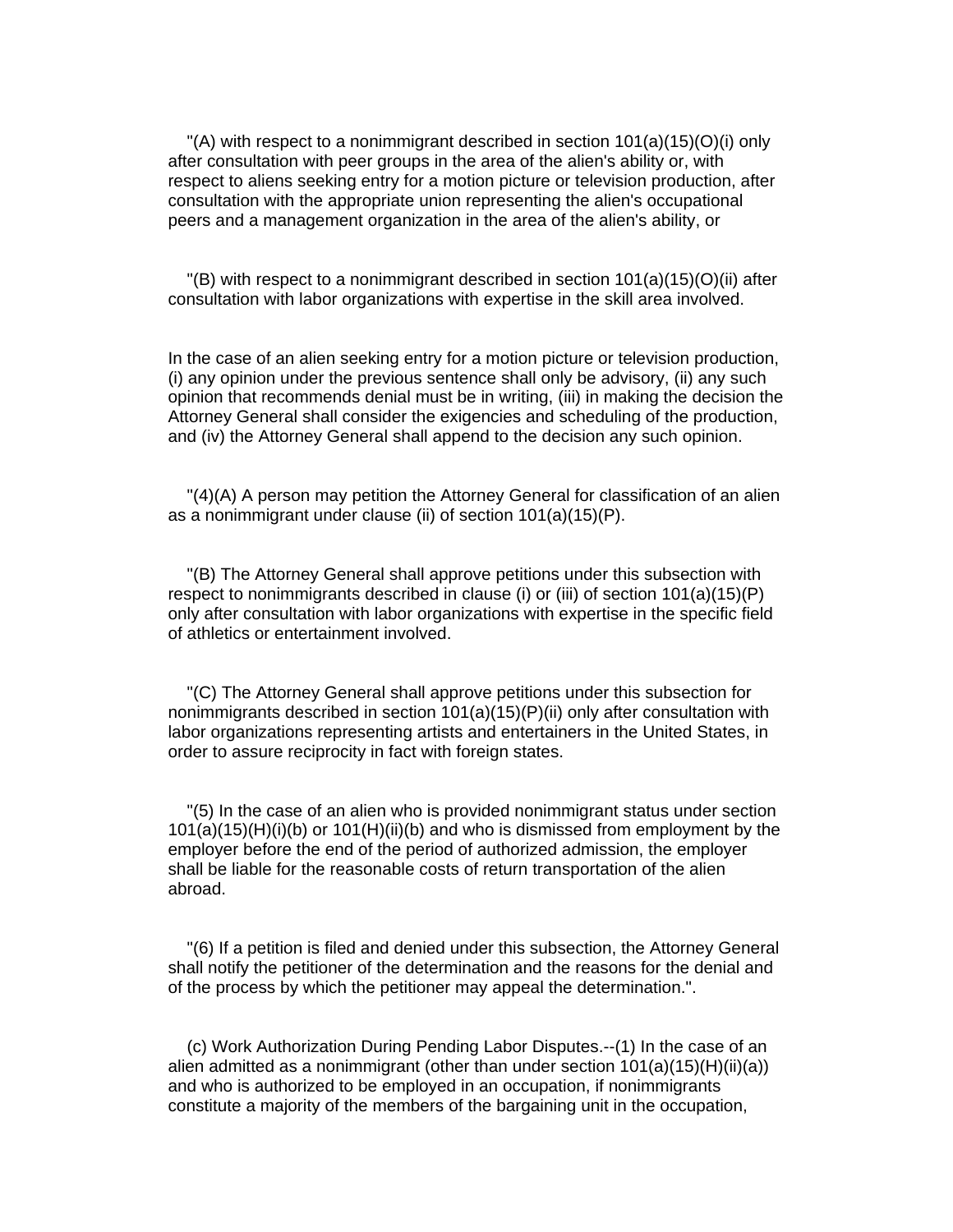during the period of any strike or lockout in the occupation with the employer which strike or lockout is pending on the date of the enactment of this Act the alien--

 (A) continues to be authorized to be employed in the occupation for that employer, and

 (B) is authorized to be employed in any occupation for any other employer so long as such strike or lockout continues with respect to that occupation and employer.

 (2) In the case of an alien admitted as a nonimmigrant (other than under section 101(a)(15)(H)(ii)(a)) and who is authorized to be employed in an occupation, if nonimmigrants do not constitute a majority of the members of the bargaining unit in the occupation, during the period of any strike or lockout in the occupation with the employer which strike or lockout is pending on the date of the enactment of this Act the alien--

(A) is not authorized to be employed in the occupation for that employer, and

 (B) is authorized to be employed in any occupation for any other employer so long as there is no strike or lockout with respect to that occupation and employer.

 (3) With respect to a nonimmigrant described in paragraph (1) or (2) who does not perform unauthorized employment, any limit on the period of authorized stay shall be extended by the period of the strike or lockout, except that any such extension may not continue beyond the maximum authorized period of stay.

(4) The provisions of this subsection shall take effect on the date of the enactment of this Act.

# **SEC. 208. NEW CLASSIFICATION FOR INTERNATIONAL CULTURAL EXCHANGE PROGRAMS (Q NONIMMIGRANTS).**

 Section 101(a)(15) (8 U.S.C. 1101(a)(15)), as amended by section 207(a), is further amended--

(1) by striking "or" at the end of subparagraph (O),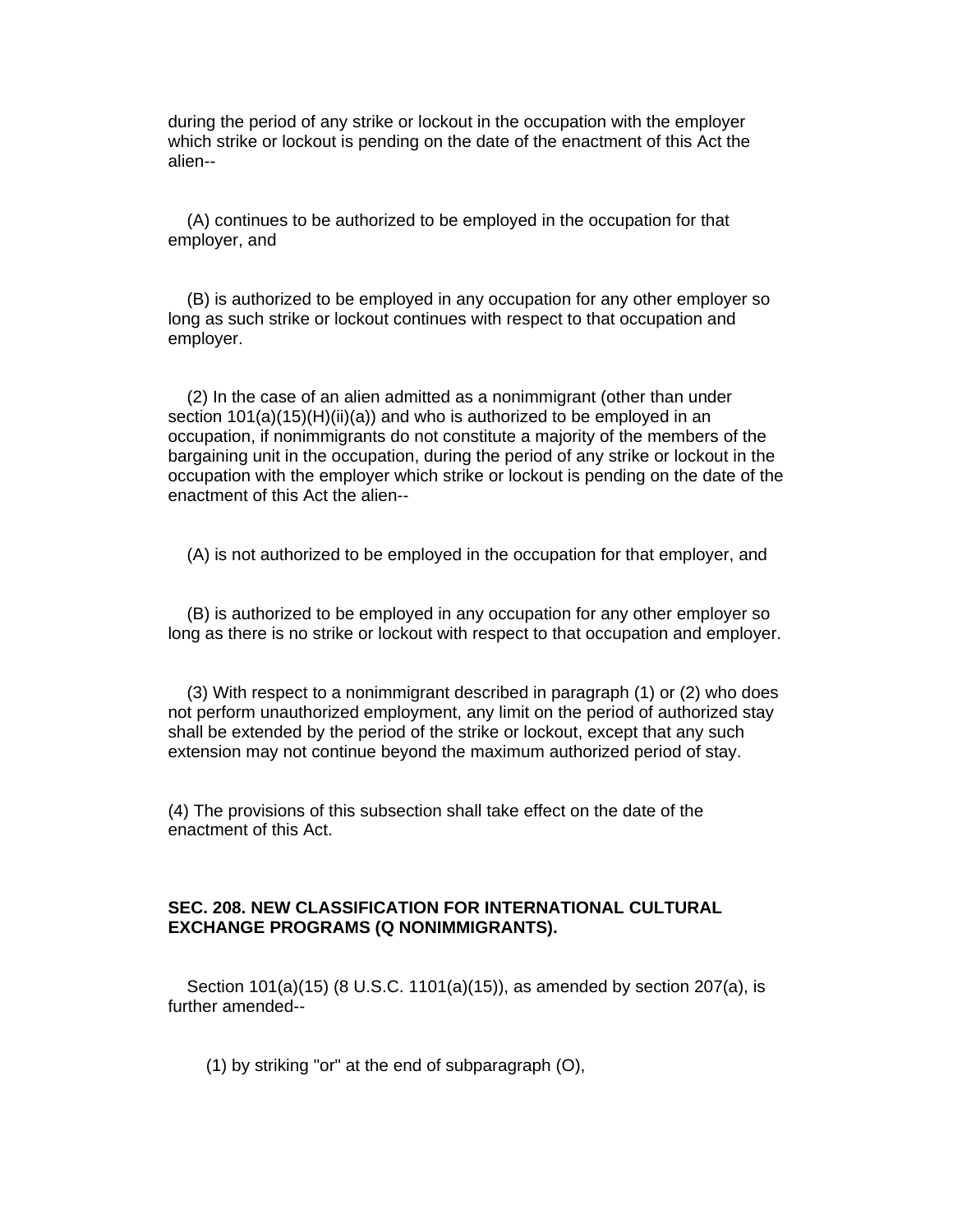(2) by striking the period at the end of subparagraph (P) and inserting "; or", and

(3) by adding at the end the following new subparagraph:

 "(Q) an alien having a residence in a foreign country which he has no intention of abandoning who is coming temporarily (for a period not to exceed 15 months) to the United States as a participant in an international cultural exchange program designated by the Attorney General for the purpose of providing practical training, employment, and the sharing of the history, culture, and traditions of the country of the alien's nationality and who will be employed under the same wages and working conditions as dom estic workers.".

# **SEC. 209. NEW CLASSIFICATION FOR ALIENS IN RELIGIOUS OCCUPATIONS (R NONIMMIGRANTS).**

 (a) In General.--Section 101(a)(15) (8 U.S.C. 1101(a)(15)), as amended by sections 207(a) and 208, is further amended--

(1) by striking "or" at the end of subparagraph (P),

 (2) by striking the period at the end of subparagraph (Q) and inserting "; or", and

(3) by adding at the end the following new subparagraph:

 "(R) an alien, and the spouse and children of the alien if accompanying or following to join the alien, who--

 "(i) for the 2 years immediately preceding the time of application for admission, has been a member of a religious denomination having a bona fide nonprofit, religious organization in the United States; and

 "(ii) seeks to enter the United States for a period not to exceed 5 years to perform the work described in subclause (I), (II), or (III) of paragraph (27)(C)(ii).".

(b) Reference to Revision of Special Immigrant Provisions.--For provision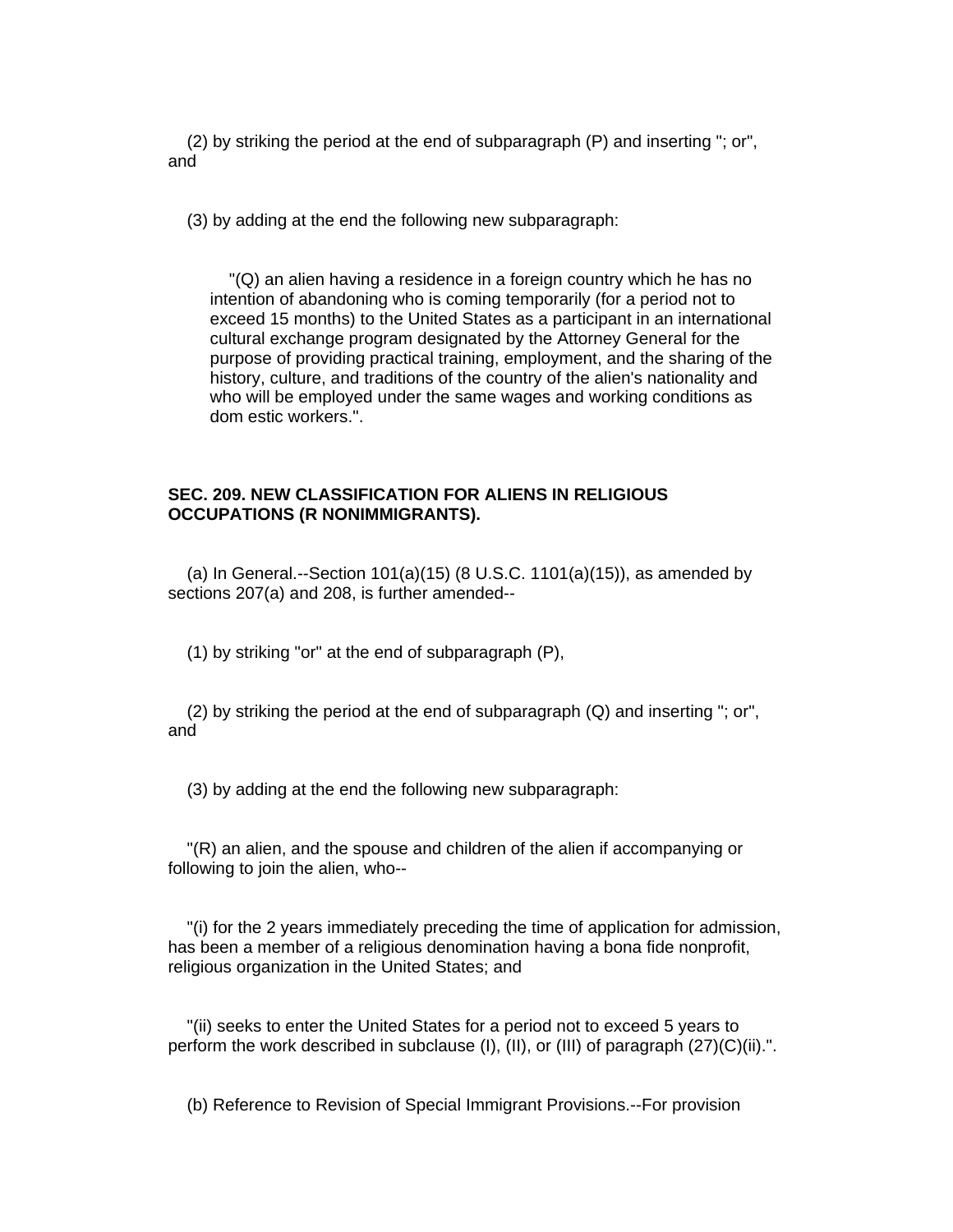providing special immigrant status for certain aliens in religious occupations, see section 151.

Subtitle B--Temporary or Limited Provisions

## **SEC. 221. OFF-CAMPUS WORK AUTHORIZATION FOR STUDENTS (F NONIMMIGRANTS).**

 (a) 3-Year Provision.--With respect to work authorization for aliens admitted as nonimmigrant students described in subparagraph (F) of section 101(a)(15) of the Immigration and Nationality Act during the 3-year period beginning October 1, 1991, the Attorney General shall grant such an alien work authorization to be employed in a position unrelated to the alien's field of study and off-campus if--

 (1) the alien has completed 1 year as such a nonimmigrant and is maintaining good academic standing at the educational institution,

 (2) the employer provides the educational institution and the Secretary of Labor with an attestation that the employer (A) has recruited for at least 60 days for the position and (B) will provide for payment to the alien and to other similarly situated workers at a rate equal to not less than the actual wage level for the occupation at the place of employment or, if greater, the prevailing wage level for the occupation in the area of employment, and

 (3) the alien will not be employed more than 20 hours each week during the academic term (but may be employed on a full-time basis during vacation periods and between academic terms).

If the Secretary of Labor determines that an employer has provided an attestation under paragraph (2) that is materially false or has failed to pay wages in accordance with the attestation, after notice and opportunity for a hearing, the employer shall be disqualified from employing an alien student under this subsection.

 (b) Report to Congress.--Not later than April 1, 1994, the Commissioner of Immigration and Naturalization shall prepare and submit to the Congress on--

 (1) whether the program of work authorization under subsection (a) should be extended, and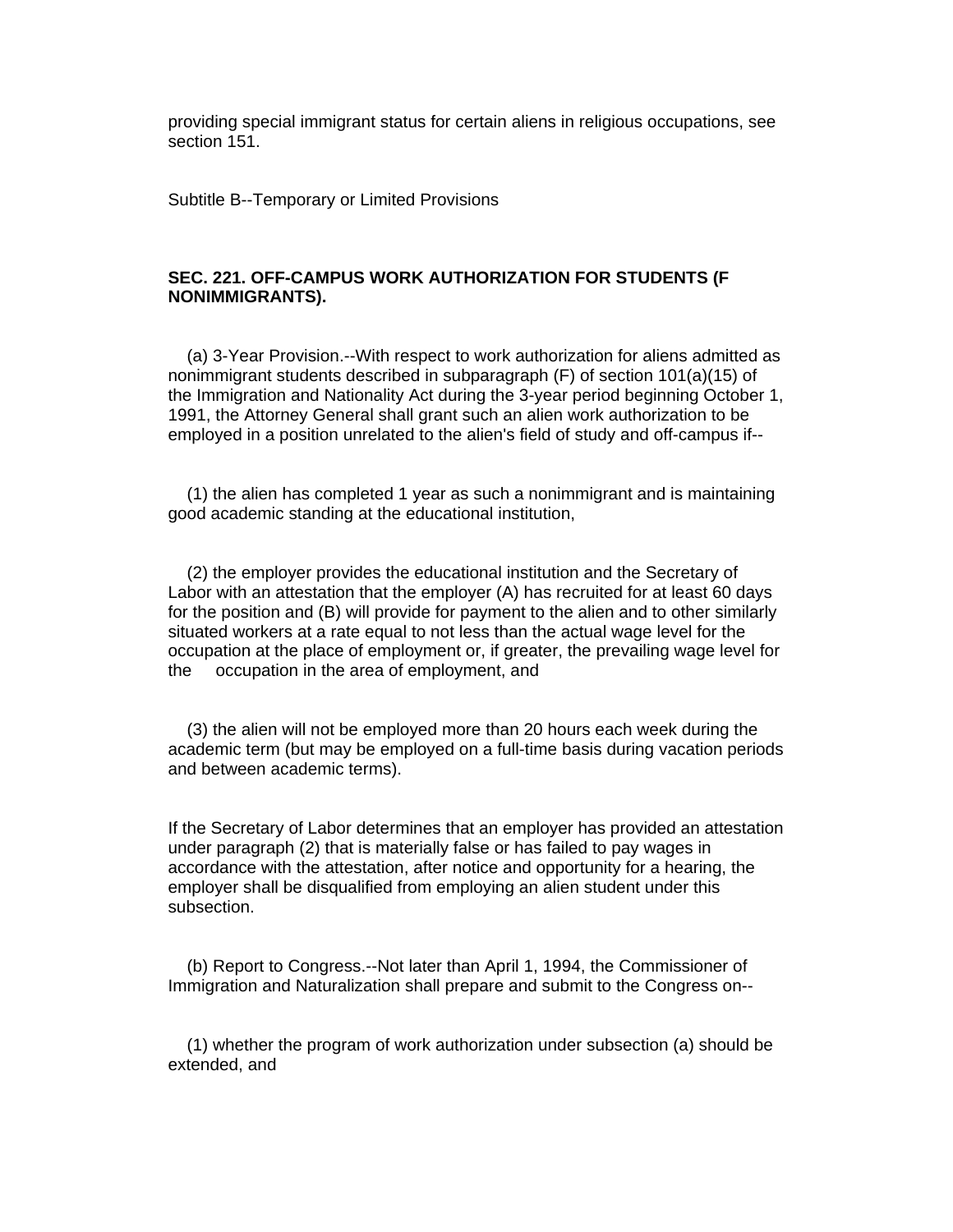(2) the impact of such program on prevailing wages of workers.

# **SEC. 222. ADMISSION OF NONIMMIGRANTS FOR COOPERATIVE RESEARCH, DEVELOPMENT, AND COPRODUCTION PROJECTS.**

 (a) In General.--Subject to the succeeding provisions of this section, the Attorney General shall provide for nonimmigrant status in the case of an alien who--

 (1) has a residence in a foreign country which the alien has no intention of abandoning, and

 (2) is coming to the United States, upon a basis of reciprocity, to perform services of an exceptional nature requiring such merit and ability relating to a cooperative research and development project or a coproduction project provided under a government-to-government agreement administered by the Secretary of Defense, but not to exceed a period of more than 10 years, or who is the spouse or minor child of such an alien if accompanying or following to join the alien.

 (b) Numerical Limitation.--The number of aliens who may be admitted as (or otherwise be provided the status of) a nonimmigrant under this section at any time may not exceed 100.

#### **SEC. 223. ESTABLISHMENT OF SPECIAL EDUCATION EXCHANGE VISITOR PROGRAM.**

(a) In General.--Subject to subsection (b), the Attorney General shall provide for nonimmigrant status in the case of an alien who--

 (1) has a residence in a foreign country which the alien has no intention of abandoning, and

 (2) is coming temporarily to the United States (for a period not to exceed 18 months) as a participant in a special education training program which provides for practical training and experience in the education of children with physical, mental, or emotional disabilities.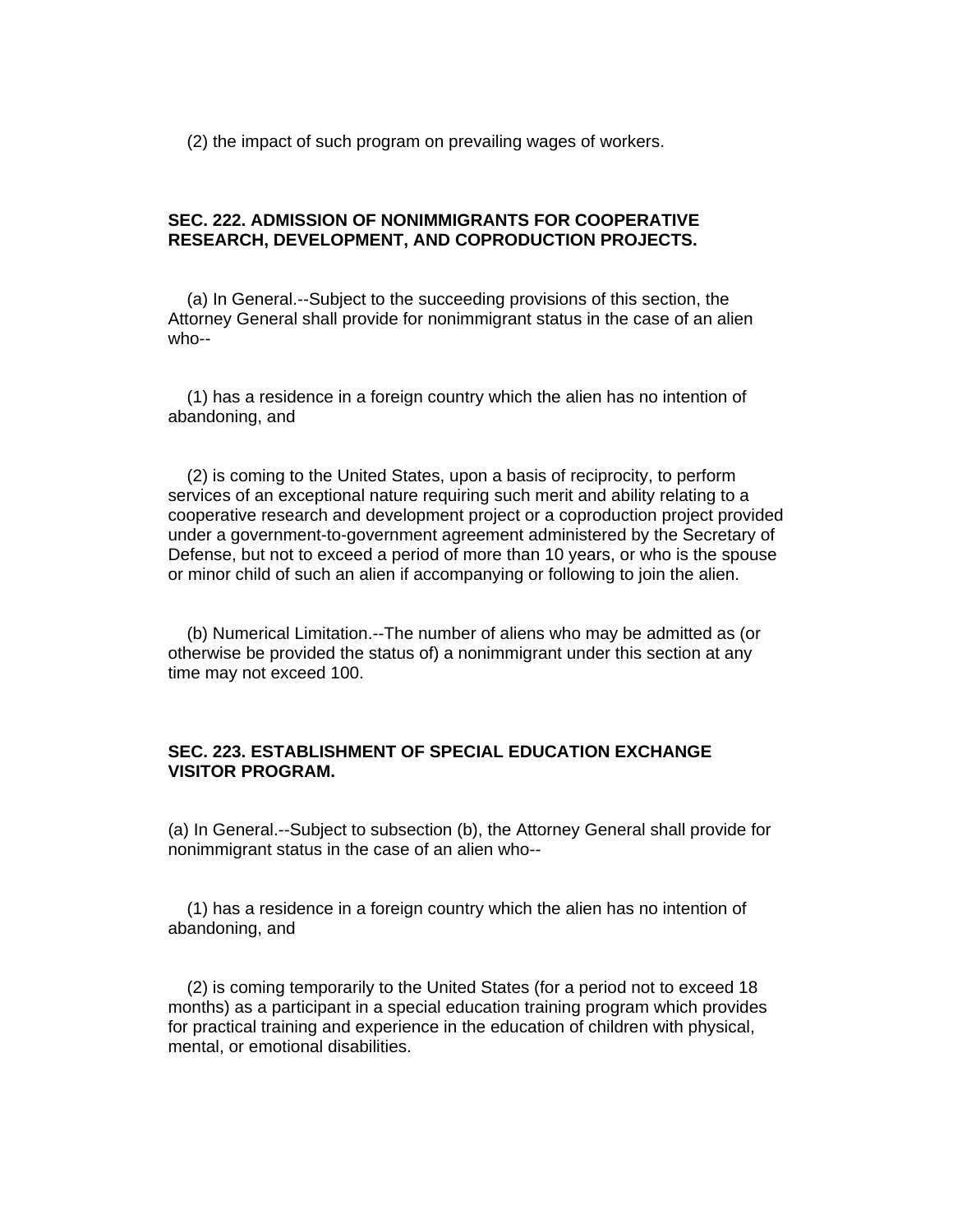(b) Numerical Limitation.--The number of aliens who may be admitted as (or otherwise be provided the status of) a nonimmigrant under this section in any fiscal year may not exceed 50.

Subtitle C--Effective Dates

# **SEC. 231. EFFECTIVE DATES.**

 Except as otherwise provided in this title, this title, and the amendments made by this title, shall take effect on October 1, 1991, except that sections 222 and 223 shall take effect on the date of the enactment of this Act.

#### **TITLE III--FAMILY UNITY AND TEMPORARY PROTECTED STATUS**

# **SEC. 301. FAMILY UNITY.**

 (a) Temporary Stay of Deportation and Work Authorization for Certain Eligible Immigrants.--The Attorney General shall provide that in the case of an alien who is an eligible immigrant (as defined in subsection (b)(1)) as of May 5, 1988, who has entered the United States before such date, who resided in the United States on such date, and who is not lawfully admitted for permanent residence, the alien--

 (1) may not be deported or otherwise required to depart from the United States on a ground specified in paragraph (1), (2), (5), (9), or (12) of section 241(a) of the Immigration and Nationality Act (other than so much of section 241(a)(1) of such Act as relates to a ground of exclusion described in paragraph (9), (10), (23), (27), (28), (29), or (33) of section 212(a) of such Act), and

 (2) shall be granted authorization to engage in employment in the United States and be provided an "employment authorized" endorsement or other appropriate work permit.

(b) Eligible Immigrant and Legalized Alien Defined.--In this section:

 (1) The term "eligible immigrant" means a qualified immigrant who is the spouse or unmarried child of a legalized alien.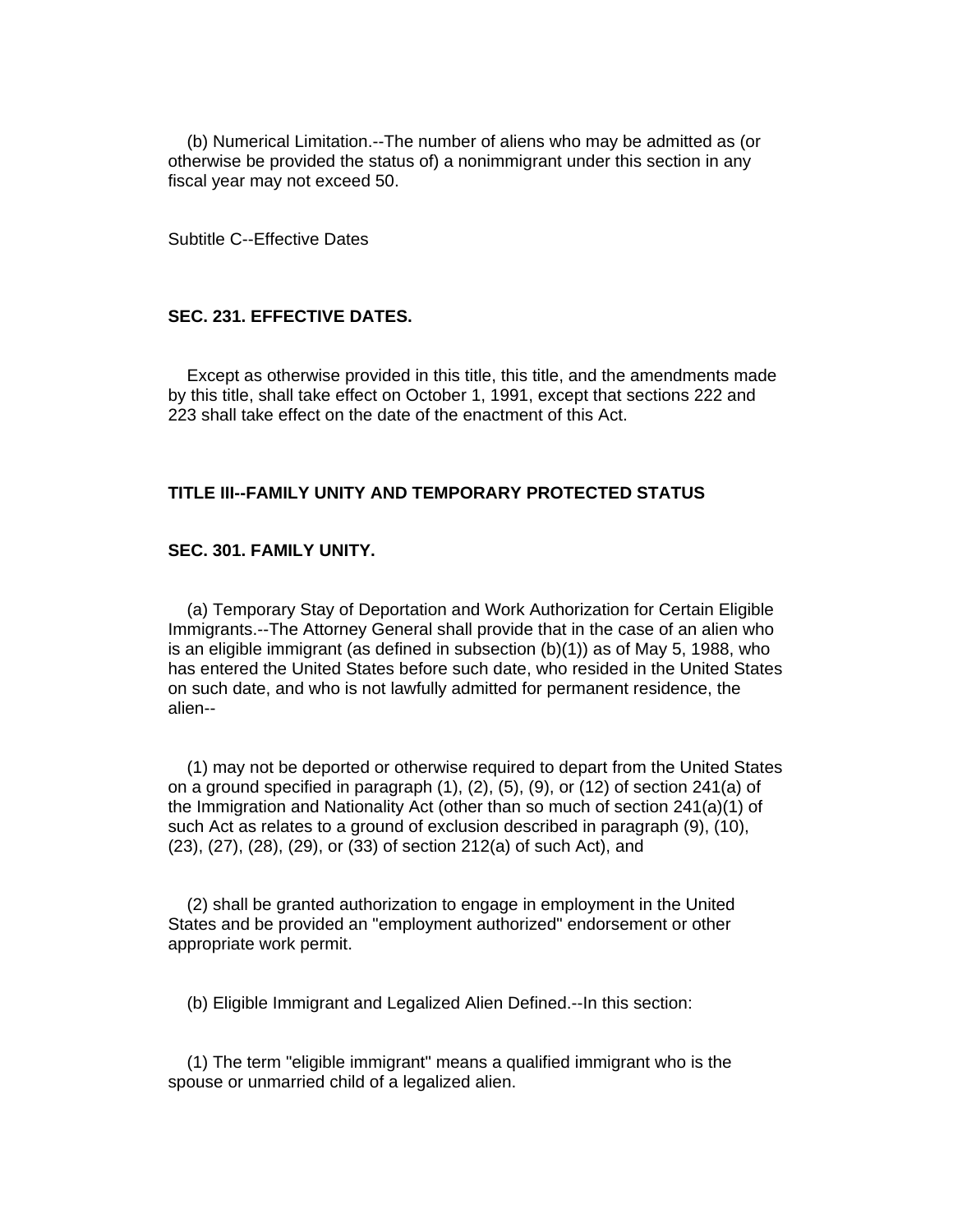(2) The term "legalized alien" means an alien lawfully admitted for temporary or permanent residence who was provided--

 (A) temporary or permanent residence status under section 210 of the Immigration and Nationality Act,

 (B) temporary or permanent residence status under section 245A of the Immigration and Nationality Act, or

 (C) permanent residence status under section 202 of the Immigration Reform and Control Act of 1986.

 (c) Application of Definitions.--Except as otherwise specifically provided in this section, the definitions contained in the Immigration and Nationality Act shall apply in the administration of this section.

 (d) Temporary Disqualification From Certain Public Welfare Assistance.-- Aliens provided the benefits of this section by virtue of their relation to a legalized alien described in subsection  $(b)(2)(A)$  or  $(b)(2)(B)$  shall be ineligible for public welfare assistance in the same manner and for the same period as the legalized alien is ineligible for such assistance under section 245A(h) or 210(f), respectively, of the Immigration and Nationality Act.

 (e) Exception for Certain Aliens.--An alien is not eligible for the benefits of this section if the Attorney General finds that--

 (1) the alien has been convicted of a felony or 3 or more misdemeanors in the United States, or

 (2) the alien is described in section 243(h)(2) of the Immigration and Nationality Act.

 (f) Construction.--Nothing in this section shall be construed as authorizing an alien to apply for admission to, or to be admitted to, the United States in order to obtain benefits under this section.

 (g) Effective Date.--This section shall take effect on October 1, 1991; except that the delay in effectiveness of this section shall not be construed as reflecting a Congressional belief that the existing family fairness program should be modified in any way before such date.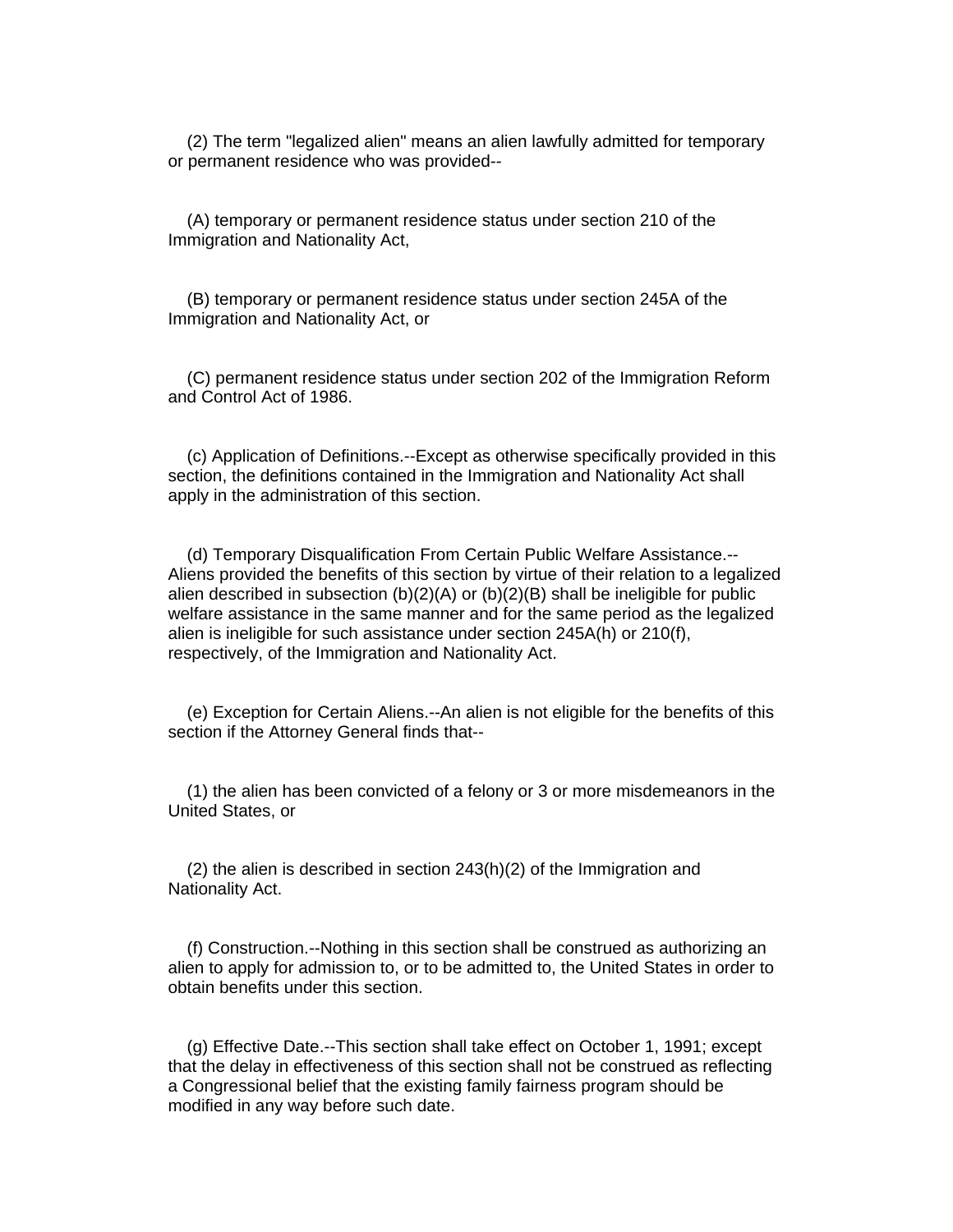#### **SEC. 302. TEMPORARY PROTECTED STATUS.**

 (a) In General.--The Immigration and Nationality Act is amended by inserting after section 244 the following new section:

# "TEMPORARY PROTECTED STATUS

"Sec. 244A. (a) Granting of Status.--

 "(1) In general.--In the case of an alien who is a national of a foreign state designated under subsection (b) and who meets the requirements of subsection (c), the Attorney General, in accordance with this section--

 "(A) may grant the alien temporary protected status in the United States and shall not deport the alien from the United States during the period in which such status is in effect, and

 "(B) shall authorize the alien to engage in employment in the United States and provide the alien with an 'employment authorized' endorsement or other appropriate work permit.

 "(2) Duration of work authorization.--Work authorization provided under this section shall be effective throughout the period the alien is in temporary protected status under this section.

"(3) Notice.--

 "(A) Upon the granting of temporary protected status under this section, the Attorney General shall provide the alien with information concerning such status under this section.

 "(B) If, at the time of initiation of a deportation proceeding against an alien, the foreign state (of which the alien is a national) is designated under subsection (b), the Attorney General shall promptly notify the alien of the temporary protected status that may be available under this section.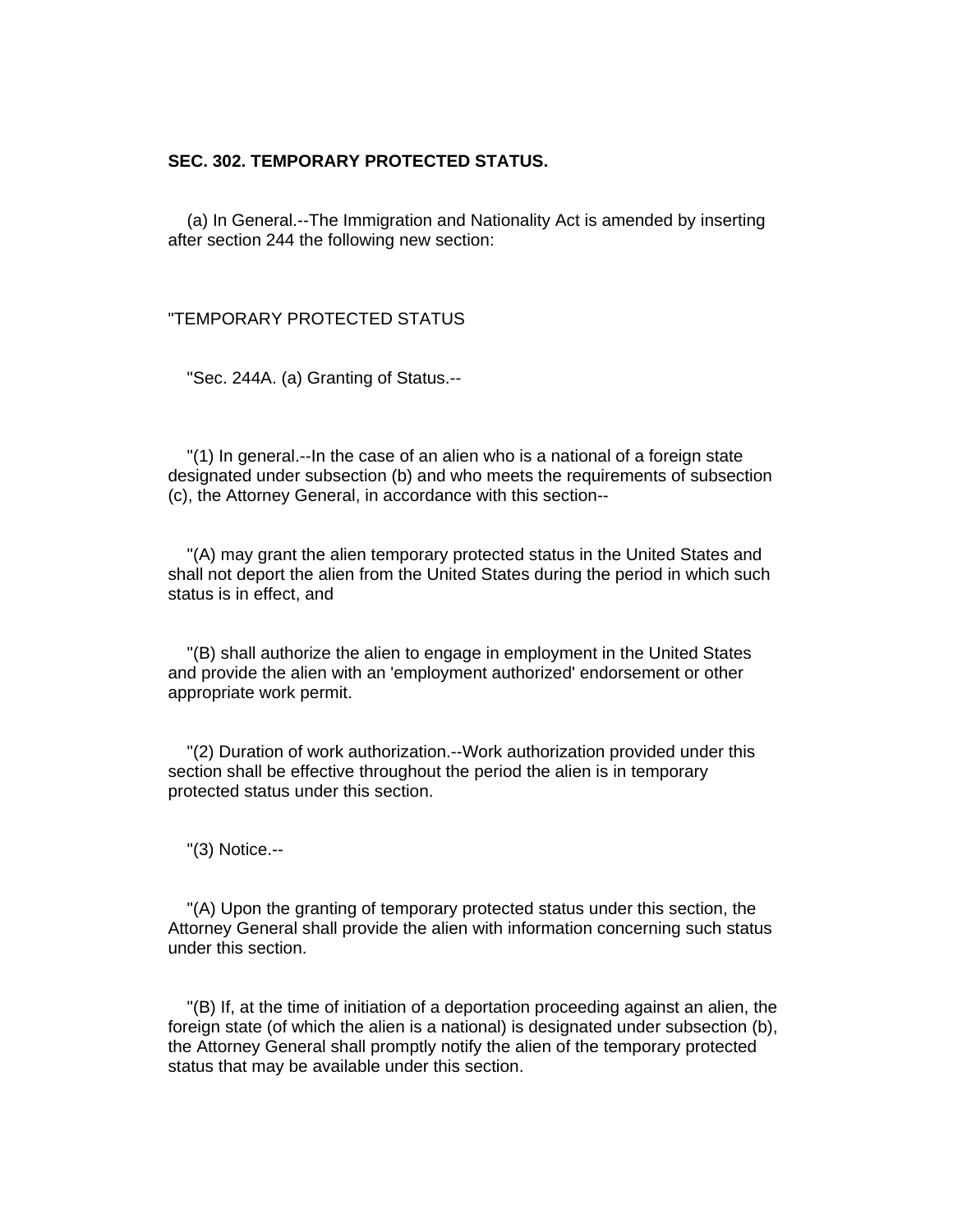"(C) If, at the time of designation of a foreign state under subsection (b), an alien (who is a national of such state) is in a deportation proceeding under this title, the Attorney General shall promptly notify the alien of the temporary protected status that may be available under this section.

 "(D) Notices under this paragraph shall be provided in a form and language that the alien can understand.

"(4) Temporary treatment for eligible aliens.--

 "(A) In the case of an alien who can establish a prima facie case of eligibility for benefits under paragraph (1), but for the fact that the period of registration under subsection (c)(1)(A)(iv) has not begun, until the alien has had a reasonable opportunity to register during the first 30 days of such period, the Attorney General shall provide for the benefits of paragraph (1).

 "(B) In the case of an alien who establishes a prima facie case of eligibility for benefits under paragraph (1), until a final determination with respect to the alien's eligibility for such benefits under paragraph (1) has been made, the alien shall be provided such benefits.

"(5) Clarification.--Nothing in this section shall be construed as authorizing the Attorney General to deny temporary protected status to an alien based on the alien's immigration status or to require any alien, as a condition of being granted such status, either to relinquish nonimmigrant or other status the alien may have or to execute any waiver of other rights under this Act. The granting of temporary protected status under this section shall not be considered to be inconsistent with the granting o f nonimmigrant status under this Act.

"(b) Designations.--

 "(1) In General.--The Attorney General, after consultation with appropriate agencies of the Government, may designate any foreign state (or any part of such foreign state) under this subsection only if--

 "(A) the Attorney General finds that there is an ongoing armed conflict within the state and, due to such conflict, requiring the return of aliens who are nationals of that state to that state (or to the part of the state) would pose a serious threat to their personal safety;

"(B) the Attorney General finds that--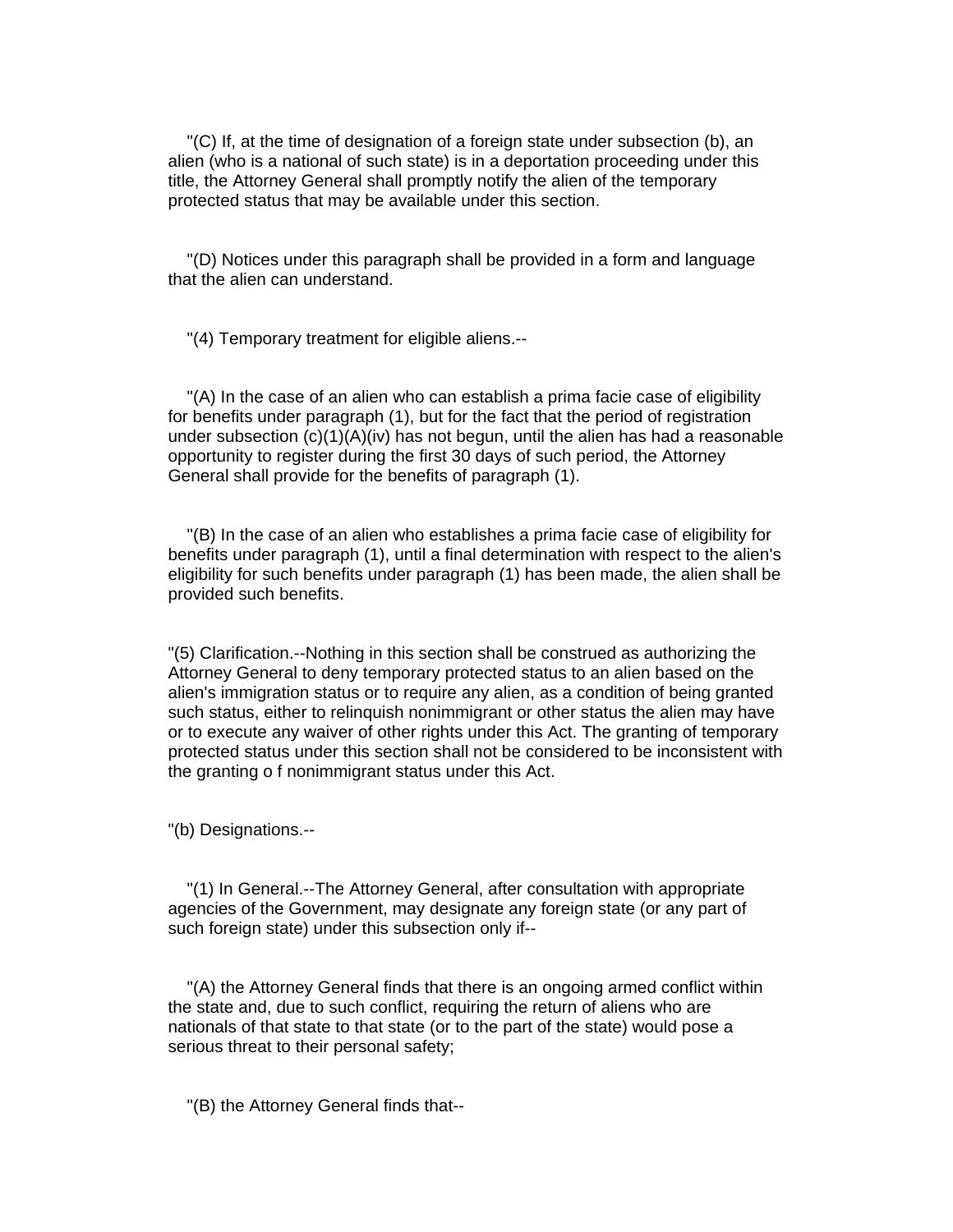"(i) there has been an earthquake, flood, drought, epidemic, or other environmental disaster in the state resulting in a substantial, but temporary, disruption of living conditions in the area affected,

 "(ii) the foreign state is unable, temporarily, to handle adequately the return to the state of aliens who are nationals of the state, and

 "(iii) the foreign state officially has requested designation under this subparagraph; or

 "(C) the Attorney General finds that there exist extraordinary and temporary conditions in the foreign state that prevent aliens who are nationals of the state from returning to the state in safety, unless the Attorney General finds that permitting the aliens to remain temporarily in the United States is contrary to the national interest of the United States.

A designation of a foreign state (or part of such foreign state) under this paragraph shall not become effective unless notice of the designation (including a statement of the findings under this paragraph and the effective date of the designation) is published in the Federal Register. In such notice, the Attorney General shall also state an estimate of the number of nationals of the foreign state designated who are (or within the effective period of the designation are likely to become) eligible for tempor ary protected status under this section and their immigration status in the United States.

 "(2) Effective period of designation for foreign states.--The designation of a foreign state (or part of such foreign state) under paragraph (1) shall--

 "(A) take effect upon the date of publication of the designation under such paragraph, or such later date as the Attorney General may specify in the notice published under such paragraph, and

 "(B) shall remain in effect until the effective date of the termination of the designation under paragraph (3)(B).

For purposes of this section, the initial period of designation of a foreign state (or part thereof) under paragraph (1) is the period, specified by the Attorney General, of not less than 6 months and not more than 18 months.

"(3) Periodic review, terminations, and extensions of designations.--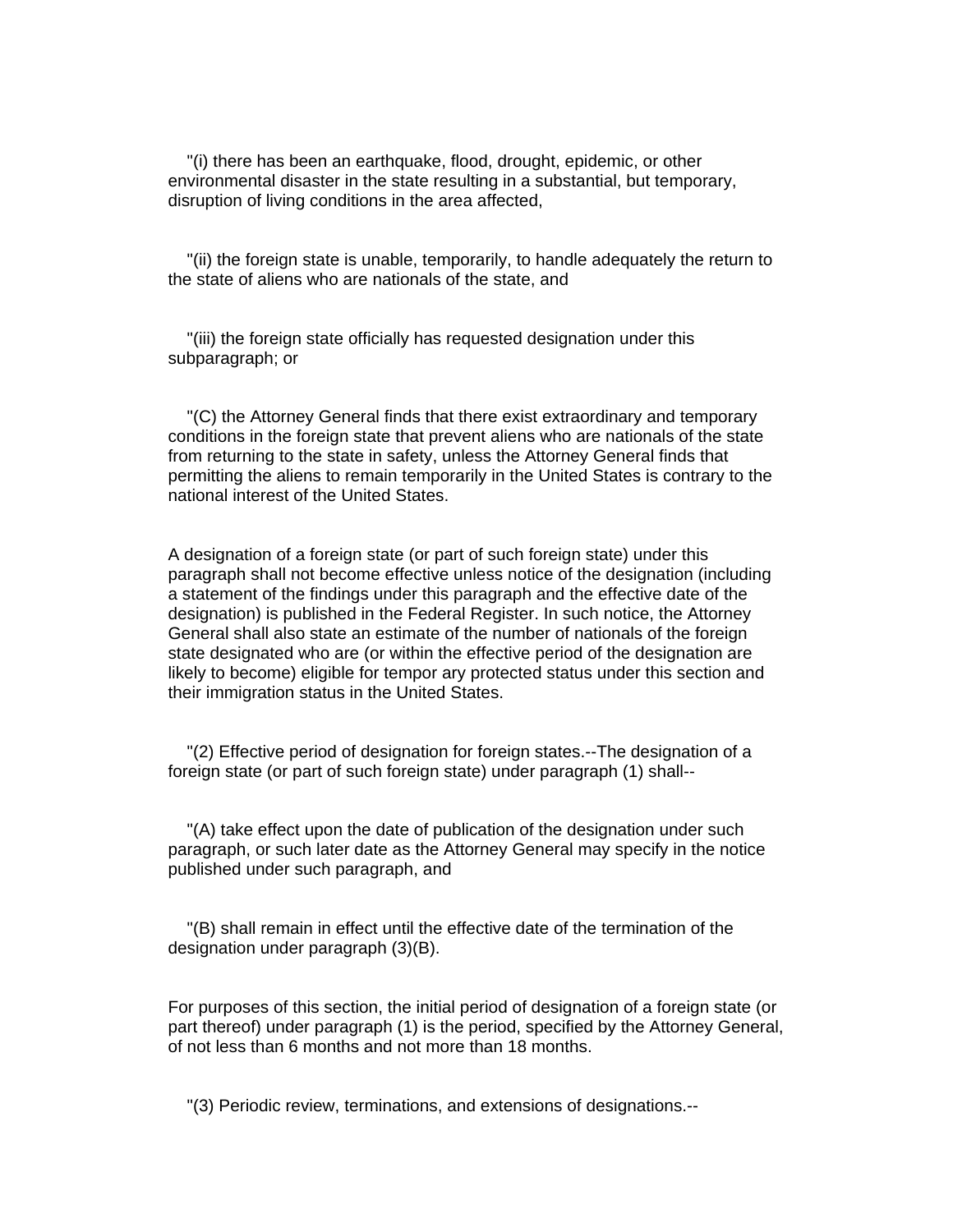"(A) Periodic review.--At least 60 days before end of the initial period of designation, and any extended period of designation, of a foreign state (or part thereof) under this section the Attorney General, after consultation with appropriate agencies of the Government, shall review the conditions in the foreign state (or part of such foreign state) for which a designation is in effect under this subsection and shall determine whether the conditions for such designation under this subsection continue to be met. The Attorney General shall provide on a timely basis for the publication of notice of each such determination (including the basis for the determination, and, in the case of an affirmative determination, the period of extension of designation under subparagraph (C)) in the Federal Register.

 "(B) Termination of designation.--If the Attorney General determines under subparagraph (A) that a foreign state (or part of such foreign state) no longer continues to meet the conditions for designation under paragraph (1), the Attorney General shall terminate the designation by publishing notice in the Federal Register of the determination under this subparagraph (including the basis for the determination). Such termination is effective in accordance with subsection  $(d)(3)$ , but shall not be effective earl ier than 60 days after the date the notice is published or, if later, the expiration of the most recent previous extension under subparagraph (C).

 "(C) Extension of designation.--If the Attorney General does not determine under subparagraph (A) that a foreign state (or part of such foreign state) no longer meets the conditions for designation under paragraph (1), the period of designation of the foreign state is extended for an additional period of 6 months (or, in the discretion of the Attorney General, a period of 12 or 18 months).

"(4) Information concerning protected status at time of designations.-- At the time of a designation of a foreign state under this subsection, the Attorney General shall make available information respecting the temporary protected status made available to aliens who are nationals of such designated foreign state.

"(5) Review.--

 "(A) Designations.--There is no judicial review of any determination of the Attorney General with respect to the designation, or termination or extension of a designation, of a foreign state under this subsection.

 "(B) Application to individuals.--The Attorney General shall establish an administrative procedure for the review of the denial of benefits to aliens under this subsection. Such procedure shall not prevent an alien from asserting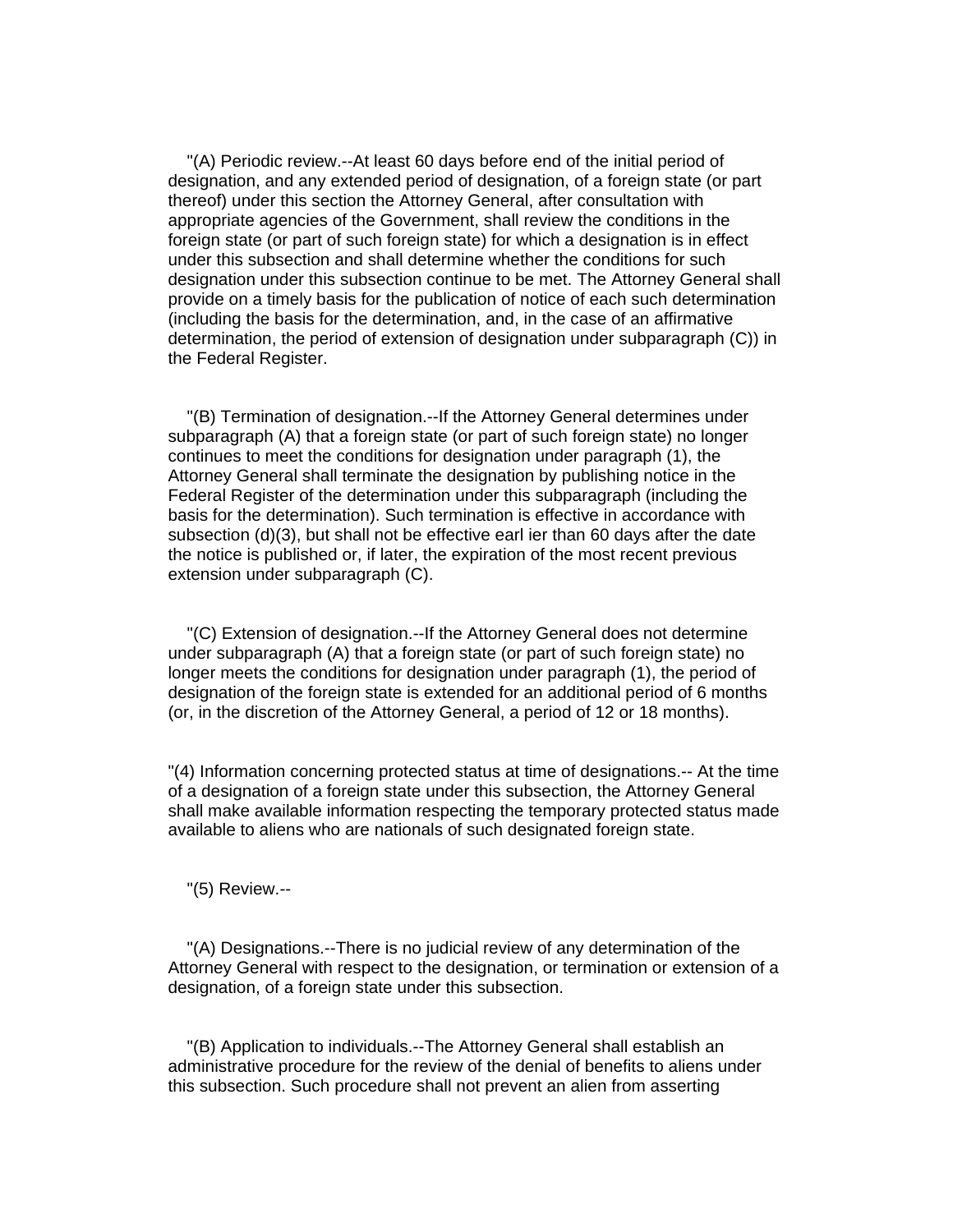protection under this section in deportation proceedings if the alien demonstrates that the alien is a national of a state designated under paragraph (1).

"(c) Aliens Eligible for Temporary Protected Status.--

"(1) In general.--

 "(A) Nationals of designated foreign states.--Subject to paragraph (3), an alien, who is a national of a state designated under subsection (b)(1), meets the requirements of this paragraph only if--

 "(i) the alien has been continuously physically present in the United States since the effective date of the most recent designation of that state;

 "(ii) the alien has continuously resided in the United States since such date as the Attorney General may designate;

 "(iii) the alien is admissible as an immigrant, except as otherwise provided under paragraph (2)(A), and is not ineligible for temporary protected status under paragraph (2)(B); and

 "(iv) to the extent and in a manner which the Attorney General establishes, the alien registers for the temporary protected status under this section during a registration period of not less than 180 days.

"(B) Registration fee.--The Attorney General may require payment of a reasonable fee as a condition of registering an alien under subparagraph (A)(iv) (including providing an alien with an 'employment authorized' endorsement or other appropriate work permit under this section). The amount of any such fee shall not exceed \$50.

"(2) Eligibility standards.--

 "(A) Waiver of certain grounds for inadmissibility.--In the determination of an alien's admissibility for purposes ofsubparagraph (A)(iii) of paragraph (1)--

 "(i) the provisions of paragraphs (14), (15), (20), (21), (25), and (32) of section 212(a) shall not apply;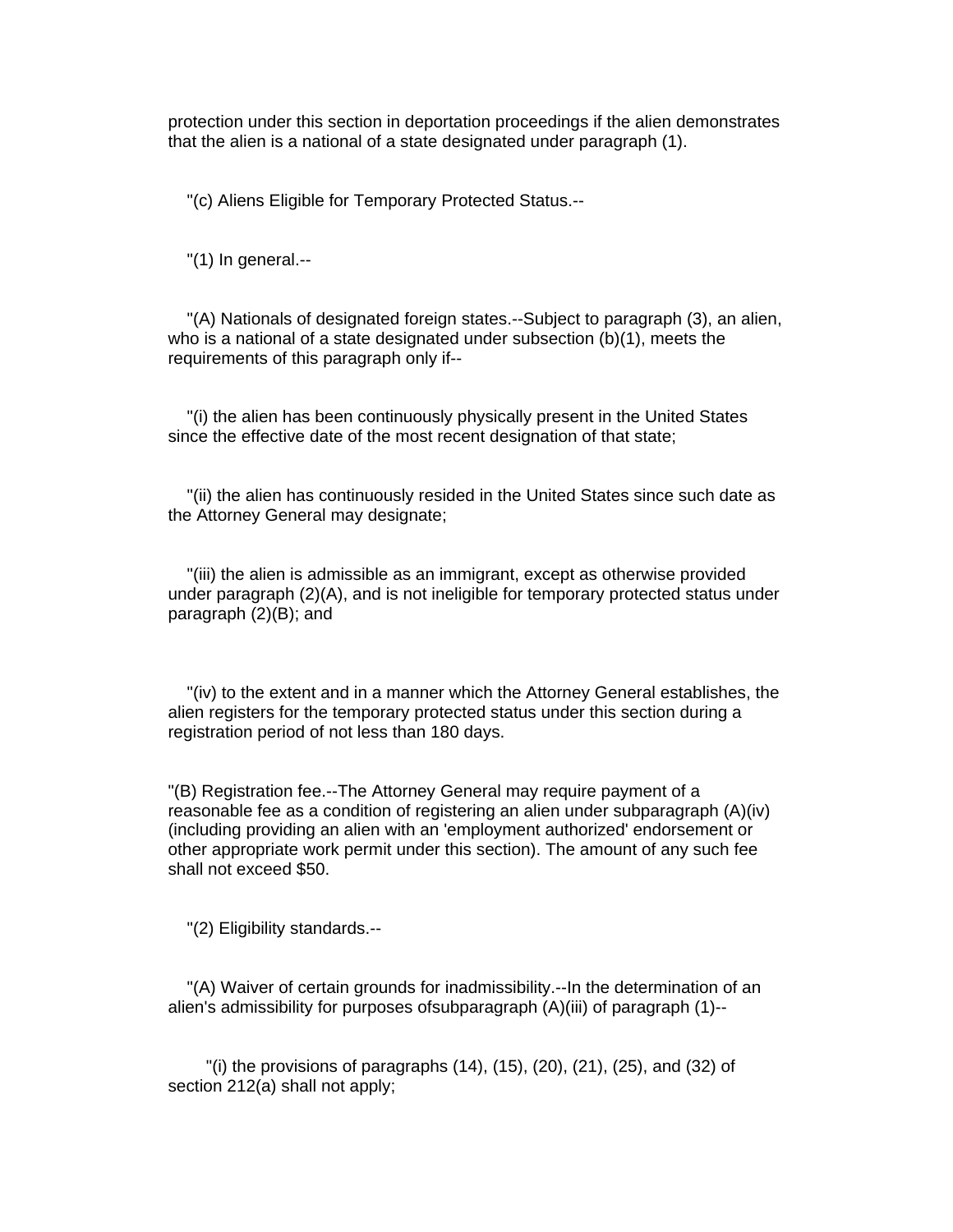"(ii) except as provided in clause (iii), the Attorney General may waive any other provision of section 212(a) in the case of individual aliens forhumanitarian purposes, to assure family unity, or when it is otherwise in the public interest; but

"(iii) the Attorney General may not waive--

"(I) paragraphs (9) and (10) (relating to criminals) of such section,

 "(II) paragraph (23) of such section (relating to drug offenses), except for so much of such paragraph as relates to a single offense of simple possession of 30 grams or less of marijuana,

"(III) paragraphs (27) and (29) of such section (relating to national security), or

 "(IV) paragraph (33) of such section (relating to those who assisted in the Nazi persecution).

"(B) Aliens ineligible.--An alien shall not be eligible for temporary protected status under this section if the Attorney General finds that--

 "(i) the alien has been convicted of any felony or 2 or more misdemeanors committed in the United States, or

"(ii) the alien is described in section 243(h)(2).

 "(3) Withdrawal of temporary protected status.--The Attorney General shall withdraw temporary protected status granted to an alien under this section if--

 "(A) the Attorney General finds that the alien was not in fact eligible for such status under this section,

 "(B) except as provided in paragraph (4) and permitted in subsection (f)(3), the alien has not remained continuously physically present in the United States from the date the alien first was granted temporary protected status under this section, or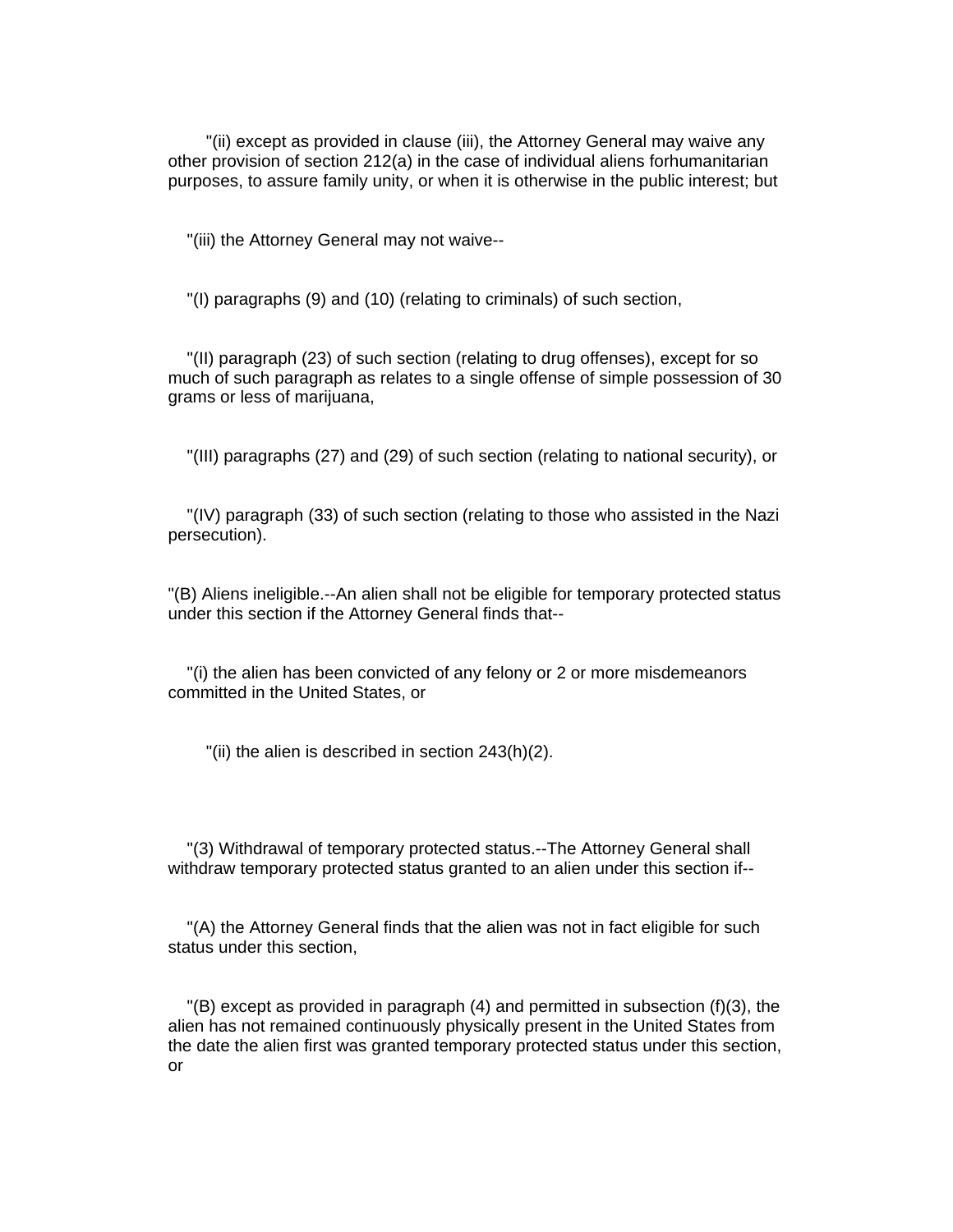"(C) the alien fails, without good cause, to register with the Attorney General annually, at the end of each 12-month period after the granting of such status, in a form and manner specified by the Attorney General.

 "(4) Treatment of brief, casual, and innocent departures and certain other absences.--

"(A) For purposes of paragraphs  $(1)(A)(i)$  and  $(3)(B)$ , an alien shall not be considered to have failed to maintain continuous physical presence in the United States by virtue of brief, casual, and innocent absences from the United States, without regard to whether such absences were authorized by the Attorney General.

"(B) For purposes of paragraph (1)(A)(ii), an alien shall not be considered to have failed to maintain continuous residence in the United States by reason of a brief, casual, and innocent absence described in subparagraph (A) or due merely to a brief temporary trip abroad required by emergency or extenuating circumstances outside the control of the alien.

 "(5) Construction.--Nothing in this section shall be construed as authorizing an alien to apply for admission to, or to be admitted to, the United States in order to apply for temporary protected status under this section.

 "(6) Confidentiality of information.--The Attorney General shall establish procedures to protect the confidentiality of information provided by aliens under this section.

"(d) Documentation.--

 "(1) Initial issuance.--Upon the granting of temporary protected status to an alien under this section, the Attorney General shall provide for the issuance of such temporary documentation and authorization as may be necessary to carry out the purposes of this section.

 "(2) Period of validity.--Subject to paragraph (3), such documentation shall be valid during the initial period of designation of the foreign state (or part thereof) involved and any extension of such period. The Attorney General may stagger the periods of validity of the documentation and authorization in order to provide for an orderly renewal of such documentation and authorization and for an orderly transition (under paragraph (3)) upon the termination of a designation of a foreign state (or any part of such foreign state).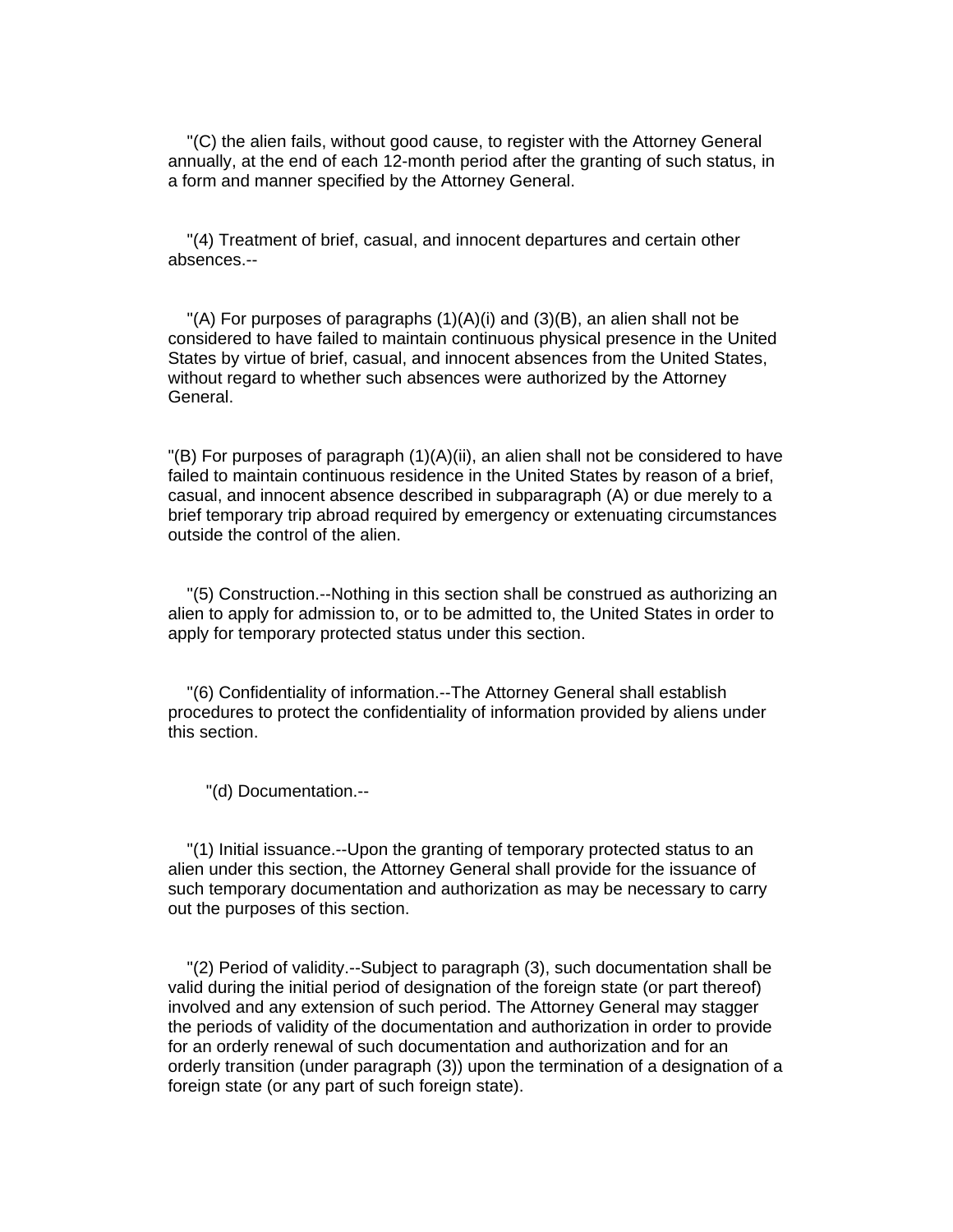"(3) Effective date of terminations.--If the Attorney General terminates the designation of a foreign state (or part of such foreign state) under subsection (b)(3)(B), such termination shall only apply to documentation and authorization issued or renewed after the effective date of the publication of notice of the determination under that subsection (or, at the Attorney General's option, after such period after the effective date of the determination as the Attorney General determines to be appropriate in o rder to provide for an orderly transition).

 "(4) Detention of the alien.--An alien provided temporary protected status under this section shall not be detained by the Attorney General on the basis of the alien's immigration status in the United States.

 "(e) Relation of Period of Temporary Protected Status to Suspension of Deportation.--With respect to an alien granted temporary protected status under this section, the period of such status shall not be counted as a period of physical presence in the United States for purposes of section 244(a), unless the Attorney General determines that extreme hardship exists. Such period shall not cause a break in the continuity of residence of the period before and after such period for purposes of such section.

 "(f) Benefits and Status During Period of Temporary Protected Status.-- During a period in which an alien is granted temporary protected status under this section--

 "(1) the alien shall not be considered to be permanently residing in the United States under color of law;

 "(2) the alien may be deemed ineligible for public assistance by a State (as defined in section 101(a)(36)) or any political subdivision thereof which furnishes such assistance;

 "(3) the alien may travel abroad with the prior consent of the Attorney General; and

 "(4) for purposes of adjustment of status under section 245 and change of status under section 248, the alien shall be considered as being in, and maintaining, lawful status as a nonimmigrant.

 "(g) Exclusive Remedy.--Except as otherwise specifically provided, this section shall constitute the exclusive authority of the Attorney General under law to permit aliens who are or may become otherwise deportable or have been paroled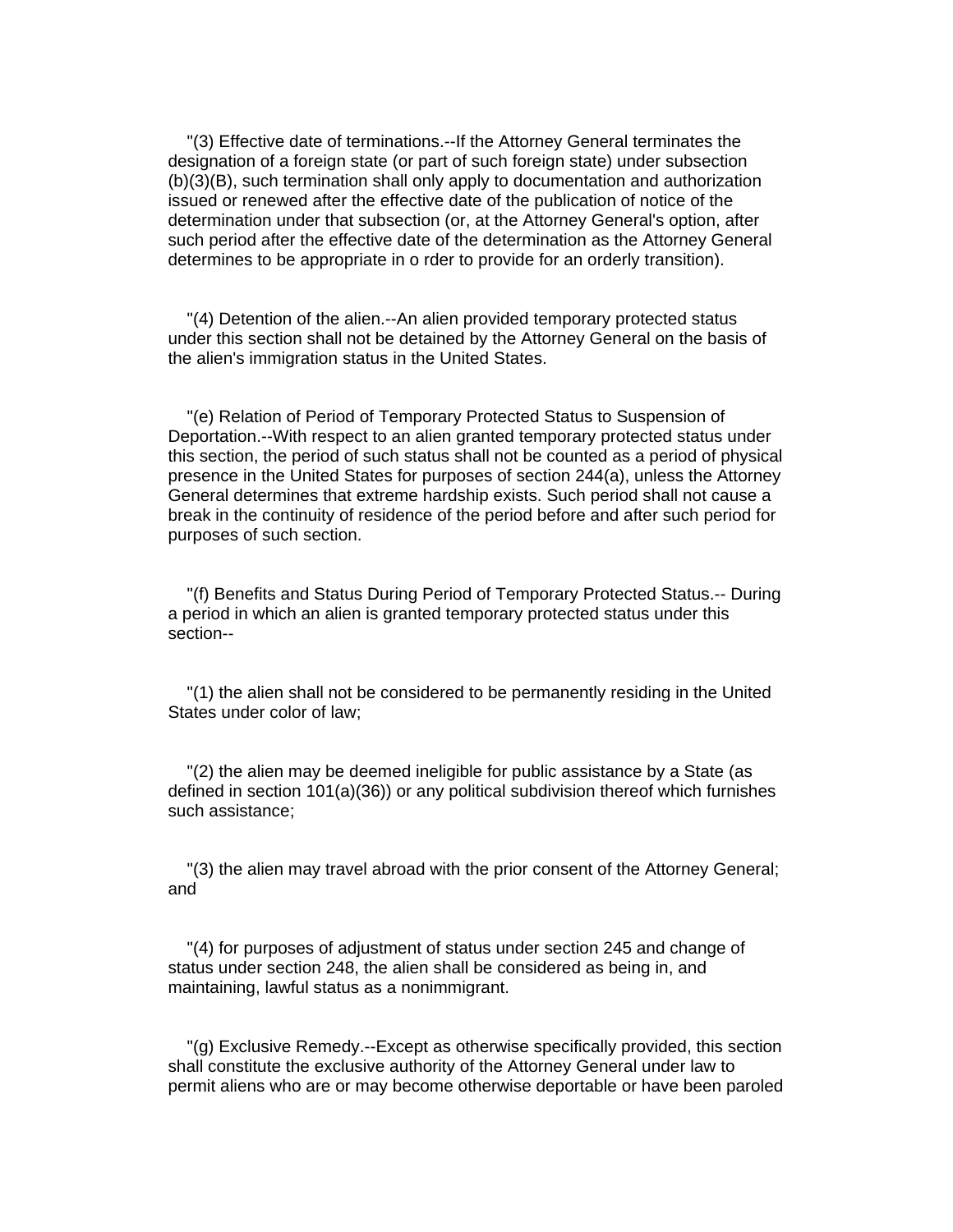into the United States to remain in the United States temporarily because of their particular nationality or region of foreign state of nationality.

"(h) Limitation on Consideration in the Senate of Legislation Adjusting Status.--

 "(1) In general.--Except as provided in paragraph (2), it shall not be in order in the Senate to consider any bill, resolution, or amendment that--

 "(A) provides for adjustment to lawful temporary or permanent resident alien status for any alien receiving temporary protected status under this section, or

 "(B) has the effect of amending this subsection or limiting the application of this subsection.

 "(2) Supermajority required.--Paragraph (1) may be waived or suspended in the Senate only by the affirmative vote of three-fifths of the Members duly chosen and sworn. An affirmative vote of three-fifths of the Members of the Senate duly chosen and sworn shall be required in the Senate to sustain an appeal of the ruling of the Chair on a point of order raised under paragraph (1).

"(3) Rules.--Paragraphs (1) and (2) are enacted--

 "(A) as an exercise of the rulemaking power of the Senate and as such they are deemed a part of the rules of the Senate, but applicable only with respect to the matters described in paragraph (1) and supersede other rules of the Senate only to the extent that such paragraphs are inconsistent therewith; and

 "(B) with full recognition of the constitutional right of the Senate to change such rules at any time, in the same manner as in the case of any other rule of the Senate.

"(i) Annual Report and Review.--

 "(1) Annual report.--Not later than March 1 of each year (beginning with 1992), the Attorney General, after consultation with the appropriate agencies of the Government, shall submit a report to the Committees on the Judiciary of the House of Representatives and of the Senate on the operation of this section during the previous year. Each report shall include--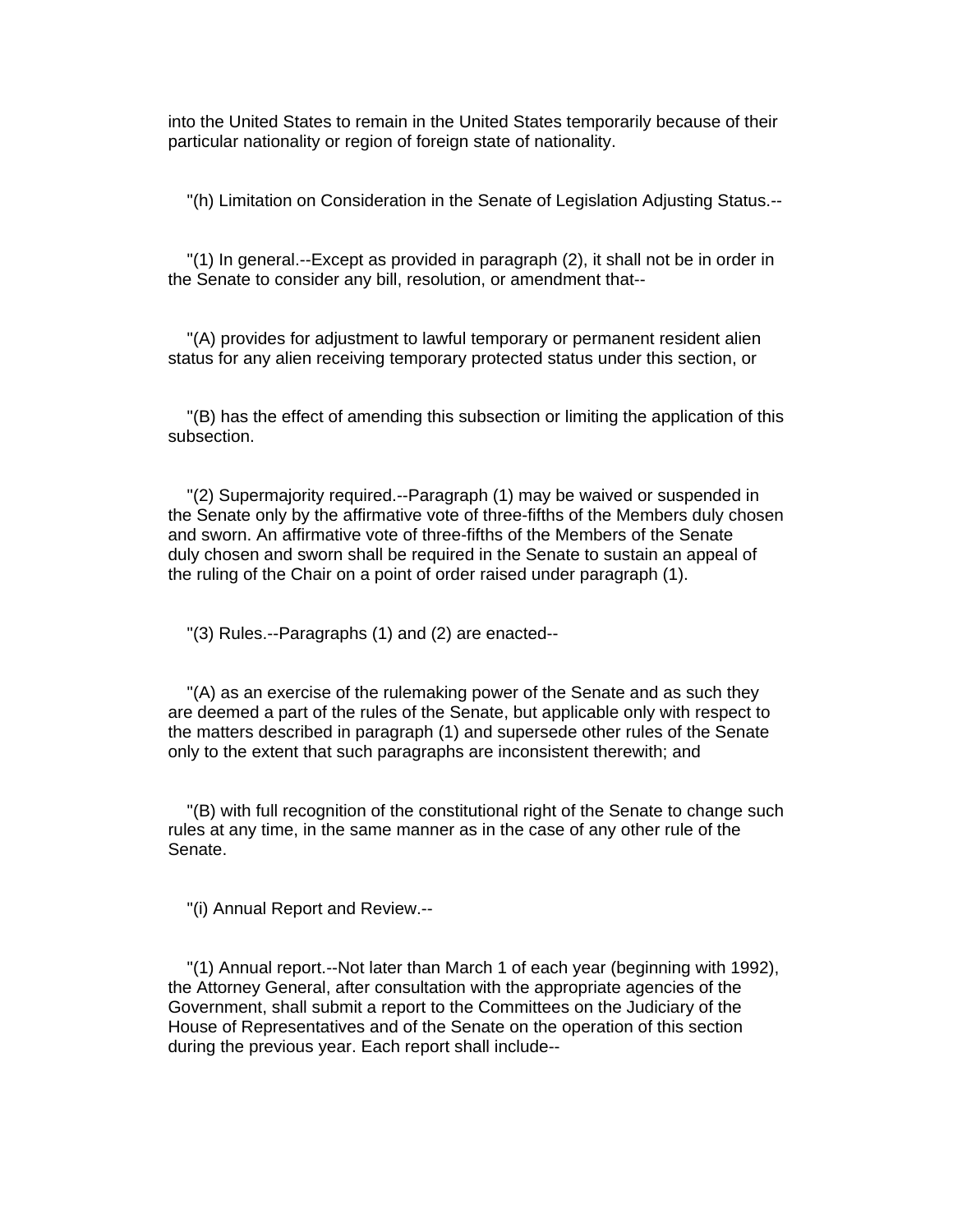"(A) a listing of the foreign states or parts thereof designated under this section,

 "(B) the number of nationals of each such state who have been granted temporary protected status under this section and their immigration status before being granted such status, and

 "(C) an explanation of the reasons why foreign states or parts thereof were designated under subsection (b)(1) and, with respect to foreign states or parts thereof previously designated, why the designation was terminated or extended under subsection (b)(3).

 "(2) Committee report.--No later than 180 days after the date of receipt of such a report, the Committee on the Judiciary of each House of Congress shall report to its respective House such oversight findings and legislation as it deems appropriate.".

 (b) Clerical Amendment.--The table of contents of such Act is amended by inserting after the item relating to section 244 the following new item:

"Sec. 244A. Temporary protected status.".

 (c) No Affect on Executive Order 12711.--Notwithstanding subsection (g) of section 244A of the Immigration and Nationality Act (inserted by the amendment made by subsection (a)), such section shall not supercede or affect Executive Order 12711 (April 11, 1990, relating to policy implementation with respect to nationals of the People's Republic of China).

# **SEC. 303. SPECIAL TEMPORARY PROTECTED STATUS FOR SALVADORANS.**

(a) Designation.--

 (1) In general.--El Salvador is hereby designated under section 244A(b) of the Immigration and Nationality Act, subject to the provisions of this section.

(2) Period of designation.--Such designation shall take effect on the date of the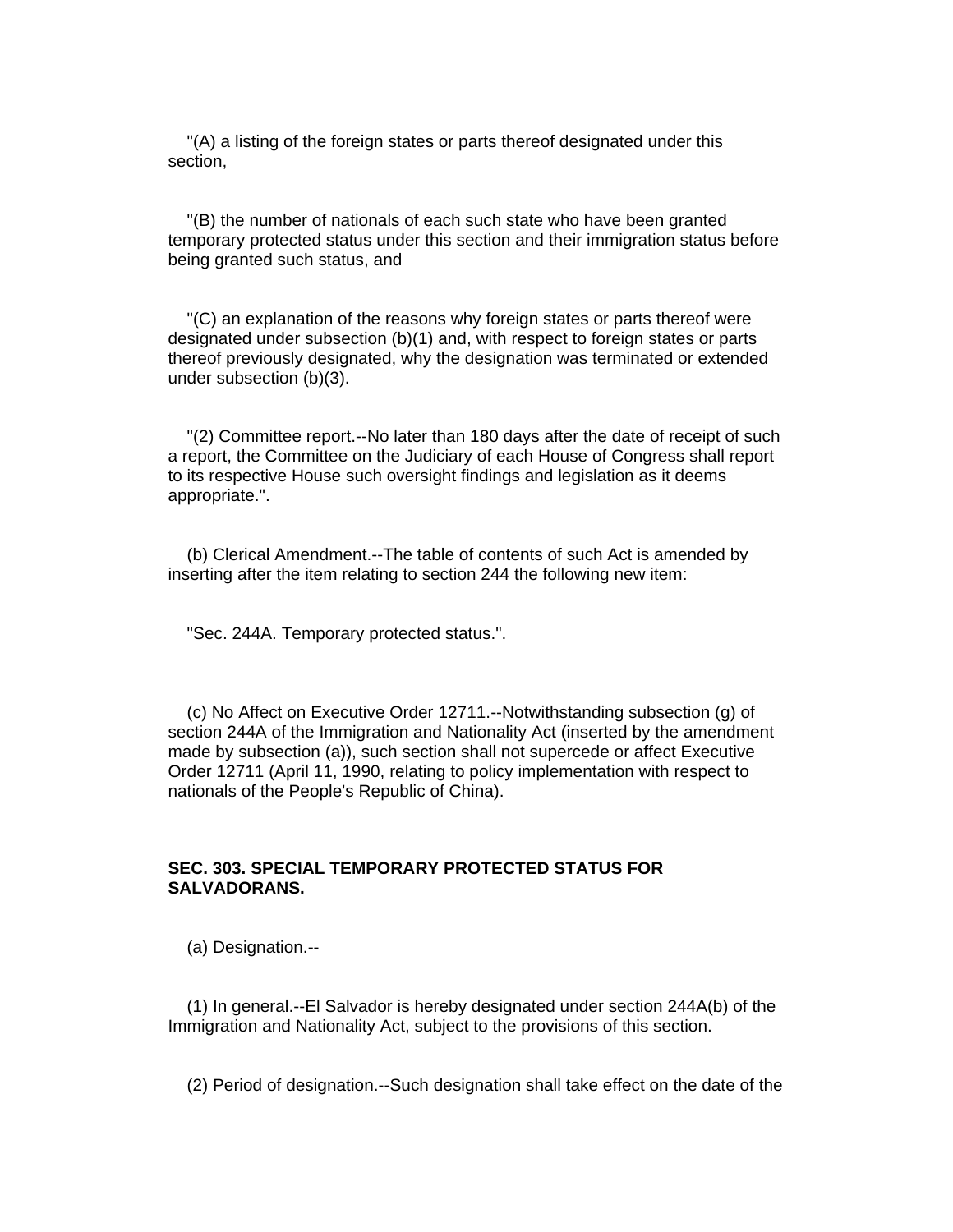enactment of this section and shall remain in effect until the end of the 18-month period beginning January 1, 1991.

(b) Aliens Eligible.--

 (1) In general.--In applying section 244A of the Immigration and Nationality Act pursuant to the designation under this section, subject to section 244A(c)(3) of such Act, an alien who is a national of El Salvador meets the requirements of section 244A(c)(1) of such Act only if--

 (A) the alien has been continuously physically present in the United States since September 19, 1990;

 (B) the alien is admissible as an immigrant, except as otherwise provided under section 244A(c)(2)(A) of such Act, and is not ineligible for temporary protected status under section 244A(c)(2)(B) of such Act; and

 (C) in a manner which the Attorney General shall establish, the alien registers for temporary protected status under this section during the registration period beginning January 1, 1991, and ending June 30, 1991.

 (2) Registration fee.--The Attorney General shall require payment of a reasonable fee as a condition of registering an alien under paragraph (1)(C) (including providing an alien with an "employment authorized" endorsement or other appropriate work permit under this section). The amount of the fee shall be sufficient to cover the costs of administration of this section. Notwithstanding section 3302 of title 31, United States Code, all such registration fees collected shall be credited to the appropriation to be used in carrying out this section.

(c) Application of Certain Provisions.--

 (1) In general.--Except as provided in this subsection, the provisions of section 244A of the Immigration and Nationality Act (including subsection (h) thereof) shall apply to El Salvador (and aliens provided temporary protected status) under this section in the same manner as they apply to a foreign state designated (and aliens provided temporary protected status) under such section.

(2) Provisions not applicable. $-$ Subsections  $(b)(1)$ ,  $(b)(2)$ ,  $(b)(3)$ ,  $(c)(1)$ ,  $(c)(4)$ , (d)(3), and (i) of such section 244A shall not apply under this section.

(3) 6-month period of registration and work authorization.-- Notwithstanding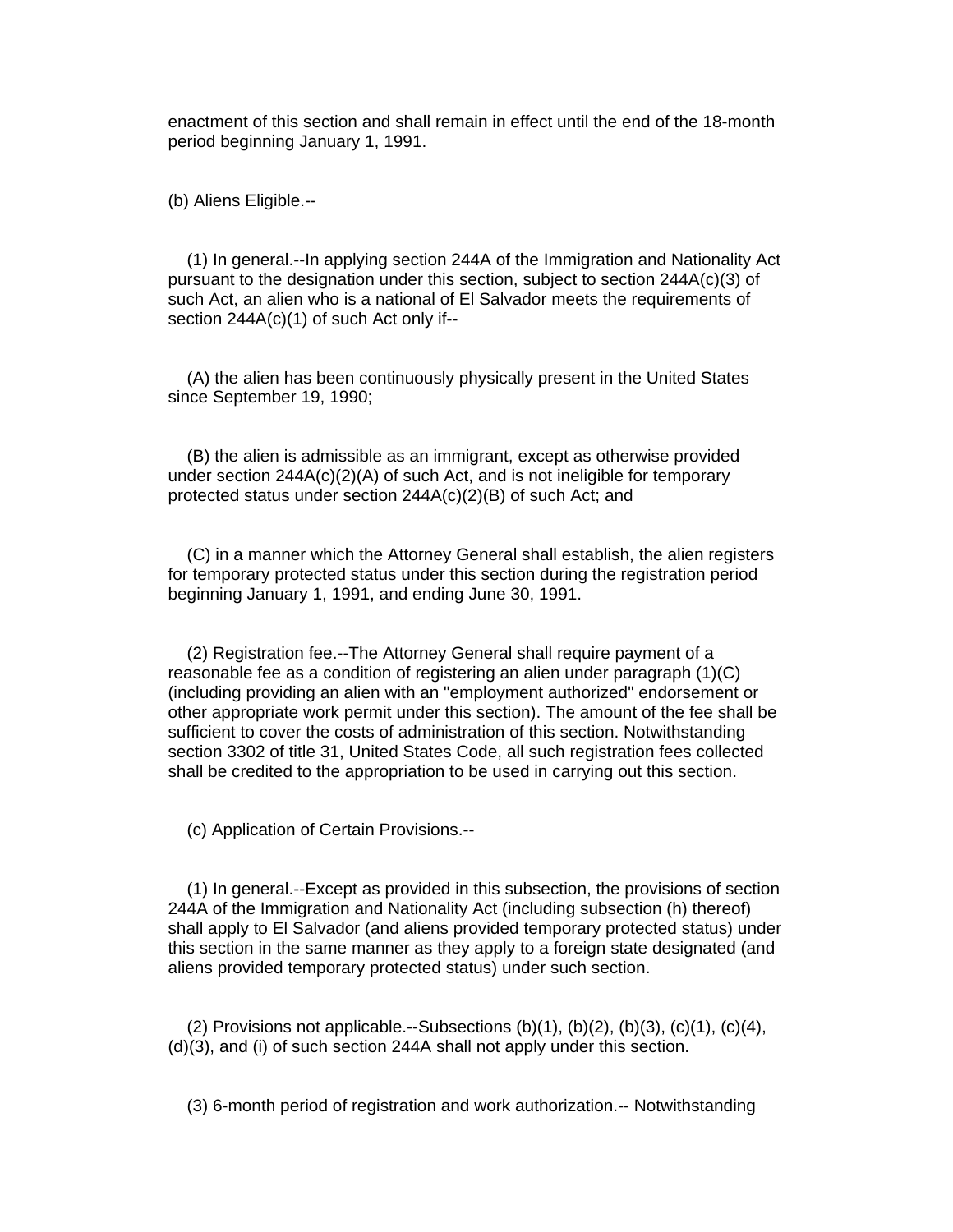section 244A(a)(2) of the Immigration and Nationality Act, the work authorization provided under this section shall be effective for periods of 6 months. In applying section 244A(c)(3)(C) of such Act under this section, "semiannually, at the end of each 6-month period" shall be substituted for "annually, at the end of each 12 month period" and, notwithstanding section 244A(d)(2) of such Act, the period of validity of documentation under this section shall be 6 months.

 (4) Reentry permitted after departure for emergency circumstances.--In applying section 244A(f)(3) of the Immigration and Nationality Act under this section, the Attorney General shall provide for advance parole in the case of an alien provided special temporary protected status under this section if the alien establishes to the satisfaction of the Attorney General that emergency and extenuating circumstances beyond the control of the alien requires the alien to depart for a brief, temporary trip abroad.

 (d) Enforcement of Requirement to Depart at Time of Termination of Designation.--

 (1) Show cause order at time of final registration.--At the registration occurring under this section closest to the date of termination of the designation of El Salvador under subsection (a), the Immigration and Naturalization Service shall serve on the alien granted temporary protected status an order to show cause that establishes a date for deportation proceedings which is after the date of such termination of designation. If El Salvador is subsequently designated under section 244A(b) of the Immigratio n and Nationality Act, the Service shall cancel such orders.

 (2) Sanction for failure to appear.--If an alien is provided an order to show cause under paragraph (1) and fails to appear at such proceedings, except for exceptional circumstances, the alien may be deported in absentia under section 242B of the Immigration and Nationality Act (inserted by section 545(a) of this Act) and certain discretionary forms of relief are no longer available to the alien pursuant to such section.

## **TITLE IV--NATURALIZATION**

## **SEC. 401. ADMINISTRATIVE NATURALIZATION.**

 (a) Naturalization Authority.--Section 310 (8 U.S.C. 1421) is amended to read as follows: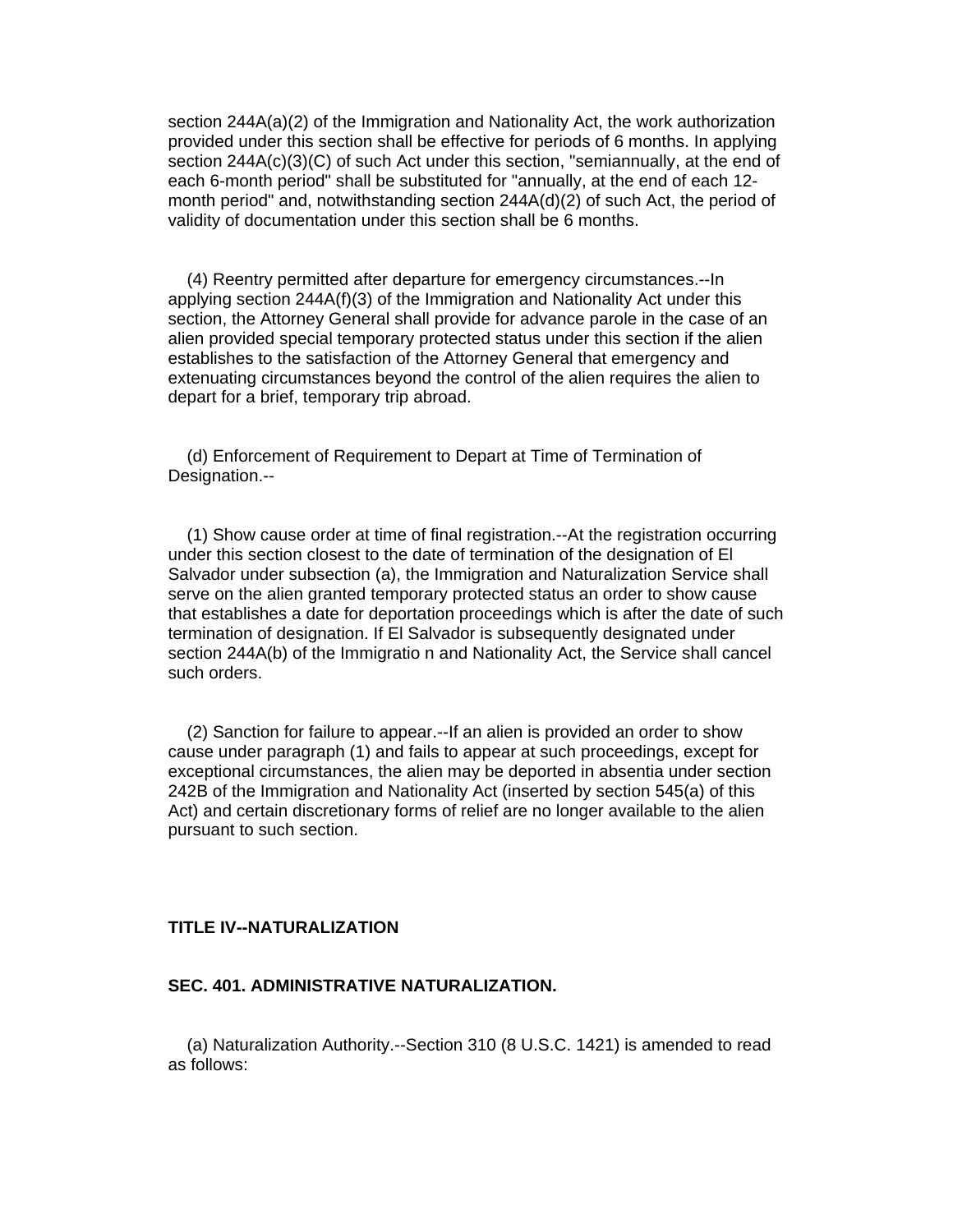#### "NATURALIZATION AUTHORITY

"Sec. 310. (a) Authority in Attorney General.--The sole authority to naturalize persons as citizens of the United States is conferred upon the Attorney General.

 "(b) Administration of Oaths.--An applicant for naturalization may choose to have the oath of allegiance under section 337(a) administered by the Attorney General or by any District Court of the United States for any State or by any court of record in any State having a seal, a clerk, and jurisdiction in actions in law or equity, or law and equity, in which the amount in controversy is unlimited. The jurisdiction of all courts in this subsection specified to administer the oath of allegiance shall extend on ly to persons resident within the respective jurisdiction of such courts.

 "(c) Judicial Review.--A person whose application for naturalization under this title is denied, after a hearing before an immigration officer under section 336(a), may seek review of such denial before the United States district court for the district in which such person resides in accordance with chapter 7 of title 5, United States Code. Such review shall be de novo, and the court shall make its own findings of fact and conclusions of law and shall, at the request of the petitioner, conduct a hearing de novo on the application.

 "(d) Sole Procedure.--A person may only be naturalized as a citizen of the United States in the manner and under the conditions prescribed in this title and not otherwise.".

 (b) Filing of Applications.--Section 334(a) (8 U.S.C. 1445(a)) is amended by adding at the end the following new sentence: "In the case of an applicant subject to a requirement of continuous residence under section 316(a) or 319(a), the application for naturalization may be filed up to 3 months before the date the applicant would first otherwise meet such continuous residence requirement.".

 (c) Notification.--Section 335(b) (8 U.S.C. 1446(b)) is amended by adding at the end the following new sentence: "Any such employee shall, at the examination, inform the petitioner of the remedies available to the petitioner under section 336.".

# **SEC. 402. SUBSTITUTING 3 MONTHS RESIDENCE IN INS DISTRICT OR STATE FOR 6 MONTHS RESIDENCE IN A STATE.**

Section 316(a)(1) (8 U.S.C. 1427(a)(1)) is amended by striking "and who has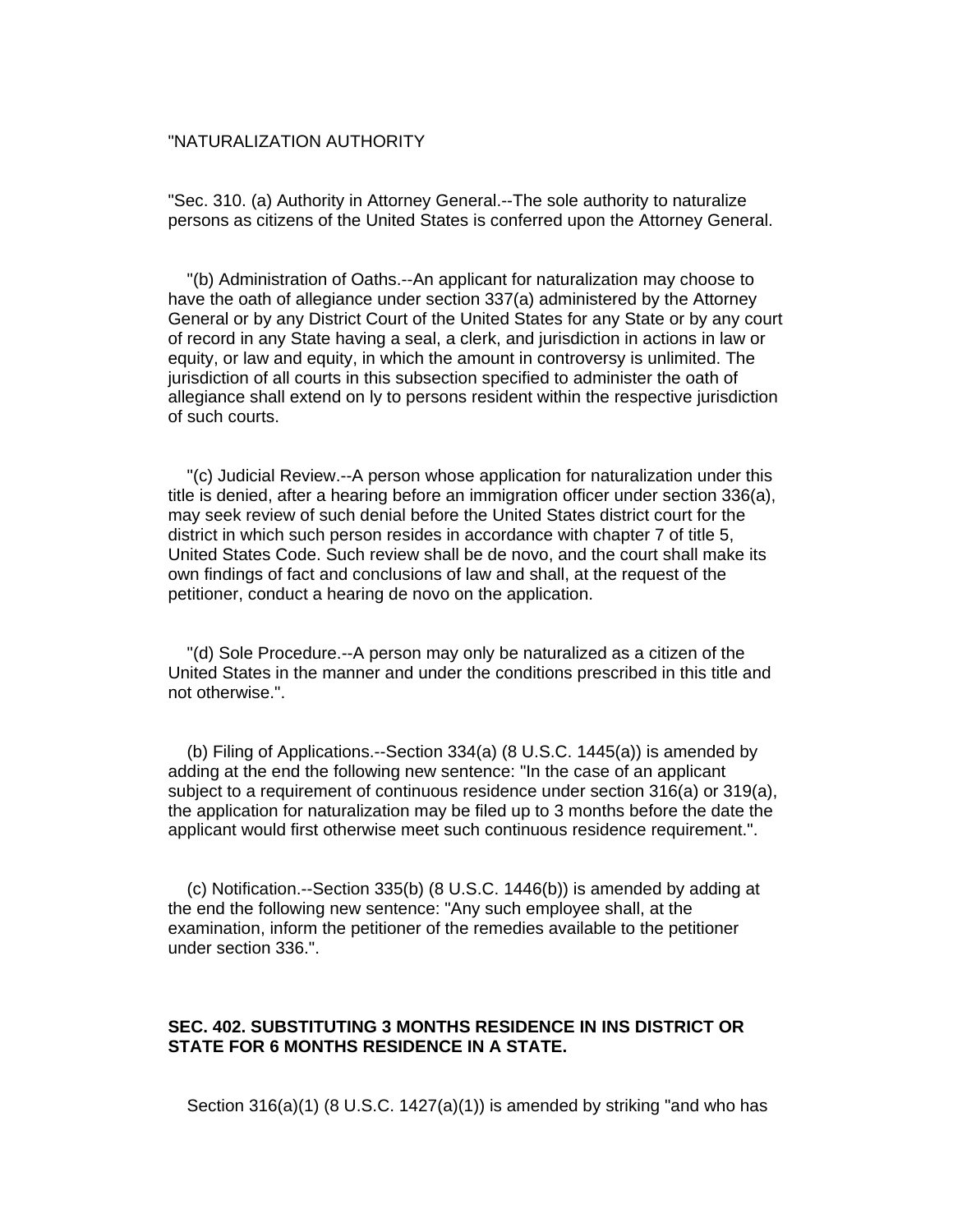resided within the State in which the petitioner filed the petition for at least six months" and inserting "and who has resided within the State or within the district of the Service in the United States in which the applicant filed the application for at least three months".

#### **SEC. 403. WAIVER OF ENGLISH LANGUAGE REQUIREMENT FOR NATURALIZATION.**

 Section 312(1) (8 U.S.C. 1423(1)) is amended by striking "is over fifty years of age and has been living in the United States for periods totaling at least twenty years subsequent to a lawful admission for permanent residence" and inserting "either (A) is over 50 years of age and has been living in the United States for periods totaling at least 20 years subsequent to a lawful admission for permanent residence, or (B) is over 55 years of age and has been living in the United States for periods totaling at least 15 years subsequent to a lawful admission for permanent residence".

# **SEC. 404. TREATMENT OF SERVICE IN ARMED FORCES OF A FOREIGN COUNTRY.**

Section 315 (8 U.S.C. 1425) is amended--

 (1) in subsection (a), by inserting "but subject to subsection (c)" after "section 405(b)", and

(2) by adding at the end the following new subsection:

"(c) An alien shall not be ineligible for citizenship under this section or otherwise because of an exemption from training or service in the Armed Forces of the United States pursuant to the exercise of rights under a treaty, if before the time of the exercise of such rights the alien served in the Armed Forces of a foreign country of which the alien was a national.".

# **SEC. 405. NATURALIZATION OF NATIVES OF THE PHILIPPINES THROUGH CERTAIN ACTIVE-DUTY SERVICE DURING WORLD WAR II.**

(a) Waiver of Certain Requirements.--(1) Clauses (1) and (2) of section 329(a)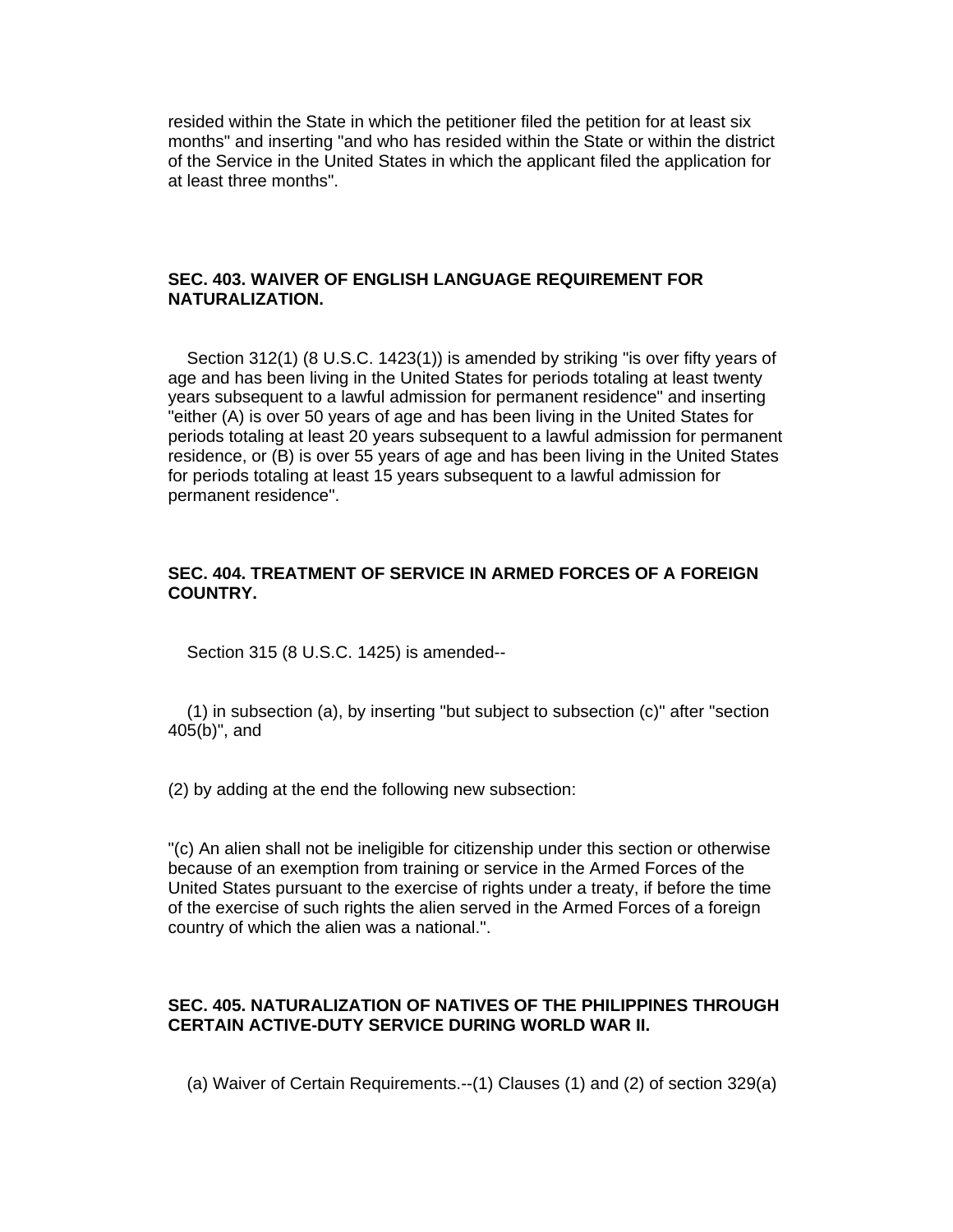of the Immigration and Nationality Act (8 U.S.C. 1440(a)) shall not apply to the naturalization of any person--

 (A) who was born in the Philippines and who was residing in the Philippines before the service described in subparagraph (B);

(B) who served honorably--

 (i) in an active-duty status under the command of the United States Armed Forces in the Far East, or

 (ii) within the Philippine Army, the Philippine Scouts, or recognized guerrilla units, at any time during the period beginning September 1, 1939, and ending December 31, 1946;

 (C) who is otherwise eligible for naturalization under section 329 of such Act; and

 (D) who applies for naturalization during the 2-year period beginning on the date of the enactment of this Act.

 (2) Subject to subsection (c), in applying section 329 of the Immigration and Nationality Act, service described in paragraph (1)(B) is considered to be honorable service in an active-duty status in the military, air, or naval forces of the United States.

 (b) Waiver of Residency Requirement.--Section 340(d) of the Immigration and Nationality Act (8 U.S.C. 1451(d)) shall not apply to a person who is naturalized pursuant to subsection (a).

 (c) Statutory Construction.--The enactment of this section shall not be construed as affecting the rights, privileges, or benefits of a person described in subsection (a)(1) under any provision of law (other than the Immigration and Nationality Act) by reason of the service of such person or the service of any other person under the command of the United States Armed Forces.

## **SEC. 406. PUBLIC EDUCATION REGARDING NATURALIZATION BENEFITS.**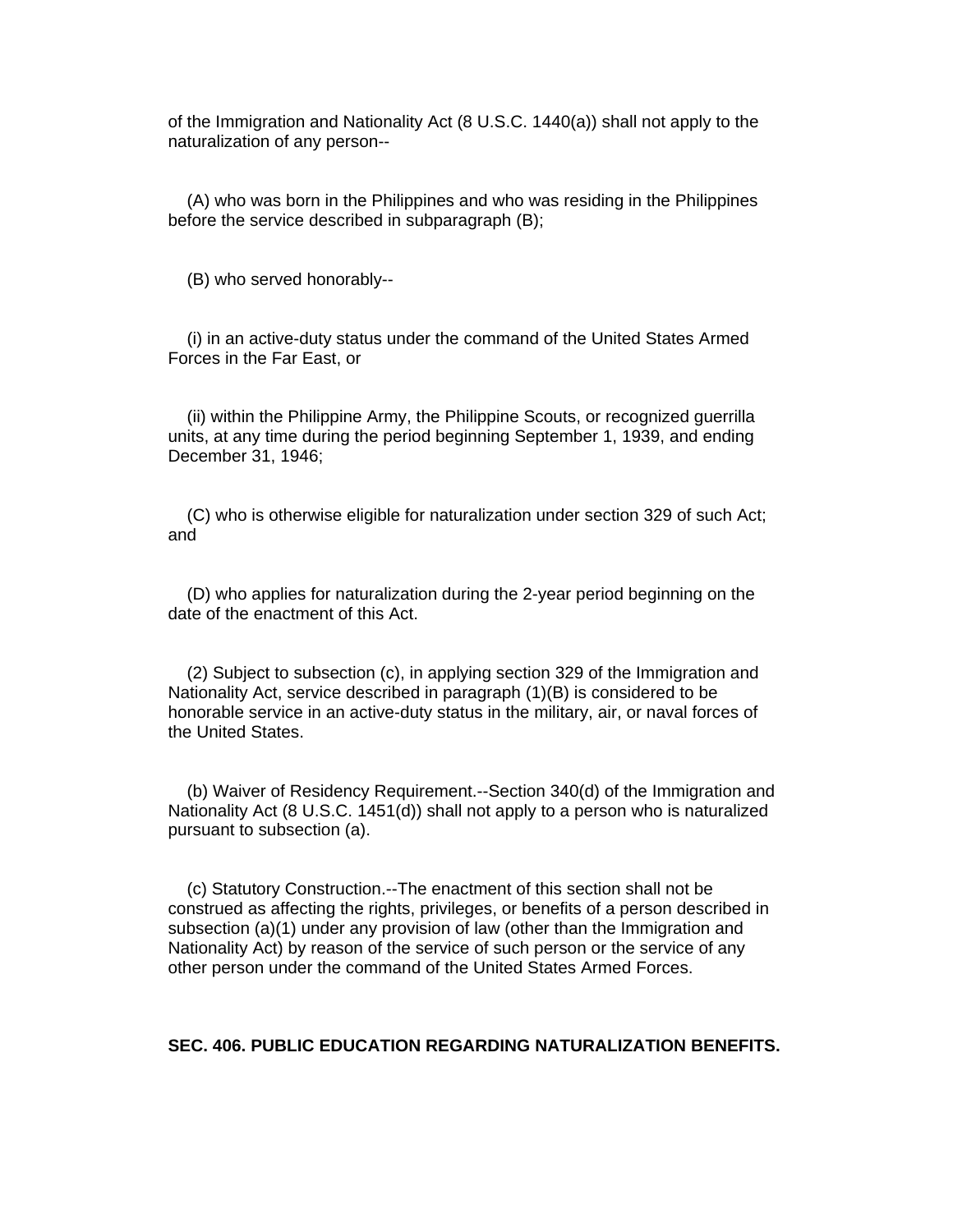Section 332 (8 U.S.C. 1443) is amended by adding at the end the following new subsection:

 "(h) In order to promote the opportunities and responsibilities of United States citizenship, the Attorney General shall broadly distribute information concerning the benefits which persons may receive under this title and the requirements to obtain such benefits. In carrying out this subsection, the Attorney General shall seek the assistance of appropriate community groups, private voluntary agencies, and other relevant organizations. There are authorized to be appropriated (for each fiscal year beginning with fiscal year 1991) such sums as may be necessary to carry out this subsection.".

## **SEC. 407. CONFORMING AMENDMENTS.**

 (a) Conforming Amendments to Section 310 Revision.--(1) The item in the table of contents relating to section 310 is amended to read as follows:

"Sec. 310. Naturalization authority.".

 (2) Section 101(a)(36) (8 U.S.C. 1101(a)(36)) is amended by striking "(except as used in section 310(a) of title III)".

 (b) Conforming Amendments to Change in Residence Requirement.--(1) Section 319 (8 U.S.C. 1430) is amended--

 (A) in subsection (a), by striking "has resided within the State in which he filed his petition for at least six months" and inserting "has resided within the State or the district of the Service in the United States in which the applicant filed his application for at least three months",

 (B) in subsections (b) and (d), by striking "within the jurisdiction of the naturalization court" and inserting "within a State or a district of the Service in the United States", and

 (C) in subsection (c), is amended by striking "within the jurisdiction of the court" and inserting "district of the Service in the United States".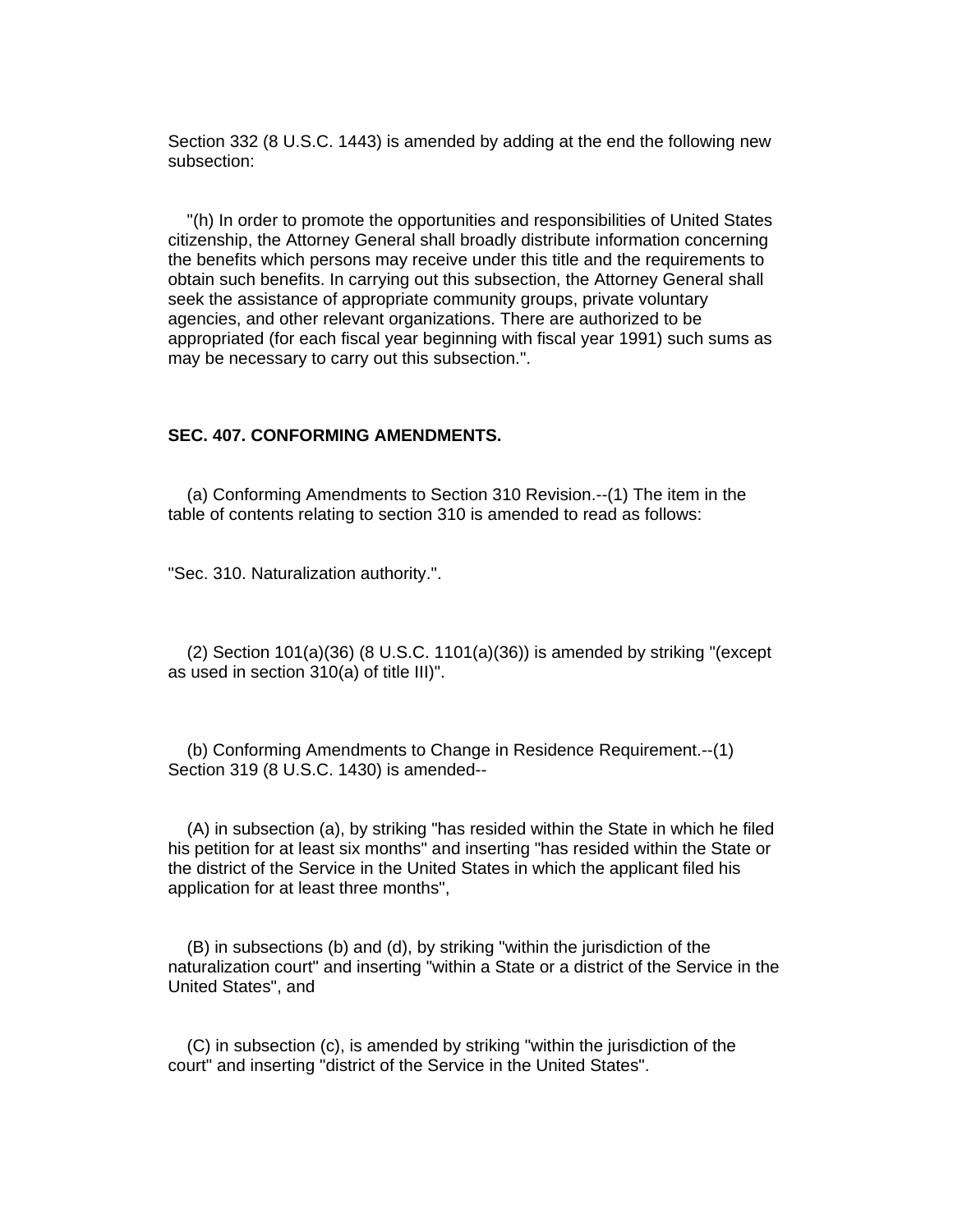(2) Section 322(c) (8 U.S.C. 1433(c)) is amended by striking "within the jurisdiction of the naturalization court" and inserting "within a State or a district of the Service in the United States".

 $(3)$  Section 324(a)(1) (8 U.S.C. 1435(a)(1)) is amended by inserting "or district of the Service in the United States" after "State".

(4) Section 328 (8 U.S.C. 1439) is amended--

(A) in subsection (a)--

(i) by inserting "or district of the Service in the United States" after "State", and

(ii) by striking "for at least six months" and inserting "for at least three months";

 (B) in subsection (b)(1), by striking "within the jurisdiction of the court" and inserting "within a State or district of the Service in the United States"; and

 (C) in subsection (c), by inserting "or district of the Service in the United States" after "State".

(5) Section 329(b) (8 U.S.C. 1440(b)) is amended--

(A) in paragraph (2)--

 (i) by inserting "or district of the Service in the United States" after "State", and (ii) by inserting "and" at the end of paragraph (2);

(B) by striking paragraph (3); and

(C) by redesignating paragraph (4) as paragraph (3).

 (c) Substitution of Application for Naturalization for Petition for Naturalization.-- The text of the following provisions is amended by striking "a petition", "petition", "petitions", "a petitioner", "petitioner", "petitioner's", "petitioning", and "petitioned" each place it appears and inserting "an application", "application", "applications"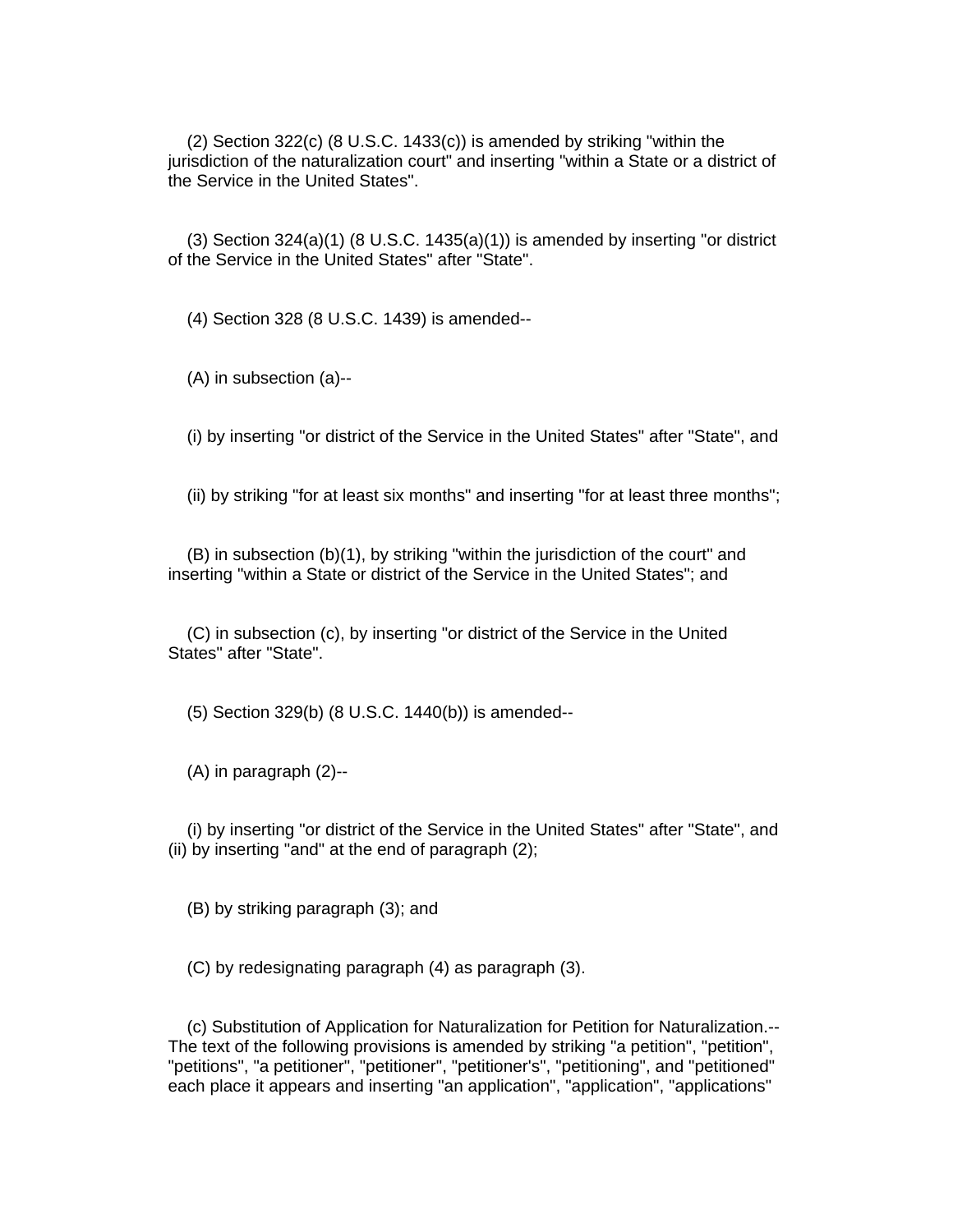or "applies" (as the case may be), "an applicant", "applicant", "applicant's", "applying", and applied", respectively:

- (1) Section 313(c) (8 U.S.C. 1424(c)).
- (2) Section 316 (8 U.S.C. 1427).
- (3) Section 317 (8 U.S.C. 1428).
- (4) Section 318 (8 U.S.C. 1429).
- (5) Sections 319 (a) and (c) (8 U.S.C. 1430 (a), (c)).
- (6) Section 322 (8 U.S.C. 1433).
- (7) Section 324 (8 U.S.C. 324).
- (8) Section 325 (8 U.S.C. 1436).
- (9) Section 326 (8 U.S.C. 1437).
- (10) Section 328 (8 U.S.C. 1439).
- (11) Section 329 (8 U.S.C. 1440), other than subsection (d).
- (12) Section 330 (8 U.S.C. 1441).
- (13) Section 331 (8 U.S.C. 1442), other than subsection (d).
- (14) Section 333(a) (8 U.S.C. 1444(a)).
- (15) Section 334 (8 U.S.C. 1445).
- (16) Section 335 (8 U.S.C. 1446).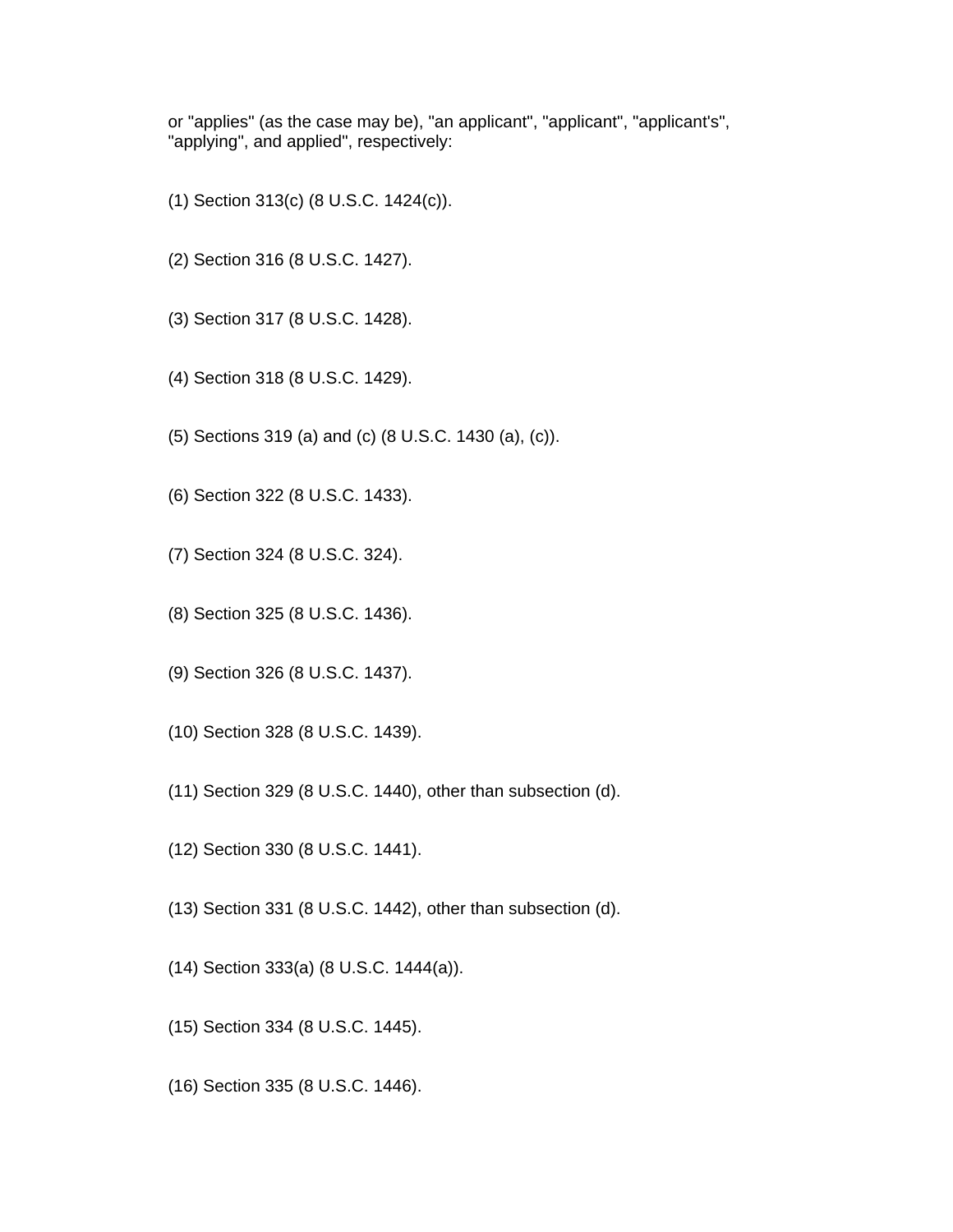(17) Section 336 (8 U.S.C. 1447).

(18) Section 337 (8 U.S.C. 1448).

(19) Section 338 (8 U.S.C. 1449).

(20) Section 344 (8 U.S.C. 1455).

(21) Section 1429 of title 18, United States Code.

 (d) Substituting Appropriate Administrative Authority for Naturalization Court.-- (1) Section 316 (8 U.S.C. 1427) is amended--

 (A) in subsection (b), by striking "the court" each place it appears and inserting "the Attorney General",

 (B) in subsection (b), by striking "date of final hearing" and inserting "date of any hearing under section 336(a)",

 (C) in subsection (e), by striking "the court" and inserting "the Attorney General",

 (D) in subsection (g)(1), by striking "within the jurisdiction of the court" and inserting "within a particular State or district of the Service in the United States", and

 (E) in subsection (g)(2), by amending the first sentence to read as follows: "An applicant for naturalization under this subsection may be administered the oath of allegiance under section 337(a) by any district court of the United States, without regard to the residence of the applicant.".

 (2) The second sentence of section 317 (8 U.S.C. 1428) is amended by striking "and the naturalization court".

(3) The third sentence of section 318 (8 U.S.C. 1429) is amended--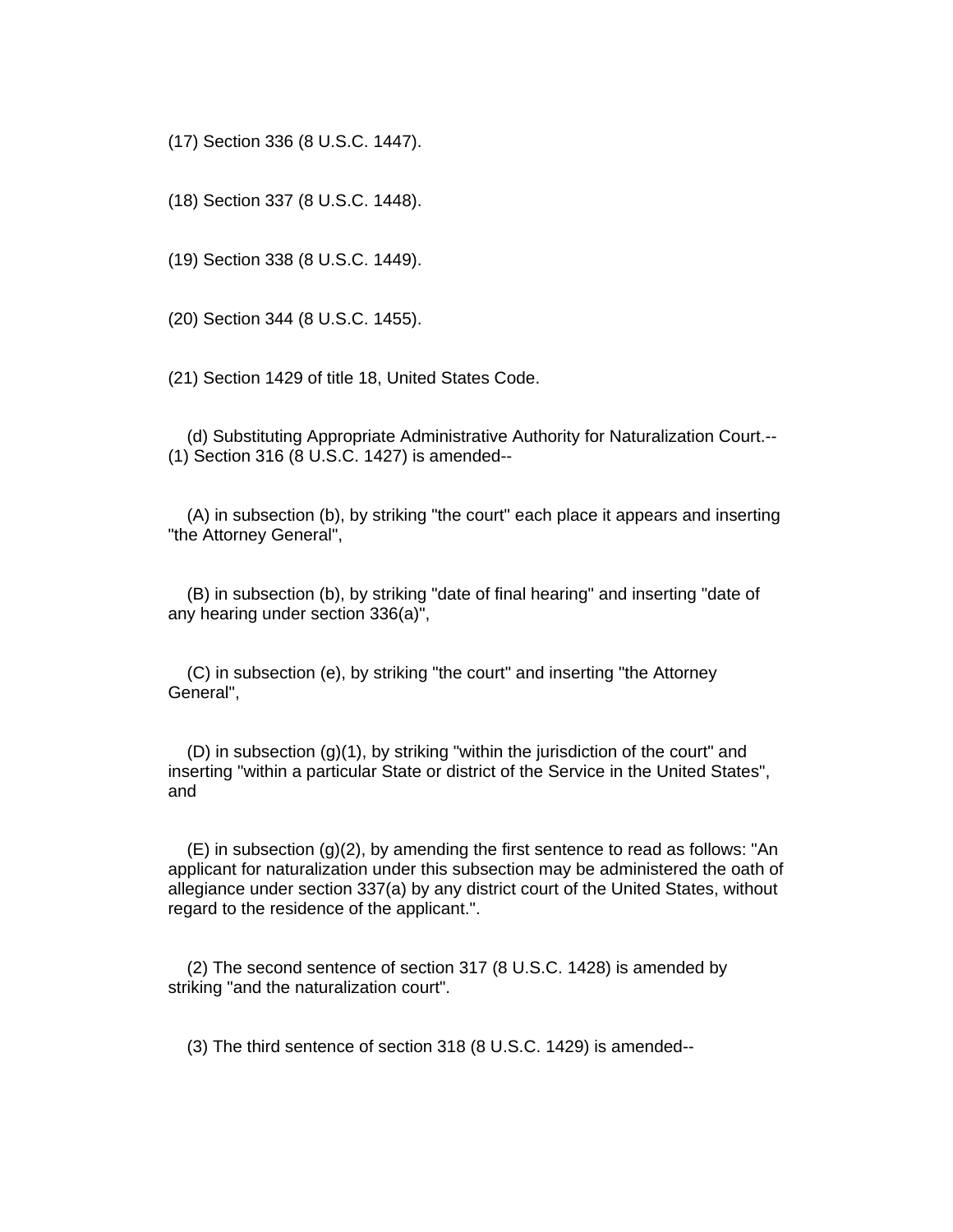(A) by striking "finally heard by a naturalization court" and inserting "considered by the Attorney General", and

 (B) by striking "upon the naturalization court" and inserting "upon the Attorney General" .

(4) Section 319 (8 U.S.C. 1430) is amended--

 (A) in subsection (b)(3), by striking "before the naturalization court" and inserting "before the Attorney General", and

 (B) in subsection (c)(5), by striking "naturalization court" and inserting "Attorney General".

 (5) Section 322(c)(2)(C) (8 U.S.C. 1433(c)(2)(C)) is amended by striking "naturalization court" the first place it appears and inserting "Attorney General".

(6) Section 324 (8 U.S.C. 1435) is amended--

(A) in subsection (a)--

(i) by inserting "and" at the end of paragraph (1),

 (ii) by striking the semicolon at the end of paragraph (2) and inserting a period, and

(iii) by striking paragraphs (3) and (4);

 (B) in subsection (b), by striking "naturalization court" and inserting "Attorney General"; and

(C) in subsection (c)--

 (i) in paragraph (2), by striking "the judge or clerk of a naturalization court" and inserting "the Attorney General or the judge or clerk of a court described in section 310(b)", and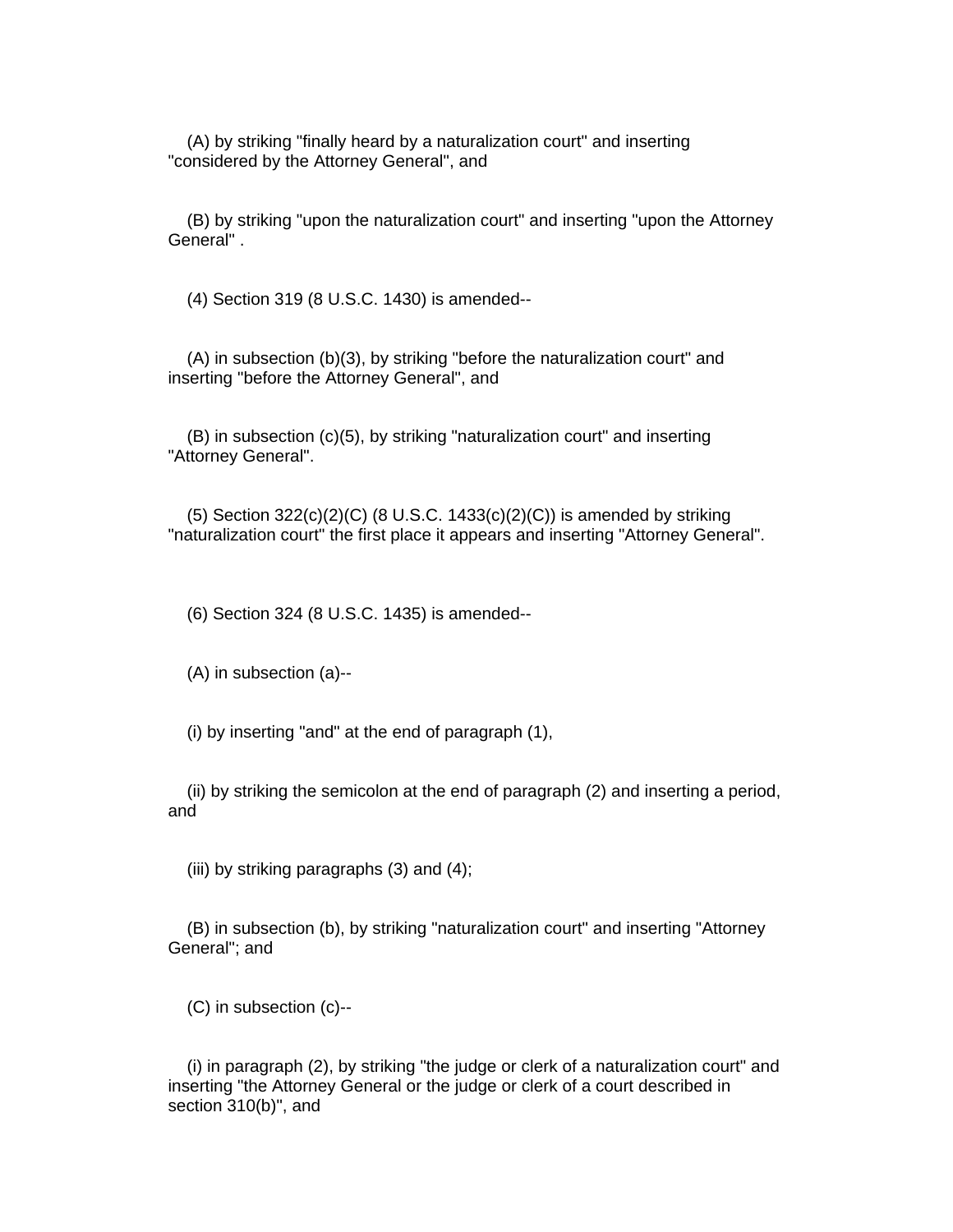(ii) in paragraph (3), by striking "or naturalization court" each place it appears and inserting "court, or the Attorney General".

(7) Section 327(a) (8 U.S.C. 1438(a)) is amended--

 (A) by striking "any naturalization court specified in section 310(a) of this title" and inserting "the Attorney General or before a court described in section 310(b)"; and

 (B) by inserting "and by the Attorney General to the Secretary of State" after "Department of Justice".

 (8) Section 328(c) (8 U.S.C. 1439(c)) is amended by striking "the final hearing" and inserting "any hearing".

 (9) Section 331(b) (8 U.S.C. 1442(b)) is amended by striking "called for a hearing" and all that follows through "to be continued" and inserting "considered or heard except after 90 days' notice to the Attorney General to be considered at the examination or hearing, and the Attorney General's objection to such consideration shall cause the application to be continued".

(10) Section 332(a) (8 U.S.C. 1443(a)) is amended--

 (A) by striking "for the purpose" and all that follows through "naturalization courts" in the first sentence, and

(B) by striking the second sentence.

 (11) Section 333(a) (8 U.S.C. 1444(a)) is amended by striking "clerk of the court" and inserting "Attorney General".

(12) Section 334 (8 U.S.C. 1445) is amended--

(A) by amending the heading to read as follows:

"APPLICATION FOR NATURALIZATION; DECLARATION OF INTENTION";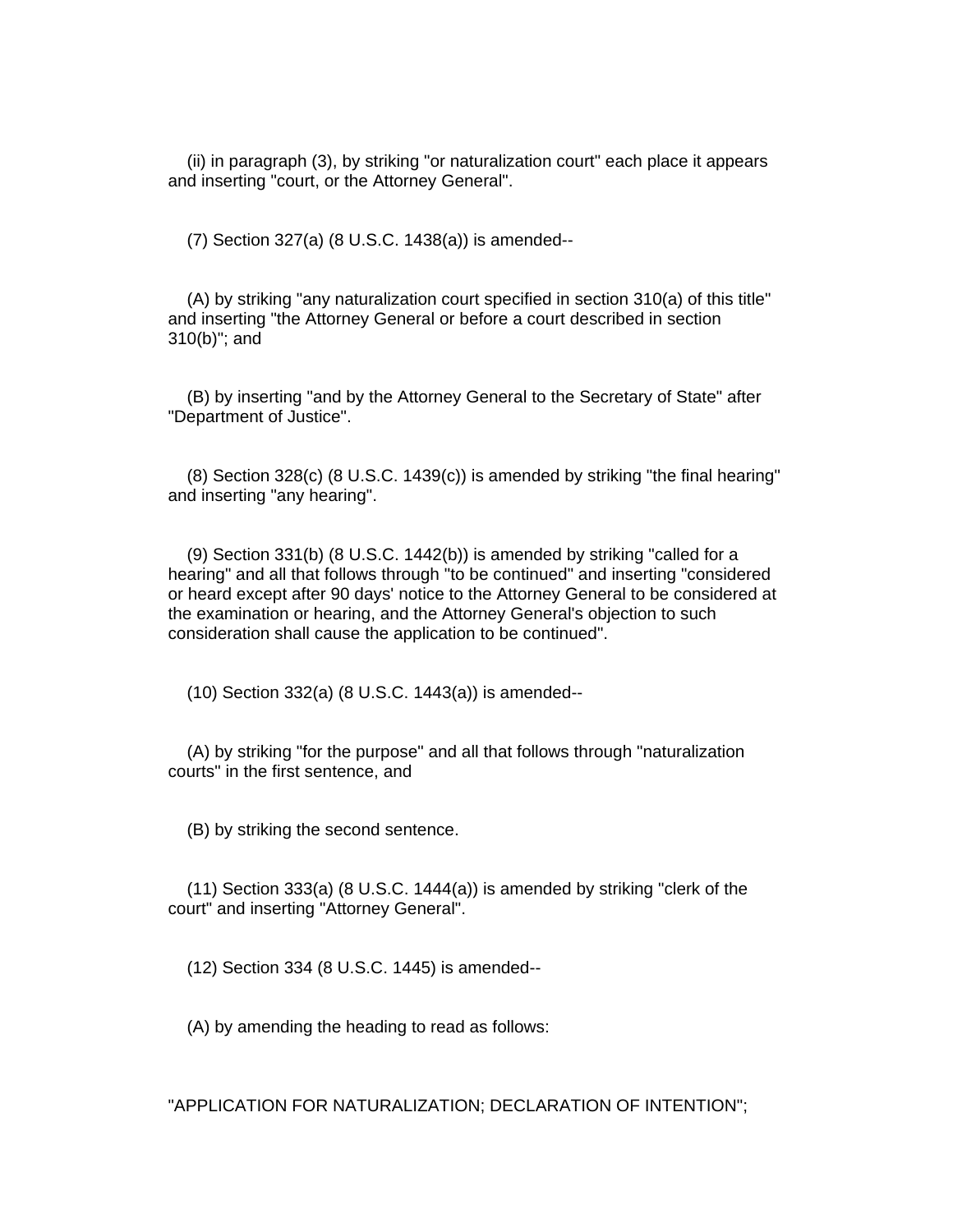(B) in subsection (a)--

 (i) by striking "in the office of the clerk of a naturalization court" and inserting "with the Attorney General",

(ii) by striking "upon the hearing of such petition" and inserting "under this title";

(C) in subsection (b)--

(i) by striking "(1)",

(ii) by striking "and (2)" and all that follows through "Attorney General", and

(iii) by striking "petition for";

 (D) by striking the first sentence of subsection (f) and inserting the following: "An alien over 18 years of age who is residing in the United States pursuant to a lawful admission for permanent residence may file with the Attorney General a declaration of intention to become a citizen of the United States. Such a declaration shall be filed in duplicate and in a form prescribed by the Attorney General and shall be accompanied by an application prescribed and approved by the Attorney General.";

(E) by redesignating subsection (f) as subsection (g); and

(F) by striking subsections (c) through (e) and inserting the following:

 "(c) Hearings under section 336(a) on applications for naturalization shall be held at regular intervals specified by the Attorney General.

 "(d) Except as provided in subsection (e), an application for naturalization shall be filed in the office of the Attorney General.

 "(e) A person may file an application for naturalization other than in the office of the Attorney General, and an oath of allegiance administered other than in a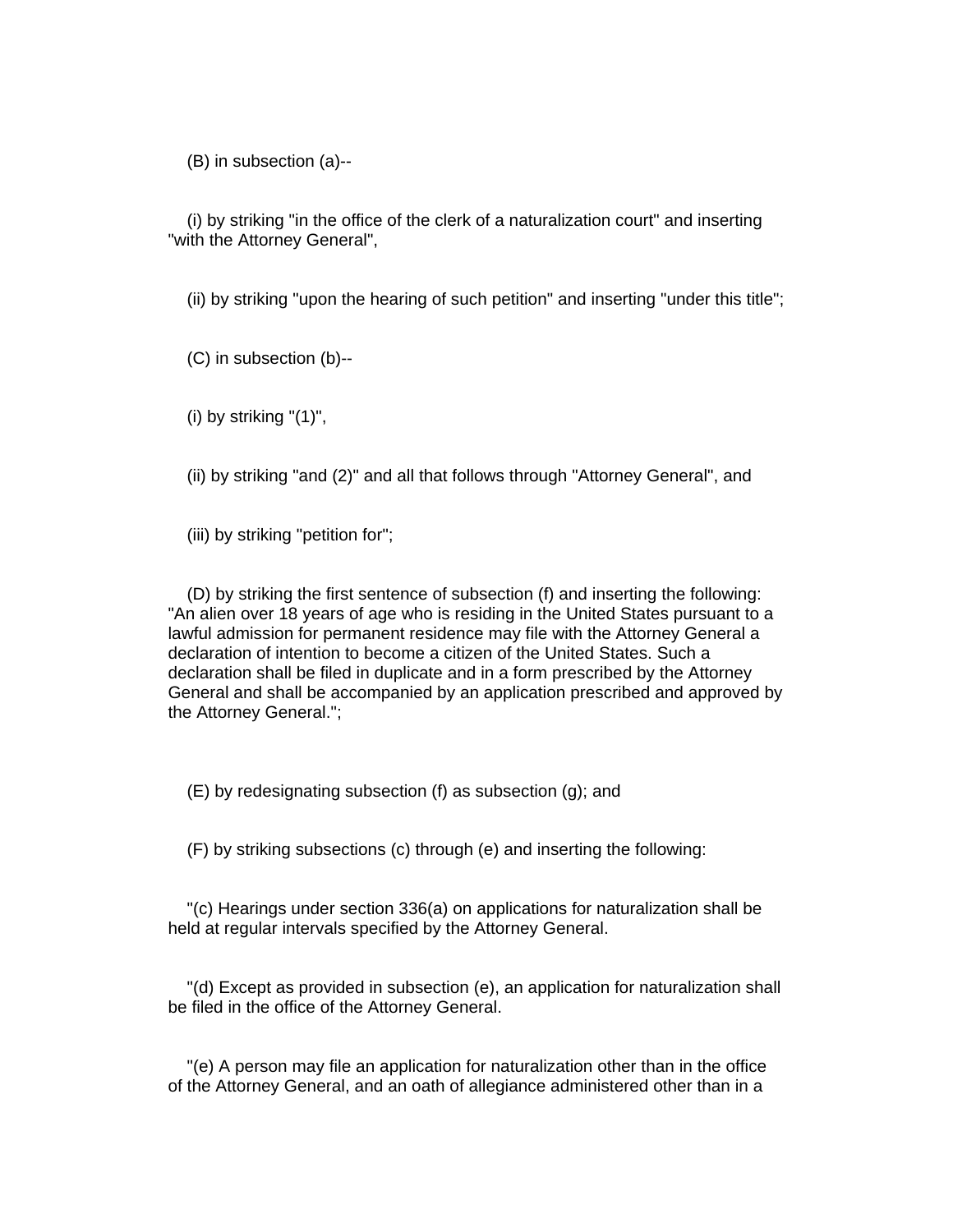public ceremony before the Attorney General or a court, if the Attorney General determines that the person has an illness or other disability which--

 "(1) is of a permanent nature and is sufficiently serious to prevent the person's personal appearance, or

 "(2) is of a nature which so incapacitates the person as to prevent him from personally appearing.".

(13) Section 335 (8 U.S.C. 1146) is amended--

(A) by amending the heading to read as follows:

"INVESTIGATION OF APPLICANTS; EXAMINATION OF APPLICATIONS";

 (B) in subsection (a), by striking "At any time" and all that follows through "336(a)" and inserting "Before a person may be naturalized";

(C) in subsection (b)--

(i) by striking "preliminary" each place it appears,

 (ii) in the first sentence, by striking "to any naturalization court" and all that follows through "to such court",

 (iii) by striking "any court exercising naturalization jurisdiction as specified in section 310 of this title" in the second sentence and inserting "any District Court of the United States", and

 (iv) by striking "final hearing conducted by a naturalization court designated in section 310 of this title" in the third sentence and inserting "hearing conducted by an immigration officer under section 336(a)";

(D) in subsection (c)--

(i) by striking "preliminary" each place it appears, and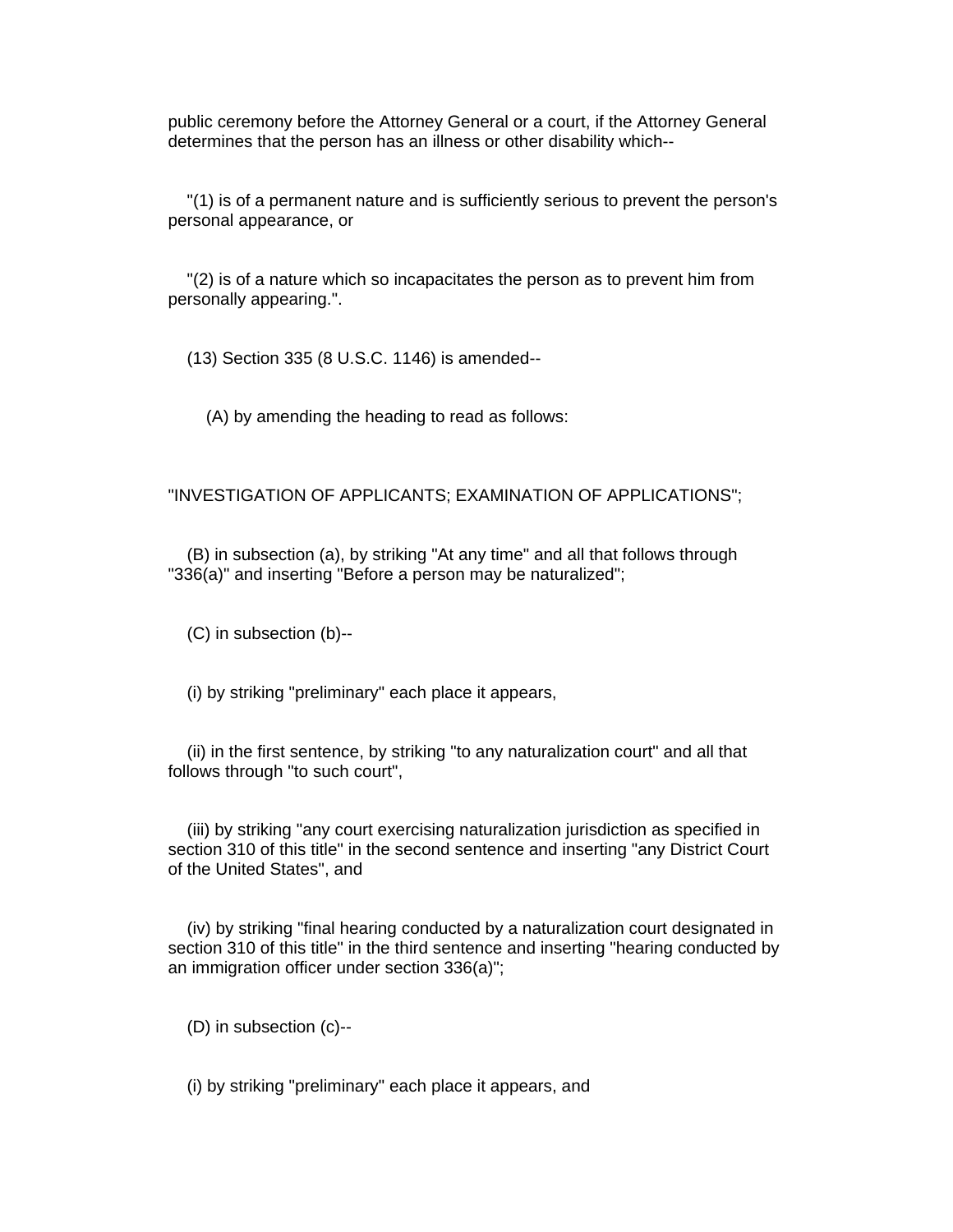(ii) by striking "recommendation" and inserting "determination"; and

(E) by amending subsections (d) through (f) to read as follows:

 "(d) The employee designated to conduct any such examination shall make a determination as to whether the application should be granted or denied, with reasons therefor.

 "(e) After an application for naturalization has been filed with the Attorney General, the applicant shall not be permitted to withdraw his application, except with the consent of the Attorney General. In cases where the Attorney General does not consent to the withdrawal of the application, the application shall be determined on its merits and a final order determination made accordingly. In cases where the applicant fails to prosecute his application, the application shall be decided on the merits unless the Attorney General dismisses it for lack of prosecution.

 "(f) An applicant for naturalization who moves from the district of the Service in the United States in which the application is pending may, at any time thereafter, request the Service to transfer the application to any district of the Service in the United States which may act on the application. The transfer shall not be made without the consent of the Attorney General. In the case of such a transfer, the proceedings on the application shall continue as though the application had originally been filed in the district of the Service to which the application is transferred.".

(14) Section 336 (8 U.S.C. 1447) is amended--

(A) by amending the heading to read as follows:

"HEARINGS ON DENIALS OF APPLICATIONS FOR NATURALIZATION";

(B) by amending subsections (a) and (b) to read as follows:

 "(a) If, after an examination under section 335, an application for naturalization is denied, the applicant may request a hearing before an immigration officer.

 "(b) If there is a failure to make a determination under section 335 before the end of the 120-day period after the date on which the examination is conducted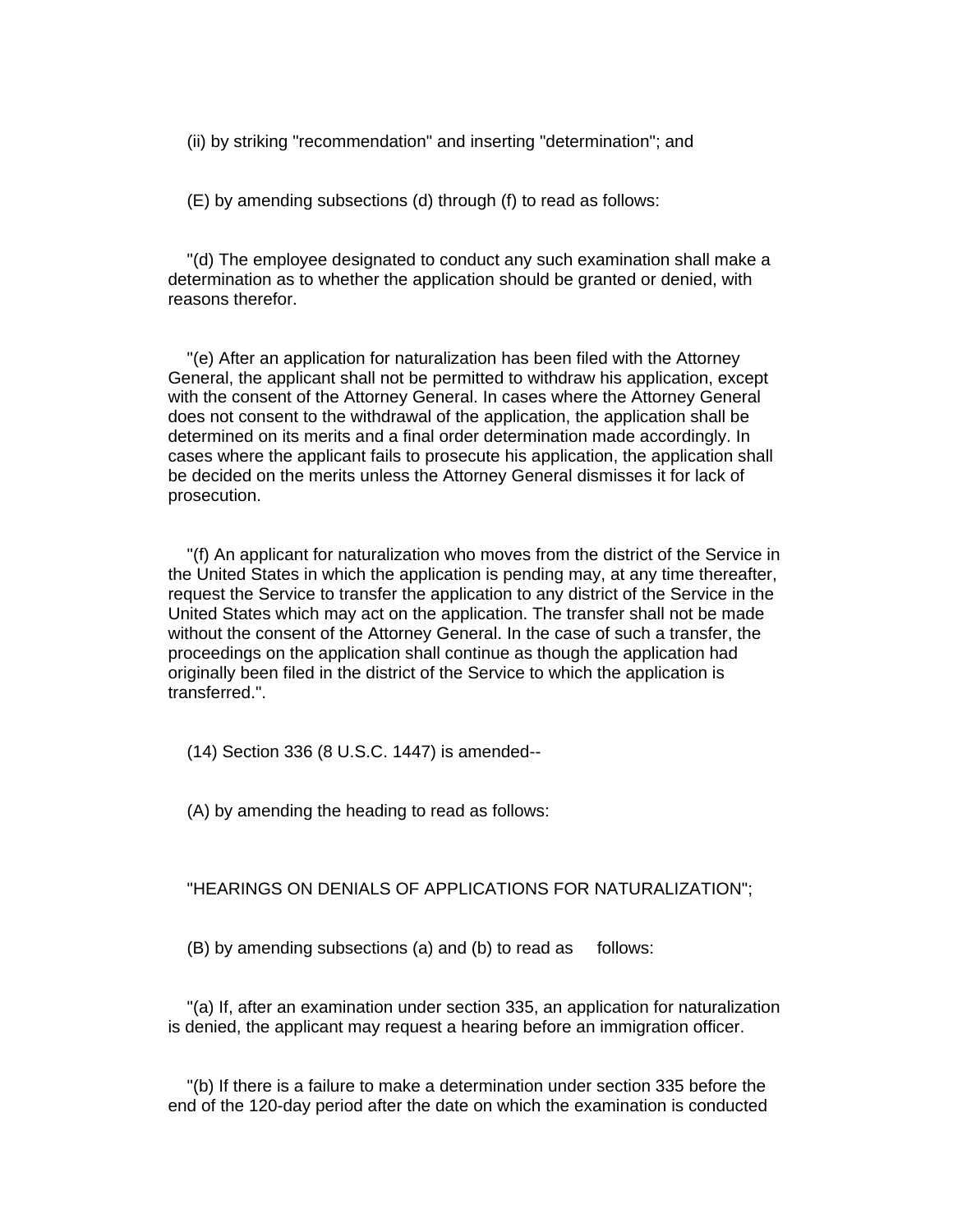under such section, the applicant may apply to the United States district court for the district in which the applicant resides for a hearing on the matter. Such court has jurisdiction over the matter and may either determine the matter or remand the matter, with appropriate instructions, to the Service to determine the matter.";

(C) in subsection (c), by striking "court" and inserting "immigration officer";

(D) in subsection (d)--

 (i) by striking "clerk of the court" and all that follows through "naturalization" and inserting "immigration officer shall, if the applicant requests it at the time of filing the request for the hearing",

(ii) by striking "final" each place it appears, and

 (iii) by adding at the end the following: "Such subpenas may be enforced in the same manner as subpenas under section 335(b) may be enforced."; and

(E) in subsection (e)--

 (i) by striking "naturalization of any person," and inserting "administration by a court of the oath of allegiance under section 337(a)", and

 (ii) by striking "included in the petition for naturalization of such persons" and inserting "included in an appropriate petition to the court".

(15) Section 337 (8 U.S.C. 1448) is amended--

(A) in subsection (a)--

 (i) in the first sentence, by striking "in open court" and inserting "in a public ceremony before the Attorney General or a court with jurisdiction under section  $310(b)$ ",

 (ii) in the second and fourth sentences, by striking "naturalization court" each place it appears and inserting "Attorney General", and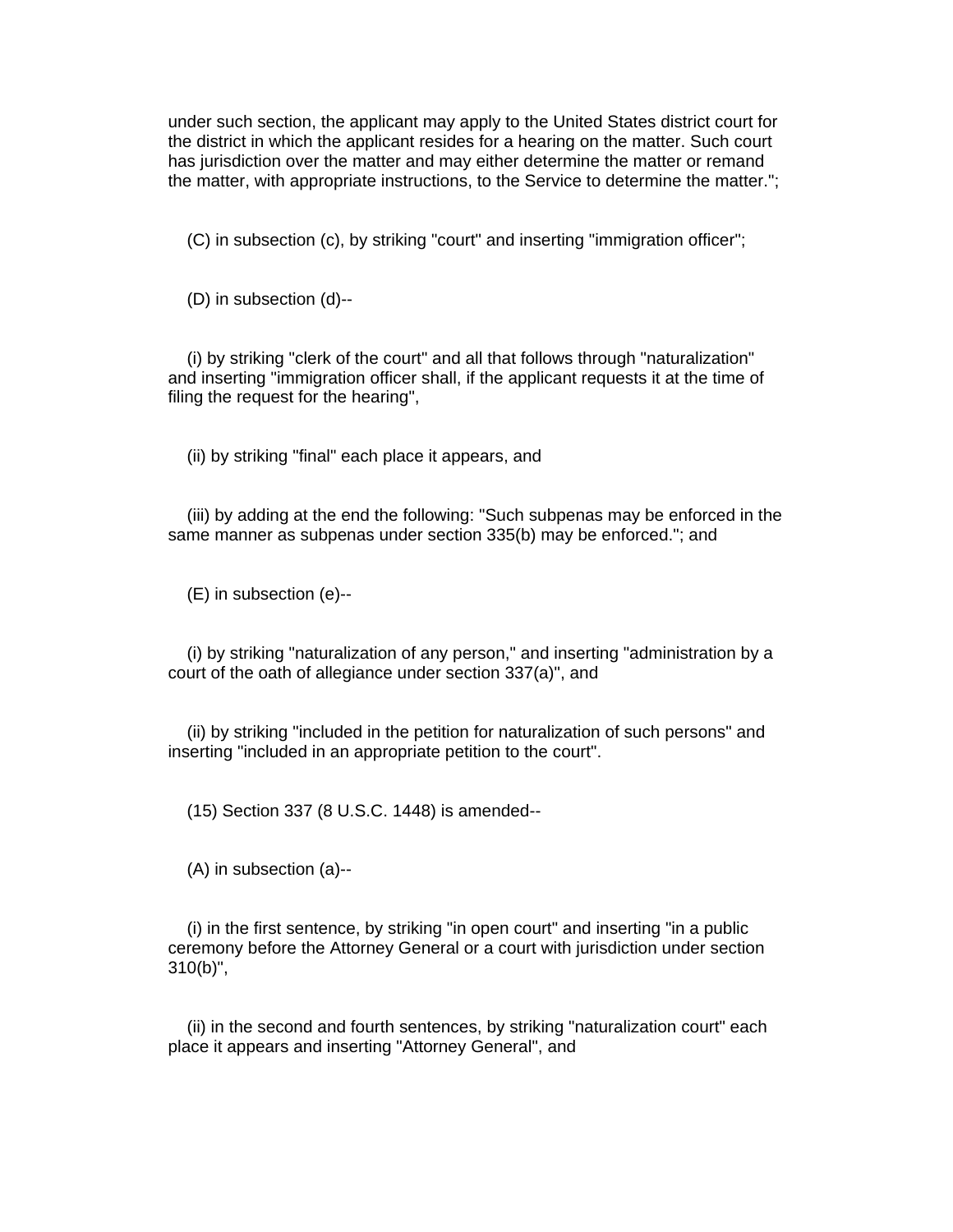(iii) in the fourth sentence, by striking "the court" and inserting "the Attorney General";

(B) in subsection (b)--

 (i) by striking "in open court in the court in which the petition for naturalization is made" and inserting "in the same public ceremony in which the oath of allegiance is administered", and

(ii) by striking "in the court";

(C) in subsection (c)--

 (i) by striking "being in open court" and inserting "attending a public ceremony", and

 (ii) by striking "a judge of the court at such place as may be designated by the court" and inserting "at such place as the Attorney General may designate under section 334(e)"; and

(D) by adding at the end the following new subsection:

 "(d) The Attorney General shall prescribe rules and procedures to ensure that the ceremonies conducted by the Attorney General for the administration of oaths of allegiance under this section are public, conducted frequently and at regular intervals, and are in keeping with the dignity of the occasion.".

(16) Section 338 (8 U.S.C. 1449) is amended--

(A) by striking "by a naturalization court",

(B) by striking "the clerk of such court" and inserting "the Attorney General",

 (C) by striking "title, venue, and location of the naturalization court" and inserting "location of the District office of the Service in which the application was filed and the title, authority, and location of the official or court administering the oath of allegiance",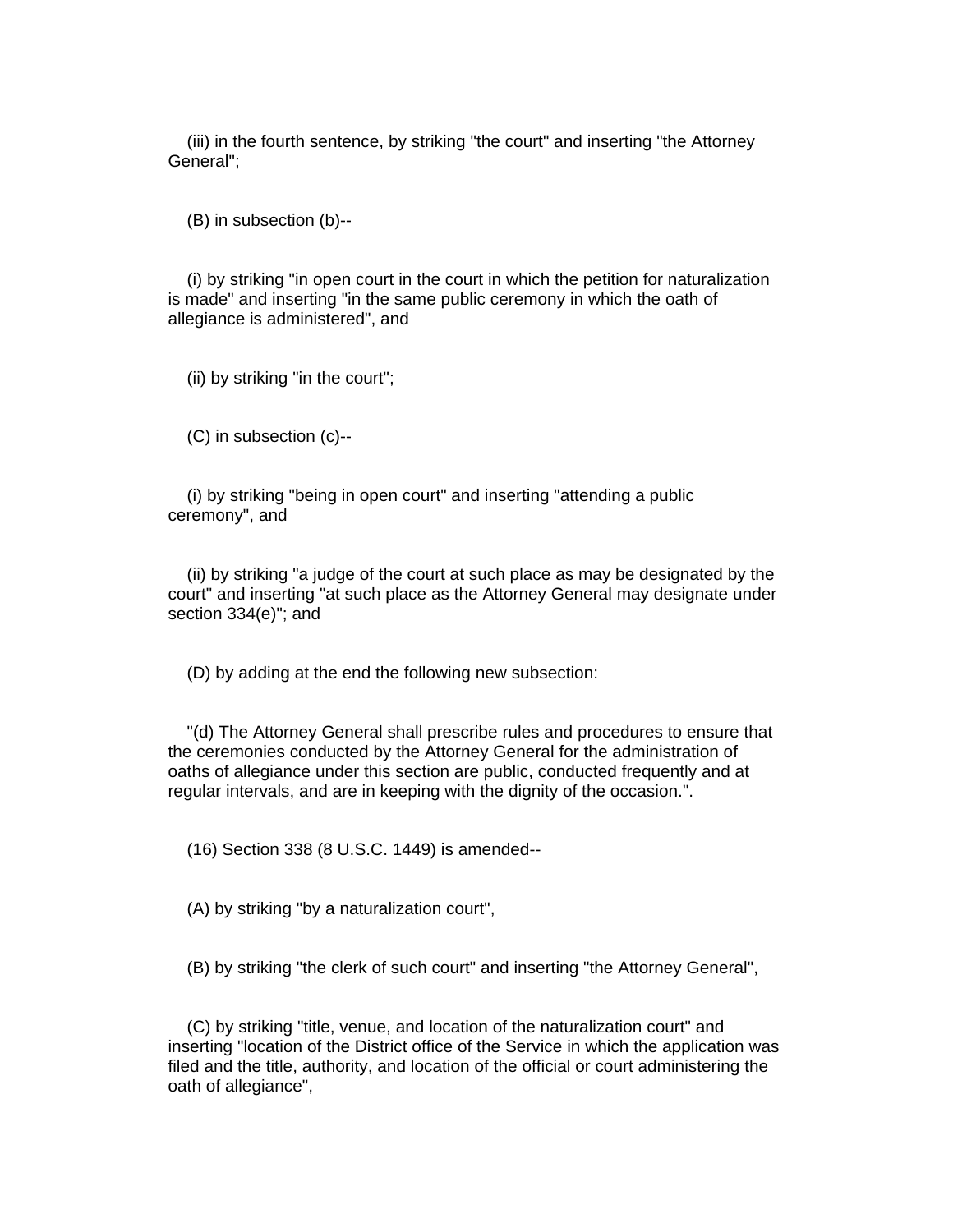(D) by striking "the court" and inserting "the Attorney General", and

 (E) by striking "of the clerk of the naturalization court; and seal of the court" and inserting "of an immigration officer; and the seal of the Department of Justice".

(17) Section 339 (8 U.S.C. 1450) is amended to read as follows:

"FUNCTIONS AND DUTIES OF CLERKS AND RECORDS OF

DECLARATIONS OF INTENTION AND APPLICATIONS FOR

#### NATURALIZATION

"Sec. 339. (a) The clerk of each court that administers oaths of allegiance under section 337 shall--

 "(1) issue to each person to whom such an oath is administered a document evidencing that such an oath was administered,

 "(2) forward to the Attorney General information concerning each person to whom such an oath is administered by the court, within 30 days after the close of the month in which the oath was administered,

"(3) make and keep on file evidence for each such document issued, and

 "(4) forward to the Attorney General certified copies of such other proceedings and orders instituted in or issued out of the court affecting or relating to the naturalization of persons as may be required from time to time by the Attorney General.

 "(b) Each district office of the Service in the United States shall maintain, in chronological order, indexed, and consecutively numbered, as part of its permanent records, all declarations of intention and applications for naturalization filed with the office.".

(18) Section 340 (8 U.S.C. 1451) is amended--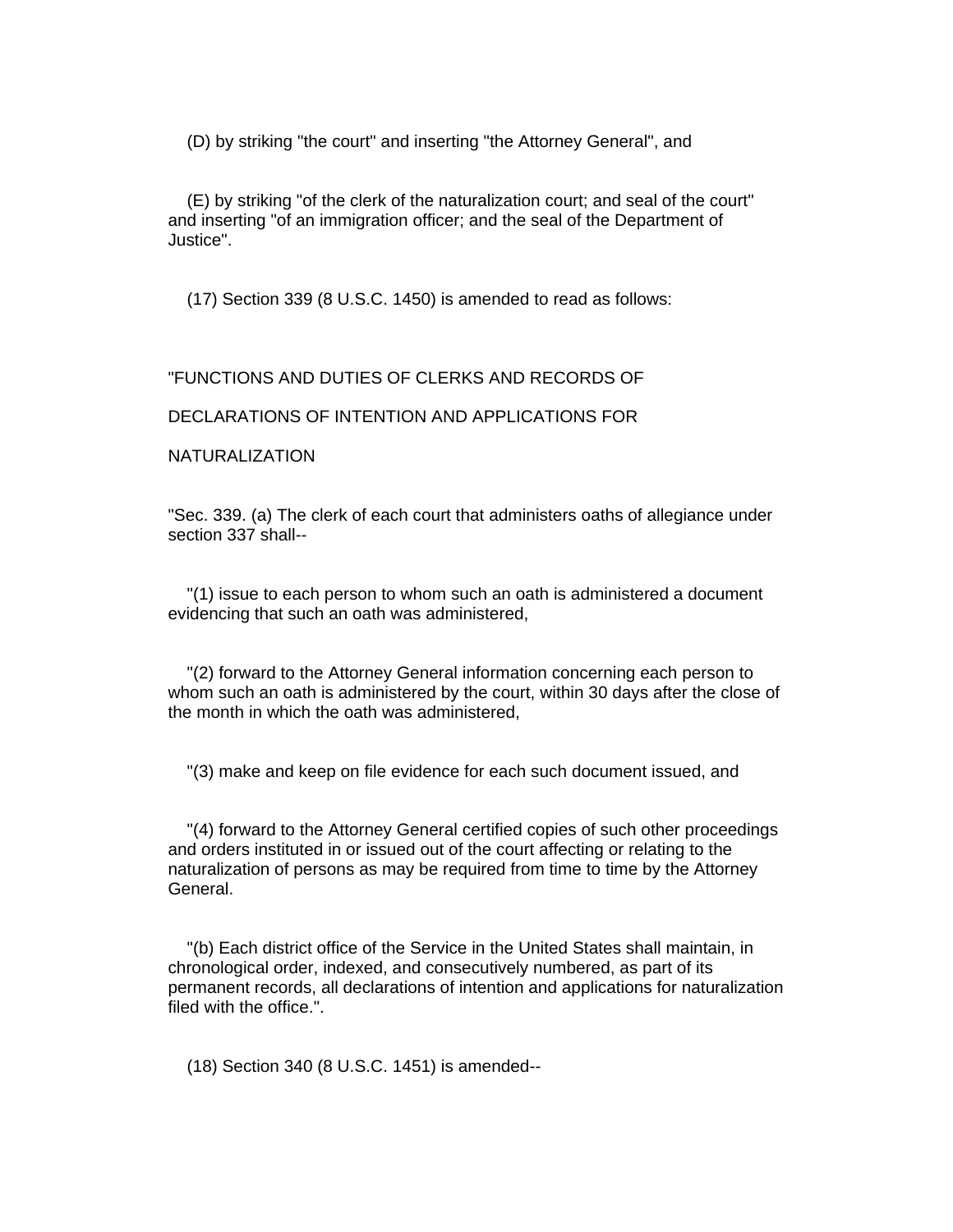(A) in the first sentence of subsection (a), by striking "in any court specified in subsection (a) of section 310 of this title" and inserting "in any District Court of the United States",

 (B) by amending the second sentence of subsection (g) to read as follows: "The clerk of the court shall transmit a copy of such order and judgment to the Attorney General.",

(C) by striking the third sentence of subsection (g), and

 (D) in subsection (i), by striking "any naturalization court" and all that follows through "to take such action" and inserting the following: "the Attorney General to correct, reopen, alter, modify, or vacate an order naturalizing the person".

(19) Section 344 (8 U.S.C. 1455) is amended--

(A) in subsection (a)--

(i) by striking "The clerk of the court" and inserting "The Attorney General",

(ii) in paragraph (1), by striking "final", and

 (iii) in paragraph (1), by striking "the naturalization court" and inserting "the Attorney General";

(B) by striking subsections (c), (d), (e), and (f);

(C) in subsection (g)--

 (i) by striking ", and all fees paid over to the Attorney General by clerks of courts under the provisions of this title,", and

(ii) by striking "or by the clerks of the courts";

(D) in subsection (h)--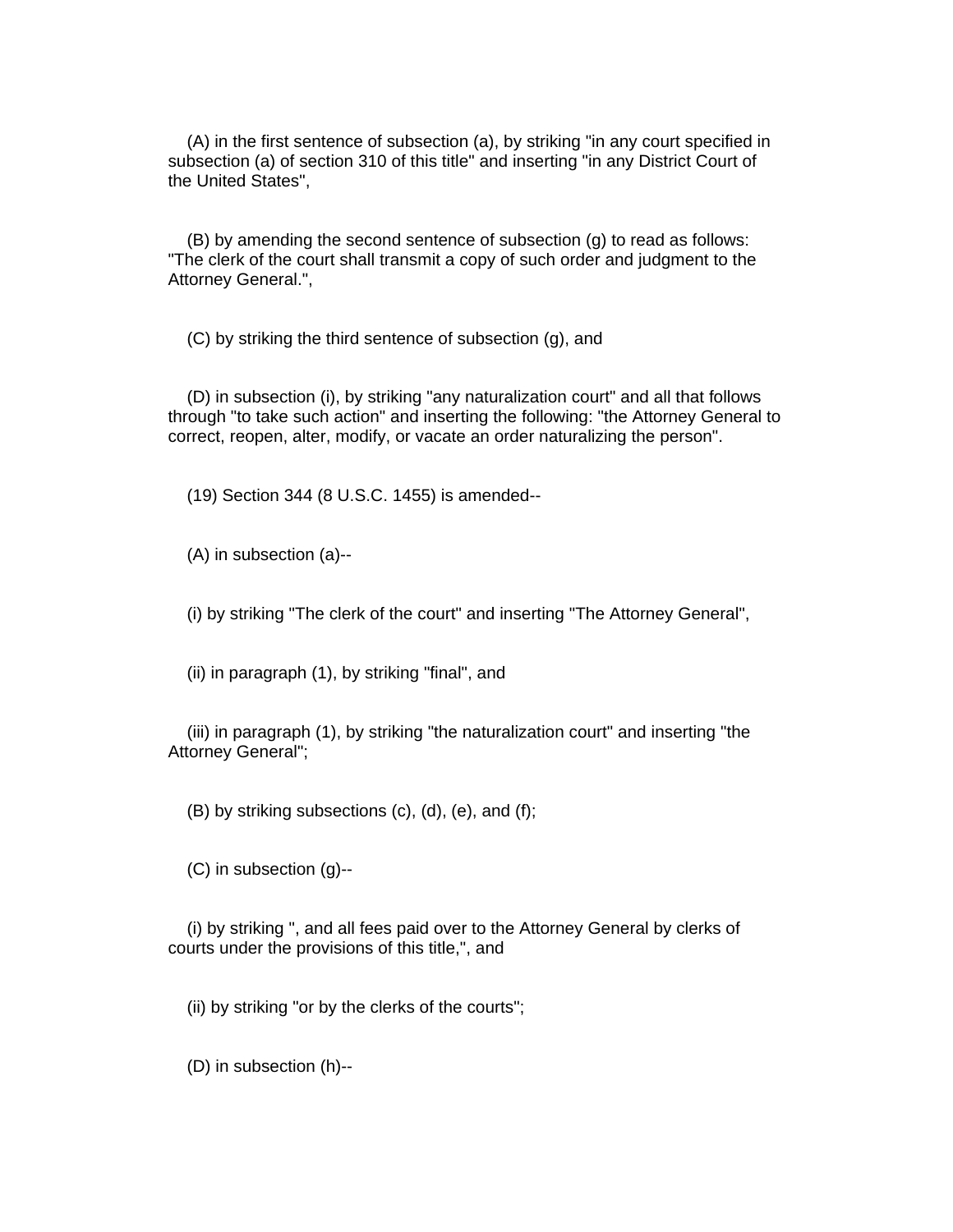(i) by striking "no clerk of a United States court shall" and inserting "the Attorney General may not",

 (ii) by striking ", and no clerk of any State court" and all that follows through "charged or collected", and

(iii) by striking the second sentence;

 (E) in subsection (i), by striking "clerk of court", "from the clerk,", "such clerk", and "by the clerk" and inserting "Attorney General", "from the Attorney General,", "the Attorney General", and "by the Attorney General", respectively; and

 (F) by redesignating subsections (g), (h), and (i) as subsections (c), (d), and (e), respectively.

(20) Section 348 (8 U.S.C. 1459) is repealed.

 (e) Striking Miscellaneous Material.--(1) Section 316 (8 U.S.C. 1427) is amended by striking subsection (f) and by redesignating subsection (g) as subsection (f).

 (2) Section 331 (8 U.S.C. 1442) is amended by striking the second sentence of subsection (d).

 (f) Corrections of Table of Contents.--(1) The items in the table of contents relating to sections 334 through 336 are amended to read as follows:

"Sec. 334. Application for naturalization; declaration of intention.

"Sec. 335. Investigation of applicants; examination of applications.

"Sec. 336. Hearings on denials of applications for naturalization.".

 (2) The item in the table of contents relating to section 339 is amended to read as follows: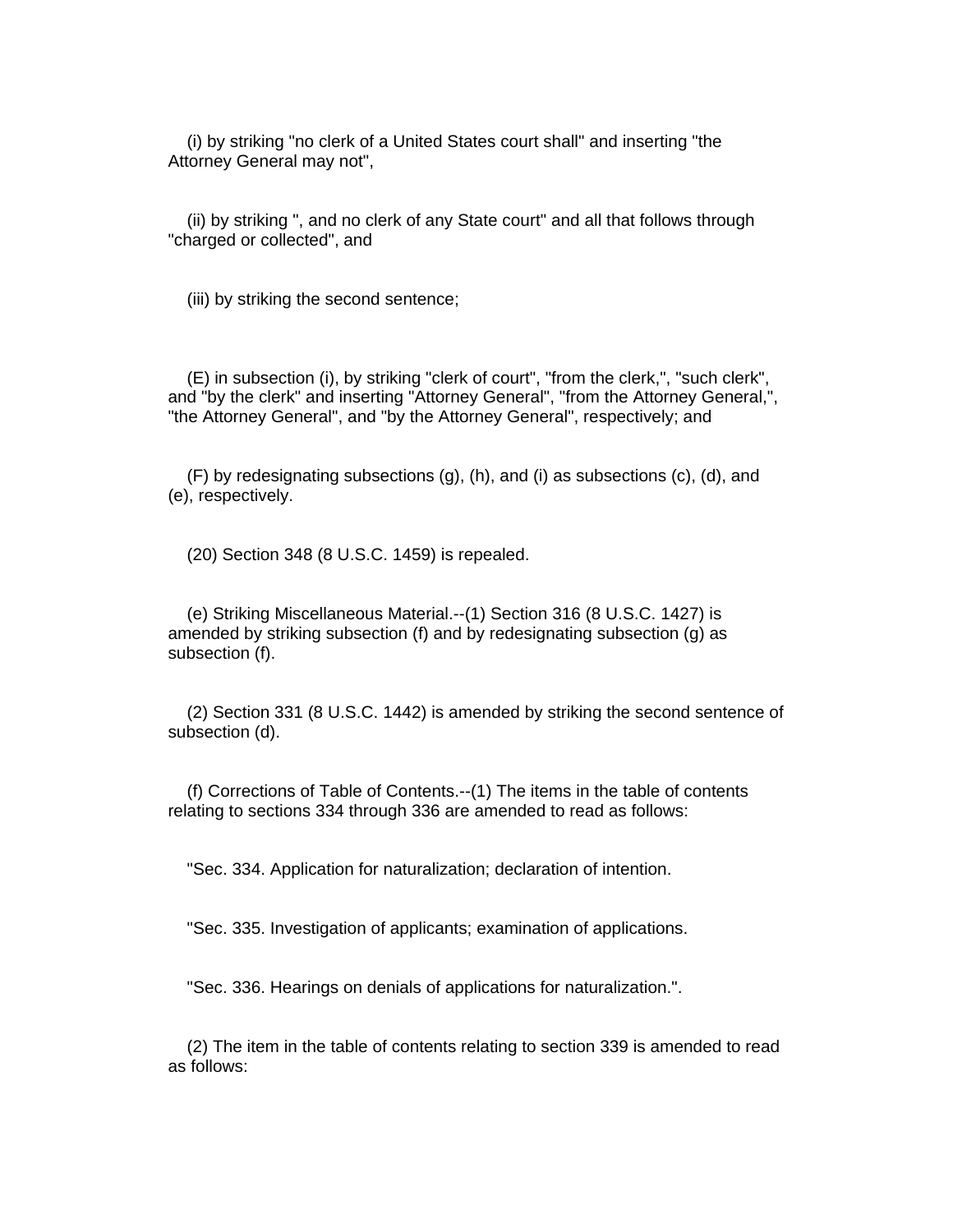"Sec. 339. Functions and duties of clerks and records of declarations of intention and applications for naturalization.".

(3) The item in the table of contents relating to section 348 is repealed.

### **SEC. 408. EFFECTIVE DATES AND SAVINGS PROVISIONS.**

(a) Effective Date.--

 (1) No new court petitions after effective date.--No court shall have jurisdiction, under section 310(a) of the Immigration and Nationality Act, to naturalize a person unless a petition for naturalization with respect to that person has been filed with the court before October 1, 1991.

(2) Treatment of current court petitions.--

 (A) Continuation of current rules.--Except as provided in subparagraph (B), any petition for naturalization which may be pending in a court on October 1, 1991, shall be heard and determined in accordance with the requirements of law in effect when the petition was filed.

 (B) Permitting withdrawal and consideration of application under new rules.--In the case of any petition for naturalization which may be pending in any court on the date of the enactment of this Act, the petitioner may withdraw such petition and have the petitioner's application for naturalization considered under the amendments made by this title, but only if the petition is withdrawn not later than 3 months after the effective date.

 (3) General effective date.--Except as otherwise provided in this section, the amendments made by this title are effective as of the date of the enactment of this Act.

 (b) Interim, Final Regulations.--The Attorney General shall prescribe regulations (on an interim, final basis or otherwise) to implement the amendments made by this title on a timely basis.

 (c) Continuing Duties.--The amendments to section 339 of the Immigration and Nationality Act (relating to functions and duties of clerks) shall not apply to functions and duties respecting petitions filed before October 1, 1991.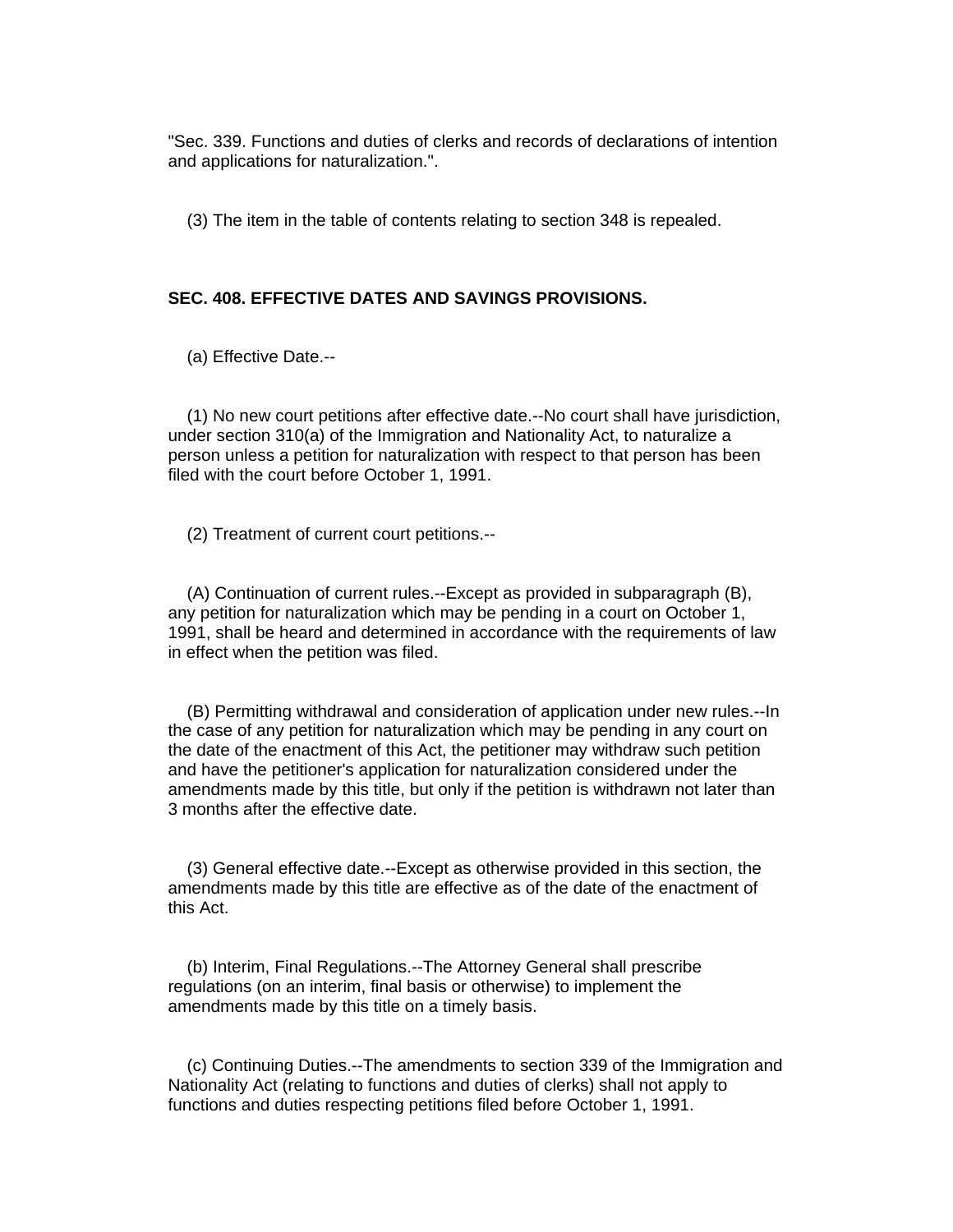(d) General Savings Provisions.--(1) Nothing contained in this title, unless otherwise specifically provided, shall be construed to affect the validity of any declaration of intention, petition for naturalization, certificate of naturalization, certification of citizenship, or other document or proceeding which is valid as of the effective date; or to affect any prosecution, suit, action, or proceedings, civil or criminal, brought, or any status, condition, right in process of acquisition, act, thing, liabi lity, obligation, or matter, civil or criminal, done or existing, as of the effective date.

 (2) As to all such prosecutions, suits, actions, proceedings, statutes, conditions, rights, acts, things, liabilities, obligations, or matters, the provisions of law repealed by this title are, unless otherwise specifically provided, hereby continued in force and effect.

 (e) Treatment of Service in Armed Forces of Foreign Country.--The amendments made by section 404 (relating to treatment of service in armed forces of a foreign country) shall take effect on the date of the enactment of this Act and shall apply to exemptions from training or service obtained before, on, or after such date.

 (f) Filipino War Veterans.--Section 405 (relating to naturalization of natives of the Philippines through active-duty service under United States command during World War II) shall become effective on May 1, 1991, without regard to whether regulations to implement such section have been issued by such date.

### **TITLE V--ENFORCEMENT**

Subtitle A--Criminal Aliens

#### **SEC. 501. AGGRAVATED FELONY DEFINITION.**

 (a) In General.--Paragraph (43) of section 101(a) (8 U.S.C. 1101(a)) is amended--

(1) by aligning its left margin with the left margin of paragraph (42),

 (2) by inserting "any illicit trafficking in any controlled substance (as defined in section 102 of the Controlled Substances Act), including" after "murder,",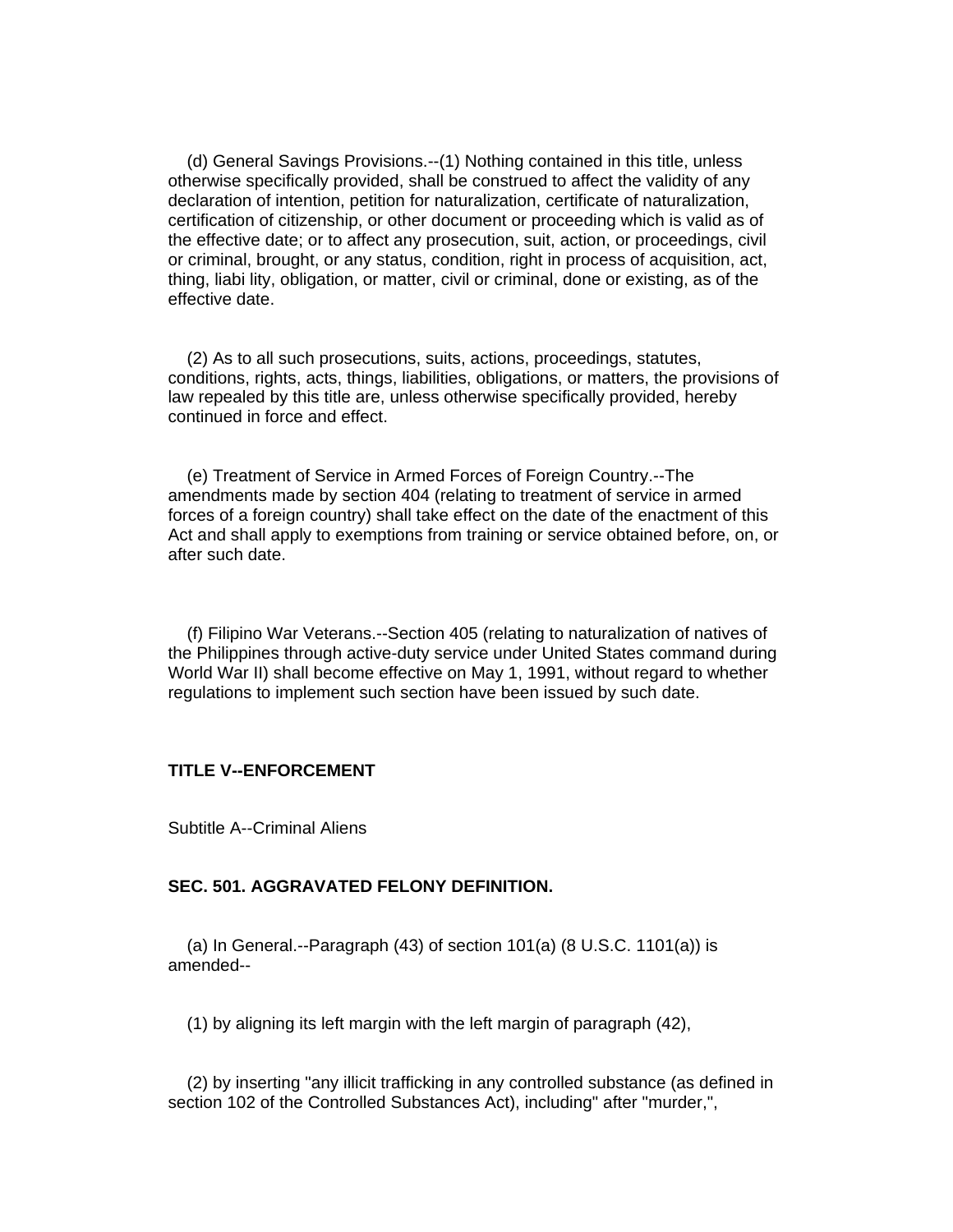(3) by inserting after "such title," the following: "any offense described in section 1956 of title 18, United States Code (relating to laundering of monetary instruments), or any crime of violence (as defined in section 16 of title 18, United States Code, not including a purely political offense) for which the term of imprisonment imposed (regardless of any suspension of such imprisonment) is at least 5 years,",

(4) by striking "committed within the United States",

 (5) by adding at the end the following: "Such term applies to offenses described in the previous sentence whether in violation of Federal or State law.", and

 (6) by inserting before the period of the sentence added by paragraph (5) the following: "and also applies to offenses described in the previous sentence in violation of foreign law for which the term of imprisonment was completed within the previous 15 years".

 (b) Effective Date.--The amendments made by subsection (a) shall apply to offenses committed on or after the date of the enactment of this Act, except that the amendments made by paragraphs (2) and (5) of subsection (a) shall be effective as if included in the enactment of section 7342 of the Anti-Drug

Abuse Act of 1988.

### **SEC. 502. SHORTENING PERIOD TO REQUEST JUDICIAL REVIEW.**

(a) In General. $-$ Section 106(a)(1) (8 U.S.C. 1152a(a)(1)) is amended by striking "60 days" and inserting "30 days".

 (b) Effective Date.--The amendment made by subsection (a) shall apply to final deportation orders issued on or after January 1, 1991.

## **SEC. 503. ENHANCING ENFORCEMENT AUTHORITY OF INS OFFICERS.**

(a) Broadening Authority.--Section 287(a) (8 U.S.C. 1357(a)) is amended--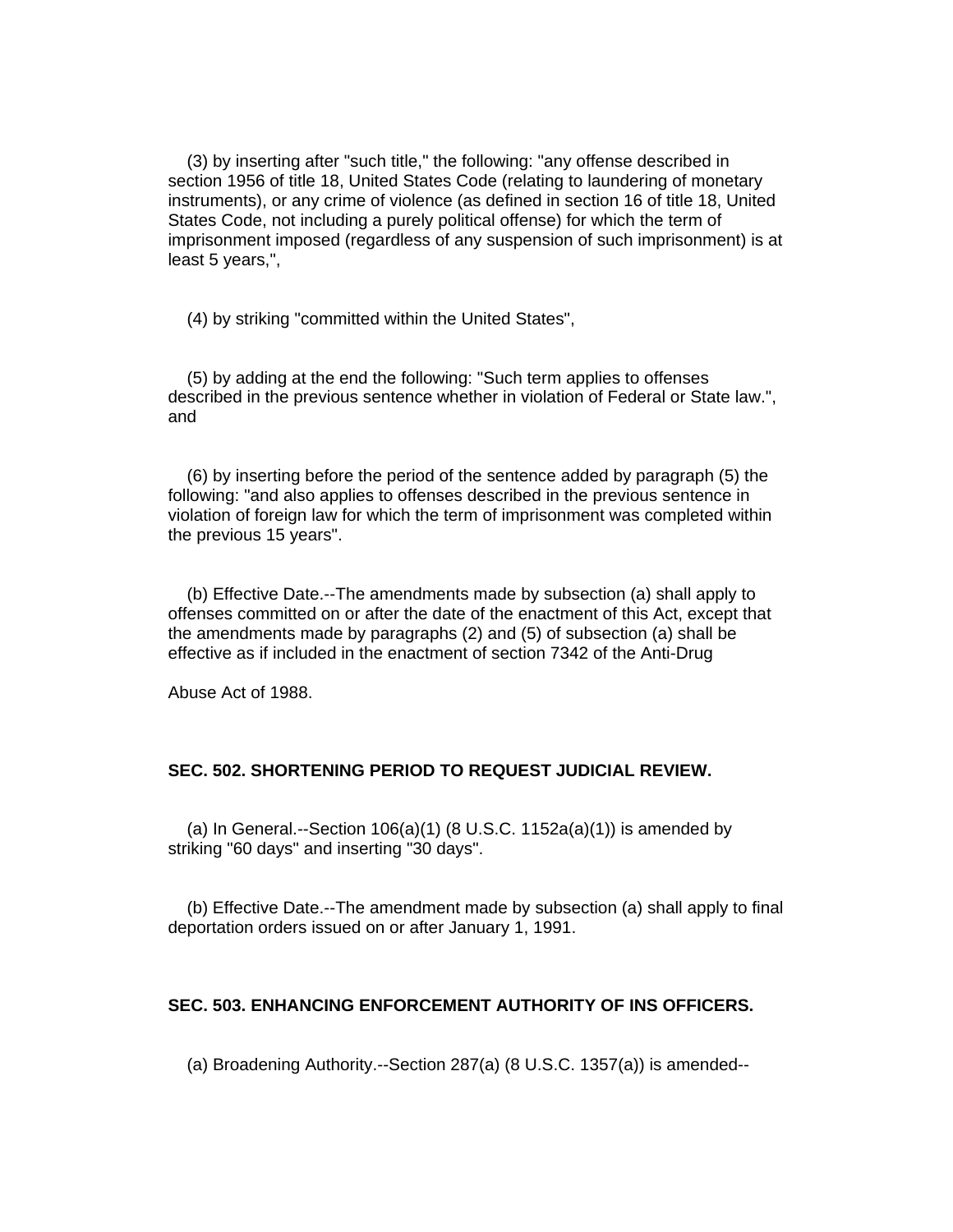(1) by striking "and" at the end of paragraph (3), and

 (2) in paragraph (4), by striking "United States" the second place it appears and all that follows and inserting the following: "United States, and

"(5) to make arrests--

 "(A) for any offense against the United States, if the offense is committed in the officer's or employee's presence, or

 "(B) for any felony cognizable under the laws of the United States, if the officer or employee has reasonable grounds to believe that the person to be arrested has committed or is committing such a felony, if the officer or employee is performing duties relating to the enforcement of the immigration laws at the time of the arrest and if there is a likelihood of the person escaping before a warrant can be obtained for his arrest.

Under regulations prescribed by the Attorney General, an officer or employee of the Service may carry a firearm and may execute and serve any order, warrant, subpoena, summons, or other process issued under the authority of the United States. The authority to make arrests under paragraph (5)(B) shall only be effective on and after the date on which the Attorney General publishes final regulations which (i) prescribe the categories of officers and employees of the Service who may use force (including deadly force) and the circumstances under which such force may be used, (ii) establish standards with respect to enforcement activities of the Service, (iii) require that any officer or employee of the Service is not authorized to make arrests under paragraph (5)(B) unless the officer or employee has received certification as having completed a training program which covers such arrests and standards described in clause (ii), and (iv) establish an expedited, internal review process for violations of such standards , which process is consistent with standard agency procedure regarding confidentiality of matters related to internal investigations.".

 (b) Requiring Fingerprinting and Photographing of Certain Aliens.--(1) Section 287 is further amended by adding at the end the following new subsection:

 "(f)(1) Under regulations of the Attorney General, the Commissioner shall provide for the fingerprinting and photographing of each alien 14 years of age or older against whom a proceeding is commenced under section 242.

 "(2) Such fingerprints and photographs shall be made available to Federal, State, and local law enforcement agencies, upon request.".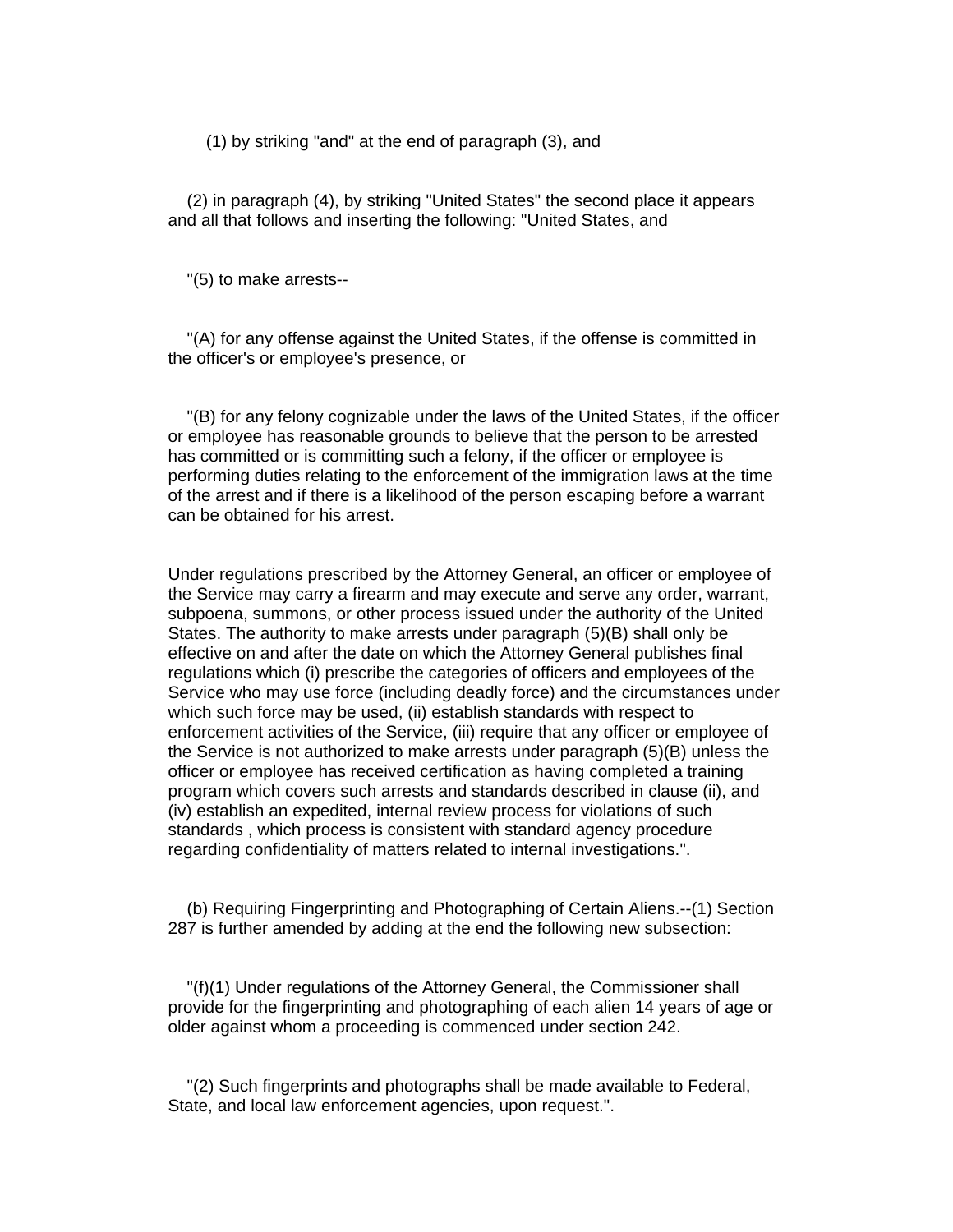(2) Section 264(b) (8 U.S.C. 1304(b)) is amended by inserting "(1) pursuant to section 287(f)(2), and (2)" after "only".

## **SEC. 504. CUSTODY PENDING DETERMINATION OF DEPORTABILITY AND EXCLUDABILITY.**

(a) Deportability.--Section 242(a)(2) (8 U.S.C. 1252(a)(2)) is amended--

 (1) in the first sentence, by striking "upon completion of the alien's sentence for such conviction" and inserting "upon release of the alien (regardless of whether or not such release is on parole, supervised release, or probation, andregardless of the possibility of rearrest or further confinement in respect of the same offense)",

 (2) in the second sentence, by inserting "but subject to subparagraph (B)" after "Notwithstanding subsection (a)",

 (3) in the second sentence, by striking "subsection (a)" and inserting "paragraph (1) or subsections (c) and (d)",

(4) by inserting "(A)" after "(2)", and

(5) by adding at the end the following new subparagraph:

 "(B) The Attorney General shall release from custody an alien who is lawfully admitted for permanent residence on bond or such other conditions as the Attorney General may prescribe if the Attorney General determines that the alien is not a threat to the community and that the alien is likely to appear before any scheduled hearings.".

 (b) Excludability.--Section 236 (8 U.S.C. 1226) is amended by adding at the end the following new subsection:

 "(e)(1) Pending a determination of excludability, the Attorney General shall take into custody any alien convicted of an aggravated felony upon completion of the alien's sentence for such conviction.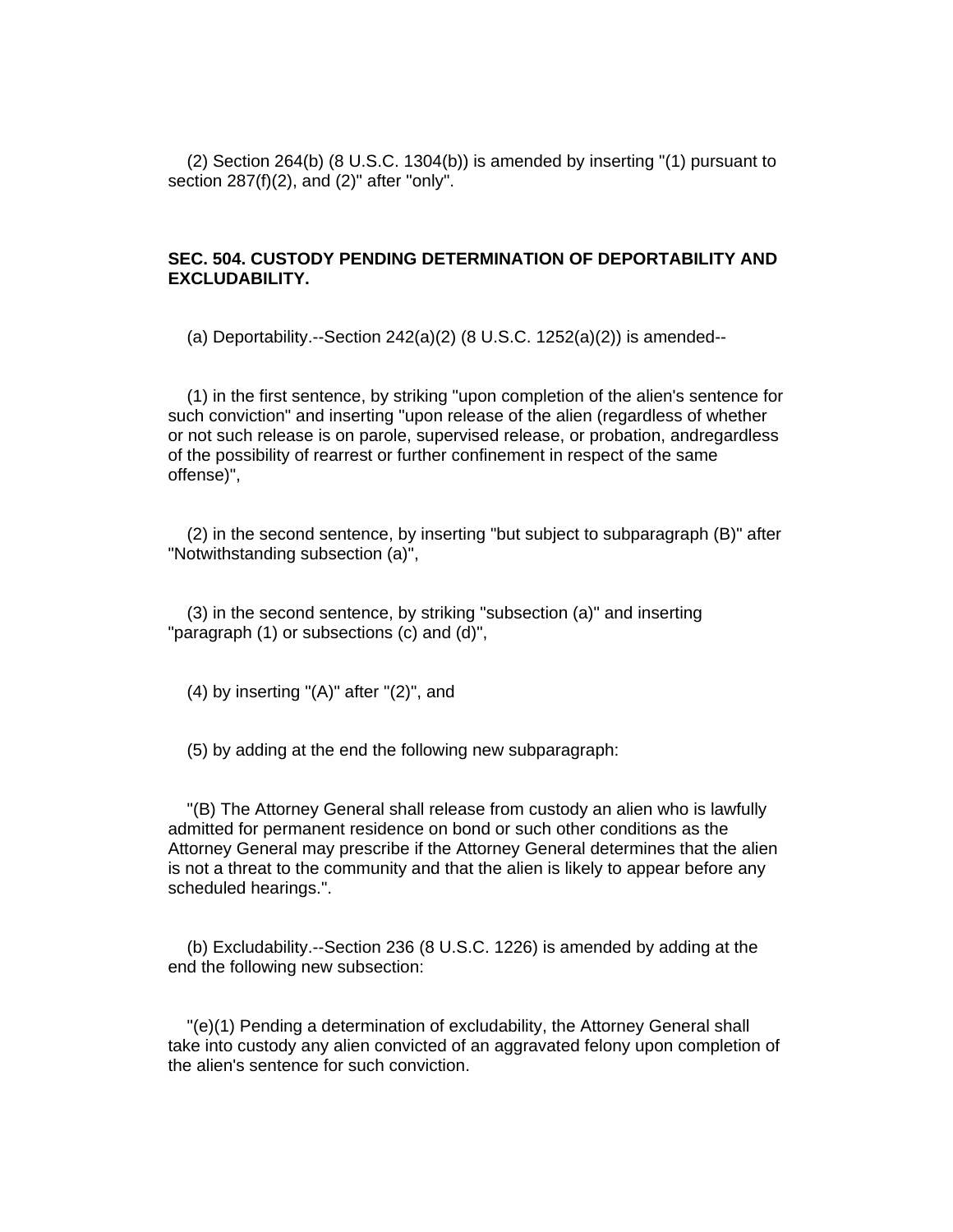"(2) Notwithstanding any other provision of this section, the Attorney General shall not release such felon from custody unless the Attorney General determines that the alien may not be deported because the condition described in section 243(g) exists.

 "(3) If the determination described in paragraph (2) has been made, the Attorney General may release such alien only after--

 "(A) a procedure for review of each request for relief under this subsection has been established,

 "(B) such procedure includes consideration of the severity of the felony committed by the alien, and

 "(C) the review concludes that the alien will not pose a danger to the safety of other persons or to property.".

 (c) Effective Date.--The amendments made by this section shall take effect on the date of the enactment of this Act.

# **SEC. 505. ELIMINATION OF JUDICIAL RECOMMENDATIONS AGAINST DEPORTATION.**

(a) In General.--Section 241(b) (8 U.S.C. 1251(b)) is amended--

(1) in the first sentence--

(A) by striking "(1)", and

(B) by striking ", or (2)" and all that follows up to the period at the end; and

 (2) in the second sentence, by inserting "or who has been convicted of an aggravated felony" after "subsection (a)(11) of this section".

 (b) Effective Date.--The amendments made by subsection (a) shall take effect on the date of the enactment of this Act and shall apply to convictions entered before, on, or after such date.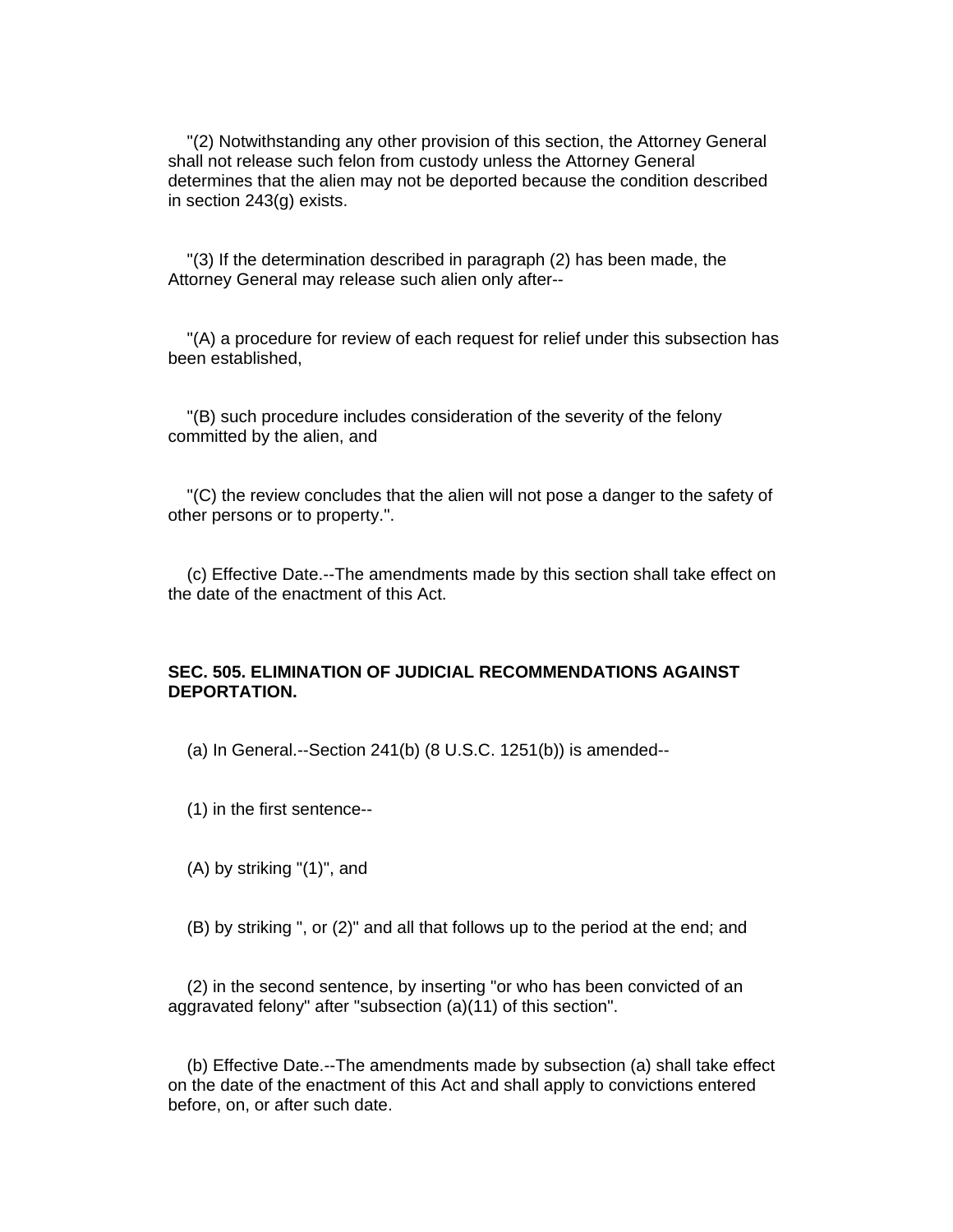### **SEC. 506. CLARIFICATION RESPECTING DISCRETIONARY AUTHORITY IN DEPORTATION PROCEEDINGS FOR INCARCERATED ALIENS.**

(a) In General. $-$ Section 242A(d)(2) (8 U.S.C. 1252a(d)(2)) is amended by striking ", unless" and all that follows up to the period at the end.

 (b) Effective Date.--The amendment made by subsection (a) shall take effect on the date of the enactment of this Act.

## **SEC. 507. REQUIRING COORDINATION PLAN WITH INS AS A CONDITION FOR RECEIPT OF DRUG CONTROL AND SYSTEM IMPROVEMENT GRANTS UNDER THE OMNIBUS CRIME CONTROL AND SAFE STREETS ACT OF 1968.**

 (a) In General.--Section 503(a) of the Omnibus Crime Control and Safe Streets Act of 1968 (42 U.S.C. 3753(a)) is amended by adding at the end the following new paragraph:

 "(11) An assurance that the State has established a plan under which the State will provide without fee to the Immigration and Naturalization Service, within 30 days of the date of their conviction, the certified records of conviction of aliens who have been convicted of violating the criminal laws of the State.".

 (b) Effective Date.--The amendment made by subsection (a) shall apply to grants for fiscal years beginning with fiscal year 1991.

## **SEC. 508. DEPORTATION FOR ATTEMPTED VIOLATIONS OF CONTROLLED SUBSTANCES LAWS.**

 (a) In General.--Section 241(a)(11) (8 U.S.C. 1251(a)(11)) is amended by inserting "or attempt" after "conspiracy".

 (b) Effective Date.--The amendment made by subsection (a) shall apply to convictions occurring on or after the date of the enactment of this Act.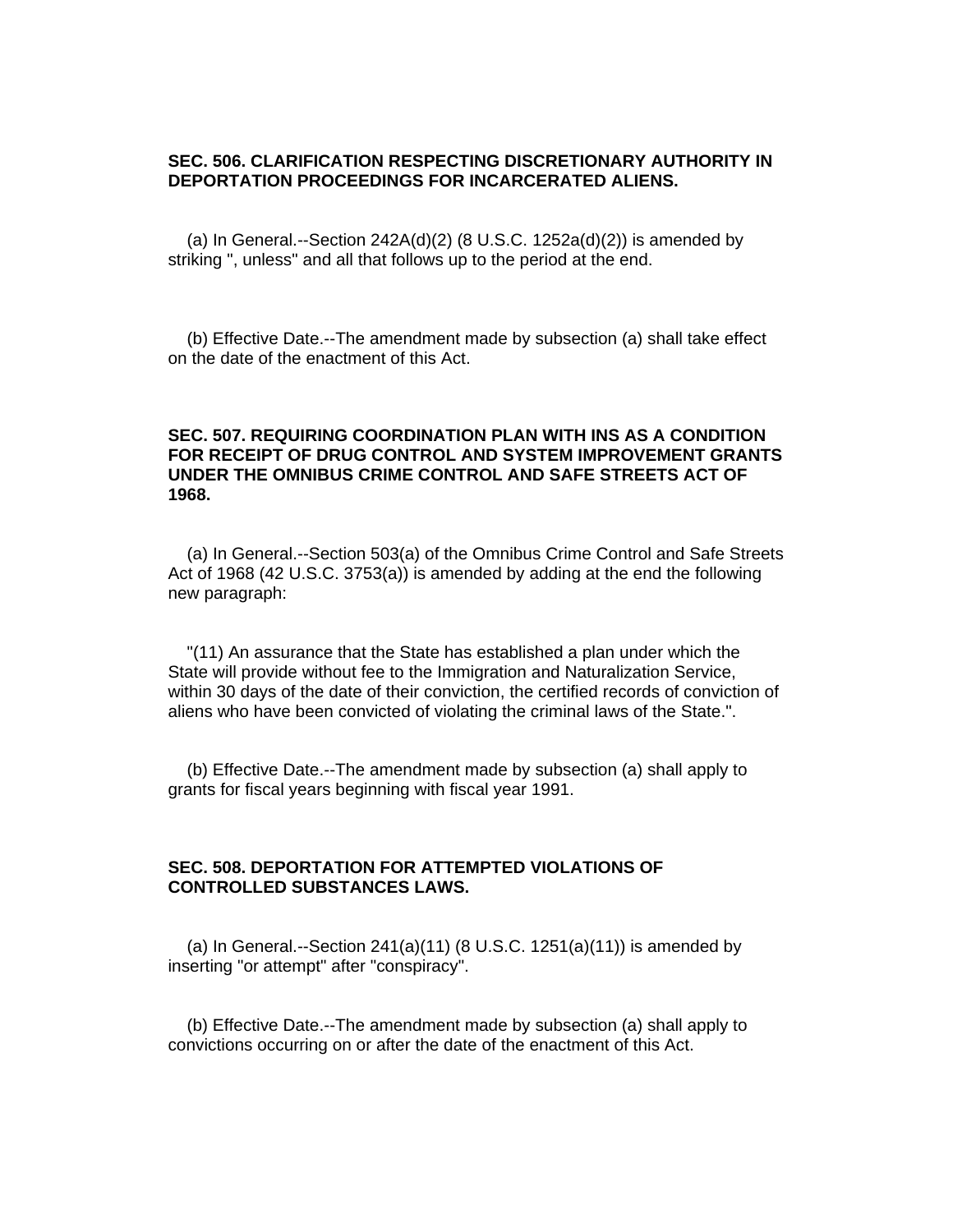#### **SEC. 509. GOOD MORAL CHARACTER DEFINITION.**

(a) In General.--Section  $101(f)(8)$  (8 U.S.C. 1101 $(f)(8)$ ) is amended by striking "the crime of murder" and inserting "an aggravated felony (as defined in subsection (a)(43))".

 (b) Effective Date.--The amendment made by subsection (a) shall take effect on the date of the enactment of this Act and shall apply to convictions occurring on or after such date.

#### **SEC. 510. REPORT ON CRIMINAL ALIENS.**

 (a) In General.--The Attorney General shall submit to the appropriate Committees of the Congress, by not later than December 1, 1991, a report that describes the efforts of the Immigration and Naturalization Service to identify, apprehend, detain, and remove from the United States aliens who have been convicted of crimes in the United States.

(b) Criminal Alien Census.--Such report shall include a statement of--

 (1) the number of aliens in the United States who have been convicted of a criminal offense in the United States, and, of such number, the number of such aliens who are not lawfully admitted to the United States;

 (2) the number of aliens lawfully admitted to the United States who have been convicted of such an offense and, based on such conviction, are subject to deportation from the United States;

 (3) the number of aliens in the United States who are incarcerated in a penal institution in the United States, and, of such number, the number of such aliens who are not lawfully admitted to the United States;

 (4)(A) the number of aliens whose deportation hearings have been conducted pursuant to section 242A(a) of the Immigration and Nationality Act, and (B) the percentage that such number represents of the total number of deportable aliens with respect to whom a hearing under such section could have been conducted since November 18, 1988; and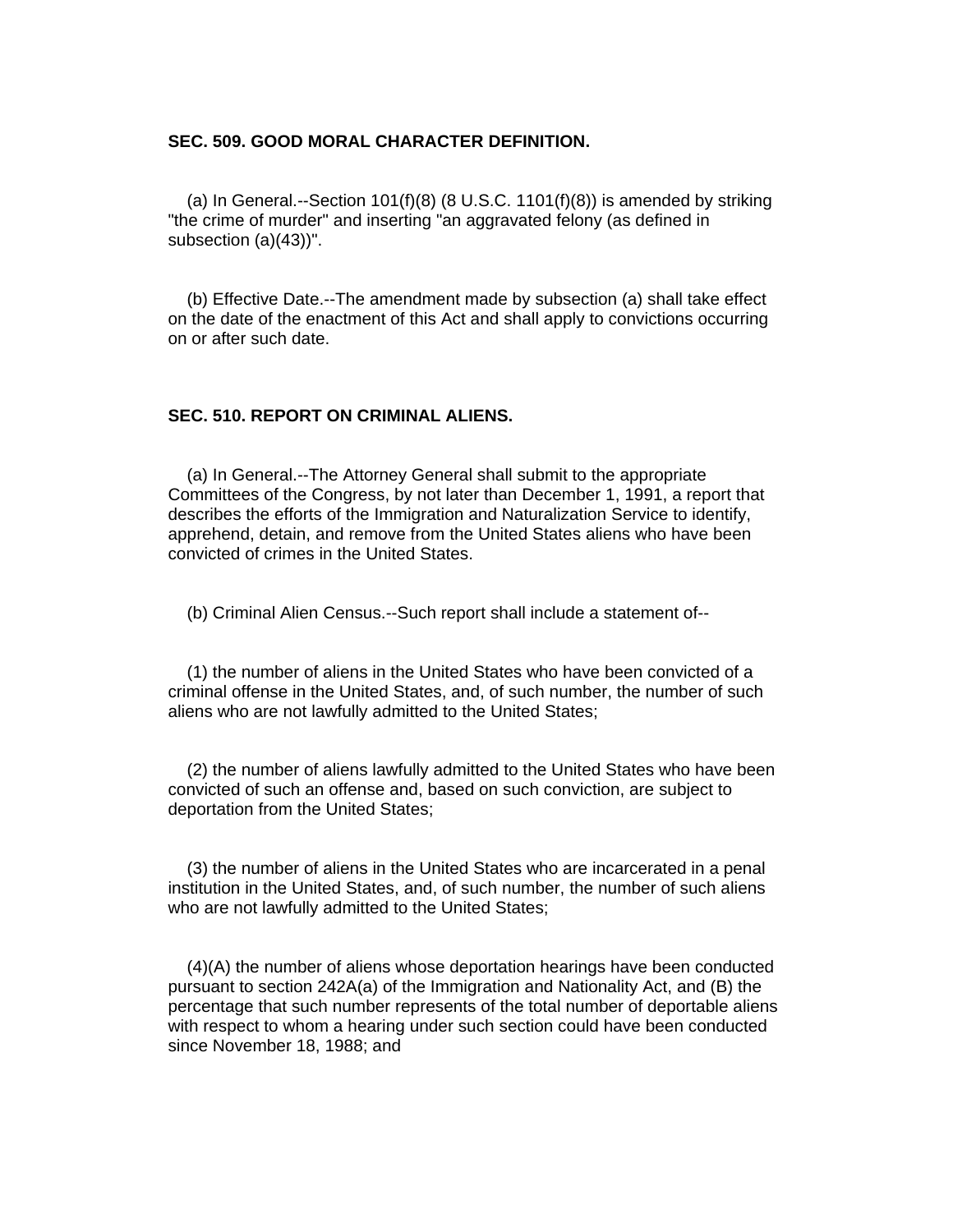(5) the number of aliens in the United States who have reentered the United States after having been convicted of a criminal offense in the United States.

Within each of the numbers of aliens specified under this subsection who have been convicted of criminal offenses, the Attorney General shall distinguish between criminal offenses that are aggravated felonies (as defined in section 101(a)(43) of the Immigration and Nationality Act, as amended by this Act) and for other criminal offenses.

 (c) Criminal Alien Removal Plan.--The Attorney General shall include in the report a plan for the prompt removal from the United States of criminal aliens who are subject to exclusion or deportation. Such plan shall also include a statement of additional funds that would be required to provide for the prompt removal from the United States of--

 (1)(A) aliens who are not lawfully admitted to the United States and who, as of the date of the enactment of this Act, have committed any criminal offense in the United States, and (B) aliens who are lawfully admitted to the United States and who, as of such date, have committed a criminal offense in the United States the commission of which makes the alien subject to deportation; and

 (2)(A) aliens who are not lawfully admitted to the United States and who, in the future, commit a criminal offense in the United States, and (B) aliens who are lawfully admitted to the United States and who, in the future, commit a criminaloffense in the United States the commission of which makes the alien subject to deportation.

Such plan shall also include a method for identifying and preventing the unlawful reentry of aliens who have been been convicted of criminal offenses in the United States and removed from the United States.

## **SEC. 511. LIMITATION ON WAIVER OF EXCLUSION FOR RETURNING PERMANENT RESIDENTS CONVICTED OF AN AGGRAVATED FELONY.**

 (a) In General.--Section 212(c) (8 U.S.C. 1182(c)) is amended by adding at the end the following: "The first sentence of this subsection shall not apply to an alien who has been convicted of an aggravated felony and has served a term of imprisonment of at least 5 years.".

 (b) Effective Date.--The amendment made by subsection (a) shall apply to admissions occurring after the date of the enactment of this Act.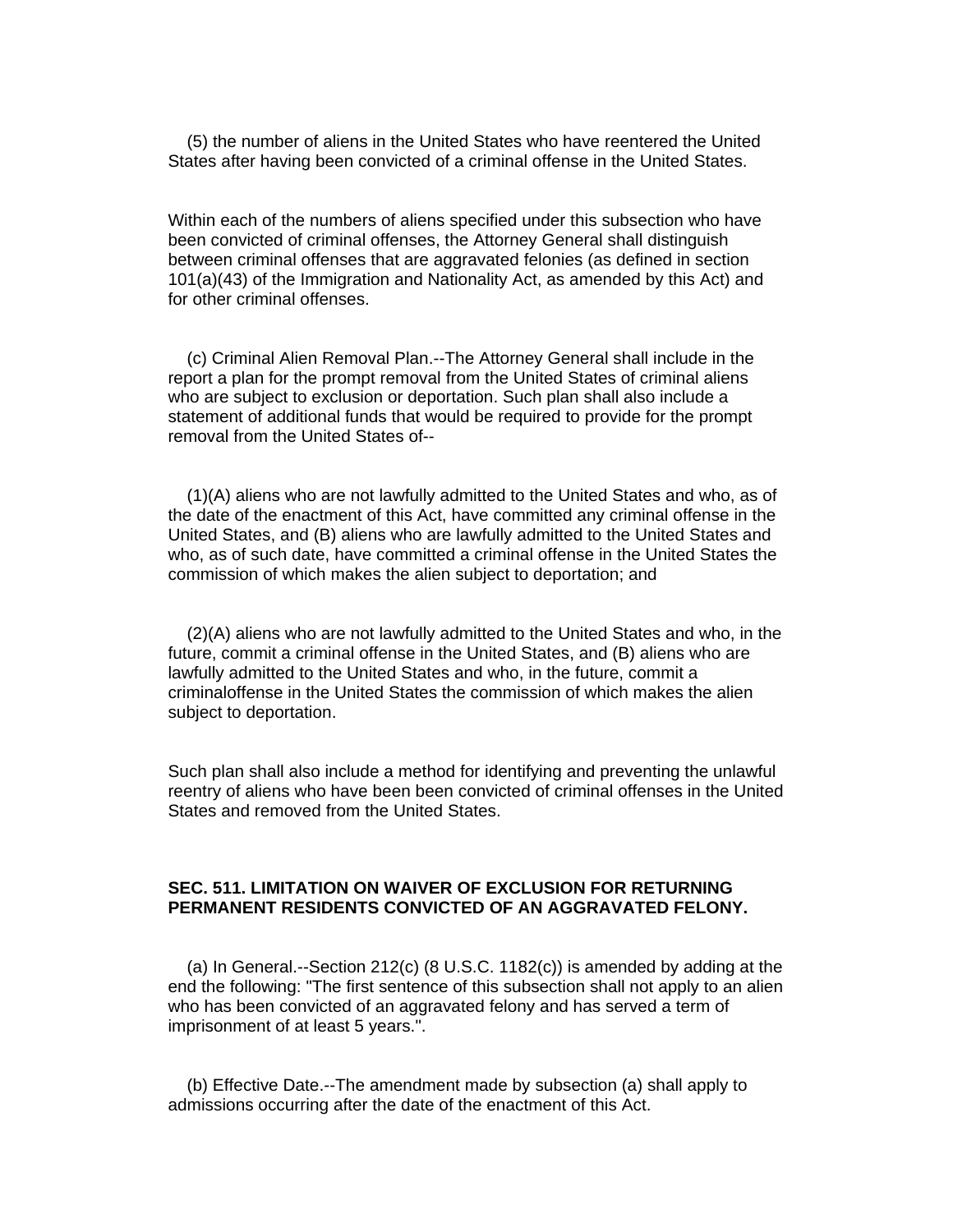#### **SEC. 512. AUTHORIZATION OF ADDITIONAL IMMIGRATION JUDGES FOR DEPORTATION PROCEEDINGS INVOLVING CRIMINAL ALIENS.**

 There are authorized to be appropriated in each of fiscal years 1991 through 1995 such sums as are necessary to provide for 20 additional immigration judges in the Department of Justice, to be used to conduct proceedings under section 242A(d) of the Immigration and Nationality Act (8 U.S.C. 1252a(d)).

## **SEC. 513. EFFECT OF FILING PETITION FOR REVIEW.**

 (a) No Stay Unless Court Order.--Section 106(a)(3) (8 U.S.C. 1105a(a)(3)) is amended by inserting before the semicolon at the end the following: "or unless the alien is convicted of an aggravated felony, in which case the Service shall not stay the deportation of the alien pending determination of the petition of the court unless the court otherwise directs".

 (b) Effective Date.--The amendment made by subsection (a) shall apply to petitions to review filed more than 60 days after the date of the enactment of this Act.

## **SEC. 514. EXTENDING BAR ON REENTRY OF ALIENS CONVICTED OF AGGRAVATED FELONIES.**

 (a) In General.--Section 212(a)(17) (8 U.S.C. 1182(a)(17)) is amended by striking "10 years" and inserting "20 years".

 (b) Effective Date.--The amendment made by subsection (a) shall apply to admissions occurring on or after January 1, 1991.

## **SEC. 515. ASYLUM IN THE CASE OF ALIENS CONVICTED OF AGGRAVATED FELONIES.**

 (a) In General.--(1) Section 208 (8 U.S.C. 1158) is amended by adding at the end the following new subsection: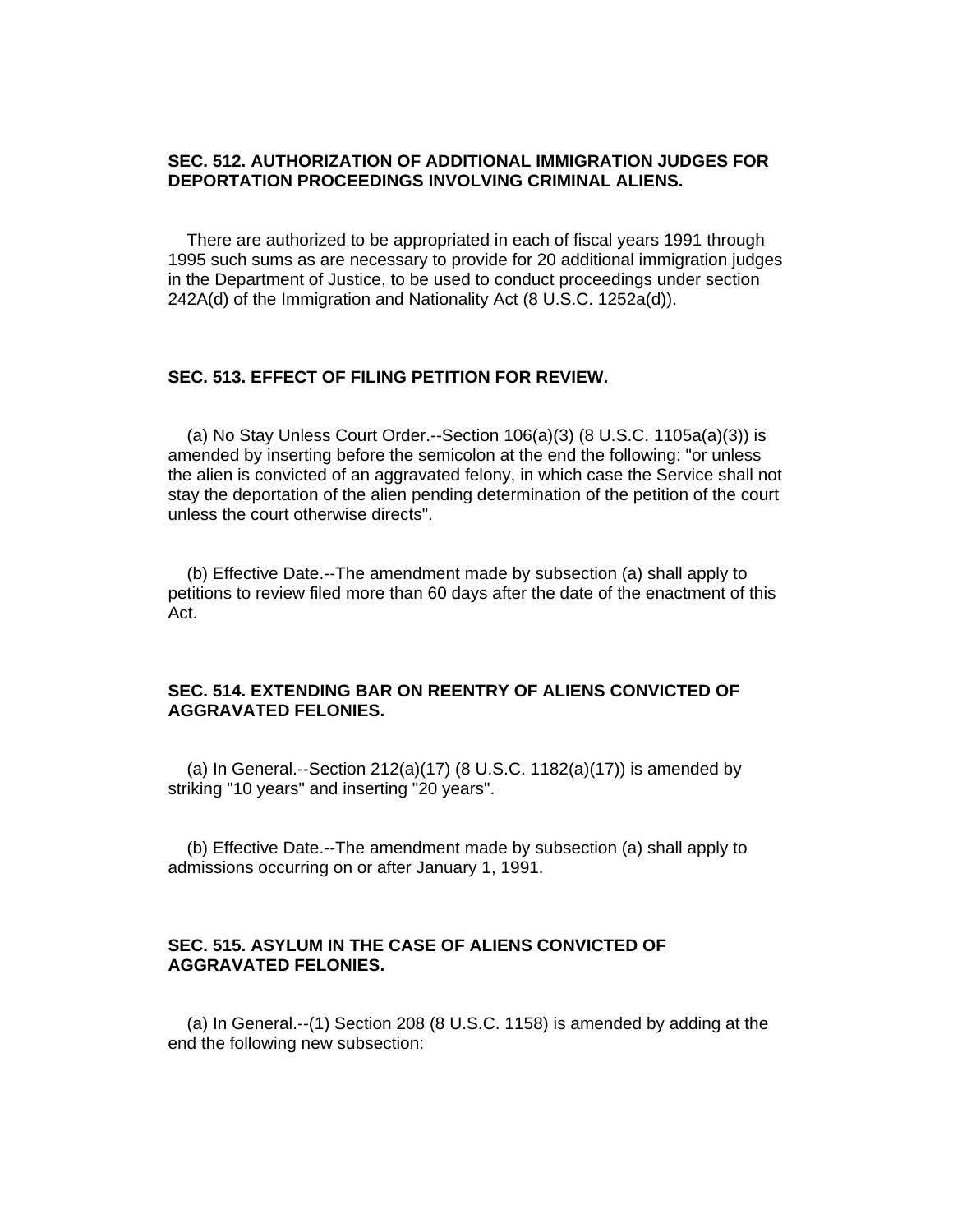"(d) An alien who has been convicted of an aggravated felony, notwithstanding subsection (a), may not apply for or be granted asylum.".

 $(2)$  Section 243(h) $(2)$  (8 U.S.C. 1253(h) $(2)$ ) is amended by adding at the end the following:

"For purposes of subparagraph (B), an alien who has been convicted of an aggravated felony shall be considered to have committed a particularly serious crime.".

(b) Effective Dates.--

 (1) The amendment made by subsection (a)(1) shall apply to applications for asylum made on or after the date of the enactment of this Act.

 (2) The amendment made by subsection (a)(1) shall take effect on the date of the enactment of this Act and shall apply to convictions entered before, on, or after the date of the enactment of this Act.

Subtitle B--Provision Relating to Employer Sanctions

# **SEC. 521. ELIMINATION OF PAPERWORK REQUIREMENT FOR RECRUITERS AND REFERRERS.**

(a) In General.--Section 274A(a)(1) (8 U.S.C. 1324a(a)(1)) is amended--

 (1) by striking "to hire, or to recruit or refer for a fee, for employment in the United States",

 (2) in subparagraph (A), by inserting after "(A)" the following: "to hire, or to recruit or refer for a fee, for employment in the United States", and

 (3) in subparagraph (B), by inserting after "(B)" the following: "(i) to hire for employment in the United States an individual without complying with the requirements of subsection (b) or (ii) if the person or entity is an agricultural association, agricultural employer, or farm labor contractor (as defined in section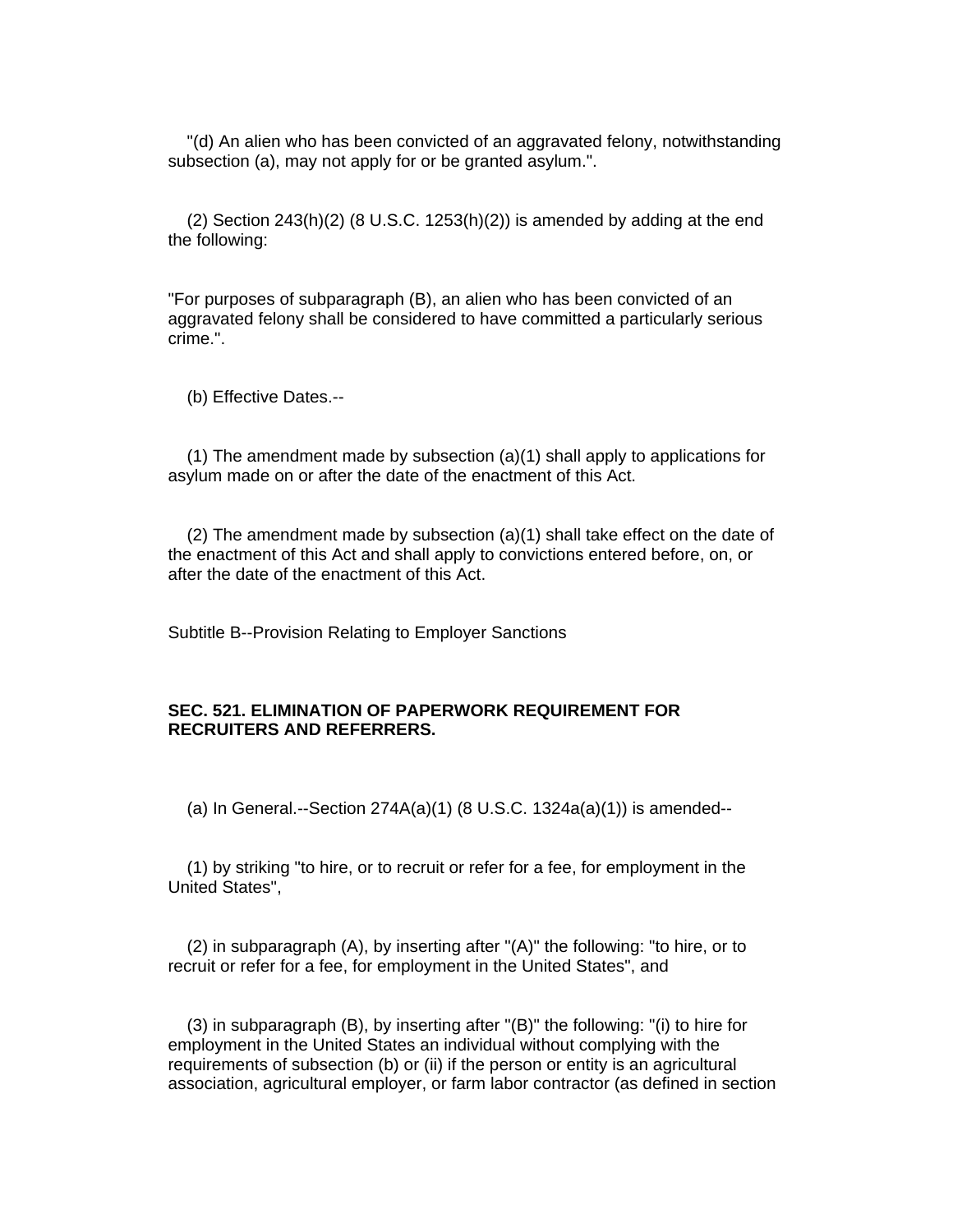3 of the Migrant and Seasonal Agricultural Worker Protection Act), to hire, or to recruit or refer for a fee, for employment in the United States".

 (b) Effective Date.--The amendments made by subsection (a) shall apply to recruiting and referring occurring on or after the date of the enactment of this Act.

Subtitle C--Provisions Relating to Anti-Discrimination

## **SEC. 531. DISSEMINATION OF INFORMATION CONCERNING ANTI-DISCRIMINATION PROTECTIONS UNDER IRCA AND TITLE VII OF THE CIVIL RIGHTS ACT OF 1964.**

 Section 274B (8 U.S.C. 1324b) is amended by adding at the end the following new subsection:

"(l) Dissemination of Information Concerning Anti-Discrimination Provisions.--

 "(1) Not later than 3 months after the date of the enactment of this subsection, the Special Counsel, in cooperation with the chairman of the Equal Employment Opportunity Commission, the Secretary of Labor, and the Administrator of the Small Business Administration, shall conduct a campaign to disseminate information respecting the rights and remedies prescribed under this section and under title VII of the Civil Rights Act of 1964 in connection with unfair immigration-related employment practices. Such c ampaign shall be aimed at increasing the knowledge of employers, employees, and the general public concerning employer and employee rights, responsibilities, and remedies under this section and such title.

 "(2) In order to carry out the campaign under this ubsection, the Special Counsel--

 "(A) may, to the extent deemed appropriate and subject to the availability of appropriations, contract with public and private organizations for outreach activities under the campaign, and

 "(B) shall consult with the Secretary of Labor, the chairman of the Equal Employment Opportunity Commission, and the heads of such other agencies as may be appropriate.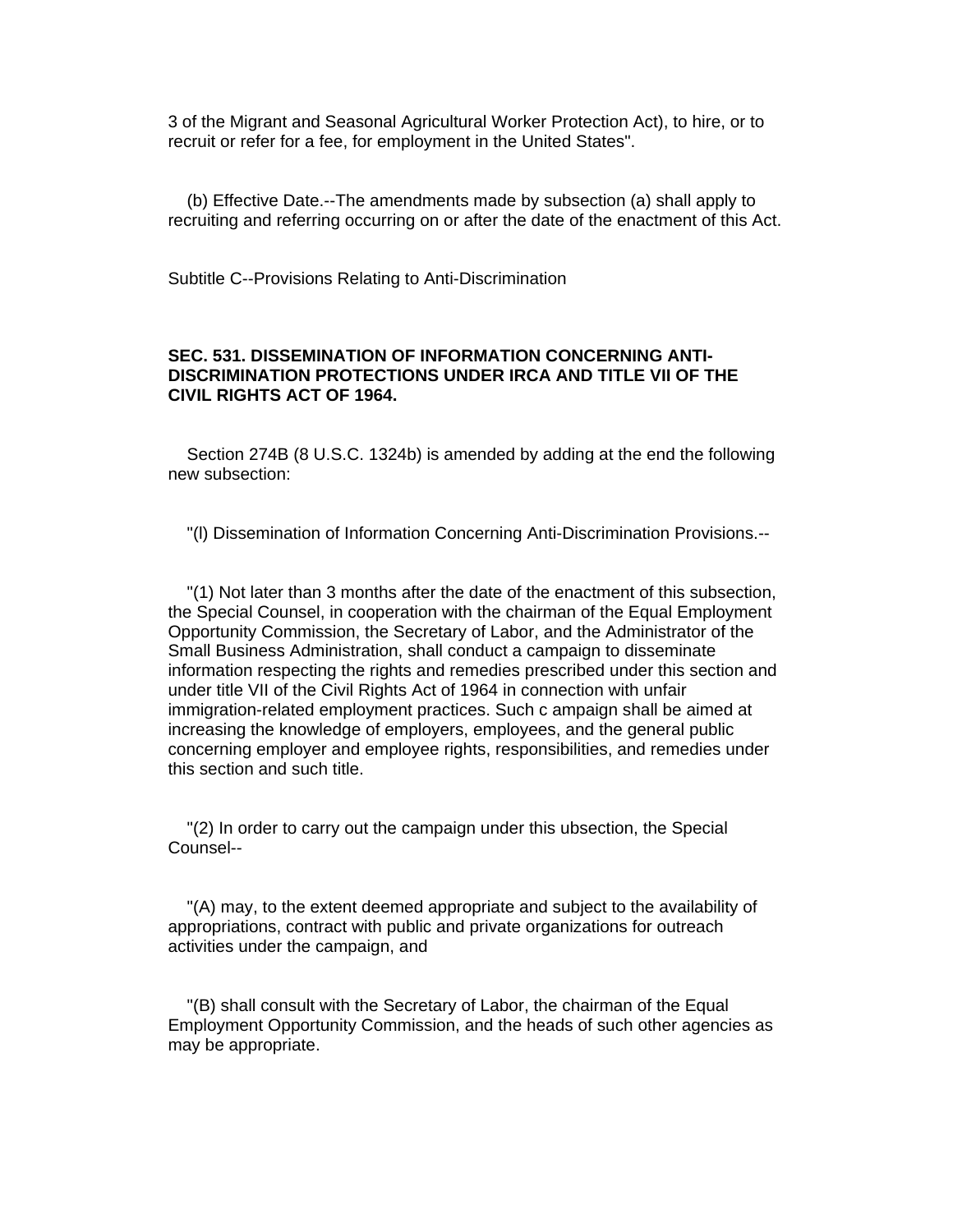"(3) There are authorized to be appropriated to carry out this subsection \$10,000,000 for each fiscal year (beginning with fiscal year 1991).".

## **SEC. 532. INCLUSION OF CERTAIN SEASONAL AGRICULTURAL WORKERS WITHIN SCOPE OF ANTI-DISCRIMINATION PROTECTIONS.**

 (a) In General.--Section 274B(a)(3)(B)(i) (8 U.S.C. 1324b(a)(3)(B)(i)) is amended by inserting "210(a), 210A(a), or" before "245A(a)(1)".

 (b) Effective Date.--The amendment made by subsection (a) shall apply to actions occurring on or after the date of the enactment of this Act.

## **SEC. 533. ELIMINATION OF REQUIREMENT THAT ALIENS FILE A DECLARATION OF INTENDING TO BECOME A CITIZEN IN ORDER TO FILE ANTI-DISCRIMINATION COMPLAINT.**

(a) In General.--Section 274B(a) (8 U.S.C. 1324b(a)) is amended--

 (1) in paragraph (1)(B), by striking "citizen or intending citizen" and inserting "protected individual";

 (2) in paragraph (3), by striking "citizen or intending citizen" and inserting "protected individual";

 (3) in paragraph (3), by striking "citizen or intending citizen" and inserting "protected individual"; and

 $(4)$  in paragraph  $(3)(B)$ --

 (A) by striking "is an alien" and all that follows through "but does not" and inserting "is an alien who is lawfully admitted for permanent residence, is granted the status of an alien lawfully admitted for temporary residence under section 210(a), 210A(a), or 245A(a)(1), is admitted as a refugee under section 207, or is granted asylum under section 208; but does not", and

(B) by striking "(I)" and "(II)" and inserting "(i)" and "(ii)", respectively.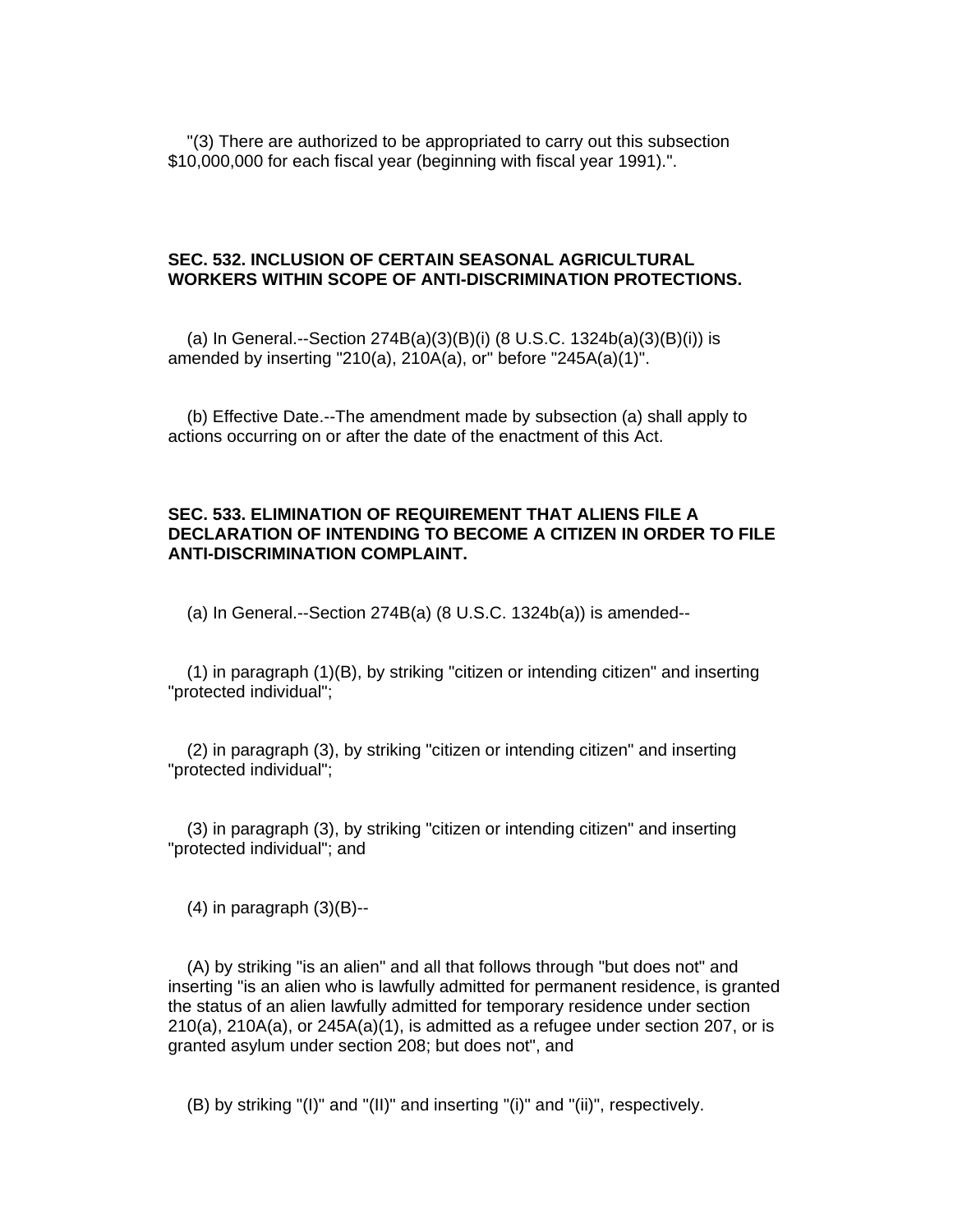(b) Effective Date.--The amendments made by subsection (a) shall apply to unfair immigration-related employment practices occurring before, on, or after the date of the enactment of this Act.

## **SEC. 534. ANTI-RETALIATION PROTECTIONS.**

 (a) Codification of Regulation.--Section 274B(a) (8 U.S.C. 1324b(a)) is amended by adding at the end the following:

 "(5) Prohibition of intimidation or retaliation.--It is also an unfair immigrationrelated employment practice for a person or other entity to intimidate, threaten, coerce, or retaliate against any individual for the purpose of interfering with any right or privilege secured under this section or because the individual intends to file or has filed a charge or a complaint, testified, assisted, or participated in any manner in an investigation, proceeding, or hearing under this section. An individual so intim idated, threatened, coerced, or retaliated against shall be considered, for purposes of subsections (d) and (g), to have been discriminated against.".

 (b) Effective Date.--The amendment made by subsection (a) shall apply to actions occurring on or after the date of the enactment of this Act.

# **SEC. 535. TREATMENT OF CERTAIN ACTIONS AS DISCRIMINATION.**

 (a) Documentation Abuses.--Section 274B(a) (8 U.S.C. 1324b(a)), as amended by section 534, is further amended by adding at the end the following new paragraph:

 "(6) Treatment of certain documentary practices as employment practices.-- For purposes of paragraph (1), a person's or other entity's request, for purposes of satisfying the requirements of section 274A(b), for more or different documents than are required under such section or refusing to honor documents tendered that on their face reasonably appear to be genuine shall be treated as an unfair immigration-related employment practice relating to the hiring ofindividuals.".

 (b) Effective Date.--The amendment made by subsection (a) shall take effect on the date of the enactment of this Act, but shall apply to actions occurring on or after such date.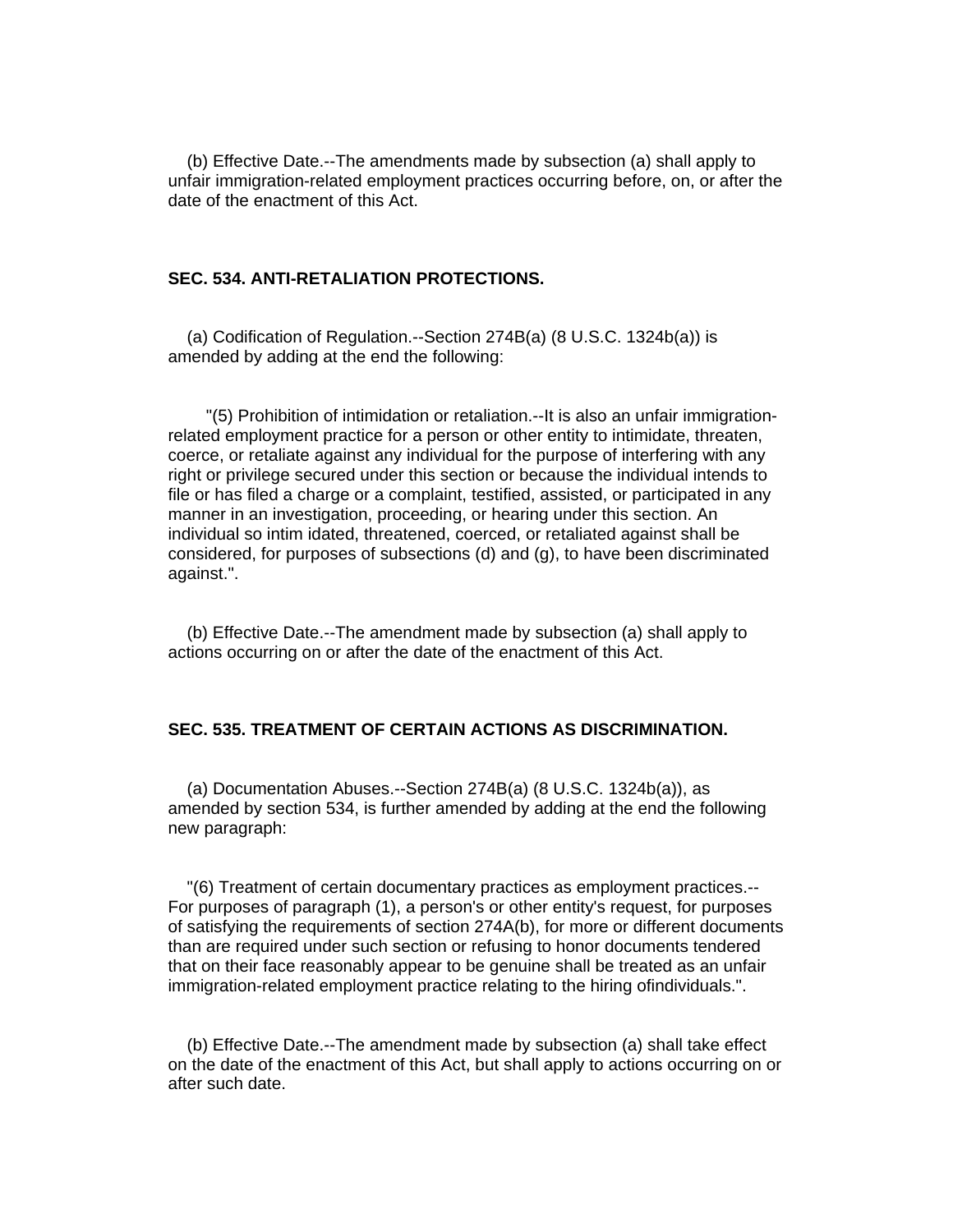### **SEC. 536. CONFORMING CIVIL MONEY PENALTIES FOR ANTI-DISCRIMINATION VIOLATIONS TO THOSE FOR EMPLOYER SANCTIONS.**

(a) Civil Money Penalties.--Section  $274B(q)(2)(B)$  (8 U.S.C. 1324b $(q)(2)(B)$ ) is amended by amending clause (iv) to read as follows:

 "(iv)(I) except as provided in subclauses (II) through (IV), to pay a civil penalty of not less than \$250 and not more than \$2,000 for each individual discriminated against,

 "(II) except as provided in subclause (IV), in the case of a person or entity previously subject to a single order under this paragraph, to pay a civil penalty of not less than \$2,000 and not more than \$5,000 for each individual discriminated against,

 "(III) except as provided in subclause (IV), in the case of a person or entity previously subject to more than one order under this paragraph, to pay a civil penalty of not less than \$3,000 and not more than \$10,000 for each individual discriminated against, and

"(IV) in the case of an unfair immigration-related employment practice described in subsection (a)(6), to pay a civil penalty of not less than \$100 and not more than \$1,000 for each individual discriminated against.".

 (b) Effective Date.--The amendments made by this section shall apply to unfair immigration-related employment practices occurring after the date of the enactment of this Act.

### **SEC. 537. PERIOD FOR FILING OF COMPLAINTS.**

(a) 120-Day Period.--Section 274B(d)(2) (8 U.S.C. 1324b(d)(2)) is amended--

 (1) by inserting "the Special Counsel shall notify the person making the charge of the determination not to file such a complaint during such period and" after "120-day period,",

 (2) by inserting "within 90 days after the date of receipt of the notice" before the period at the end, and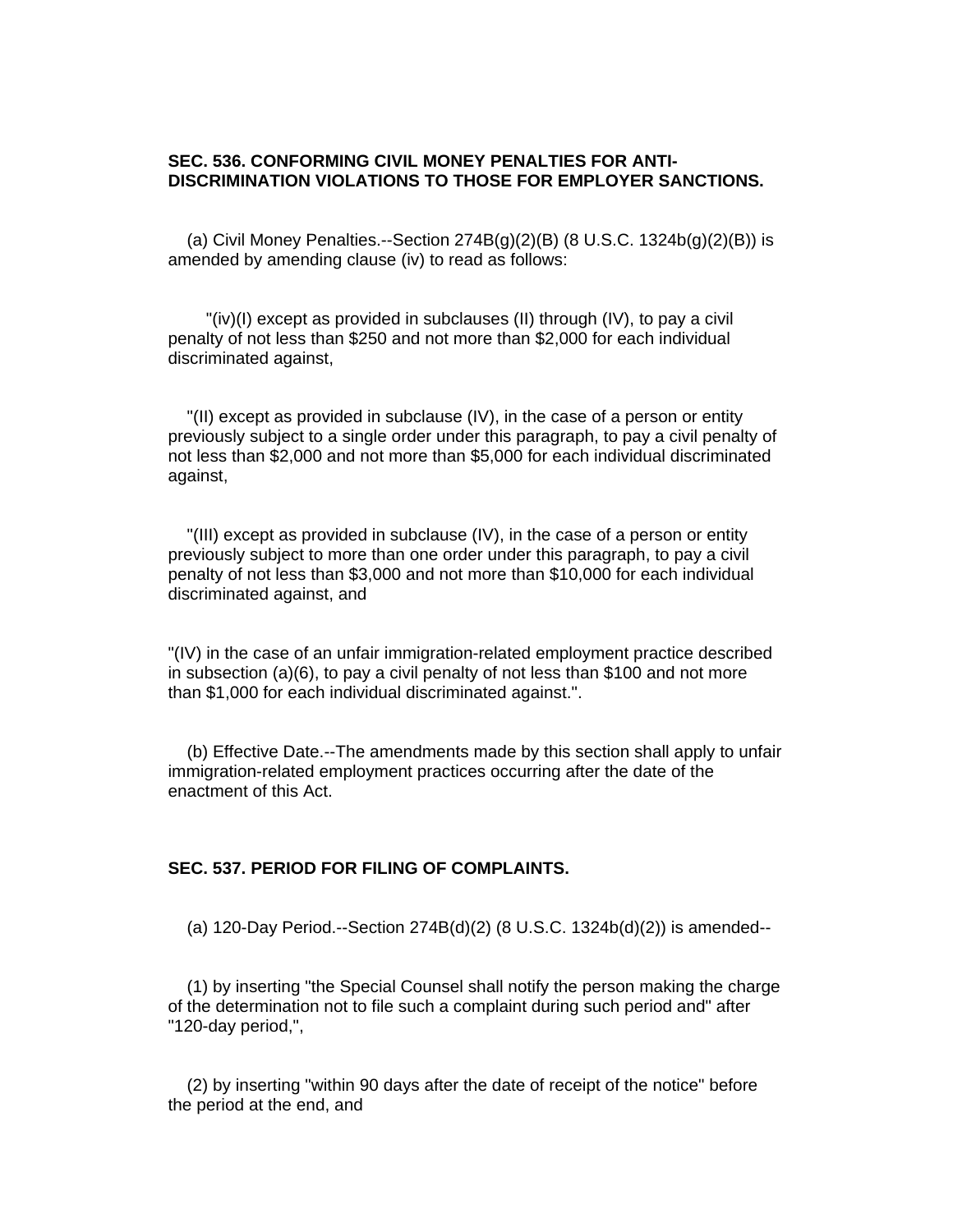(3) by adding at the end the following: "The Special Counsel's failure to file such a complaint within such 120-day period shall not affect the right of the Special Counsel to investigate the charge or to bring a complaint before an administrative law judge during such 90-day period.".

 (b) Effective Date.--The amendments made by subsection (a) shall apply to charges received on or after the date of the enactment of this Act.

# **SEC. 538. SPECIAL COUNSEL ACCESS TO EMPLOYMENT ELIGIBILITY VERIFICATION FORMS.**

(a) In General. $-$ Section 274A(b)(3) (8 U.S.C. 1324a(b)(3)) is amended by inserting ", the Special Counsel for Immigration-Related Unfair Employment Practices," after "officers of the Service,".

 (b) Effective Date.--The amendment made by subsection (a) shall take effect on the date of the enactment of this Act.

## **SEC. 539. ADDITIONAL RELIEF IN ORDERS.**

(a) In General.--Section  $274B(g)(2)(B)$  (8 U.S.C. 1324b(g)(2)(B)) is amended--

(1) by striking "and" at the end of clause (iii),

 (2) by striking the period at the end of clause (iv)(II) and inserting a comma, and

(3) by adding at the end the following:

 "(v) to post notices to employees about their rights under this section and employers' obligations under section 274A,

 "(vi) to educate all personnel involved in hiring and complying with this section or section 274A about the requirements of this section or such section,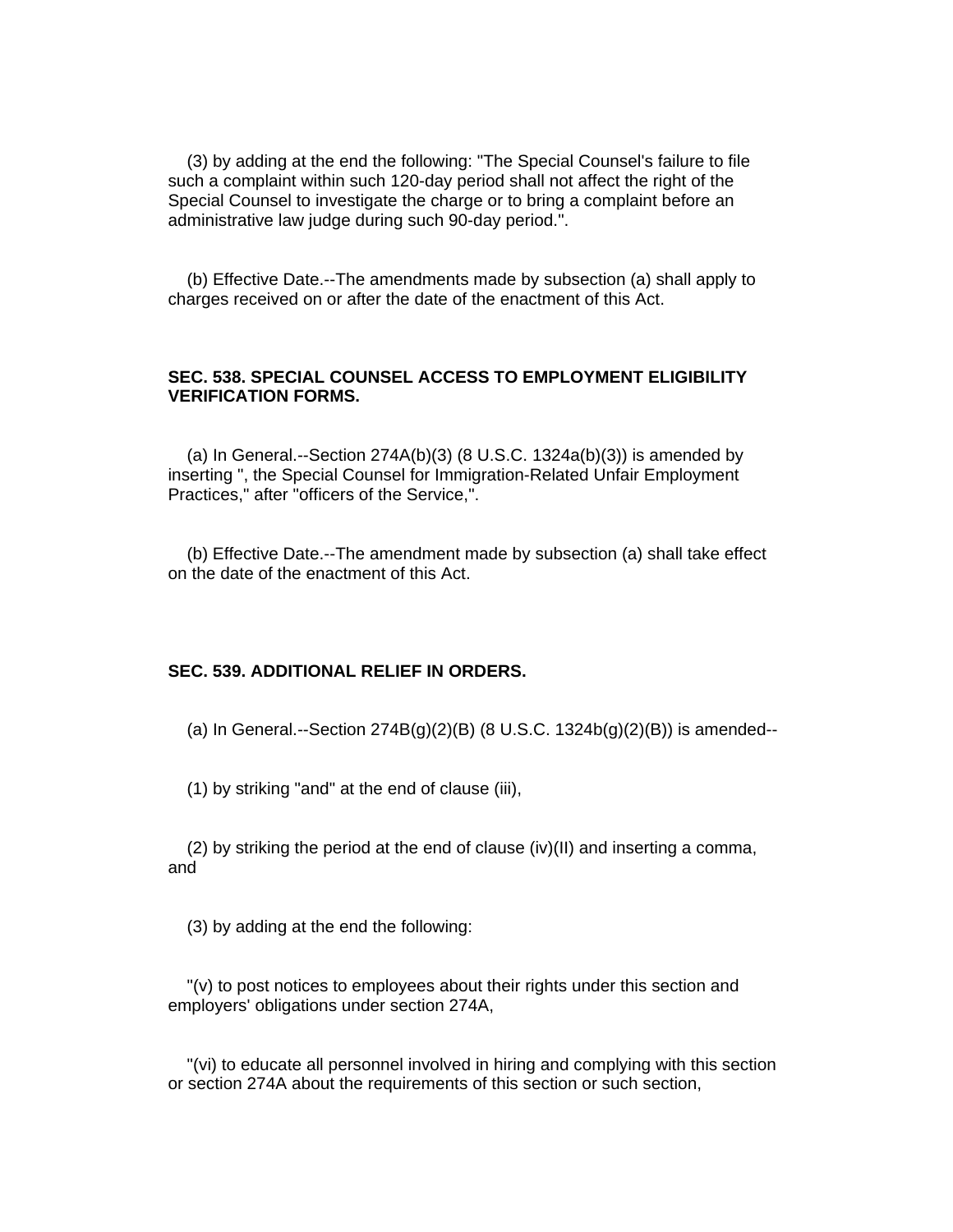"(vii) to order (in an appropriate case) the removal of a false performance review or false warning from an employee's personnel file, and

 "(viii) to order (in an appropriate case) the lifting of any restrictions on an employee's assignments, work shifts, or movements.".

 (b) Effective Date.--The amendments made by subsection (a) shall apply to orders with respect to unfair immigration-related employment practices occurring on or after the date of the enactment of this Act.

Subtitle D--General Enforcement

## **SEC. 541. AUTHORIZING INCREASE BY 1,000 IN BORDER PATROL PERSONNEL.**

 There are authorized to be appropriated for fiscal year 1991 such additional sums as may be necessary to provide for an increase of 1,000 in the authorized personnel level of the border patrol of the Immigration and Naturalization Service, above the authorized level of the patrol as of September 30, 1990.

## **SEC. 542. APPLICATION OF INCREASE IN PENALTIES TO ENHANCE ENFORCEMENT ACTIVITIES.**

(a) In General.--Section 280 (8 U.S.C. 1330) is amended--

(1) by inserting "(a)" after "280.", and

(2) by adding at the end the following new subsection:

 "(b) Notwithstanding section 3302 of title 31, United States Code, the increase in penalties collected resulting from the amendments made by sections 203(b), 543(a), and 544 of the Immigration Act of 1990 shall be credited to the appropriation--

 "(1) for the Immigration and Naturalization Service for activities that enhance enforcement of provisions of this title, including--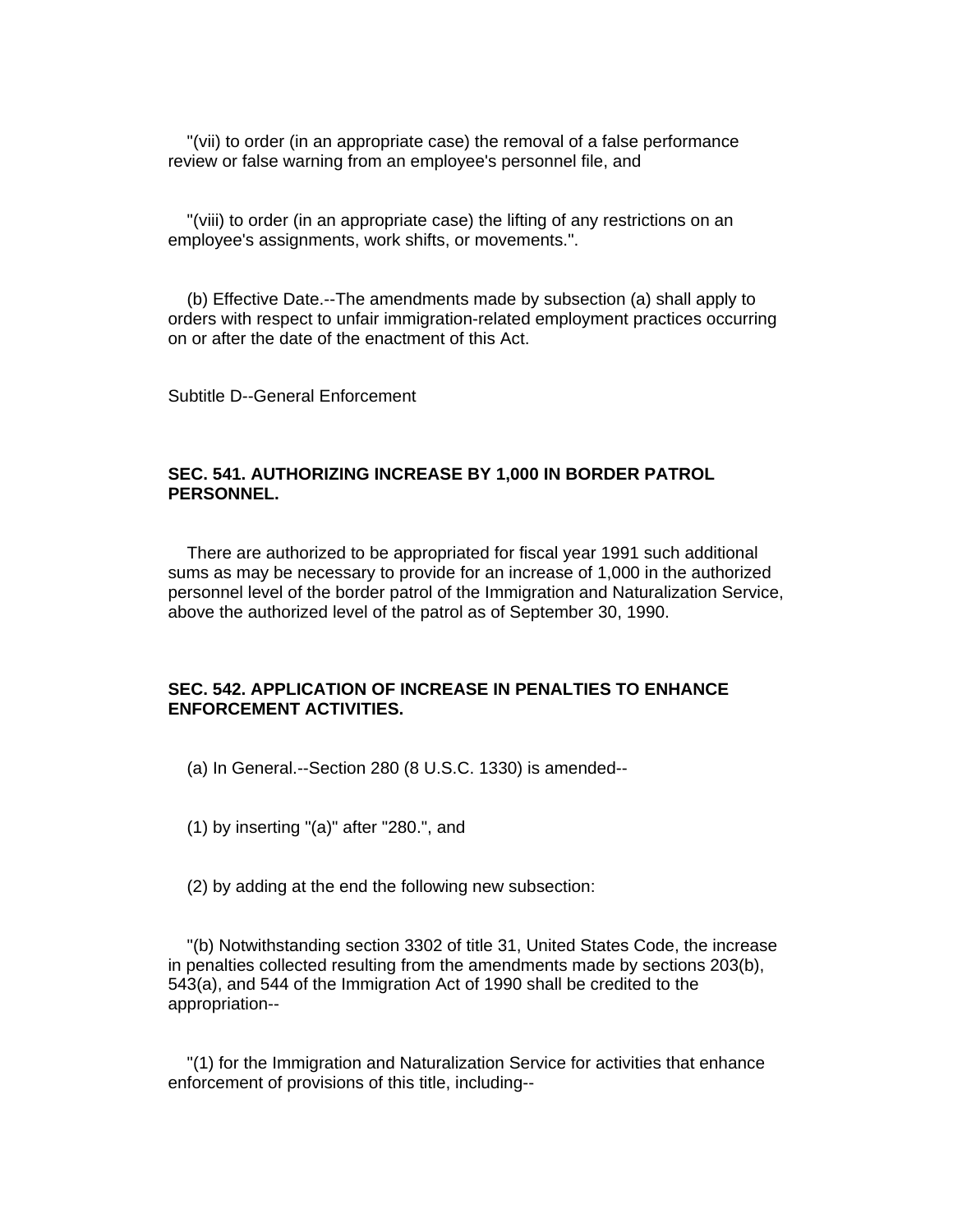"(A) the identification, investigation, and apprehension of criminal aliens,

 $\degree$ (B) the implementation of the system described in section 242(a)(3)(A), and

 "(C) for the repair, maintainance, or construction on the United States border, in areas experiencing high levels of apprehensions of illegal aliens, of structures to deter illegal entry into the United States; and

 "(2) for the Executive Office for Immigration Review in the Department of Justice for the purpose of removing the backlogs in the preparation of transcripts of deportation proceedings conducted under section 242.".

 (b) Effective Date.--The amendment made by subsection (a) shall apply to fines and penalties collected on or after January 1, 1991.

#### **SEC. 543. INCREASE IN FINE LEVELS; AUTHORITY OF THE INS TO COLLECT FINES.**

(a) Civil Penalties.--

 (1) Failure to deliver manifest.--Section 231(d) (8 U.S.C. 1221(d)) is amended by striking "collector of customs at the port of arrival or departure the sum of \$10" and inserting "Commissioner the sum of \$300".

 (2) Failure to provide for deportation.--Section 237(b) (8 U.S.C. 1227(b)) is amended by striking "district director of customs of the district in which port of arrival is situated or in which any vessel or aircraft of the line may be found, the sum of \$300" and inserting "Commissioner the sum of \$2,000".

 (3) Improper aircraft entry.--Section 239 (8 U.S.C. 1229) is amended by striking "\$500" and inserting "\$2,000".

(4) Failure to control crew.--Section 254(a) (8 U.S.C.1284(a)) is amended--

 (A) in the first sentence, by striking "collector of customs of the customs district in which the port of arrival is located or in which the failure to comply with the orders of the officer occurs the sum of \$1,000" and inserting "Commissioner the sum of \$3,000", and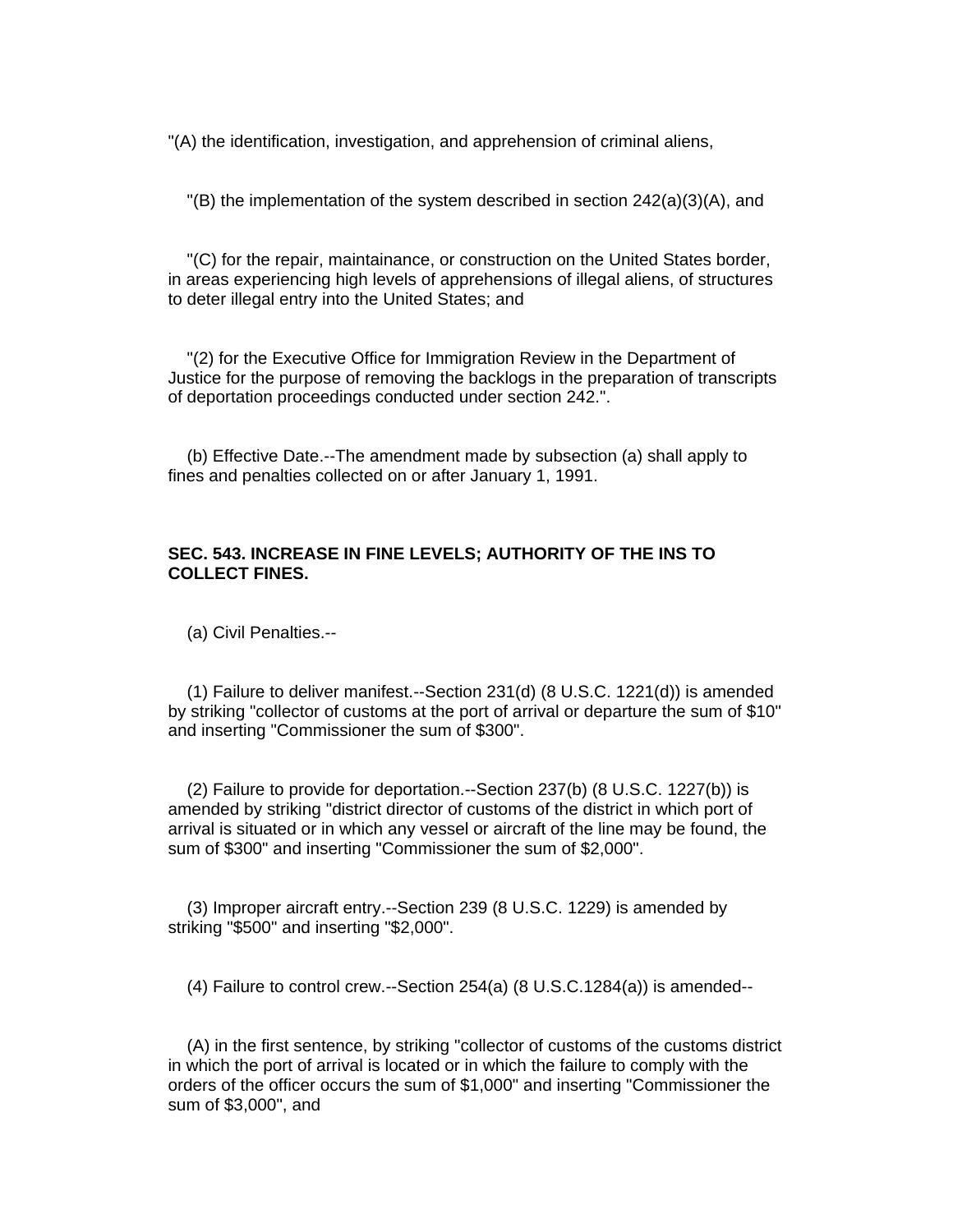(B) in the third sentence by striking "\$200" and inserting "\$500".

(5) Employment of certain crew.--Section 255 (8 U.S.C. 85) is amended--

 (A) in the second sentence, by striking "collector of customs of the customs district in which the port of arrival is located the sum of \$50" and inserting "Commissioner the sum of \$1,000", and

 (B) in the third sentence, by striking "collector of customs" and inserting "Commissioner".

(6) Improper discharge of crew.--Section 256 (8 U.S.C.1286) is amended--

 (A) in the second sentence, by striking "collector of customs of the customs district in which the violation occurred the sum of \$1,000" and inserting "Commissioner the sum of \$3,000",

 (B) in the third sentence, by striking "collector of customs" and inserting "Commissioner", and

(C) in the fourth sentence, by striking "\$500" and inserting "\$1,500".

 (7) Assisting unlawful entry of crew.--Section 257 (8 U.S.C. 1287) is amended by striking "\$5,000" and inserting "\$10,000".

 (8) Duty to prevent unauthorized entries.--Section 271(a) (8 U.S.C. 1321) is amended by striking "\$1,000" and inserting "\$3,000".

(9) Bringing in certain aliens.--Section 272 (8 U.S.C. 1322) is amended--

(A) in subsection (a)--

 (i) by striking "collector of customs of the customs district in which the place of arrival is located" and inserting "Commissioner", and

(ii) by striking "\$1,000" and inserting "\$3,000";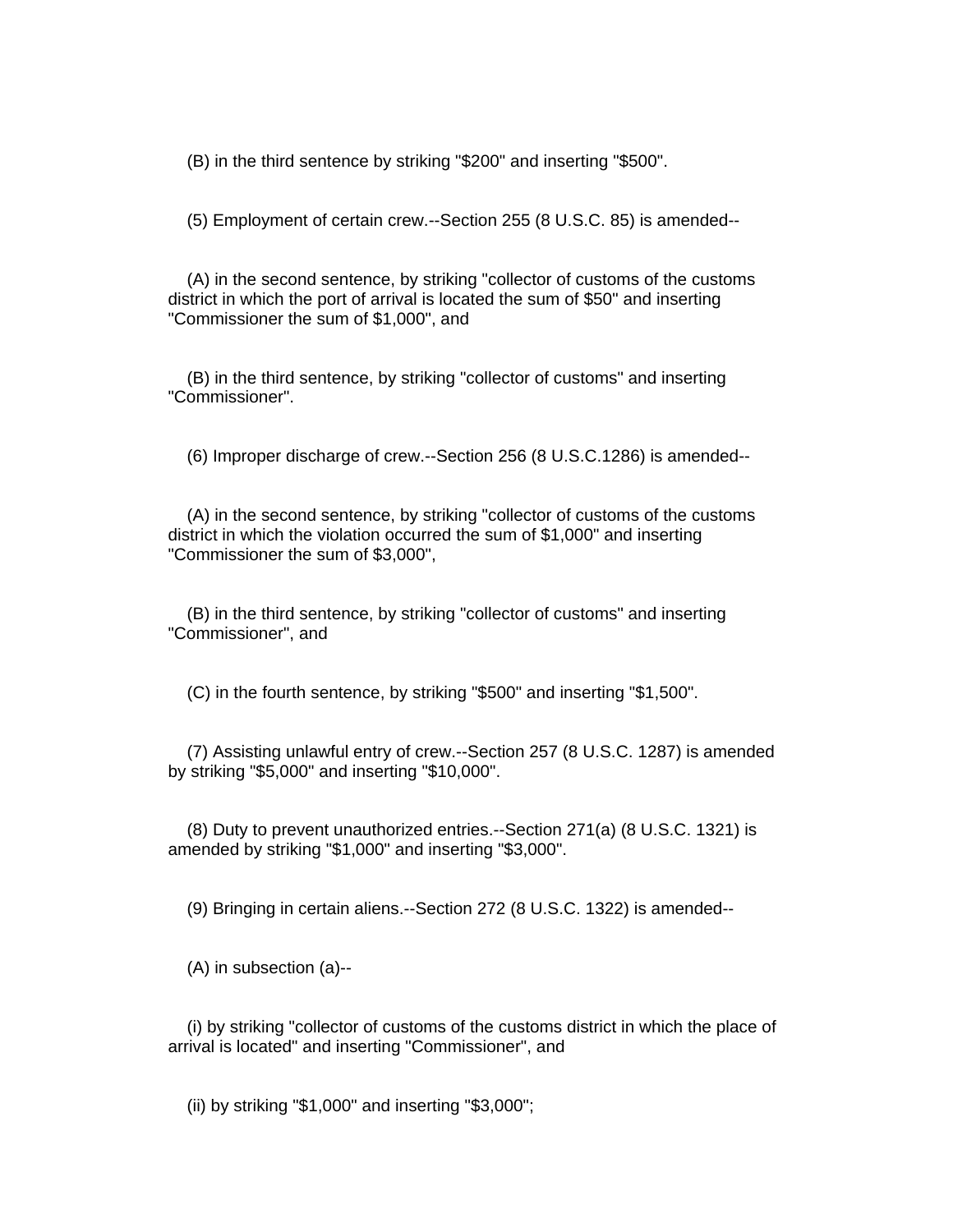(B) in subsection (b)--

 (i) by striking "collector of customs of the customs district in which the place of arrival is located" and inserting "Commissioner", and

(ii) by striking "\$250" and inserting "\$3,000"; and

 (C) in subsection (c), by striking "collector of customs" and inserting "Commissioner".

(10) Unlawful bringing of aliens.--Section 273 (8 U.S.C. 1323) is amended--

 (A) in subsection (b), by striking "collector of customs of the customs district in which the port of arrival is located the sum of \$1,000" and inserting "Commissioner the sum of \$3,000", and

(B) in subsection (d)--

 (i) in the first sentence, by striking "collector of customs of the customs district in which the port of arrival is located the sum of \$1,000" and inserting "Commissioner the sum of \$3,000", and

 (ii) in the second sentence, by striking "collector of customs" and inserting "Commissioner".

(b) Criminal Fine Levels.--

 (1) Crew member overstaying.--Section 252(c) (8 U.S.C. 1282(c)) is amended by striking "shall be guilty" and all that follows through "six months" and inserting "shall be fined not more than \$2,000 (or, if greater, the amount provided under title 18, United States Code) or imprisoned not more than 6 months".

(2) Concealment of aliens.--Section 275 (8 U.S.C. 1325) amended--

(A) by inserting "or attempts to enter" after "(1) enters",

(B) by inserting "attempts to enter or" after "or (3)", and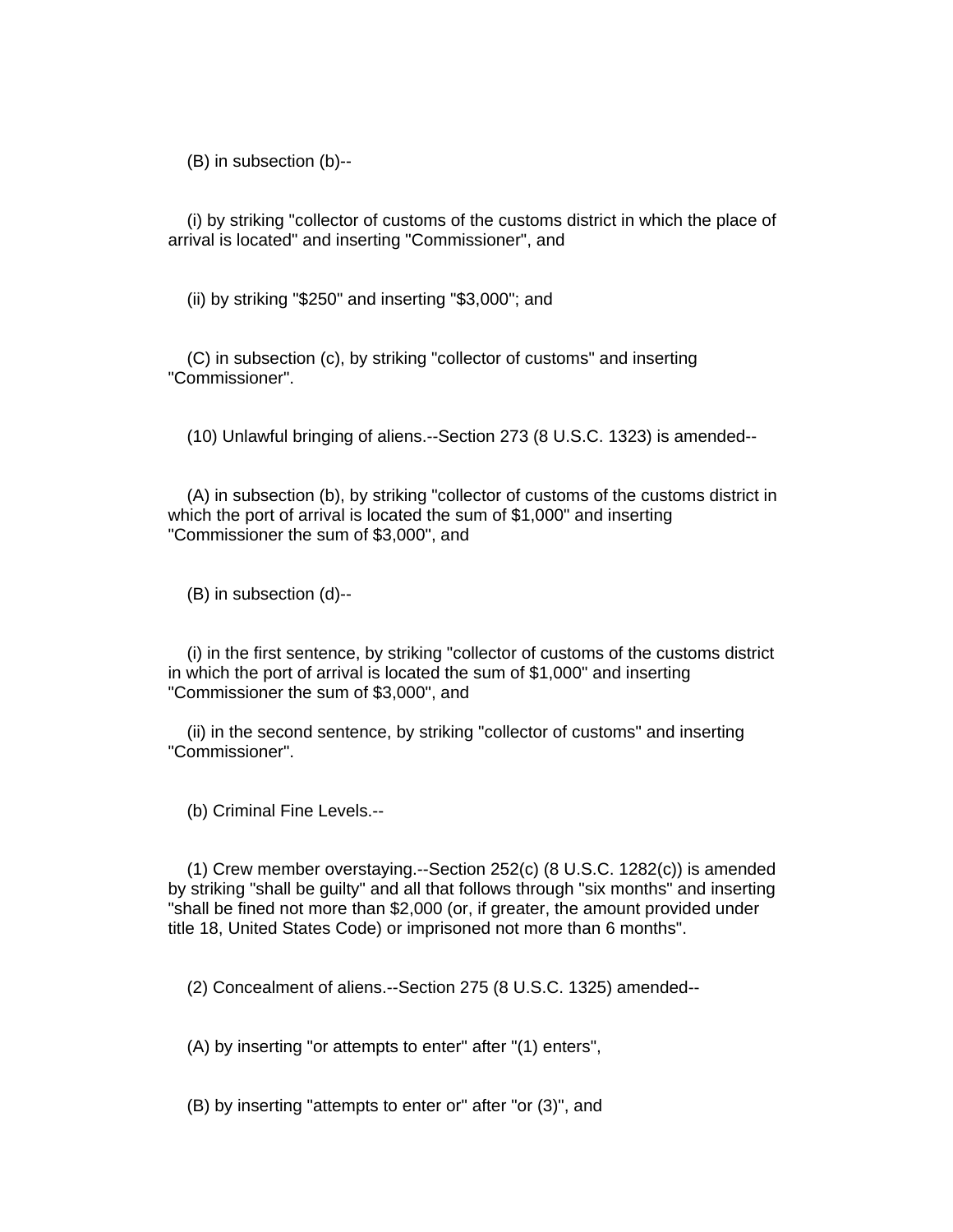(C) by striking "shall, for the first commission", and all that follows through "\$1,000" and inserting "shall, for the first commission of any such offense, be fined not more than \$2,000 (or, if greater, the amount provided under title 18, United States Code) or imprisoned not more than 6 months, or both, and, for a subsequent commission of any such offense, be fined under title 18, United States Code, or imprisoned not more than 2 years".

 (3) Unlawful reentry.--Section 276 (8 U.S.C. 1326) isamended by striking "shall be guilty" and all that follows through "\$1,000" and inserting "shall be fined under title 18, United States Code, or imprisoned not more than 2 years".

 (4) Aiding in entry of subversives.--Section 277 (8 U.S.C. 1327) is amended by striking "shall be guilty" and all that follows through "five years" and inserting "shall be fined under title 18, United States Code, or imprisoned not more than 10 years".

 (5) Importing prostitutes.--Section 278 (8 U.S.C. 1328) is amended by striking "shall, in every" and all that follows through "ten years" and inserting "shall be fined under title 18, United States Code, or imprisoned not more than 10 years, or both".

 (c) Effective Dates.--The amendments made by subsections (a) and (b) shall apply to actions taken after the date of the enactment of this Act.

### **SEC. 544. CIVIL PENALTIES FOR DOCUMENT FRAUD.**

 (a) Document Fraud.--Title II is amended by adding after section 274B the following new section:

#### "PENALTIES FOR DOCUMENT FRAUD

 "Sec. 274C. (a) Activities Prohibited.--It is unlawful for any person or entity knowingly--

 "(1) to forge, counterfeit, alter, or falsely make any document for the purpose of satisfying a requirement of this Act,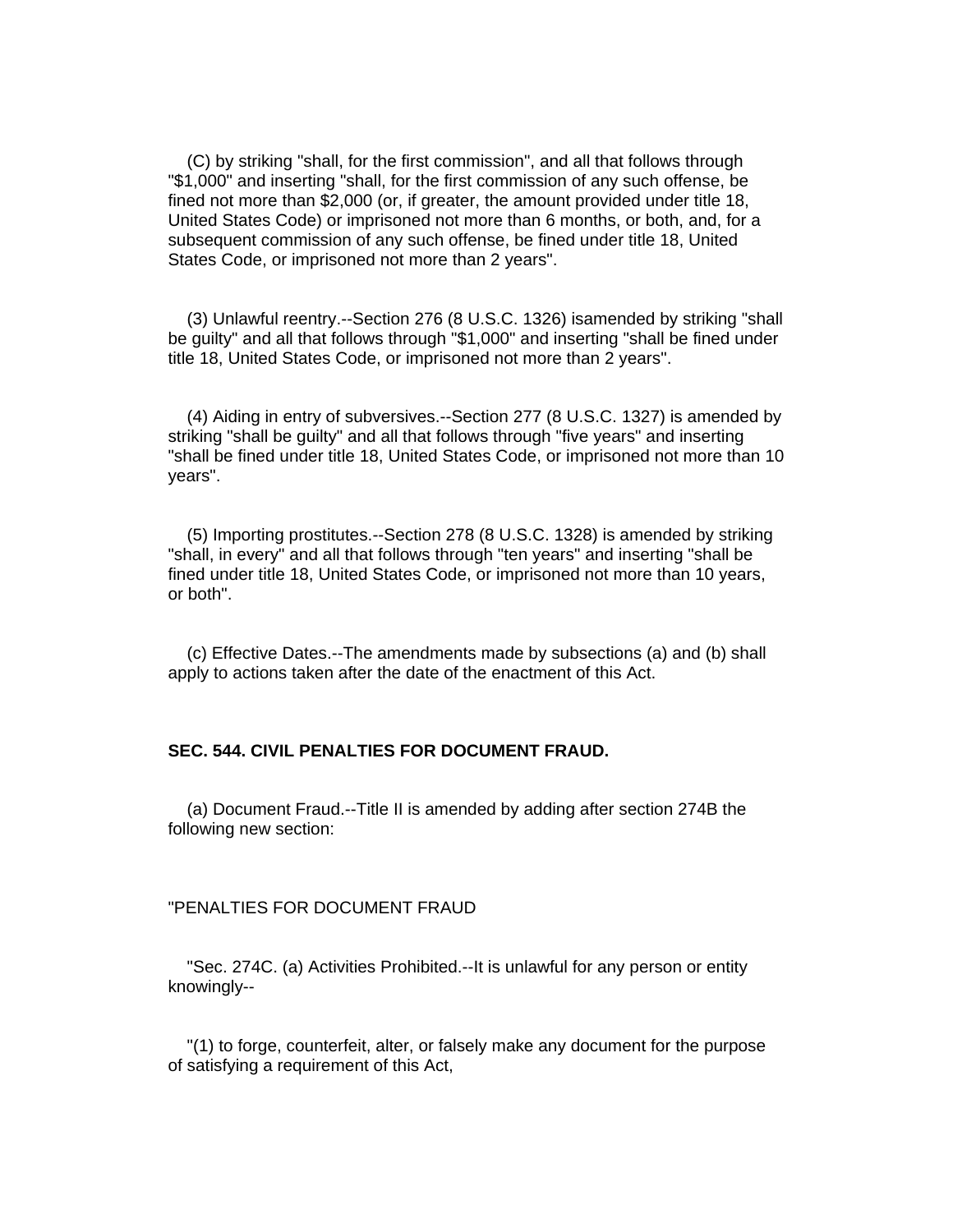"(2) to use, attempt to use, possess, obtain, accept, or receive any forged, counterfeit, altered, or falsely made document in order to satisfy any requirement of this Act,

 "(3) to use or attempt to use any document lawfully issued to a person other than the possessor (including a deceased individual) for the purpose of satisfying a requirement of this Act, or

 "(4) to accept or receive any document lawfully issued to a person other than the possessor (including a deceased individual) for the purpose of complying with section 274A(b).

 "(b) Exception.--This section does not prohibit any lawfully authorized investigative, protective, or intelligence activity of a law enforcement agency of the United States, a State, or a subdivision of a State, or of an intelligence agency of the United States, or any activity authorized under title V of the Organized Crime Control Act of 1970 (18 U.S.C. note prec. 3481).

 "(c) Construction.--Nothing in this section shall be construed to diminish or qualify any of the penalties available for activities prohibited by this section but proscribed as well in title 18, United States Code.

"(d) Enforcement.--

 "(1) Authority in investigations.--In conducting investigations and hearings under this subsection--

 "(A) immigration officers and administrative law judges shall have reasonable access to examine evidence of any person or entity being investigated, and

 "(B) administrative law judges, may, if necessary, compel by subpoena the attendance of witnesses and the production of evidence at any designated place or hearing.

In case of contumacy or refusal to obey a subpoena lawfully ssued under this paragraph and upon application of the Attorney General, an appropriate district court of the United States may issue an order requiring compliance with such subpoena and any failure to obey such order may be punished by such court as a contempt thereof.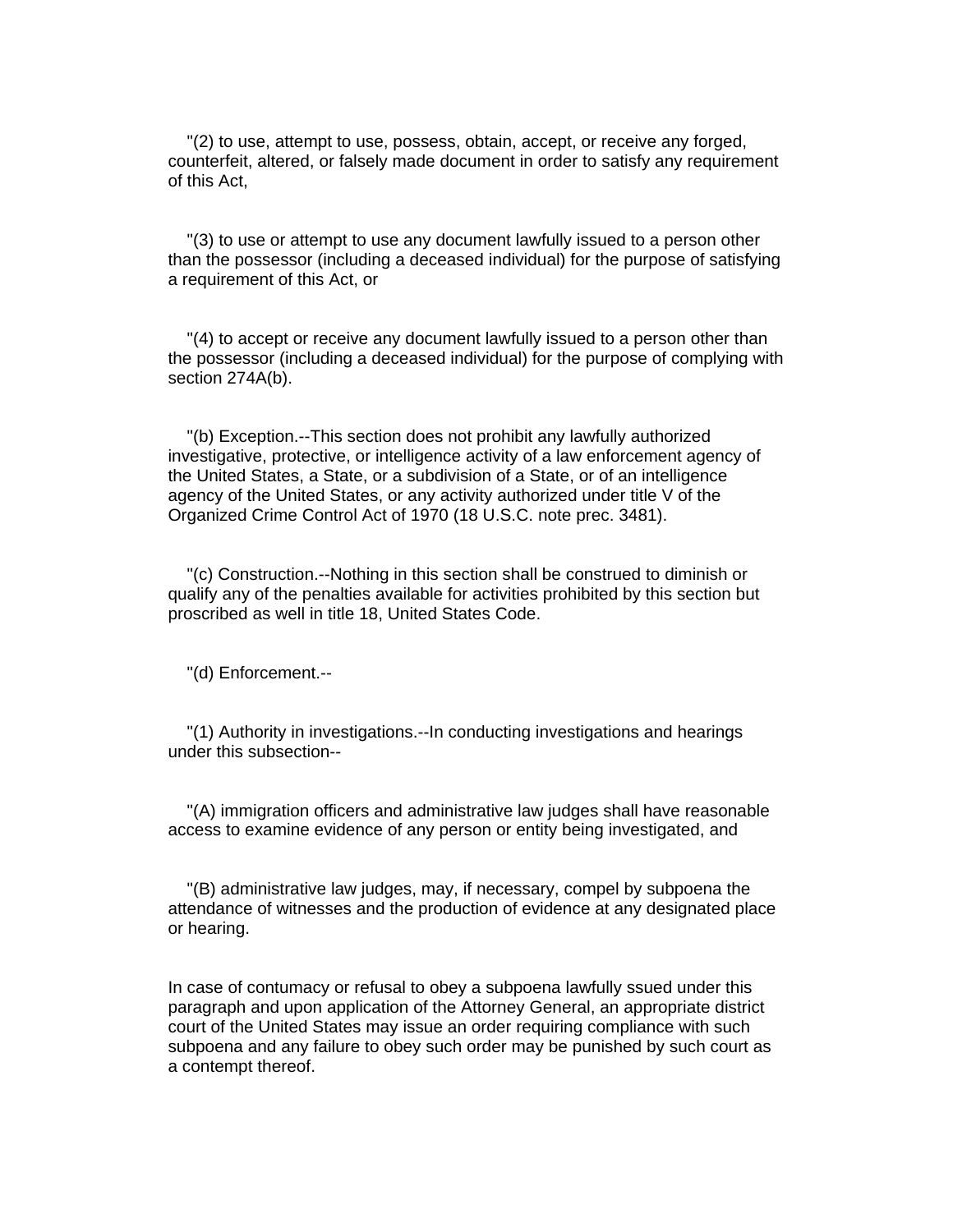"(2) Hearing.--

 "(A) In general.--Before imposing an order described in paragraph (3) against a person or entity under this subsection for a violation of subsection (a), the Attorney General shall provide the person or entity with notice and, upon request made within a reasonable time (of not less than 30 days, as established by the Attorney General) of the date of the notice, a hearing respecting the violation.

 "(B) Conduct of hearing.--Any hearing so requested shall be conducted before an administrative law judge. The hearing shall be conducted in accordance with the requirements of section 554 of title 5, United States Code. The hearing shall be held at the nearest practicable place to the place where the person or entity resides or of the place where the alleged violation occurred. If no hearing is so requested, the Attorney General's imposition of the order shall constitute a final and unappealable order.

 "(C) Issuance of orders.--If the administrative law judge determines, upon the preponderance of the evidence received, that a person or entity has violated subsection (a), the administrative law judge shall state his findings of fact and issue and cause to be served on such person or entity an order described in paragraph (3).

 "(3) Cease and desist order with civil money penalty.--With respect to a violation of subsection (a), the order under this subsection shall require the person or entity to cease and desist from such violations and to pay a civil penalty in an amount of--

 "(A) not less than \$250 and not more than \$2,000 for each document used, accepted, or created and each instance of use, acceptance, or creation, or

 "(B) in the case of a person or entity previously subject to an order under this paragraph, not less than \$2,000 and not more than \$5,000 for each document used, accepted, or created and each instance of use, acceptance, or creation.

 In applying this subsection in the case of a person or entity composed of distinct, physically separate subdivisions each of which provides separately for the hiring, recruiting, or referring for employment, without reference to the practices of, and not under the control of or common control with, another subdivision, each such subdivision shall be considered a separate person or entity.

"(4) Administrative appellate review.--The decision and order of an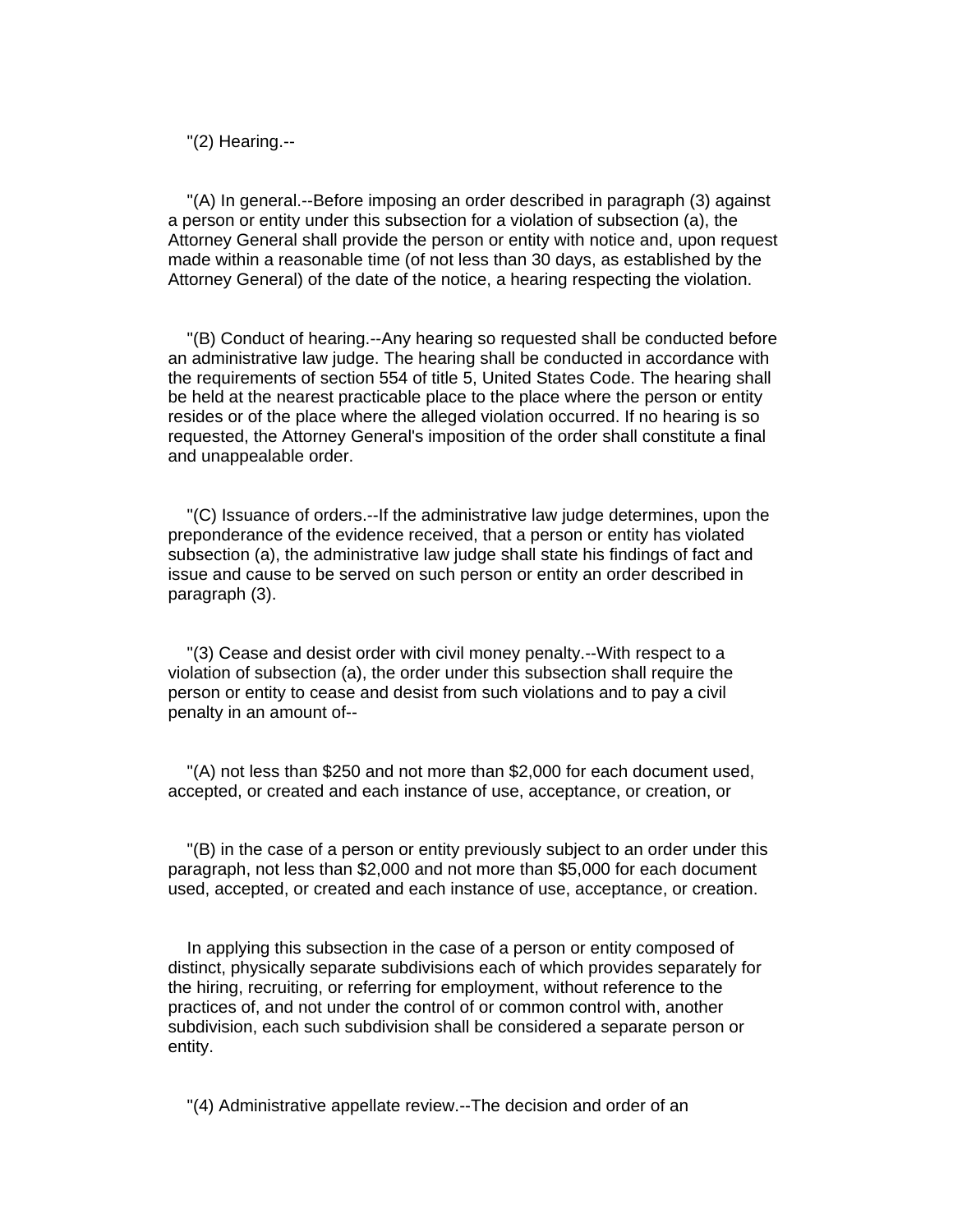administrative law judge shall become the final agency decision and order of the Attorney General unless, within 30 days, the Attorney General modifies or vacates the decision and order, in which case the decision and order of the Attorney General shall become a final order under this subsection.

 "(5) Judicial review.--A person or entity adversely affected by a final order under this section may, within 45 days after the date the final order is issued, file a petition in the Court of Appeals for the appropriate circuit for review of the order.

 "(6) Enforcement of orders.--If a person or entity fails to comply with a final order issued under this section against the person or entity, the Attorney General shall file a suit to seek compliance with the order in any appropriate district court of the United States. In any such suit, the validity and appropriateness of the final order shall not be subject to review.".

 (b) New Ground of Deportation.--Section 241(a) (8 U.S.C. 1251(a)) is amended--

(1) by striking "or" at the end of paragraph (19),

(2) by striking the period at the end of paragraph (20) and inserting "; or", and

(3) by adding at the end the following new paragraph:

"(21) is the subject of a final order for violation of section 274C.".

 (c) Clerical Amendment.--The table of contents is amended by inserting after the item relating to section 274B the following new item:

"Sec. 274C. Penalties for document fraud.".

 (c) Effective Date.--The amendments made by this section shall apply to persons or entities that have committed violations on or after the date of the enactment of this Act.

## **SEC. 545. DEPORTATION PROCEDURES; REQUIRED NOTICE OF DEPORTATION HEARING; LIMITATION ON DISCRETIONARY RELIEF.**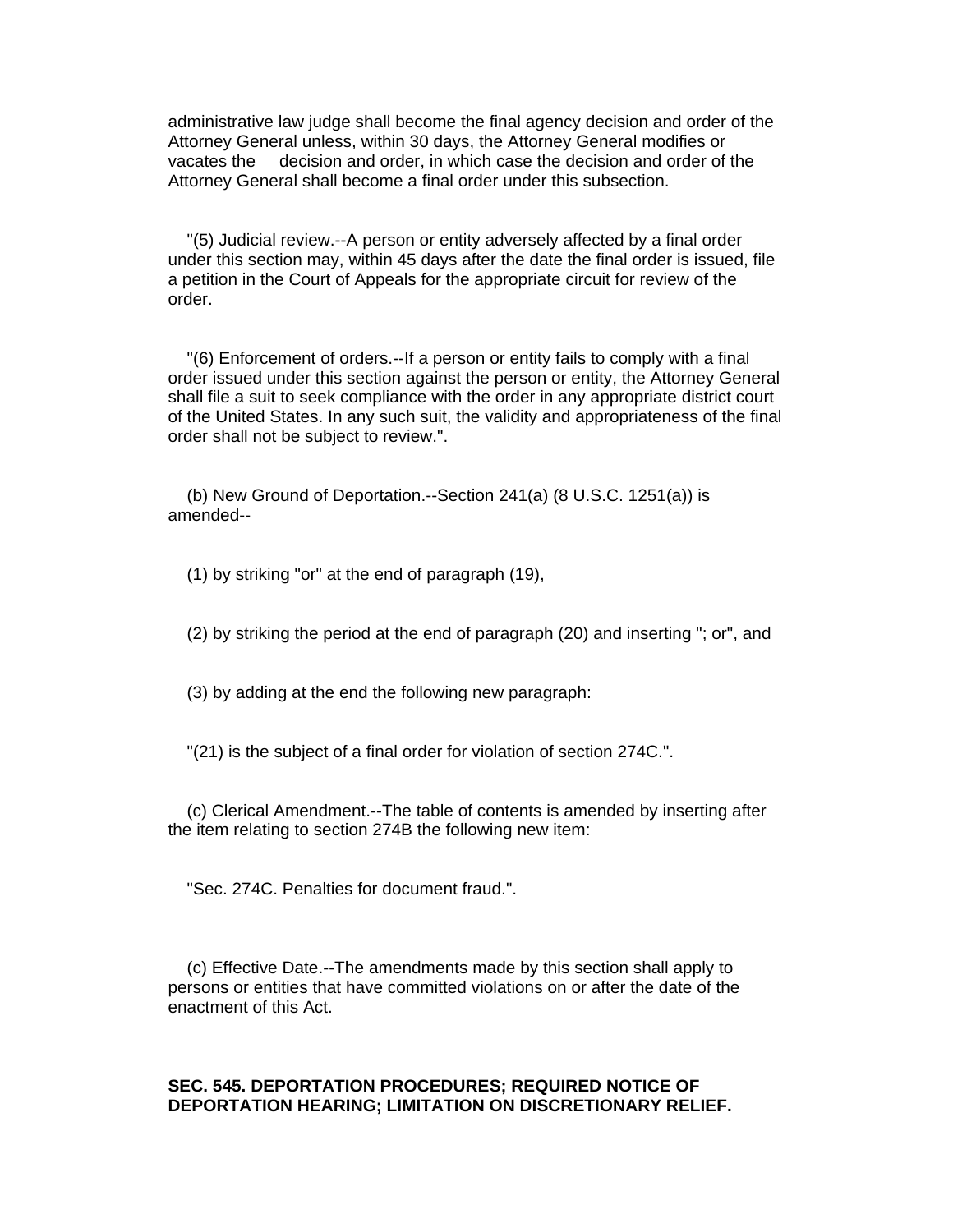(a) In General.--Chapter 5 of title II is amended by inserting after section 242A the following new section:

### "DEPORTATION PROCEDURES

"Sec. 242B. (a) Notices.--

 "(1) Order to show cause.--In deportation proceedings under section 242, written notice (in this section referred to as an 'order to show cause') shall be given in person to the alien (or, if personal service is not practicable, such noticeshall be given by certified mail to the alien or to the alien's counsel of record, if any) specifying the following:

"(A) The nature of the proceedings against the alien.

"(B) The legal authority under which the proceedings are conducted.

"(C) The acts or conduct alleged to be in violation of law.

 "(D) The charges against the alien and the statutory provisions alleged to have been violated.

 "(E) The alien may be represented by counsel and, upon request, the alien will be provided a list of counsel prepared under subsection (b)(2).

 "(F)(i) The requirement that the alien must immediately provide (or have provided) the Attorney General with a written record of an address and telephone number (if any) at which the alien may be contacted respecting proceedings under section 242.

 "(ii) The requirement that the alien must provide the Attorney General immediately with a written record of any change of the alien's address or telephone number.

 "(iii) The consequences under subsection (c)(2) of failure to provide address and telephone information pursuant to this subparagraph.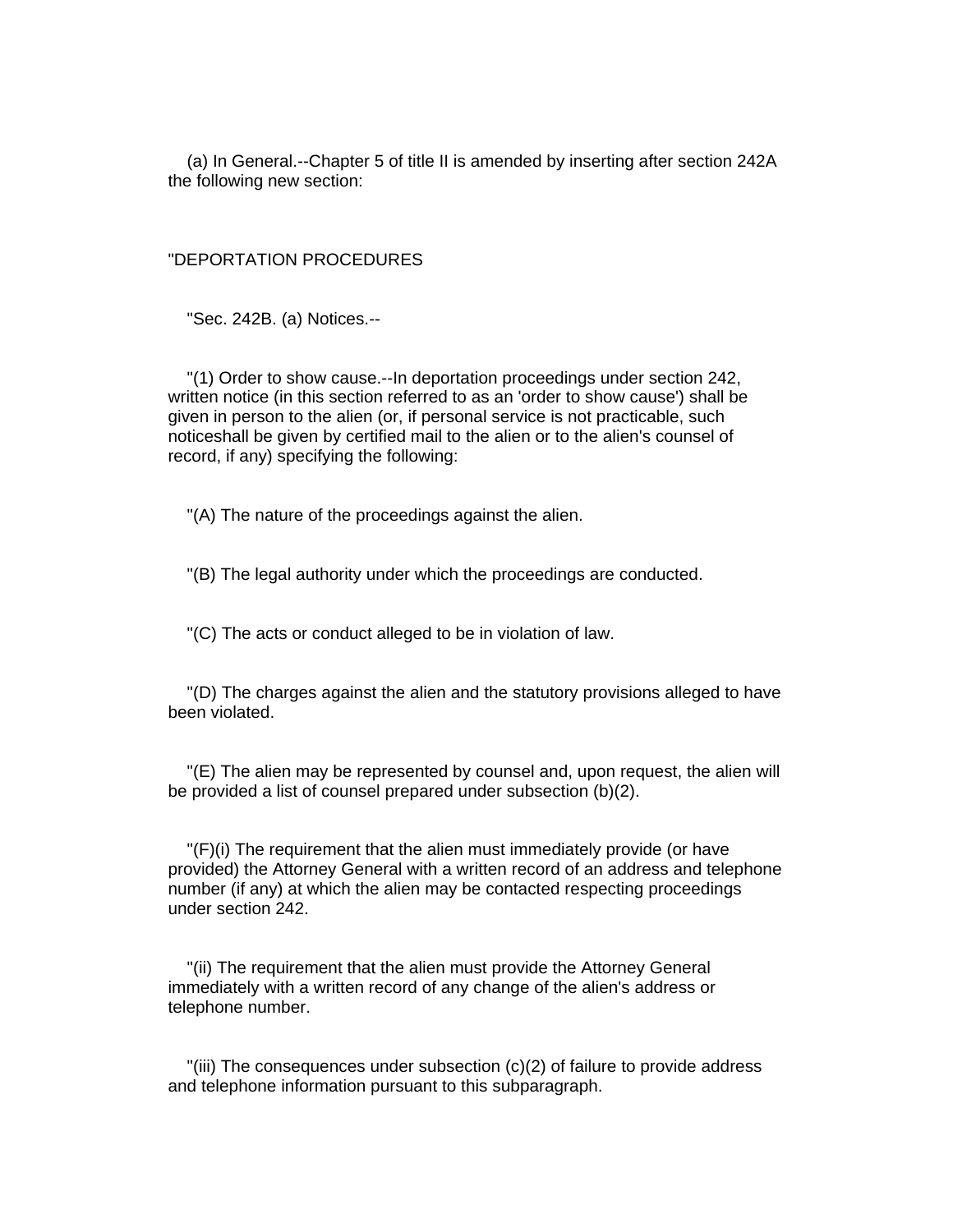"(2) Notice of time and place of proceedings.--In deportation proceedings under section 242--

 "(A) written notice shall be given in person to the alien (or, if personal service is not practicable, written notice shall be given by certified mail to the alien or to the alien's counsel of record, if any), in the order to show cause or otherwise, of--

"(i) the time and place at which the proceedings will be held, and

 "(ii) the consequences under subsection (c) of the failure to appear at such proceedings; and

 "(B) in the case of any change or postponement in the time and place of such proceedings, written notice shall be given in person to the alien (or, if personal service is not practicable, written notice shall be given by certified mail to the alien or to the alien's counsel of record, if any) of--

"(i) the new time or place of the proceedings, and

 "(ii) the consequences under subsection (c) of failing, except under exceptional circumstances, to attend such proceedings.

 "(3) Form of information.--Each order to show cause or other notice under this subsection--

"(A) shall be in English and Spanish, and

 "(B) shall specify that the alien may be represented by an attorney in deportation proceedings under section 242 and will be provided, in accordance with subsection (b)(1), a period of time in order to obtain counsel and a current list described in subsection (b)(2).

 "(4) Central address files.--The Attorney General shall create a system to record and preserve on a timely basis notices of addresses and telephone numbers (and changes) provided under paragraph (1)(F).

"(b) Securing of Counsel.--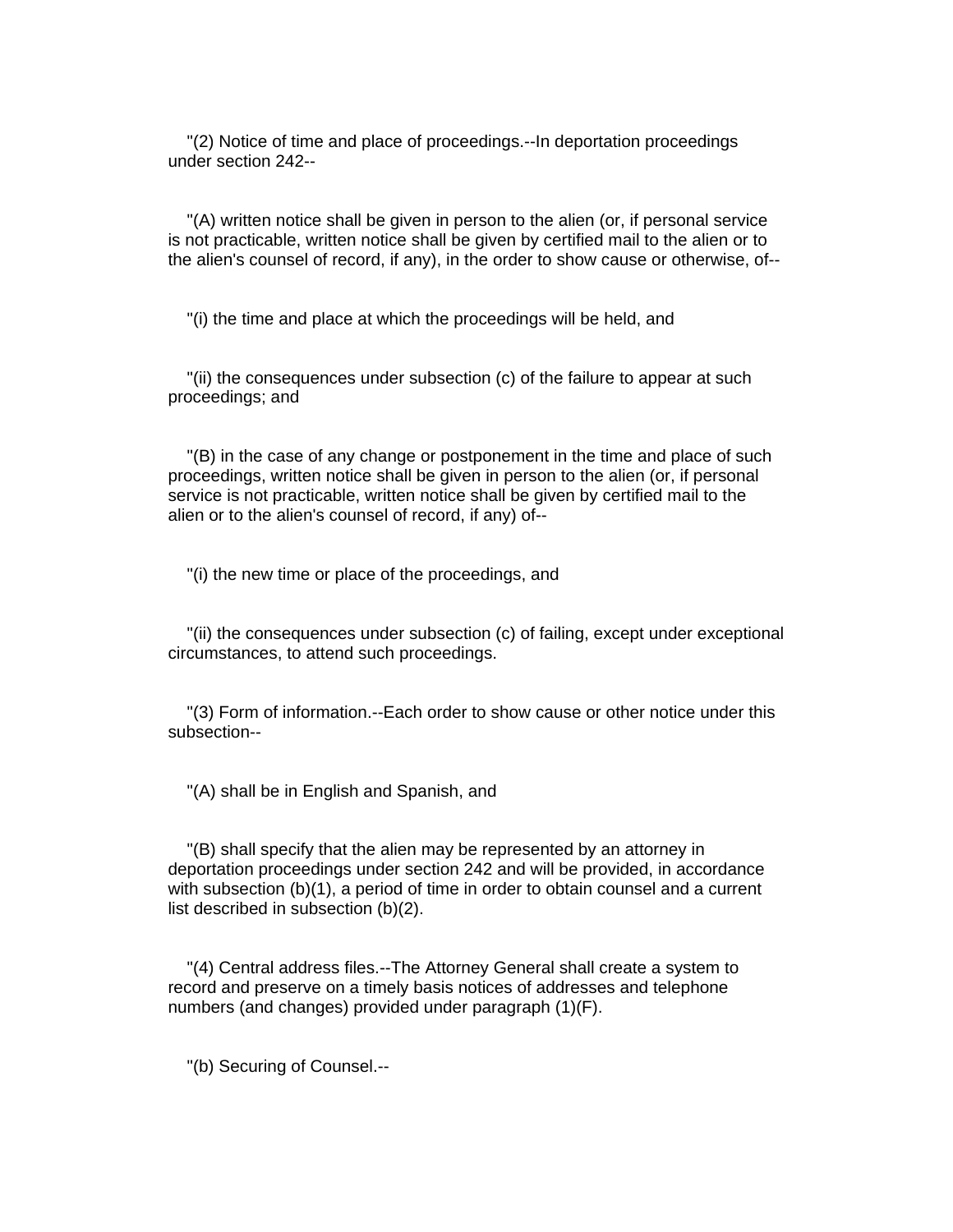"(1) In general.--In order that an alien be permitted the opportunity to secure counsel before the first hearing date in proceedings under section 242, the hearing date shall not be scheduled earlier than 14 days after the service of the order to show cause.

 "(2) Current lists of counsel.--The Attorney General shall provide for lists (updated not less often than quarterly) of persons who have indicated their availability to represent aliens in proceedings under section 242.

"(c) Consequences of Failure to Appear.--

 "(1) In general.--Any alien who, after written notice required under subsection (a)(2) has been provided to the alien or the alien's counsel of record, except as provided in paragraph (2), does not attend a proceeding under section 242, shall be ordered deported under section 242(b)(1) in absentia if the Service establishes by clear, unequivocal, and convincing evidence that, except as provided in paragraph (2), the written notice was so provided and that the alien is deportable.

 "(2) No notice if failure to provide address information.--No written notice shall be required under paragraph (1) if the alien has failed to provide the address required under subsection (a)(1)(F). Such written notice shall be considered sufficient if provided at the most recent address provided under such subsection.

"(3) Rescission of order.--Such an order may be rescinded only--

 "(A) upon a motion to reopen filed within 180 days after the date of the order of deportation if the alien demonstrates that the failure to appear was because of exceptional circumstances (as defined in subsection (f)(2)), or

 "(B) upon a motion to reopen filed at any time if the alien demonstrates that the alien did not receive notice in accordance with subsection (a)(2) or the alien demonstrates that the alien was in Federal or State custody and did not appear through no fault of the alien.

 The filing of the motion to reopen described in subparagraph (A) or (B) shall stay the deportation of the alien pending disposition of the motion.

 "(4) Effect on judicial review.--Any petition for review under section 106 of an order entered in absentia under this subsection shall, notwithstanding such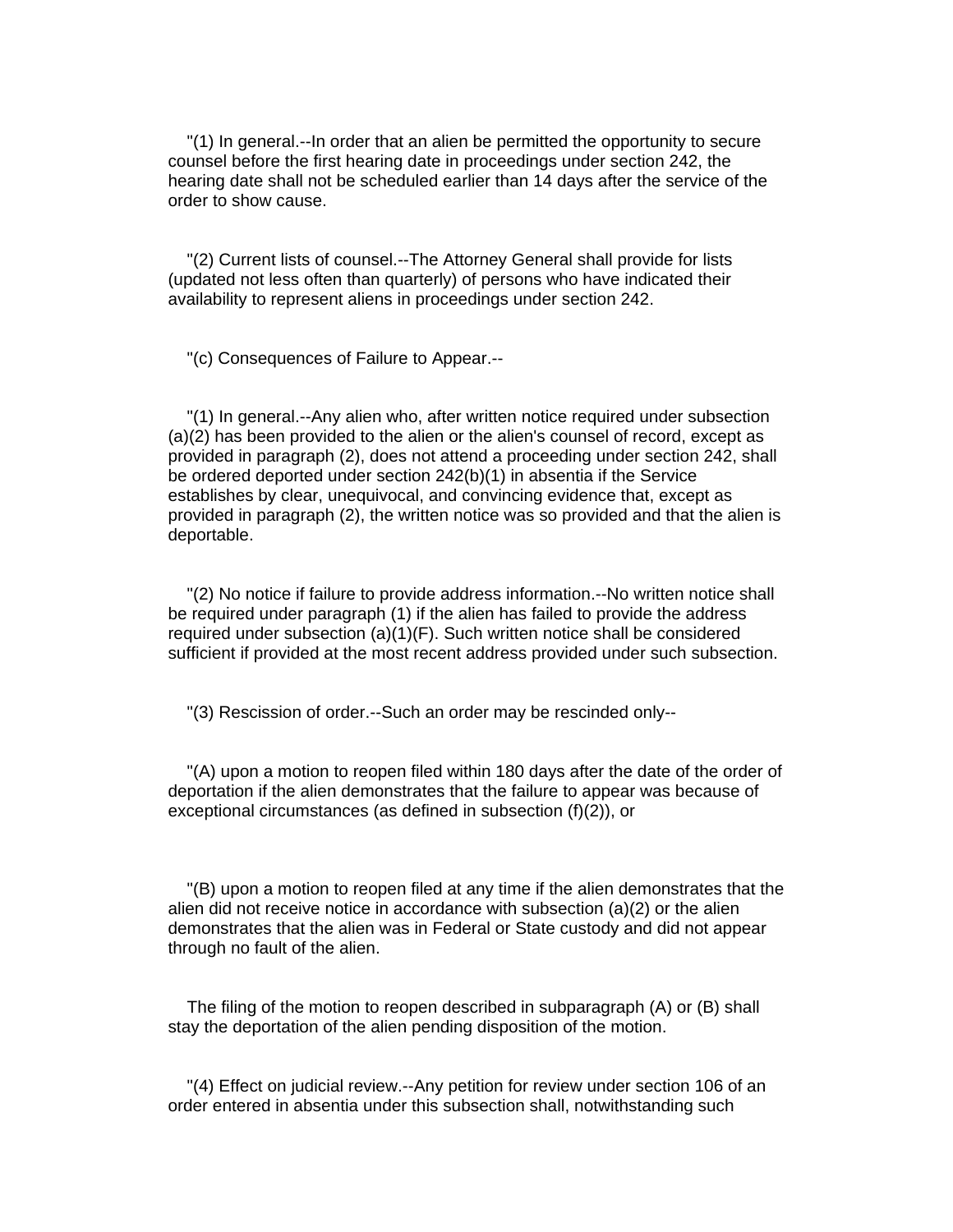section, be filed not later than 60 days after the date of the final order of deportation and shall (except in cases described in section106(a)(5)) be confined to the issues of the validity of the notice provided to the alien, to the reasons for the alien's not attending the proceeding, and to whether or not clear, convincing, and unequivocal evidence o f deportability has been established.

 "(d) Treatment of Frivolous Behavior.--The Attorney General shall, by regulation--

 "(1) define in a proceeding before a special inquiry officer or before an appellate administrative body under this title, frivolous behavior for which attorneys may be sanctioned,

 "(2) specify the circumstances under which an administrative appeal of a decision or ruling will be considered frivolous and will be summarily dismissed, and

 "(3) impose appropriate sanctions (which may include suspension and disbarment) in the case of frivolous behavior.

Nothing in this subsection shall be construed as limiting the authority of the Board to take actions with respect to inappropriate behavior.

"(e) Limitation on Discretionary Relief for Failure to Appear.--

 "(1) At deportation proceedings.--Any alien against whom a final order of deportation is entered in absentia under this section and who, at the time of the notice described in subsection (a)(2), was provided oral notice, either in the alien's native language or in another language the alien understands, of the time and place of the proceedings and of the consequences under this paragraph of failing, other than because of exceptional circumstances (as defined in subsection  $(f)(2)$ ) to attend a proceeding und er section 242, shall not be eligible for relief described in paragraph (5) for a period of 5 years after the date of the entry of the final order of deportation.

"(2) Voluntary departure.--

 "(A) In general.--Subject to subparagraph (B), any alien allowed to depart voluntarily under section 244(e)(1) or who has agreed to depart voluntarily at his own expense under section 242(b)(1) who remains in the United States after the scheduled date of departure, other than because of exceptional circumstances, shall not be eligible for relief described in paragraph (5) for a period of 5 years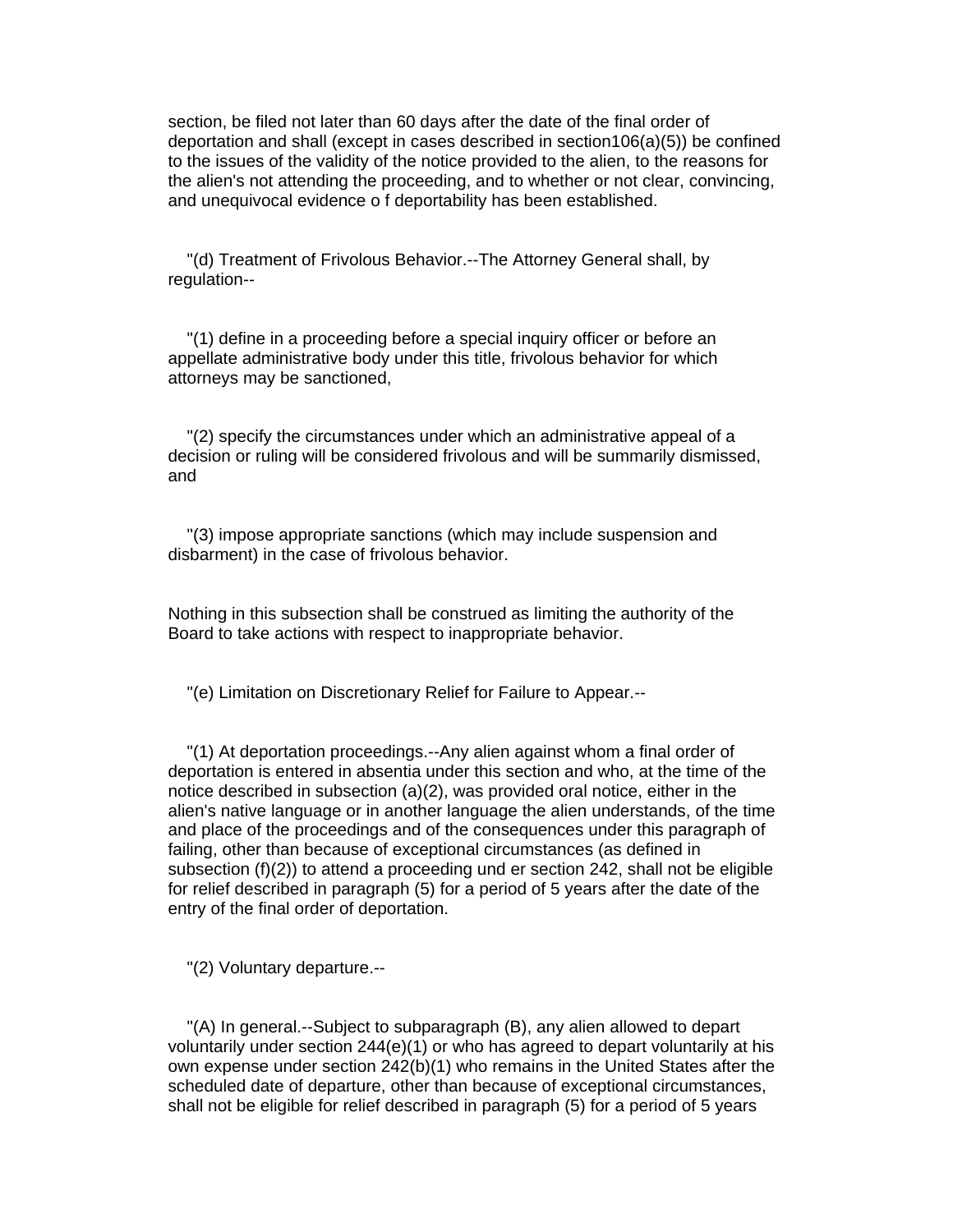after the scheduled date of departure or the date of unlawful reentry, respectively.

 "(B) Written and oral notice required.--Subparagraph (A) shall not apply to an alien allowed to depart voluntarily unless, before such departure, the Attorney General has provided written notice to the alien in English and Spanish and oral notice either in the alien's native language or in another language the alien understands of the consequences under subparagraph (A) of the alien's remaining in the United States after the scheduled date of departure, other than because of exceptional circumstances.

"(3) Failure to appear under deportation order.--

 "(A) In general.--Subject to subparagraph (B), any alien against whom a final order of deportation is entered under this section and who fails, other than because of exceptional circumstances, to appear for deportation at the time and place ordered shall not be eligible for relief described in paragraph (5) for a period of 5 years after the date the alien was required to appear for deportation.

 "(B) Written and oral notice required.--Subparagraph (A) shall not apply to an alien against whom a deportation order is entered unless the Attorney General as provided, orally in the alien's native language or in another language the alien understands and in the final order of deportation under this section of the consequences under subparagraph (A) of the alien's failure, other than because of exceptional circumstances, to appear for deportation at the time and place ordered.

"(4) Failure to appear for asylum hearing.--

"(A) In general.--Subject to subparagraph (B), any alien--

 "(i) whose period of authorized stay (if any) has expired through the passage of time,

"(ii) who has filed an application for asylum, and

 "(iii) who fails, other than because of exceptional circumstances, to appear at the time and place specified for the asylum hearing, shall not be eligible for relief described in paragraph (5) for a period of 5 years after the date of the asylum hearing.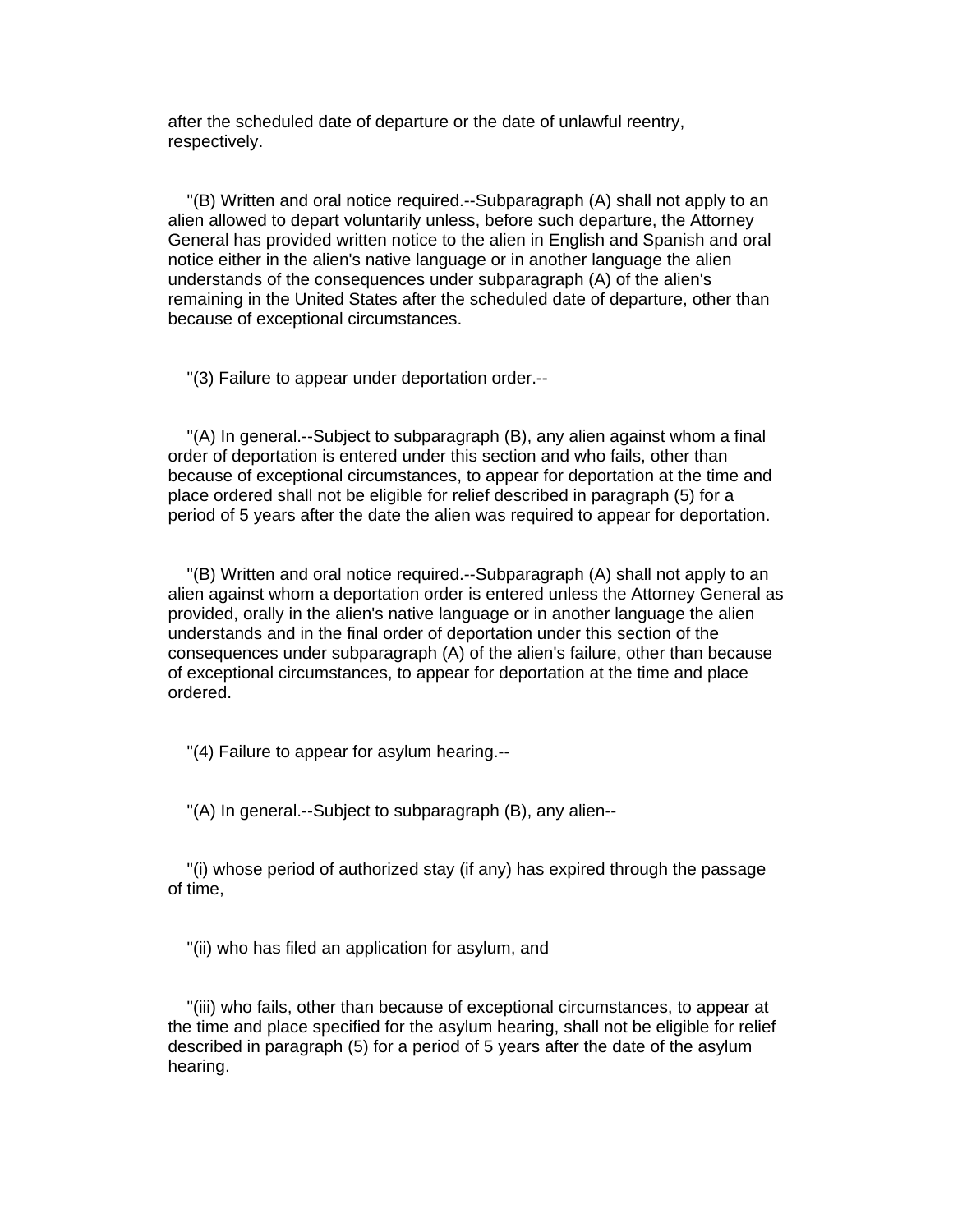"(B) Written and oral notice required.--Subparagraph (A) shall not apply in the case of an alien with respect to failure to be present at a hearing unless--

 "(i) written notice in English and Spanish, and oral notice either in the alien's native language or in another language the alien understands, wasprovided to the alien of the time and place at which the asylum hearing will be held, and in the case of any change or postponement in such time or place, written notice in English and Spanish, and oral notice either in the alien's native language or in another language the alien understands, was provided to the alien of the new time or place of the hearing; and

 "(ii) notices under clause (i) specified the consequences under subparagraph (A) of failing, other than because of exceptional circumstances, to attend such hearing.

"(5) Relief covered.--The relief described in this paragraph is--

"(A) relief under section 212(c),

"(B) voluntary departure under section 242(b)(1),

"(C) suspension of deportation or voluntary departure under section 244, and

"(D) adjustment or change of status under section 245, 248, or 249.

"(f) Definitions.--In this section:

"(1) The term 'certified mail' means certified mail, return receipt requested.

 "(2) The term 'exceptional circumstances' refers to exceptional circumstances (such as serious illness of the alien or death of an immediate relative of the alien, but not including less compelling circumstances) beyond the control of the alien.".

(b) Judicial Review.--Section 106(a) (8 U.S.C. 1105a) is amended--

(1) in paragraph (1), by striking "6 months" and inserting "90 days",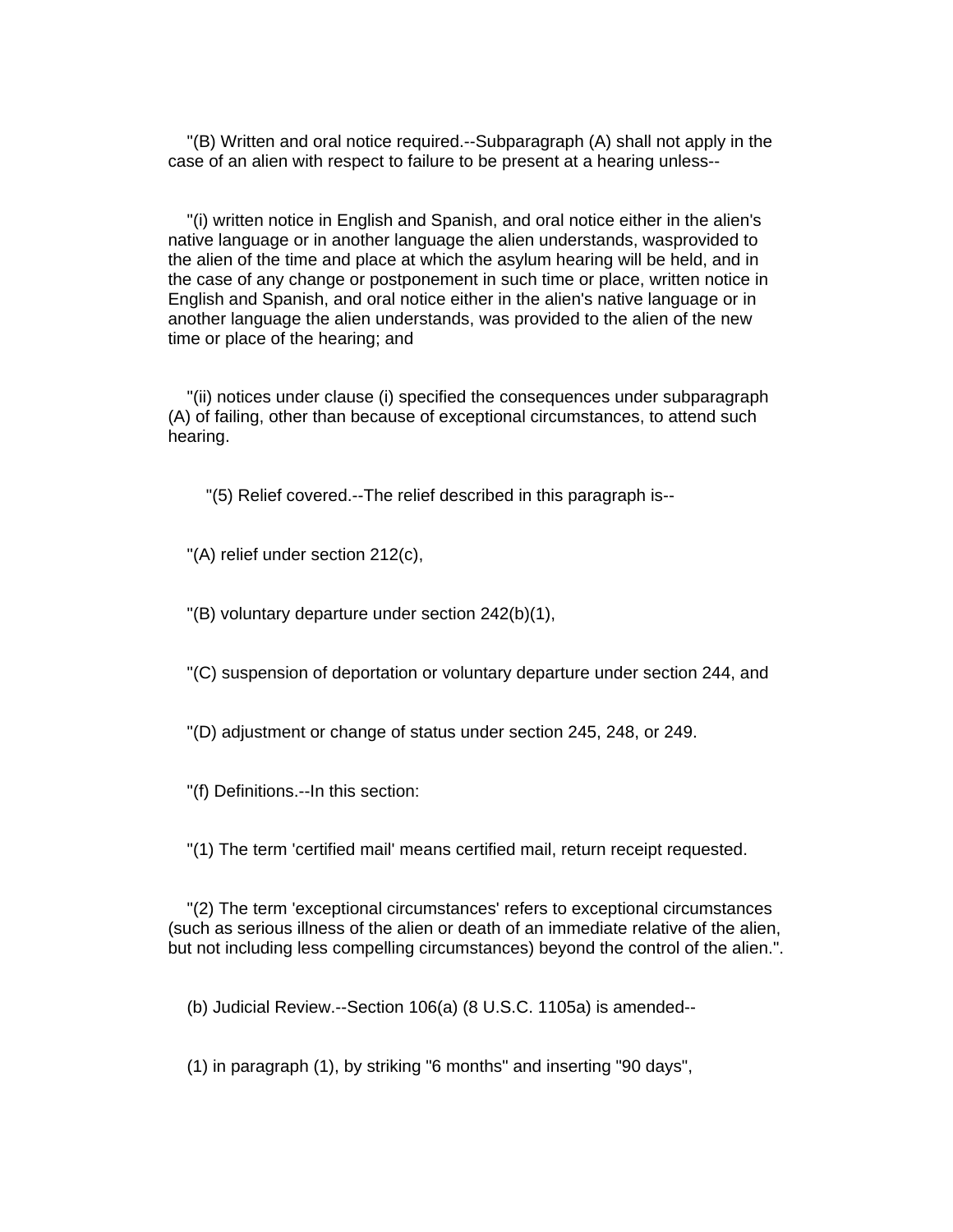(2) by redesignating paragraphs (6) through (9) as paragraphs (7) through (10), respectively, and

(3) by inserting after paragraph (5) the following new paragraph:

 "(6) whenever a petitioner seeks review of an order under this section, any review sought with respect to a motion to reopen or reconsider such an order shall be consolidated with the review of the order;".

 (c) Report on Consolidation of Requests for Relief.--The Attorney General shall submit to the Congress by not later than 6 months after the date of the enactment of this Act, a report on abuses associated with the failure of aliens to consolidate requests for discretionary relief before immigration judges at the first hearing on the merits. The Attorney General shall take into account possible exceptions appropriate in the interest of justice and shall include in the report such recommendations for changes in regulations or law as may be needed to prevent such abuses.

(d) Regulations on Motions To Reopen and To Reconsider and on

Administrative Appeals.--Within 6 months after the date of the enactment of this Act, the Attorney General shall issue regulations with respect to--

 (1) the period of time in which motions to reopen and to reconsider may be offered in deportation proceedings, which regulations include a limitation on the number of such motions that may be filed and a maximum time period for the filing of such motions; and

 (2) the time period for the filing of administrative appeals in deportation proceedings and for the filing of appellate and reply briefs, which regulations include a limitation on the number of administrative appeals that may be made, a maximum time period for the filing of such motions and briefs, the items to be included in the notice of appeal, and the consolidation of motions to reopen or to reconsider with the appeal of the order of deportation.

 (e) Conforming Amendment.--The 8th sentence of section 242(b) (8 U.S.C. 1252(b)) is amended to read as follows: "Such regulations shall include requirements consistent with section 242B.".

 (f) Clerical Amendment.--The table of contents is amended by inserting after the item relating to section 242A the following new item: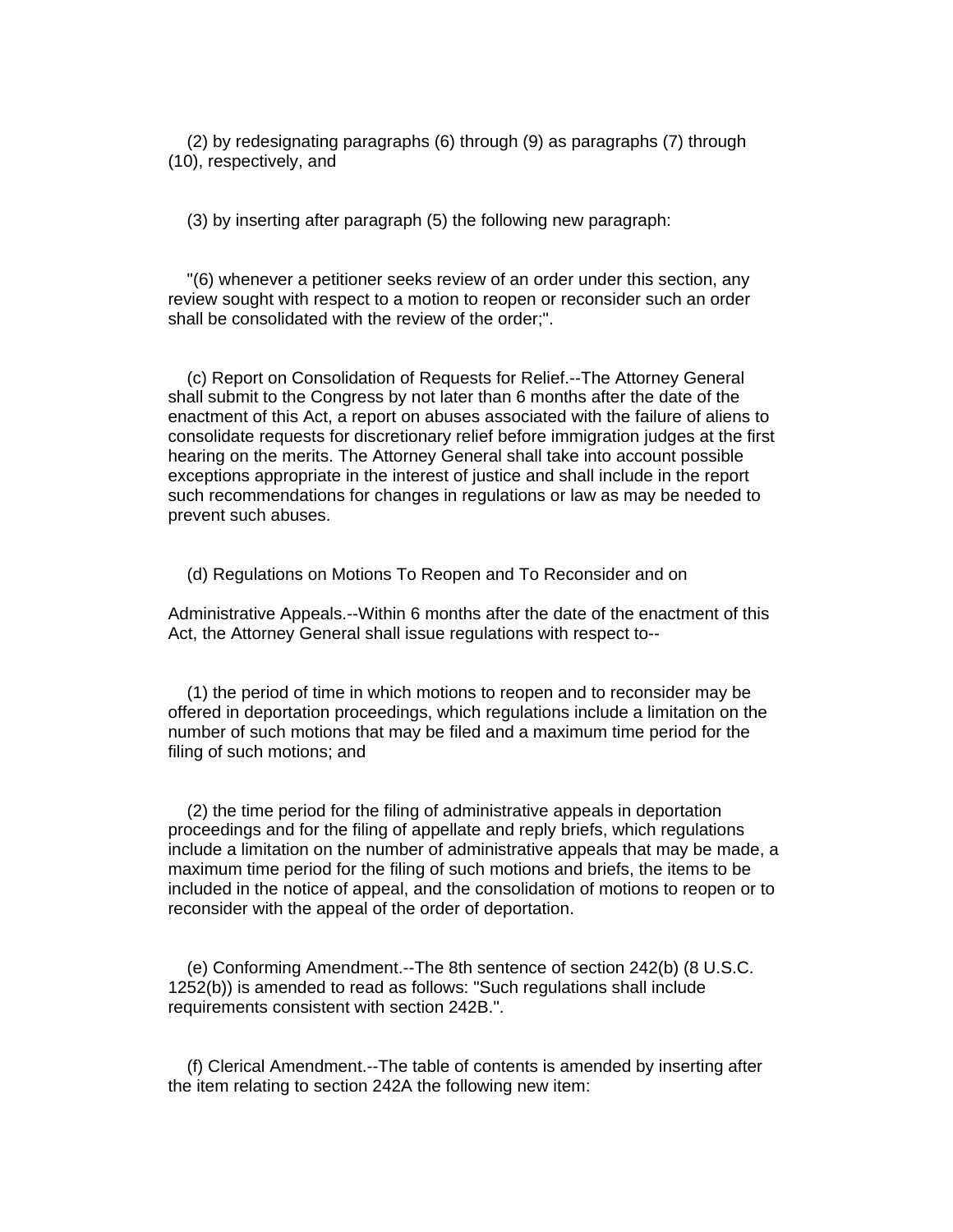"Sec. 242B. Deportation procedures.".

(g) Effective Dates.--

(1) Notice-related provisions.--

 (A) Subsections (a), (b), (c), and (e)(1) of section 242B of the Immigration and Nationality Act (as inserted by the amendment made by subsection (a)), and the amendment made by subsection (e), shall be effective ona date specified by the Attorney General in the certification described in subparagraph (B), which date may not be earlier than 6 months after the date of such certification.

 (B) The Attorney General shall certify to the Congress when the central address file system (described in section 242B(a)(4) of the Immigration and Nationality Act) has been established.

 (C) The Comptroller General shall submit to Congress, within 3 months after the date of the Attorney General's certification under subparagraph (B), a report on the adequacy of such system.

 (2) Certain limits on discretionary relief; sanctions for frivolous behavior.-- Subsections (d), (e)(2), and (e)(3) of section 242B of the Immigration and Nationality Act (as inserted by the amendment made by subsection (a)) shall be effective on the date of the enactment of this Act.

 (3) Limits on discretionary relief for failure to appearin asylum hearing.-- Subsection (e)(4) of section 242B of the Immigration and Nationality Act (as inserted by the amendment made by subsection (a)) shall be effective on February 1, 1991.

 (4) Consolidation of relief in judicial review.--The amendments made by subsection (b) shall apply to final orders of deportation entered on or after January 1, 1991.

## **TITLE VI--EXCLUSION AND DEPORTATION**

**SEC. 601. REVISION OF GROUNDS FOR EXCLUSION.**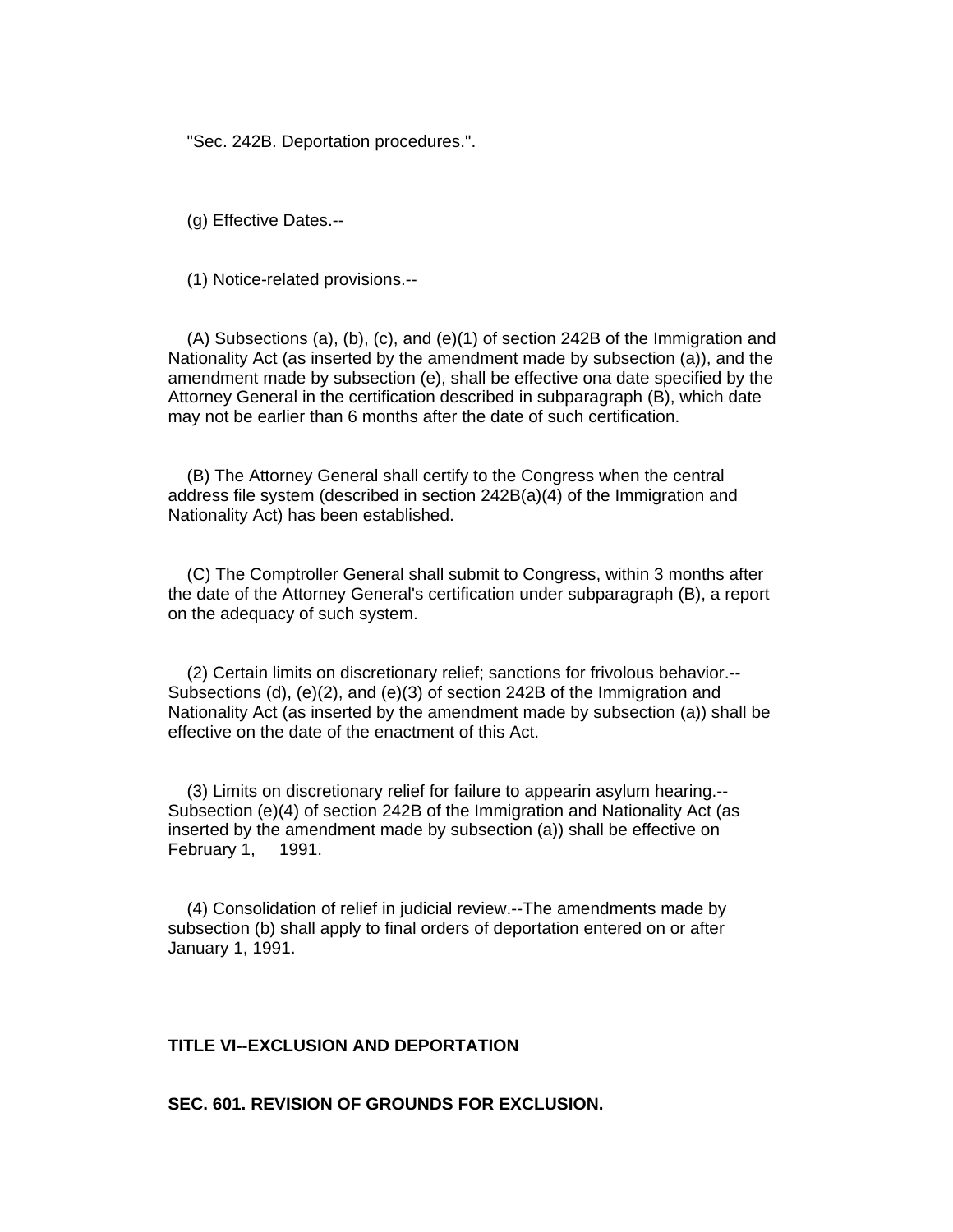(a) Revised Grounds for Exclusion.--Subsection (a) of section 212 (8 U.S.C. 1182) is amended to read as follows:

 "(a) Classes of Excludable Aliens.--Except as otherwise provided in this Act, the following describes classes of excludable aliens who are ineligible to receive visas and who shall be excluded from admission into the United States:

"(1) Health-related grounds.--

"(A) In general.--Any alien--

 "(i) who is determined (in accordance with regulations prescribed by the Secretary of Health and Human Services) to have a communicable disease of public health significance,

 "(ii) who is determined (in accordance with regulations prescribed by the Secretary of Health and Human Services in consultation with the Attorney General)--

 "(I) to have a physical or mental disorder and behavior associated with the disorder that may pose, or has posed, a threat to the property, safety, or welfare of the alien or others, or

 "(II) to have had a physical or mental disorder and a history of behavior associated with the disorder, which behavior has posed athreat to the property, safety, or welfare of the alien or others and which behavior is likely to recur or to lead to other harmful behavior,

 "(iii) who is determined (in accordance with regulations prescribed by the Secretary of Health and Human Services) to be a drug abuser or addict,is excludable.

 "(B) Waiver authorized.--For provision authorizing waiver of certain clauses of subparagraph (A), see subsection (g).

"(2) Criminal and related grounds.--

"(A) Conviction of certain crimes.--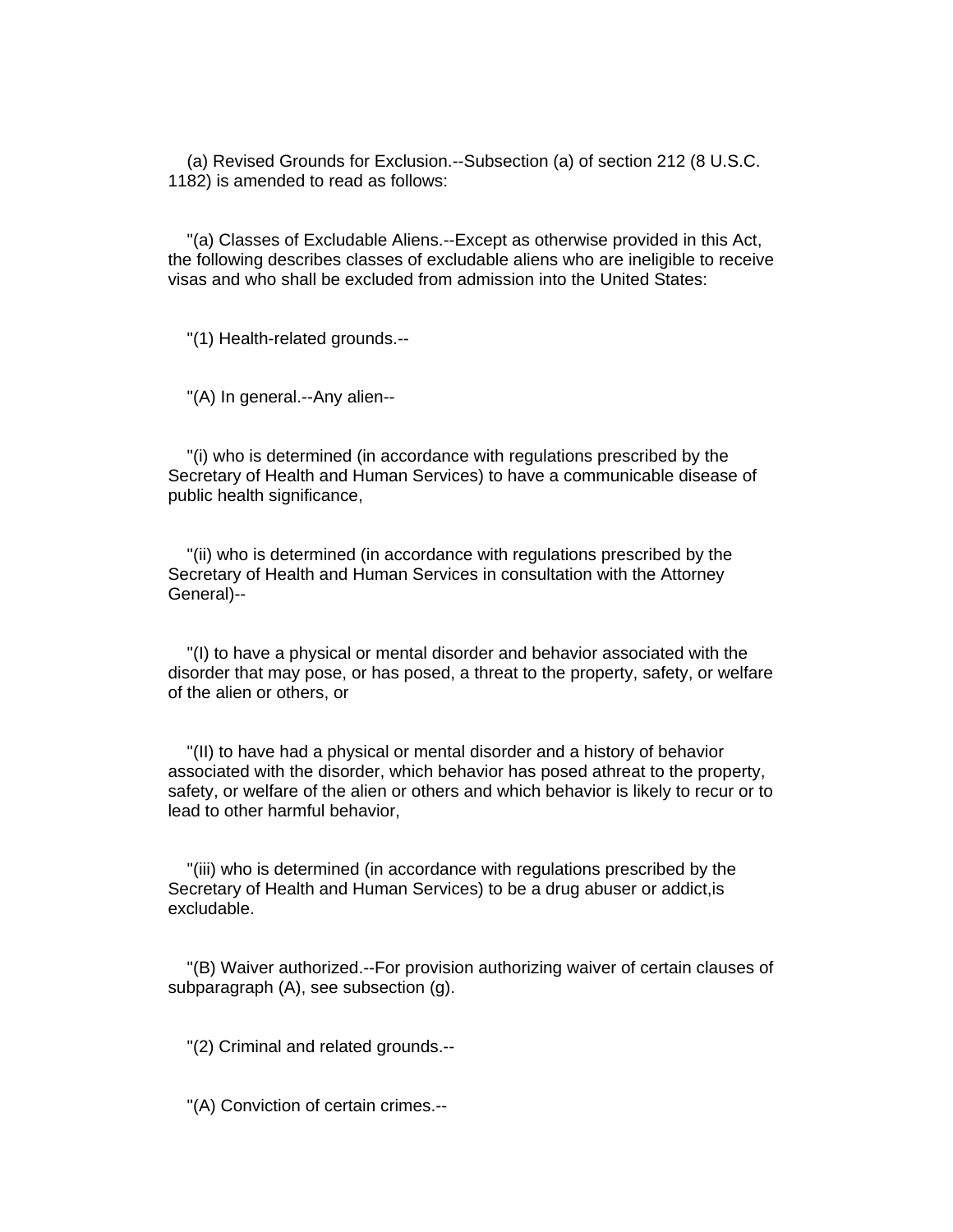"(i) In general.--Except as provided in clause(ii), any alien convicted of, or who admits having committed, or who admits committing acts which constitute the essential elements of--

"(I) a crime involving moral turpitude (other than a purely political offense), or

 "(II) a violation of (or a conspiracy to violate) any law or regulation of a State, the United States, or a foreign country relating to a controlled substance (as defined in section 102 of the Controlled Substances Act (21 U.S.C.802)), is excludable.

 "(ii) Exception.--Clause (i)(I) shall not apply to an alien who committed only one crime if--

 "(I) the crime was committed when the alien was under 18 years of age, and the crime was committed (and the alien released from any confinement to a prison or correctional institution imposed for the crime) more than 5 years before the date of application for a visa or other documentation and the date of application for admission to the United States,

#### or

 "(II) the maximum penalty possible for the crime of which the alien was convicted (or which the alien admits having committed or of which the acts that the alien admits having committed constituted the essential elements) did not exceed imprisonment for one year and, if the alien was convicted of such crime, the alien was not sentenced to a term of imprisonment in excess of 6 months (regardless of the extent to which the sentence was ultimately executed).

 "(B) Multiple criminal convictions.--Any alien convicted of 2 or more offenses (other than purely political offenses), regardless of whether the conviction was in a single trial or whether the offenses arose from a single scheme of misconduct and regardless of whether the offenses involved moral turpitude, for which the aggregate sentences to confinement actually imposed were 5 years or more is excludable.

 "(C) Controlled substance traffickers.--Any alien who the consular or immigration officer knows or has reason to believe is or has been an illicit trafficker in any such controlled substance or is or has been a knowing assister, abettor, conspirator, or colluder with others in the illicit trafficking in any such controlled substance, is excludable.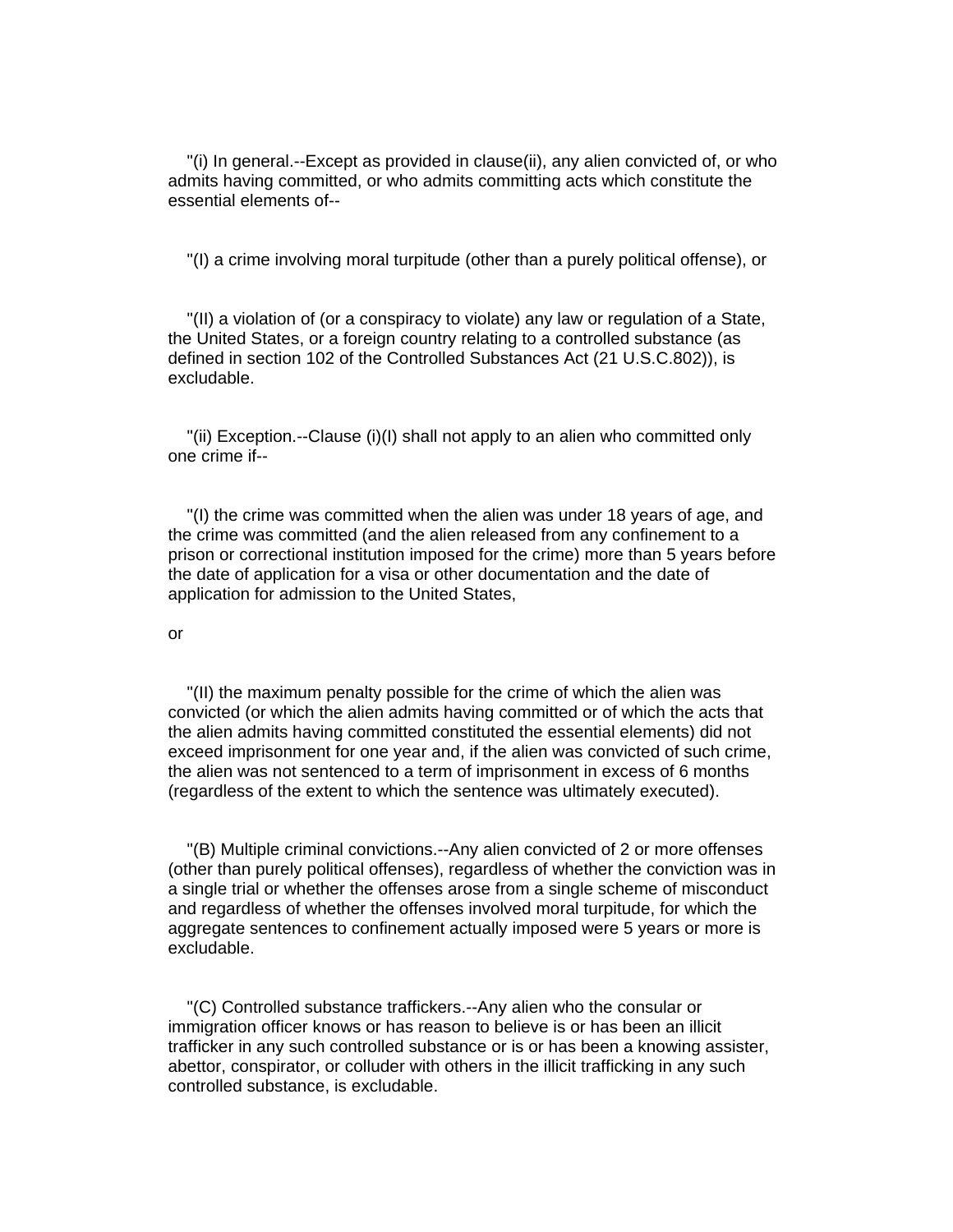"(D) Prostitution and commercialized vice.--Any alien who--

 "(i) is coming to the United States solely, principally, or incidentally to engage in prostitution, or has engaged in prostitution within 10 years of the date of application for a visa, entry, or adjustment of status,

 "(ii) directly or indirectly procures or attempts to procure, or (within 10 years of the date of application for a visa, entry, or adjustment of status) procured or attempted to procure or to import, prostitutes or persons for the purpose of prostitution, or receives or (within such 10-year period) received, in whole or in part, the proceeds of prostitution, or

 "(iii) is coming to the United States to engage in any other unlawful commercialized vice, whether or not related to prostitution, is excludable.

 "(E) Certain aliens involved in serious criminal activity who have asserted immunity from prosecution.--Any alien--

 "(i) who has committed in the United States at any time a serious criminal offense (as defined in section 101(h)),

 "(ii) for whom immunity from criminal jurisdiction was exercised with respect to that offense,

 "(iii) who as a consequence of the offense and exercise of immunity has departed from the United States, and

 "(iv) who has not subsequently submitted fully to the jurisdiction of the court in the United States having jurisdiction with respect to that offense, is excludable.

 "(F) Waiver authorized.--For provision authorizing waiver of certain subparagraphs of this paragraph, see subsection (h).

"(3) Security and related grounds.--

 "(A) In general.--Any alien who a consular officer or the Attorney General knows, or has reasonable ground to believe, seeks to enter the United States to engage solely, principally, or incidentally in--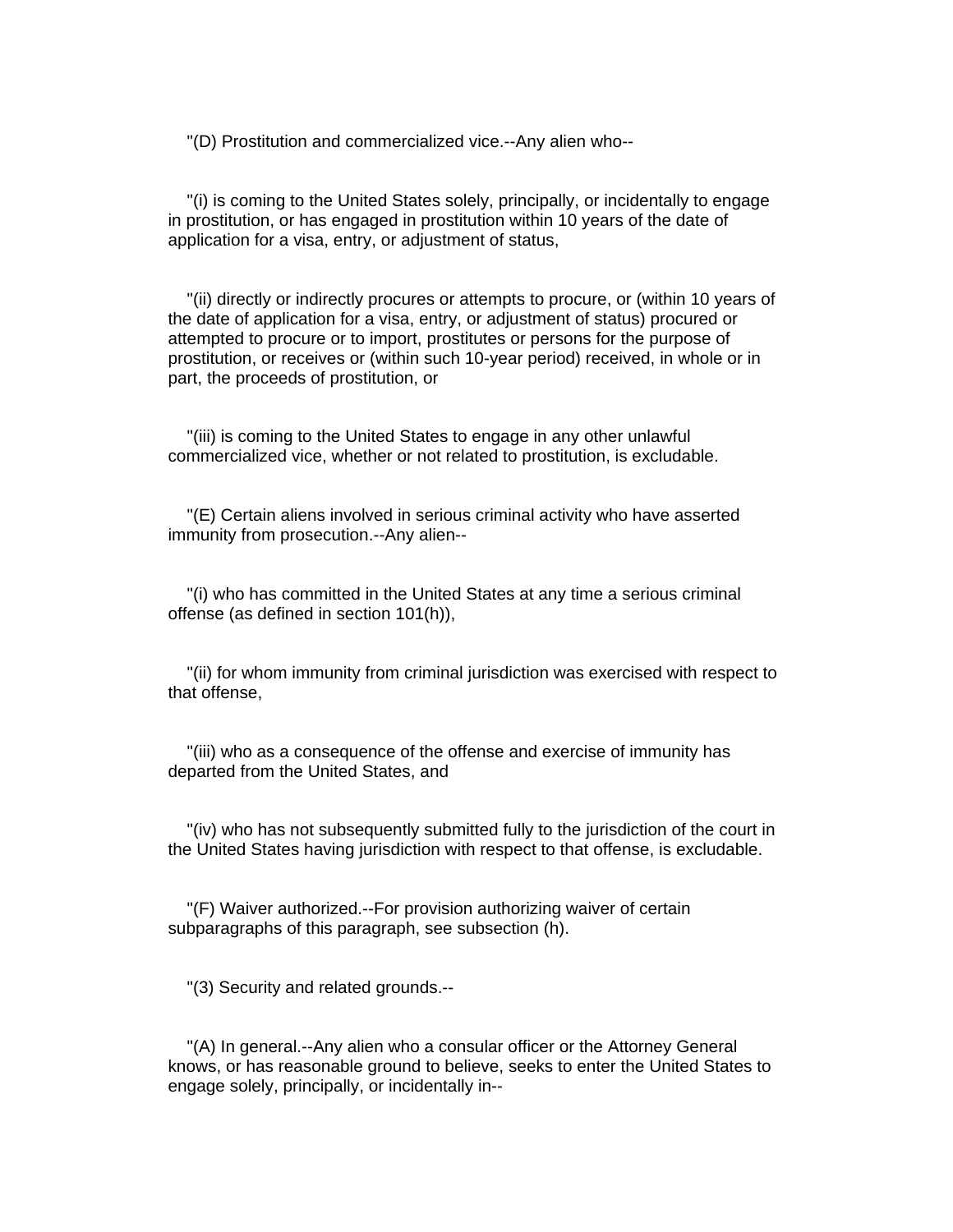"(i) any activity to violate any law of the United States relating to espionage or sabotage or to violate or evade any law prohibiting the export from the United States of goods, technology, or sensitive information,

"(ii) any other unlawful activity, or

 "(iii) any activity a purpose of which is the opposition to, or the control or overthrow of, the Government of the United States by force, violence, or other unlawful means, is excludable.

"(B) Terrorist activities.--

"(i) In general.--Any alien who--

"(I) has engaged in a terrorist activity, or

 "(II) a consular officer or the Attorney General knows, or has reasonable ground to believe, is likely to engage after entry in any terrorist activity (as defined in clause (iii)), is excludable. An alien who is an officer, official, representative, or spokesman of the Palestine Liberation Organization is considered, for purposes of this Act, to be engaged in a terrorist activity.

 "(ii) Terrorist activity defined.--As used in this Act, the term 'terrorist activity' means any activity which is unlawful under the laws of the place where it is committed (or which, if committed in the United States, would be unlawful under the laws of the United States or any State) and which involves any of the following:

 "(I) The highjacking or sabotage of any conveyance (including an aircraft, vessel, or vehicle).

 "(II) The seizing or detaining, and threatening to kill, injure, or continue to detain, another individual in order to compel a third person (including a governmental organization) to do or abstain from doing any act as an explicit or implicit condition for the release of the individual seized ordetained.

 "(III) A violent attack upon an internationally protected person (as defined in section 1116(b)(4) of title 18, United States Code) or upon the liberty of such a person.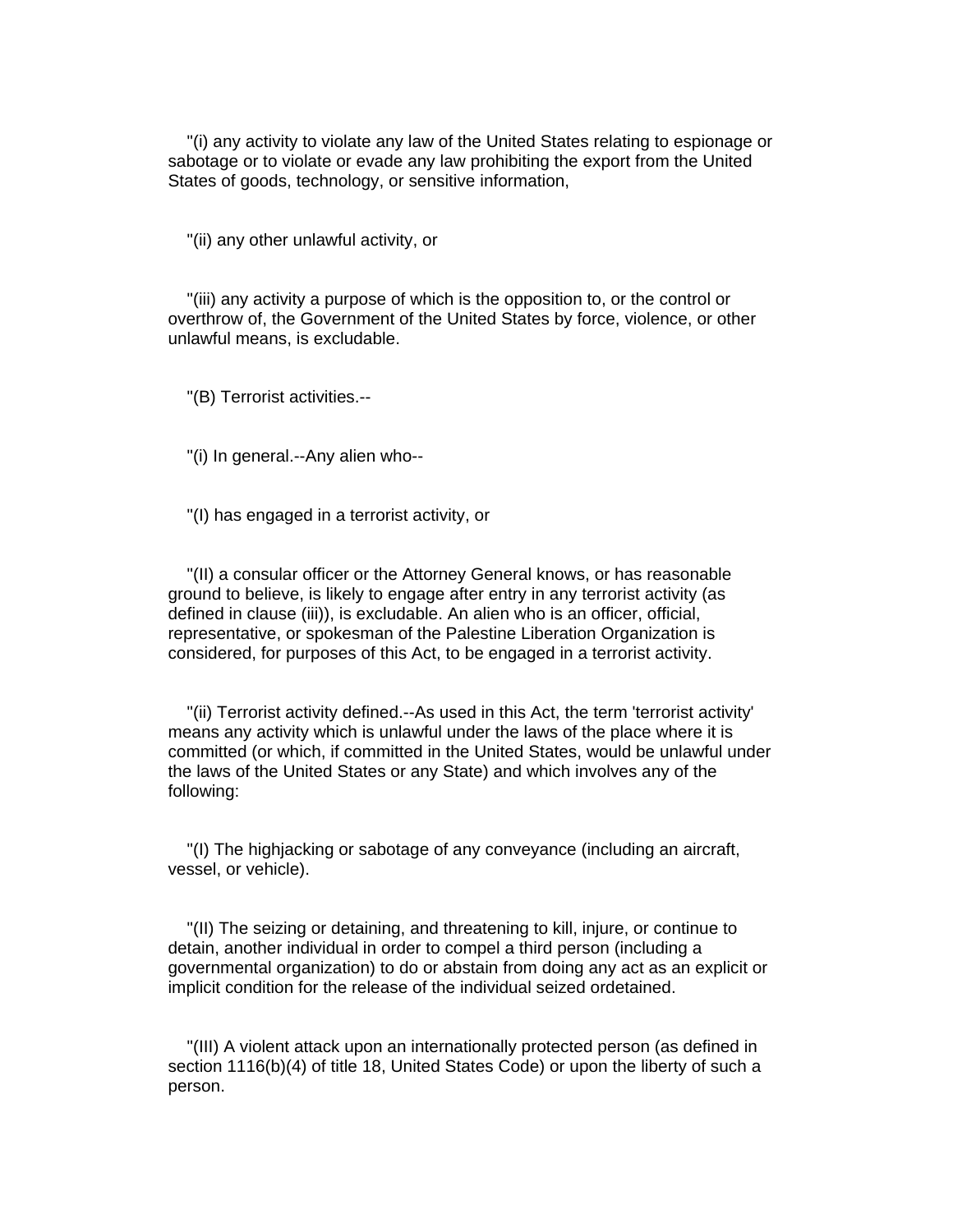"(IV) An assassination.

"(V) The use of any--

"(a) biological agent, chemical agent, or nuclear weapon or device, or

 "(b) explosive or firearm (other than for mere personal monetary gain), with intent to endanger, directly or indirectly, the safety of one or more individuals or to cause substantial damage to property.

"(VI) A threat, attempt, or conspiracy to do any of the foregoing.

 "(iii) Engage in terrorist activity defined.--As used in this Act, the term 'engage in terrorist activity' means to commit, in an individual capacity or as a member of an organization, an act of terrorist activity or an act which the actor knows, or reasonably should know, affords material support to any individual, organization, or government in conducting a terrorist activity at any time, including any of the following acts:

"(I) The preparation or planning of a terrorist activity.

"(II) The gathering of information on potential targets for terrorist activity.

 "(III) The providing of any type of material support, including a safe house, transportation, communications, funds, false identification, weapons, explosives, or training, to any individual the actor knows or has reason to believe has committed or plans to commit an act of terrorist activity.

 "(IV) The soliciting of funds or other things of value for terrorist activity or for any terrorist organization.

"(V) The solicitation of any individual for membership in a terrorist organization, terrorist government, or to engage in a terrorist activity.

"(C) Foreign policy.--

 "(i) In general.--An alien whose entry or proposed activities in the United States the Secretary of State has reasonable ground to believe would have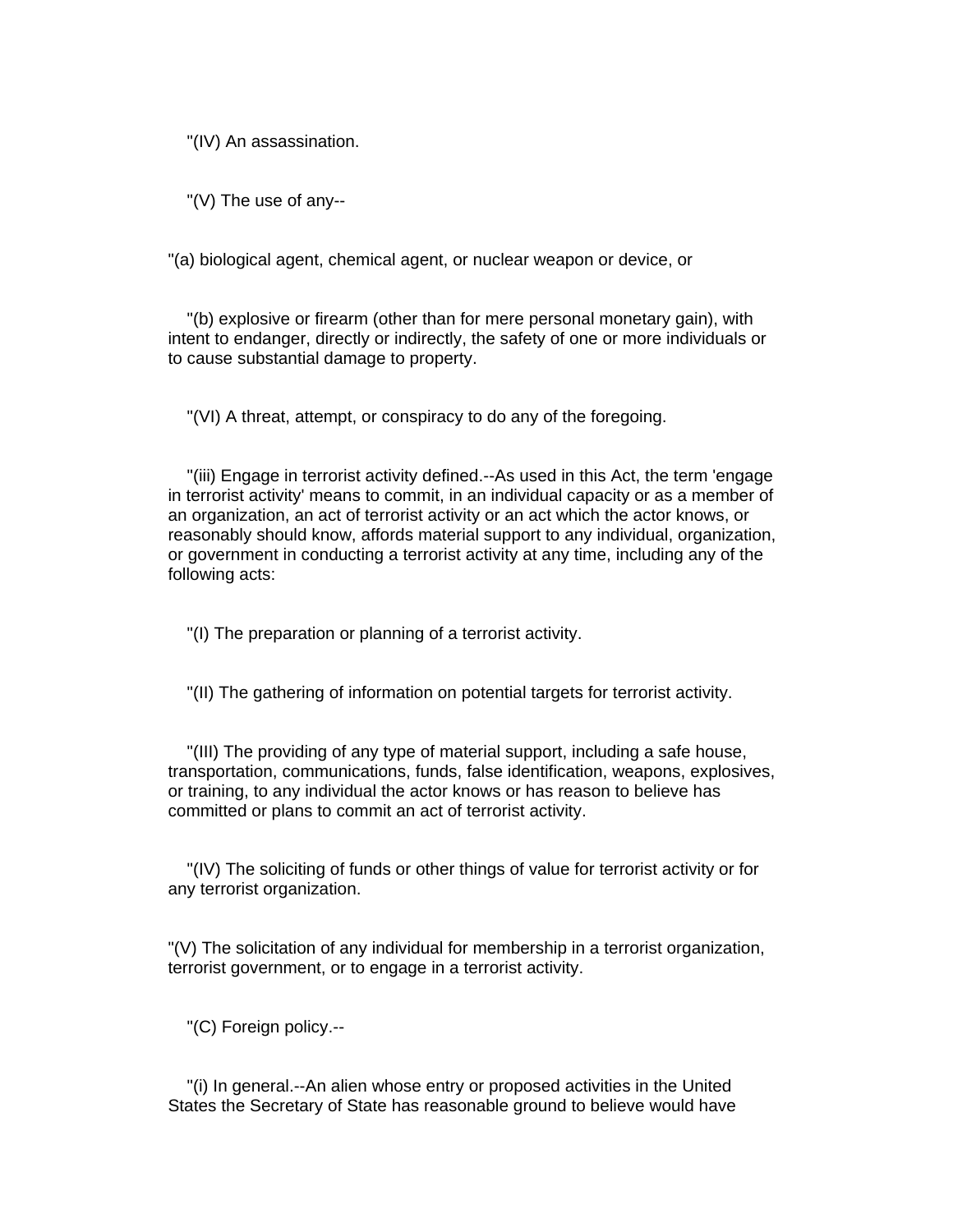potentially serious adverse foreign policy consequences for the United States is excludable.

 "(ii) Exception for officials.--An alien who is an official of a foreign government or a purported government, or who is a candidate for election to a foreign government office during the period immediately preceding the election for that office, shall not be excludable or subject to restrictions or conditions on entry into the United States under clause (i) solely because of the alien's past, current, or expected beliefs, statements, or associations, if such beliefs, statements, or associations would be la wful within the United States.

 "(iii) Exception for other aliens.--An alien, not described in clause (ii), shall not be excludable or subject to restrictions or conditions on entry into the United States under clause (i) because of the alien's past, current, or expected beliefs, statements, or associations, if such beliefs, statements, or associations would be lawful within the United States, unless the Secretary of State personally determines that the alien's admission would compromise a compelling United States foreign policy interest.

 "(iv) Notification of determinations.--If a determination is made under clause (iii) withrespect to an alien, the Secretary of State must notify on a timely basis the chairmen of the Committees on the Judiciary and Foreign Affairs of the House o Representatives and of the Committees on the Judiciary and Foreign Relations of the Senate of the identities of the alien and the reasons for the determination.

"(D) Immigrant membership in totalitarian party.--

 "(i) In general.--Any immigrant who is or has been a member of or affiliated with the Communist or any other totalitarian part (or subdivision or affiliate thereof), domestic or foreign, is excludable.

 "(ii) Exception for involuntarymembership.--Clause (i) shall not apply to an alien because of membership or affiliation if the alien establishes to the satisfaction of theconsular officer when applying for a visa (or to the satisfaction of the Attorney General when applying for admission) that the membership or affiliation is or was involuntary, or is or was solely when under 16 years of age, by operation of law, or for purposes of obtaining employment, food rations, or other essentials of living and whet her necessary forsuch purposes.

 "(iii) Exception for past membership.--Clause(i) shall not apply to an alien because of membership or affiliation if the alien establishes to the satisfaction of the consular officer when applying for a visa (or to the satisfaction of the Attorney General when applying for admission) that--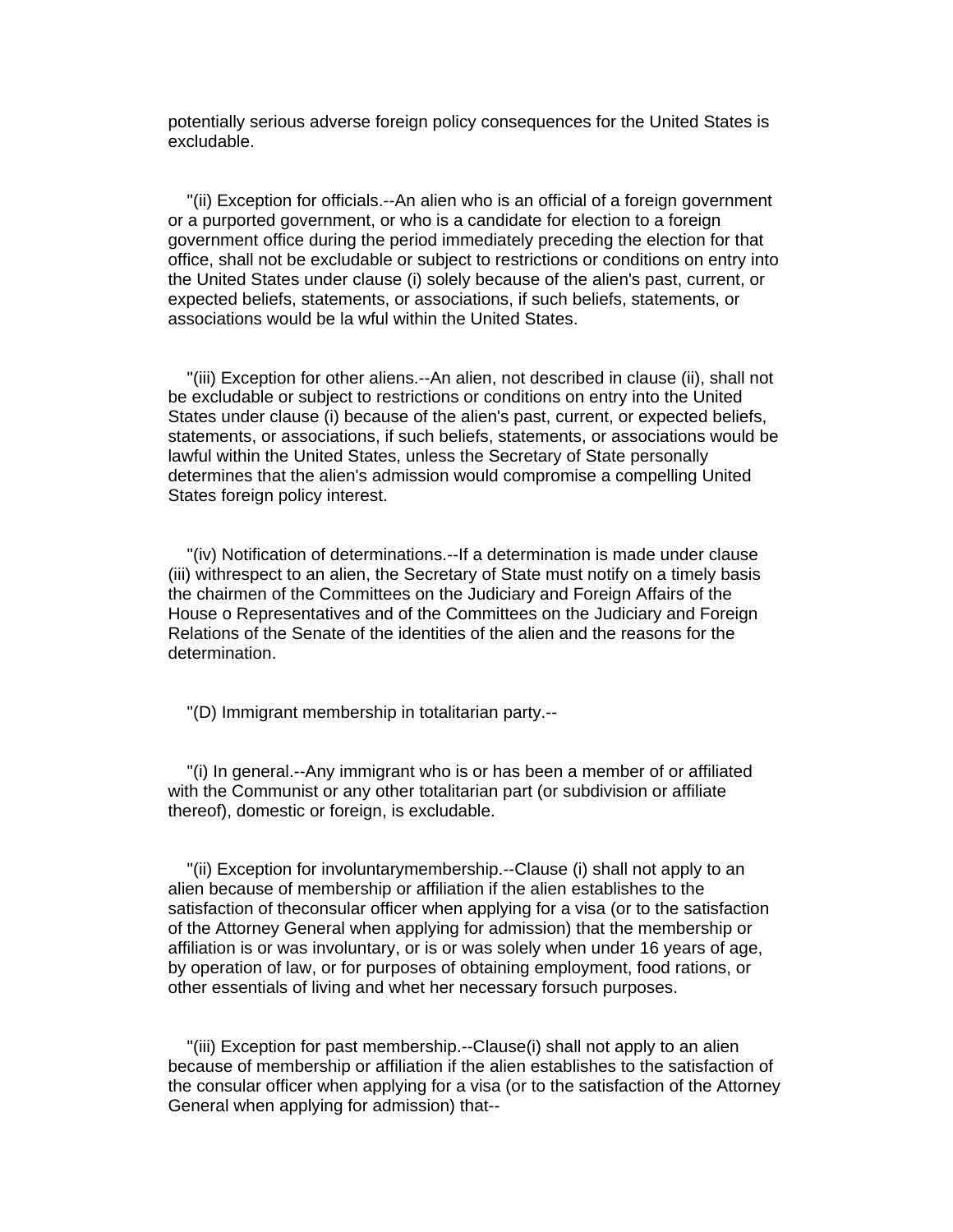"(I) the membership or affiliation terminated at least--

"(a) 2 years before the date of such application, or

"(b) 5 years before the date of such application, in the case of an alien whosemembership or affiliation was with the party controlling the government of a foreign state that is a totalitarian dictatorship as of such date, and

"(II) the alien is not a threat to the security of the United States.

 "(iv) Exception for close family members.--The Attorney General may, in the Attorney General's discretion, waive the application of clause (i) in the case of an immigrant who is the parent, spouse, son, daughter, brother, or sister of a citizen of the United States or a spouse, son, or daughter of an alien lawfully admitted for permanent residence for humanitarian purposes, to assure family unity, or when it is otherwise in the public interest if the alien is not a threat to the security of the United Stat es.

"(E) Participants in nazi persecutions or genocide.--

 "(i) Participation in nazi persecutions.--Any alien who, during the period beginning on March 23,1933, and ending on May 8, 1945, under the direction of, or in association with--

"(I) the Nazi government of Germany,

 "(II) any government in any area occupied by the military forces of the Nazi government of Germany,

 "(III) any government established with the assistance or cooperation of the Nazi government of Germany, or

 "(IV) any government which was an ally of the Nazi government of Germany, ordered, incited, assisted, or otherwise participated in the persecution of any person because of race, religion, national origin, or political opinion is excludable.

"(ii) Participation in genocide.--Any alien who has engaged in conduct that is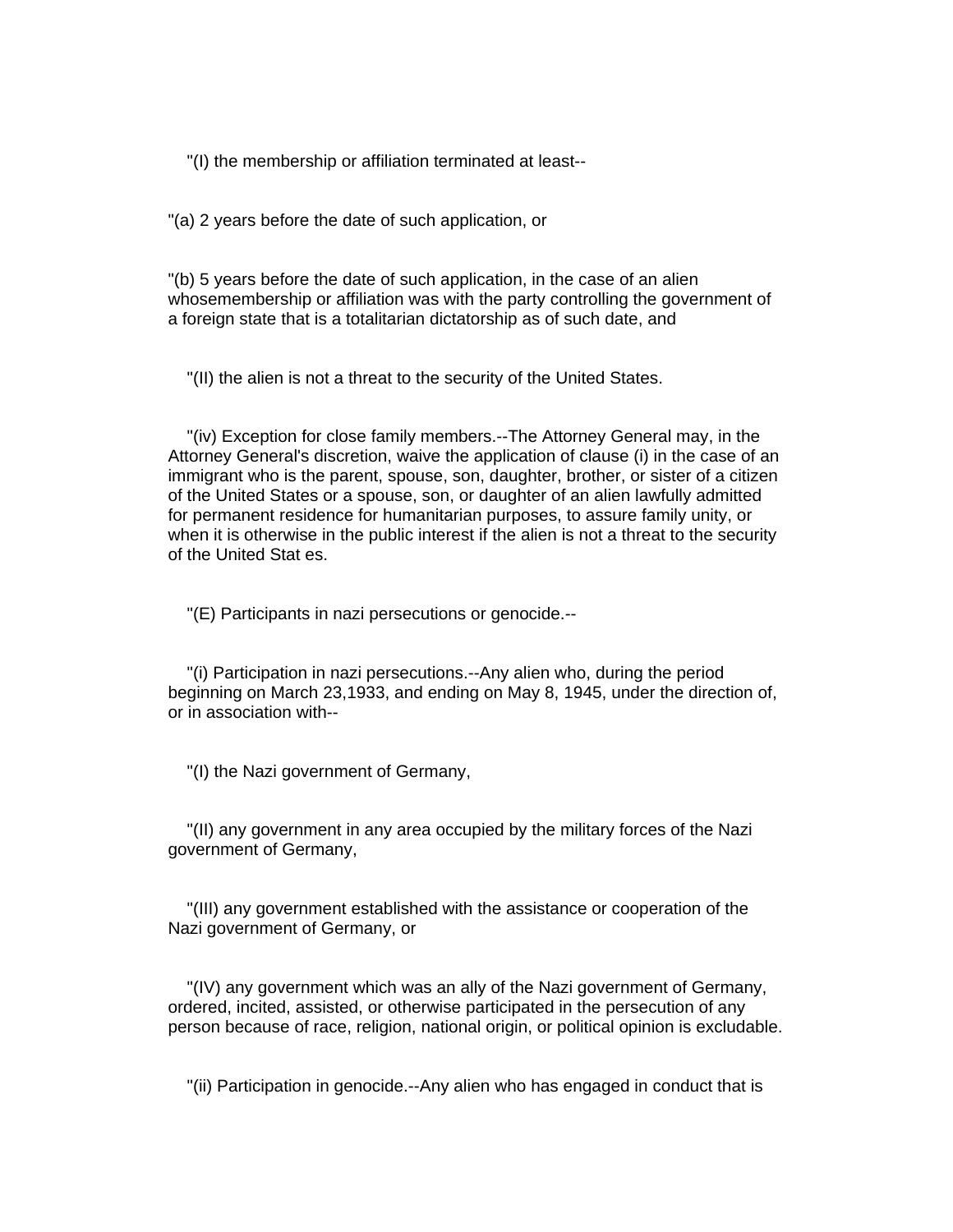defined as genocide for purposes of the International Convention on the Prevention and Punishment of Genocide is excludable.

 "(4) Public charge.--Any alien who, in the opinion of the consular officer at the time of application for a visa, or in the opinion of the Attorney General at the time of application for admission or adjustment of status, is likely at any time to become a public charge is excludable.

"(5) Labor certification and qualifications for certain immigrants.--

"(A) Labor certification.--

 "(i) In general.--Any alien who seeks to enter the United States for the purpose of performing skilled or unskilled laboris excludable, unless the Secretary of Labor has determined and certified to the Secretary of State and the Attorney General that--

 "(I) there are not sufficient workers who are able, willing, qualified (or equally qualified in the case of an alien described in clause (ii)) and available at the time of application for a visa and admission to the United States and at the place where the alien is to perform such skilled or unskilled labor, and

 "(II) the employment of such alien will not adversely affect the wages and working conditions of workers in the United States similarly employed.

 "(ii) Certain aliens subject to special rule.--For purposes of clause (i)(I), an alien described in this clause is an alien who--

"(I) is a member of the teaching profession, or

"(II) has exceptional ability in the sciences or the arts.

 "(B) Unqualified physicians.--An alien who is a graduate of a medical school not accredited by a body or bodies approved for the purpose by the Secretary of Education (regardless of whether such school of medicine is in the United States) and who is coming to the United States principally to perform services as a member of the medical profession is excludable, unless the alien (i) has passed parts I and II of the National Board of Medical Examiners Examination (or an equivalent examination as determined by the Secretary of Health and Human Services) and (ii) is competent in oral and written English. For purposes of the previous sentence, an alien who is a graduate of a medical school shall be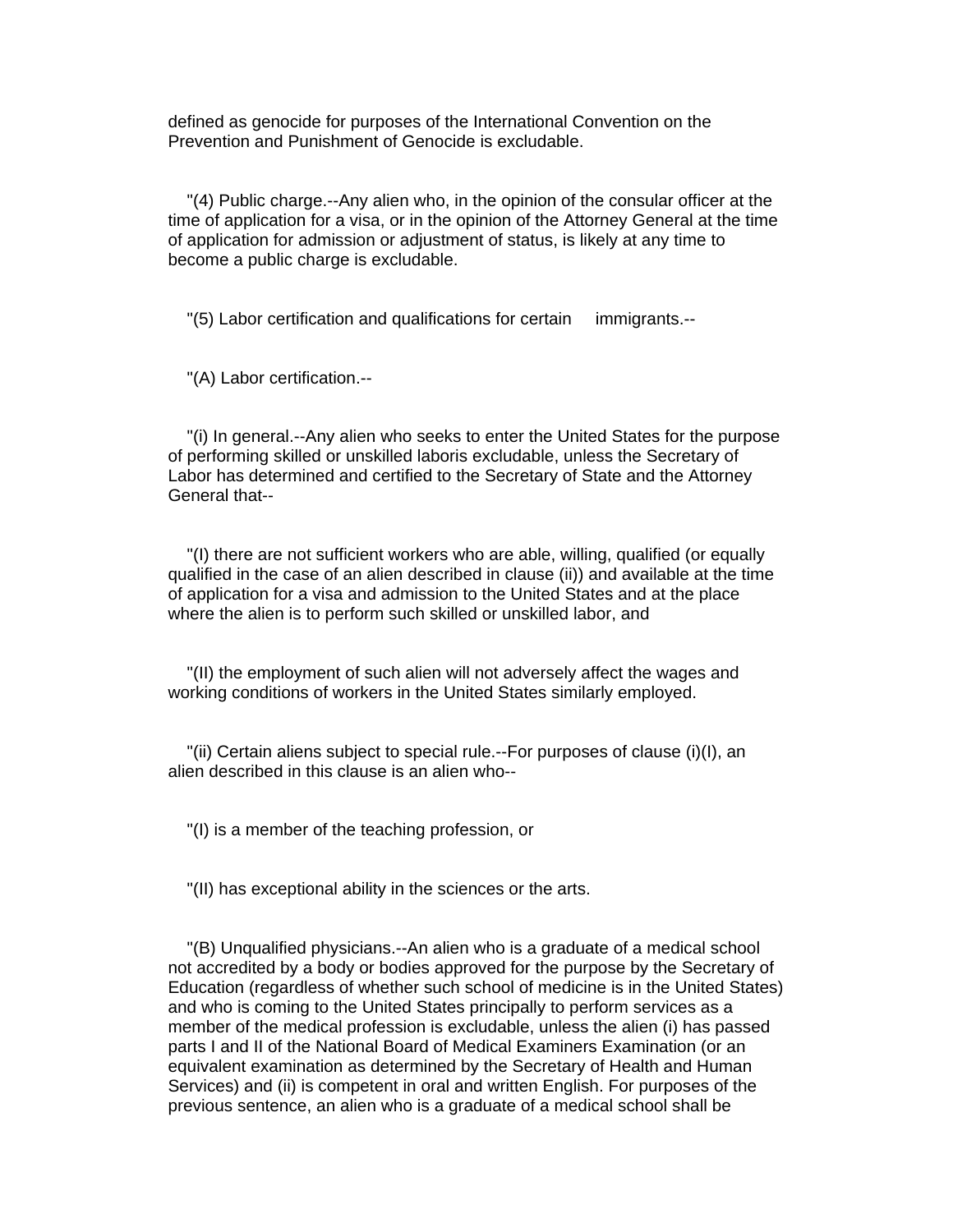considered to have passed parts I and II of the National Board of Medical Examiners if the alien was fully and permanently licensed to practice medicine in a State on January 9, 1978, and was practicing medicine in a State on that date.

 "(C) Application of grounds.--The grounds for exclusion of aliens under subparagraphs (A) and (B) shall apply to preference immigrant aliens described in paragraph (3) or (6) of section 203(a) and to nonpreference immigrant aliens described in section 203(a)(7).

"(6) Illegal entrants and immigration violators.--

 "(A) Aliens previously deported.--Any alien who has been excluded from admission and deported and who again seeks admission within one year of the date of such deportation is excludable, unless prior to the alien's reembarkation at a place outside the United States or attempt to be admitted from foreign contiguous territory the Attorney General has consented to the alien's reapplying for admission.

"(B) Certain aliens previously removed.--Any alien who--

"(i) has been arrested and deported,

 "(ii) has fallen into distress and has been removed pursuant to this or any prior Act,

"(iii) has been removed as an alien enemy, or

 "(iv) has been removed at Government expense in lieu of deportation pursuant to section 242(b), and who seeks admission within 5 years of the date of such deportation or removal (or within 20 years in the case of an alien convicted of an aggravated felony) is excludable, unless before the date of the alien's embarkation or reembarkation at a place outside the United States or attempt to be admitted from foreign contiguous territory the Attorney General has consented to the alien's applying or reapplyin g for admission.

 "(C) Misrepresentation.-- "(i) In general.--Any alien who, by fraud orwillfully misrepresenting a material fact, seeks to procure (or has sought to procure or has procured) a visa, other documentation, or entry into the United States or other benefit provided under this Act is excludable.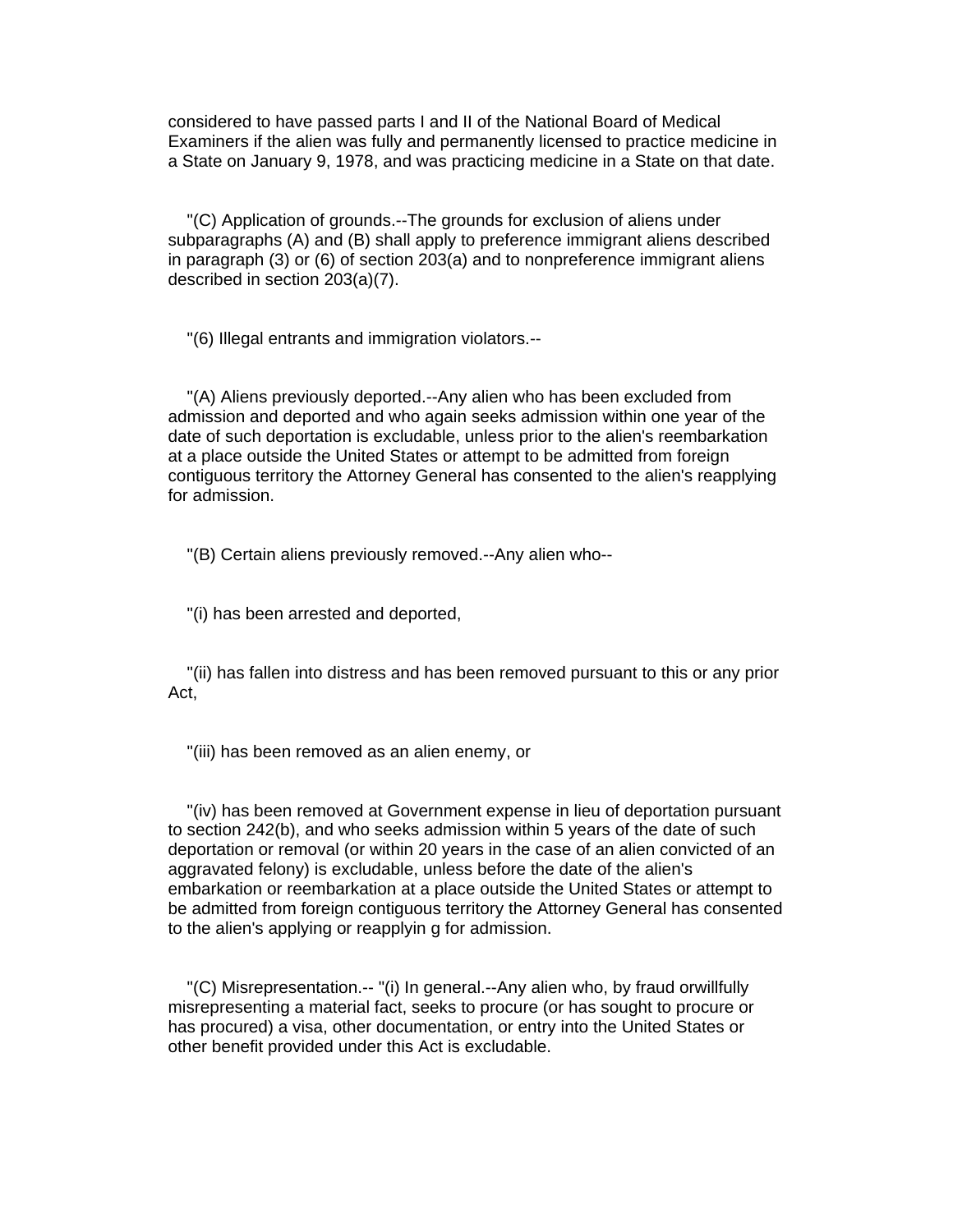"(ii) Waiver authorized.--For provision authorizing waiver of clause (i), see subsection (i).

"(D) Stowaways.--Any alien who is a stowaway is excludable.

"(E) Smugglers.--

 "(i) In general.--Any alien who at any time knowingly has encouraged, induced, assisted, abetted, or aided any other alien to enter or to try to enter the United States in violation of law is excludable.

 "(ii) Waiver authorized.--For provision authorizing waiver of clause (i), see subsection (d)(11).

 "(F) Subject of civil penalty.--An alien who is the subject of a final order for violation of section 274C is excludable.

"(7) Documentation requirements.--

"(A) Immigrants.--

 "(i) In general.--Except as otherwise specifically provided in this Act, any immigrant at the time of application for admission--

 "(I) who is not in possession of a valid unexpired immigrant visa, reentry permit, border crossing identification card, or other valid entry document required by this Act, and a valid unexpired passport, or other suitable travel document, or document of identity and nationality if such document is required under the regulations issued by the Attorney General under section 211(a), or

 "(II) whose visa has been issued without compliance with the provisions of section 203, is excludable.

 "(ii) Waiver authorized.--For provision authorizing waiver of clause (i), see subsection (k).

"(B) Nonimmigrants.--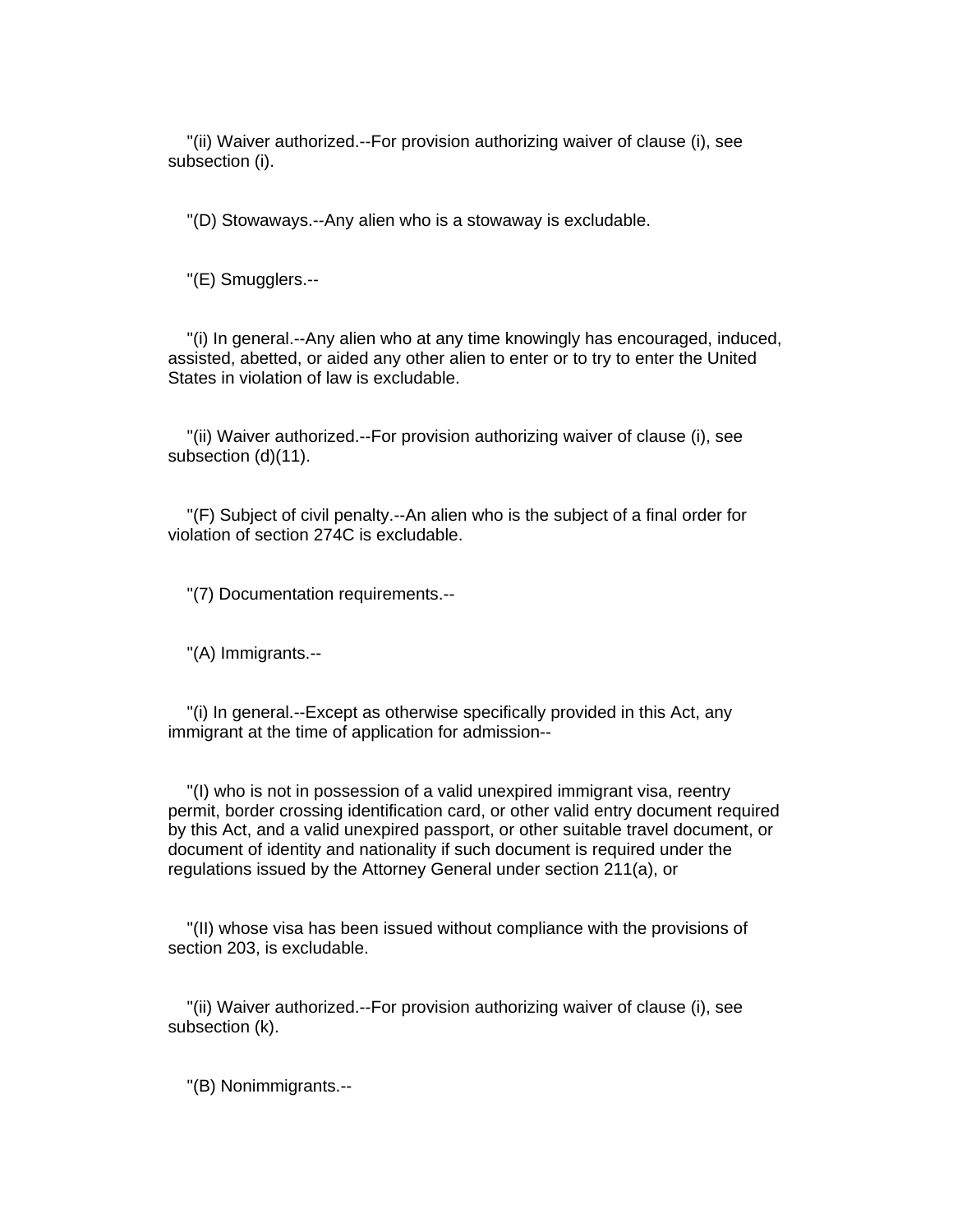"(i) In general.--Any nonimmigrant who--

 "(I) is not in possession of a passport valid for a minimum of six months from the dateof the expiration of the initial period of the alien's admission or contemplated initial period of stay authorizing the alien to return to the country from which the alien came or to proceed to and enter some other country during such period, or

 "(II) is not in possession of a valid nonimmigrant visa or border crossing identification card at the time of application for admission,is excludable.

 "(ii) General waiver authorized.--For provision authorizing waiver of clause (i), see subsection (d)(4).

 "(iii) Guam visa waiver.--For provision authorizing waiver of clause (i) in the case of visitors to Guam, see subsection (l).

 "(iv) Visa waiver pilot program.--For authority to waive the requirement of clause (i) under a pilot program, see section 217.

"(8) Ineligible for citizenship.--

 "(A) In general.--Any immigrant who is permanently ineligible to citizenship is excludable.

 "(B) Draft evaders.--Any alien who has departed from or who has remained outside the United States to avoid or evade training or service in the armed forces in time of war or a period declared by the President to be a national emergency is excludable, except that this subparagraph shall not apply to an alien who at the time of such departure was a nonimmigrant and who is seeking to reenter the United States as a nonimmigrant.

"(9) Miscellaneous.--

 "(A) Practicing polygamists.--Any immigrant who is coming to the United States to practice polygamy is excludable.

 "(B) Guardian required to accompany excluded alien.--Any alien accompanying another alien ordered to be excluded and deported and certified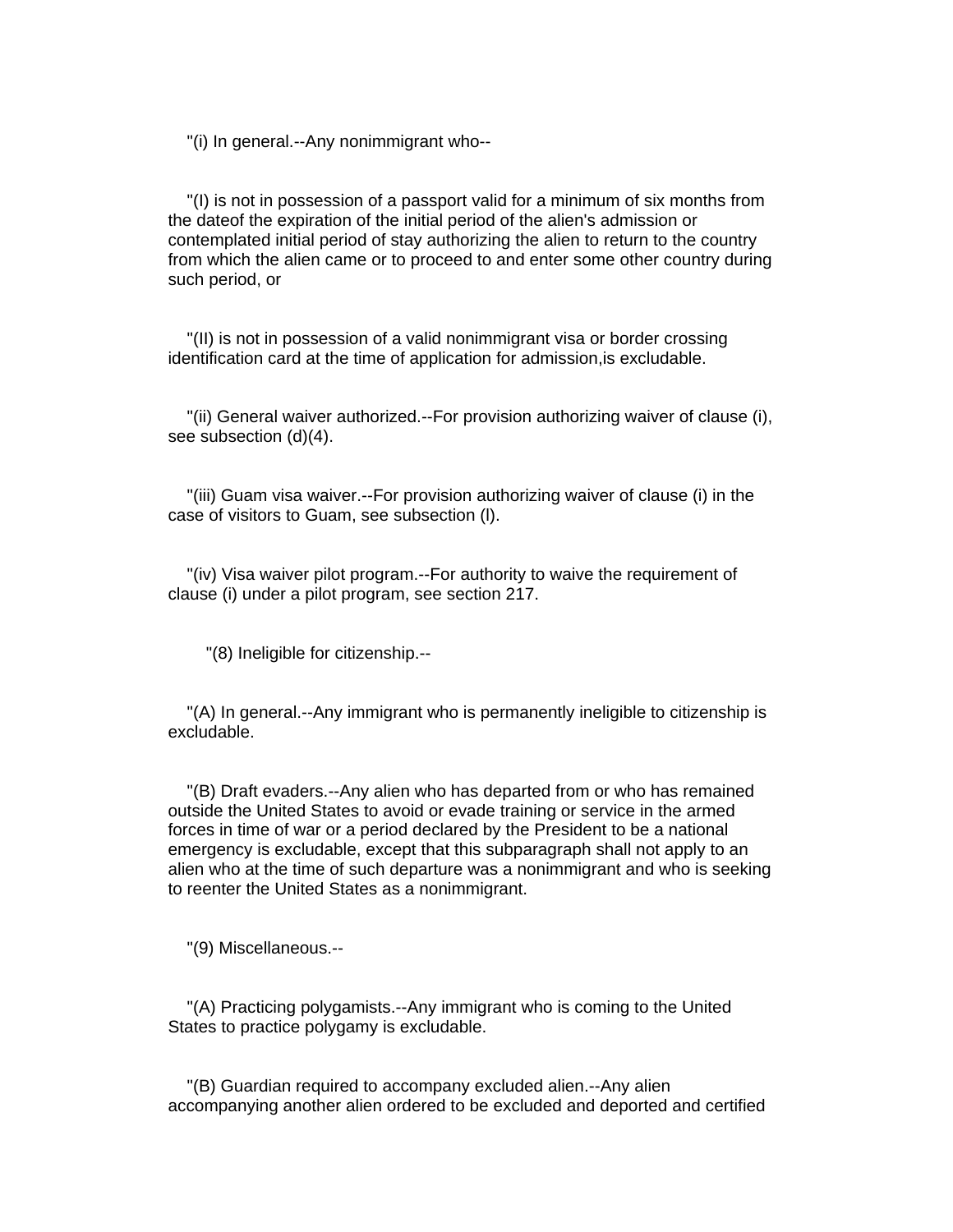to be helpless from sickness or mental or physical disability or infancy pursuant to section 237(e), whose protection or guardianship is required by the alien ordered excluded and deported, is excludable.

"(C) International child abduction.--

 "(i) In general.--Except as provided in clause (ii), any alien who, after entry of a court order granting custody to a citizen of the United States of a child having a lawful claim to United States citizenship, detains, retains, or withholds custody of the child outside the United States from the United States citizen granted custody, is excludable until the child is surrendered to such United States citizen.

 "(ii) Exception.--Clause (i) shall not apply toan alien who is a national of a foreign state that is a signatory to the Hague Convention on the Civil Aspects of International Child Abduction.".

 (b) Notice of Grounds for Exclusion.--Such section is amended by striking subsection (b) and inserting the following new subsection:

 "(b) Notices of Denials.--If an alien's application for a visa, for admission to the United States, or for adjustment of status is denied by an immigration or consular officer because the officer determines the alien to be excludable under subsection (a), the officer shall provide the alien with a timely written notice that--

"(1) states the determination, and

 "(2) lists the specific provision or provisions of law under which the alien is excludable or ineligible for entry or adjustment of status.".

 (c) Review of Exclusion Lists.--The Attorney General and the Secretary of State shall develop protocols and guidelines for updating lookout books and the automated visa lookout system and similar mechanisms for the screening of aliens applying for visas for admission, or for admission, to the United States. Such protocols and guidelines shall be developed in a manner that ensures that in the case of an alien--

(1) whose name is in such system, and

 (2) who either (A) applies for entry after the effective date of the amendments made by this section, or (B) requests (in writing to a local consular office after such date) a review, without seeking admission, of the alien's continued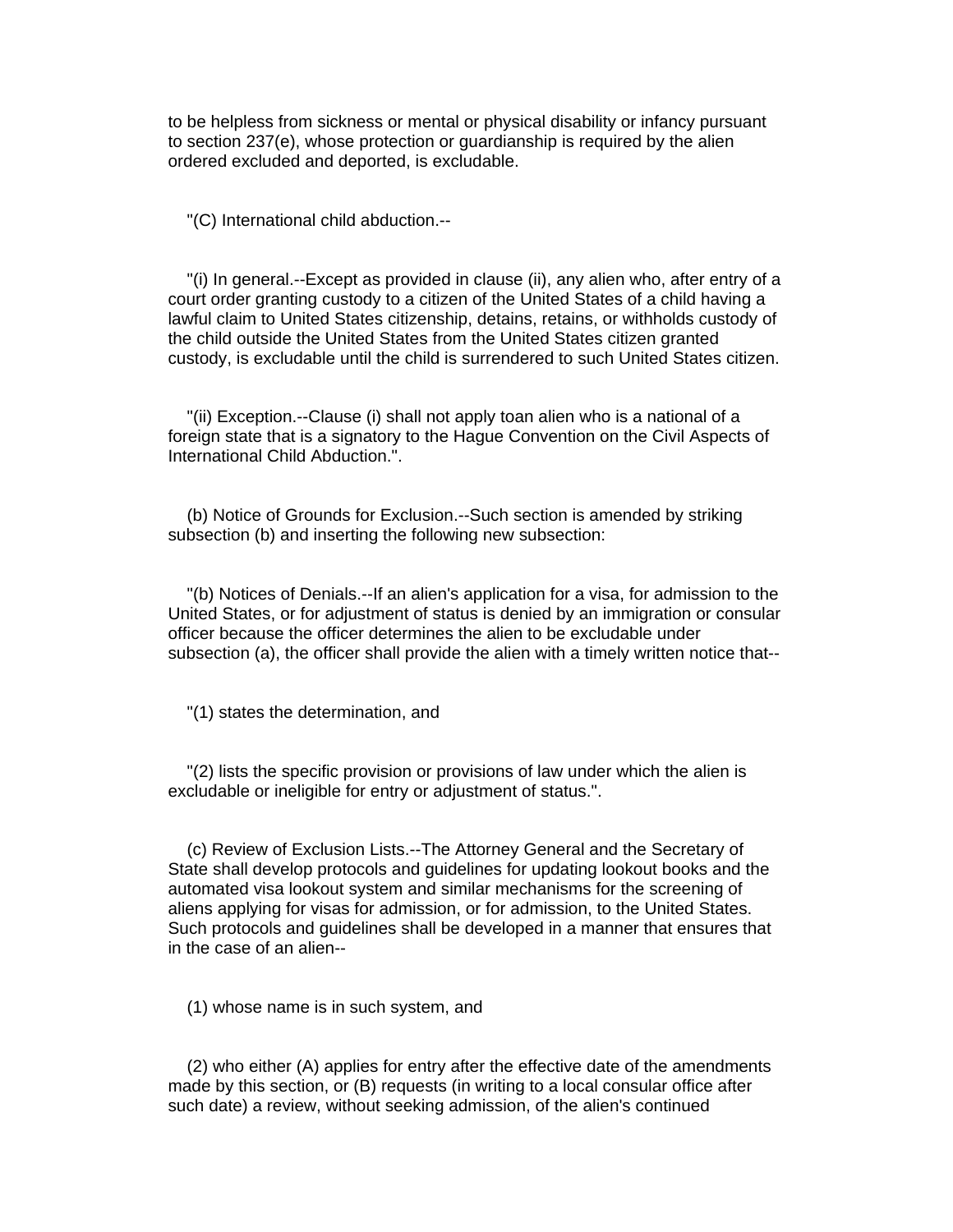excludability under the Immigration and Nationality Act, if the alien is no longer excludable because of an amendment made by this section the alien's name shall be removed from such books and system and the alien shall be informed of such removal and if the alien continues to be excludable the alien shall be informed of such determination.

(d) Conforming Amendments to Section 212.--

 (1) Subsection (c) of section 212 (8 U.S.C. 1182) is amended by striking "paragraph (1) through (25) and paragraphs (30) and (31) of subsection (a)" and inserting "subsection (a) (other than subparagraphs (A), (B), (C), or (E) of paragraph (3))".

(2) Subsection (d) of such section is amended--

(A) by striking paragraphs (1), (2), (6), (9), and (10);

(B) in paragraph (3)--

 (i) by striking "under one or more of the paragraphs enumerated in subsection (a) (other than paragraphs (27), (29), and (33))" and inserting "under subsection (a) (other than paragraphs  $(3)(A)$ ,  $(3)(C)$ , and  $(3)(D)$  of such subsection)" each place it appears, and

 (ii) by adding at the end the following new sentence: The Attorney General shall prescribe conditions, including exaction of such bonds as may be necessary, to control and regulate the admission and return of excludable aliens applying for temporary admission under this paragraph.";

(C) in paragraph  $(4)$ , by striking " $(26)$ " and inserting " $(7)(B)(i)$ ";

 (D) in paragraph (7), by striking "of this section, except paragraphs (20), (21), and (26)," and inserting "(other than paragraph (7))";

 $(E)$  in paragraph  $(8)$ , by striking " $(26)$ ,  $(27)$ , and  $(29)$ " and inserting " $(3)(A)$ , (3)(B), (3)(C), and (7)(B)"; and

(F) by adding at the end the following new paragraph: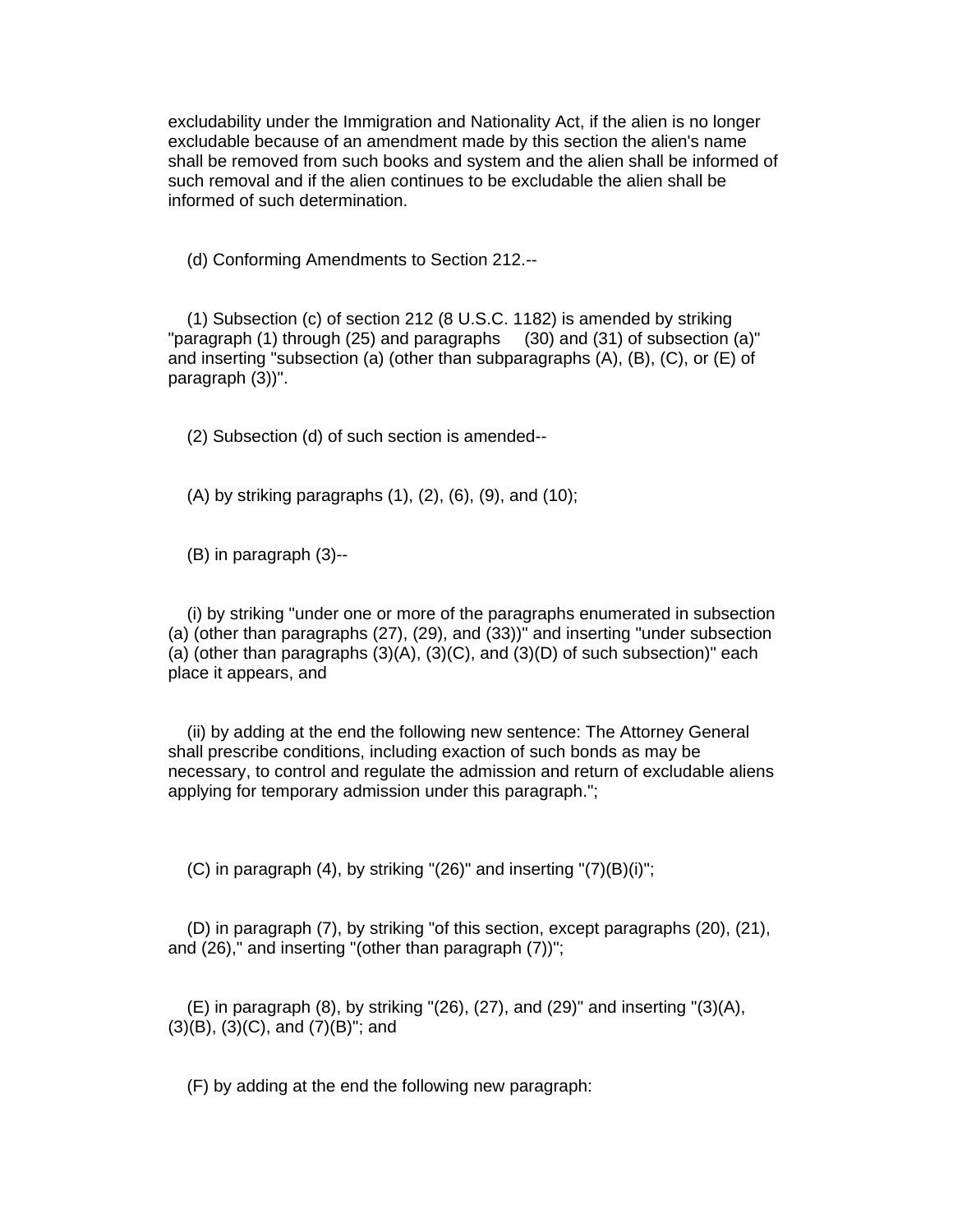"(11) The Attorney General may, in his discretion for humanitarian purposes, to assure family unity, or when it is otherwise in the public interest, waive application of clause (i) of subsection  $(a)(6)(E)$  in the case of any alien lawfully admitted for permanent residence who temporarily proceeded abroad voluntary and not under an order of deportation, and who is otherwise admissible to the United States as a returning resident under section 211(b) if the alien has encouraged, induced, assisted, abetted, or aided only the alien's spouse, parent, son, or daughter (and no other individual) to enter the United States in violation of law.".

(3) Subsection (g) of such section is amended to read as follows:

"(g) The Attorney General may waive the application of--

 $''(1)$  section  $(a)(1)(A)(i)$  in the case of any alien who--

 "(A) is the spouse or the unmarried son or daughter, or the minor unmarried lawfully adopted child, of a United States citizen, or of an alien lawfully admitted for permanent residence, or of an alien who has been issued an immigrant visa, or

"(B) has a son or daughter who is a United States citizen, or an alien lawfully admitted for permanent residence, or an alien who has been issued an immigrant visa, or

 $'(2)$  subsection  $(a)(1)(A)(ii)$  in the case of any alien, in accordance with such terms, conditions, and controls, if any, including the giving of bond, as the Attorney General, in his discretion after consultation with the Secretary of Health and Human Services, may by regulation prescribe.".

(4) Subsection (h) of such section is amended to read as follows:

 "(h) The Attorney General may, in his discretion, waive the application of subparagraphs  $(A)(i)(I), (B), (D),$  and  $(E)$  of subsection  $(a)(2)$  and subparagraph (A)(i)(II) of such subsection insofar as it relates to a single offense of simple possession of 30 grams or less of marijuana in the case of an immigrant who is the spouse, parent, son, or daughter of a citizen of the United States or alien lawfully admitted for permanent residence if--

"(1) it is established to the satisfaction of the Attorney General that--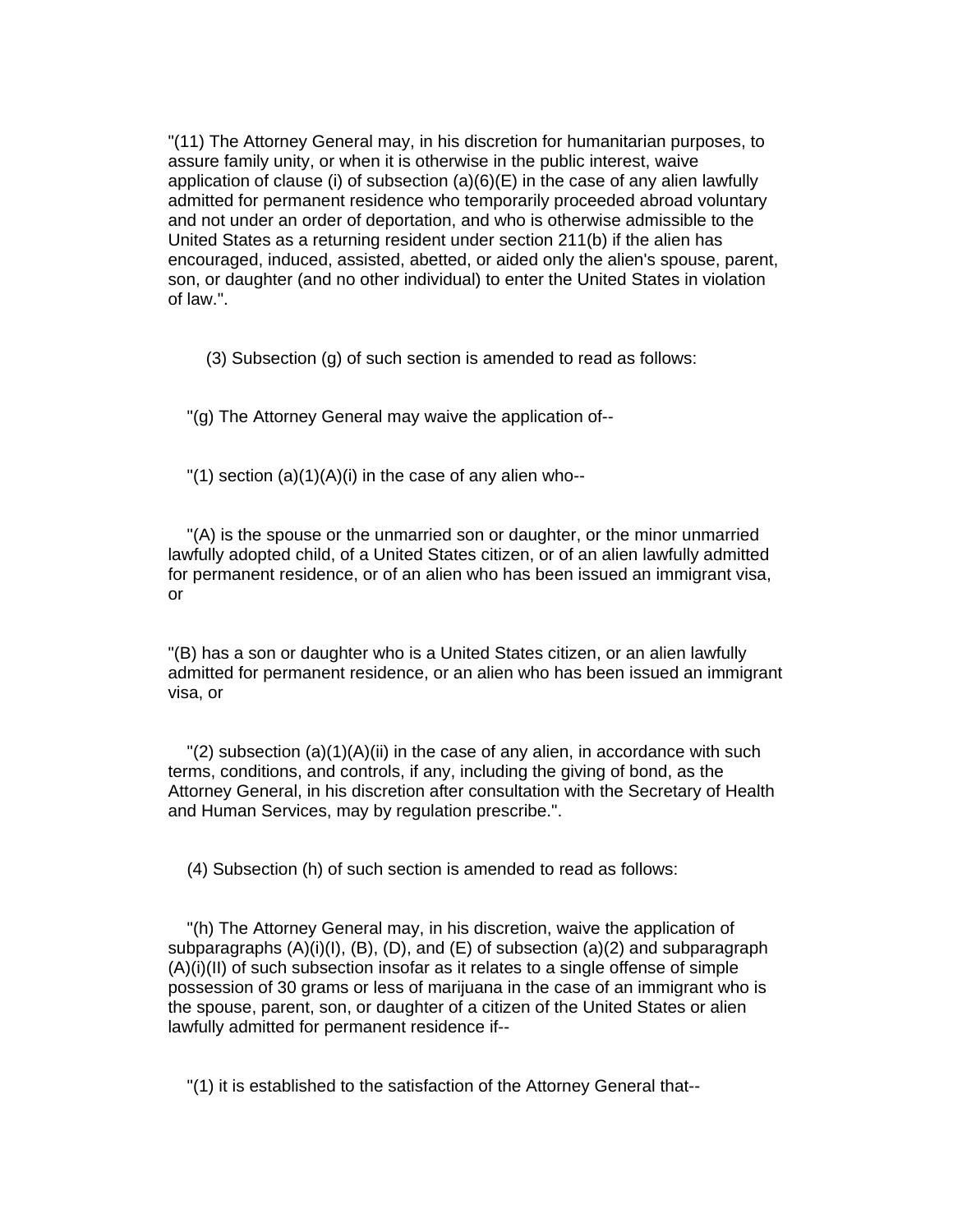"(A) the alien is excludable only under subparagraph (D)(i) or (D)(ii) of such subsection or the activitiesfor which the alien is excludable occurred more than 15 years before the date of the alien's application for avisa, entry, or adjustment of status, and

 "(B) the admission to the United States of such alien would not be contrary to the national welfare,safety, or security of the United States, and

"(C) the alien has been rehabilitated; and

 "(2) the Attorney General, in his discretion, andpursuant to such terms, conditions and procedures as he may by regulations prescribe, has consented to the alien's applying or reapplying for a visa, for admission to the United States, or adiustment of status.

No waiver shall be provided under this subsection in the case of an alien who has been convicted of (or who has admitted committing acts that constitute) murder or criminal acts involving torture.".

(5) Subsection (i) of such section is amended to read as follows:

 "(i) The Attorney General may, in his discretion, waive application of clause (i) of subsection  $(a)(6)(C)$ --

 "(1) in the case of an alien who is the spouse, parent, or son or daughter of a United States citizen or of an alien lawfully admitted for permanent residence, or

 "(2) if the fraud or misrepresentation occurred at least 10 years before the date of the alien's application for a visa, entry, or adjustment of status and it is established to the satisfaction of the Attorney General that the admission to the United States of such alien would not be contrary to the national welfare, safety, or security of the United States.".

 (6) Subsection (k) of such section is amended by striking "paragraph (14),  $(20)$ , or  $(21)$ " and inserting "paragraph  $(5)(A)$  or  $(7)(A)(i)$ ".

 (7) Subsection (l) of such section is amended by striking "paragraph (26)(B)" and inserting "paragraph (7)(B)(i)".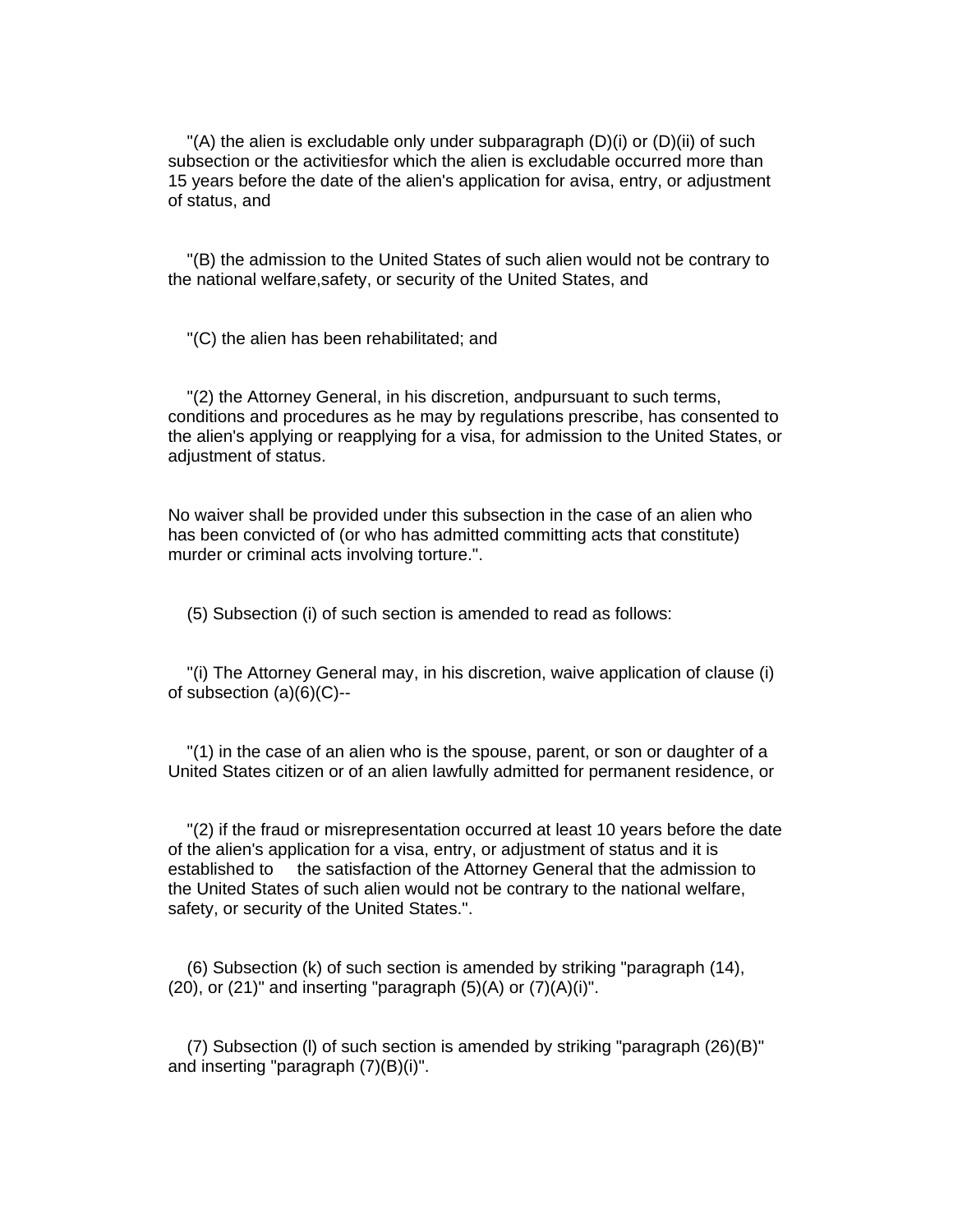(e) Effective Date.--(1) Except as provided in paragraph (2), the amendments made by this section and by section 603(a) of this Act shall apply to individuals entering the United States on or after June 1, 1991.

 (2) The amendments made by paragraphs (5) and (13) of section 603(a) shall apply to applications for adjustment of status made on or after June 1, 1991.

## **SEC. 602. REVISION OF GROUNDS FOR DEPORTATION.**

 (a) Revised Grounds for Deportation.--Subsection (a) of section 241 (8 U.S.C. 1251) is amended to read as follows:

 "(a) Classes of Deportable Aliens.--Any alien (including an alien crewman) in the United States shall, upon the order of the Attorney General, be deported if the alien is deportable as being within one or more of the following classes of aliens:

"(1) Excludable at time of entry or of adjustment of status or violates status.--

 "(A) Excludable aliens.--Any alien who at the timeof entry or adjustment of status was within one or more of the classes of aliens excludable by the law existing at such time is deportable.

 "(B) Entered without inspection.--Any alien who entered the United States without inspection or at any time or place other than as designated by the Attorney General or is in the United States in violation of this Act or any other law of the United States is deportable.

"(C) Violated nonimmigrant status or condition of entry.--

 "(i) Nonimmigrant status violators.--Any alien who was admitted as a nonimmigrant and who has failed to maintain the nonimmigrant status in which the alien was admitted or to which it was changed under section 248, or to comply with the conditions of any such status, is deportable.

 "(ii) Violators of conditions of entry.--Any alien whom the Secretary of Health and Human Services certifies has failed to comply with terms, conditions, and controls that were imposed under section 212(g) is deportable.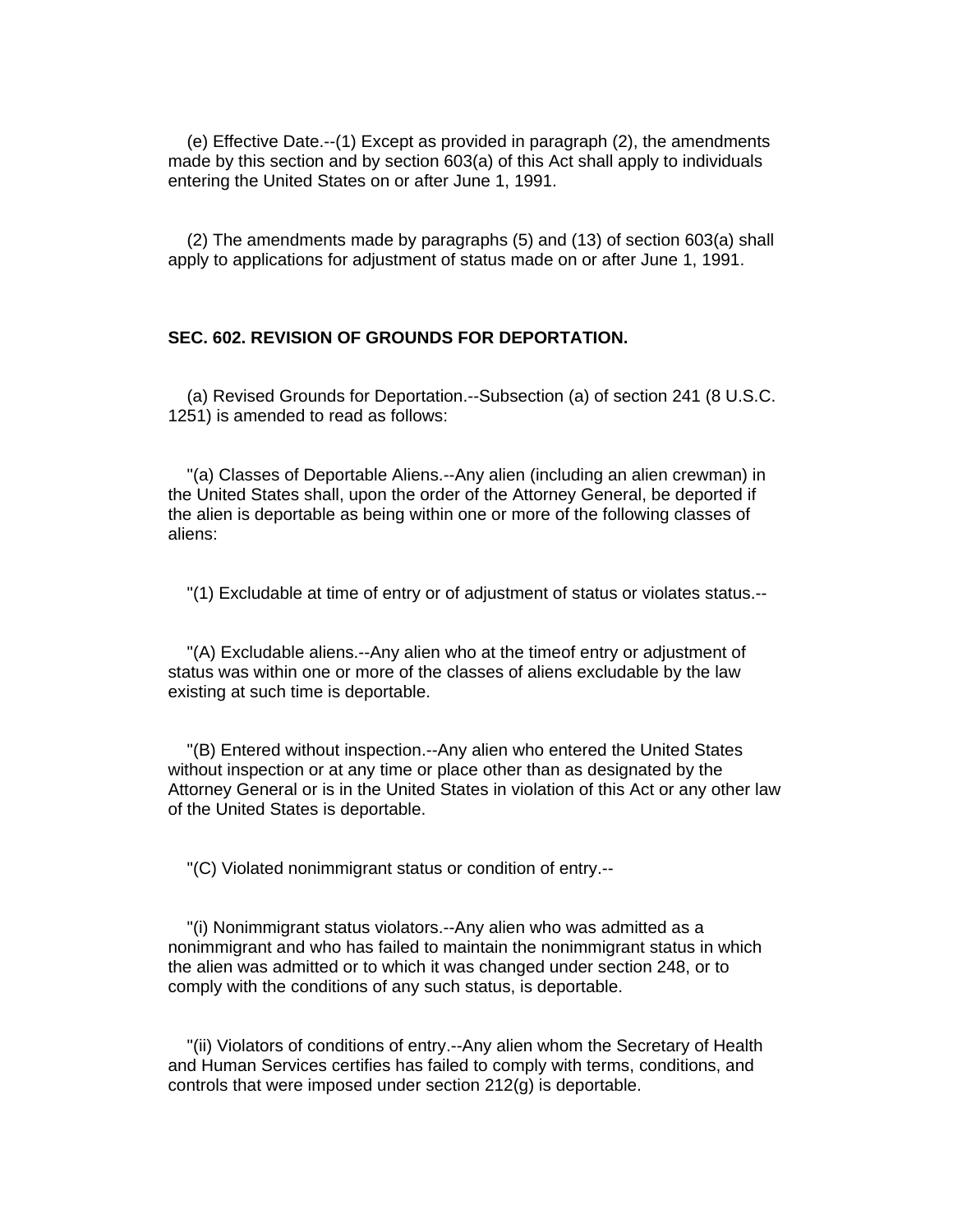"(D) Termination of conditional permanent residence.--

 "(i) In general.--Any alien with permanent resident status on a conditional basis under section 21 permanent resident status for certain alien spouses and sons and daughters) or under section 216A (relating to conditional permanent resident status for certain alien entrepreneurs, spouses, and children) who has had such status terminated under such section is deportable.

 "(ii) Exception.--Clause (i) shall not apply in the cases described in section 216(c)(4) (relating to certain hardship waivers).

"(E) Smuggling.--

 "(i) In general.--Any alien who (prior to the date of entry, at the time of entry, or within 5 years of the date of entry) knowingly has encouraged, induced, assisted, abetted, or aided any other alien to enter or to try to enter theUnited States in violation of law is deportable.

 "(ii) Waiver authorized.--The Attorney General may, in his discretion for humanitarian purposes, toassure family unity, or when it is otherwise in the public interest, waive application of clause (i) in the case of any alien lawfully admitted for permanent residence if the alien has encouraged, induced, assisted, abetted, or aided only the alien's spouse, parent, son, or daughter (and no other individual) to enter the United States in violation of law.

 "(F) Failure to maintain employment.--Any alien who obtains the status of an alien lawfully admitted for temporary residence under section 210A who fails to meet the requirement of section 210A(d)(5)(A) by the end of the applicable period is deportable.

 "(G) Marriage fraud.--An alien shall be considered to be deportable as having procured a visa or other documentation by fraud (within the meaning of section  $212(a)(5)(C)(i)$  and to be in the United States in violation of this Act (within the meaning of subparagraph (B)) if--

 "(i) the alien obtains any entry into the United States with an immigrant visa or other documentation procured on the basis of a marriage entered into less than 2 years prior to such entry of the alien and which, within 2 years subsequent to any entry of the alien in the United States, shall be judicially annulled or terminated, unless the alien establishes to the satisfaction of the Attorney General that such marriage was not contracted for the purpose of evading any provisions of the immigration laws, or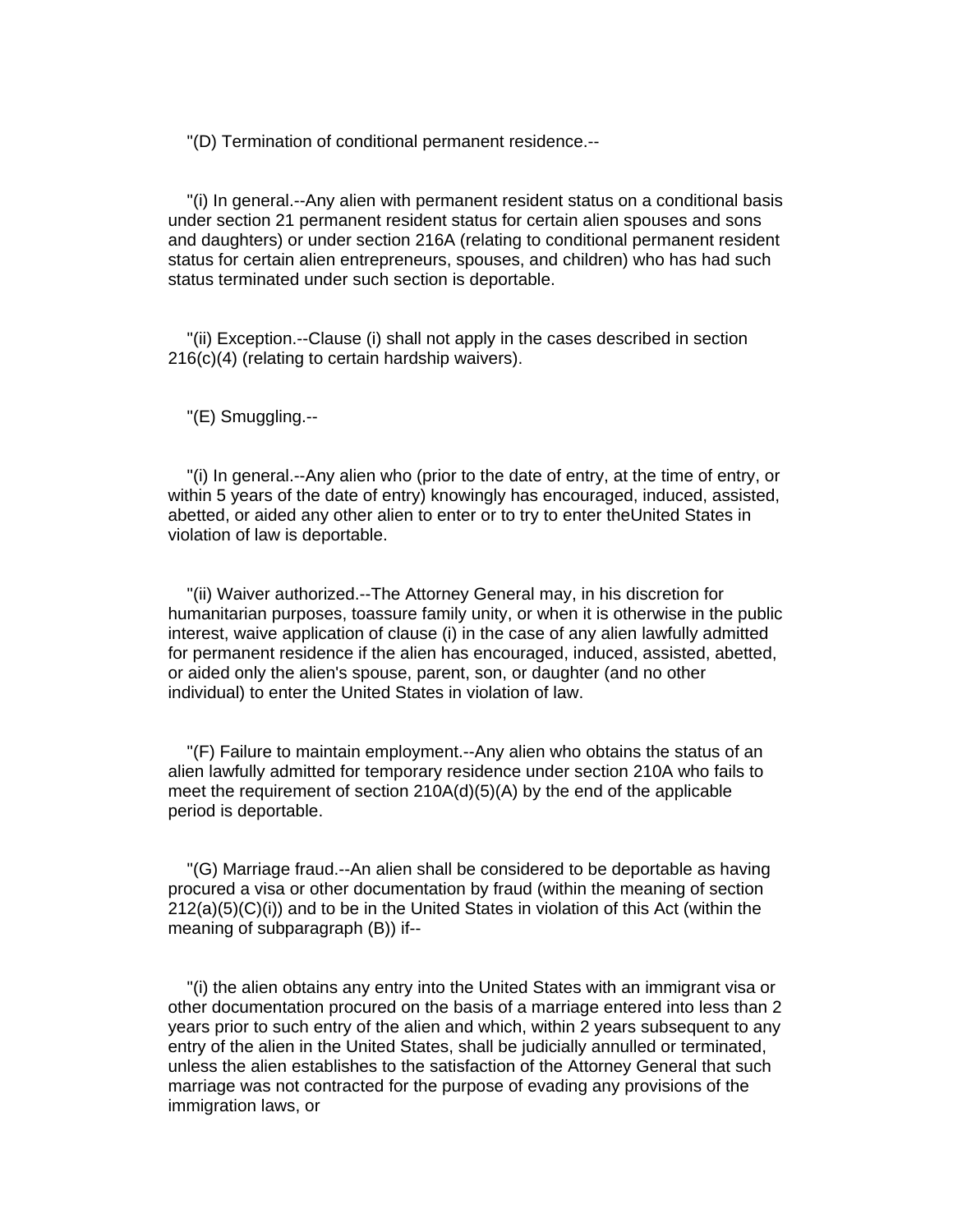"(ii) it appears to the satisfaction of the Attorney General that the alien has failed or refused to fulfill the alien's marital agreement which in the opinion of the Attorney General was made for the purpose of procuring the alien's entry as an immigrant.

 "(H) Waiver authorized for certain misrepresentations.--The provisions of this paragraphrelating to the deportation of aliens within the United States on the ground that they were excludable at the time of entry as aliens described in section  $212(a)(6)(C)(i)$ , whether willful or innocent, may, in the discretion of the Attorney General, be waived for any alien (other than an alien described in paragraph (6) or (7)) who--

 "(i) is the spouse, parent, son, or daughter of a citizen of the United States or of an alien lawfully admitted to the United States for permanent residence; and

 "(ii) was in possession of an immigrant visa or equivalent document and was otherwise admissible to the United States at the time of such entry exceptfor those grounds of inadmissibility specified under paragraphs (5)(A) and (7)(A) of section 212(a) which were a direct result of that fraud or misrepresentation.

A waiver of deportation for fraud or misrepresentation granted under this subparagraph shall also operate to waive deportation based on the grounds of inadmissibility at entry directly resulting from such fraud or misrepresentation.

"(2) Criminal offenses.--

"(A) General crimes.--

"(i) Crimes of moral turpitude.--Any alien who--

 "(I) is convicted of a crime involving moral turpitude committed within five years after the date of entry, and

 "(II) either is sentenced to confinement or is confined therefore in a prison or correctional institution for one year or longer, is deportable.

 "(ii) Multiple criminal convictions.--Any alien who at any time after entry is convicted of two or more crimes involving moral turpitude, not arising out of a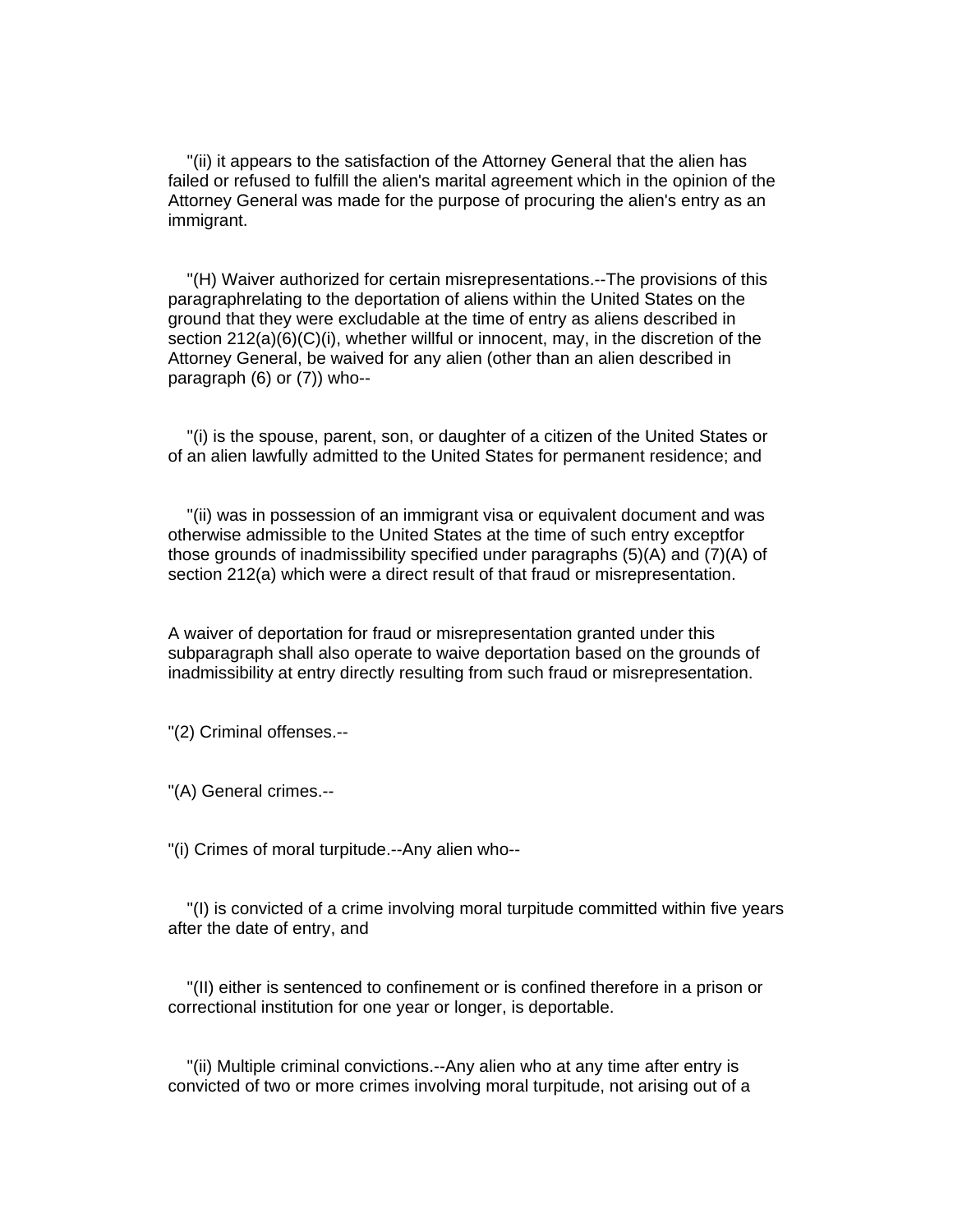single scheme of criminal misconduct, regardless of whether confined therefor and regardless of whether the convictions were in a single trial, is deportable.

 "(iii) Aggravated felony.--Any alien who is convicted of an aggravated felony at any time after entry is deportable.

 "(iv) Waiver authorized.--Clauses (i), (ii), and (iii) shall not apply in the case of an alien with respect to a criminal conviction if the alien subsequent to the criminal conviction has been granted a full and unconditional pardon by thePresident of the United States or by the Governor of any of the several States.

"(B) Controlled substances.--

 "(i) Conviction.--Any alien who at any timeafter entry has been convicted of a violation of (or a conspiracy or attempt to violate) any law orregulation of a State, the United States, or a foreign country relating to a controlled substance as defined in section 102 of the Controlled Substances Act (21 U.S.C. 802)), other than a single offense involving possession for one's own use of 30 grams or less of marijuana, is deportable.

 "(ii) Drug abusers and addicts.--Any alien who is, or at any time after entry has been, a drug abuser or addict is deportable.

"(C) Certain firearm offenses.--Any alien who at anytime after entry is convicted under any law ofpurchasing, selling, offering for sale, exchanging, using, owning, possessing, or carrying in violation of any law, any weapon, part, or accessory which is afirearm or destructive device (as defined in section 921(a) of title 18, United States Code) is deportable.

 "(D) Miscellaneous crimes.--Any alien who at any time has been convicted (the judgment on such conviction becoming final) of, or has been so convicted of aconspiracy to violate--

 "(i) any offense under chapter 37 (relating to espionage), chapter 105 (relating to sabotage), or chapter 115 (relating to treason and sedition) of title 18, United States Code, for which a term of imprisonment of five or more years may be imposed;

"(ii) any offense under section 871 or 960 of title 18, United States Code;

"(iii) a violation of any provision of the Military Selective Service Act (50 U.S.C.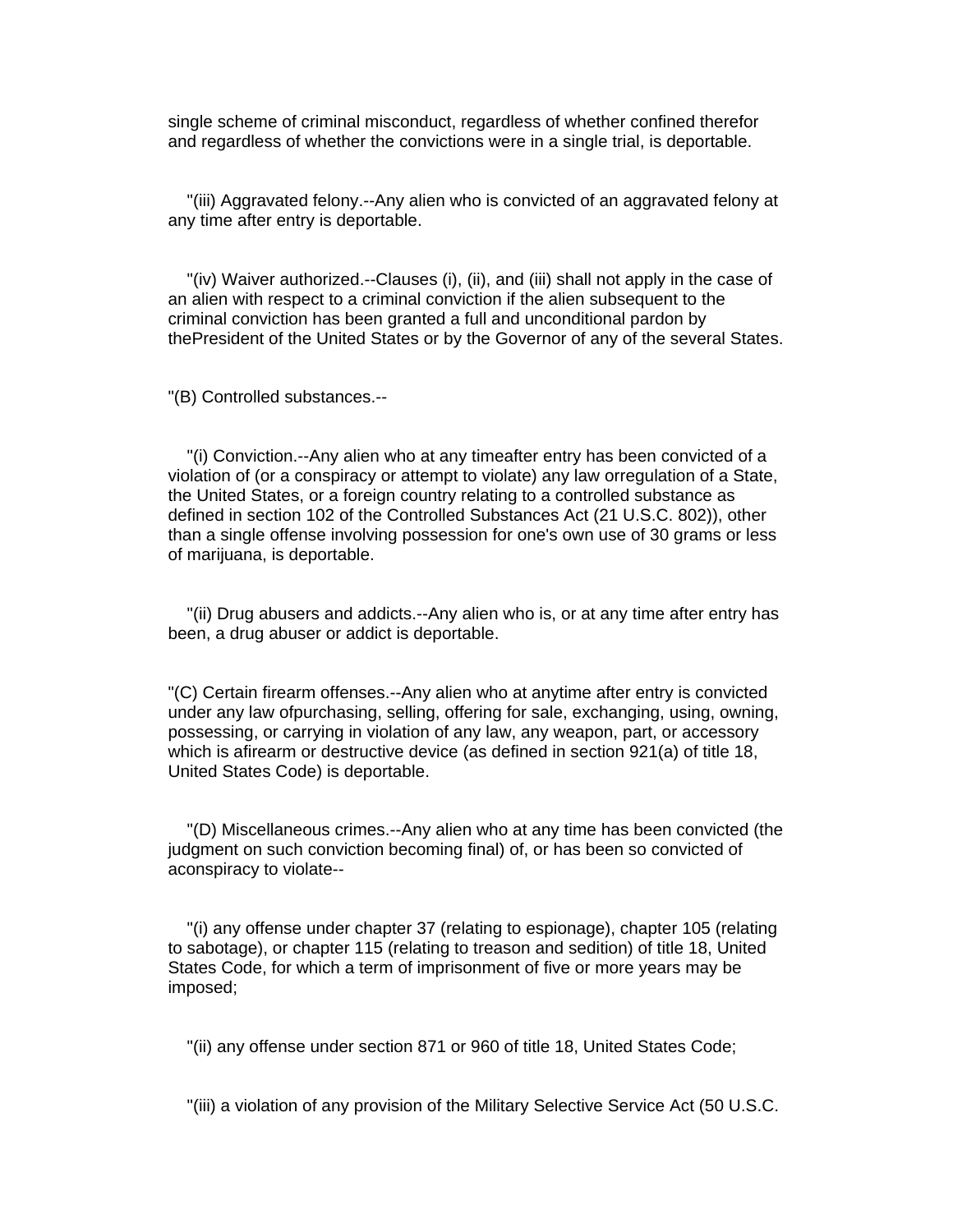App. 451 et seq.) or the Trading With the Enemy Act (50 U.S.C. App. 1 et seq.); or

"(iv) a violation of section 215 or 278 of this Act, is deportable.

"(3) Failure to register and falsification of documents.--

 "(A) Change of address.--An alien who has failed to comply with the provisions of section 265 is deportable, unless the alien establishes to the satisfaction of the Attorney General that such failure was reasonably excusable or was not willful.

 "(B) Failure to register or falsification of documents.--Any alien who at any time has beenconvicted--

 "(i) under section 266(c) of this Act or under section 36(c) of the Alien Registration Act, 1940,

 "(ii) of a violation of, or a conspiracy to violate, any provision of the Foreign Agents Registration Act of 1938 (22 U.S.C. 611 et seq.), or

 "(iii) of a violation of, or a conspiracy to violate, section 1546 of title 18, United States Code (relating to fraud and misuse of visas, permits, and other entry documents), is deportable.

"(4) Security and related grounds.--

 "(A) In general.--Any alien who has engaged, is engaged, or at any time after entry has engaged in--

 "(i) any activity to violate any law of the United States relating to espionage or sabotage or to violate or evade any law prohibiting the export from the United States of goods, technology, orsensitive information,

 "(ii) any other criminal activity which endangers public safety or national security, or

"(iii) any activity a purpose of which is the opposition to, or the control or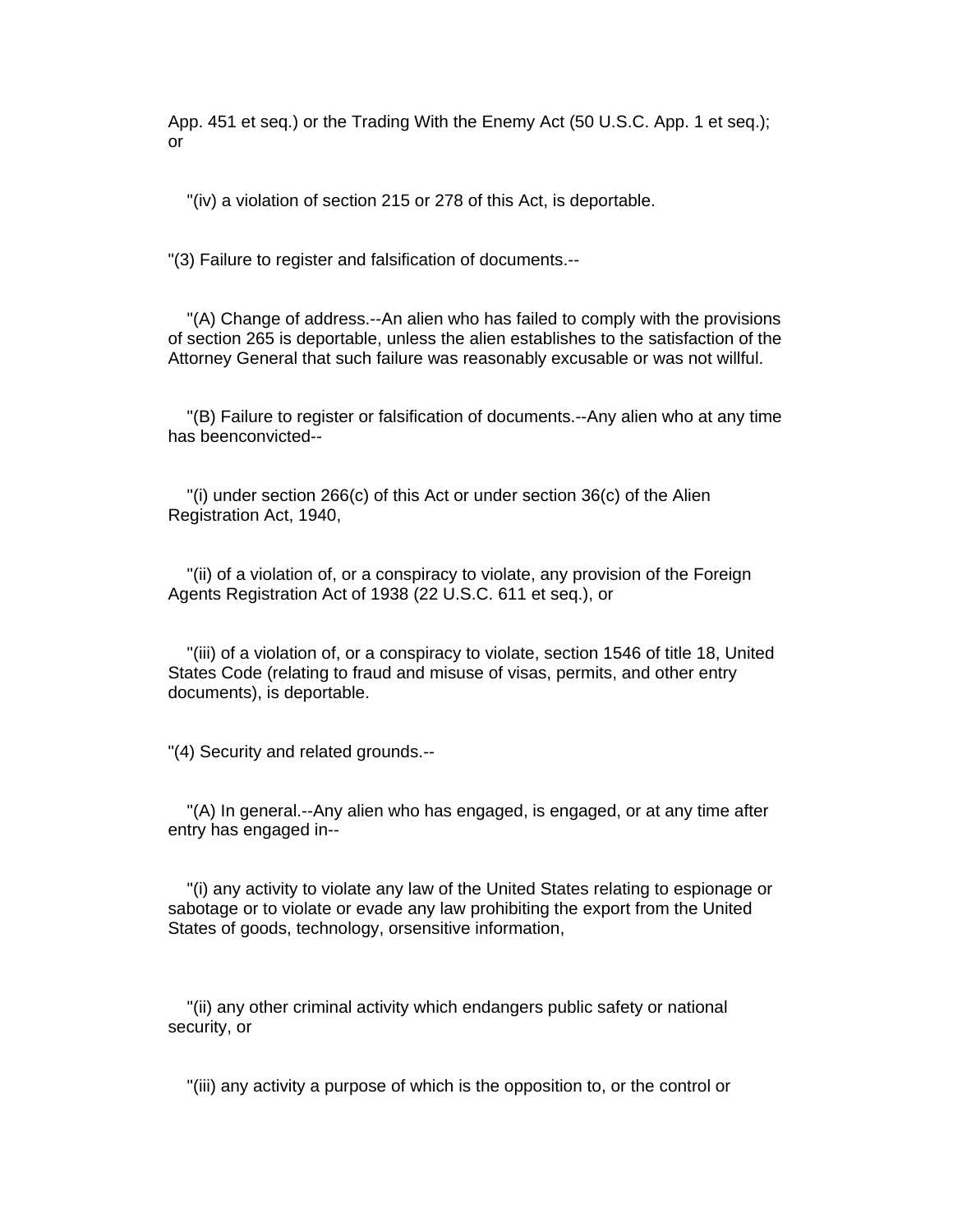overthrow of, the Government of the United States by force, violence, or other unlawful means, is deportable.

 "(B) Terrorist activities.--Any alien who has engaged, is engaged, or at any time after entry has engaged in any terrorist activity (as defined in section  $212(a)(3)(B)(iii)$  is deportable.

"(C) Foreign policy.--

 "(i) In general.--An alien whose presence or activities in the United States the Secretary of State has reasonable ground to believe would have potentially serious adverse foreign policy consequences for the United States is deportable.

 "(ii) Exceptions.--The exceptions described in clauses (ii) and (iii) of section 212(a)(3)(C) shallapply to deportability under clause (i) in the same manner as they apply to excluability under section 212(a)(3)(C)(i).

 "(D) Assisted in nazi persecution or engaged in genocide.--Any alien described in clause (i) or (ii) of section 212(a)(3)(E) is deportable.

"(5) Public charge.--Any alien who, within five years after the date of entry, has become a public charge from causes not affirmatively shown to have arisen since entry is deportable.".

(b) Conforming Amendments to Section 241.--

(1) Subsections (b), (c), (f), and (g) of section 241 are repealed.

(2) Subsection (e) of such section is amended--

 (A) by striking "subsection (a) (6) or (7) of this section" and inserting "paragraph (4) of subsection (a)", and

(B) by redesignating such subsection as subsection(b).

 (c) Savings Provision.--Notwithstanding the amendments made by this section, any alien who was deportable because of a conviction (before the date of the enactment of this Act) of an offense referred to in paragraph (15), (16), (17), or (18) of section 241(a) of the Immigration and Nationality Act, as in effect before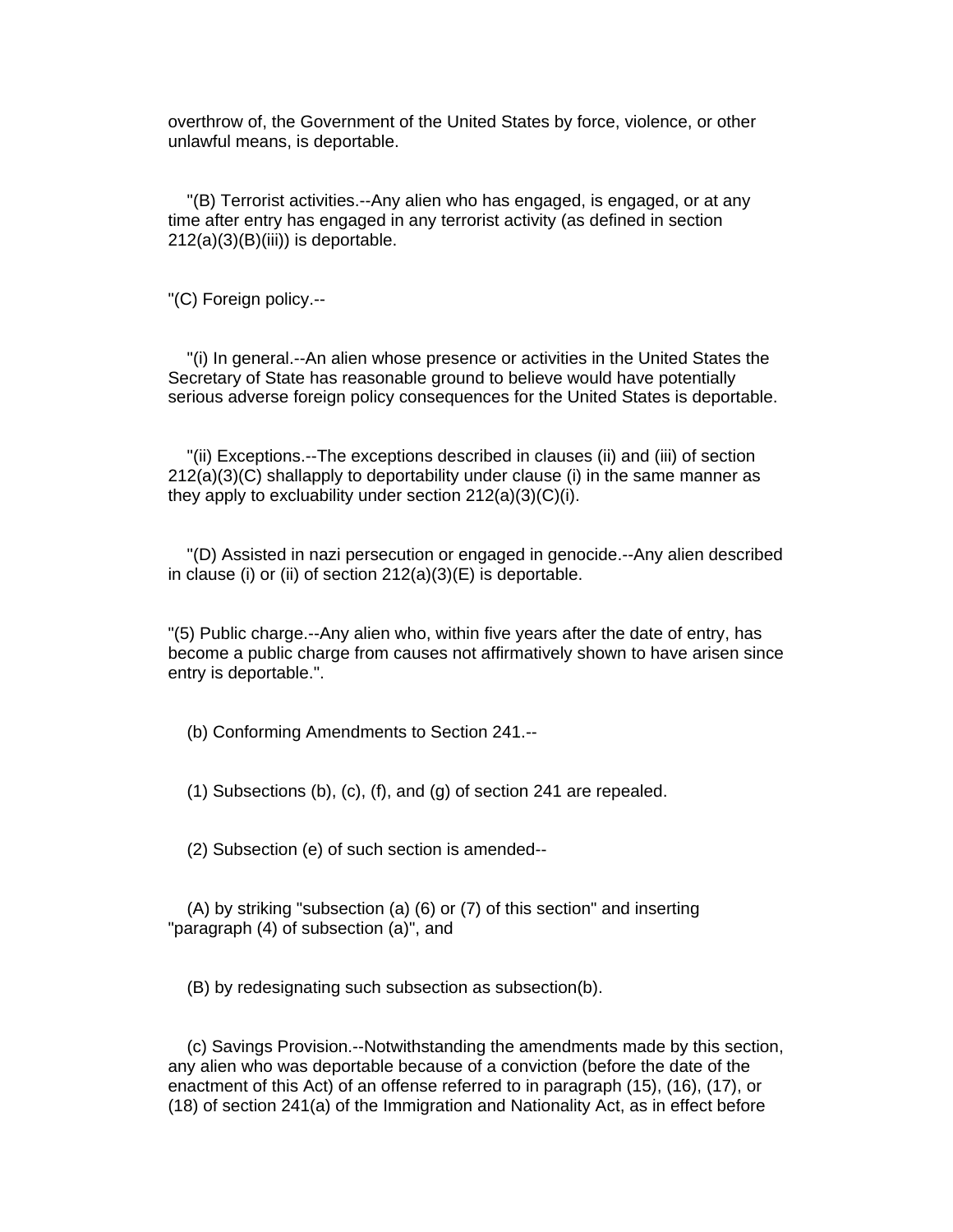the date of the enactment of this Act, shall be considered to remain so deportable. Except as otherwise specifically provided in such section and subsection (d), the provisions of such section , as amended by this section, shall apply to all aliens described in subsection (a) thereof notwithstanding that (1) any such alien entered the United States before the date of the enactment of this Act, or (2) the facts, by reason of which an alien is described in such subsection, occurred before the date of the enactment of this Act.

 (d) Effective Date.--The amendments made by this section, and by section 603(b) of this Act, shall not apply to deportation proceedings for which notice has been provided to the alien before March 1, 1991.

# **SEC. 603. CONFORMING AMENDMENTS.**

(a) Relating to Grounds for Exclusion.--

(1) Section 101 (8 U.S.C. 1101) is amended--

 (A) in subsection (f)(3), by striking "paragraphs (11), (12), and (31)" and inserting "paragraphs  $(2)(D)$ ,  $(6)(E)$ , and  $(9)(A)$ ",

 (B) in subsection (f)(3), by striking "paragraphs (9) and (10) of section 212(a) and paragraph (23)" and inserting "subparagraphs (A) and (B) of section 212(a)(2) and subparagraph (C) thereof", and

(C) in subsection (h), by striking "212(a)(34)" and inserting "212(a)(2)(E)".

(2) Section 102 (8 U.S.C. 1102) is amended--

 (A) by striking "(27)" in paragraphs (1) and (2) and inserting "(3) (other than subparagraph (E))", and

 (B) by striking "paragraphs (27) and (29)" in paragraph (3) and inserting "paragraph (3) (other than subparagraph (E))".

 $(3)$  Section 203(a)(7) (8 U.S.C. 1153(a)(7)) is amended by striking "section 212(a)(14)" and inserting "section 212(a)(5)".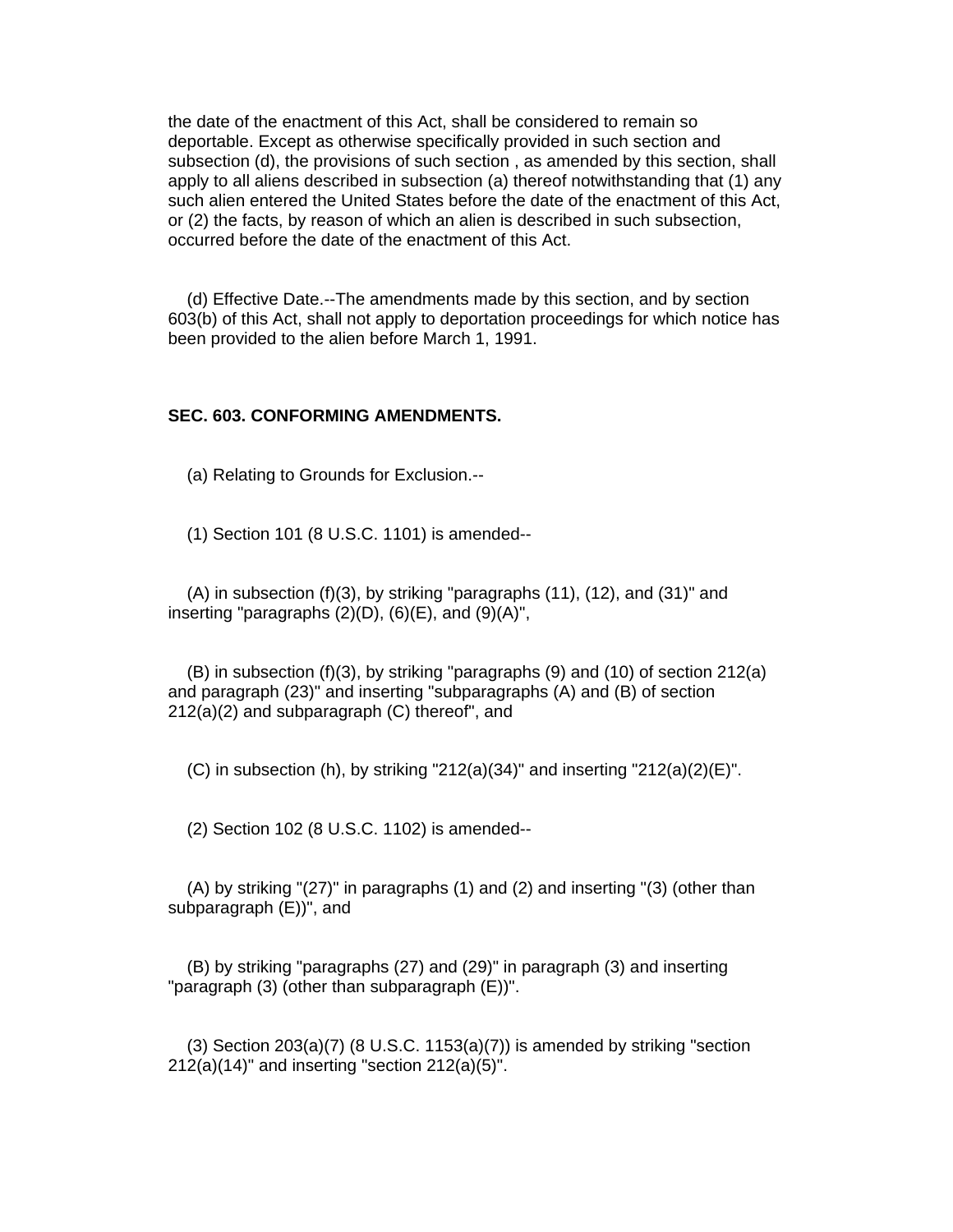(4) Sections 207(c)(3) and 209(c) (8 U.S.C. 1157(c)(3), 1159(c)) are each amended--

 (A) by striking "(14), (15), (20), (21), (25), and (32)" and inserting "(4), (5), and (7)(A)", and

 (B) by striking "(other than paragraph" and all that follows through "narcotics)" and inserting "(other than paragraph  $(2)(C)$  or subparagraphs  $(A)$ ,  $(B)$ ,  $(C)$ , or  $(E)$ of paragraph (3))".

(5) Section 210 (8 U.S.C. 1160) is amended--

 $(A)$  in subsection  $(a)(3)(B)(i)$ , by striking "212 $(a)(19)$ " and inserting "212(a)(6)(C)(i)",

 (B) in subsection (c)(2)(A), by striking "(14), (20), (21), (25), and (32)" and inserting  $"(5)$  and  $(7)(A)"$ ,

 (C) in subsection (c)(2)(B)(ii)(I), by striking "Paragraph (9) and (10)" and inserting "Paragraphs (2)(A) and (2)(B)",

(D) in subsection  $(c)(2)(B)(ii)(II)$ , by striking "(15)" and inserting "(4)",

(E) in subsection  $(c)(2)(B)(ii)(III)$ , by striking " $(23)$ " and inserting " $(2)(C)$ ",

 (F) in subsection (c)(2)(B)(ii)(IV), by striking "Paragraphs (27), (28), and (29) (relating to national security and members of certain organizations)" and inserting "Paragraph (3) (relating to security and related grounds), other than subparagraph (E) thereof",

 $(G)$  in subsection  $(c)(2)(B)(ii)$ , by striking subclause  $(V)$ , and

(H) in subsection  $(c)(2)(C)$ , by striking "212(a)(15)" and inserting "212(a)(4)".

(6) Section 210A(e) (8 U.S.C. 1161(e)) is amended--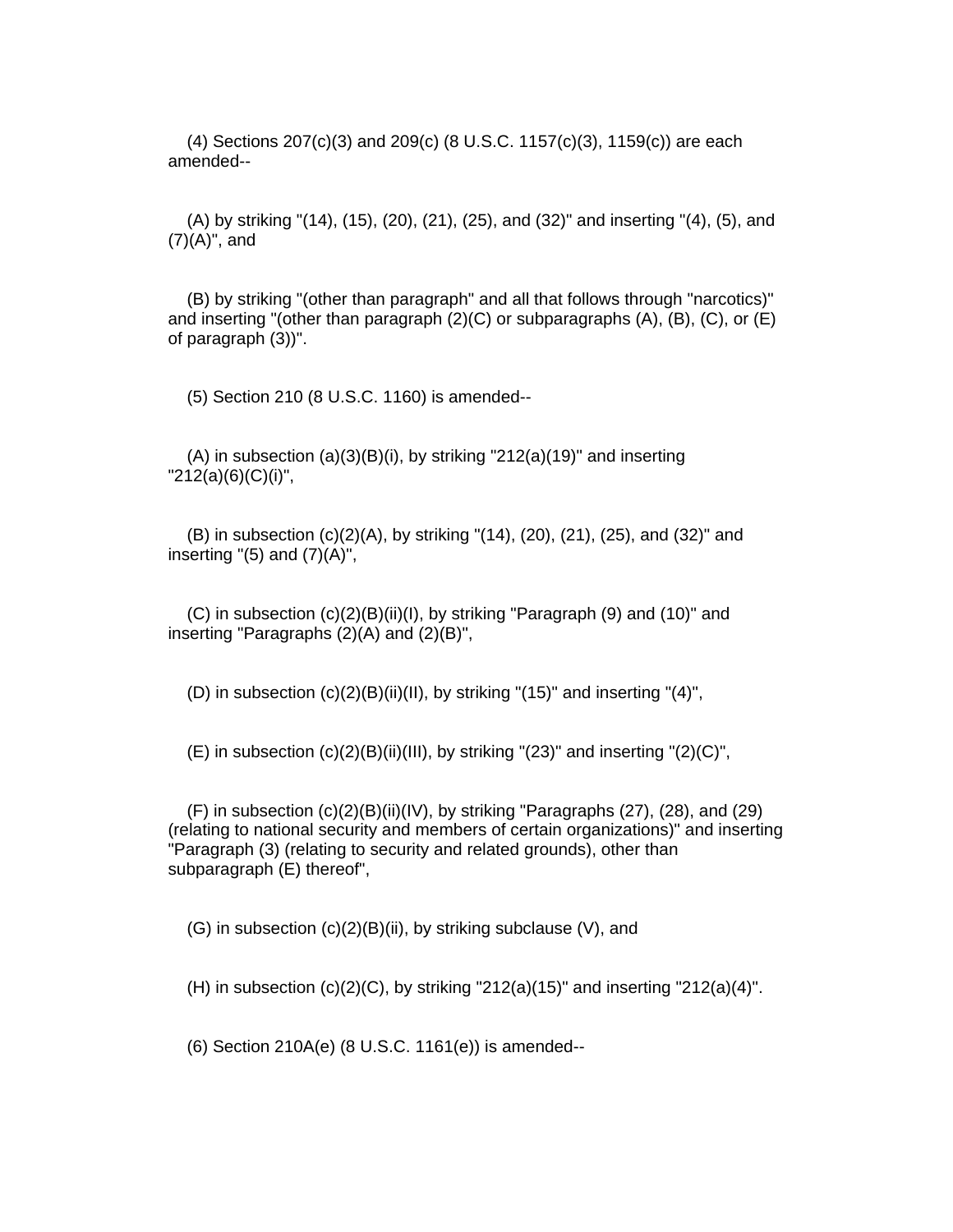(A) in paragraph (1), by striking "(14), (20), (21), (25), and (32)" and inserting "(5) and (7)(A)",

 (B) in paragraph (2)(B)(i), by striking "Paragraphs (9) and (10)" and inserting "Paragraphs  $(2)(A)$  and  $(2)(B)$ ",

 $(C)$  in paragraph  $(2)(B)(ii)$ , by striking " $(23)$ " and inserting " $(2)(C)$ ",

 (D) in paragraph (2)(B)(iii), by striking "(27),(28), and (29) (relating to national security and members of certain organizations)" and inserting "and (3)(relating to security grounds), other than subparagraph (E) thereof",

(E) in paragraph (2)(B)(iv), by striking "(33)" and inserting "(3)(D)", and

 $(F)$  in paragraph  $(2)(C)$ , by striking "212(a)(15)" and inserting "212(a)(4)".

 (7) Section 211(b) (8 U.S.C. 1181(b)) is amended by striking "212(a)(20)" and inserting "212(a)(7)(A)".

(8) Section 213 (8 U.S.C. 1183) is amended--

(A) by striking "(7) or (15)" and inserting "(4)", and

 (B) by inserting before the period at the end the following: ", irrespective of whether a demand for payment of public expenses has been made".

 (9) Section 221(g) (8 U.S.C. 1201(g)) is amended by striking "212(a)(7), or section 212(a)(15)" and inserting "212(a)(4)".

 (10) Section 234 (8 U.S.C. 1224) is amended by striking "paragraphs (1), (2), (3), (4), or (5)" and inserting "paragraph (1)" each place it appears.

 (11) Section 235 (8 U.S.C 1225) is amended by striking "paragraph (27), (28), or (29) of section 212(a)" and inserting "subparagraph (A) (other than clause (ii)), (B), or (C) of section 212(a)(3)".

(12) Section 236(d) (8 U.S.C. 1226(d)) is amended--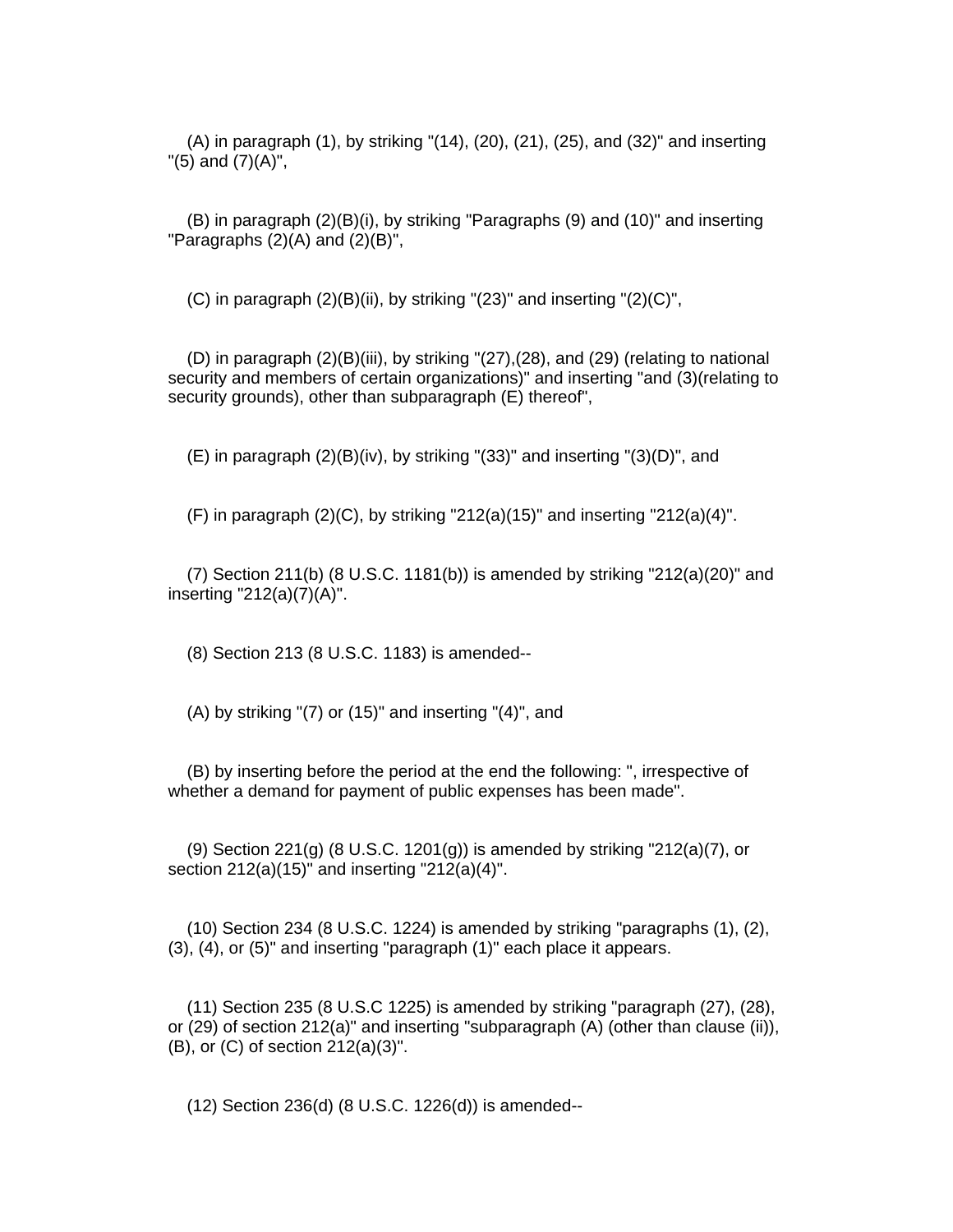(A) by striking "is afflicted with a disease" and all that follows through "of section 212(a)" and inserting "has a disease, illness, or addiction which would make the alien excludable under paragraph (1) of section 212(a)", and

(B) by striking the last sentence.

(13) Section 245A(d)(2) (8 U.S.C. 1255a(d)(2)) is amended--

 (A) in subparagraph (A), by striking "(14), (20), (21), (25), and (32)" and inserting  $'(5)$  and  $(7)(A)$ ",

 (B) in subparagraph (B)(ii)(I), by striking "Paragraphs (9) and (10)" and inserting "Paragraphs (2)(A) and (2)(B)",

(C) in subparagraph (B)(ii)(II), by striking "(15)" and inserting "(4)",

(D) in subparagraph (B)(ii)(III), by striking "(23)" and inserting "(2)(C)",

 (E) in subparagraph (B)(ii)(IV), by striking "(27), (28), and (29) (relating to national security and members of certain organizations)" and inserting "(3) (relating to security and related grounds), other than subparagraph (E) thereof",

(F) in subparagraph (B)(ii), by striking subclause (V),

 (G) in subparagraph (B)(ii), by striking "212(a)(15)" and inserting "212(a)(4)", and

(H) in subparagraph  $(B)$ (iii), by striking "212(a)(15)" and inserting "212(a)(4)".

 (14) Section 249 (8 U.S.C. 1259) is amended by striking "212(a)(33)" and inserting "212(a)(3)(E)".

(15) Section 272 (8 U.S.C. 1322)--

(A) in subsection (a)--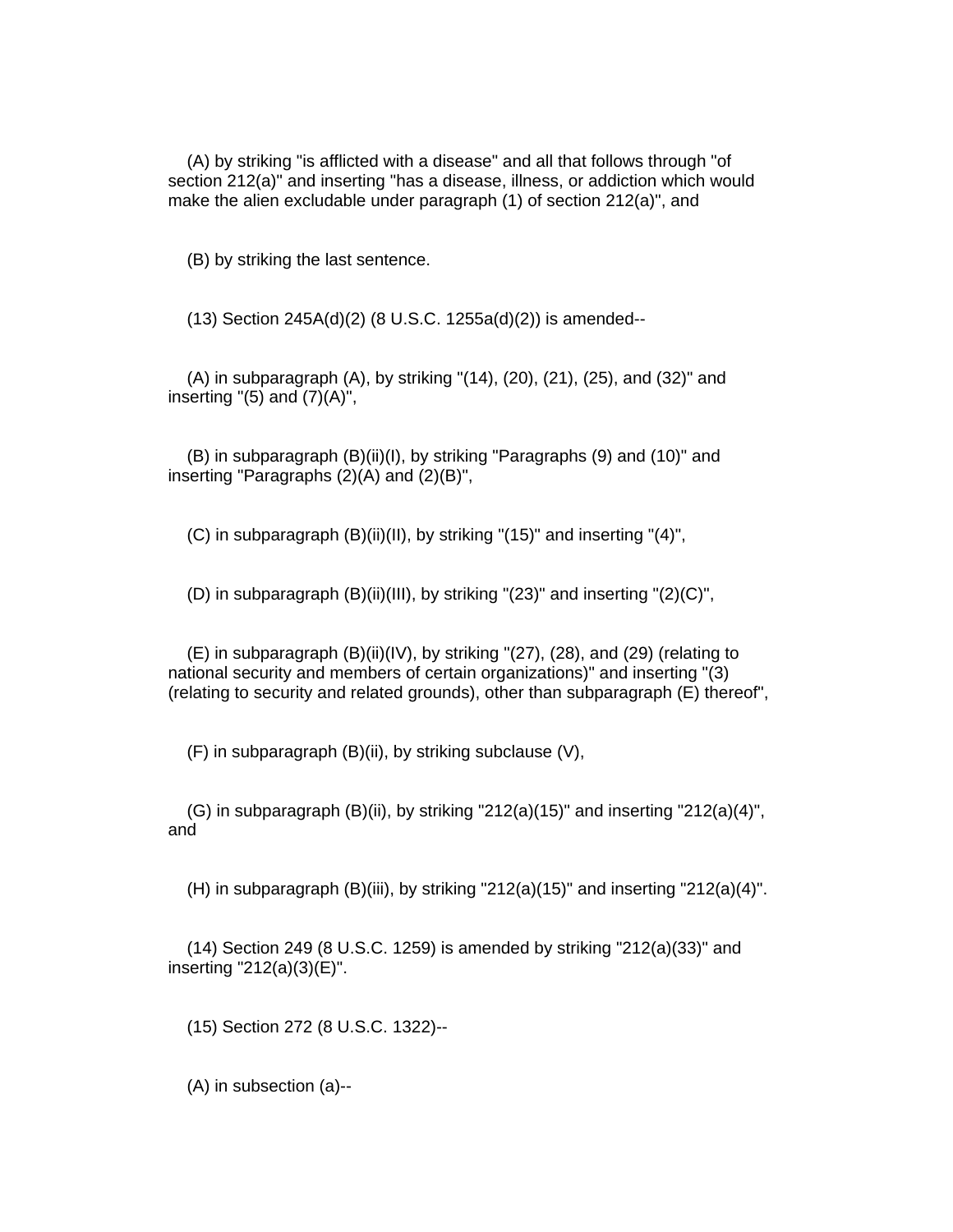(i) by striking "(1) mentally retarded" and all that follows through "(6) a narcotic drug addict" and inserting "excludable under section 212(a)(1)", and

 (ii) by striking "such disease or disability" and inserting "the excluding condition";

(B) by striking subsection (b);

 (C) by redesignating subsections (c) through (e) as subsections (b) through (d), respectively; and

 (D) by striking "disability or afflicted with disease" in the heading and inserting "exclusion on a health-related ground".

 (16) Section 277 (8 U.S.C. 1327) is amended by striking "212(a)(9)" and all that follows through "(29)" and inserting "212(a)(2) (insofar as an alien excludable under such section has been convicted of an aggravated felony) or 212(a)(3) (other than subparagraph (E) thereof)".

 (17) The item in the table of contents relating to section 272 is amended to read as follows:

"Sec. 272. Bringing in aliens subject to exclusion on a health-related ground.".

 (18) Section 21 of the State Department Basic Authorities Act of 1956 (22 U.S.C. 2691) is repealed.

(19) Section 14 of Public Law 99-396 is repealed.

 (20) Section 584(a)(2) of the Foreign Operations, Export Financing, and Related Programs Appropriations Act, 1988 (as contained in section 101(e) of Public Law 100-202) is amended--

 (A) by striking "(14), (15), (20), (21), (25), and (32)" and inserting "(4), (5), and (7)(A)", and

(B) by striking "(other than paragraph" and all that follows through "narcotics)"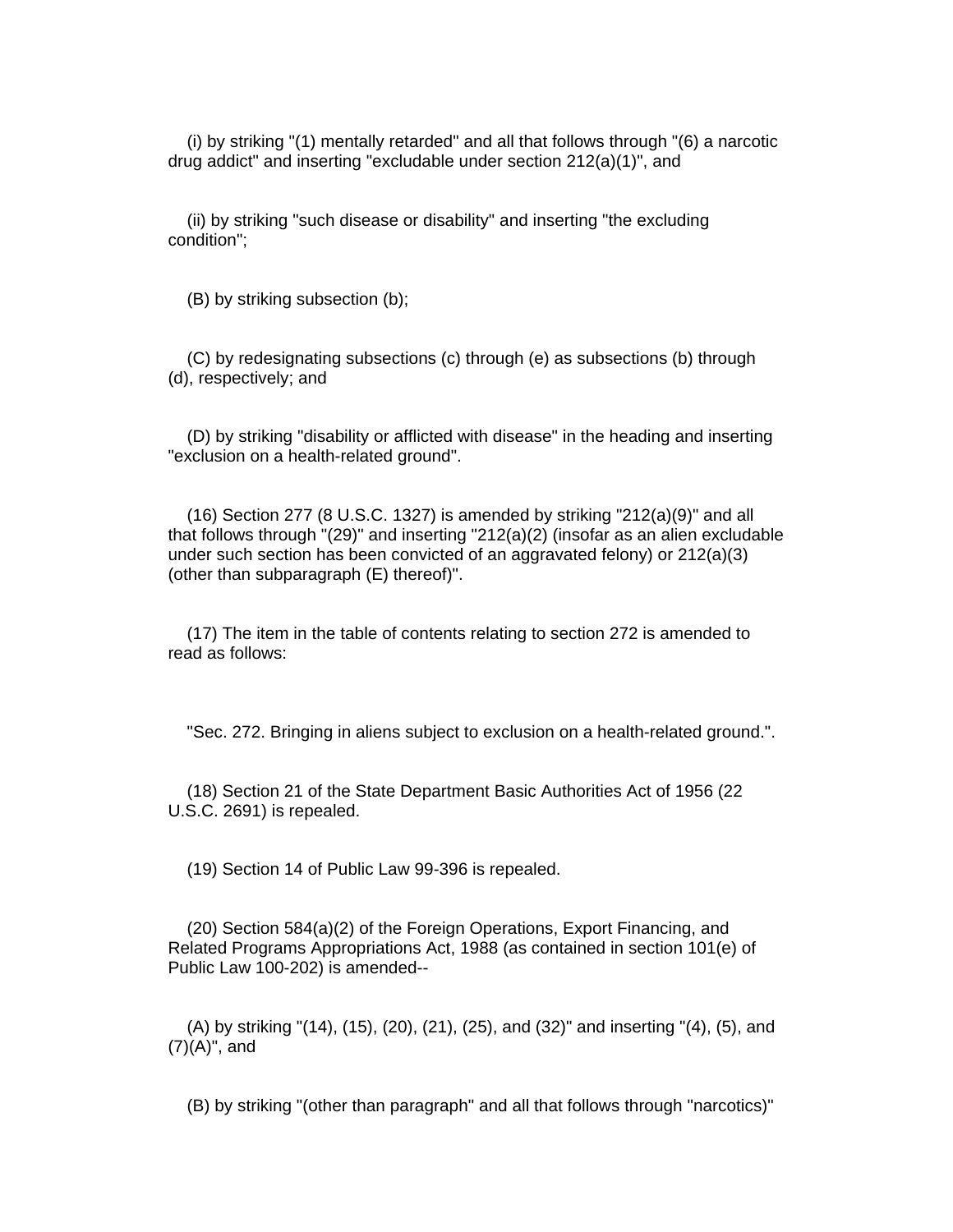and inserting "(other than paragraph  $(2)(C)$  or subparagraph  $(A)$ ,  $(B)$ ,  $(C)$ , or  $(D)$ of paragraph (3))".

 (21) Section 901 of the Foreign Relations Authorization Act, Fiscal Years 1988 and 1989 (Public Law 100-204) is repealed.

(22) Section 599E of the Foreign Operations, Export Financing, and Related Programs Appropriations Act, 1990 (Public Law 101-167) is amended by striking "(14), (15), (20), (21), (25), (28) (other than subparagraph (F)), and (32)" and inserting  $(4)$ ,  $(5)$ , and  $(7)(A)$ ".

 (23) Section 301(a)(1) of this Act is amended by striking "on a ground specified" and all that follows through "of such Act)" and inserting "on a ground specified in paragraph (1)(A), (1)(B), (1)(C), (3)(A), of section 241(a) of the Immigration and Nationality Act (other than so much of section 241(a)(1)(A) of such Act as relates to a ground of exclusion described in paragraph (2) or (3) of section 212(a) of such Act)".

(24) Section 244A(c)(2)(A), as inserted by section 302 of this Act, is amended-

 (A) in clause (i), by striking "(14), (20), (21), (25), and (32)" and inserting "(5) and  $(7)(A)$ ";

 (B) in clause (iii)(I), by striking "Paragraphs (9) and (10)" and inserting "Paragraphs  $(2)(A)$  and  $(2)(B)$ ";

 $(C)$  in clause (iii)(II), by striking " $(23)$ " and inserting " $(2)(C)$ " and by adding "or" at the end;

 (D) in clause (iii)(III), by striking "(27) and (29) (relating to national security)" and inserting "(3) (relating to security and related grounds)" and by striking "; or" at the end and inserting a period; and

(E) by striking subclause (IV) of clause (iii).

-

(b) Relating to Grounds for Deportation.--

 (1) Section 210A(d)(5)(A) (8 U.S.C. 1161(d)(5)(A)) is amended by striking "241(a)(20)" and inserting "241(a)(1)(F)".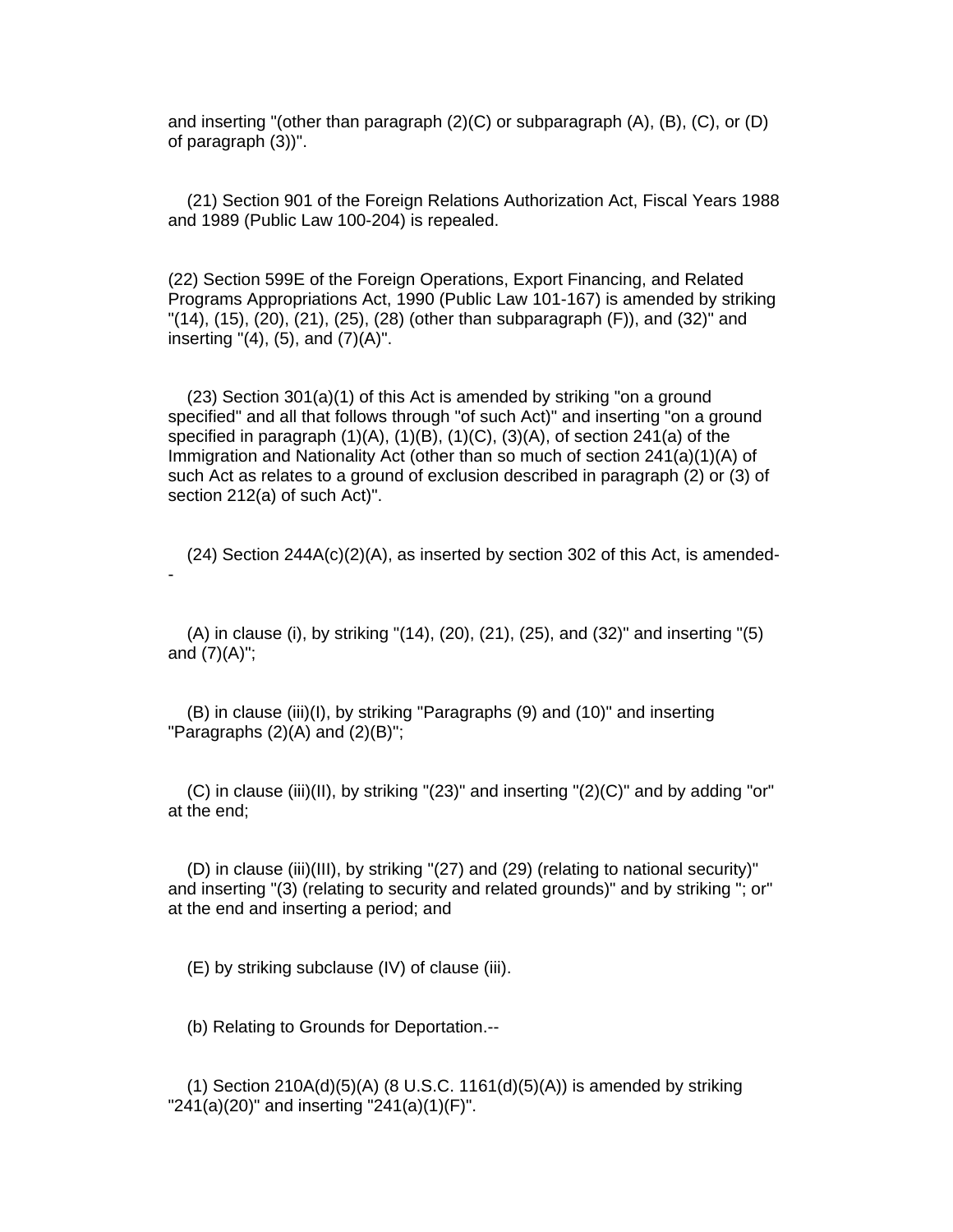(2) Section 242 (8 U.S.C. 1252) is amended--

 (A) in subsection (b), by striking "(4), (5), (6), (7), (11), (12), (14), (15), (16), (17), (18), or (19)" and inserting "(2), (3), or (4)", and

 (B) in subsection (e), by striking "paragraph (4), (5), (6), (7), (11), (12), (14), (15), (16), (17), (18), or (19)" and inserting "paragraph (2), (3) or (4)".

 (3) Sections 243(h)(1) and 244(a) (8 U.S.C. 1253(h)(1), 1254(a)) are each amended by striking "241(a)(19)" and inserting "241(a)(4)(D)".

(4) Section 244 (8 U.S.C. 1254) is amended--

 (A) in subsection (a)(2), by striking "paragraph (4), (5), (6), (7), (11), (12), (14), (15), (16), (17), or (18)" and inserting "paragraph (2), (3), or (4)", and

 (B) in subsection (e)(1), by striking "(4), (5), (6), (7), (11), (12), (14), (15), (16), (17), (18), or( 19)" in paragraph (2) and inserting "(2), (3), or (4)".

(5) Section 202(n) of the Social Security Act (42 U.S.C. 402(n)) is amended--

 (A) by striking "paragraph (1), (2), (4), (5), (6), (7), (10),(11), (12), (14), (15), (16), (17), or (18) of section 241(a)" in paragraph (1) and inserting "under section 241(a) (other than under paragraph  $(1)(C)$  or  $(1)(E)$  thereof)", and

> (B) by striking "enumerated in paragraph (1) in this subsection" in paragraph (2) and inserting "(other than under paragraph (1)(C) or  $(1)(E)$  thereof)".

#### **TITLE VII--MISCELLANEOUS PROVISIONS**

# **SEC. 701. BATTERED SPOUSE OR CHILD WAIVER OF THE CONDITIONAL RESIDENCE REQUIREMENT.**

(a) In General.--Section 216(c)(4) (8 U.S.C. 1186a(c)(4)) is amended--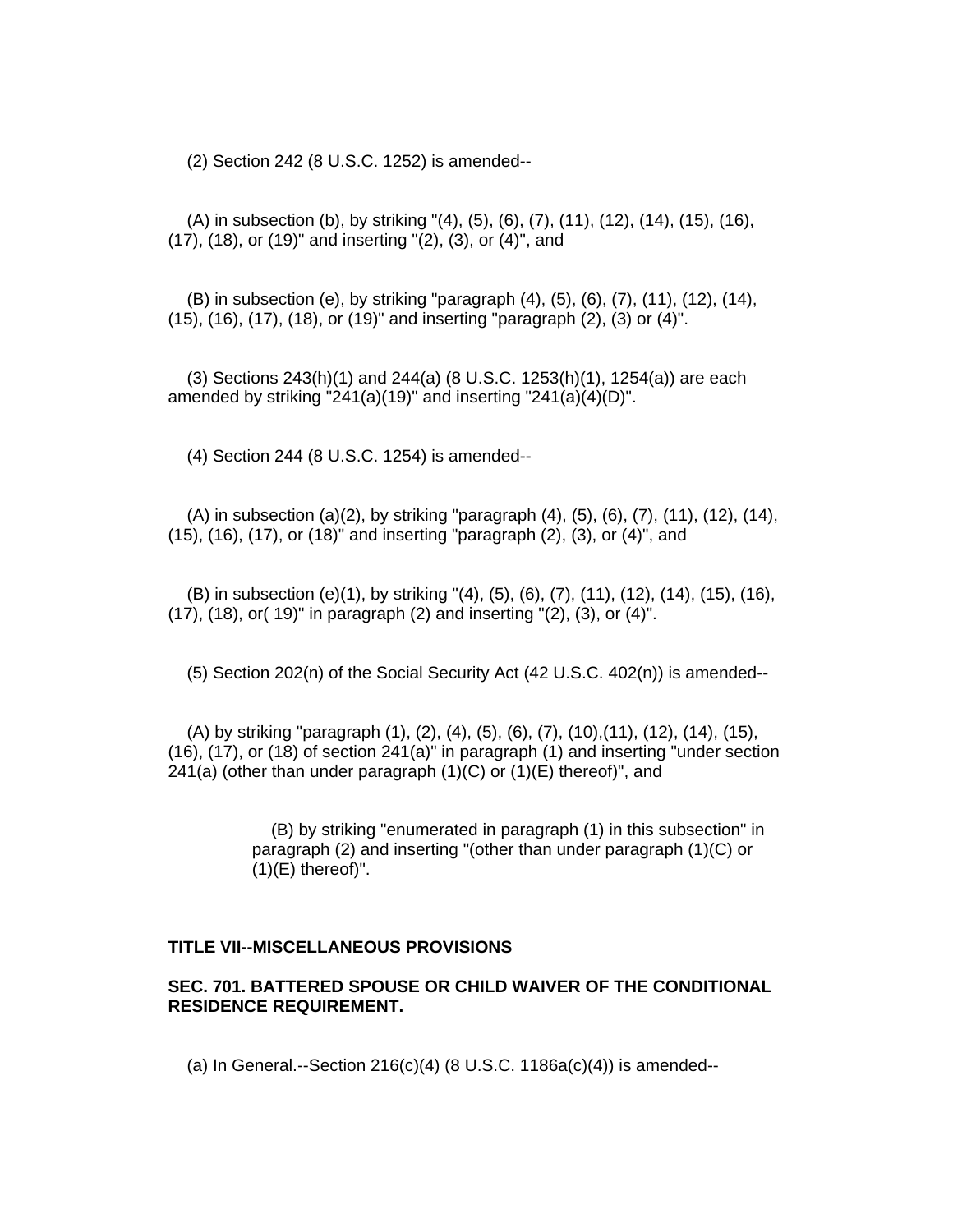(1) by striking "or" at the end of subparagraph (A);

(2) in subparagraph (B), by striking "by the alien spouse for good cause";

(3) in subparagraph (B), by striking the period at the end and inserting ", or";

(4) by inserting after subparagraph (B) the following new subparagraph:

 "(C) the qualifying marriage was entered into in good faith by the alien spouse and during the marriage the alien spouse or child was battered by or was the subject of extreme cruelty perpetrated by his or her spouse or citizen or permanent resident parent and the alien was not at fault in failing to meet the requirements of paragraph (1)."; and

 (5) by adding at the end the following: "The Attorney General shall, by regulation, establish measures to protect the confidentiality of information concerning any abused alien spouse or child, including information regarding thewhereabouts of such spouse or child.".

 (b) Effective Date.--The amendments made by subsection (a) shall apply with respect to marriages entered into before, on, or after the date of the enactment of this Act.

# **SEC. 702. BONA FIDE MARRIAGE EXCEPTION TO FOREIGN RESIDENCE REQUIREMENT FOR MARRIAGES ENTERED INTO DURING CERTAIN IMMIGRATION PROCEEDINGS.**

(a) In General.--Section 245(e) (8 U.S.C. 1255(e)) is amended--

 (1) in paragraph (1), by striking "An alien" and inserting "Except as provided in paragraph (3), an alien", and

(2) by adding at the end the following new paragraph:

 "(3) Paragraph (1) and section 204(h) shall not apply with respect to a marriage if the alien establishes by clear and convincing evidence to the satisfaction of the Attorney General that the marriage was entered into in good faith and in accordance with the laws of the place where the marriage took place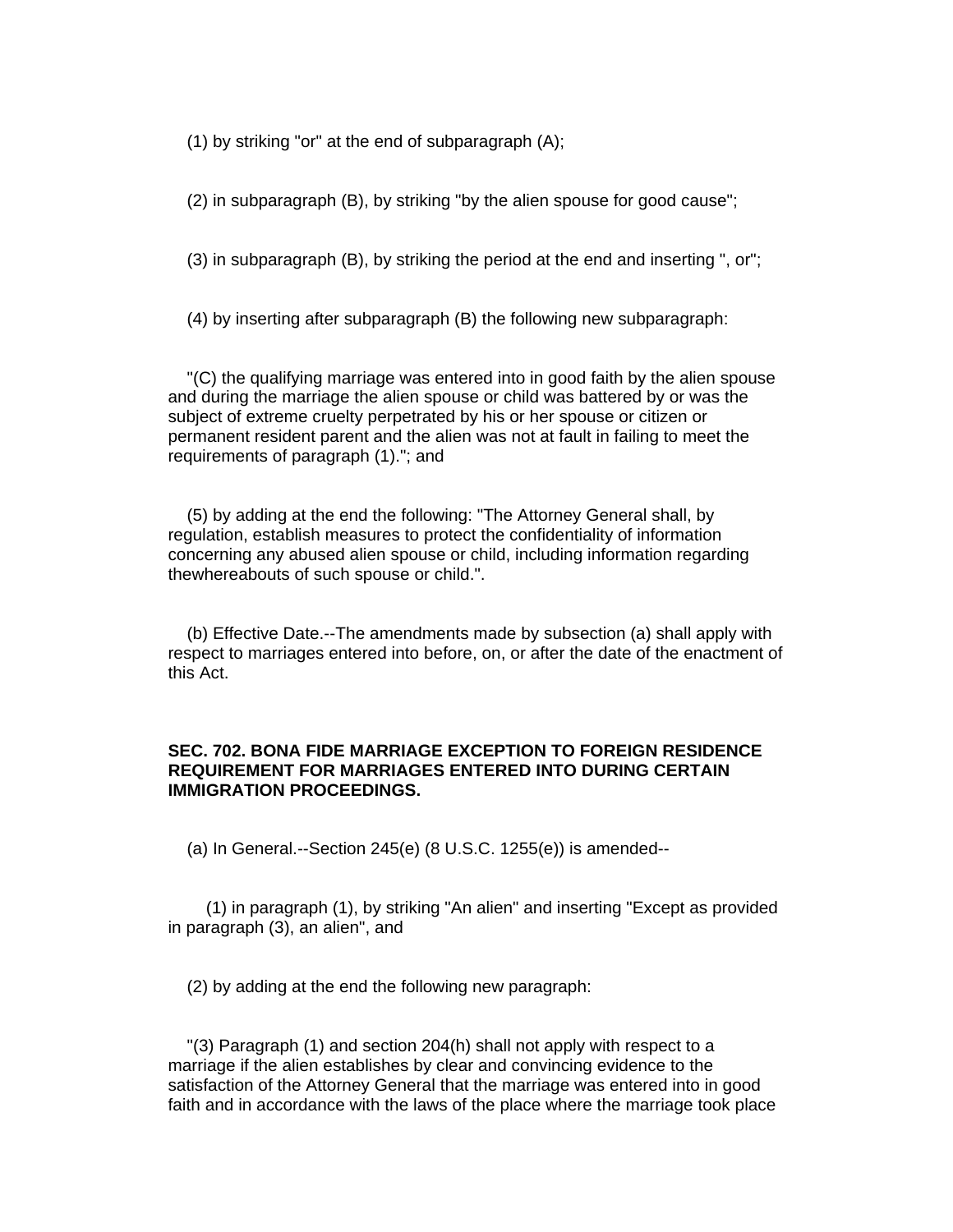and the marriage was not entered into for the purpose of procuring the alien's entry as an immigrant and no fee or other consideration was given (other than a fee or other consideration to an attorney for assistance in preparation of a lawful petition) for the filing of a petition under section 204(a) or 214(d) with respect to the alien spouse or alien son or daughter. In accordance with regulations, there shall be only one level of administrative appellate review for each alien under the previous sentence.".

 (b) Conforming Amendment--Section 204(h) (8 U.S.C. 1154(h)) is amended by inserting "except as provided in section 245(e)(3)," after "Notwithstanding subsection (a),".

 (c) Effective Date.--The amendments made by this section shall apply to marriages entered into before, on, or after the date of the enactment of this Act.

# **SEC. 703. 1-YEAR EXTENSION OF DEADLINE FOR FILING APPLICATIONS FOR ADJUSTMENT FROM TEMPORARY TO PERMAMENT RESIDENCE FOR LEGALIZED ALIENS.**

(a) In General.--Section 245A(b) (8 U.S.C. 1255a(b)) is amended--

 (1) in paragraph (1)(A), by striking "one-year period" and inserting "2-year period", and

(2) in paragraph (2)(C), by striking "thirty-first" and inserting "43rd".

(b) Late Fee.--Section 245A(c)(7)(A) (8 U.S.C. 1255a(c)(7)(A)) is amended by adding at the end the following: "The Attorney General shall provide for an additional fee for filing an application for adjustment under subsection (b)(1) after the end of the first year of the 2-year period described in subsection  $(b)(1)(A)$ .".

#### **SEC. 704. COMMISSION ON AGRICULTURAL WORKERS.**

 (a) 1-Year Extension.--Section 304 of the Immigration Reform and Control Act of 1986 (Public Law 99-603) is amended--

(1) in subsection (c), by striking "five" and inserting six", and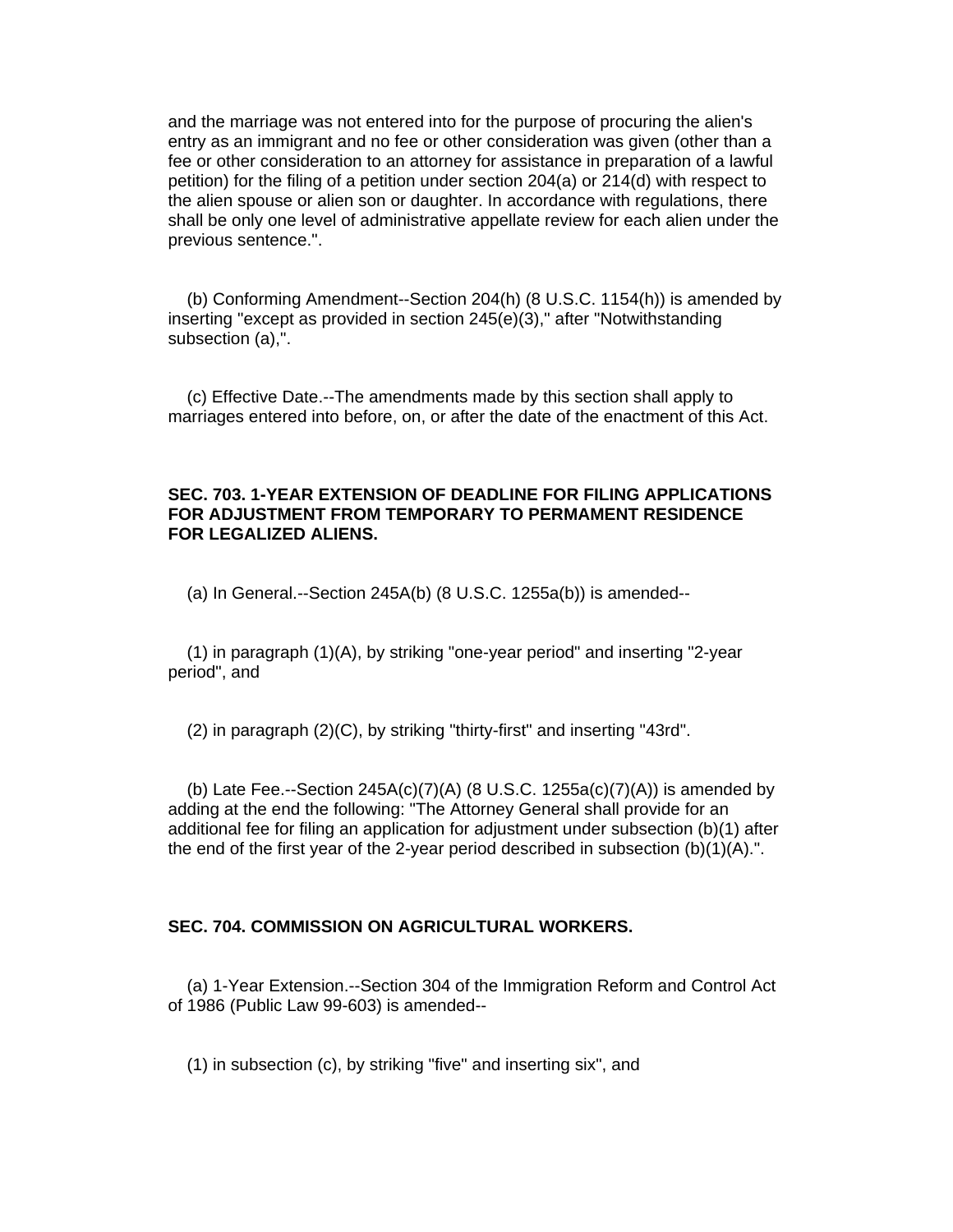(2) in subsection (i), by striking "63" and inserting "75".

 (b) Staff.--Subsection (f) of such section is amended by striking "competitive service" and inserting "and compensation and other conditions of service in the civil service".

#### **SEC. 705. IMMIGRATION EMERGENCY FUND.**

(a) In General.--Section 404(b) (8 U.S.C. 1101 note) is amended--

 $(1)$  by inserting " $(1)$ " after " $(b)$ ",

 (2) by inserting "(for fiscal year 1991 and any subsequent fiscal year)" after "appropriated",

 (3) by striking "\$35,000,000" and inserting "an amount sufficient to provide for a balance of \$35,000,000 in such fund",

(4) by inserting "to carry out paragraph (2) and" after to be used", and

(5) by adding at the end the following new paragraph:

 "(2)(A) Funds which are authorized to be appropriated by paragraph (1), subject to the dollar limitation contained in subparagraph (B), shall be available, by application for the reimbursement of States and localities providing assistance as required by the Attorney General, to States and localities whenever--

 "(i) a district director of the Service certifies to the Commissioner that the number of asylum applications filed in the respective district during a calendar quarter exceeds by at least 1,000 the number of such applications filed in that district during the preceding calendar quarter,

 "(ii) the lives, property, safety, or welfare of the residents of a State or locality are endangered, or

"(iii) in any other circumstances as determined by the Attorney General.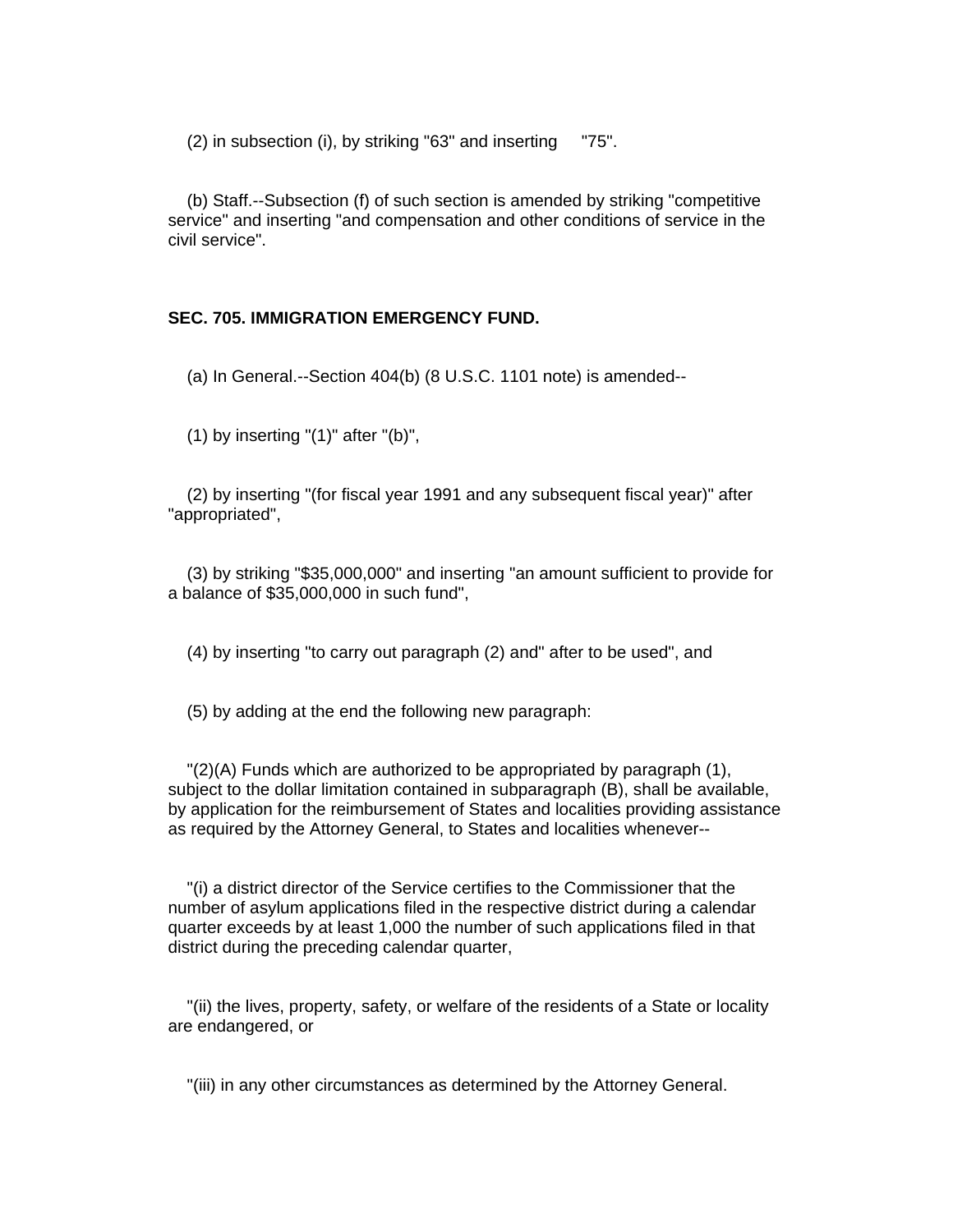"(B) Not more than \$20,000,000 shall be made available for all localities under this paragraph.

 "(C) For purposes of subparagraph (A), the requirement of paragraph (1) that an immigration emergency be determined shall not apply.

 "(D) A decision with respect to an application for reimbursement under subparagraph (A) shall be made by the Attorney General within 15 days after the date of receipt of the application.".

 (b) Effective Date.--Section 404(b)(2)(A)(i) of the Immigration and Nationality Act, as added by the amendment made by subsection (a)(5), shall apply with respect to increases in the number of asylum applications filed in a calendar quarter beginning on or after January 1, 1989. The Attorney General may not spend any amounts from the immigration emergency fund pursuant to the amendments made by subsection (a) before October 1, 1991.

# **TITLE VIII--EDUCATION AND TRAINING**

#### **SEC. 801. EDUCATIONAL ASSISTANCE AND TRAINING.**

 (a) Use of Fund.--The Secretary of Labor shall provide for grants to States to provide educational assistance and training for United States workers. The Secretary shall consult with the Secretary of Education in making grants under this section.

 (b) Allocation of Funds.--Within the purposes described in subsection (a), funds in the account used under this section shall be allocated among the States based on a formula, established jointly by the Secretaries of Labor and Education, that takes into consideration--

(1) the location of foreign workers admitted into the United States,

 (2) the location of individuals in the United States requiring and desiring the educational assistance and training for which the funds can be applied, and

(3) the location of unemployed and underemployed United States workers.

(c) Disbursement to States.--